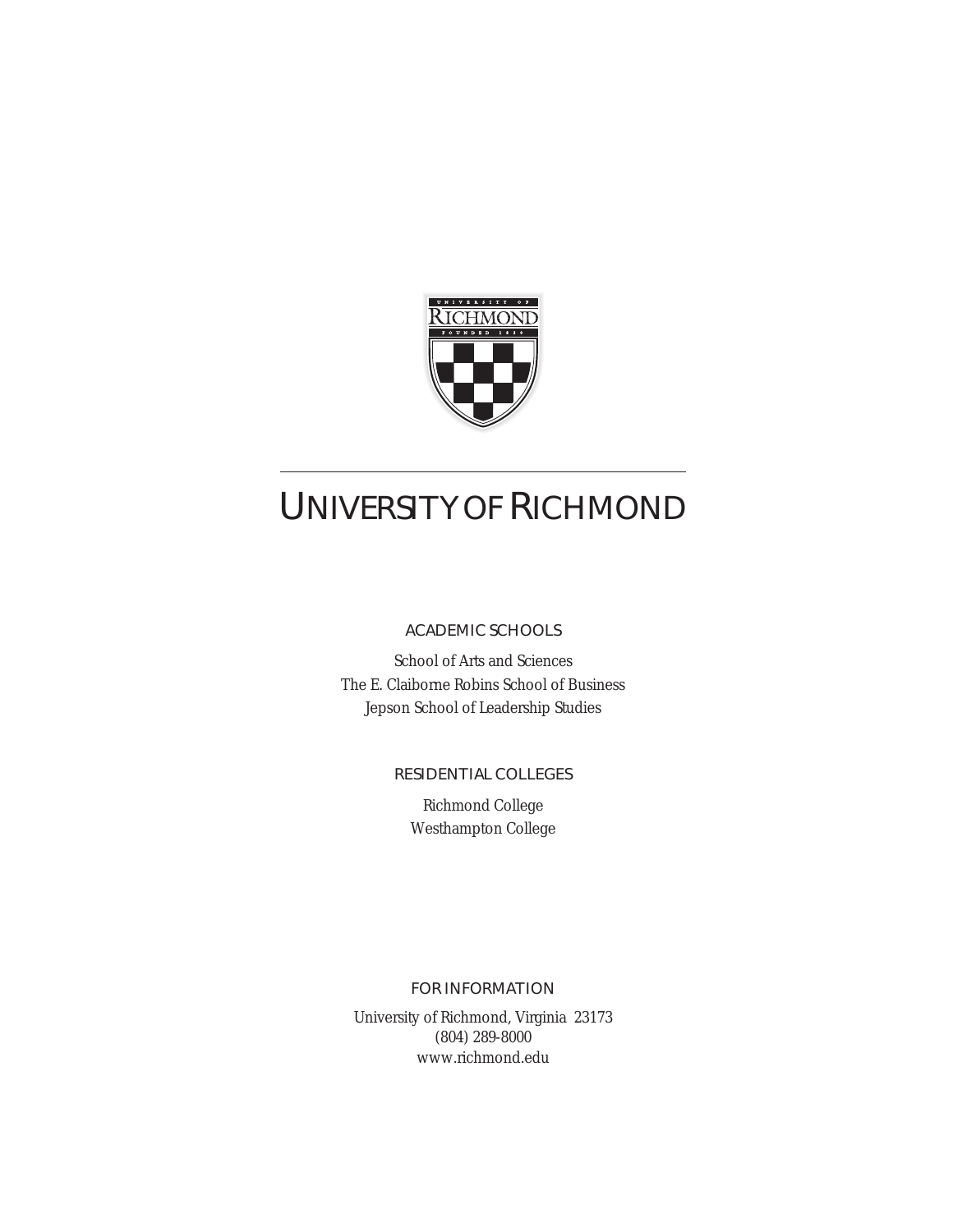#### **For information regarding any of the following subjects, please write to the individual named:**

#### **Academic Schools**

School of Arts and Sciences David E. Leary, Dean Barbara J. Griffin, Director, Graduate School of Arts and Sciences

The E. Claiborne Robins School of Business J. Randoph New, Dean Robert W. Phillips, Director, The Richard S. Reynolds Graduate School of Business

Jepson School of Leadership Studies John W. Rosenblum, Dean

The T. C. Williams School of Law John R. Pagan, Dean

School of Continuing Studies James L. Narduzzi, Dean

#### **Residential Colleges**

Richmond College, for men Richard A. Mateer, Dean Westhampton College, for women Patricia C. Harwood, Dean

#### **Admission and Transfer**

School of Arts and Sciences Pamela W. Spence, Dean The E. Claiborne Robins School of Business Albert E. Bettenhausen, Associate Dean Jepson School of Leadership Studies Anne W. Perkins, Associate Dean

#### **Business Matters**

Fees and Payments Annemarie Hellman, Bursar Financial Aid Cynthia A. Bolger, Director

#### **Housing**

Richmond College Joan D. Lachowski, Coordinator Westhampton College Bonnie L. Freshly, Coordinator

#### **Selected Administrative Offices**

**Athletics** Charles S. Boone, Director Campus Recreation Thomas Roberts, Director Career Development Center Andrew M. Ferguson, Director Health Services Lynne Pendleton Deane, M.D., Director Information Services Ellen Waite Franzen, Associate Provost for Information Services International Education Uliana F. Gabara, Associate Provost for International Education Multicultural Affairs Tinina Q. Cade, Director Psychological Services Warren P. Hopkins, Director Records and Transcripts (Academic) Carolyn S. Boggs, University Registrar Religious Life David D. Burhans, Chaplain to the University Student Activities Max V. Vest, Director Student Affairs Leonard S. Goldberg, Vice President

for Student Affairs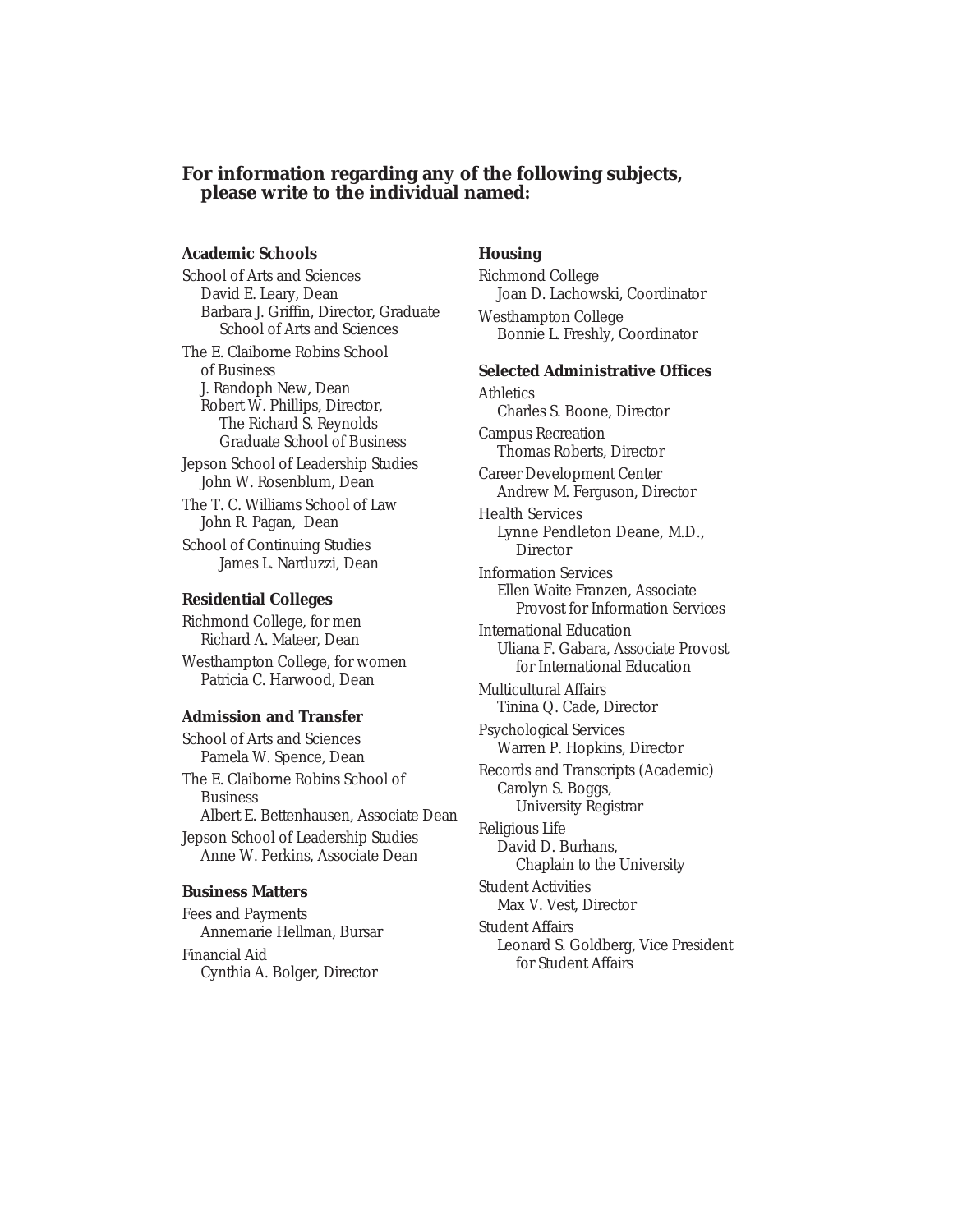### **CONTENTS** ш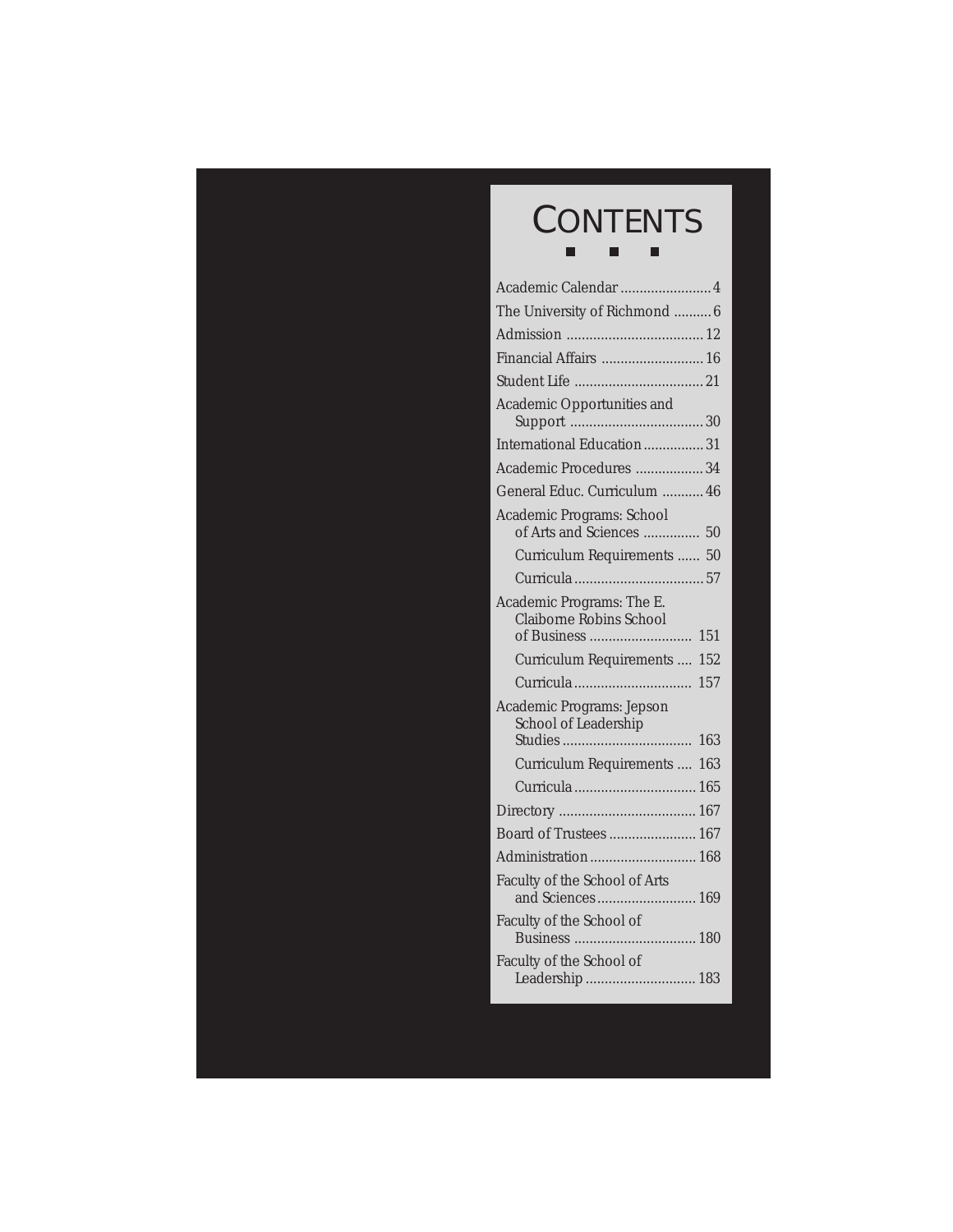### ACADEMIC CALENDAR, 1998-99\*

| <b>FALL SEMESTER 1998</b>               |                                                                                          |
|-----------------------------------------|------------------------------------------------------------------------------------------|
|                                         | students arrive; begin orientation                                                       |
|                                         | Aug. 23, Sun.  Arts and Sciences, Business<br>Leadership Studies: All students<br>arrive |
|                                         | Aug. 22-23, Sat.-Sun.  Registration/problem resolution<br>for entering students          |
| Aug. 25, Tues.  Classes begin           |                                                                                          |
| Sept. 7, Mon.  Labor Day (classes meet) |                                                                                          |
|                                         | Sept. 11, Fri.  Last day to file for May/August<br>graduation                            |
|                                         | open)                                                                                    |
| Oct. 14, Wed.  Classes resume           |                                                                                          |
|                                         | Nov. 24, Tues.  Thanksgiving break begins after<br>classes                               |
|                                         | Nov. 25, Wed.  Residence halls close, 12:00 noon                                         |
|                                         | Nov. 29, Sun.  Residence halls open, 10 a.m.                                             |
| Nov. 30, Mon.  Classes resume           |                                                                                          |
|                                         | Dec. 10-16, Thur.-Wed.  Fall term examination period                                     |
| Dec. 16, Wed.  Fall term ends           |                                                                                          |
|                                         | Dec. 17, Thur.  Residence halls close, 12:00 noon                                        |
| <b>SPRING SEMESTER 1999</b>             |                                                                                          |
|                                         | Jan. 10, Sun.  Residence halls open, 10 a.m.                                             |
|                                         | Jan. 4-6, Mon.-Wed.  Registration of new and readmitted<br>students                      |
| Jan. 11, Mon.  Classes begin            |                                                                                          |
|                                         | graduation, if not filed earlier                                                         |
|                                         | Mar. 5, Fri.  Spring break begins after classes                                          |
|                                         | Mar. 6, Sat.  Residence halls close, 12:00 noon                                          |
|                                         | Mar. 14, Sun.  Residence halls open, 10 a.m.                                             |
| Mar. 15, Mon.  Classes resume           |                                                                                          |
|                                         | Apr. 26-May 1, Mon.-Sat.  Spring term examination period                                 |
| May 1, Sat.  Spring term ends           |                                                                                          |
|                                         | May 9, Sun.  Baccalaureate Service and Spring<br>Commencement                            |

*4 • Academic Calendar*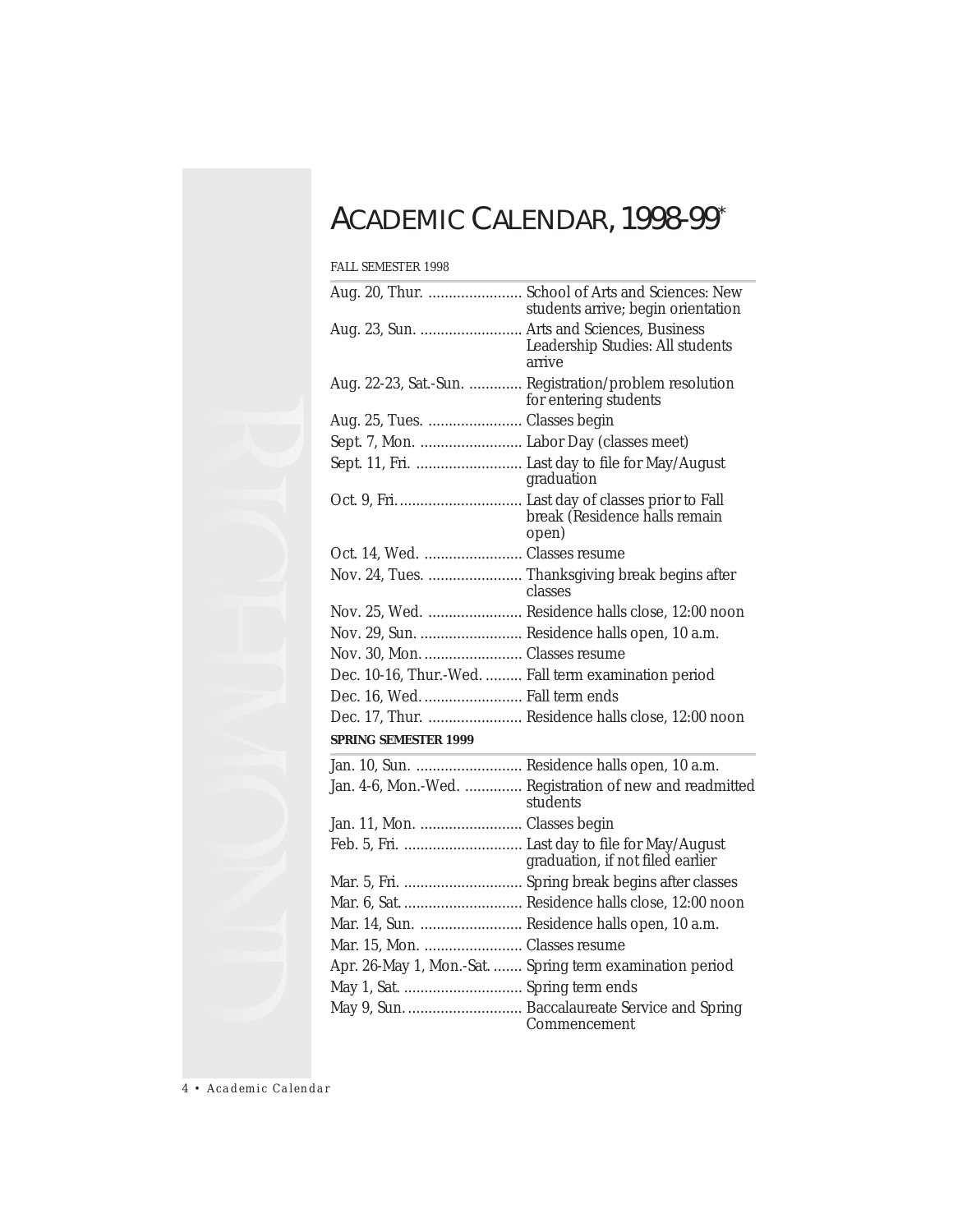### ACADEMIC CALENDAR, 1999-00\*

#### **FALL SEMESTER 1999**

|                                             | Aug. 19, Thur.  School of Arts and Sciences: New<br>students arrive; begin orientation |
|---------------------------------------------|----------------------------------------------------------------------------------------|
| Aug. 22, Sun.  Arts and Sciences, Business, | Leadership Studies: All students<br>arrive                                             |
|                                             | Aug. 21-22, Sat.-Sun.  Registration/problem resolution<br>for entering students        |
| Aug. 24, Tue.  Classes begin                |                                                                                        |
| Sept. 6, Mon.  Labor Day (classes meet)     |                                                                                        |
|                                             | Sept. 10, Fri.  Last day to file for May/August<br>graduation                          |
|                                             | break (Residence halls remain<br>open)                                                 |
|                                             |                                                                                        |
|                                             | Nov. 23, Tues.  Thanksgiving break begins after<br>classes                             |
| Nov. 24, Wed.  Residence halls close, noon  |                                                                                        |
|                                             | Nov. 28, Sun.  Residence halls open, 10 a.m.                                           |
| Nov. 29, Mon.  Classes resume               |                                                                                        |
|                                             | Dec. 9-15, Thur.-Wed.  Fall term examination period                                    |
| Dec. 15, Wed.  Fall term ends               |                                                                                        |
|                                             | Dec. 16, Thur.  Residence halls close, 12:00 noon                                      |
| <b>SPRING SEMESTER 2000</b>                 |                                                                                        |
|                                             | Jan. 9, Sun.  Residence halls open, 10 a.m.                                            |
|                                             | Jan. 3-6, Mon.-Wed.  Registration of new and readmitted<br>students                    |
| Jan. 10, Mon.  Classes begin                |                                                                                        |
|                                             | graduation, if not filed earlier                                                       |
|                                             | Mar. 2, Fri.  Spring break begins after classes                                        |
| Mar. 3, Sat.  Residence halls close, noon   |                                                                                        |
|                                             | Mar. 12, Sun.  Residence halls open, 10 a.m.                                           |
| Mar. 13, Mon.  Classes resume               |                                                                                        |
|                                             | Apr. 24-Apr. 29, Mon.-Sat.  Spring term examination period                             |
| Apr. 29, Sat.  Spring term ends             |                                                                                        |
|                                             | May 7, Sun.  Baccalaureate Service and Spring<br>Commencement                          |

\* Each term the University Registrar publishes a detailed academic calendar to inform the University community of time schedules and deadlines. Dates are subject to change.

*Academic Calendar • 5*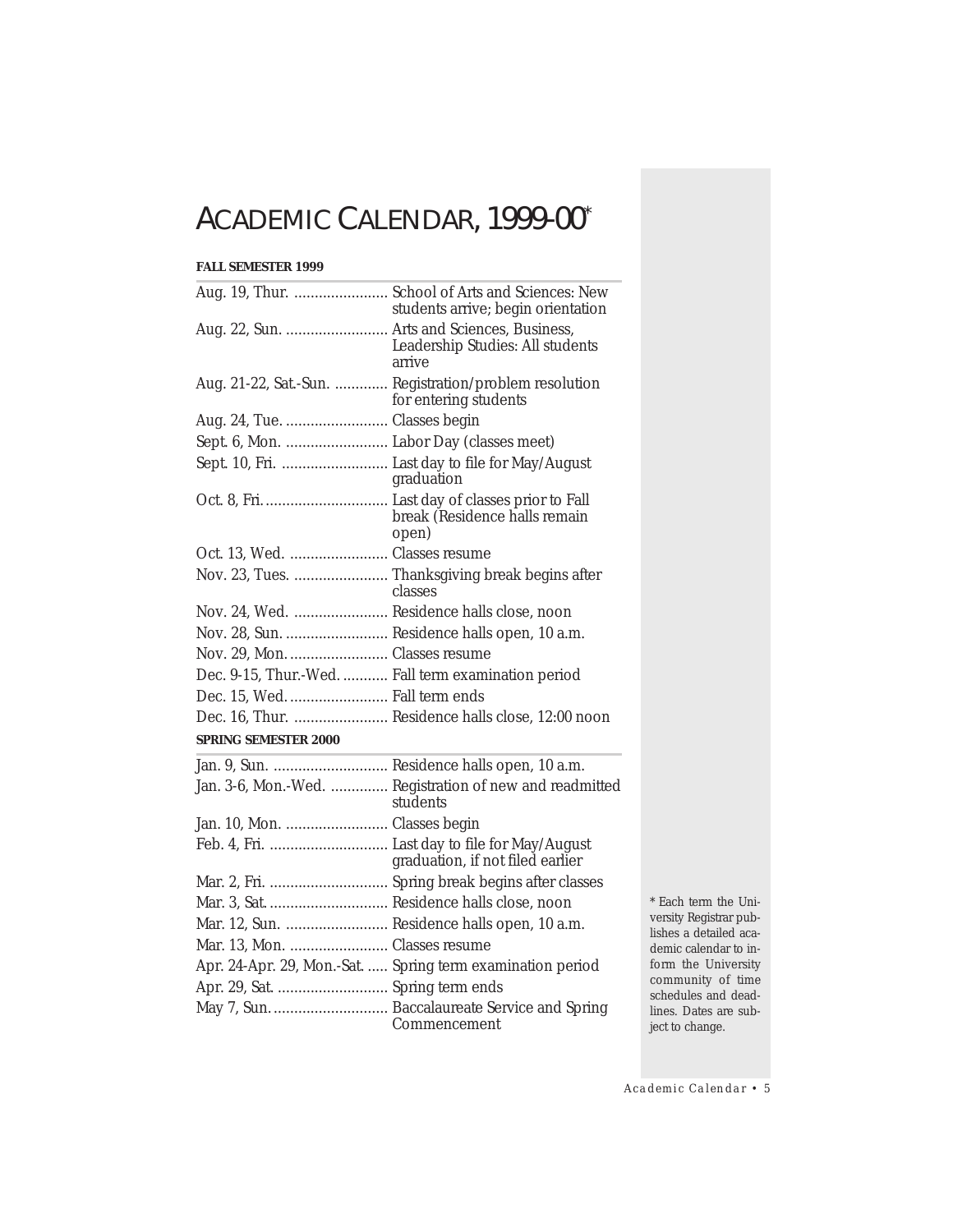# THE UNIVERSITY OF RICHMOND

#### **Statement of Purpose**

The University of Richmond is an independent, privately-endowed institution of higher education that provides a comprehensive academic program for men and women. It offers the intimacy of a small university and the diverse educational opportunities that derive from undergraduate degree programs in the liberal arts and sciences, business, and leadership studies, as well as graduate and professional programs in law, business, and selected areas of the arts and sciences.

The University also provides a variety of credit and continuing education programs as well as cultural events to the larger community. Historically related to the Baptist General Association of Virginia, the University affirms its commitment to serve individuals of all faiths and persuasions.

The educational objectives of the University are:

- $\sim$  to cultivate in students the interest, capacity, and skills necessary for independent intellectual inquiry and life-long learning ;
- ~ to convey to students a representative portion of that body of knowledge that has accumulated and endured through the history of world cultures;
- ~ to encourage and aid students in the development of basic beliefs, values, and attitudes, including those of cooperation and tolerance;
- ~ to assist students in selecting and preparing for careers and for study in graduate and professional schools;
- $\sim$  to foster in students personal habits that contribute to health and physical fitness. In order to achieve these objectives, the

University is committed to:

- an educational environment conducive to the development of the whole person—intellectually, socially, spiritually, physically, and morally;
- ~ an academic setting that guarantees and encourages freedom of thought, expression, and association;
- an undergraduate curriculum that requires mastery of essential intellectual tools, awareness of the diversity of human cultural experiences, extensive knowledge of at least one area of study, and opportunities for interdisciplinary and integrative inquiry;
- a faculty dedicated to excellent teaching and dialogue with students, an active engagement in scholarship, scientific inquiry, and artistic creativity;
- ~ a diverse, largely full-time and residential student body that participates in a broad range of University activities including opportunities for research, leadership, and the development of civic responsibility;
- the essential resources for learning, such as libraries, laboratories, studios, information and communications technology, and media resources;
- ~ opportunities for internships, social commitment and public service, and other domestic and international learning experiences;
- ~ a program of varied social, spiritual, and physical activities that provide occasions for growth, fun, and fellowship;
- $\sim$  an administration and staff that preserve and enhance the University's environment and resources, and that represent the institution to the broader community it serves.

*6 • The University of Richmond*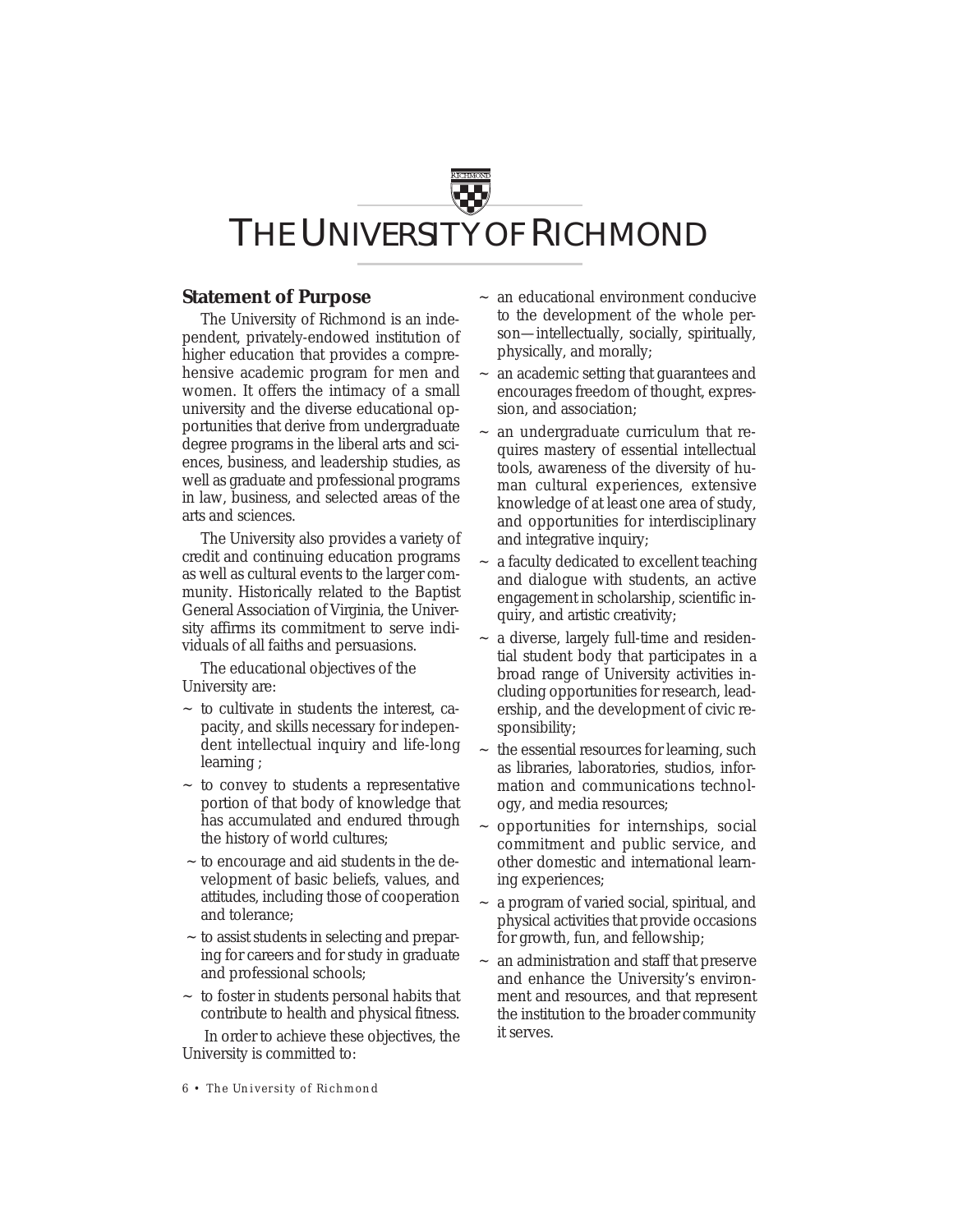#### **Organization and Accreditation**

Five academic schools and two residential colleges are incorporated to form the University of Richmond with authority and responsibility vested legally in the Board of Trustees and the President of the University. The several colleges and schools award no degrees individually, but all degrees for work done in any one of them are conferred by the University of Richmond.

The University enrolls approximately 2,900 full-time undergraduates, 93% of whom live on campus; some 500 full-time law and graduate students; and 1,300 parttime students, largely from Richmond and the surrounding community.

The University of Richmond is fully accredited by the Southern Association of Colleges and Schools (1866 Southern Lane, Decatur, GA 30033-4097: Telephone 404- 679-4501) to award associate, baccalaureate, master, and juris doctor degrees. The University is also certified by the Virginia State Board of Education to offer teacher licensure programs. Various departments and divisions have more specialized accreditation. Included in this category are the music program, accredited by the National Association of Schools of Music, and the chemistry program, accredited by the American Chemical Society. In addition, The E. Claiborne Robins School of Business is accredited by the American Assembly of Collegiate Schools of Business at the undergraduate and graduate levels, and The T.C. Williams School of Law is accredited by the American Bar Association.

#### **Environment and History**

The campus consists of some fifty major buildings, of impressive Collegiate Gothic architectural style, set amid 350 acres of lawns, lake, and woodlands. Richmond is in a setting of beauty and harmony suggesting an able future as a seminary, later becoming a continuation of the deep roots of its past. Indeed, Richmond's history began almost two centuries ago with Richmond College, founded in 1830 by Virginia Baptists as a college of liberal arts and sciences for men. Around this nucleus were established The T.C. Williams School of Law (1870); Westhampton College, a college of liberal arts and sciences for women (1914); the Graduate School of Arts and Sciences, for advanced study in the liberal arts and sciences (1921); The E. Claiborne Robins School of Business, for undergraduate and graduate study in business (1949); University College, for evening, summer, and continuing education (1962), now called the School of Continuing Studies; and the Jepson School of Leadership Studies, the first school of leadership studies in the United States (1989). In 1990, the academic missions of Richmond College and Westhampton College were combined in a separate school, the School of Arts and Sciences. Richmond College and Westhampton College are the residential colleges for men and women respectively, providing special programming and leadership opportunities in student life.

Richmond benefits from a heritage of ethical and religious values, a residential character, and a commitment to liberal and general education through intimate schools and colleges joined into a substantial whole.

#### **Information Services - Library and Computing Resources**

In 1997, the University Libraries and University Computing were combined under one umbrella, Information Services. The two areas work in tandem to provide the University community with access to a wide variety of information, maximizing the use of technology.

#### **Library Resources**

The University libraries are the center of intellectual activities outside the classroom. They are composed of the Central Library, Business Information Center, and Media Resource Center in Boatwright Memorial Library; the Science Library in the Gottwald Science Center, and the Music Library in the

*The University of Richmond • 7*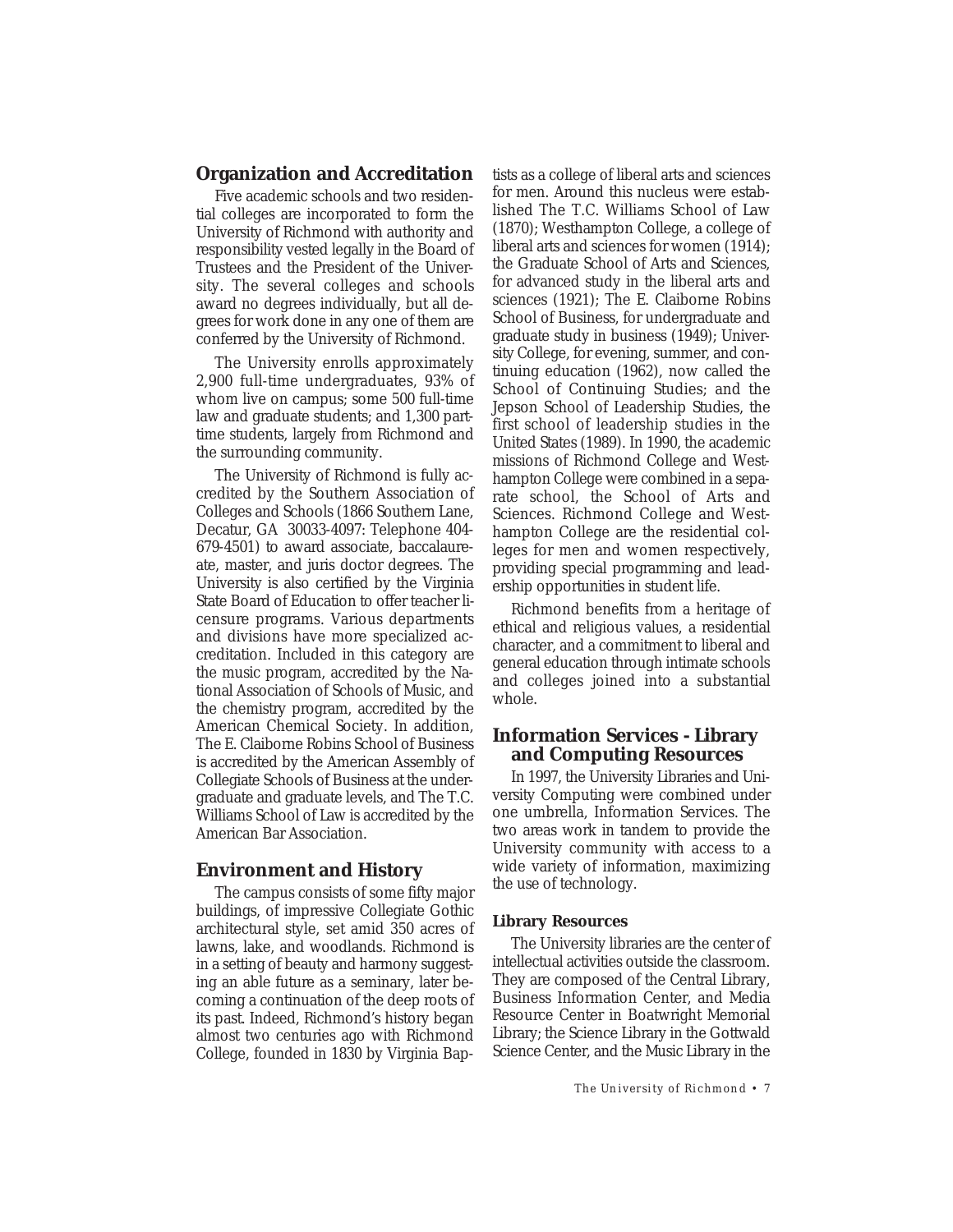Modlin Center for the Arts. The Law Library in The T.C. Williams School of Law is administered separately.

Boatwright Memorial Library, facing Westhampton Lake and in the center of campus, is the central library containing over 450,000 volumes; nearly 1,800 social sciences, humanities, fine arts, and business periodicals; microform collections; and numerous electronic databases. The University of Richmond has been a designated depository library for U.S. government documents since 1900; Boatwright Library contains over 300,000 items in print, microfiche, and in electronic formats, including publications from Congress, the Department of State, and the Census Bureau.

The Galvin Rare Book Room contains nearly 25,000 rare books, first editions, maps, photographs, and manuscripts. Boatwright Library seats up to 800 students and has individual and group study rooms.

An integral part of the library system is the Business Information Center of The E. Claiborne Robins School of Business, located on the second floor of Boatwright Library. The Center provides reference services to the campus and to the Richmond business community, and contains an extensive reference collection and a number of electronic databases.

The Billikopf Media Resource Center, located on the second and third floors of Boatwright Library, provides audiovisual materials, equipment, and production services to the campus community. The MRC contains collections of films and videos, spoken art audiocassettes, recorded books, and a variety of media equipment. Many international programs are received from satellite transmission and the campus cable system is utilized for instruction and academic assignments. The facilities of the MRC include the Adams Auditorium, classrooms, seminar rooms, and the Curriculum Materials Center located on the third floor of Boatwright Library.

The Music Library holds over 10,000 volumes of printed music, books and journals and nearly 10,000 musical sound recordings on LP, CD, and audiocassette.

The Science Library has a collection of approximately 80,000 volumes and subscribes to over 900 journals and several electronic databases.

The libraries provide individual and group instruction on the use of various library and information resources, including the Internet and other electronic databases. A computer classroom is located in Boatwright Library for both group instruction and individual student use. The online catalog provides access to the collections of all the libraries on campus. The libraries belong to several local, state, regional, and national consortia and can obtain materials not held locally. Collections in various Richmond area libraries also are available for research and consultation, including those of Virginia Commonwealth University, the Medical College of Virginia, the Library of Virginia and Archives, Union Theological Seminary, Randolph-Macon College, and the Richmond public libraries.

The Virginia Baptist Historical Society's library contains the finest collection of early Baptist materials in the South. Housed in a separate wing of Boatwright Memorial Library, the Society's facility is designated as a memorial to the Virginia Baptists who struggled to secure religious liberty in America. The library holdings include some 18,000 books by and about Baptists, 5,000 manuscripts, and over 400 collections of personal papers. The Society is the repository of Virginia Baptist church records and over 3,100 original church record books are on deposit in the collection, making it one of the largest archives of congregational records of any denomination. The Society also manages the University Archives, a large collection of books, papers, photos, and memorabilia related to the history of the University of Richmond.

Libraries are open to the entire campus community.

The Lora Robins Gallery of Design from Nature, entered separately on the lower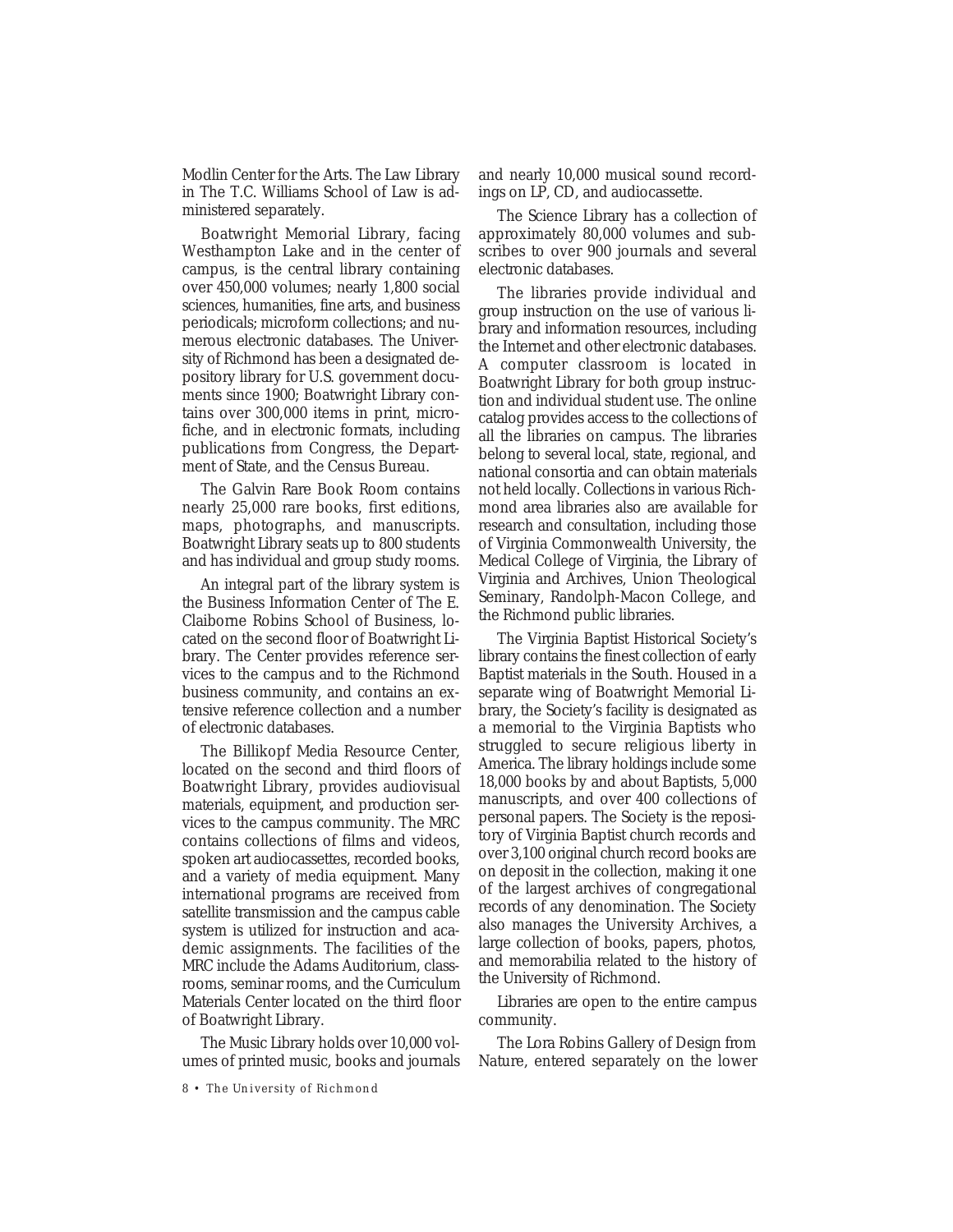level of Boatwright Library, houses an extensive collection of gems and jewels, minerals, seashells and corals, fossils, and cultural artifacts.

#### **Computing Facilities**

The largest computing facility on campus is located in Jepson Hall. The ground floor of the building is dedicated to computer services. Jepson Hall houses three IBM-compatible teaching labs equipped with multimedia projection systems. When classes are not in session these rooms may be opened for general student use. There are two student computing labs open for general use, which are equipped with a combination of Macintosh, IBM-compatible, and Sun SPARCstations. University Computing also maintains a training lab that is used primarily for administrative and technology training sessions, and a Technology Learning Center that is largely a faculty resource.

Richmond provides computer lab facilities for teaching, research, and learning at several other campus locations. IBM-compatible systems are the primary platform at the University, although there are Macintosh labs for departments who prefer them. There are computer labs located in many of the academic buildings dedicated to the special requirements of a particular department or discipline. The departments of Physics, Music, Psychology, Journalism, and Education have facilities that are populated primarily with Macintosh computers. The Gottwald Science Center, the departments of Modern Languages and Literatures, Health and Sport Science, and Classical Studies have lab facilities that utilize IBM-compatible systems or a mixture of IBM and Macintosh. Math and Computer Science students have access to systems running Unix and Windows NT.

In the fall of 1997 the Boatwright Memorial Library opened the new Boatwright Computer Classroom. This multimedia classroom has IBM-compatible student stations. When it is not scheduled for classes, this classroom is open for general student use during normal hours of operation.

A major renovation of the building which houses The E. Claiborne Robins School of Business has begun, with completion expected in 1999. When completed the building will have ten multimedia classrooms with desktop access to network services, including e-mail and Internet access for all student stations. The building will also contain a new IBM-compatible computer lab.

In addition, the University is committed to an on-going initiative to equip classrooms around the campus with multimedia capability, including network and Internet access.

#### **The Undergraduate Colleges**

Though Richmond is composed of five general academic schools, as well as two residential colleges, this bulletin provides specific program information about only the School of Arts and Sciences, undergraduate study in The E. Claiborne Robins School of Business, and the Jepson School of Leadership Studies. Pertinent information about the residential colleges, Richmond College and Westhampton College, is also presented below and on selected pages following. Detailed information about each of the other academic schools is available upon request to the respective dean's office.

#### **The Academic Schools**

#### **School of Arts and Sciences**

The School of Arts and Sciences enrolls about 2,500 men and women and offers the Bachelor of Arts and the Bachelor of Science degrees in a wide range of subjects in the liberal arts and sciences. The Bachelor of Music degree is offered for those who wish to pursue intensive study in music. The Arts and Sciences faculty also provides instruction in the Graduate School of Arts and Sciences leading to a small number of master's degrees in six areas.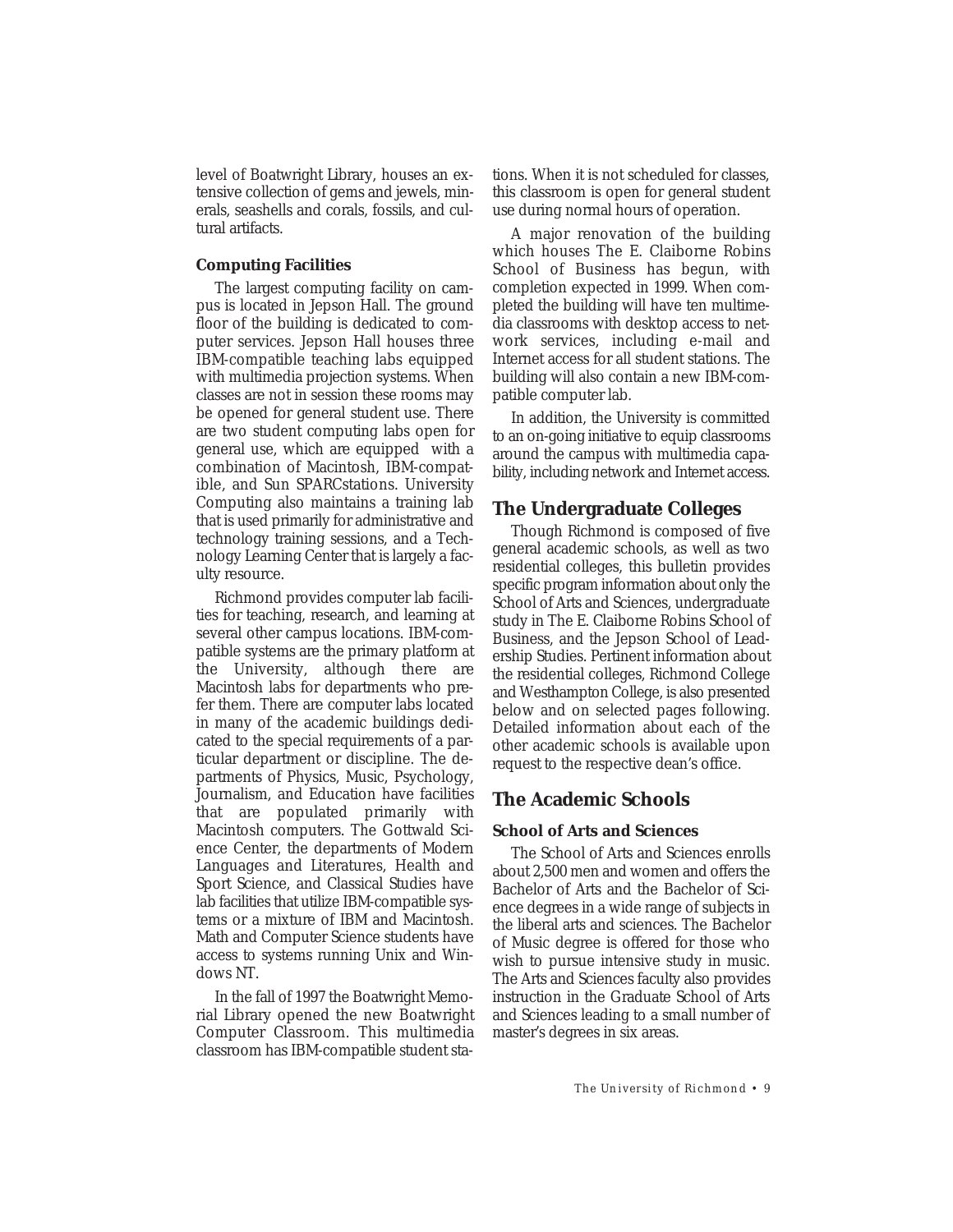Students beginning their college careers are admitted to the School of Arts and Sciences. Those interested in earning degrees through The E. Claiborne Robins School of Business may declare their majors in the business school after their first year. Those students interested in leadership studies are required to be prepared in the liberal arts and sciences and be admitted to the Jepson School of Leadership Studies in the spring of their second year. Both of these schools are described below. Others will continue in the School of Arts and Sciences to complete the studies they have chosen.

#### **The E. Claiborne Robins School of Business**

The E. Claiborne Robins School of Business enrolls about 450 men and women. The school's principal objective is to provide a professional college education that will enable qualified students to meet the challenges of a complex and international business world.

The degree of Bachelor of Science in Business Administration is offered with majors in accounting, business administration, and economics. The business administration major has several areas of emphasis which students may pursue. Once a student declares his or her major, The E. Claiborne Robins School of Business provides a number of internal activities in which that student may participate, including its own student government and honor council. The School of Business also has a chapter of Beta Gamma Sigma, a national honor society. Membership in Beta Gamma Sigma is the highest national recognition a student can receive in an undergraduate or master's program accredited by the AACSB.

The School of Business faculty also provides instruction in the Master of Business Administration degree program of The Richard S. Reynolds Graduate School of The E. Claiborne Robins School of Business.

#### **Jepson School of Leadership Studies**

The Jepson School of Leadership Stud-

ies offers the Bachelor of Arts degree with a major in leadership studies. The major is broadly based but highly integrated with leadership as a unifying theme. In an exceptional academic environment, the Jepson School challenges students to reach their potential and prepares them for future responsibilities through education for and about leadership.

#### **The Residential Colleges**

The University seeks to provide education on a human scale through its three academic schools and its two residential colleges for undergraduates. It emphasizes the benefits of active involvement and participation in smaller communities as a way to draw the most from life in the University. Through such involvement and participation, a greater sense of satisfaction and community can be experienced as students celebrate traditions and make their own impact.

Each student admitted to one of the three academic schools simultaneously becomes a member of a residential college irrespective of whether the student lives in a residence hall or not. The organization of residential colleges by gender clearly affords a basis for sharing common experiences and life issues. Richmond College, the residential college for men, and Westhampton College, the residential college for women, offer their students unique opportunities to have meaningful bonding experiences in their communities and organizations of the same gender. Such opportunities enhance the identity formation and personal development of the participants to a greater extent than the more typical coeducational curricular and co-curricular experience.

The coordinate colleges offer a ready way to focus on the important theme of gender development in personal development. At the same time, the colleges' educational concerns encompass other critical issues in human education and experience, such as the growing challenges of a global society, the meaning of democratic values,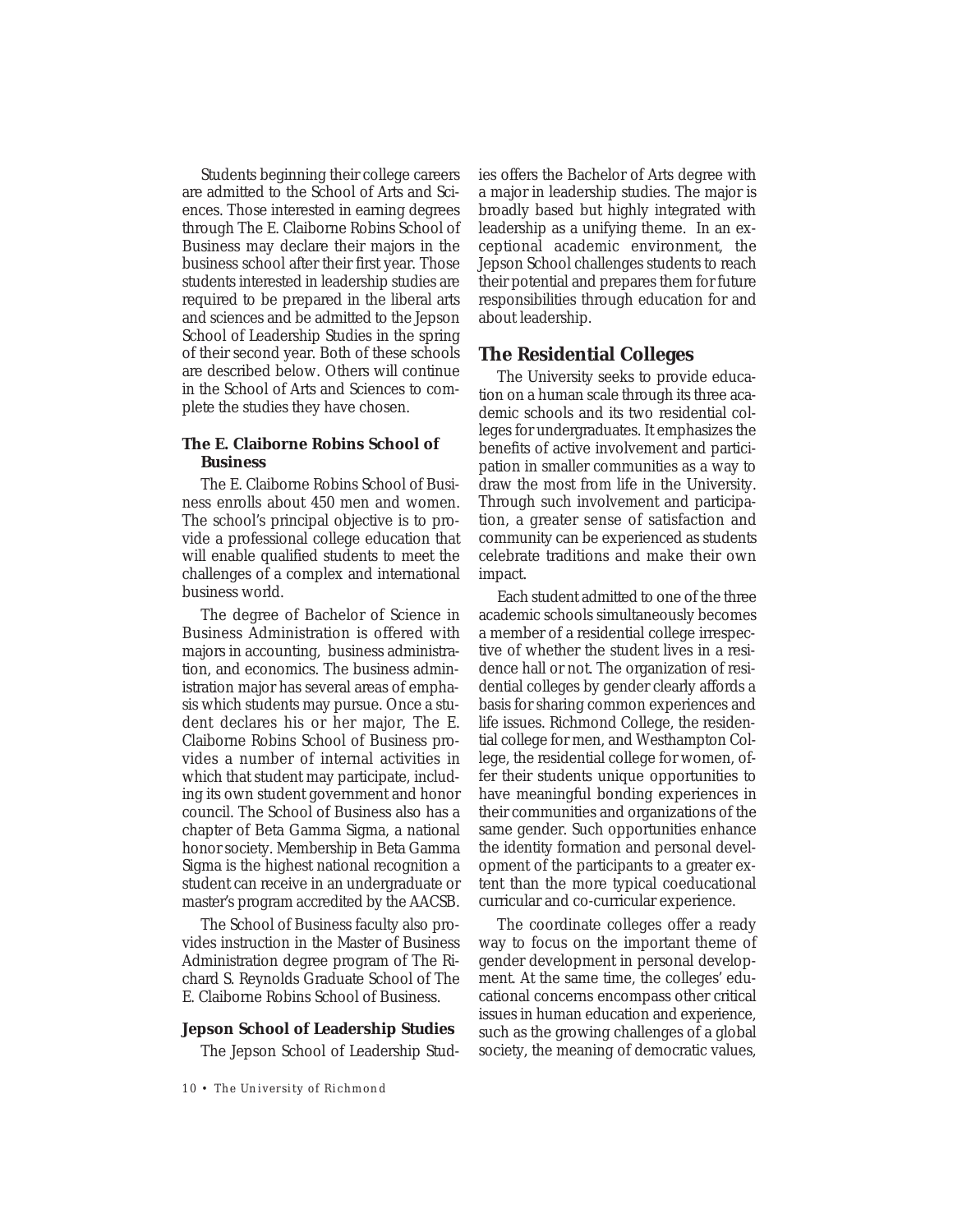the importance of ethical and religious issues in human life, and the significance of academic excellence.

Each residential college has its own dean and staff, student government, activities and traditions; and the colleges work together where there are mutual concerns. The colleges seek ways to relate to the student as a person and not simply as a mind, a body, or a set of emotions, or interests. They develop for their students linkages between and among residential life, academic life, student government, and social life, integrating the facets of students' lives. The college deans exercise academic responsibilities on behalf of the academic schools and are able to bring University resources from a variety of domains to bear on the life of individual students.

The gender-based residential colleges combine the benefits of a coeducational academic experience with the advantages of a single-gender experience. The greater number and variety of co-curricular activities provide more opportunities for student involvement. In particular, the University offers through its humanscaled structure many more student governance positions than usual and guarantees leadership roles for both men and women. Such positions allow students the chance to affect their quality of life and to help shape their University.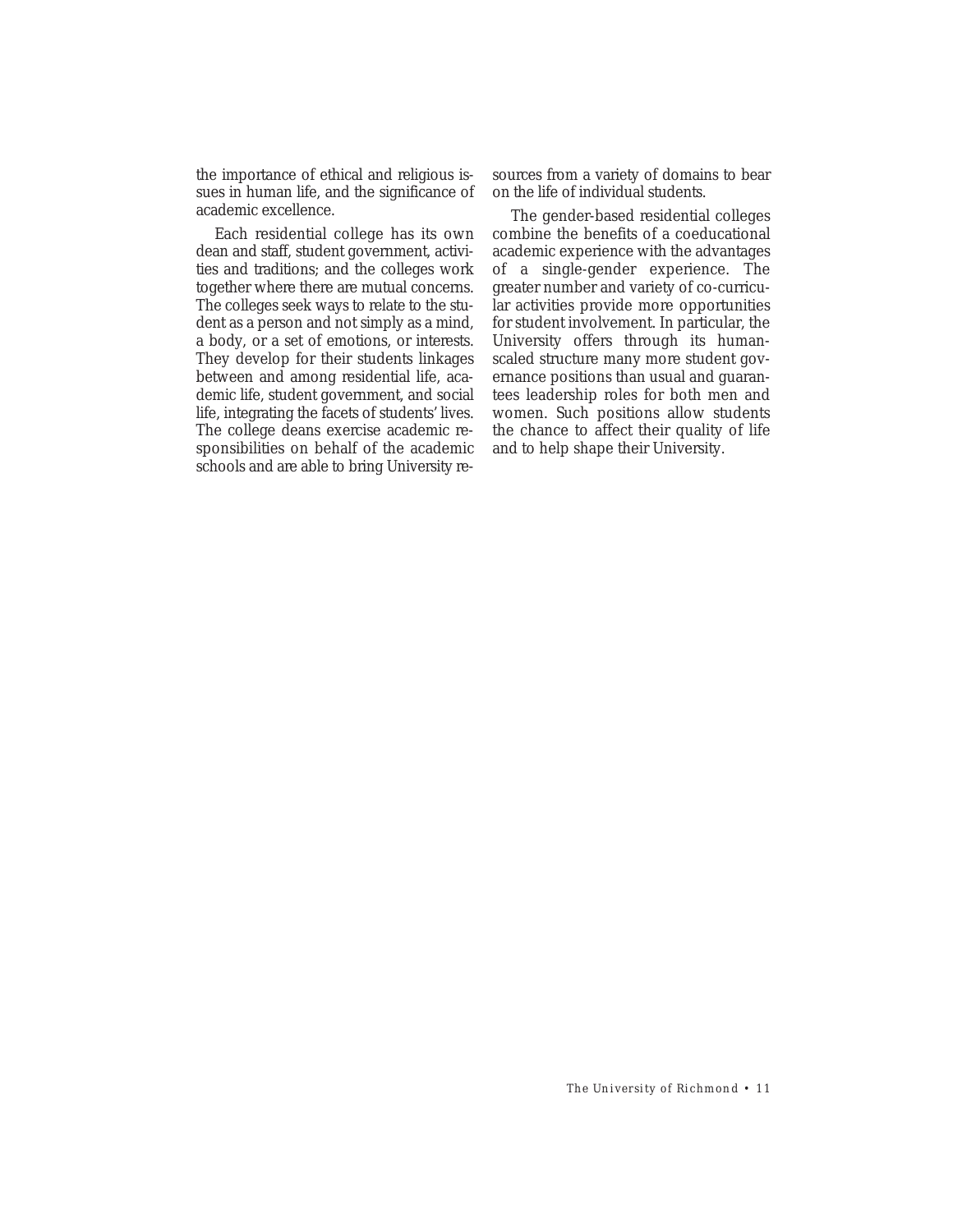## ADMISSION

The University of Richmond seeks to enroll men and women who have demonstrated the potential to succeed in their chosen course of study and have shown evidence of their capability to contribute to the University community. Admission to the University is competitive and selective.

Criteria for admission are both objective and subjective. Such qualities as academic ability and achievement combined with personal qualities of leadership, creativity, and independence are sought. For students entering as first-year students, the secondary school experience, the results of standardized tests, and the particular characteristics of each applicant will be considered.

The largest number of successful applicants will have taken a challenging college preparatory program and rank in the top fifth of their secondary school class. There are no minimums or cut-off scores for any factor included in the admission decision. Successful applicants represent a wide variety of backgrounds. The prospective student is advised, therefore, to complete the most challenging college preparatory program which can be taken at the secondary school which he or she attends. Students admitted must show evidence of high school graduation or exemplary completion on all five achievement tests of the general education development (G.E.D.) battery.

For students who have attended other institutions of higher learning and wish to transfer to the University of Richmond, the academic achievement and courses completed at the prior institution will be important to the admission decision. In short, whether first-year or transfer, those students with the potential to be the most successful in this educational environment will be offered admission.

 Virginia law mandates that each student submit an immunization record prior to enrollment. In compliance with this requirement, the immunization record is included

*12 • Admission*

in the health history form provided to entering students and is to be returned to the Student Health Center. Admission information for specific academic schools is presented in the following pages.

#### **Campus Visits**

Prospective students are invited to visit the campus, participate in the admission conference, take a tour of the campus, and confer with professors, coaches, or other persons in their fields of interest. The admission conference consists of a group presentation and discussion about the University of Richmond and is led by an admission officer. Personal or individual concerns may be discussed with the staff member after the presentation. When the University is in session, student-conducted campus tours usually follow each conference.

The schedule for admission conferences and tours during the academic year follows. Plans to visit the campus may be made by calling an appointment secretary in the Office of Admission, 804-289-8640 or 800-700-1662.

| M,W, F | $9:30$ a.m.  | $1:45$ p.m. |
|--------|--------------|-------------|
| T, R   | $10:30$ a.m. | $1:45$ p.m. |

During January, February, and March, schedules are abbreviated and times vary.

While the admission process does not include a personal interview, a campus visit is encouraged because it provides an opportunity for the prospective student to learn about the University, have questions answered, and see the campus.

#### **Admission Requirements**

Candidates for admission must have completed a minimum of 16 units of secondary school work. Minimum requirements include four units in English, three in college preparatory mathematics (inclusive of Algebra I, II, and Geometry), and at least two each in history, laboratory sci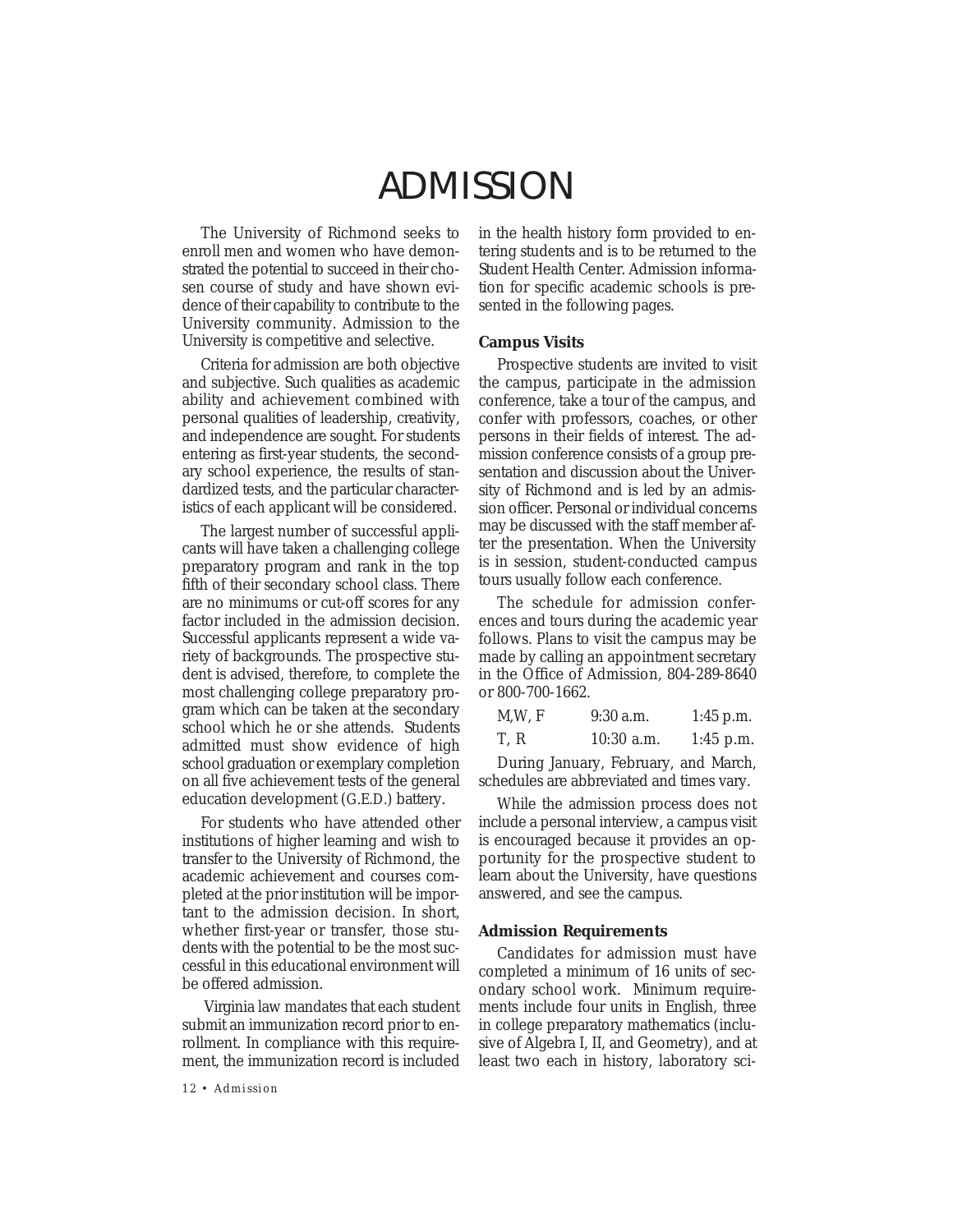ence, and foreign language. Competitive candidates for admission usually have three to four units in science, history and foreign language.

The applicant must have the secondary school send an official transcript of work completed, courses in progress, and the school's recommendation. Students who have taken work at or under the auspices of a college or university must provide a statement describing the work, and an official transcript from the college or university must be sent directly to the Office of Admission, University of Richmond.

The Scholastic Assessment Test (SAT-I) and two SAT-II Subject Tests must be taken by all first-year candidates for admission. The SAT-II Subject Tests must include the writing test and the Mathematics test (any level). It is strongly recommended that a classical or modern foreign language SAT-II test be submitted for placement or exemption purposes. American College Testing (ACT) scores may be submitted in lieu of the SAT-I and the two SAT-II scores.

Application for admission may be made on either the Common Application Form or on the University of Richmond application form. The non-refundable \$40 application fee must accompany the application for admission.

#### **Admission Plans**

#### **Regular Admission**

The application deadline for regular admission is February 1; candidates are notified of the admission decisions around April 1.

#### **Early Decision**

The early decision plan is designed for well-qualified students who have decided that the University of Richmond is their clear first choice. Two plans are available. Fall early decision has a deadline of November 15. Winter early decision has a deadline of January 15. The applicant must file (prior to the deadline) an application form, an official copy of the academic record through the junior year, and the required standardized test scores. Candidates will be notified around December 15 for fall early decision and February 15 for winter early decision.

Accepted candidates must submit the required non-refundable deposit to confirm their admission to the University of Richmond. Deferred candidates' applications will be reconsidered under the regular admission plan. Further information may be obtained from the Office of Admission.

#### **Early Admission**

The early admission program provides for the admission of exceptional students who have completed three years of secondary school and wish to begin college study at the end of the junior year.

The program is limited to students who have completed all the college entrance requirements in three years, and who demonstrate unusually strong college preparation through their secondary school record and SAT I and two SAT II scores. (It is recommended that early admission candidates have a personal interview with an admission officer either by telephone or in person.) Further information may be obtained from the Office of Admission.

#### **Transfer Admission**

A student who wishes to transfer from another college or university may apply for transfer admission. A student must have completed a minimum of at least 24 semester hours of transferable credit at the time of matriculation. The transfer credit must have been earned at an institution regionally accredited at the time the work was completed. Transfer candidates must have earned at least a *C* (2.00) average on all college-level work to be eligible for review, yet competitive candidates will have well above this minimum requirement. Interested students may wish to visit the campus and talk with an admission officer; however, a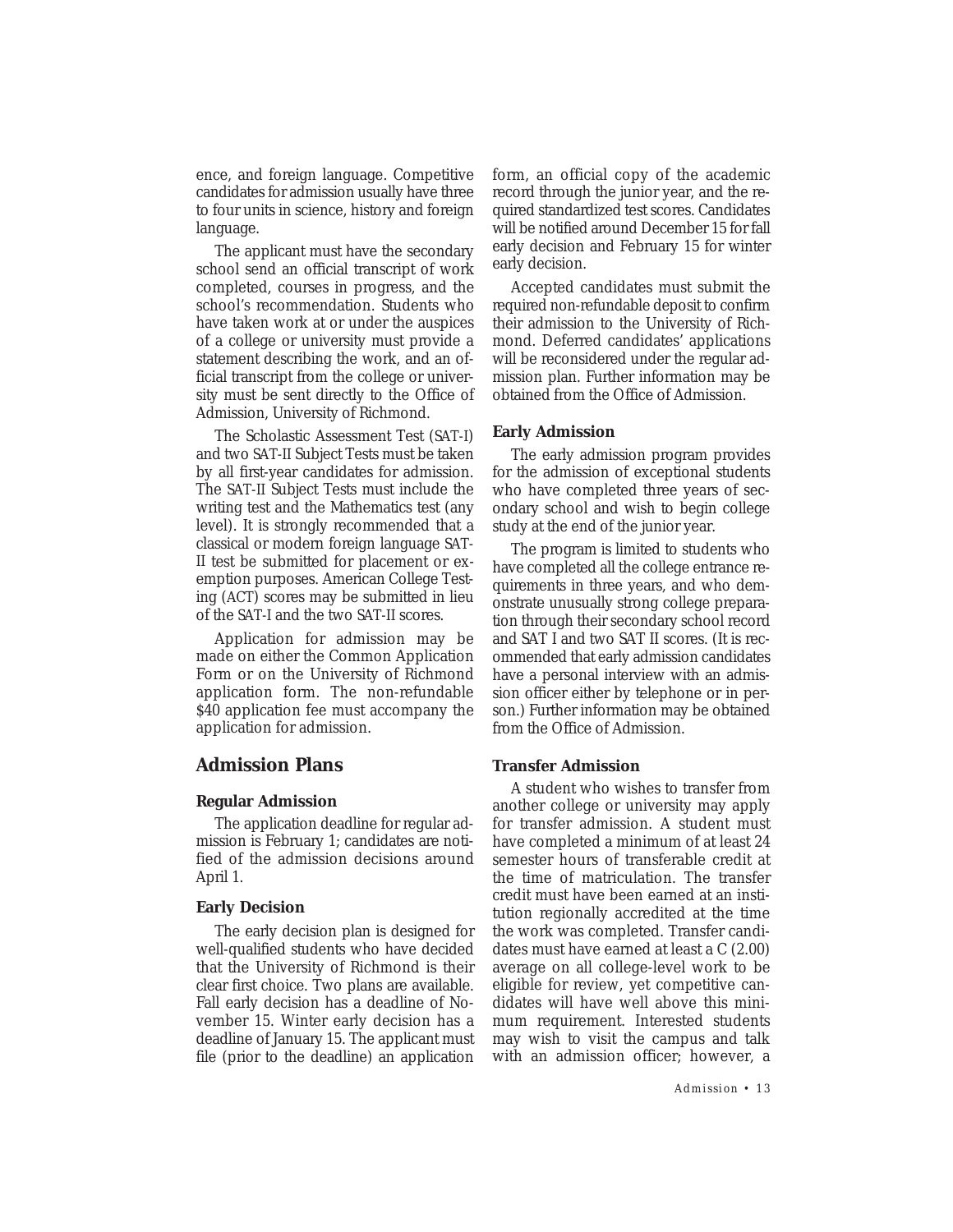personal interview is not required. In order to receive a degree from the University of Richmond, a student must complete at least 60 semester hours at the University, including the work of the senior year.

The deadline to submit a transfer application is February 15 for fall enrollment or November 1 for spring enrollment. The applicant must file an application form, pay the \$40 non-refundable application fee, and have secondary school and college transcripts forwarded directly to the Office of Admission. Credit for work completed at another college or university will be subject to the following conditions:

A student must have sent official certificates showing:

- (a) Secondary school credits
- (b) College record
- (c) Honorable dismissal, or approval to continue in good standing

Credit is allowed only for work equivalent to courses offered at the University of Richmond. Credit is not granted for courses taken in another college in which the student earned a grade below the equivalent of *C-* (1.7). The acceptance of courses in which a *C-* (1.7) was earned and the application of such courses to degree requirements are subject to approval by the Office of the University Registrar and/or the appropriate academic department.

Credit for all courses is regarded as provisional at the time of the applicant's admission and is not considered final until the satisfactory completion of one semester's work at the University.

#### **International Admission**

The University of Richmond encourages international students with diverse cultural heritages and multicultural experiences to apply to the University as both first-year and transfer students.

First-year applicants must complete an academic secondary program which would prepare one for entrance to universities in the country of residence. Secondary study (grades 9, 10, 11, and 12) should include at minimum three or four years of coursework in the native language (or foreign language), mathematics, social sciences, laboratory sciences, and English language. Refer to the "Admission Requirements" section above.

A student may apply as a transfer candidate after successfully completing at least one year of full-time study at a recognized academic university in the United States or abroad. Refer to the "Transfer Admission" section above.

In addition to test requirements described in Admission Requirements above, all non-native English speakers must submit results for Test of English as a Foreign Language (TOEFL). The University expects non-native English speakers to possess strong analytical and rhetorical writing skills and highly-developed oral communication proficiency in English. Because the University offers only short-term, advanced English as a Second Language (ESL) study during summer and the academic year, applicants must demonstrate English proficiency prior to enrolling.

#### **School of Business**

The E. Claiborne Robins School of Business provides a professional education for students who wish to prepare for the challenges of a complex and international business world. This personalized education is offered primarily during the third and fourth years of college study.

The Bachelor of Science in Business Administration is built upon a broad foundation including two years of liberal arts courses and a business curriculum of required and elective courses. Students also will find the business curriculum broadly based. Emphasis is placed on the close interrelationships of the various business functions and operations.

After one year in the School of Arts and Sciences, students may declare their major in accounting, business administration, or

*12 • Admission*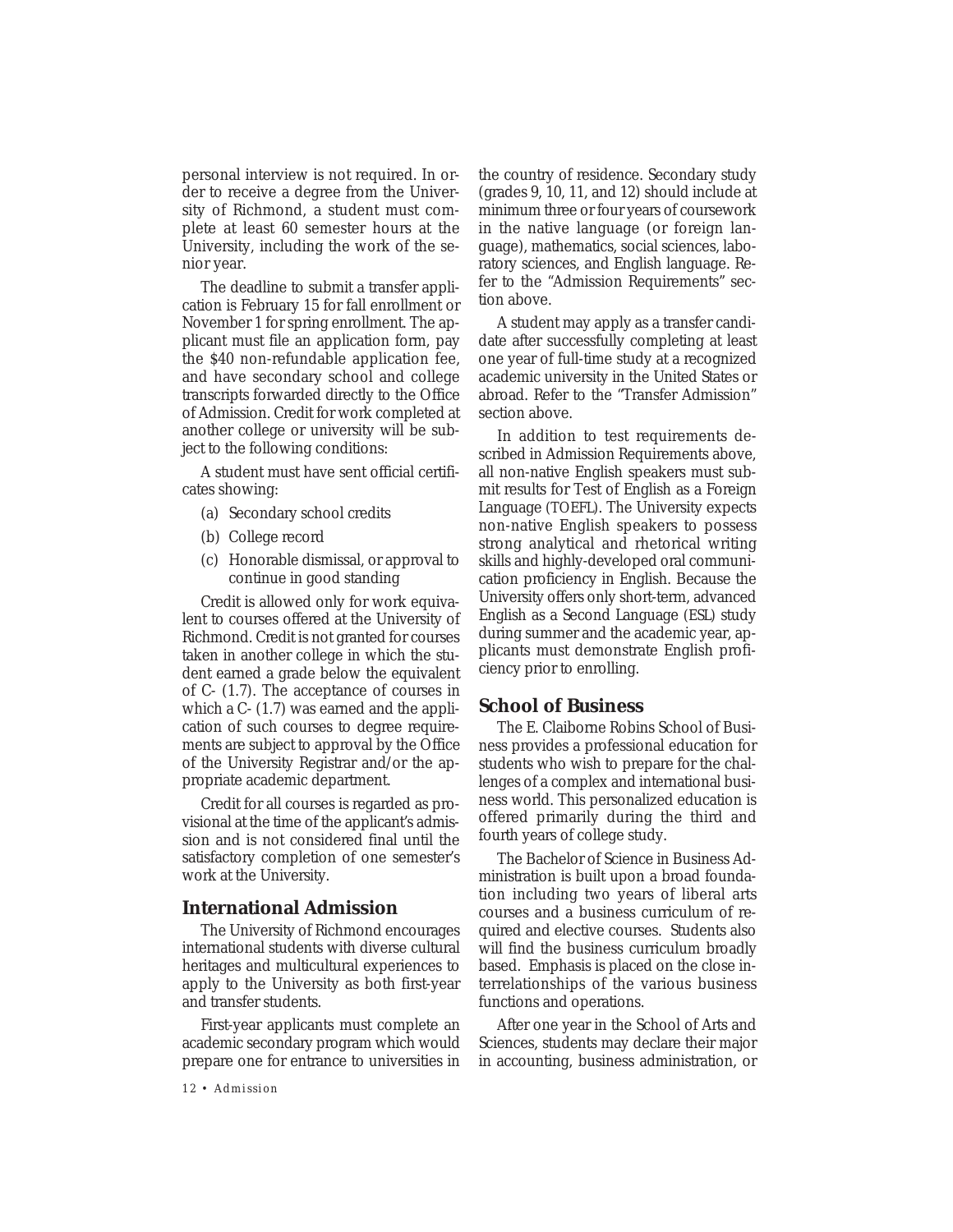economics. At the time of declaration, students will be assigned an academic advisor who teaches in the area in which the students intend to major.

In anticipation of the junior and senior years, planning should begin in the first year to meet the University's general education requirements as specified below:

First Year Core Course

Communications Skills I - Expository Writing

Communications Skills II-Foreign Language

Fields of Study (Historical, Literary, Natural Sciences, Social Analysis, Symbolic Reasoning, and Visual and Performing Arts)

Health and Physical Activity

It is strongly recommended that a student complete the BSBA requirements (ACCT 201-202, ECON 101-102, BUAD 201, and BUAD 203) during the first two years on campus. During the last two years in The E. Claiborne Robins School of Business, a student's course of study will be directed towards meeting the business foundation courses, courses within the major or concentration, and business or nonbusiness electives.

For further information, please feel free to contact:

#### *The Dean's Office*

*The E. Claiborne Robins School of Business University of Richmond, Virginia 23173 Telephone: (804)289-8550*

#### **School of Leadership Studies**

The Jepson School of Leadership Studies seeks to develop in each student a base of knowledge that provides the conceptual tools which support the exercise of leadership in a variety of settings. Curriculum goals are achieved through courses which emphasize active and experiential learning, helping students understand how to use knowledge gained through coursework in the world outside the classroom.

Students must apply and be selected by the School of Leadership Studies. In this regard, the final decision concerning admission to the school rests with the Jepson School of Leadership Studies Student Affairs Committee.

The student is encouraged to submit a formal application in the fall after completing the first academic year of study at an accredited college or university.

#### **Admission Procedures**

To apply for admission to the Jepson School of Leadership Studies, a student must complete the following:

a Jepson School application with recommendations and transcripts

- $\sim$  a personal essay
- ~ LDSP 201, Foundations of Leadership Studies
- $\sim$  A  $C$  (2.00) average or better must have been earned on all academic work attempted; however, this average does not guarantee admission.

For further information please contact:

#### *The Dean's Office*

*Jepson School of Leadership Studies University of Richmond, Virginia 23173 Telephone: (804)289-8008*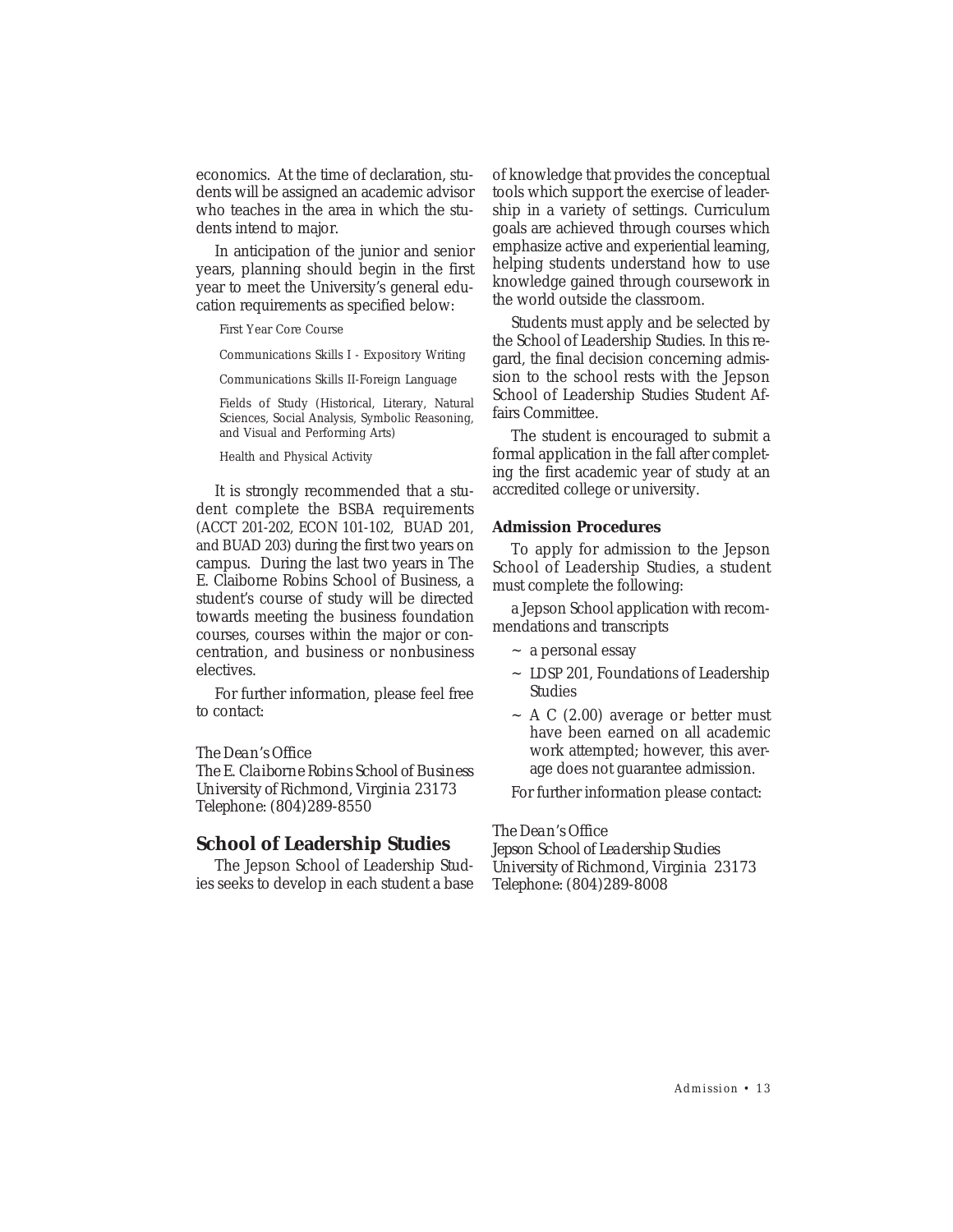# FINANCIAL AFFAIRS

| Fees: 1998-99 Schedule                                  | <b>Semester</b>      | Year       |
|---------------------------------------------------------|----------------------|------------|
|                                                         | \$9,297.50<br>930.00 | \$18,595   |
| <b>Housing</b> (per student)                            |                      |            |
| Double occupancy:                                       |                      |            |
|                                                         | \$842.50             | \$1,685    |
|                                                         | 830.00               | 1.660      |
| If available or if assigned:                            | 892.50               | 1,785      |
|                                                         | 150.00               | 300        |
|                                                         | (12.50)              | (25)       |
|                                                         | 942.50               | 1,885      |
|                                                         | 19.00                | 38         |
| Telecom Fee                                             |                      |            |
|                                                         | \$100.00             | 200        |
| Does not include monthly toll charges or                |                      |            |
| premium cable channels                                  |                      |            |
| <b>Meal Plans</b>                                       |                      |            |
|                                                         | \$1,110.00           | \$2.220    |
|                                                         | 1.090.00             | 2.180      |
|                                                         | 1,070.00             | 2140       |
|                                                         | 535.50               | 1.070      |
| <b>Special Fees</b>                                     |                      |            |
| Applied Music - per course, non-majors only             |                      |            |
|                                                         | \$250.00             |            |
|                                                         | 20.00                |            |
|                                                         | 15.00                |            |
|                                                         | 30.00                |            |
| Campus vehicle permit (spring semester only: \$30)      |                      | <b>S60</b> |
|                                                         | 10.00                |            |
|                                                         | 60.00                |            |
| General Fee Payment, late – Fee will be assessed up to: | 60.00                |            |
| <b>Optional Fees</b>                                    |                      |            |
| Cable Television                                        | \$75.00              | \$150      |
|                                                         | 42.00                | 84         |
|                                                         | 42.00                | 84         |
|                                                         |                      |            |

*(Semester fees are based on a single semester contract; year fees are based on a full year contract.)*

 $\sim$  Textbooks cost approximately \$300-\$350 per semester; laundry, supplies, transportation, and sundries are extra costs. ~ Please consult the next chapter under the headings: *Motorized Vehicles, Student Health Center, Residence Life, Food and*

*Auxiliary Services*, for further information.

 $\sim$  Regardless of the academic school in which a course is taken, the student pays the tuition and fees of the school to which he or she has been admitted and which is considered the school of record. Any special fee associated with a particular course, such as a laboratory fee, is charged based on registration in the course.

 $\sim$  The University reserves the right to increase the fees listed herein and the charges for room and board if conditions should make such changes necessary or advisable. The changes will be announced as far in advance as feasible.

**~ Fees and charges will increase for the 1999-2000 school year and will be announced as soon as possible.**

*16 • Financial Affairs*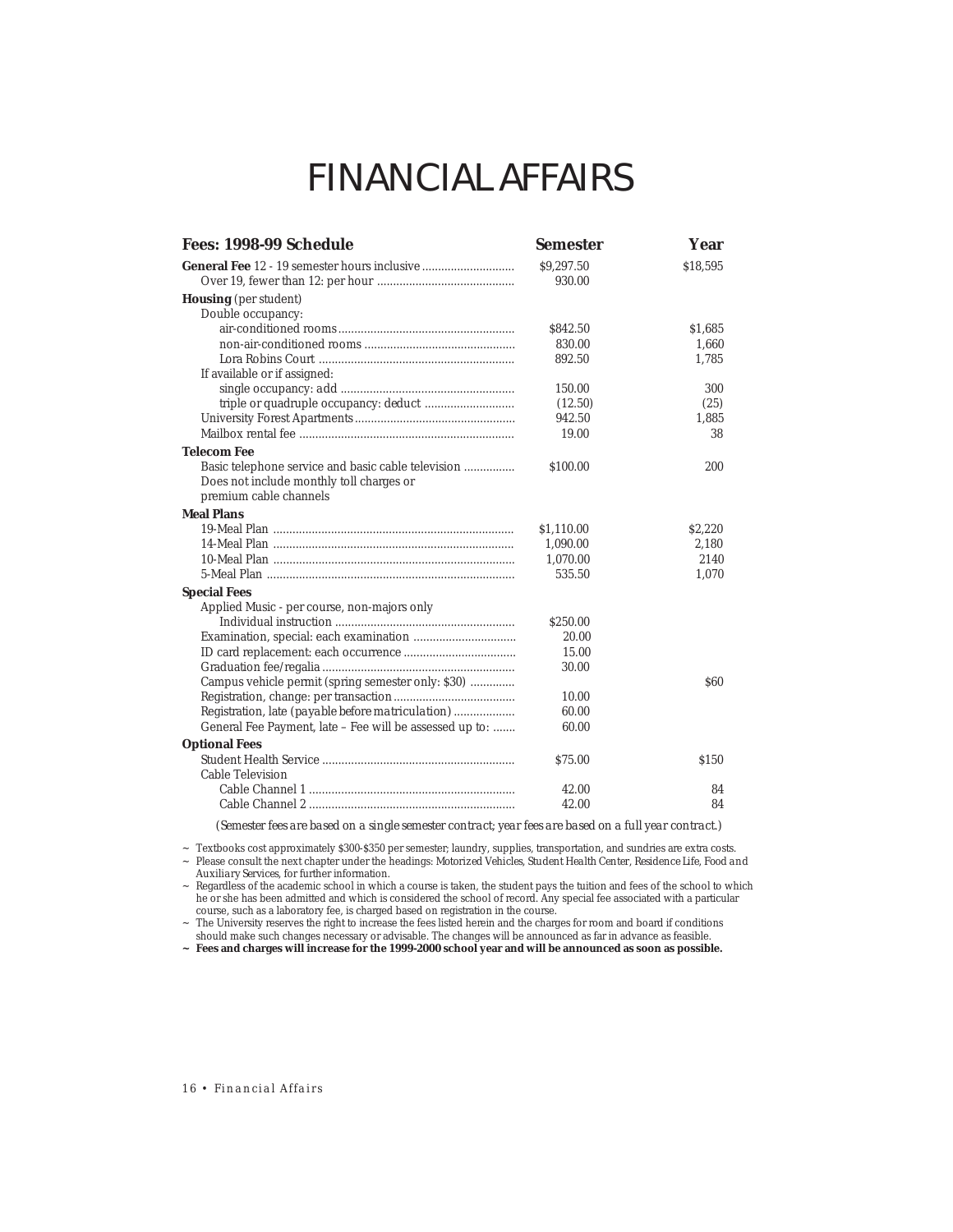#### **Payments**

Inquiries concerning payments should be directed to the Office of Student Accounts, phone (804) 289-8147.

Fees are billed, and are payable in advance by the semester — the fall semester payment is due by the first Monday in August, and the spring semester payment is due by the first Monday in December. To avoid incurring a late-payment fee and delays in housing, registration, and other areas, individuals are urged to pay fees when due.

#### **Satisfactory financial arrangements for room and board must be made before occupancy.**

No credit is given for a term's work nor a degree conferred until all charges have been satisfactorily settled. Failure to make satisfactory financial arrangements can result in delay of graduation, denial of registration privileges, removal from classes, and/or the withholding of transcripts.

Remittance may be made by check drawn to University of Richmond, and addressed to: *Office of Student Accounts Box R*

*University of Richmond, Virginia 23173*

#### **Deposits**

Upon acceptance for admission at the University of Richmond, a \$300 General Fee deposit is required, and a \$300 housing deposit is required if on-campus housing is requested.

Students planning to continue in the upcoming school year are notified around February 1 to remit the appropriate deposits: a General Fee deposit of \$100, and if on-campus housing is requested, a housing deposit of \$500. These deposits are payable by the mid-March date specified in the notice.

Deposits are treated as advance payments which normally are credited to the student's account in the appropriate category. While a single remittance may cover both amounts, the distinction between the two deposits remains quite clear. The General Fee deposit signifies an intention to attend or to continue to attend the University. The housing deposit signifies an earnest request for on-campus housing.

The University always credits the General Fee deposit first. If only a single deposit amount is received by the stated deadline, regardless of any accompanying instructions, the deposit will be placed in the General Fee category and the presumption made that no housing is requested.

#### **Deferred Payments**

In recognition of the substantial interest in deferred payments, the University has arranged to make available the services of Tuition Management Systems and Academic Management Services. These two firms represent one of several sound alternatives for financing a student's education. Information is mailed to students from these companies in April.

Many parents and students may prefer to arrange financing through their local banks or other sources; but if there is interest in Tuition Management Systems or Academic Management Services, further information is available upon request from the University's Office of Student Accounts.

Students are urged to complete whatever arrangements they choose early, so that their accounts with the University may be settled in a timely manner.

#### **Late Payment Fee**

A late payment fee will be assessed on any unpaid balance. (Maximum late payment fee each semester is \$60.) The late payment fee must be paid by:

- $\sim$  Each student who fails to make satisfactory arrangements for the first-semester fees by the close of business on the first day of fall classes.
- Each student who fails to make satisfactory arrangements for the second-semester fees by the close of business on the first day of spring classes.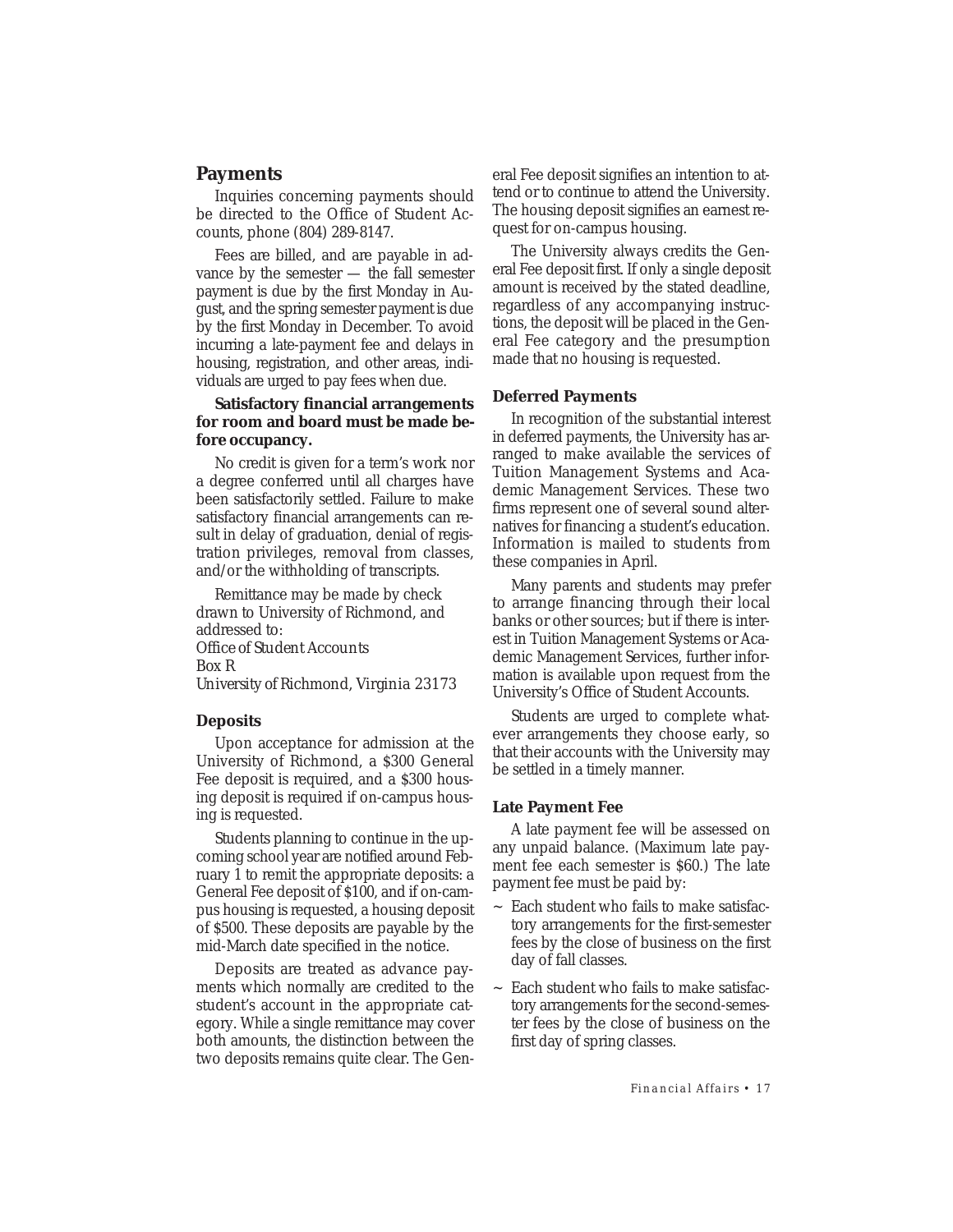#### **Late Registration Fee**

A late registration fee of \$60 must be paid by:

- ~ Each student who fails to complete registration for the first semester by the close of business on the day before the first day of fall classes.
- ~ Each continuing student who fails to

complete registration for the second semester by the close of business on the registration day specified for students continuing in the spring.

Each new or readmitted student who fails to complete registration for the second semester by the close of business on the day before the first day of spring classes.

#### **Refunds**

Inquiries concerning refunds should be directed to the Office of Student Accounts, phone (804) 289-8147.

#### **University of Richmond Refund Policy**

#### **Advance Deposits -Returning and Readmitted Students**

General Fee Deposit - *Non-refundable*. Deposit is retained as an administrative withdrawal fee.

Housing Deposit - *Non-refundable* once a room has been selected or assigned.

#### **Advance Deposits - First-Time Students**

If the "accepted applicant" fails to matriculate, no refund of advance deposits.

If the "accepted applicant" matriclates and therefore becomes a student:

General Fee Deposit - *refundable less a \$100.00 administrative withdrawal fee*.

Housing Deposit - *refundable* (If a general fee deposit was not received, the \$100.00 administrative fee may be retained from this deposit.)

#### **General Fee, Room and Board Refund**

Students are matriculated by semester. If a student withdraws from classes or is dropped from the University for whatever cause, a refund of fees for a fall or spring semester shall be made in accordance with the University's refund policy, based on the following schedule. This schedule is adapted for summer terms. Refunds are made first to any financial aid program the student may be receiving, then to any University unsettled account, and then to the student. A \$100.00 administrative fee will be retained from all refunds. Sample refund calculations are available upon request in the Financial Aid Office.

*Any special fee associated with a particular course is non-refundable after the first day of class.*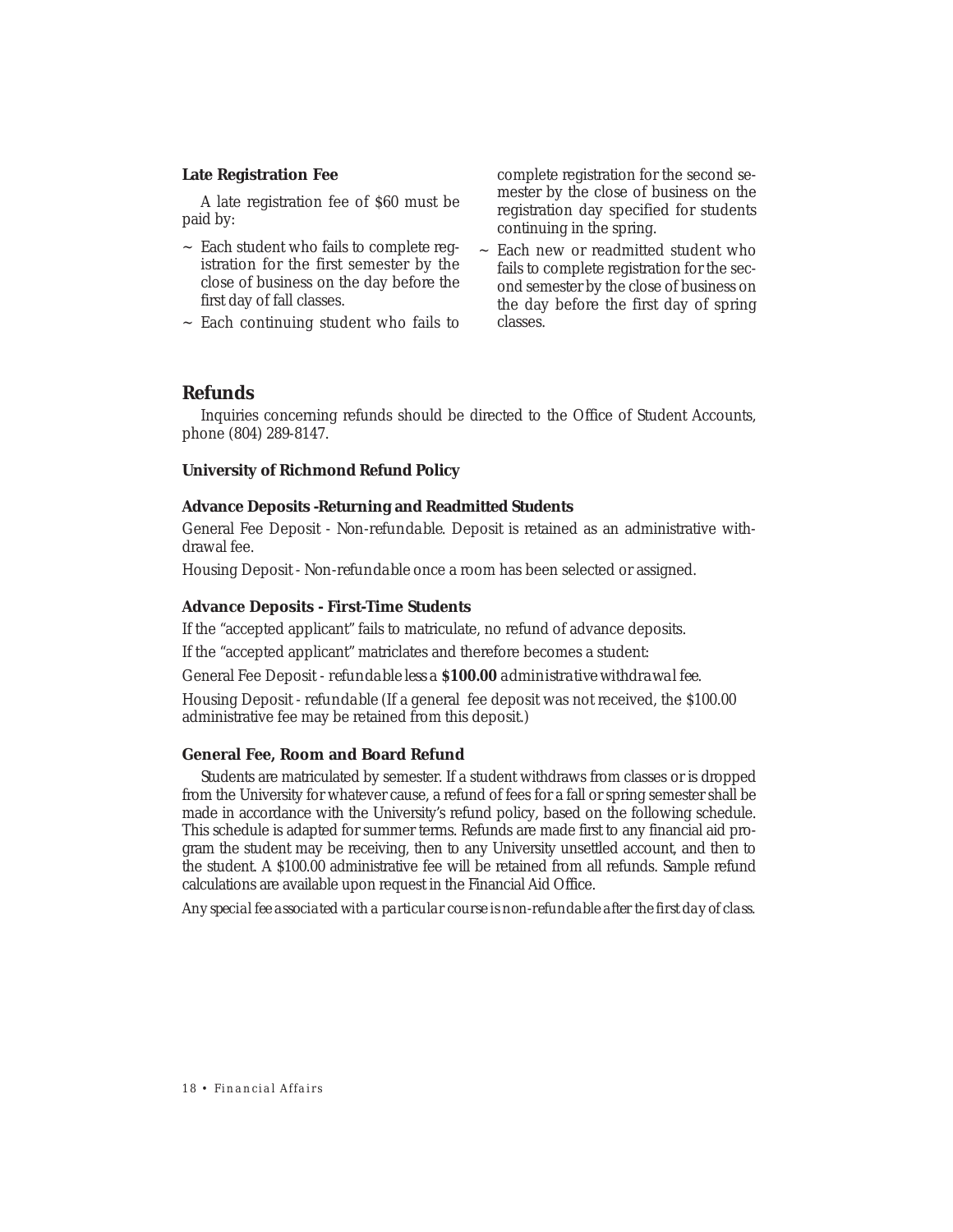#### **Continuing and Readmitted Students**

|                                          | <b>General Fee and</b><br><b>Room Refund</b> | <b>Board</b><br><b>Refund</b> |
|------------------------------------------|----------------------------------------------|-------------------------------|
|                                          | 100% less deposits                           | 100\%                         |
|                                          | 75%                                          | Prorated                      |
| Withdrawal during second week of classes | 60%                                          | Prorated                      |
|                                          | 45%                                          | Prorated                      |
| Withdrawal during fourth week of classes | 30%                                          | Prorated                      |
|                                          | 20%                                          | Prorated                      |
|                                          | 10%                                          | Prorated                      |
| Withdrawal after sixth week of classes   | None                                         | None                          |

**Entering and Transfer Students** (as required by Public Law 668.22)

|                                           | <b>General Fee and</b><br><b>Room Refund</b> | <b>Board</b><br><b>Refund</b> |
|-------------------------------------------|----------------------------------------------|-------------------------------|
|                                           | 100% less deposits                           | 100\%                         |
|                                           | 90%                                          | Prorated                      |
| Withdrawal during second week of classes  | 85%                                          | Prorated                      |
| Withdrawal during third week of classes   | 80%                                          | Prorated                      |
| Withdrawal during fourth week of classes  | 75%                                          | Prorated                      |
|                                           | 70%                                          | Prorated                      |
|                                           | 65%                                          | Prorated                      |
| Withdrawal during seventh week of classes | 60%                                          | Prorated                      |
| Withdrawal during eighth week of classes  | 55%                                          | Prorated                      |
| Withdrawal during ninth week of classes   | 50%                                          | Prorated                      |
| Withdrawal during tenth week of classes   | 45%                                          | Prorated                      |
|                                           | None                                         | None                          |

#### **Appeals Process**

The University of Richmond has an appeals process for students and parents who believe individual circumstances warrant exceptions from published policy. All appeals must be in writing and directed to Annemarie Hellman, Bursar, Box R, University of Richmond, VA 23173.

#### **Financial Aid**

The financial aid program at the University of Richmond provides need-based grants, loans and work opportunities, and also awards merit scholarships. Applicants for financial aid must be enrolled or accepted for enrollment in a degree or certificate program at the University. The **need-based aid** programs are designed for those families who are unable to pay the full cost of a college education. The **merit** **scholarships** are provided in recognition and support of noteworthy academic achievement. These merit scholarships are independent of any assessment of need, although it is possible to qualify for a combination of need- and merit-based aid.

Applicants for need-based financial aid must complete both the Free Application for Federal Student Aid (FAFSA) and the Uni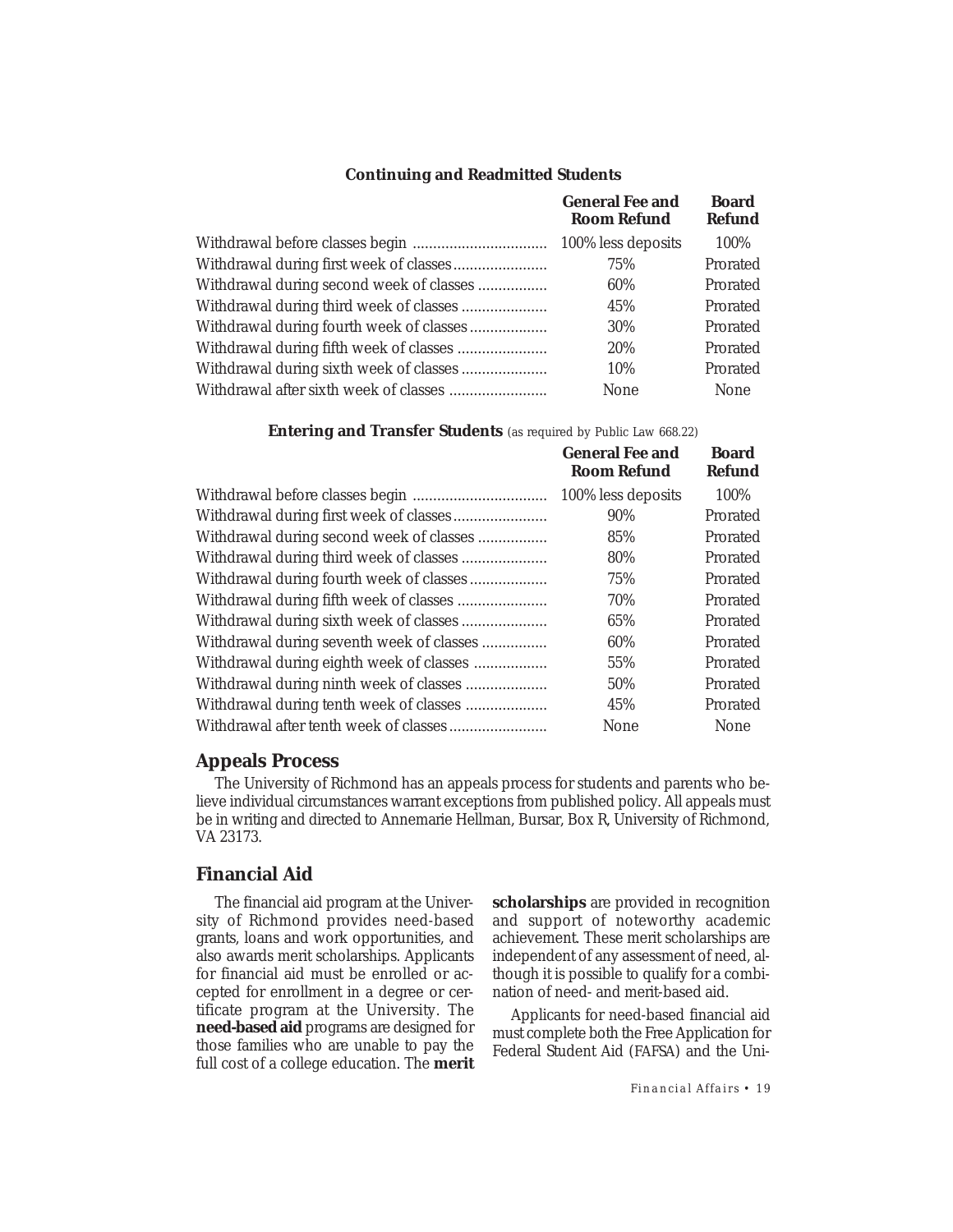versity of Richmond's Financial Aid Supplemental Application. Prospective students (including transfers) should mail the completed FAFSA by mid-February to ensure its receipt no later than the **deadline date of February 25\***. Generally, to be considered for need-based aid, an applicant must be a U.S. citizen, must be enrolled or accepted for enrollment on a full-time basis in a degree or certificate program, and must demonstrate financial need. Once aid is offered it is generally renewed in subsequent years if the family's financial situation stays the same. A new FAFSA must be filed each year and the student must meet certain standards of Satisfactory Academic Progress as outlined below.

(**\*NOTE:** The deadline for financial aid applications for returning students is May 1.)

Students who are eligible for needbased aid are offered a package of funding that typically consists of a mix of grants, loans and work. While the total amount of aid offered is based upon an assessment of financial need, the type and mix of aid is influenced by the student's ability. Thus students with superior academic records and potential will have a greater proportion of grant than loan in their aid package than will those students with records not as strong.

There are a number of merit scholarship programs, some of which pay full tuition, room and board. Students are usually either nominated for these scholarships or are selected from the pool of applicants for admission. Separate merit scholarship applications may be required.

The Virginia Tuition Assistance Grant is awarded to those students who are residents of Virginia. In 1997-98 grants were awarded in the amount of \$2,000. Applications are sent from the Admissions office to students who are accepted to the University.

Financial aid awards made for an academic year may be used for study abroad if the student enrolls at one of the universities with which the University of Richmond has a direct exchange agreement. Financial

*20 • Financial Affairs*

aid for enrollment in non-exchange programs is limited to loans.

To receive assistance from any of the need-based financial aid programs at the University of Richmond, or from the Direct Unsubsidized Loan or Direct PLUS programs, students must maintain satisfactory academic progress towards the completion of degree requirements. An evaluation of progress is made at the end of each academic year, including an analysis of earned credit hours and grade point average. Students not making satisfactory academic progress will be ineligible for further financial assistance until the deficit is made up. Waivers of these requirements may be granted for special circumstances upon appeal to the Director of Financial Aid.

The standards of academic progress outlined here are solely for the purpose of evaluating eligibility to continue receiving need-based financial aid. They do not replace or modify academic standards required for continued enrollment at the University of Richmond.

Undergraduate students must meet the following minimum standards:

| at the end                 |     | credits grade point |
|----------------------------|-----|---------------------|
| of semester earned average |     |                     |
| 2                          | 24  | 1.50                |
|                            | 48  | 1.70                |
| 6                          | 72  | 1.85                |
| 8                          | 96  | 2.00                |
| 10                         | 122 | 2.00                |
|                            |     |                     |

Students earning a Bachelor of Music degree must earn 128 credits by the end of the tenth semester. These totals do not include sport science activities courses. Undergraduate students are not eligible for financial aid after ten semesters (including enrollment at schools other than the University of Richmond).

For further information about the various financial aid programs, contact the Financial Aid Office at (804) 289-8438 with questions about need-based aid, or call the Office of Admission at (804) 289-8640 with questions about merit scholarships.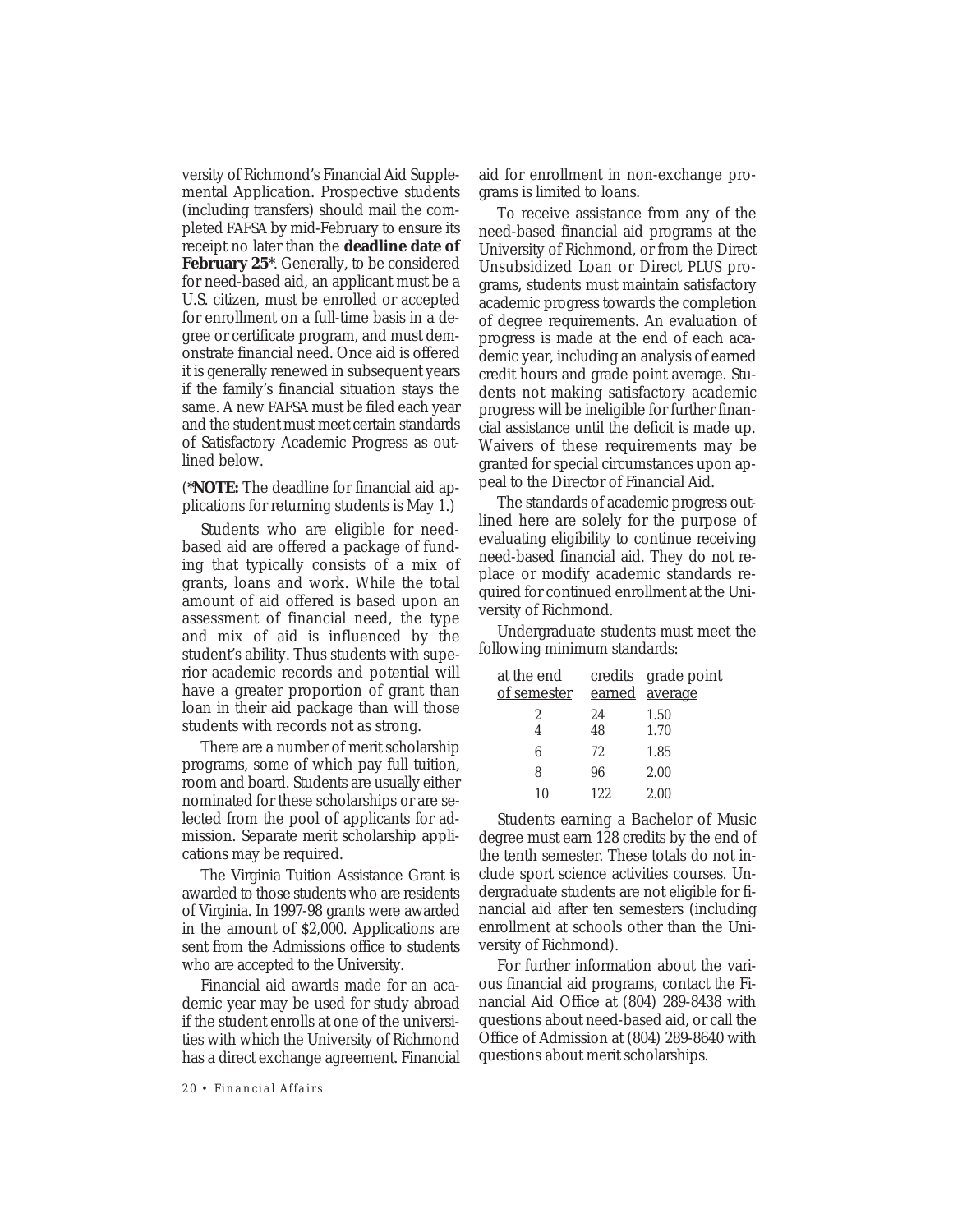# STUDENT LIFE

The University of Richmond, through the Division of Student Affairs, provides a variety of co-curricular and extracurricular programs and student-support services. These are designed to enrich the quality of the collegiate experience by creating an environment in which the student can grow intellectually, emotionally, physically, socially, and spiritually. The ultimate purpose of this environment is to help each student fulfill his or her potential.

The deans' offices for Richmond College and Westhampton College, the University's residential colleges, are focal points in student life matters. For the University, the offices are centers for closely knit smaller communities within the whole.

On a more personal level, a student may find the dean or staff member serving as a counselor, advisor, mentor, or collaborator. If questions remain after reading the Student Life section of this catalog, a dean's office can usually provide a more complete explanation or indicate where more information may be found. In all cases, the deans' offices are contact points to provide assistance. Each student is encouraged to make full use of these excellent resources.

#### **Student Life Services**

#### **Career Development Center**

The Career Development Center (CDC), located on the ground level of Richmond Hall, provides comprehensive career services for undergraduate and graduate students. The CDC exists to help students identify and achieve their career goals, and is committed to providing resources and services to students and alumni, based on the fundamental belief that career decision making is a lifelong process, integral to the University's educational objectives.

Staff members provide individualized career counseling and help students develop systematic approaches to job or graduate school searches. Programs, which often feature alumni and area employers, are presented throughout the year on job search strategies, connections between careers and majors, internships, transitions from student to work life, and other relevant topics.

The Career Development Center houses a career resource library that contains a variety of print and multimedia materials. The library also has computer stations with FO-CUS II (a career guidance program), graduate school admissions test preparation software, and Internet access. The Internet enhances the CDC's ability to communicate with and provide services to students. Over the Web, students can access complete graduate and professional school catalogs, full-time job vacancies, and more than 20,000 internship listings on the award-winning Internship Exchange and its companion Intern Center. Résumé Expert Systems Web software allows students to sign up for on-campus recruiting events, and to register their résumé and job targets online for referrals to employers and internship sponsors. Students should visit the CDC on the Web to view all available resources and a calendar of upcoming events.

Service learning integrates participation in community organizations with the curriculum. Brought to University in 1993 by Dr. Richard Couto of the Jepson School of Leadership Studies, service learning has become an integral part of the UR experience for many faculty members and students. The Career Development Center inherited this program in 1998, and is excited to work with faculty, community organizations, and students to provide even more opportunities for UR students to participate in service learning projects.

Students are encouraged to visit the Career Development Center in their first year, to meet with a counselor to plan career development strategies. An online introduction to the CDC is included in first year student orientation activities, and serves to in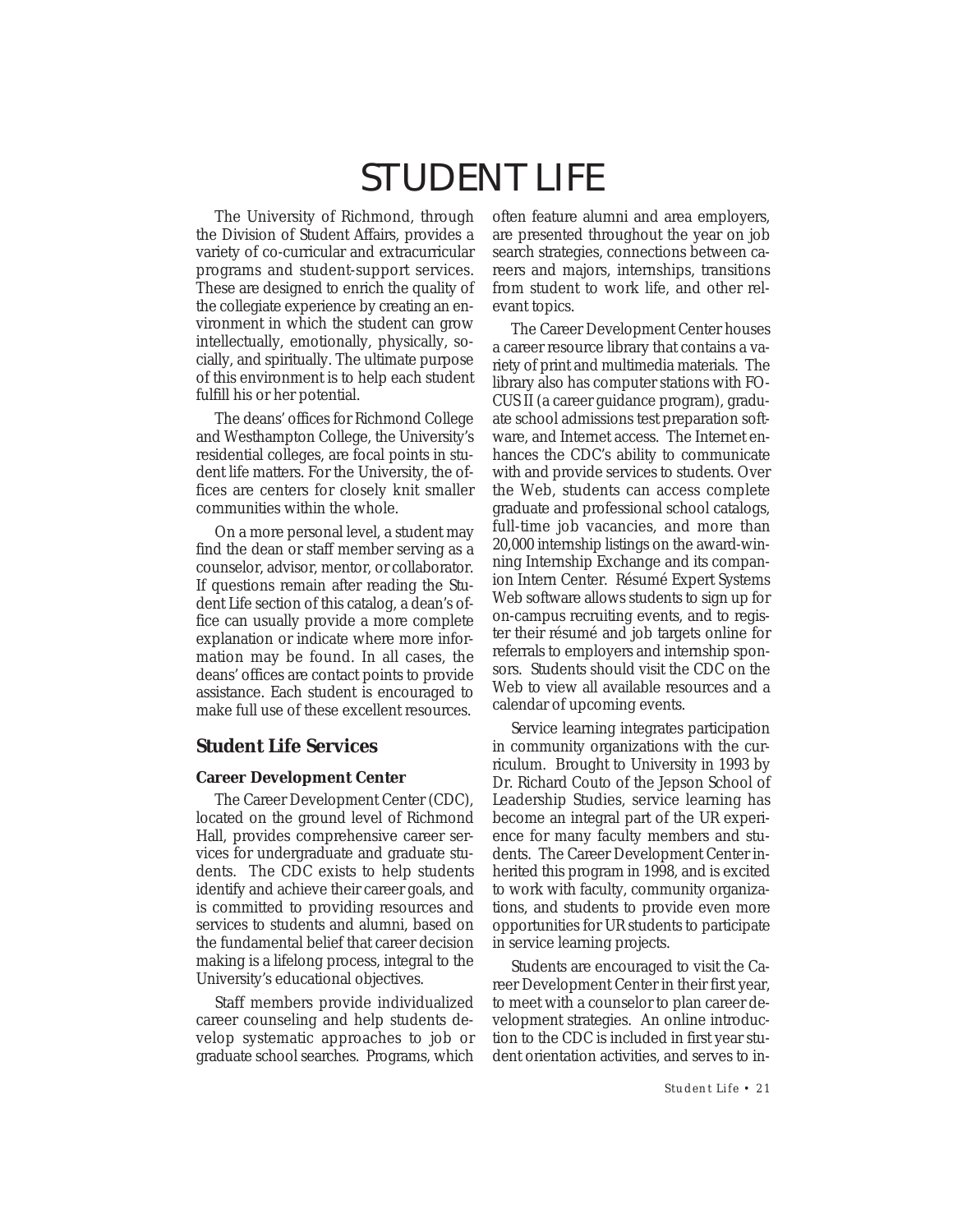troduce new students to the vast resources available in the Center.

#### **Chaplaincy**

Religious activities center in the Office of the Chaplaincy, which is easily accessible in the E. Carlton Wilton Center for Interfaith Campus Ministries. Though the institution is related to the Baptist General Association of Virginia, the University is interested in the spiritual needs and growth of all of its students regardless of faith or belief. This is appropriate because the religious groups represented in the student body are many and diverse.

There are numerous denominational organizations for students of various faiths: Jewish, Christian, Muslim, and others. Religious activities and dinners are held which are open to all to promote interfaith understanding. Each Sunday morning there is an interdenominational Christian worship service in Cannon Memorial Chapel, a Roman Catholic liturgy on Sunday evening, and a Sabbath evening service for Jewish students on Friday. The City of Richmond has well over 300 places of worship, each of which welcomes students to participate.

The Chaplaincy office offers help, through individual counseling or group workshops, to the student who is facing personal problems or critical decisions, or who has spiritual needs.

#### **Counseling and Psychological Services**

The University maintains an office for Counseling and Psychological Services (CAPS) in addition to the academic advising and religious counseling services described above. The office is staffed by counseling and clinical psychologists who are prepared to help students meet academic, personal, or emotional challenges while they are enrolled at the University. The services correspond to students' needs and include short-term counseling and psychotherapy, assessment, crisis intervention,

*22 • Student Life*

psycho-educational presentations, individual consultations, and referral services. A policy of confidentiality is maintained with all services guided by the standards of the American Psychological Association and the licensing laws of the Commonwealth of Virginia.

#### **Disability Accommodations**

The University seeks to comply with all applicable federal, state, and local laws regarding the rights of individuals with disabilities. To facilitate such compliance, the Vice President for Student Affairs serves as the University's Disability Coordinator. The University does not discriminate on the basis of disability in admission. Therefore, applicants are not required to provide information about their physical condition or disability status prior to admission. Individuals with disabilities are invited to contact the Disability Coordinator regarding any accommodations they may require in visiting the campus or upon matriculation. The University provides reasonable adjustments or accommodations in its academic programs as necessary for equal opportunity and participation for qualified students with disabilities.

#### **International Students and Study Abroad**

The Office of International Education, located in the administrative wing of Boatwright Library, serves all students: undergraduate and graduate, in arts and sciences, business, leadership studies, continuing studies and law. It offers advising on study abroad opportunities and procedures, and a wide variety of services for international students: orientation, visa, work, health insurance and taxes as well as cultural and social activities.

#### **Multicultural Affairs**

Working closely with the Office of Admission, the Office of Multicultural Affairs is the focus of the University's effort to increase and maintain a diverse student popu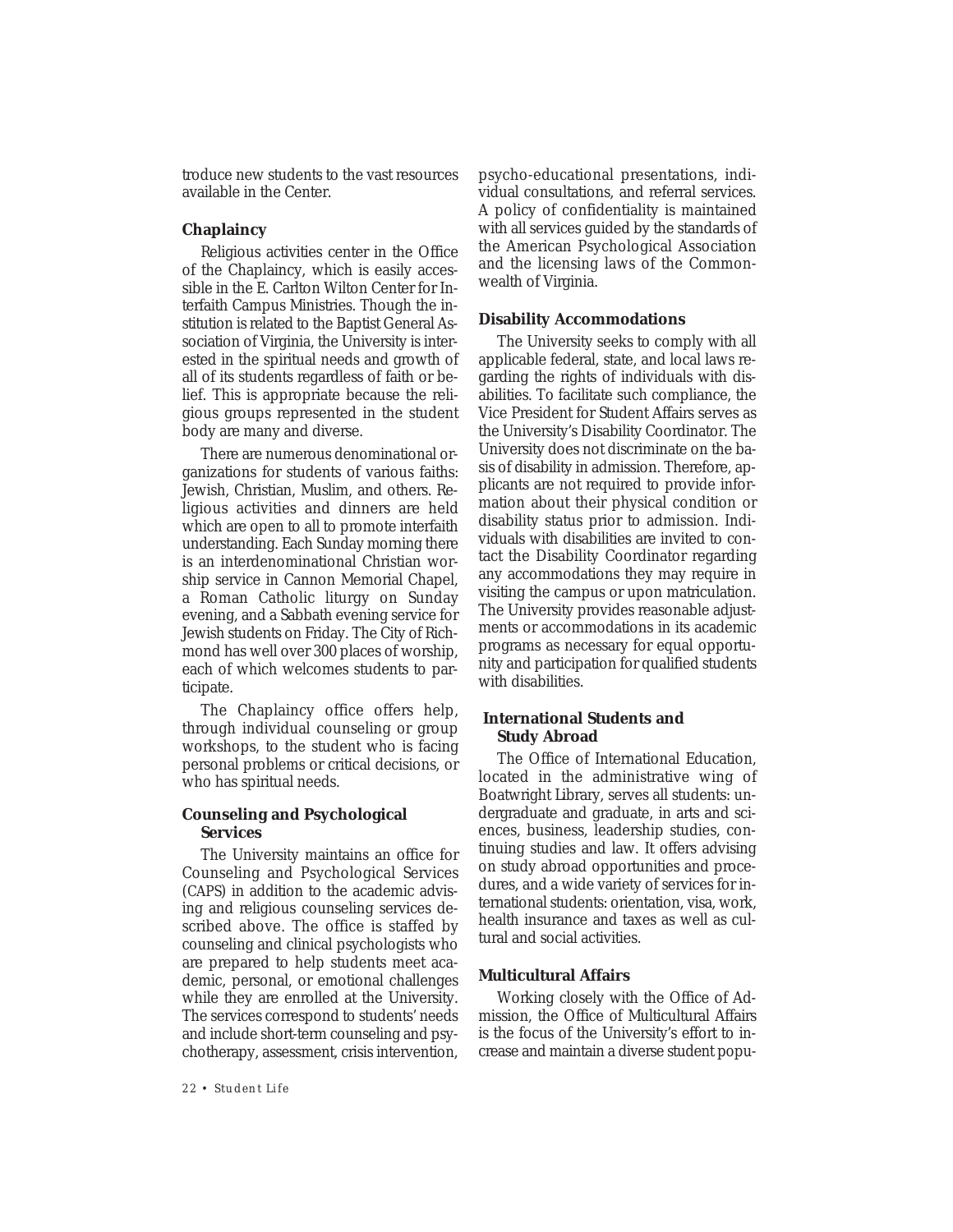lation. To support this effort, the office develops and implements programs of specific interest to students of diverse ethnic backgrounds, and assists them in becoming acclimated to the University's environment.

#### **Student Health Center**

The Student Health Center offers a comprehensive program in health education and health maintenance, as well as treatment for illness and injury. The Health Center staff includes board certified family practice physicians and registered nurses. Services include acute care for illness and injury, general medical care, gynecology, allergy shots, and immunizations.

Students living on campus are eligible for the services provided by the Student Health Center, because the cost of these services is included in the housing fee. Student Health Center privileges are available to off-campus students for an optional fee. The cost of prescription drugs, some laboratory tests, hospital emergency room treatment, hospitalization, x-rays, and referral off campus for consultation with medical specialists are not covered by any student fees. These costs will be billed separately by the provider.

Hours of operation (subject to change) are from 8:00 a.m. to 11:30 p.m., 7 days a week, during which time registered nurses are on duty. The telephone number is (804) 289-8064 and the FAX number is (804) 287-6466.

The doctors maintain regular office hours Monday through Friday. If a physician's services are required after office hours or on the weekend, an off-campus referral to a private facility will be made.

Upon arrival at the Student Health Center, each patient must first be evaluated by the nurse who will advise the proper treatment for the patient's medical complaint. If the evaluation indicates a medical need, an appointment with the doctor will be made. All doctors' appointments are made only after evaluation by the nurse except for annual gynecological examinations, doctor-requested follow-up visits, allergy shots, influenza and MMR immunizations, and PPD tests.

Allergy shots are given by appointment on weekdays during specified hours. Detailed instructions from the allergy doctor must accompany the allergy serum. The fee for each allergy visit is \$5, and is payable at the time of the visit.

Immunizations—MMR(measles, mumps, rubella), hepatitis B, influenza, etc.—can be obtained at the Health Center. The fee is payable at the time of the injection and is based on the cost of the serum. The same holds true for PPD (tuberculosis) skin tests.

Legal and ethical standards pertaining to confidentiality and health matters are observed by the Student Health Center staff.

#### **Policies**

The University of Richmond is governed by policy statements which guide individual members in their actions toward each other and toward the larger community. These policy statements support the University's educational mission while seeking to assure that both individual and group rights are appropriately observed and maintained.

#### **University Academic Honor Code Statute**

The School of Arts and Sciences, the Jepson School of Leadership Studies, and The E. Claiborne Robins School of Business each operate under the University Honor Code Statute. Breaches of the code are cheating, plagiarism, lying, academic theft, disclosing honor council information, registration irregularity, and failure to report an Honor Code Statute violation. Any person who violates these standards shall be subject to disciplinary action ranging from reprimand up to and including expulsion from the University. Determination of guilt or innocence and imposition of sanctions, when necessary, will be effected according to established procedures, with procedural fair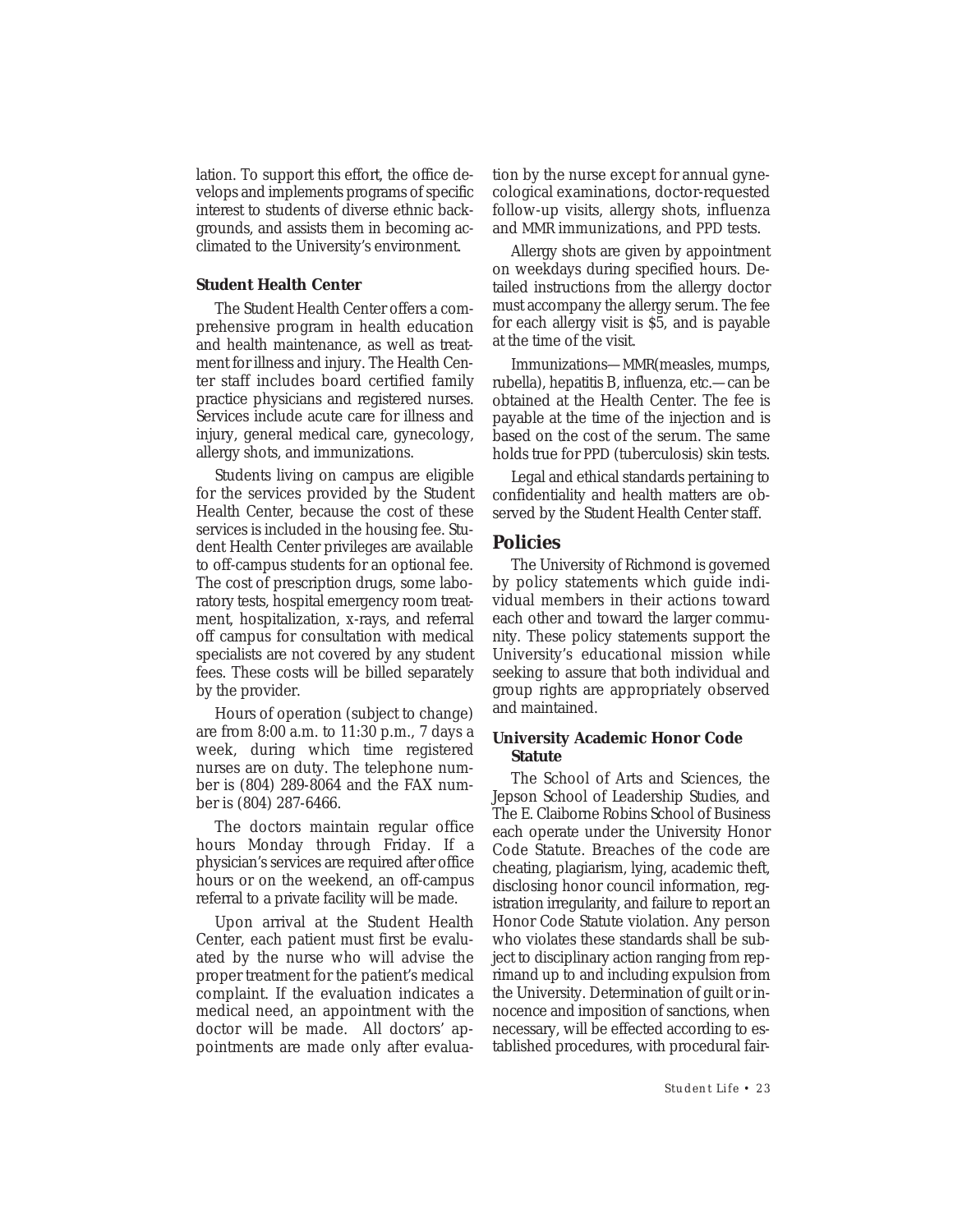ness observed, and with appropriate appeal procedures available. The University Honor Code Statute is available from any dean's office.

#### **Richmond College Honor System**

The Richmond College Honor Council mails information about its Honor System to each applicant who expects to enroll in Richmond College. During New Student Orientation, students are given information about the Honor System, and are instructed as to its meaning and operation. Each student is required to pass a test to demonstrate an adequate knowledge of the Honor System. Each new member of Richmond College signs the Honor Code during the Investiture Ceremony early in the fall semester.

#### **Westhampton College Honor System**

The Westhampton College Honor Council sponsors Proclamation Night, a ceremony which formally introduces each Westhampton College student to the Honor Code and at which each student is required to sign the Honor Code. Prior to the signing ceremony, each student is given information about the Honor System and is instructed in its meaning and operation. Each student is required to take a test to demonstrate knowledge of the Honor Code and College policies. No student's matriculation is complete until the test is passed and the Honor Code signed.

#### **Standards of Conduct**

The University of Richmond considers cultivation of self-discipline and resolution of issues through processes of reason to be of primary importance in the educational process and essential to the development of responsible citizens. All members of the University community have a responsibility to comply with local, state, and federal laws, and with all published University policies and regulations. In a community of learning, individual or group conduct that is unlawful, that disrupts or interferes with the educational processes, that causes destruction of property, or otherwise infringes

*24 • Student Life*

upon the rights of others or of the University itself, cannot be tolerated.

The Trustees of the University of Richmond have authorized a Policy Statement on Standards of Conduct, Penalties, and Disciplinary Procedures to guide the conduct of students and their guests. This statement sets forth those standards of conduct which the University of Richmond deems essential for fulfilling its educational mission. Any person who violates the standards of conduct and regulations of the University of Richmond shall be subject to disciplinary action and, if need be, legal action. Disciplinary action may range from reprimand/disciplinary warning up to and including dismissal or expulsion from the University. Sanctions will be imposed after proper determination has been made in accordance with established disciplinary procedures of the Univesity, with fair procedures observed and with appropriate appeal procedures available, as outlined in the Policy Statement and any approved revisions thereof.

A copy of this Policy Statement and/or any officially approved revisions thereof is readily available in the residential college handbooks for each student who matriculates. All members of the University community should familiarize themselves with this Policy Statement and revisions, and with any other official publications, handbooks, or announcements issued from time to time by the University of Richmond or by individual colleges and schools of the University.

#### **Right to Privacy**

Student academic and personnel records are administered under the procedures and requirements of the Family Educational Rights and Privacy Act of 1974 (P.L. 93-380), as amended. This act generally prohibits the unauthorized release of confidential information about individual students; however, directory information usually may be released. For more information, see *Confidentiality* at the end of this section or contact the Office of the University Registrar, located in Millhiser Gym.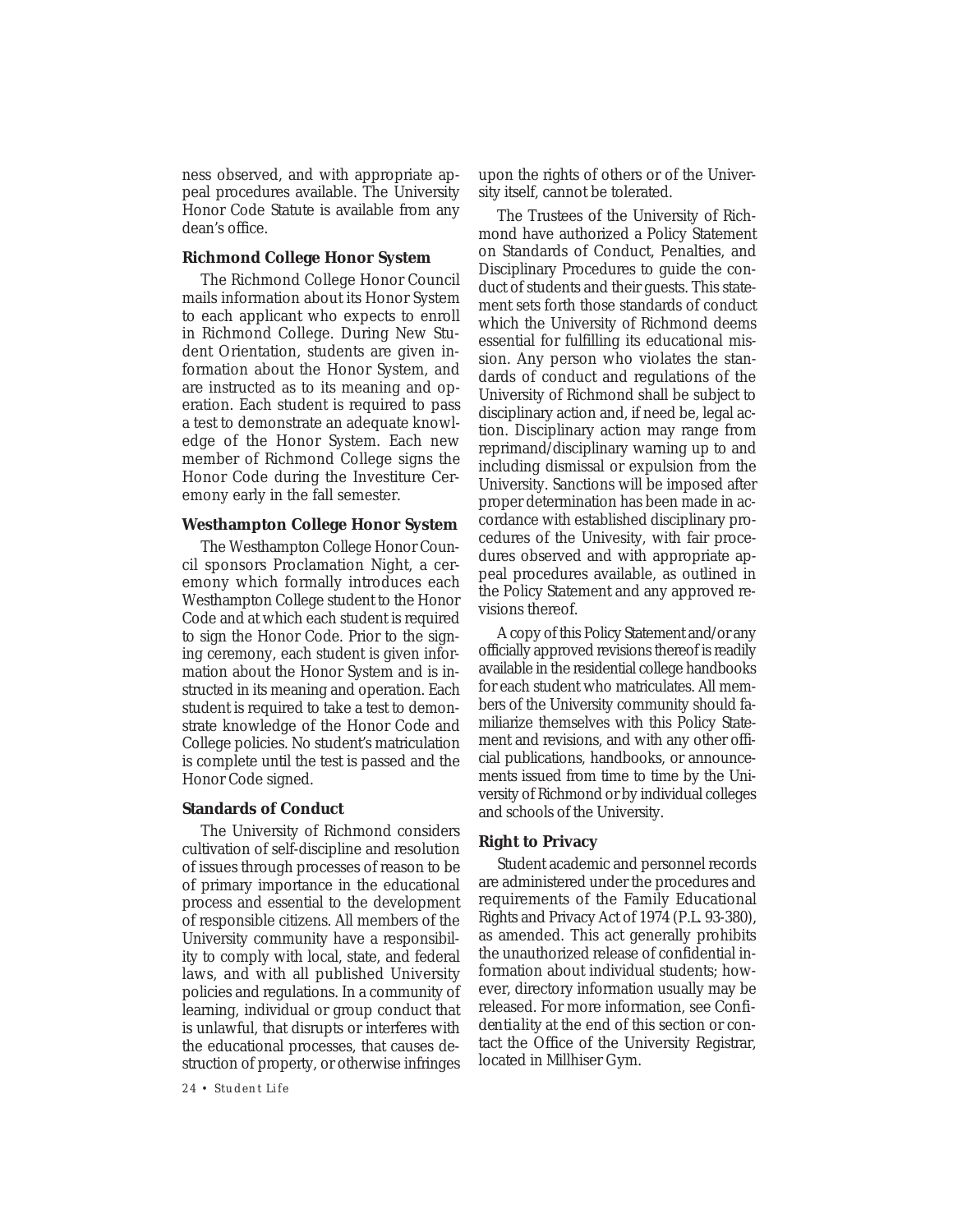#### **Alcoholic Beverages and Other Drugs**

The legal age for the consumption and possession of beverage alcohol is 21 in the Commonwealth of Virginia; the law governs all sites within the Commonwealth and all persons including temporary visitors from other places. The University supports the laws of the Commonwealth, and has policies to educate and regulate its campus constituencies regarding the consumption of alcohol. Similarly, there are statutes as well as University policies prohibiting the possession, distribution, sale, or use of illegal drugs or narcotics, including marijuana and hallucinogens. Moreover, each person is responsible for his or her destructive, obstructive, or otherwise inappropriate behavior whether under the influence of any substance or not. Persons in violation of the law are subject to prosecution by law enforcement agencies as well as disciplinary proceedings by the University.

#### **Motorized Vehicles**

Each automobile, motorcycle, motorbike, or other such motorized vehicle operated on the campus must be promptly registered with the University, and the campus automobile permit fee paid. Individuals operating vehicles must abide by the regulations governing registration, use, and parking. The University Police Department administers the registration and monitors compliance. Inquiries should be directed to that office.

#### **Residence Life**

On-campus housing for all undergraduate women is arranged by the Housing Coordinator of Westhampton College; arrangements for all undergraduate men are made by the Housing Coordinator of Richmond College. Inquiries, reservations, or other housing-related correspondence should be addressed to the appropriate housing coordinator.

The University attempts to provide oncampus housing for all full-time students who desire to be accommodated. No student is required to live on campus, and some choose to reside off campus in private homes or apartments. The University does not provide married student housing.

There are five residence halls for women on the Westhampton College campus. For men, the Richmond College campus has eight residence halls. In addition, townhouse apartments accommodate upper-level students from all undergraduate schools.

 Residence hall rooms generally house two students, but there are a few rooms available which house one or three persons. (One-person rooms are not available for first-year students.) Most residence halls have lounges and laundry areas.

General supervision of the residence halls is provided by professional staff who are assisted by specially trained upperclass students. University policy is the framework under which all campus residences are governed.

Numerous educational and social programs are planned for residents by the residence life staffs of the colleges and the Residence Hall Association. These programs make the residence halls and apartments living/learning environments which promote a sense of community and personal growth.

Room reservation procedures are made available at appropriate times during the school year. In general, continuing students request rooms and roommates according to the procedures established by each college. Incoming students complete a questionnaire. Using expressed lifestyle, mutual interests, and other criteria, rooms and roommates are assigned.

#### **General Conditions**

The Unified Agreement sets forth the specific terms and conditions applicable to residence hall rentals, meal plans, telecom services, and data services. Each student approved for housing receives a copy of the Unified Agreement, which details the services provided to students, in conjunction with the room reservation procedures. Detailed information regarding residence life and housing is available in the college handbooks.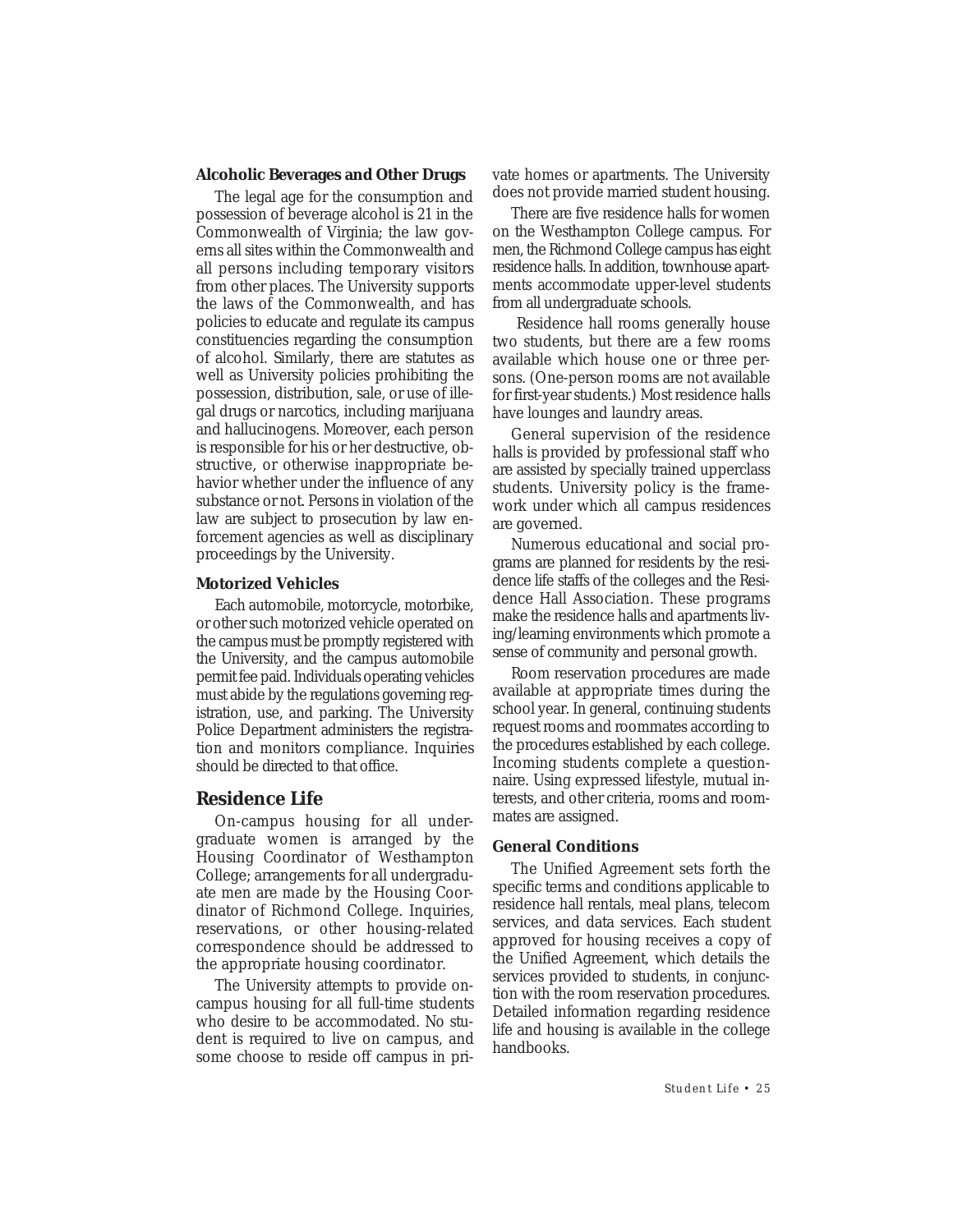#### **Activities**

Because co-curricular activities are an important part of the campus experience, a broad range of events and opportunities to challenge student interests are provided. The University has opportunities for leadership and community service as well as for cultural, recreational, social, and spiritual interests. There are weekly events of bands, comedians, single artists, disc jockeys, and the Tucker-Boatwright Festival, which brings to campus outstanding figures in the literary and artistic world. Academic departments and programs sponsor many lectures, concerts, and plays. These activities combined with academic pursuits contribute to the formation of the well-rounded individual.

#### **Organizations**

There are approximately 200 recognized student organizations, groups, and clubs. The list of organizations each year reflects changes in student interests.

Academically oriented groups and chapters of national honor societies comprise about a quarter of the student organizations. These organizations, such as Phi Beta Kappa for students in the arts and sciences and Beta Gamma Sigma for business students, recognize exceptional academic achievement. Other organizations provide opportunities in academic disciplines for study, research, or practice beyond the classroom. Each serves to unite students who have a common academic interest.

There are organizations which represent the University in the community. These include the student newspaper and other publications, theater productions, performing music ensembles, and the student-operated radio station.

Religious organizations are an important part of the University scene. They present a variety of opportunities for fellowship, study, and social service in denominational, nondenominational, and interdenominational settings.

The Greek social system comprises approximately 40% of the full-time undergraduate men and 50% of the full-time undergraduate women. There are presently eight organizations for men and eight for women; all are nationally recognized. The men have their own lodges for social and recreational purposes while the women use existing campus facilities. However, Greek system members live among other students in the campus residence halls and eat in the central dining center. In addition to their social activities, these organizations have historically organized and supported a broad range of community service projects.

Special interest organizations are yet another way for a student to gather with others who have similar interests. In this context an individual might want to learn or sharpen skills in, for example, skiing. If there is no club to meet the common interest of several students, there are procedures to guide the formation of one.

#### **Campus Recreation**

Campus Recreation is dedicated to the concept of providing quality recreational opportunities for the campus community. Campus Recreation has six components: informal recreation; aerobics and fitness; intramurals; outdoor adventure; special events; and sport clubs.

With a valid University ID card, students, faculty, and staff are eligible to use the informal recreation gymnasiums, weight room, exercise rooms, pool, seven racquetball courts, two squash courts, 13 tennis courts, and 400-meter track. More than 30 stretching, toning, and aerobic dance-exercise sessions are offered each week in a variety of levels to accommodate beginner to advanced participants. A wide variety of intramural sports and special events is available in men's, women's, and co-recreational divisions at varying competitive levels. Eighteen sport clubs provide students the opportunity to compete in sports not offered at the varsity level, or just to learn and practice a new activity. The Outdoor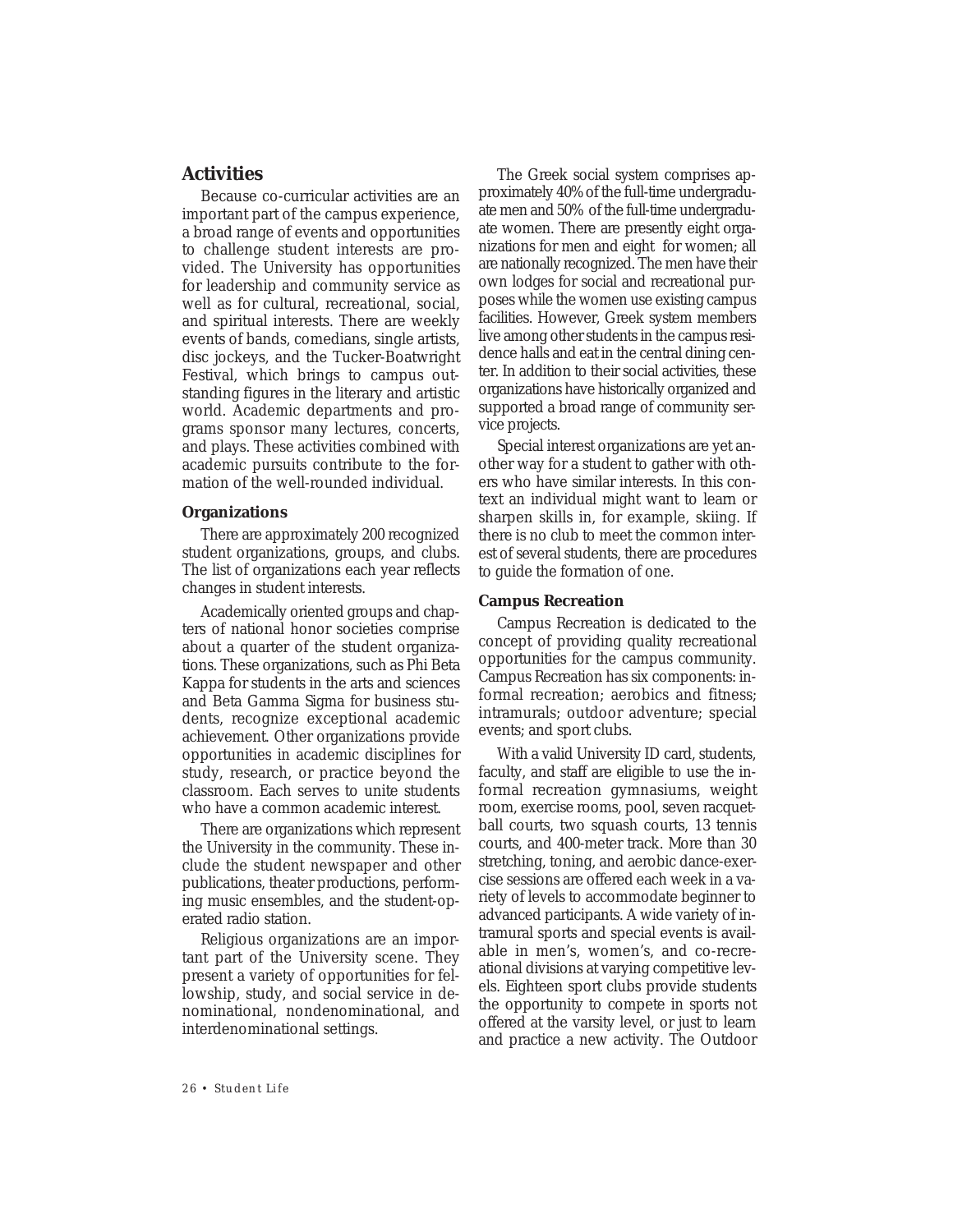Adventure Program provides outdoor equipment and acts as a resource for local outdoor recreation programs and activities.

#### **Intercollegiate Athletics**

In intercollegiate athletics, the University of Richmond is a member of the National Collegiate Athletic Association Division I. The University fields men's teams in eleven sports, including Division I AA football in the Atlantic 10 Conference and Division I basketball in the Colonial Athletic Association (CAA). Other men's sports in the CAA are baseball, cross country, golf, soccer, swimming, track (indoor and outdoor) and tennis. The men's water polo team competes in the Southern Water Polo League. Women's intercollegiate athletic teams compete in the CAA in basketball, cross country, soccer, swimming, track (indoor and outdoor), and tennis. Field hockey and lacrosse teams compete in the South Atlantic Field Hockey and Lacrosse Conference. The women's synchronized swimming team competes under the auspices of the United States Synchronized Swimming Association.

#### **Student Government**

To as great an extent as possible, the University places the governance of students in the hands of students. The residential colleges, and the schools of business and leadership studies each have their own elected student government association which responds to the needs and interests of its specific students. In addition, student representatives are chosen to sit and vote on certain faculty committees and committees of the Board of Trustees. Each college has its own honor council and its own judicial council composed entirely of students.

#### **Food and Auxiliary Services**

The main dining center at the University of Richmond is the spacious E. Bruce Heilman Dining Center. This wellequipped building is located on a particularly attractive site overlooking Westhampton Lake. The main dining area accommodates 2,200 students; a lower level is used as a catering area for University functions and for the University Club. The Tyler Haynes Commons building houses The Pier restaurant, a fast food facility, and The Cellar, a late night gathering space. The units of the townhouse apartments have kitchens for the use of their residents.

#### **Meal Plans**

All students living on campus, except those residing in the University Forest Apartments, must participate in a meal plan. Details of the meal plans follow.

#### *First- and Second-Year Students - Required*

19-Meal Plan includes three meals per day Monday through Friday. Saturday and Sunday service is brunch and dinner. (Automatically included with the residence hall assignment.)

#### *Third- and Fourth-Year Students - Options*

Returning third- and fourth-year students who will be living in the residence halls will be given the opportunity to sign up for the 19, 14 or 10 meal plan during a defined time in the previous semester. If an option is not elected during the sign up period, and a change is not initiated by the deadline for changes, the student will automatically be assigned his/her meal plan option from the previous semester.

- 19-Meal Plan: All meals served weekly under the 19-Meal Plan schedule
- 14-Meal Plan: Any 14 meals per week under the 19-Meal Plan schedule
- 10-Meal Plan: Any 10 meals per week under the 19-Meal Plan schedule
- 5-Meal Plan: Any 5 meals per week un der the 19-Meal Plan schedule. This meal plan is only for students living off campus or in the University Forest Apartments.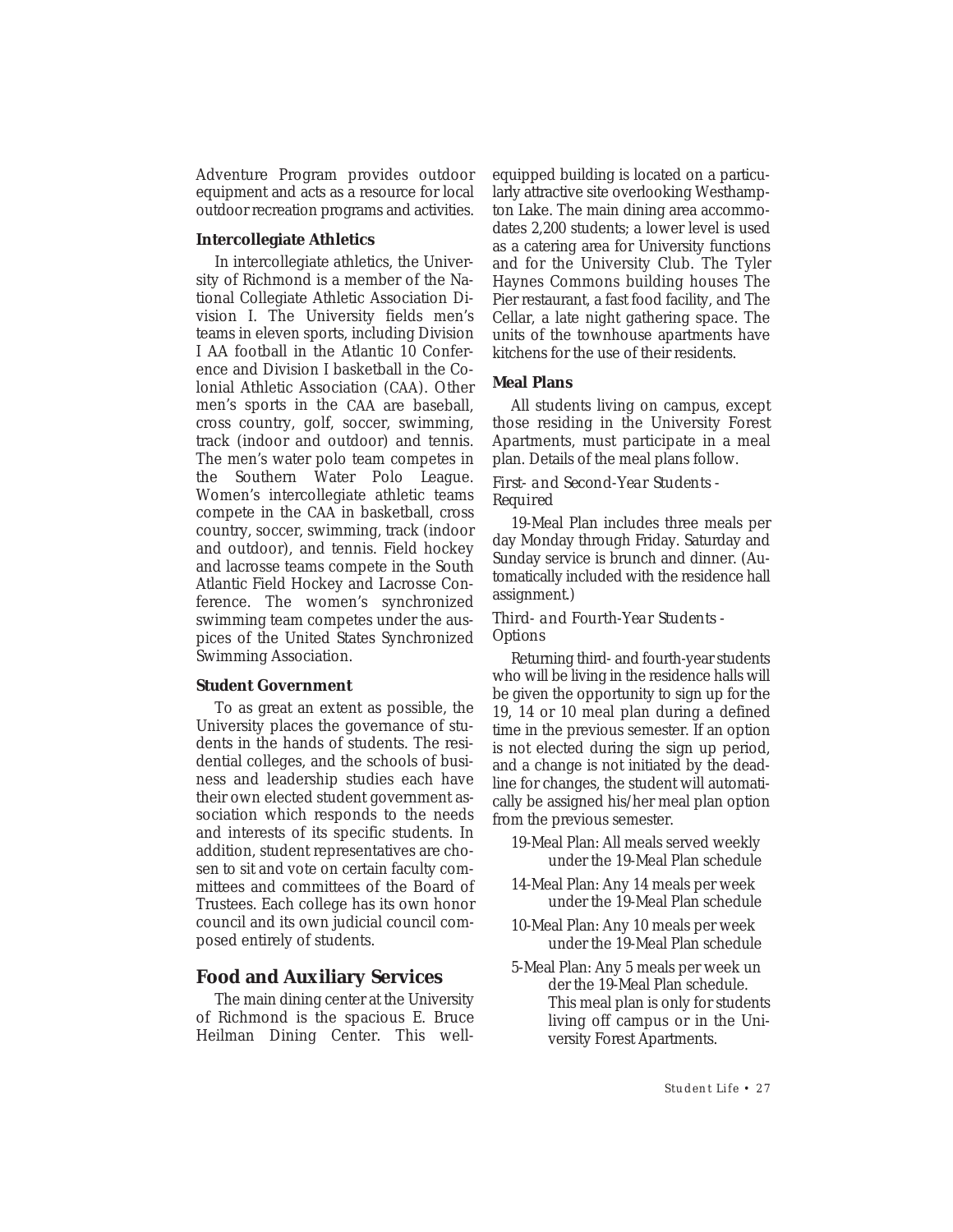#### **Changes in Meal Plan**

Once a selection has been made, thirdand fourth-year students may make one additional change within the meal plan options prior to June 1 for the fall semester and prior to October 15 for the spring semester. To initiate a change, the student must personally contact the Food and Auxiliary Services Office by the published deadline.

After the deadline, a change can be made only with the approval of the Director. A student may be permitted to move between the appropriate meal plans, but **no refunds will be issued.** Any decrease in charges will automatically be credited to a University Spidercard account for the student's use on campus. Increased charges will be due at the time of the change or will be billed.

#### **Conditions**

Meals under all meal plans are served during the days and times stated in the calendar for the School of Arts and Sciences, the Jepson School of Leadership Studies, and the undergraduate school of The E. Claiborne Robins School of Business.

#### The ID/Meal Card is **nontransferable**.

 All University students may sign up for the University's Spidercard, a declining balance program which allows students to access previously deposited funds via their University ID card. The Spidercard allows students the ability to make purchases without carrying cash and can be used by all students at Edible Bites, the Bookstore, the Student Health Center, The Cellar, in laundry facilities, most vending machines, and for pinball and video games. Students on a meal plan also may make purchases with their Spidercard at The Pier restaurant and the Heilman Dining Center. Students will be mailed information each semester for Spidercard sign up. A minimum initial deposit is required. Complete information on the Spidercard is available in the University's Spidercard brochure.

Please refer to "A Guide for Services and Facilities, Dining Services" for more specific information on hours, dates of operation,

menus, service policies, box meals, nutrition counseling, and other specialty services.

#### **Bookstore**

The University Bookstore carries textbooks for all courses scheduled for a given term at the University. A comprehensive selection of reference books, study and research aids, and general reading materials is also available. The store offers desk, office, and art supplies; posters; greeting cards; gift items; clothing; and health and beauty aids. Among the services provided by the bookstore are ring and jewelry special orders; book special orders; film developing; photo and document mounting; and group imprinted clothing orders.

#### **Identification Card**

Each student enrolled in the School of Arts and Sciences, the Jepson School of Leadership Studies, and the undergraduate division of The E. Claiborne Robins School of Business is issued a picture identification card. The card verifies that the holder is eligible to receive University library and certain other campus privileges and services, including food service for those who are so entitled. Neither the card nor its privileges may be transferred.

#### **Written Complaints and Grievances**

Students who wish to lodge a complaint or grievance pertaining to University policies, procedures, or conditions may address their complaints in written form to the appropriate department head or official who oversees the area of concern. If in doubt as to whom to direct the complaint, the following officials may be contacted: Academically-related concerns:

Arts and Sciences: Dean of Richmond College (Men) or Dean of Westhampton College (Women) Business School: Dean of The E. Claiborne Robins School of Business Leadership School: Dean of the Jepson School of Leadership Studies Housing: Dean of Richmond College (Men) or

Dean of Westhampton College (Women) Financial Policies:

Vice President for Business and Finance All other concerns:

Vice President for Student Affairs

*28 • Student Life*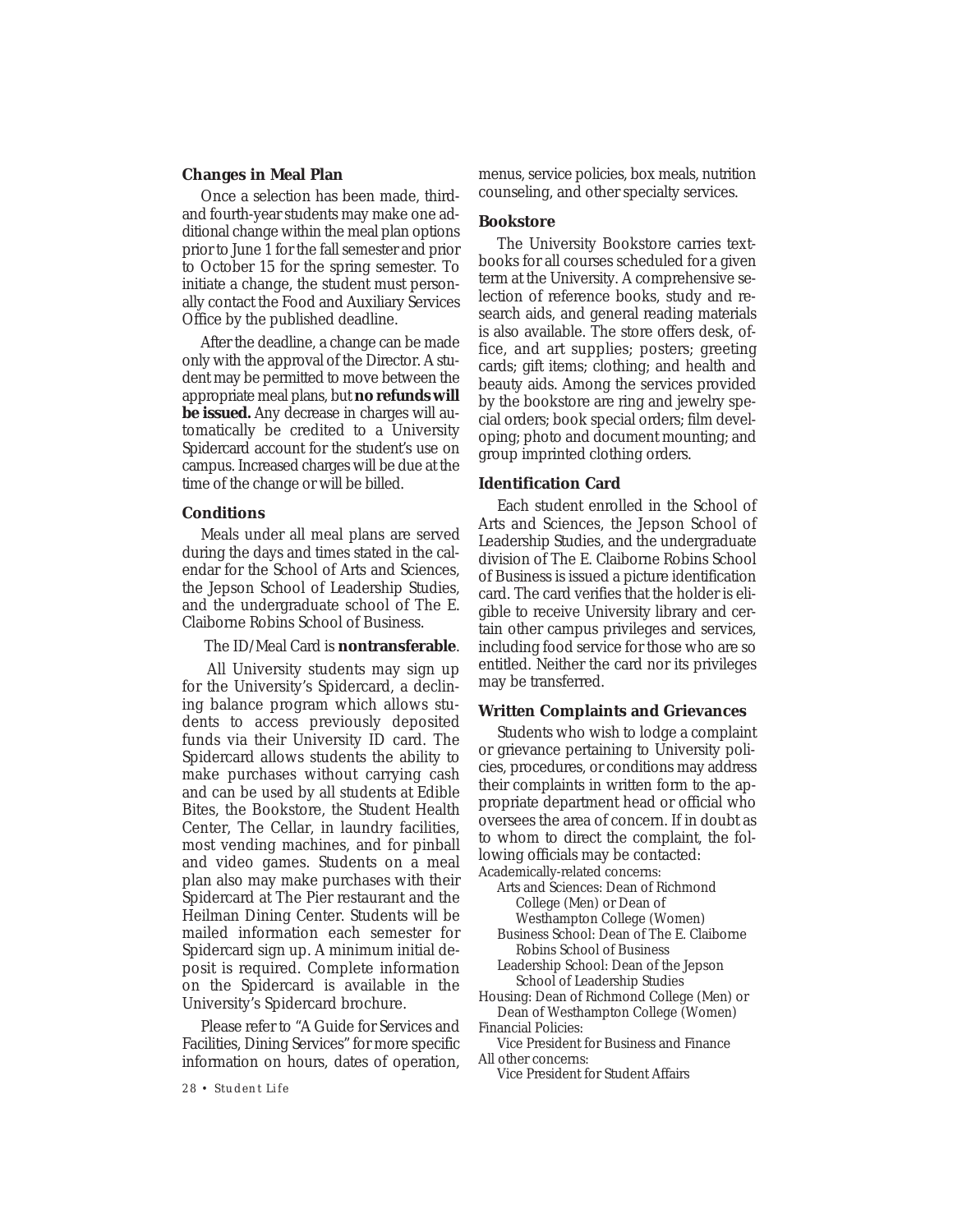#### **CONFIDENTIALITY**

University of Richmond procedures and Family Educational Rights and Privacy Act of 1974 (P.L. 93-380) as amended, prohibit the unauthorized release of confidential information about individual students. However, directory information is not considered to be confidential and may be published or otherwise released. A full list of information considered directory information is available on the Office of the University Registrar's web page at <http://www.richmond.edu/~registr/ferpa.html> or by contacting the Office of the University Registrar. Students may opt to have their directory information withheld. To exercise this option, the appropriate form must be obtained from the Office the University Registrar, completed and returned to that office. Once filed this form remains in effect until withdrawn in writing by the student to the Office of the University Registrar. For further information, contact the Office of the University Registrar.

#### **RIGHTS WITH RESPECT TO EDUCATION RECORDS**

The Family Rights and Privacy Act (FERPA) affords students certain rights with respect to their education records. They are:

1) The right to inspect and review their records within 45 days of the date the University receives a request for access.

Students should submit to the University Registrar a written request that identifies the record(s) they wish to inspect. The Registrar will make arrangements for access and notify the student of the time and place the records may be inspected.

2) The right to request the amendment of the student's education records that the student believes are inaccurate or misleading.

Students may ask the University of Richmond to amend a record that they believe is inaccurate or misleading. They should write the University Registrar, clearly identify the part of the record they want changed, and specify why it is inaccurate or misleading.

If the University of Richmond decides not to amend the record as requested by the student, the University will notify the student of the decision and advise him/her of his/her right to a hearing regarding the request for amendment. Additional information regarding the hearing procedures will be provided to the student when notified of the right to a hearing.

3) The right to consent to disclosures of personally identifiable information contained in the student's education records, except to the extent that FERPA authorizes disclosure without consent.

Exceptions which permit disclosure without consent are disclosure to the following:

- a. To school officials with legitimate educational interests. A school official is:
	- A person employed by the University in an administrative, supervisory, academic or research, or support staff position.
	- A person elected to the Board of Trustees.
	- A person employed by or under contract to the University to perform a special task, such as the attorney or auditor.
	- A person serving on an institutional governing body of the University (such as Honor Councils, Student Government Associations, etc.).
	- A school official has a legitimate educational interest if the official is:
	- Performing a task that is specified in his or her position description or by a contract agreement.
	- Performing a task related to a student's education.
	- Performing a task related to the discipline of a student.
- b. To certain officials of the U.S. Department of Education, the Comptroller General, and state and local educational authorities, in connection with certain state or federally supported education programs.
- c. In connection with a student's request for or receipt of financial aid, as necessary to determine the eligibility, amount or conditions of the financial aid, or to enforce the terms and conditions of the aid.
- d. If required by a state law requiring disclosure that was adopted before November 19, 1974.
- e. To organizations conducting certain studies for or on behalf of the University.
- f. To accrediting organizations to carry out their functions.
- g. To parents of an eligible student who claim the student as a dependent for income tax purposes, provided dependency is substantiated by copies of income tax returns.
- h. To comply with a judicial order or a lawfully issued subpoena.
- i. To appropriate parties in a health or safety emergency.
- j. To an alleged victim of any crime of violence of the results of any institutional disciplinary proceeding against the alleged perpetrator of that crime with respect to that crime.

The University of Richmond will maintain a record of all requests for and/or disclosure of information from a student's education records. The record will indicate the name of the party making the request, any additional party to whom it may be redisclosed, and the legitimate interest the party had in requesting or obtaining the information. The record may be reviewed by the student or eligible parents.

4) The right to file a complaint with the U.S. Department of Education concerning alleged failures by the University of Richmond to comply with the requirements of FERPA. The name and address of the Office that administers FERPA are: Family Policy Compliance Office, U.S. Department of Education, 600 Independence Avenue, SW, Washington, DC 20202-4605

The University of Richmond's complete FERPA Policy Statement is available as part of the Office of the University Registrar's web page at <http:// www.richmond.edu/~registr/ferpa.html> or by contacting the Office of the University Registrar.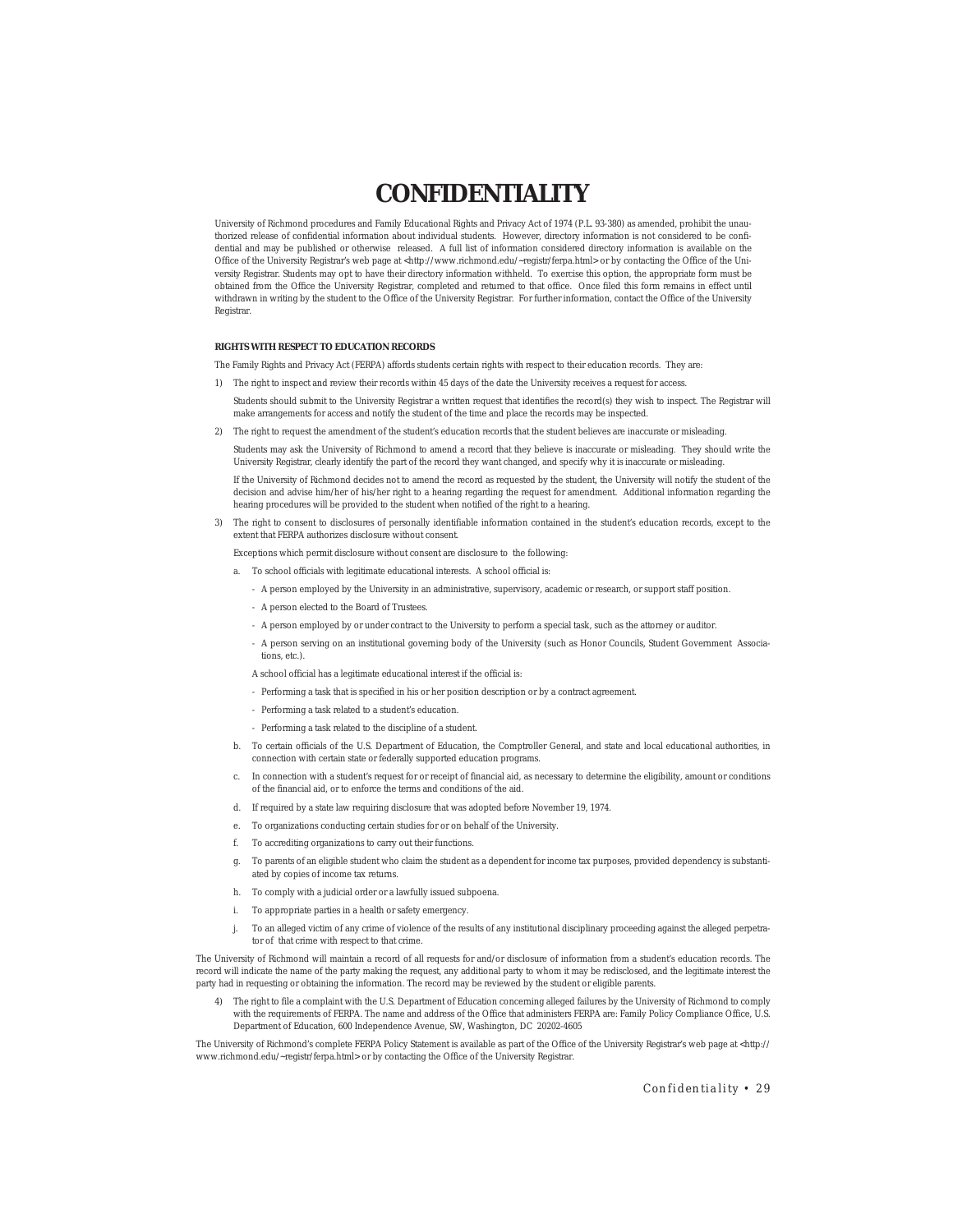### ACADEMIC OPPORTUNITIES AND SUPPORT

#### **Academic Advising**

Every new student is assigned an academic advisor who is either a faculty or staff member. The advisor serves as a resource for the student in the development of the student's academic program and in other academic matters. The student is expected to meet with his or her academic advisor regularly to plan an academic program and review achievement.

By the end of the second year, in conjunction with the selection of a major, a different advisor will be assigned by the departmental chair or coordinator who is responsible for the student's chosen major subject area.

Consistent with the University's belief that responsibility for one's actions reside with the individual, academic advisors are indeed resource persons. The final decisions and responsibility remain with the student.

#### **Academic Support Centers:**

#### *Academic Skills Center*

The Academic Skills Center, located in the administrative wing in Boatwright Library, provides academic skills support to all students (i.e., undergraduate, graduate, etc.). Operating from a holistic vantage point, the Center incorporates counseling and study skills techniques which address the academic performance of students and their social adjustment to the University environment. The Center offers the Peer Academic Skills Tutoring (PAST) program staffed with tutors who are trained to simultaneously provide tutorial assistance in various subject areas and in study skills. The Academic Skills Center is open Monday through Friday.

#### *Speech Center*

Practice and preparation can make the difference between a satisfactory speech and a memorable one. Videotaping, review, and peer consultation are available at the Speech Center to assist students in the development of their oral presentations.

*30 • Academic Opportunities and Support*

Faculty and staff rely on the Speech Center as well to prepare for workshops and to tape small group discussions for classroom purposes. The staff of the Career Development Center uses the Center's facility to simulate employment interviews at students' requests.

Faculty and trained undergraduate students conduct consultations at the Speech Center weekday afternoons and evenings and weekends by appointment. To reserve a practice time, students may come by the Speech Center, located on the first floor of the Webb Tower, adjacent to Booker Hall and Keller Road. The reservation board, located in the foyer, lists available appointment times, as well as numbers to call for special appointments. Individuals and groups should reserve a practice time two days in advance. To make the most of this opportunity, students should bring notes and a videotape for recording and review.

#### *Writing Center*

The Writing Center offers assistance to students writing papers and reports as well as to those making applications to graduate and professional schools and preparing resumés.Beginning about the third week of each semester, the Writing Center is open on a regular basis and staffed with faculty and student tutors. Students may contact the Writing Center by telephone to make an appointment or drop by to talk with a tutor or sign up for an appointment at a later time. The Writing Center also offers typing instruction and special tutoring for international students. The Center is located in the Boatwright Library's Administrative Wing, under the bell tower to the right of the library's main entrance.

## **WILL Program (Women Involved in Living and Learning)**

The WILL Program (Women Involved in Living and Learning), established in 1980,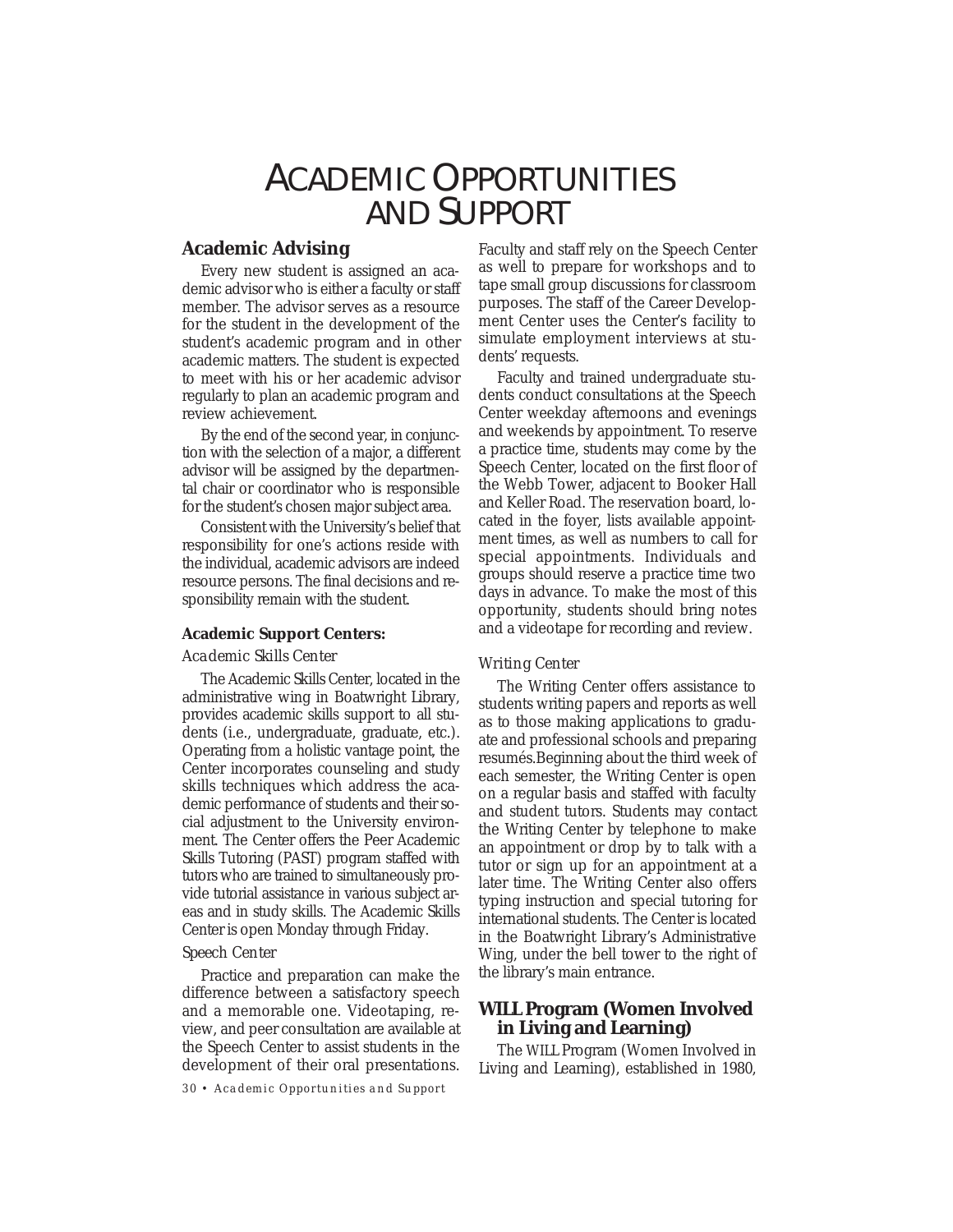is a selective four-year program for undergraduate women. WILL's mission is to help women realize their full potential individually and collectively by providing a supportive and challenging environment. WILL aims to increase the self-esteem, self-confidence, and self-awareness of women as well as an awareness and acceptance of women different from themselves. Towards this end, WILL promotes critical thinking, intellectual curiosity, and active learning opportunities which empower women to be leaders during and beyond their university experience.

To meet these goals, WILL students complete a minor in Women's Studies, participate in an internship, attend and help plan programs (speakers, workshops, plays, musical performances, etc.) for the campus community on topics related to the unique and diverse experiences of women, and participate in the organization of WILL.

Examples of courses WILL students have historically been required to take include "Introduction to Women's Studies," "Introduction to Feminist Theories," a WILL internship, a sophomore and senior WILL seminars, and women's studies electives.

WILL seeks members who have demonstrated high academic achievement, leadership potential, and an interest in women's issues. Applications are accepted from firstyear women in October of each year, and thirty new members are selected in early November prior to spring registration. Subject to space availability, second year women may inquire about applications through October of their second year.

### INTERNATIONAL EDUCATION

In a world of wide-ranging and rapidly increasing contacts and interdependence among nations, states, and cultures, a wellprepared student is one who is able to function knowledgeably in an international and cross-cultural environment. To give students an opportunity to be well prepared, University of Richmond faculty stress cultural, political, economic, environmental, and social aspects of their disciplines which are international and intercultural. The University of Richmond believes that the preparation of students for their roles as active citizens and effective leaders of the next generation must include a strongly internationalized curriculum and international education opportunities on campus and abroad.

The Academic Programs sections following this chapter offer particulars about programs in the School of Arts and Sciences, The E. Claiborne Robins School of Business, and the Jepson School of Leadership Studies.

The academic program of the School of Arts and Sciences provides opportunities for the study of international issues within academic fields which have long been associated with such issues, e.g. political science and foreign languages and literatures. In addition, as a result of focused efforts to internationalize the whole curriculum, there is also a large and growing number of courses in nearly all other departments, such as art, English, history, philosophy, religion and biology, which include international, often non-Western components. Students interested in the international field can major in one of the academic disciplines and in International Studies, an interdisciplinary and crosscultural program administered by the Associate Provost for International Education. (See pages 101-108) The curricula of The E. Claiborne Robins School of Business and the Jepson School of Leadership Studies include a number of courses which are international in scope. The E. Claiborne Robins School of Business offers a concentration in International Business.

For a list of courses with significant international content, contact the Office of International Education.

*International Education • 31*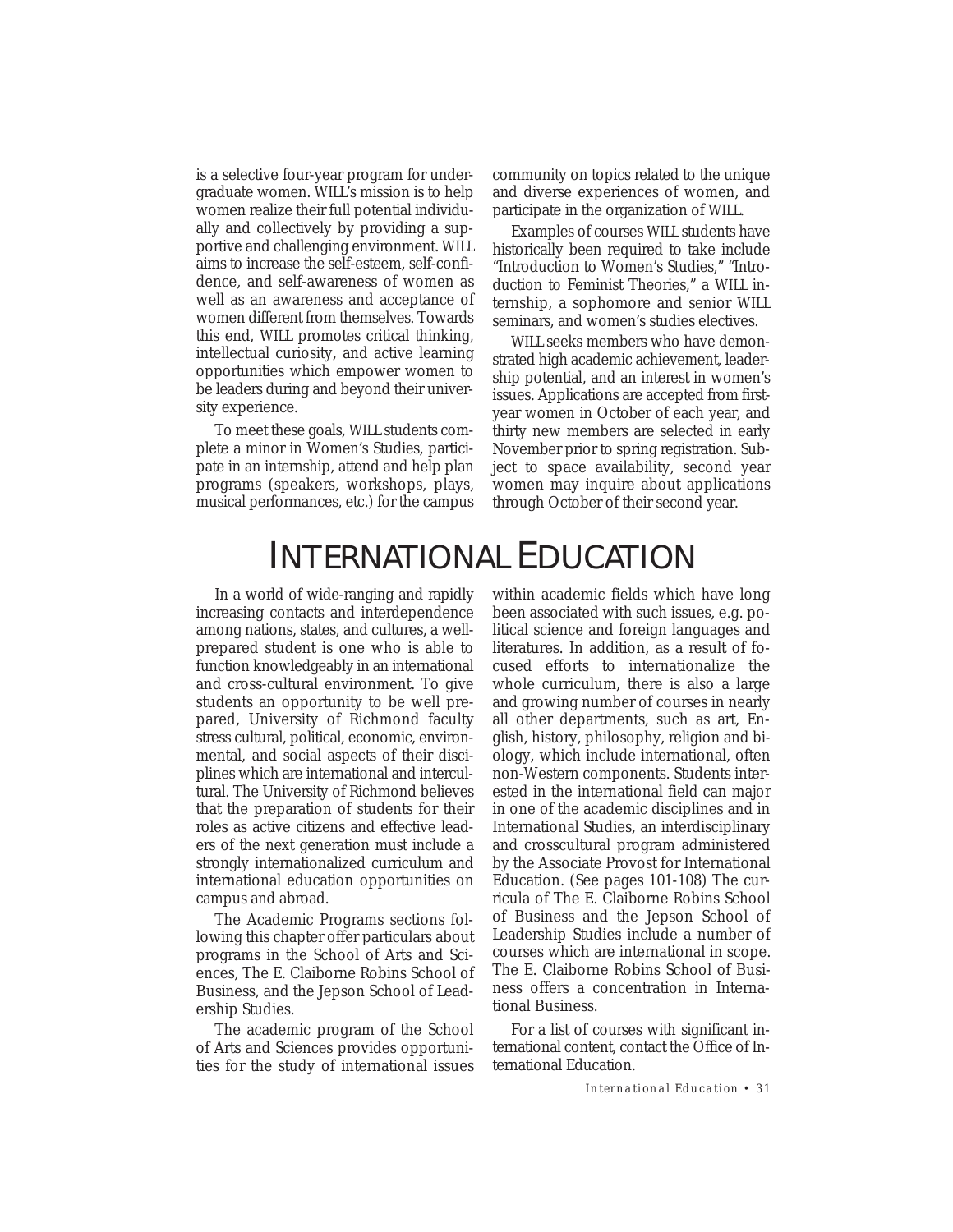International education is an important aspect of the total University of Richmond experience. The Office of International Education is charged with coordinating its elements, including the administration of the International Studies major, advising students on study abroad opportunities and procedures, and on the Fulbright program, providing advising and services for international students, and sponsoring a wide range of international programs and visitors. The office, which serves all schools of the University, is located in the Administrative Wing of the Boatwright Library, and welcomes visits from students and prospective students, interested in international issues and in contributing to the internationalization of the University.

#### **Campus Activities**

The University of Richmond provides a wide range of on-campus activities and events in support of international education. Courses, lectures, and seminars are offered by resident and visiting faculty and international scholars, writers, artists, and critics. The annual International Film Series, exhibits and concerts bring to the campus arts from around the world. Students are also able to participate in such organizations as the Asian Students Association, Multicultural Student Union, International Club, Model United Nations, and Amnesty International. Familiarization with other countries and cultures is enhanced on campus through contacts with a growing number of international students who are fully integrated into the life of the University. For example, in addition to their active participation in classes and student life, advanced undergraduate and some graduate students from various countries regularly conduct drill sessions in their native languages. Informal chats sponsored by the International Houses help students develop a command of the languages they study.

Cross-cultural education and dialogue at Richmond take place in residence halls as well as in classes. While the great majority of international students live in general dor-

*32 • International Education*

mitories, there are two International Houses that are home to U. S. and international students. Programs planned and executed by students living in the International Houses are open to the whole University community.

The rapidly growing international student population has recently included representatives from Argentina, Australia, the Bahamas, Bangladesh, Belgium, Brazil, Bulgaria, China, Colombia, Costa Rica, Ecuador, El Salvador, France, Germany, Ghana, Great Britain, Haiti, Hong Kong, Iceland, India, Iran, Jamaica, Japan, Kazakhstan, Kenya, Korea, Mexico, Pakistan, Panama, Peru, Romania, Russia, Singapore, Spain, Taiwan, Tanzania, Trinidad, Ukraine, Uruguay, Uzbekistan, and other countries.

#### **Study Abroad**

Direct experience of cultures is the best way to learn to communicate across barriers of language, custom, politics, and geography. An encounter with different values and educational systems, when supported by good will and serious study, broadens students' understanding of the complexities of our rapidly changing world. Students who study abroad find their experiences, both in and out of the classroom, to be stimulating and rewarding. They return with a better understanding not only of other cultures, but also of their own, not only of other people, but also of themselves.

It is important to stress that study abroad is possible and encouraged for all students, regardless of the major and their financial situation. While some think that proficiency in a foreign language is necessary for study abroad, it is, in fact, possible to study in English, in such countries as Australia, New Zealand, the UK, South Africa, Ghana, Kenya, Jamaica and others, and even in non-English speaking countries where English is widely used and courses in English are offered. It is also possible to combine intensive study of a foreign language with some courses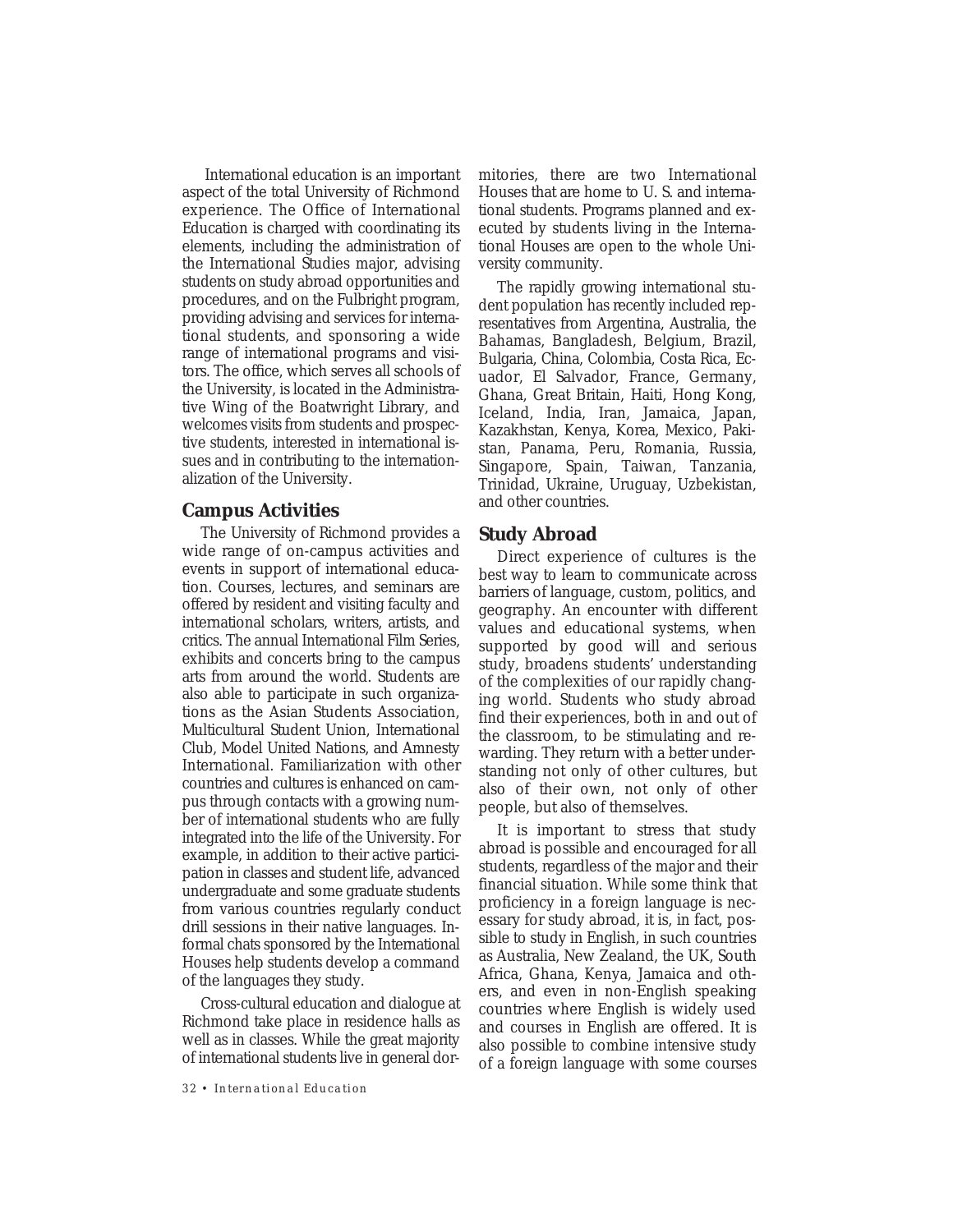taught in English. In special cases, a student may, for example, begin or continue the study of a foreign language while taking courses in various disciplines (history, sociology, philosophy, etc.) in English.

When deciding when and for how long to study abroad, a variety of alternatives should be considered. There are opportunities to study for a year, a semester, or a summer, and in the second, third, or even the fourth year. Summer study after the first year, and semester study during the third year are among the best choices.

The subjects students pursue abroad range from art to business to zoology. The countries they choose range from Great Britain to South Africa and Egypt, from Chile to Italy and Australia. Living arrangements include dormitories with local students, home-stays and independent apartments. While study abroad has long been recognized as a significant component of a liberal arts education, today students majoring in the sciences and in business are actively participating in study abroad in large and growing numbers.

Early planning is crucial to any successful study abroad experience. The selection of an appropriate program must take into account the student's academic and personal needs, the country and language in which he or she wishes to study, and a number of other factors. Students are encouraged to begin exploring the opportunities for foreign study as early as in the first year at the University, and to plan their University of Richmond courses accordingly.

There are a number of options in study abroad programs. During the academic year there are opportunities to study through the University's direct exchanges with universities in the following countries:

Argentina (Universidad Blas Pascal, Cordoba and Universidad Torcuato Di Tella, Buenos Aires);

Australia (Curtin University of Technology);

Denmark (Denmark's International Study Program and the Copenhagen Business School);

- France (Universités de Paris III, V, VI, VIII, X, XI, XII, XIII, Ecole Normale Supérieure, Ecole des Hautes Etudes Politiques et Sociales, Ecoles des Hautes Etudes Internationales, Ecole Supérieure de Journalisme);
- Great Britain (Universities of Bath, Bristol, Queen Mary and Westfield College, University of London, East Anglia, Lancaster, Warwick, and Edinburgh);
- Germany (Universities of Münster and Konstanz);
- Ghana (University op Ghana at Legon);
- Italy (Bocconi University Milan);
- Mexico (Instituto Technologico y de Estudios Superiores de Occidente);
- Spain (Universidad de Deusto, San Sebastián).

 The University also has a fall semester program at Nizhny Novgorod Linguistics University in Russia. Additional exchange relations are currently being developed in Belgium, Ireland, Italy, Israel, Sweden, Turkey, and other countries. The University's membership in the Associated Colleges of the South offers a number of additional options. With prior approval, students may also enroll in and transfer credits from programs administered by other institutions.

During the summer, the University of Richmond sponsors a number of study abroad programs directed by Richmond faculty. There are programs in Australia, Costa Rica, Ecuador, European Community, France, Germany, Greece, Japan, London, Russia, Spain, and Zimbabwe. And new ones are always being created.

The Office of International Education advises students on study abroad programs and procedures, and coordinates University-sponsored study abroad programs. Students should begin planning for foreign study by visiting the Office of International Education and by attending a weekly information session.

After an appropriate study abroad program has been selected, each student is expected to follow procedures administered

*International Education • 33*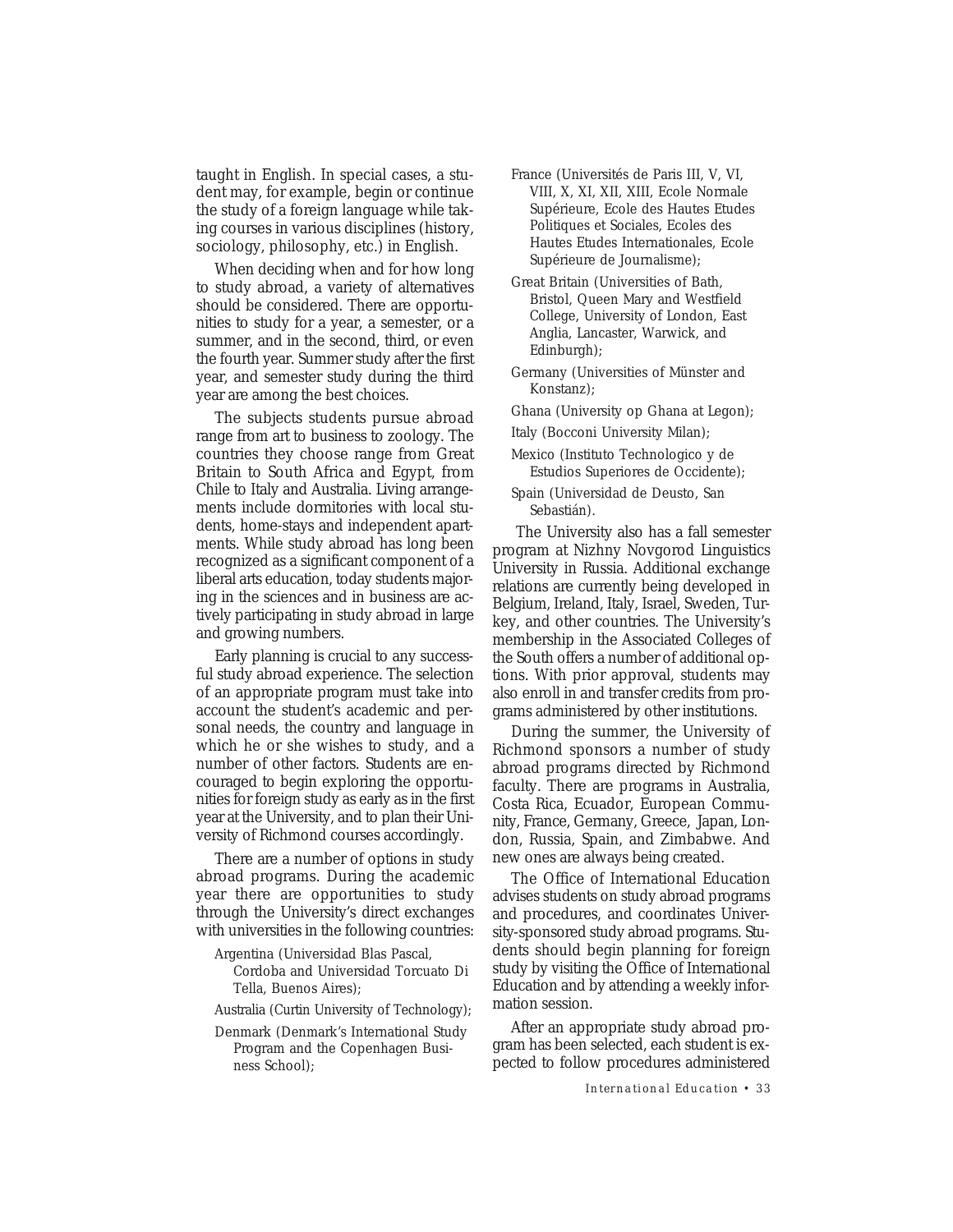by the Office of International Education. Maintenance of status as a current student and credit transfer for study abroad can be assured only if the program and specific courses have been pre-approved. Please see pages 39-40 for additional administrative information. For specific information on financial aid for study abroad see the Office of Financial Aid. Financial aid is fully transferable only to Univesity of Richmond academic semester and year programs.

The International Resource Center, located in the Office of International Education, contains information on study abroad programs, scholarships, graduate study abroad, teaching, working, travel and volunteering abroad.

#### **International Student Advising**

The Office of International Education is the primary 'port of call' for international students, scholars and visitors before and during their stay at the University. Issues related to student visas, health insurance, taxes, housing, as well as academic and cultural concerns, are addressed by the staff in consultation with relevant departments and other administrative units of the University. In order to help international students and scholars to become integrated in the University and the U.S. and to share their cultures with others, the office organizes orientation sessions for international students, as well as cultural and social activities throughout the year.

### ACADEMIC PROCEDURES

The University of Richmond has, for each academic program, procedures and degree requirements that must be satisfied before the degree can be granted. The student is responsible for knowing the specific requirements and planning appropriately to allow for the completion of these requirements. The University provides, depending on the program, either or both academic advisors and administrative personnel to assist students with their plans. In any case, the final responsibility for following procedures and meeting degree requirements rests solely with the student.

The following sections describe academic policies, regulations, and procedures. If no indication of school is given, that section pertains universally to the School of Arts and Sciences, The E. Claiborne Robins School of Business, and the Jepson School of Leadership Studies. When a statement pertains to a particular school or schools, it is listed under the appropriate school heading.

#### **Advanced Standing**

#### **I. Credit By Examination**

The University of Richmond offers several credit by examination options. A maximum of 30 semester hours of credit by examination may be applied to a University of Richmond degree.

#### *A. Advanced Placement*

The University of Richmond participates in the Advanced Placement program of the College Entrance Examination Board. Successful candidates for admission who have taken Advanced Placement examinations may have the test results evaluated for college credit. Students who have received appropriate scores on Advanced Placement examinations (as established by the departments concerned) may be exempt from communication skills requirements of the General Education Requirements, either with or without credit, depending on the scores achieved. Students who have received appropriate scores on Advanced Placement Examinations (as established by the departments concerned) may receive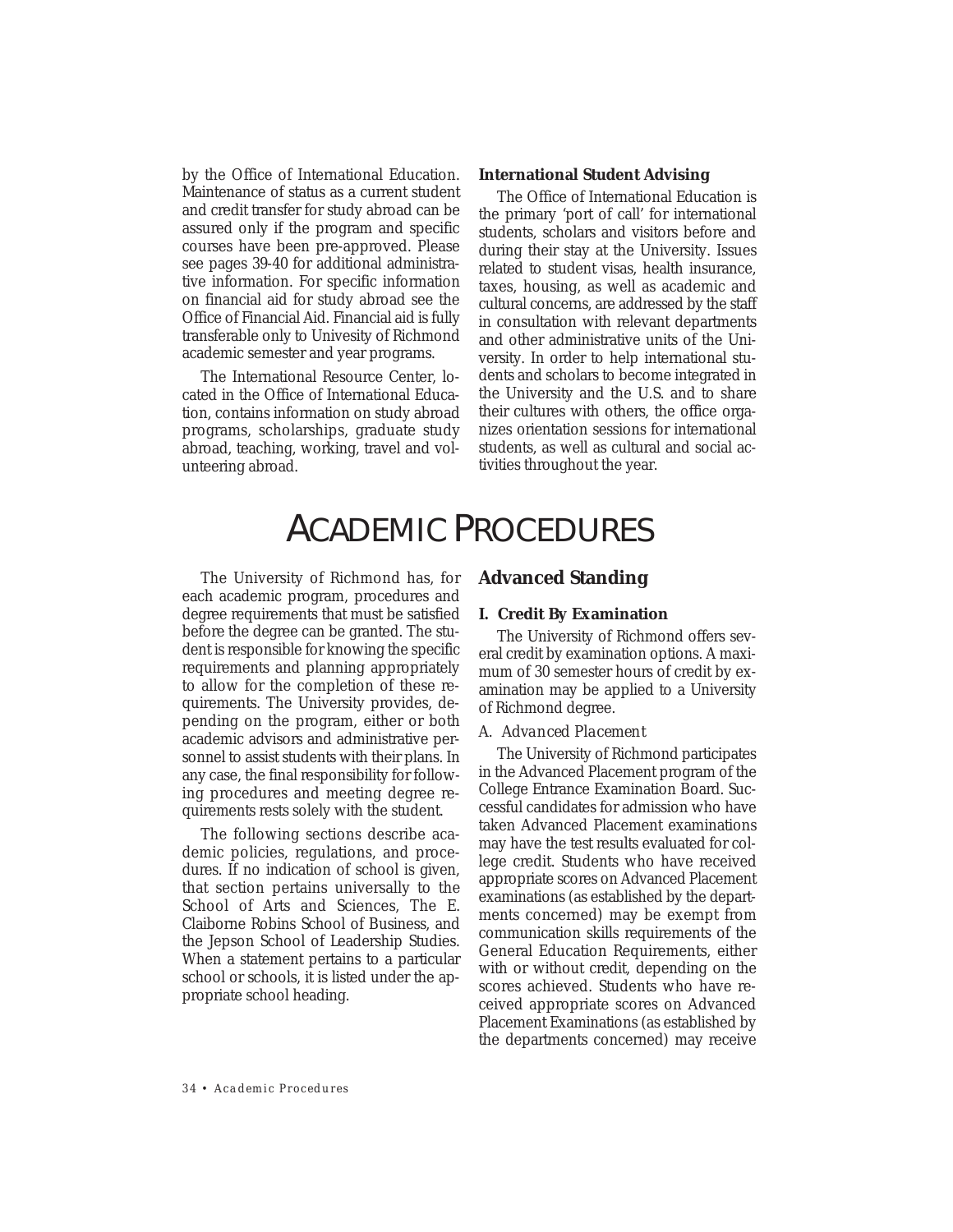course credit that satisfies fields-of-study requirements of the General Education Requirements, if the Richmond equivalent courses for which they will receive credit can be used by Richmond students to meet fields-of-study requirements. Specific allocations of AP credit for communication skills or fields-of-study requirements may vary from year to year. Current information is available from the Office of the University Registrar.

#### *B. CLEP*

The University of Richmond awards credit for an acceptable performance on a College Level Examination Program (CLEP) examination recognized by the University academic department concerned. Generally a student may not attempt credit by examination for a course in which a failing grade was received, or for a basic course in an area in which acceptable college credit has been earned at a more advanced level. Students who have received appropriate scores on CLEP examinations (as established by the departments concerned) may receive course credit that satisfies fields-of-study requirements of the General Education Requirements, if the Richmond courses for which they will receive credit can be used by Richmond students to meet fields-of-study requirements. Specific allocations of CLEP credit for communication skills or fields-of-study requirements may vary from year to year. Current information is available from the Office of the University Registrar.

Arrangements to take CLEP examinations may be made with the University's Counseling and Psychological Services office. Information on current University policies relating to CLEP may be obtained from the Office of the University Registrar.

**Note:** CLEP no longer offers examinations with essays, but departmental-designed essays in addition to CLEP scores are required by many departments within the University, in order for exemption or credit to be awarded.

#### *C. Credit By Local Examination*

Credit by local examination may be used to satisfy general education requirements in the areas of communication skills, health, and fields-of-study, as well as to satisfy major requirements or use as elective credit. Information on courses for which credit by local examination may be earned is available in the Office of the University Registrar. Students should check with departments for examination dates, fees, and related regulations.

#### *D. International Baccalaureate*

The University of Richmond considers for credit Higher Level exams in the International Baccalaureate (IB) program. Generally, the University awards credit for scores of 5, 6, or 7 on a Higher Level examination recognized by the academic department concerned. Specific allocations of IB credit for communication skills or fieldsof-study requirements may vary from year to year. Detailed information on current IB policies is available from the Office of the University Registrar.

#### **II. Credit for Veterans**

In accordance with the recommendations of the American Council on Education, the following advanced credit will be allowed veterans:

- 1. A veteran who has served between six months and one year on active duty shall receive credit for the physical activity component (HSS2) of the Health and Physical Activity General Education Requirement and 2 semester hours in Military Science.
- 2. A veteran who has served more than one year on active duty shall receive credit for the physical activity component (HSS2) of the Health and Physical Activity General Education Requirement and 4 semester hours in Military Science.
- 3. A veteran may receive additional credit for specialized training courses and for correspondence courses taken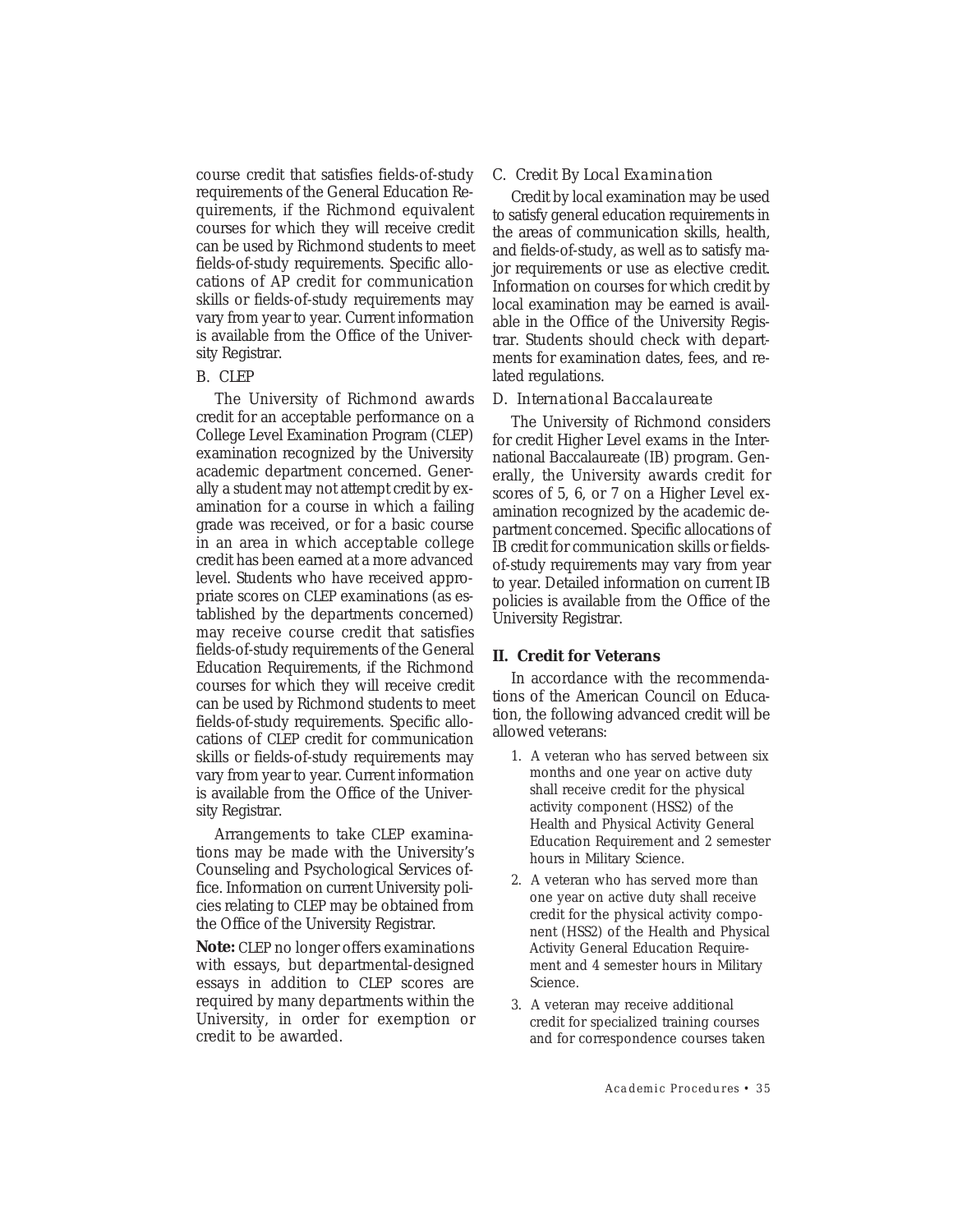from accredited colleges under the auspices of the U.S. Armed Forces Institute. A veteran desiring such credit should present the record of training to the University Registrar either on the transcript form of the college in which the work was taken, or on the form prepared for such purposes by the U.S. Armed Forces Institute. In cases of question, the appropriate Academic Council will determine the amount of credit to be granted.

4. In allowing further advanced credit for educational experience in the armed services, the University is guided largely by recommendations of the American Council on Education.

#### **III. Transfer Credit**

Credit in transfer may be accepted only for courses which are comparable to courses offered at the University of Richmond. Moreover, the coursework must have been taken at an institution or institutions accredited by a regional accrediting agency at the time the work was taken, and a grade or equivalent of *C* (2.0) or better must have been earned. Coursework accepted in transfer shall be applied to specific degree requirements subject to the discretion of the academic department concerned. Hours awarded are added into hours required for graduation, but grades are not calculated in the grade point average.

No transfer credit shall be formally accepted or recorded until the University has received an official transcript directly from the records office of the institution which offered the coursework. If coursework is being transferred from more than one institution, an official transcript must be received from each institution.

**Note:** For applicability of transfer work to general education requirements, see General Education Requirements, pages 50-53.

#### **Registration Policies**

Registration is limited to admitted, de-

*36 • Academic Procedures*

gree-seeking students unless specific approval is granted for unclassified status.

#### **Registration**

Students shall register by following the policies stated in the *Schedule of Classes*, which is published each semester by the University Registrar.

**Note:** A student is not fully registered for any term until satisfactory arrangements have been made for that term's fees.

Late registrations may be accepted subject to the policies for adding classes, as indicated in the section below entitled Change of Registration. A special fee is required.

#### **Prerequisites**

Before beginning a course, a student is expected to have fulfilled the stated course prerequisites, if any. A student who does not have the prerequisites may be denied registration or disenrolled from the course.

#### **Limits of Work**

A student normally enrolls for 15 or 16 semester hours of work a week. The minimum load for a full-time student is 12 semester hours.

No student may enroll for more than 19 hours nor fewer than 12 hours of work without the permission of the dean of his or her school. (Arts and Sciences – see Residential Dean; business and leadership studies – see Academic Dean.) Enrollments in either category are subject to special charges as specified in the chapter entitled Financial Affairs. Students enrolled for fewer than 12 hours are classified as parttime and are not entitled to athletic ticket books or student publications. In addition, a student who wishes to register for 18-19 hours must have the permission of his or her advisor.

#### **Change of Registration**

After the end of the first 10 days of classes, but before the end of the seventh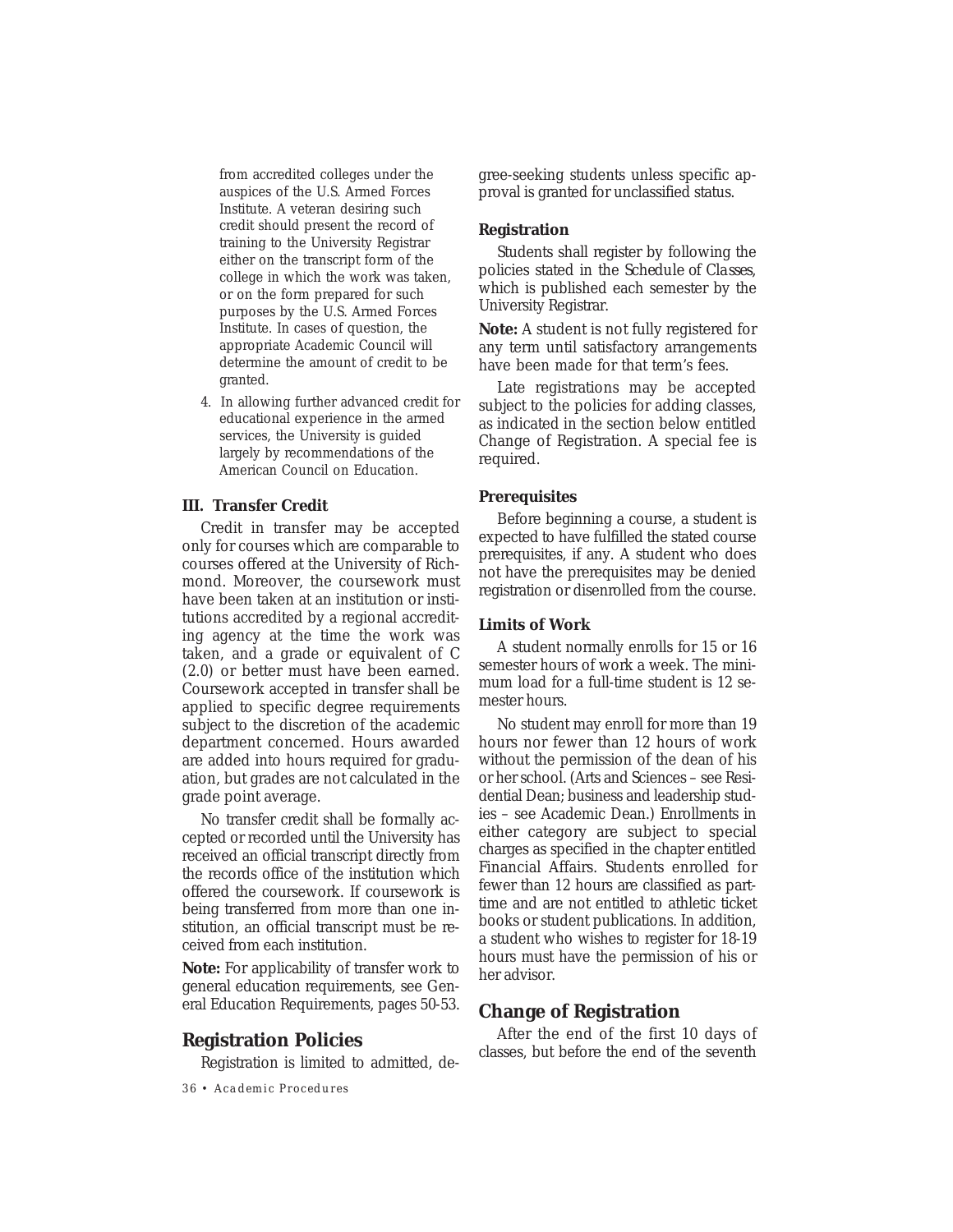week, students may withdraw from courses provided that they receive the permission of the appropriate course instructor and academic advisor. Students will be required to pay the fee for change in class and will receive an *M* if failing at the time of withdrawal, or a *W* if passing at the time of withdrawal. Ordinarily, a student may not withdraw from a course after the end of the seventh week of classes except for medical reasons. The student's dean may, under special circumstances, make an exception to this policy.

### **Auditing Courses**

With the approval of the student's academic advisor, dean, and the instructor of the course, a student may register for a course on an audit basis. The regular rate of tuition is charged, and the audit course is counted as a part of the student's semester load. A permission form must be obtained from and returned with appropriate signatures to the Office of the University Registrar by the end of the tenth day of classes. Once the form is submitted to the University Registrar, the decision may not be reversed. An audited course cannot subsequently be taken for credit unless approved by the appropriate dean.

# **Pass/Fail Option**

# *School of Arts and Sciences School of Leadership Studies* (excluding Leadership Studies courses)

(Not available to business students.)

An Arts and Sciences or Leadership Studies student who has completed at least 61 semester hours of academic work may opt for one course per semester to be graded on a Pass/Fail basis. The course may only be used to count as total hours of credit toward a degree, and *cannot* be used to satisfy any general education requirement or any major or minor requirement. No School of Leadership Studies or School of Business courses may be taken for Pass/Fail grading except those in the Department of Economics. No more than four studentopted Pass/Fail courses are acceptable for degree credit.

**Note:** The restrictions stated above do not apply to courses authorized to be graded only as Pass/Fail.

The level of performance necessary to earn a Pass in a student-opted Pass/Fail course is *D*- or better. A Pass grade will be recorded as *P* on the permanent record. The hours will be added into hours earned toward graduation and will not affect the grade point average. A Fail grade will be recorded as *F* on the permanent record. The hours will be added into GPA hours and will affect the grade point average.

To opt for Pass/Fail grading, a permission form must be obtained from and returned with appropriate signatures to the Office of the University Registrar by the end of the tenth day of classes. Once the form is submitted to the University Registrar, the decision may not be reversed.

### **Repeated Courses**

Coursework may not be repeated for credit toward graduation except as sanctioned by the University; however, particular coursework may meet more than one requirement for graduation. An example of a sanctioned repeat-for-credit is the subsequent registration for a course in which the content changes from term to term such as Special Topics or Independent Studies. Also, certain courses in a major or program may have to be repeated if the grade earned the first time does not meet requirements; in such a case, the credit hours will be counted only once but both grades will be calculated in the cumulative grade point average.

Courses taken on an audit basis cannot be repeated for credit unless approved by the appropriate dean.

Except in clear situations, the Office of the University Registrar should be consulted before registration to learn if a proposed repeat is sanctioned for credit or if sanction is possible.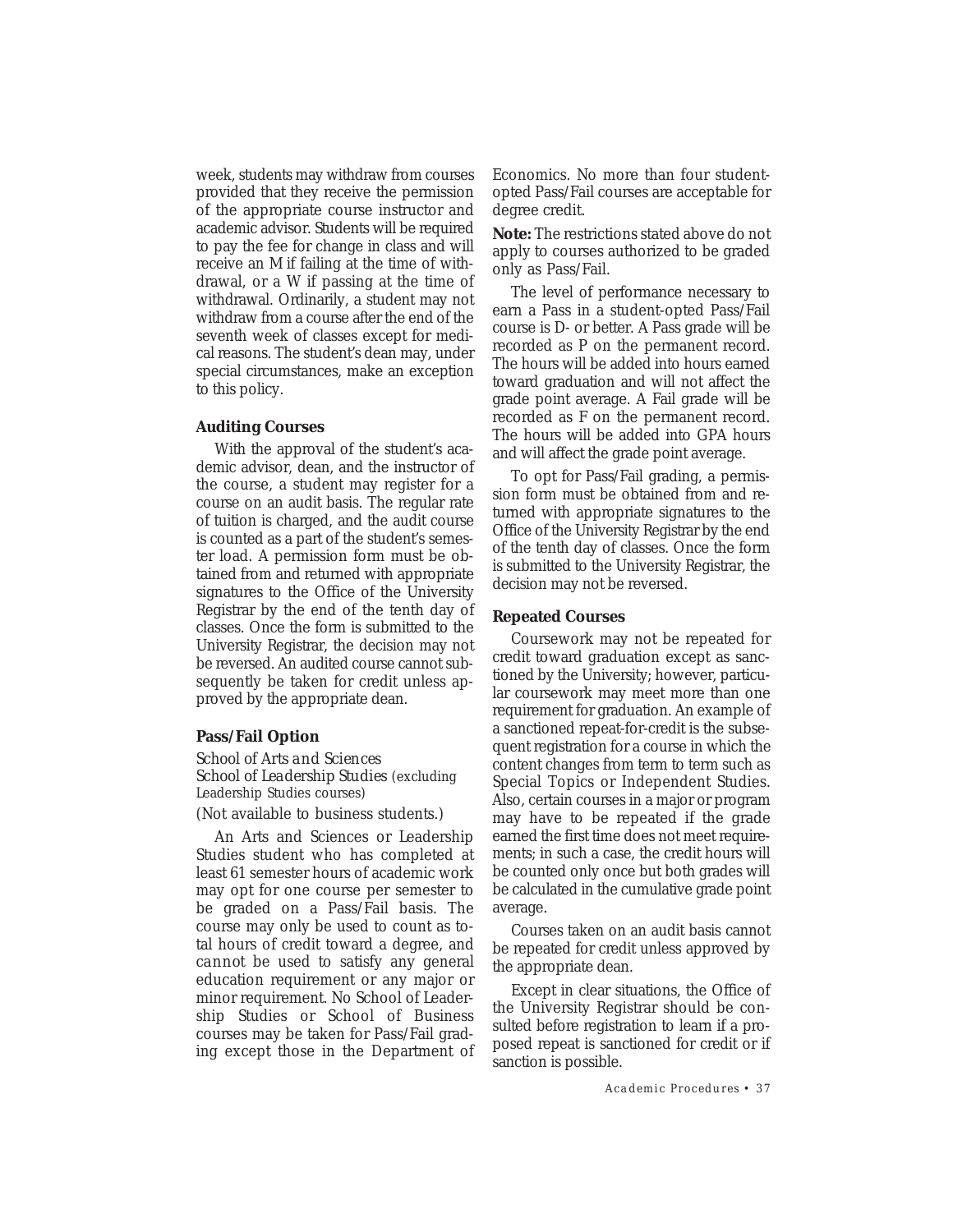All courses taken at the University of Richmond become a part of the permanent academic record. The grade for a course repeated at the University of Richmond becomes a part of the grade point average if the grade otherwise would be included in the computation.

# **Course Administration**

# **Class Attendance**

Each student is expected to attend all meetings of all classes, laboratory periods, and drill sessions of the courses in which he or she is enrolled. However, the specific attendance policy in each course of study is to be determined by the instructor of the course. The specific attendance policy for each course will be announced and distributed to the students at the beginning of the course. Faculty members should honor an official request from the appropriate dean to excuse a student for participation in a University-sponsored event, such as choral performances off campus, intercollegiate athletic events, judicial hearings at which the student must be present, etc.

A student may be held responsible for the work of a class or laboratory missed during an absence. Acceptance of any excuse for an absence, and any provision for make-up, will be at the discretion of the instructor (consistent with the announced policy for the course). Missed classes, work, or tests may result in a poorer grade, or failure, in the course. Students enrolled in School of Business courses must attend at least 75 percent of the meetings of a course to be eligible to receive credit in the course.

# **Examinations**

Most classes have examinations at the close of each term, according to a published schedule.

Each student is responsible for taking final examinations as scheduled. No rescheduling, excuse for absence, and/or provision for making up final examinations will occur without the written approval of the student's dean. Such approval shall be

*38 • Academic Procedures*

made only for illness certified by a physician, participation in authorized University activities, and/or personal emergencies such as death in the family.

Appeals of the rulings associated with the administration of these regulations shall be directed to the student's dean and, if necessary, through that dean to the academic council of the faculty concerned.

### **Evaluation**

Instructors establish grading criteria for their courses, and prepare and submit the final course reports (using the grades defined under Grading Policies) to the University Registrar for recording. In the event of a question about the accuracy of the recorded grade, a student should direct inquiries to the instructor and/or the Office of the University Registrar.

It is recognized that each class and each student in a class has unique characteristics that the instructor alone is in the best position to evaluate; consequently, except in unusual circumstances, formal appeals to others concerning the evaluation on which a grade is based are not appropriate.

If unusual circumstances appear to have existed which could have affected the evaluation, the student should first bring the matter to the attention of the instructor (if available). If that informal inquiry is impossible, or if its results are disputed, the student may next bring the matter to the attention of the department chair and the instructor, jointly. In the event of continued dispute, the student may formally petition the dean of the student's school who, in consultation with department faculty, may present the matter to the academic council for a decision.

# **Grading Policies**

The level of students' performance in classwork and examinations is indicated by letters. *A* (excellent), *B* (good), *C* (average), and *D* (poor) indicate that the work has been passed. The foregoing grades may be accompanied by a plus (+)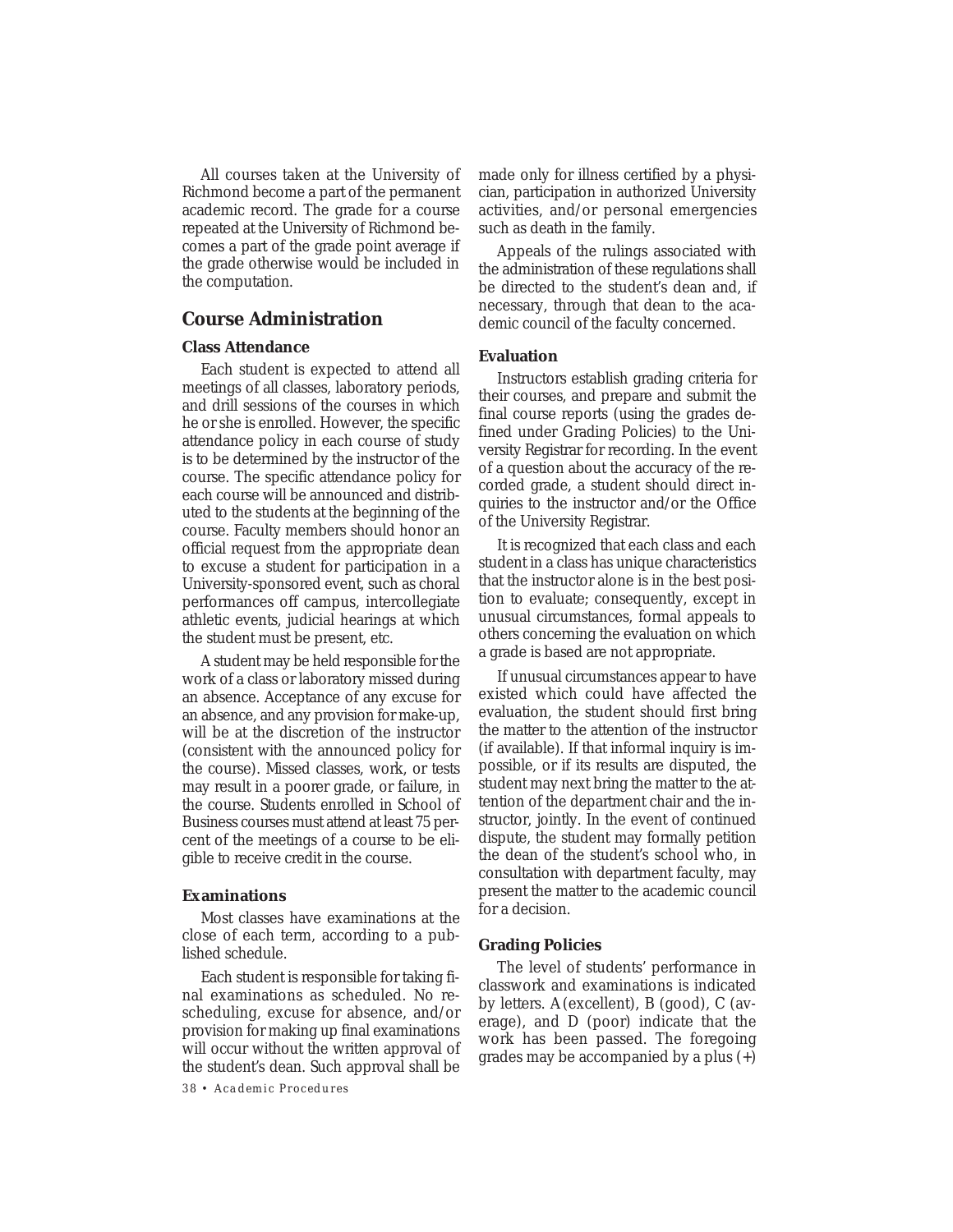or minus (-) to indicate a relative position within the grade category. *P* shows credit has been earned in a Pass/Fail course, and *Z* shows that a course was audited. *S* and *U* indicate satisfactory or unsatisfactory performance in non-academic courses or in a Pass/No-credit course. *W* indicates that the student withdrew from a course with a passing average. Marks indicating failure and included as such in the grade point average are *F*, *M* (withdrew from a course with a failing average), and *V* (failure because of excessive absences). The *X* indicates that the grade is not available from the instructor.

*I* and *Y* mean that coursework has not been completed by the end of the term. The *I*, which provisionally counts as a failing grade, is given when the reasons for incomplete work are deemed unjustifiable by the instructor. The work is to be made up by the date the instructor specifies, but no later than 45 calendar days from the last class day of the term in which the *I* was given. If the work is not made up during the grace period, the *I* will be converted to *F*. The *Y*, which does not count as a failing grade, is given when the reasons for incomplete work are deemed justifiable by the instructor, or at the end of the first term of a course that continues into a succeeding term. There is no deadline for completion of the work unless the instructor so specifies. In the case of an *I* or *Y*, once the makeup grade is received, it appears to the right of the incomplete grade on the permanent record. In all cases, it is the student's responsibility to make arrangements for and progress to the completion of an incomplete course.

### **Credit and Grade Point Average**

The University of Richmond uses the semester hour value. A semester hour is the value of one 50-minute class-hour of work a week through a nominal 14-week semester.

The grade point average is based on two factors:

*GPA Hours* - The accumulation of academic semester hours that have grades to which grade point values are assigned; and

*Grade Points* - Given for each semester hour's grade according to this scale:

|  |  | A+ 4.0 B+ 3.3 C+ 2.3 D+ 1.3 |  |
|--|--|-----------------------------|--|
|  |  | A 4.0 B 3.0 C 2.0 D 1.0     |  |
|  |  | A- 3.7 B- 2.7 C- 1.7 D- 0.7 |  |
|  |  | F 0.0 I 0.0 M 0.0 V 0.0     |  |

*Calculation* - The grade point average is calculated by dividing the total number of grade points earned by the total number of GPA hours.

The accumulations and average are shown each term on the permanent academic record and on the student grade report. Also shown on these reports is the accumulation of *Earned Semester Hours.* Earned hours are the academic semester hours in which the student has earned passing grades, plus semester hours credit, if any, for accepted transfer work.

### **Academic Reports**

Reports of the student's progress are prepared each term in the form of the permanent academic record. The information included is the record of the student's registration and grades, with such other information as may be deemed important. All courses taken at the University of Richmond become a part of the permanent academic record.

### **Work Taken Elsewhere**

This section pertains to students who wish to take academic work elsewhere while actively pursuing a degree at the University of Richmond. (Individuals admitted as transfer students, please see the Advanced Standing section above.)

#### *Study in the United States*

The student is to obtain the approval of each department chair concerned and the appropriate dean before taking work else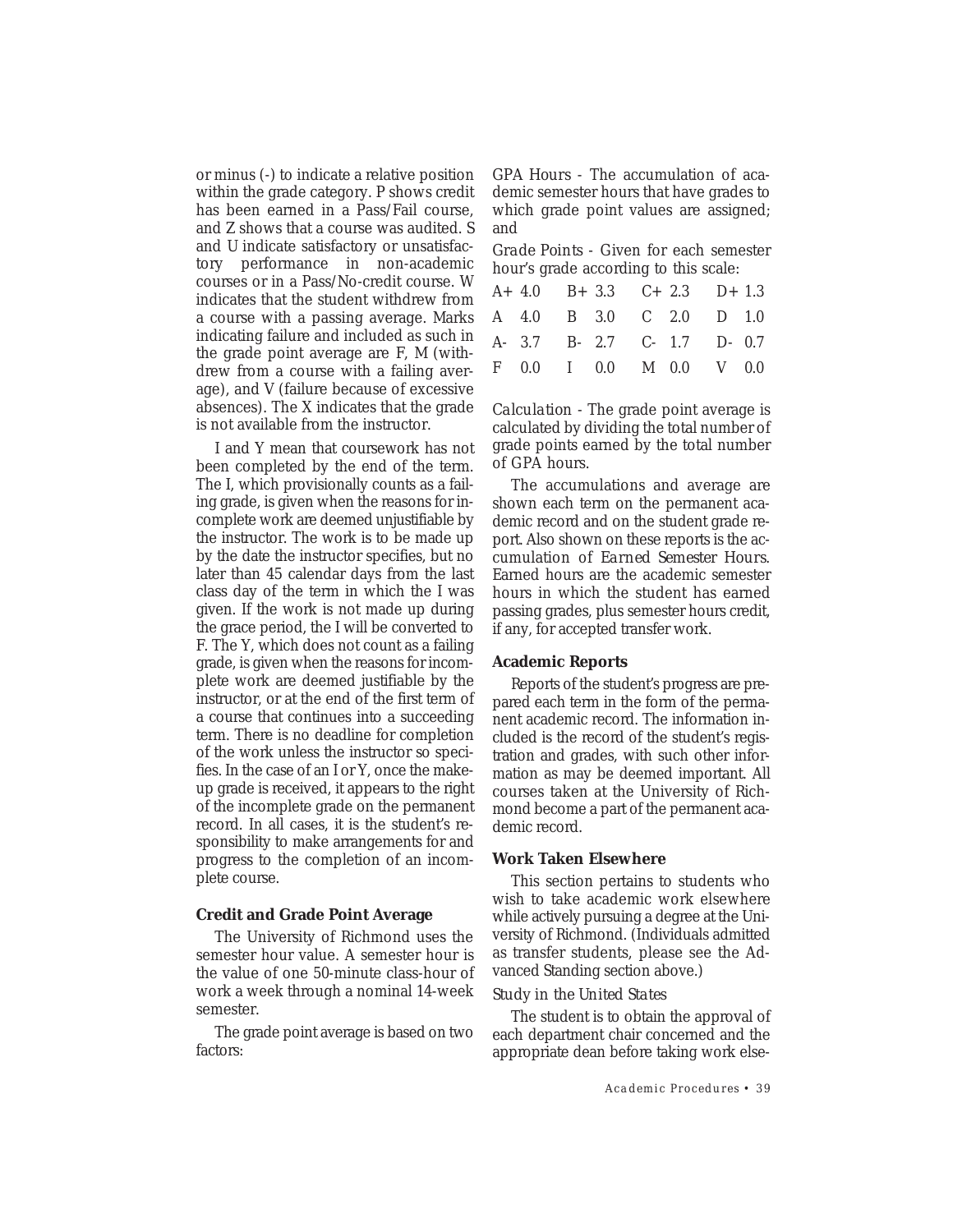where. The approvals ensure that the work is acceptable to the University, its departmental standards, and the student's curriculum. The Office of the University Registrar provides the special form for the purpose, and also will answer questions about the procedure.

# *School of Arts and Sciences School of Leadership Studies*

While students are expected to get approval before taking work elsewhere, work taken without prior approval may be accepted subject to transfer credit policies.

# *School of Business*

The E. Claiborne Robins School of Business will approve for transfer credit those courses that meet the following criteria: The course is completed at an institution accredited by the American Assembly of Collegiate Schools of Business (AACSB); the student receives a final course grade of at least *C* as verified by an official transcript; the approval of the appropriate department chair and dean is obtained. Approvals should be obtained prior to taking the coursework elsewhere. Courses completed at non-accredited institutions are generally not accepted for credit. Grades for courses taken at another institution are not included in the calculation of the University's grade point average.

### *Study Abroad*

Students wishing to study abroad should contact the Office of International Education for information about the range of opportunities and the procedures which they must follow. The procedures ensure that academic work abroad will qualify for transfer credits to the University of Richmond, and that the student will continue to be enrolled at the University while abroad. Further information about study abroad is presented in the chapter on International Education.

# *Acceptance of Credit*

### *Summer Study Abroad Programs*

Only programs with a University of Richmond director or faculty, which also are administered by the University, are in-

*40 • Academic Procedures*

cluded in this category.

For academic record, degree progress, and grade point average purposes, coursework taken in these programs is treated as if the work were completed on campus. Currently there are 11 such University Study Abroad programs held in: Australia, Costa Rica, Ecuador, the European Union, France, Germany, Greece, Japan, Spain, Russia, and Zimbabwe. All of the programs above are administered through the University of Richmond Summer School office.

### *Other Programs*

Credit will be awarded for pre-approved coursework in which a grade, or equivalent, of *C* (2.0) or better has been earned. Credit for *C* (2.0) coursework to be counted toward the major is subject to approval by the academic department concerned. No credit will be awarded for work taken elsewhere until an acceptably complete official transcript in English is received by the University Registrar directly from the institution providing the instruction or the approved agency coordinating the instruction. Such credit is recorded as academic hours passed and is not computed in the student's grade point average.

**NOTE:** To determine whether a program is sponsored by the University of Richmond, a student should contact the Office of the University Registrar for programs in the United States, or the Office of International Education for programs abroad.

# **Academic Standing**

Students are expected to achieve in the classroom and make steady progress toward completion of degree requirements. Relevant designations are specified in the following sections.

# **Class Standings of Students**

The class standing is established at first matriculation and is evaluated after grade posting for each subsequent term of enrollment. The standing is based on semester hours passed including, if applicable, ac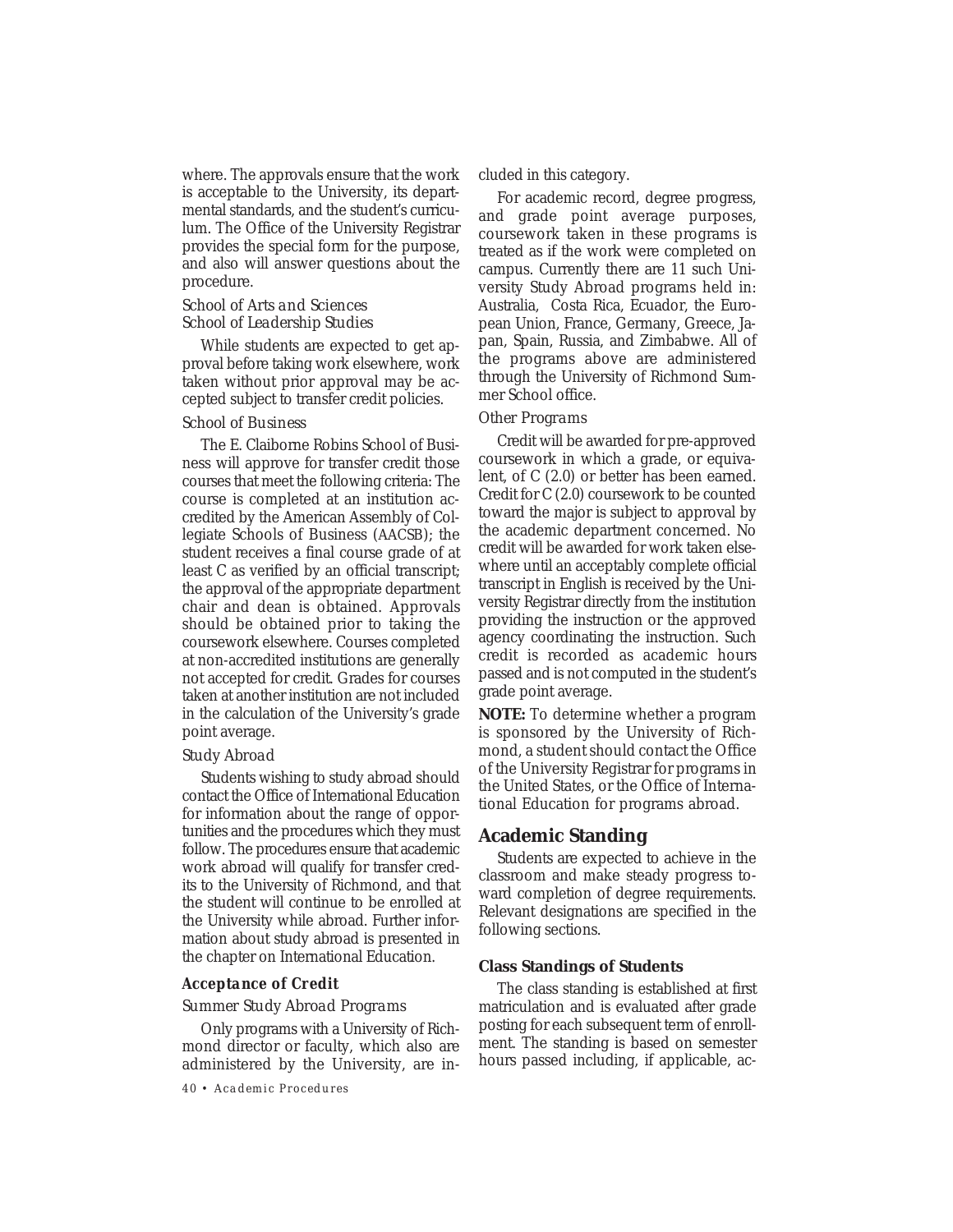ceptable transfer and/or advanced standing credit, but excluding physical activity courses. The standings are:

| Year 1 | $0 - 23.9$ hours  |
|--------|-------------------|
| Year 2 | $24 - 53.9$ hours |
| Year 3 | $54 - 83.9$ hours |
| Year 4 | 84 or more hours  |

### **Dean's List**

The Dean's List of Distinguished Students recognizes outstanding scholars for each fall and spring semester.

#### *School of Arts and Sciences*

The student must complete at least 12 earned hours for the semester, with not more than one grade of *C* (2.0) and no grade below *C* (2.0), and at least the following term grade point average in relation to the term GPA hours: 3.70 for 8 to less than 15 GPA hours, or 3.50 for 15 or more GPA hours.

### *School of Business*

The student must complete at least 12 earned hours for the semester, with not more than one grade of *C* (2.0) and no grade below *C* (2.0), and at least the following term grade point average in relation to the term GPA hours: 3.60 for 12 to less than 15 GPA hours, or 3.20 for 15 or more GPA hours.

### *School of Leadership Studies*

The student must complete at least 12 earned hours for the semester, with not more than one grade of *C* (2.0) and no grade below *C* (2.0), and at least the following term grade point average in relation to the term GPA hours: 3.60 for 8 to less than 15 GPA hours, or 3.40 for 15 or more GPA hours.

# **Intermediate Honors**

Intermediate Honors are conferred upon third-year students who, during their first two years at the University of Richmond, have completed at least 60 semester hours of academic work, 57 of which must have been completed at the University, and have earned an average of at least three grade points for every hour attempted.

### **Academic Deficiencies**

Academic deficiencies are of two types: academic warning and academic probation.

### *Academic Warning*

At any time when a student's overall grade point average falls below 2.00, the student automatically will be on academic warning. A student on academic warning should take active steps to improve academic performance.

# *Academic Probation*

Academic reports are evaluated at the end of each grade-posting period. Regardless of the specific provisions for each school stated below, if at the end of any term a student's record reveals such significant deterioration in performance that extraordinary action is deemed appropriate by the dean of the student's school or college, that student may be placed on probation, limited in credit hours of enrollment, or recommended for suspension from the school or college regardless of grade point average. In addition, such student may be restricted from participation in certain University activities.

Appeals of rulings associated with the administration of these regulations shall be directed to the relevant academic council.

# *School of Arts and Sciences School of Business*

A student who falls below the following minimum accumulations of semester hours and grade point average (GPA) will be placed automatically on academic probation:

| Year $1$ (0 - 23.9 hours passed) | 1.50 GPA   |
|----------------------------------|------------|
| Year $2(24 - 53.9$ hours passed) | $1.70$ GPA |
| Year 3 (54 - 83.9 hours passed)  | 1.85 GPA   |

Year 4 (84 or more hours passed) 2.00 GPA

If at the end of the second consecutive semester\* of enrollment after being placed on academic probation, the student fails to

\*Work taken during an entire summer, provided 12 semester hours or more are attempted, shall count as a regular semester.

*Academic Procedures • 41*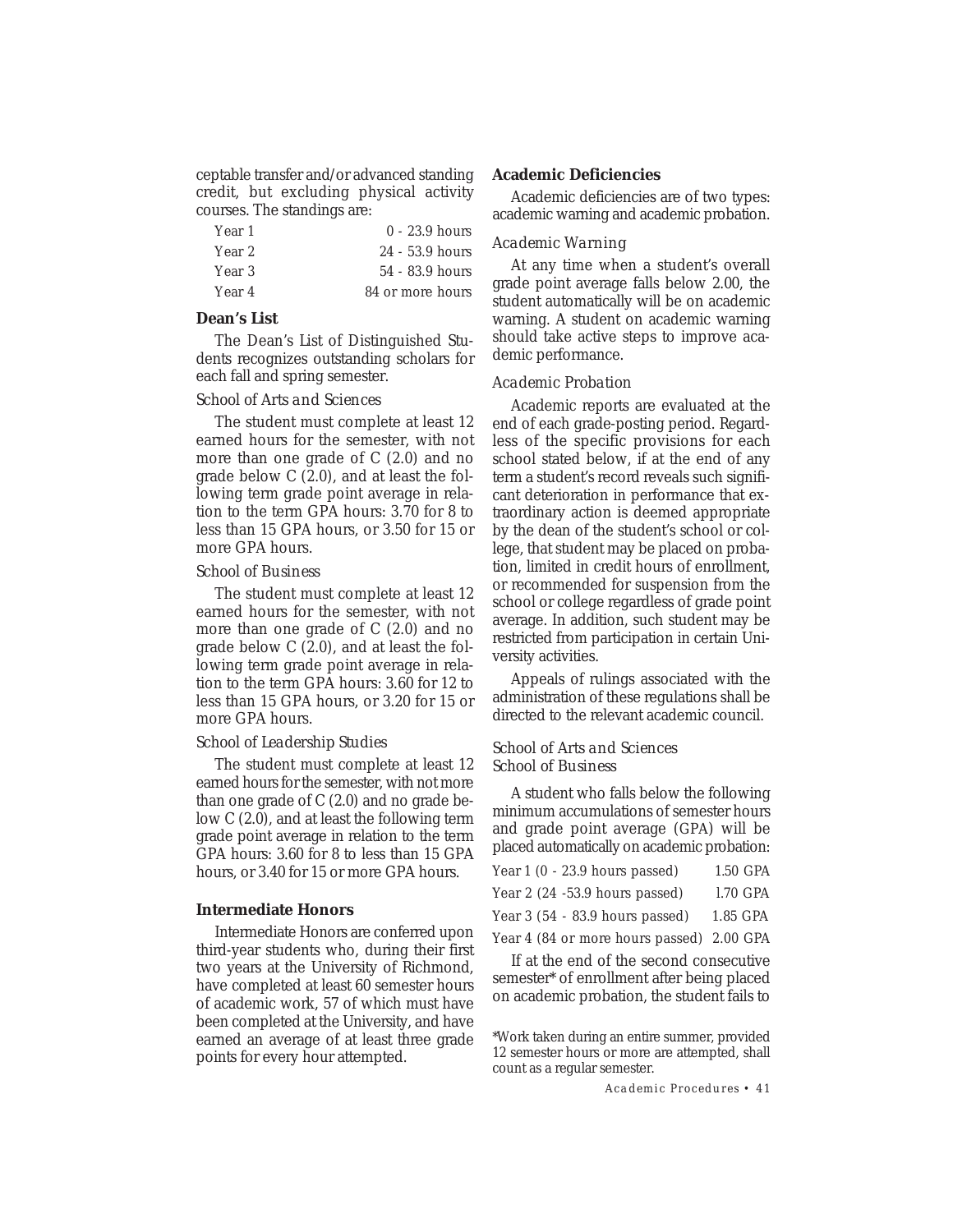meet the minimum standard based on hours then passed, the student shall be allowed to enroll for no more than 7 semester hours of academic work per regular semester or during the entire summer. Such a student has a maximum of 14 semester hours of work attempted in which to achieve the minimum requirement. Otherwise he or she will be suspended from the School of Arts and Sciences or School of Business.

The above provisions notwithstanding, the dean of the student's college, in circumstances which seem to warrant such action, may allow the student to continue as a fulltime student on probation for a single additional semester.

### *School of Leadership Studies*

A student whose leadership studies cumulative grade point average (GPA) falls below 2.30 will be placed automatically on academic probation. While on academic probation a student's participation in activities such as athletics, debating, dramatic or musical organizations, or their representation of the University in any public capacity, may be restricted.

Following subsquent semesters in which a student fails to reach the minimum GPA required for the major, the record of such student will be reviewed to determine whether further sanctions, which may include dismissal from the School of Leadership Studies, should be applied.

# **Readmission to the University**

Students who have withdrawn from the University for whatever reason, other than participating in an approved study abroad or exchange program, and wish to return must make their request for readmission in writing to the Dean of the appropriate academic school. Students seeking readmission to the School of Arts and Sciences should contact the Dean of Richmond College (men) or Dean of Westhampton College (women). Students seeking readmission to The E. Claiborne

Robins School of Business or the Jepson School of Leadership Studies should contact the Associate Dean of that school.

# **Graduation**

# **Qualifications**

To graduate a student must meet certain qualifications:

### *Curriculum and Achievement*

A candidate for the Bachelor of Arts, Bachelor of Science, or Bachelor of Science in Business Administration degree must complete 122 semester hours, not including sport science activity courses. A candidate for the Bachelor of Music degree must complete 128 semester hours, not including sport science activity courses. Undergraduate degree candidates must earn a grade point average of not less than 2.00 on all coursework attempted and must receive credit for attendance at assemblies and convocations, as required. All degree requirements must be satisfactorily completed.

### *Time Limits*

# *School of Arts and Sciences*

There is no time limit in regard to the completion of general education requirements. In the event of catalog changes, a student may choose to fulfill admission and general education requirements for graduation from a subsequent catalog provided all of the requirements of the chosen catalog are met.

# *School of Business School of Leadership Studies*

A student must complete the requirements for the degree, as stated in the catalog at the time of entrance, within five years from the date of original entry. Reinstatement to a program after five years requires permission of the academic council of the student's school. If an extension of time is granted, the student may be required to satisfy the degree requirements in effect at the time of re-entrance.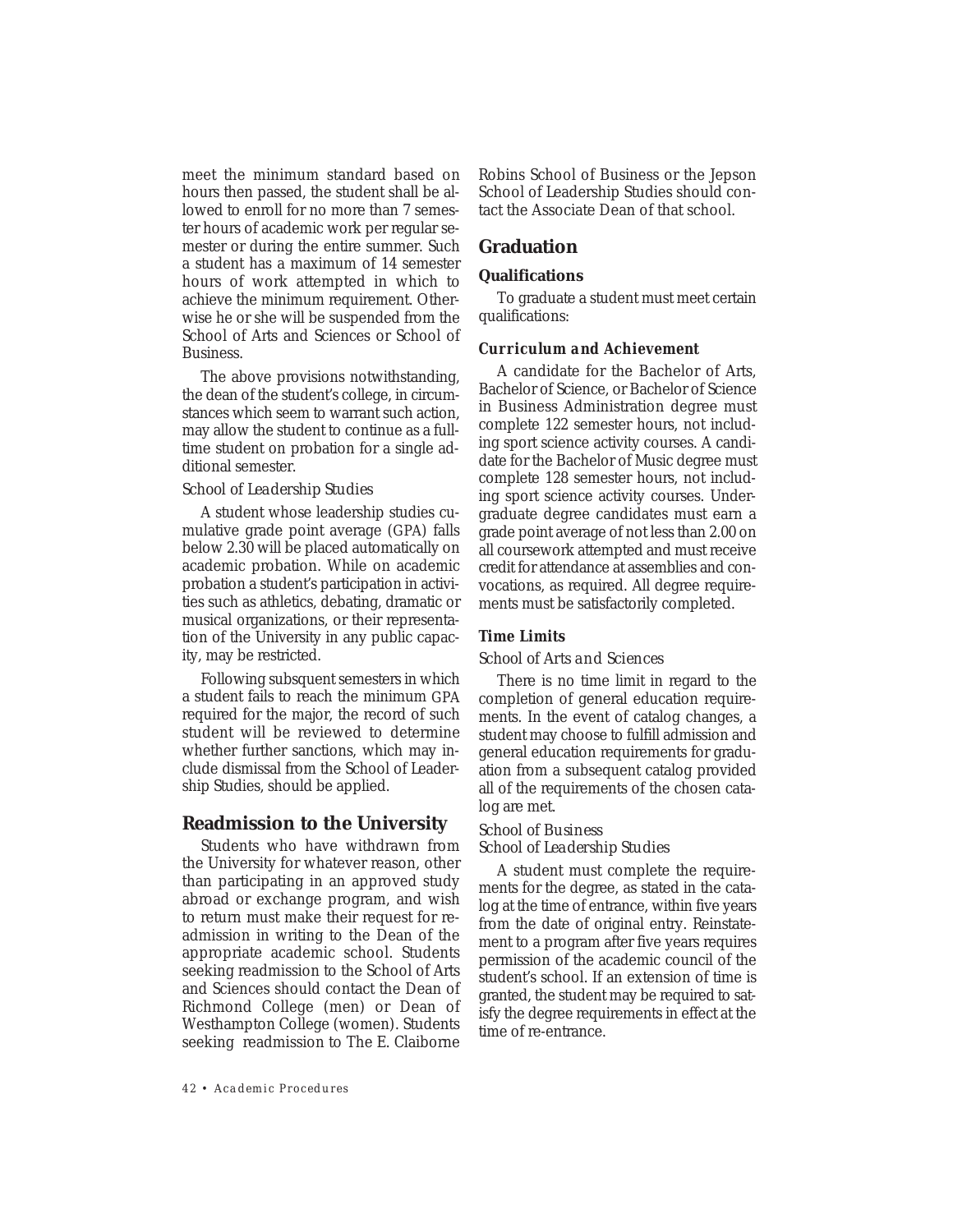### **Changes in Catalog Information**

*Caution:* The course offerings and requirements of the University of Richmond are under continual examination and revision. This catalog is not a contract; it merely presents the offerings and requirements in effect at the time of publication and in no way guarantees that the offerings and requirements will not change. The University specifically reserves the right to change requirements for any major, minor, and/or program, and to implement them during any particular year.

The student assumes full responsibility for compliance with all academic requirements. Current course offerings may be obtained from the appropriate department. Current major, minor, program and degree requirements may be obtained from the University Registrar; the Deans' Offices of the Schools of Arts and Sciences, Business, and Leadership Studies, and Richmond and Westhampton Colleges; or from the department chair of the appropriate department.

In the event the University adopts new general education and/or major, minor, and program requirements, efforts will be made to accommodate hardships during the transition period.

### **Declaration of Majors/Minors**

All undergraduate degrees at the University of Richmond require satisfactory completion of one major. The Bachelor of Arts in Leadership Studies also requires completion of a minor or a leadership concentration. Multiple majors and/or minors also may be pursued, and upon completion will be recorded on the permanent acadmic record. With the exception of leadership studies, students have the option to declare a major as early as the end of the first year. They are encouraged to declare during the second year, and are expected to declare by the end of the second year. For procedures on how to declare majors and/or minors both in the home school and between schools, contact the Office of the University Registrar.

### *Work At the University*

A student must have completed at least 60 semester hours of acceptable coursework required for the degree in one or more of the undergraduate schools of the University, excluding sport science activity courses. The last 30 hours are expected to be included within the 60 hours.

### *School of Business*

All transfer students, as part of their degree requirements, must complete at least 36 semester hours of coursework in Business/Economics within the School of Business.

### *School of Leadership Studies*

At least 34 of these 60 semester hours must be taken in the School of Leadership Studies.

# *Financial/Administrative Responsibilities*

No degree is conferred if the student's responsibilities to the University are in an unsatisfactory condition. Responsibilities in this sense include financial and administrative matters such as, but not limited to, delinquent payments, parking fines, or overdue library books.

### **Degree Application**

To graduate a student must file a degree application. Degree applications are to be filed by the second Friday in September for the coming May or August commencement. Those enrolled only in the spring file by the first Friday in February. Students enrolled only in the summer culminating in their graduation file by the third Friday in June.

If degree requirements are not completed prior to the intended graduation date, the student must file a new degree application according to the schedule above.

Degree applications are available in the respective deans' offices, the residential deans' offices, and in the Office of the University Registrar.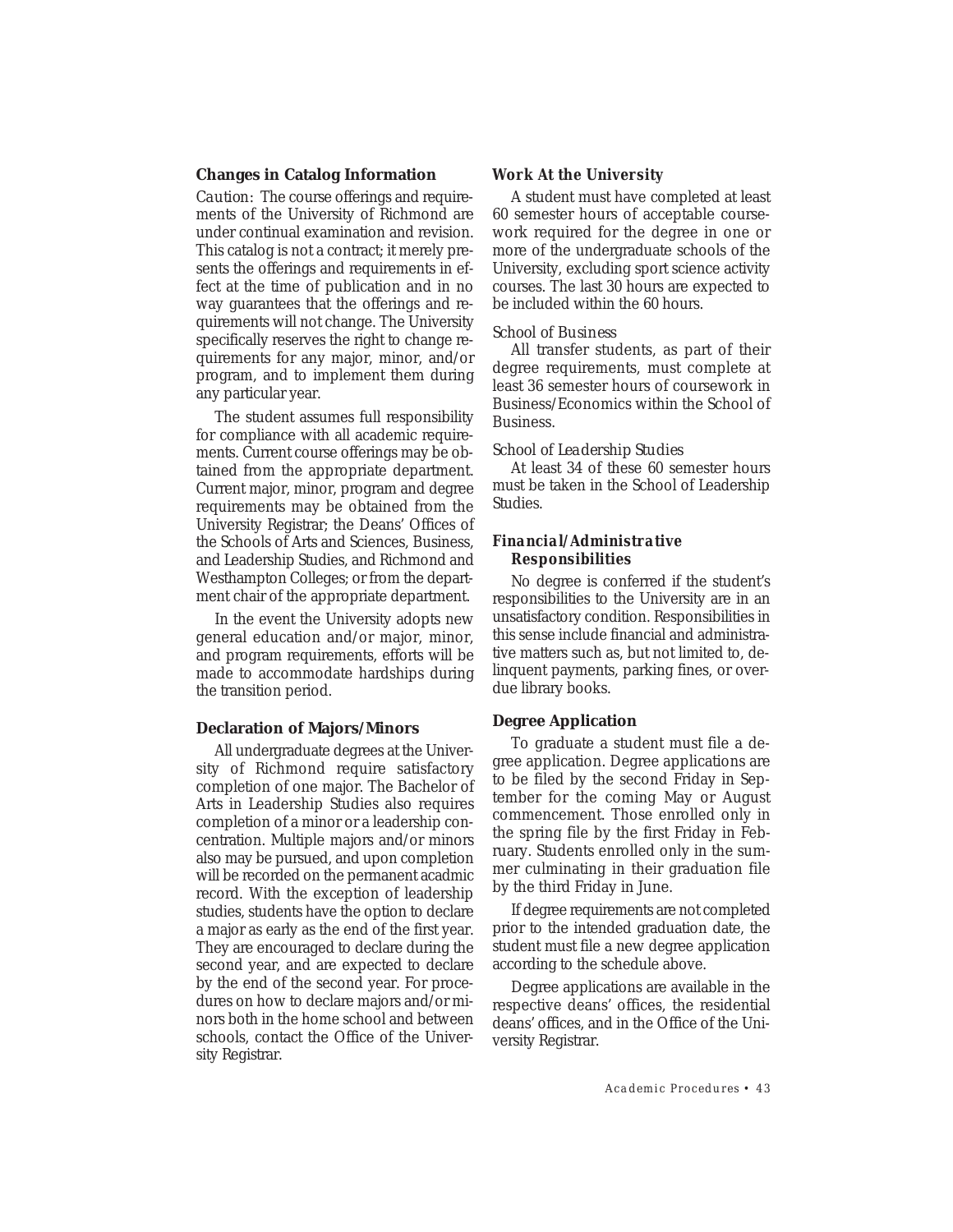Students must file the degree application in the Office of the University Registrar.

### **Attendance At Commencement**

To graduate a student must comply with the graduation attendance policy. Degrees are awarded in person except by the decision of the University not to do so. A student who expects to graduate in the spring commencement may request absentia status by explaining in writing the very unusual circumstance which prevents participation in the ceremony. This request must be received by the University Registrar no later than eight working days before the ceremony. The University Registrar will notify the degree candidate of the status granted by the University. Unless approved as absentia, a candidate for graduation who does not participate in the commencement ceremony does not graduate. Such candidate may graduate by again filing a degree application and by following the appropriate graduation policy.

August degrees are conferred as of the date specified in the University Calendar, and diplomas are mailed to those qualified.

### **Degree With Honors (Latin Honors)**

General academic honors of three ranks are awarded to members of the graduating classes on the basis of their grade point average on work completed at the University of Richmond.

### *School of Arts and Sciences and School of Leadership Studies*

| Cum Laude                 | $3.40 - 3.59$ |
|---------------------------|---------------|
| Magna Cum Laude           | $3.60 - 3.79$ |
| Summa Cum Laude           | $3.80 - 4.00$ |
| <b>School of Business</b> |               |
| Cum Laude                 | $3.20 - 3.49$ |
| Magna Cum Laude           | $3.50 - 3.79$ |
| Summa Cum Laude           | $3.80 - 4.00$ |

# **Graduate Study**

University of Richmond students who are near completion of the undergraduate degree may study in a master's degree program in the University's Graduate School of Arts and Sciences. To qualify for this option, a student must have already passed at least 100 semester hours of coursework before beginning his or her seventh semester of study, have an overall grade point average of at least 3.30, and be admitted to the Graduate School as a regular student by its standard procedures. Individual departments may set a higher minimum grade point average (both overall and in the major) to qualify for this option and/or restrict the courses that may be taken under it. Until students have completed requirements for the bachelor's degree, they may take no more than three courses for graduate credit and not more than two in any given semester. Although a student who is accepted to this option will be enrolled in undergraduate and graduate courses simultaneously, the undergraduate and graduate transcripts will be kept separately. Courses taken for graduate credit will not apply to the bachelor's degree. The student will register as an undergraduate and pay the undergraduate tuition rate until the bachelor's degree is completed.

# **The Second Undergraduate Degree**

A student may earn more than one undergraduate degree either consecutively or concurrently in relation to another undergraduate degree provided the degrees are not alike, e.g., not two B.A.s or two B.S.s.

The following policies apply to any student seeking a second undergraduate degree.

### **The Consecutive Bachelor's Degree**

A consecutive bachelor's degree is one which is begun after a first degree has been conferred or after the degree requirements for the first degree have been recorded as completed on the student's permanent academic record.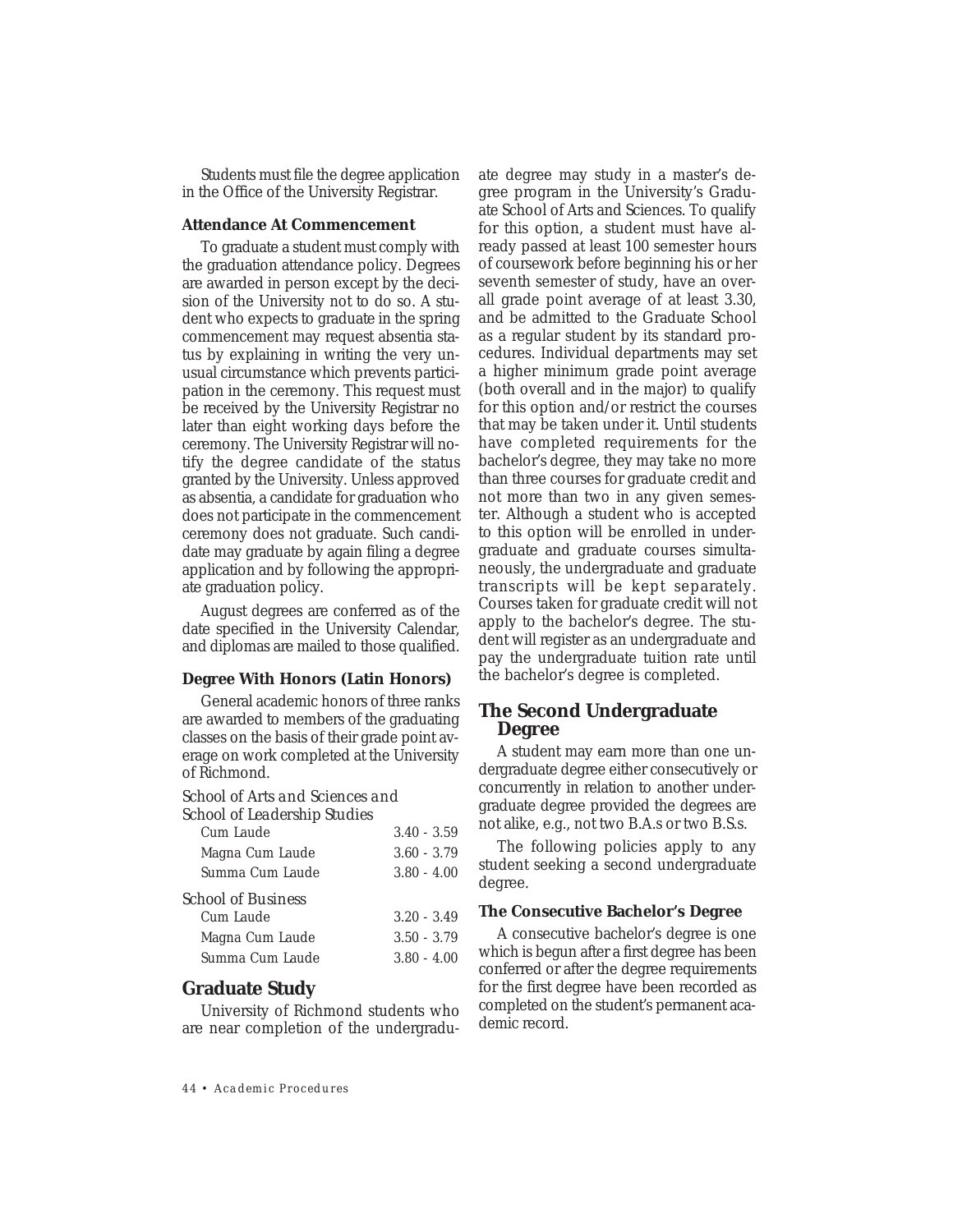A student who wishes to pursue the second bachelor's degree consecutively shall apply to the dean of the school concerned. (Arts and Sciences students should contact the dean of the appropriate residential college.) The dean shall make a decision for admission based on the quality of prior work, the favorable recommendation of the intended major department, and space availability. Once admitted, the student's grade point average shall be based only on the work taken at the University of Richmond while pursuing the second degree. The student's dean may limit or deny further registration if the quality of the student's work indicates that at least a 2.00 average will not have been achieved by the time the student has attempted 30 semester hours. A student admitted for a consecutive degree shall be considered a member of the senior class for registration purposes.

To earn a consecutive bachelor's degree, a student must achieve at least a 2.00 grade point average on a minimum of 30 additional semester hours of resident academic coursework selected from the catalog of courses. Courses in which a student-opted Pass is earned shall not count in the 30 hours. In addition, general education requirements appropriate to the degree being sought, as well as requirements for the major, must be met satisfactorily. Work taken for the preceding degree may be considered as transfer credit for the purpose of meeting these requirements; however, at least half of the major must be taken at the University of Richmond, and all other degree requirements must be met as outlined on page 42 under Graduation, including the 60-hour residency requirement.

A student who completes the requirements for the consecutive degree is ineligible for Latin honors, and will not be assigned a graduating class rank.

### **The Concurrent Bachelor's Degree**

A concurrent bachelor's degree is one which is pursued at the same time as another bachelor's degree.

A student who wishes to pursue a bachelor's degree concurrently shall notify the dean of his or her school promptly after the decision is reached. (Arts and Sciences students should contact the dean of the appropriate residential college.) A student in the School of Business or the School of Leadership Studies who desires a second undergraduate degree in the arts and sciences must receive the approval of the dean of the appropriate residential college as well as the sanction of the dean of their home school. Even when approved for the second degree, such student remains a member of their home school for academic, administrative, and extracurricular purposes.

When two degrees are being sought concurrently, the grade point average computation and all academic policies are administered on the basis of the then-accumulated work for both degrees.

To earn a concurrent bachelor's degree, a student must complete 152 semester hours of academic work (158 if one of the degrees is the Bachelor of Music) with at least 90 of the hours taken at the University of Richmond. In addition, the general education requirements appropriate to each degree being sought, as well as requirements for the majors, must be completed satisfactorily. At the proper time, two degree applications must be submitted simultaneously to the University Registrar.

Latin honors, if earned, will be shown on both degrees.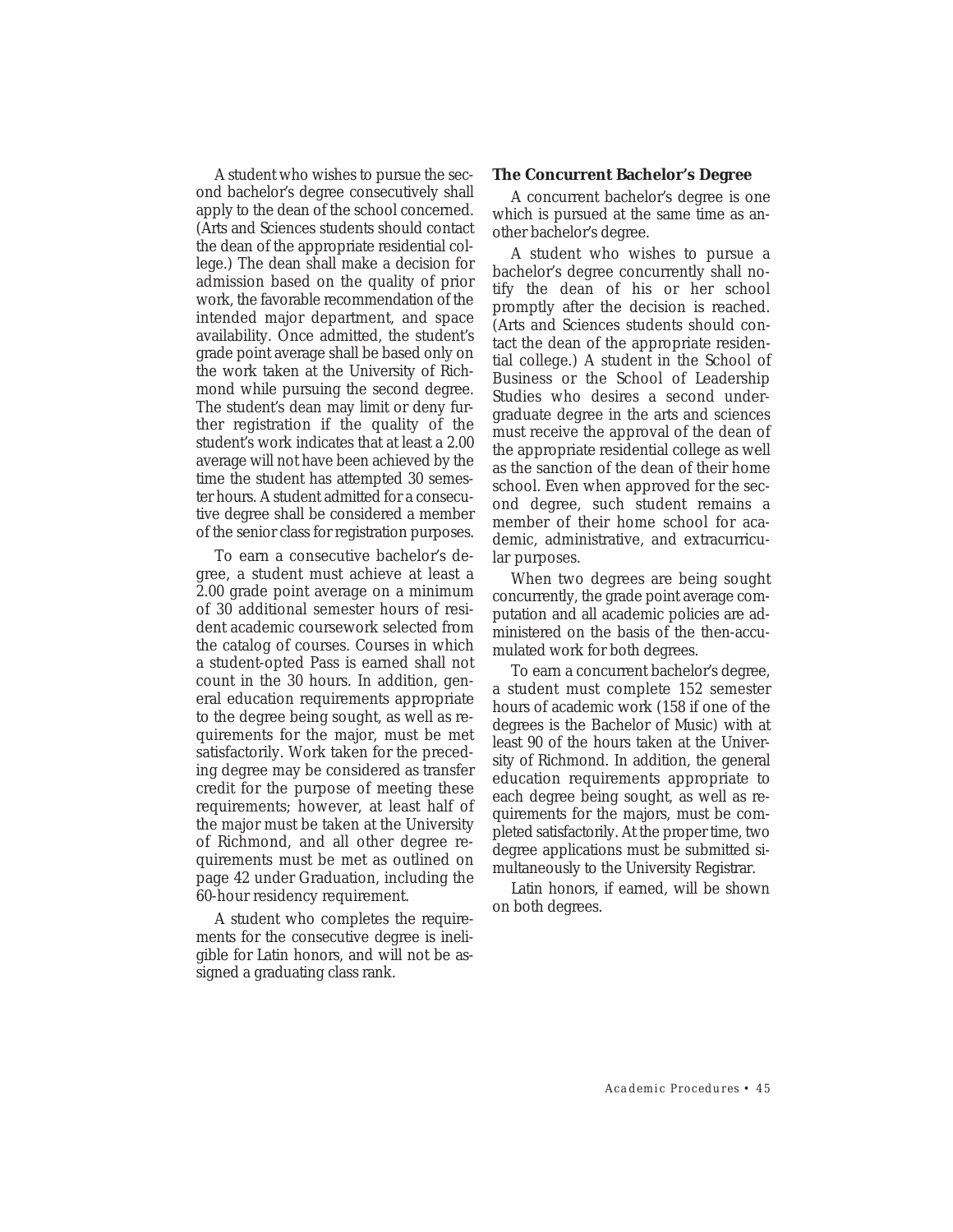# GENERAL EDUCATION CURRICULUM AT THE UNIVERSITY OF RICHMOND

A liberal arts education is typically characterized by the development of broad intellectual and cultural interests and by the achievement of a significant body of skills and knowledge. It is the particular responsibility of a general education curriculum to address the first of these goals—the broadening of students' interests—while also laying the foundation for the acquisition of advanced skills and deeper knowledge within optional areas of concentration, normally defined as majors.

So it is at the University of Richmond, where a distinctive general education curriculum has been designed

- $\sim$  to provide a stimulating and challenging introduction to collegiate life through a First-Year Core Course;
- ~ to establish the basic prerequisites of productive scholarship through a set of Communication Skills requirements;
- ~ to convey the basic knowledge and habits needed to live a healthy life through two Health and Physical Activity requirements; and
- $\sim$  to familiarize students in a meaningful way with some of the major approaches to intellectual and cultural life through a series of Fields-of-Study requirements.

This curriculum is offered by a faculty that sees general education as fundamental to its mission. Through its various general education courses, the faculty intends to incorporate each and every student into a community of learners who value and practice the life of the mind. Beginning with their general education courses and continuing through the courses in their major, their elective courses, and their various co-curricular and extra-curricular learning experiences, University of Richmond students are expected to develop their ability to think critically and independently, to learn to tolerate ambiguity where true am-

biguity exists, and to grow in their respect for—and their ability to deal with—the kinds of multiplicity that characterize our complex world. The common goal of the University's faculty is the education of independent, responsible, and contributing members of society.

# **I. First-Year Core Course (CORE)**

This two-semester course explores some of the fundamental issues of human experience through close analysis of relevant texts drawn from a number of cultures, disciplines, and historical periods. In this course all first-year students, together with a significant portion of the faculty, share a common syllabus, and thus engage in a common conversation. A central goal of the course is to incorporate students into a community of learners from the very start of their collegiate careers. It is also hoped that the intensive reading, focused discussions, and frequent writing that typify the course will develop the fundamental skills required for subsequent coursework and life. Sometimes associated with the course are co-curricular events such as lectures and musical performances. This course is to be taken and passed by all students, without exception, in their first year of matriculation. It earns three academic credits per semester.

# **II. Communication Skills**

Ideas and experiences must be communicated if they are to be shared, scrutinized, and transformed into effective knowledge. Toward these ends, the faculty expects each student to develop skills in expository writing, oral communication, and foreign language.

### *Expository Writing (COM1)*

As regards expository writing, or basic composition, the faculty assumes that all

*46 • General Education Curriculum*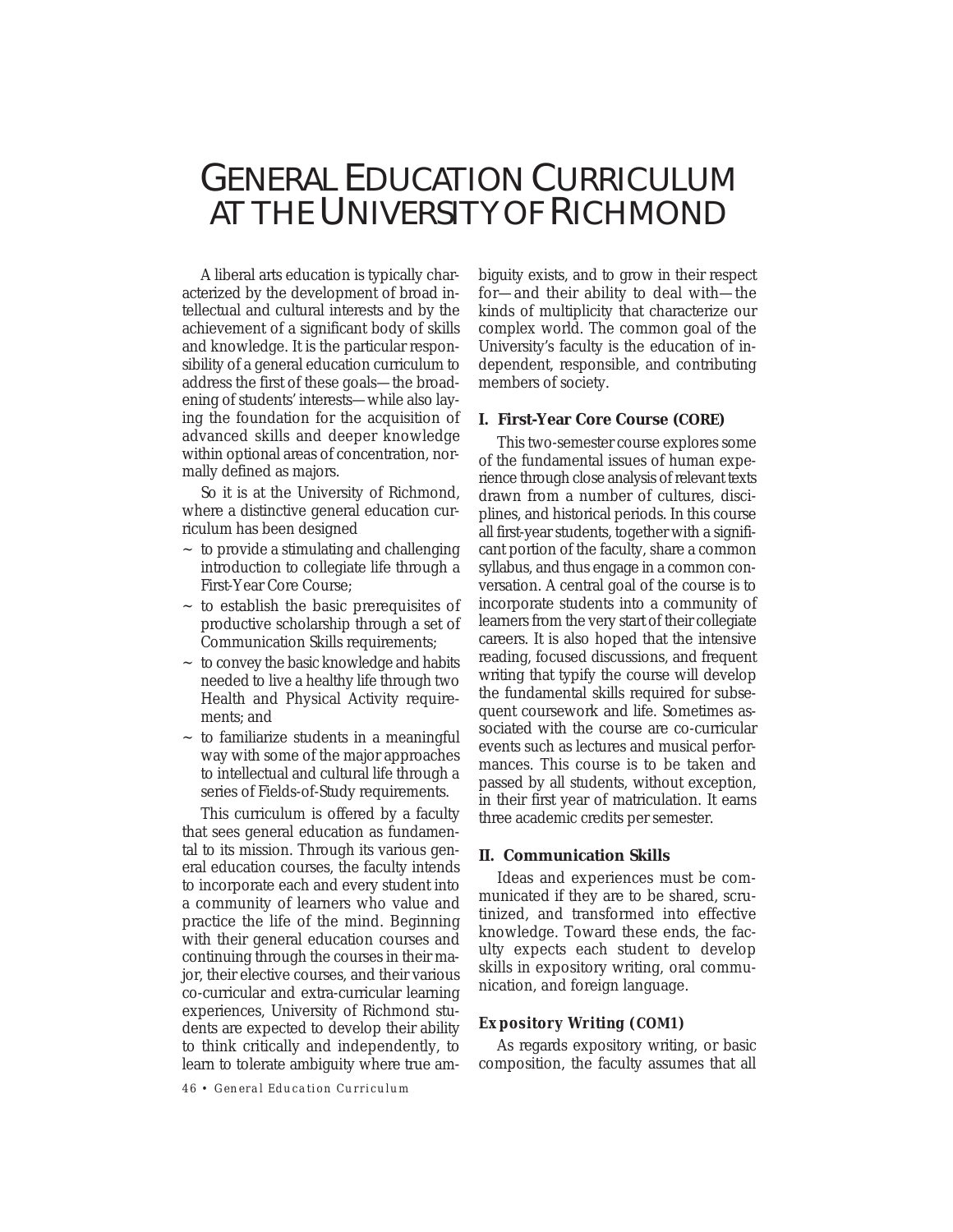entering students have a certain level of technical competence, but scholarly work at the collegiate level demands that a student's writing be not only technically correct but also purposeful and effective. For this reason, the basic course that satisfies this requirement—English 103—is essentially a course in critical thinking, in which writing skills are developed as a tool for thought and communication. Although some students are exempted from this course on the basis of certain test scores, the majority of incoming students still satisfy this requirement through taking and passing English 103. In addition to this course, the faculty has begun to implement a writing program that will help to enhance the expository writing skills of many University students beyond the minimum level set by this requirement.

### *Oral Communication*

Oral communication is another skill that is essential for education and life. Students should be able to speak so that their ideas are expressed logically, lucidly, and effectively, and they should be able to provide relevant evidence whenever appropriate. In addition, students should be able to analyze the spoken discourse of others. The general education curriculum at the University of Richmond assists students in these regards by immediately immersing them into frequent and intensive oral exchanges and presentations in the First-Year Core Course, and by offering relevant courses, such as Speech 101, through the Department of Speech Communication. In addition, many faculty and departments have been increasing the oral communication components in their courses and seminars, with the goal of enhancing this fundamental skill. Their efforts are assisted by the University's Speech Center. With the exception of the Core Course, however, there is no single required course that students must take to fulfill this portion of their general education.

# *Foreign Language (COM2)*

Foreign language has become more

and more important as the world for which students are preparing themselves has placed increasing demands upon them to understand the national and cultural perspectives of other language groups. The knowledge of a foreign language is critical for achieving such understanding as well as for exposing the learner to other cultures, in ancient or contemporary guise, that he or she may encounter after graduation. For these reasons, the faculty expects all students to demonstrate functional ability in listening, speaking, reading, and writing in a modern foreign language or in reading and writing in a classical language. These abilities are appraised either at entrance or through introductory and intermediate courses.

# **III. Health and Physical Activity (HSS1 and HSS2)**

In keeping with the University's objective of fostering knowledge and personal habits that contribute to health and personal fitness, every undergraduate at the University of Richmond is required to take a two-credit course on Dimensions of Wellness and to take one non-credit physical activity course during his or her undergraduate career. The academic course on wellness covers a variety of important health-related topics such as nutrition, principles of fitness, the cardiovascular system and heart disease, eating disorders, dependency, stress and stress management, weight control, sexually transmitted diseases, and behavior modification. To derive the earliest benefit from this course and from the physical activity course, it is strongly urged that they be taken in the first or second year of matriculation.

### **IV. Fields of Study**

Fields-of-study courses introduce students to some of the primary fields, or sets of related disciplines, within which scholars group phenomena for study. These courses are intended to familiarize students with the kinds of questions

*General Education Curriculum • 47*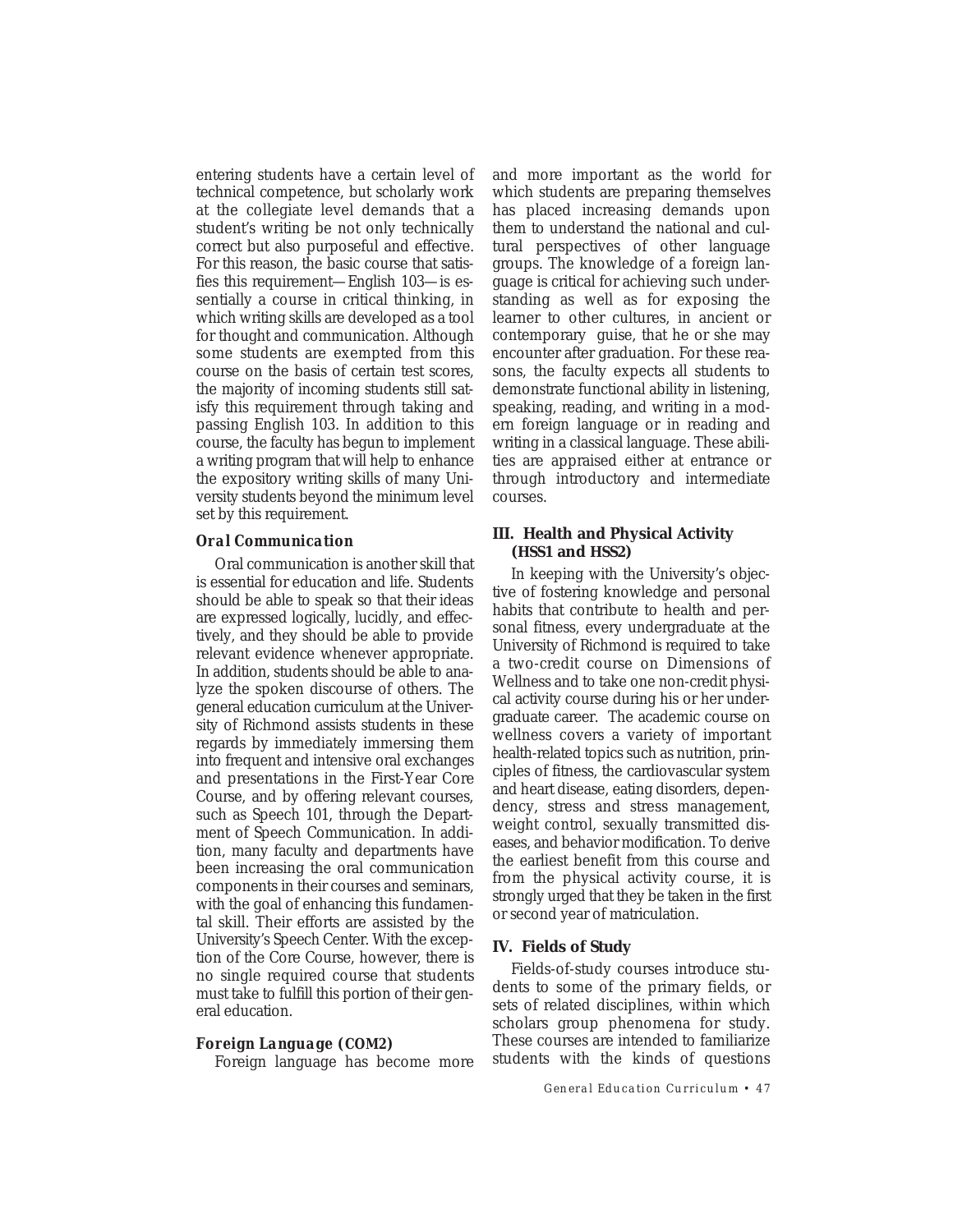raised by scholars within each of these groupings, and with the methods by which scholars try to answer such questions. Although fields-of-study courses are typically offered by individual departments, they have nonetheless been designed and approved with general education as their primary objective. Thus, their scope exceeds the boundaries of singular disciplines insofar as they seek to give explicit attention to the perspectives, ways of thinking, and methodological approaches of larger fields of inquiry. In order to give students a broad understanding as well as a basic foundation for further study in any of these fields, the faculty requires students to pass specially designated courses in each of six fieldsof-study: historical studies, literary studies, natural science, social analysis, symbolic reasoning, and visual and performing arts. The minimum number of academic credits to be earned in each case, except in the natural science, is three. In natural science, as explained below, students must earn four academic credits in each of two different sciences.

### *Historical Studies (FSHT)*

Historical studies examine events and actors of the recent or distant past within the context of the ideas, institutions, social norms, cultural practices, and physical environments out of which they arose. Such studies will enable students to understand the values of disparate societies and cultures, as well as the interrelationships among ideas, institutions, and events, as they have developed over time. In requiring that students pass an approved course in this field of study, the faculty wants students to establish a foundation for creating their own understanding of past societies and cultures, based upon the critical use of sources and evaluation of evidence.

### *Literary Studies (FSLT)*

Literary studies are concerned with verbal texts that are read as structures of meaning. The central activity of literary studies is

*48 • General Education Curriculum*

textual interpretation, or the analysis of how such structures of meaning are constructed by writers and readers. In requiring a course specially designed and approved to satisfy this requirement, the faculty wants students to learn that textual interpretation can be guided by diverse and often competing theories and methodologies, and can be supported by various collateral areas of investigation, including the study of the process by which texts are created and received, the historical and cultural contexts in which they are created and received, and their relationships to each other and to other fields of experience and analysis.

### *Natural Science (FSNB, FSNC, FSNP)*

Natural science is concerned with the physical universe, from subatomic to cosmic levels of organization. It covers everything from inanimate forces to living systems. Through the generation and testing of hypotheses regarding repeatable, measurable, and verifiable phenomena, natural scientific inquiry is one of our major means of understanding the world in which we live. For this reason and because of the generally low state of science literacy, which is reflected in the reluctance of many students to take elective courses in the natural sciences, the faculty has decided to require Richmond students to take 4-credit laboratory-based courses in any two of the three areas of natural science represented at the University, namely biology, chemistry, and physics. Besides adding to students' knowedge of the world and their understanding of the methods and challenges of doing science, the faculty hopes that these courses will enhance their appreciation of the beauty of science.

### *Social Analysis (FSSA)*

Social analysis is the systematic study of individual and social behavior. This field of study involves a self-conscious examination of what are generally taken-for-granted assumptions regarding the nature of social life. It draws upon a variety of approaches, both theoretical and empirical, in order to discern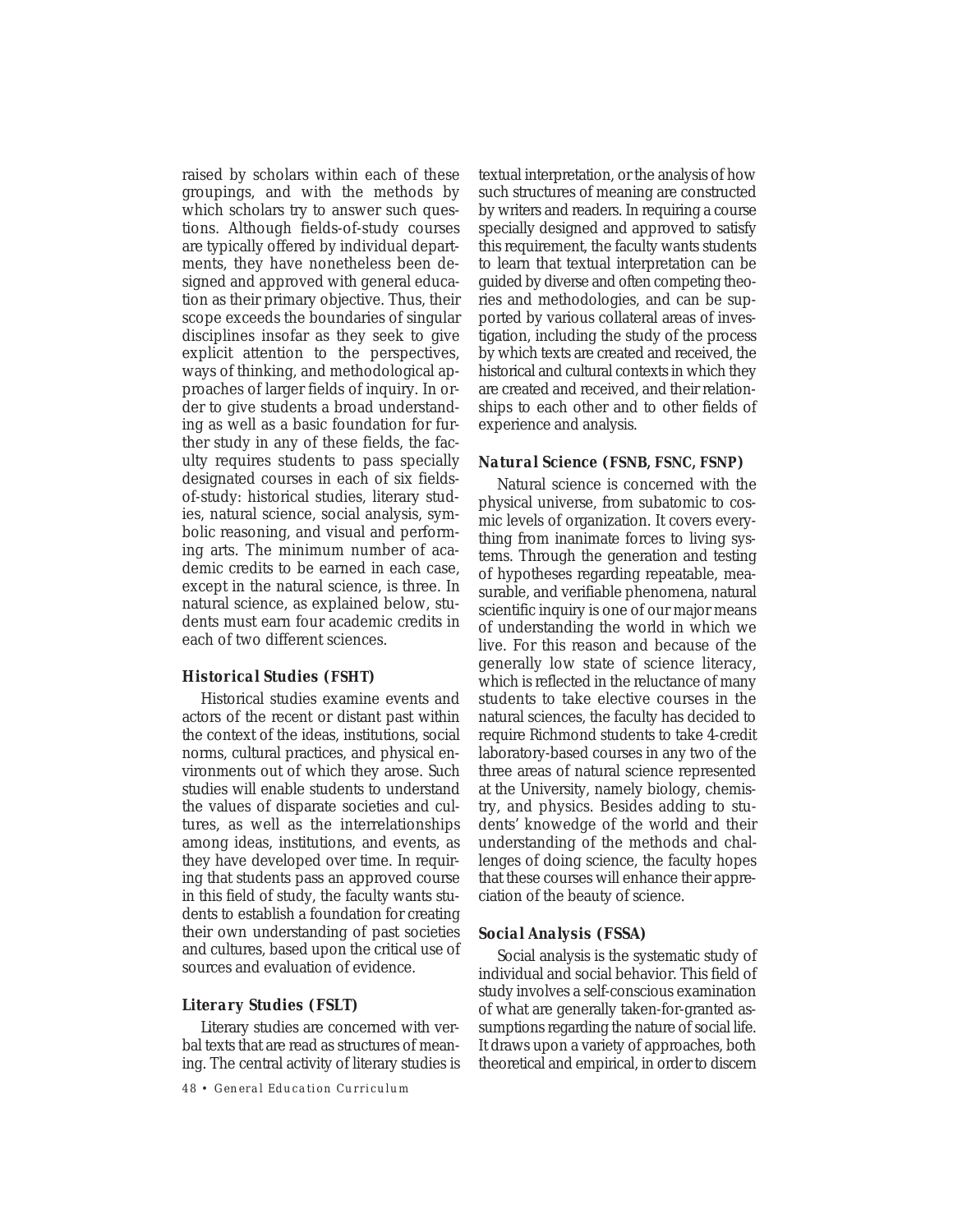patterns of meaning in behavior. In establishing social analysis as a required field of study, the faculty decided that the focus of courses in this area must be on human behavior in particular. They also want these courses to familiarize students with a variety of theories and methods of analysis.

### *Symbolic Reasoning (FSSR)*

Symbolic reasoning emphasizes symbolic problem solving, a process that includes translating problems into terms that can be treated within a symbolic system, understanding the rules by which information may be used to obtain solutions, recognizing important principles governing the application of these rules, and judging the appropriateness of known methods of solution to a particular problem. It is also distinguished by the attention it gives to logical consistency and by its wide range of applicability. In requiring the passing of an approved course in this field of study, the faculty aims not only at helping students to develop the basic skills needed to use one or more symbolic systems, but also to stimulate their ingenuity in translating problems into appropriate symbolic terms and to foster their confidence and ability to pursue such problems to their valid solution.

# *Visual and Performing Arts (FSVP)*

The study of the visual and performing arts involves scrutiny of the forms, traditions, meanings, and historical contexts of works in various visual and performance media. It also involves exploration of issues pertaining to the methods, processes, and personal resources integral to the production and appreciation of such works. In requiring a course in this field of study, the faculty hopes that by investigating and perhaps even experiencing the creation and interpretation of works of art, students will develop a heightened understanding of art as both an artistic and intellectual achievement. Supplementing approaches typical in other fields of study, such courses should demonstrate that people are as powerfully

and profoundly influenced by what they hear, see, and feel as by the collection of ideas that they store in their minds.

# **Conclusion**

In addition to the fundamental educational experiences represented by these requirements, the faculty recognizes that thoughtful reflection upon an even wider range of topics and issues—e.g., pertaining to gender, race, ethics, international perspectives, and other matters—is an important component in the education of Richmond students. While some of these topics and issues may be addressed in one or another course in the general education curriculum, the faculty feels strongly that they are best treated—sometimes focally, sometimes incidentally—within many different courses, outside as well as inside that curriculum. By addressing them in a variety of ways, from a variety of viewpoints, and with a variety of voices across the entire curriculum, the faculty as a whole will insure that students are aware of the many complex and serious ways in which these issues touch their lives and the lives of others.

**Note:** Courses meeting general education requirements are denoted with the appropriate code following the course description in this catalog, as well as in the Schedule of Classes, published each semester. The codes are as follows:

- COM1 Communication Skills Expository Writing
- COM2 Communication Skills Foreign Language
- CORE First-Year Core Course
- FSHT Field of Study: Historical Studies
- FSLT Field of Study: Literary Studies
- \*FSNB Field of Study: Natural Science, Biology
- \*FSNC Field of Study: Natural Science, Chemistry
- \*FSNP Field of Study: Natural Science, Physics
- FSSA Field of Study: Social Analysis
- FSSR Field of Study: Symbolic Reasoning
- FSVP Field of Study: Visual and Performing Arts
- HSS1 Health: Dimensions of Wellness
- HSS2 Physical Activity

**\*Note:** The natural science field-of-study requirement consists of two semesters of science from two different subject areas.

*General Education Curriculum • 49*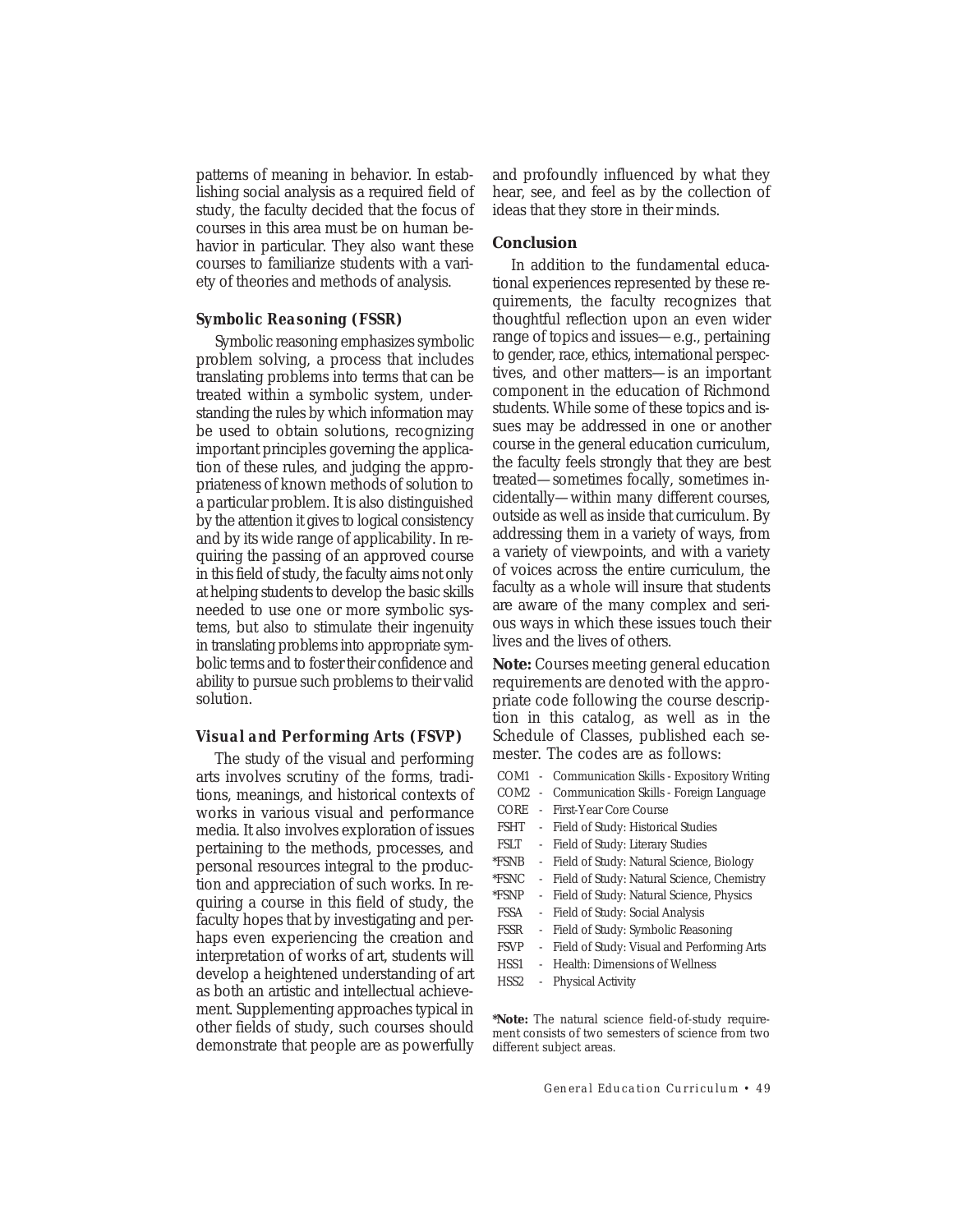# ACADEMIC PROGRAMS SCHOOLOF ARTS AND SCIENCES

# **CURRICULUM REQUIREMENTS**

The School of Arts and Sciences offers Bachelor of Arts, Bachelor of Science, and Bachelor of Music degree programs.

In addition to the degree requirements previously stated under Graduation, a candidate must satisfy general education requirements and major requirements outlined in the following pages.\*

**Course limitations** - Of the following no more than the stated semester hours can count toward any degree in a given school:

- $\sim$  24 semester hours Courses not in the School of Arts and Sciences curriculum and not comparable in intent and/or subject matter to such courses
- ~ 12 semester hours Internship courses of whatever kind, excluding student teaching and Theatre 330-341, Practicum
- ~ 6 semester hours Internship 388 taken in the same academic department

Courses taught through the School of Continuing Studies may not be used to meet general education requirements.

See also the previous section entitled "Repeated Courses."

# **Bachelor of Arts**

### **I. General Education Requirements**

Courses used to satisfy the First-Year Core Course, the Communication Skills, and the Health and Physical Activity requirements of the General Education Requirements may not be used to meet the fields-of-study requirements for the degree. The First-Year Core Course must be taken in the first year of matriculation. The Communication Skills and the Health and Physical Activity requirements are normally met in the first year of university study, and should not be postponed beyond the second year.

### *A. First-Year Core Course*

A student may satisfy this requirement by passing CORE 101-102.

### *B. Communication Skills I - English 103*

A student may satisfy this requirement by meeting one of the following alternatives:

- (1) Passing English 101-102 (no longer offered at the University of Richmond), completing English 103 with a grade of *C* (2.0) or higher, or presenting a score of 5 or 4 on either Advanced Placement test in English
- (2) Presenting a score on the CEEB English Achievement Test or the SAT-II Subject Test acceptable to the Department of English

*Only alternative (1) carries semester hours credit toward a degree.*

# *C. Communication Skills II - Foreign Language*

A student may satisfy this requirement in

<sup>\*</sup>University Scholars are not required to satisfy the General Education Requirements, except the First-Year Core Course, CORE 101-102, nor is any major or minor required for their graduation. If a University Scholar declares a major or program, however, that student must satisfy whatever requirements are stated.

<sup>\*</sup>Oldham and Ethyl Scholars are exempt from the Communication Skills requirements only, but must satisfy the First-Year Core Course, the Health and Physical Activity, and all Fields-of-Study requirements of the General Education Requirements.

*<sup>50 •</sup> Programs/Bachelor of Arts*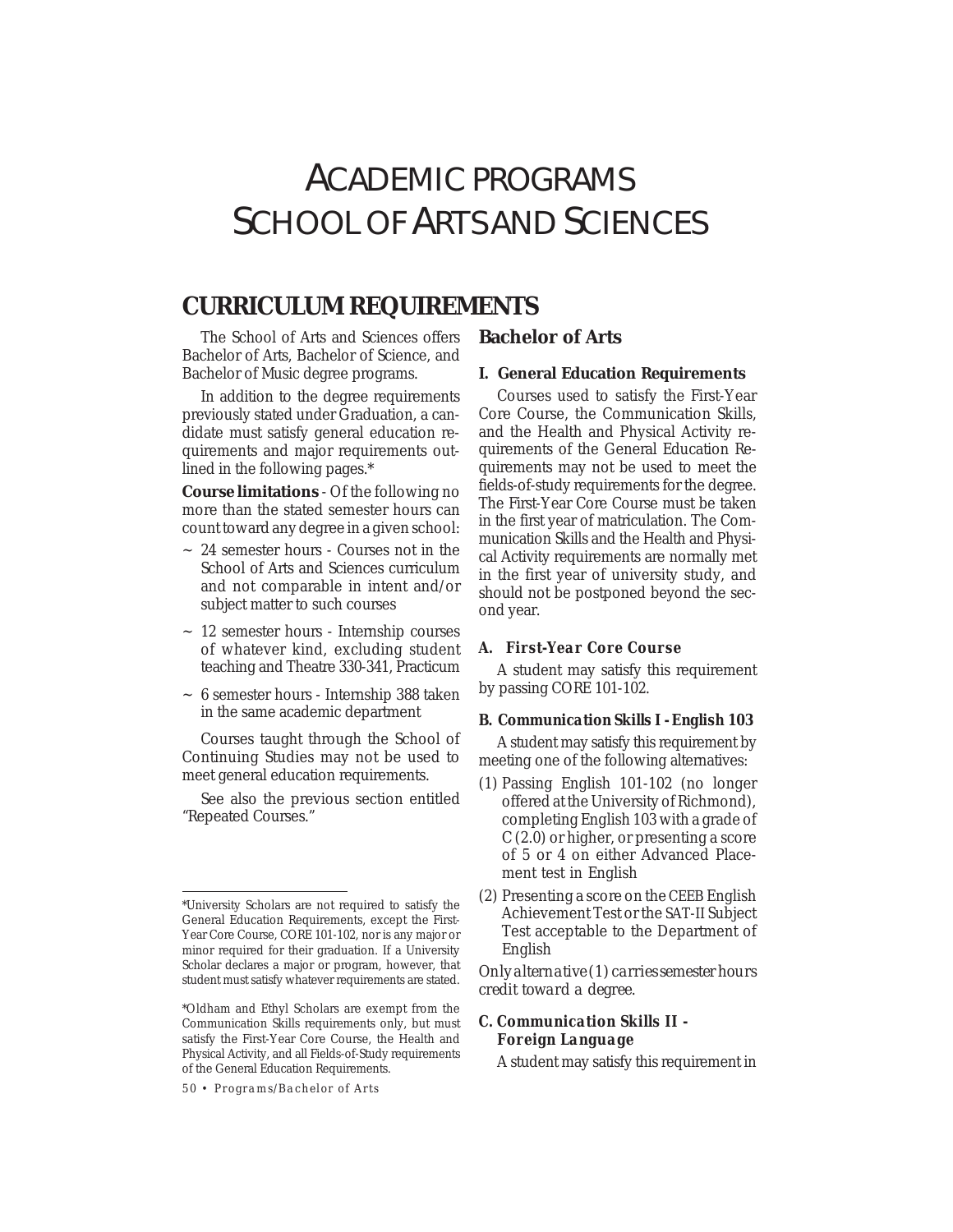a modern foreign language or in a classical language by meeting one of the following alternatives:

- (1) Passing the intermediate (122 or 202) level of one language, or presenting a score of 5 or 4 on a Modern Foreign Language or Latin Advanced Placement test
- (2) Presenting a score on the CEEB Language Achievement Test or the SAT-II Subject Test acceptable to the language faculty concerned, or a score of 3 on a Modern Foreign Language Advanced Placement test
- (3) Making an acceptable score on a de– partmental placement test

*Only alternative (1) carries semester hours credit toward a degree.*

# *D. Health and Physical Activity*

A student may satisfy this degree requirement by passing Health and Sport Science 150, Dimensions of Wellness, and satisfactorily completing one non-academic sport science activity, excluding Intercollegiate Activity courses.

### *E. Fields of Study*

A student may satisfy the fields-of-study requirements by passing one approved course in each of the areas of historical studies, literary studies, social analysis, symbolic reasoning, and visual and performing arts, and two approved courses in natural sciences from two different subject areas. Such courses must have been approved by the General Education Committee and the faculties of the Schools of Arts and Sciences, Business, and Leadership Studies as meeting these requirements.

Courses meeting general education requirements are designated in this catalog following the course description, as well as in the Schedule of Classes. All courses used to meet general education requirements must be passed with a grade of *D-* (.7) or higher, with the exception of English 103, which requires a *C* (2.0) or higher. No general education courses may be taken Pass/Fail.

*Summary of General Education Requirements*

# **First-Year**

Core Course, *6 credits*

### **Communication Skills**

Expository Writing, *3 credits* Foreign Language, *up to 16 credits*<sup>a</sup> Oral Communication<sup>b</sup>

#### **Health and Physical Activity**

Dimensions of Wellness, *2 credits* Activity class, *non-credit*

### **Fields of Study**

Historical Studies, *3 credits* Literary Studies, *3 credits* Natural Science, *8 credits* Social Analysis, *3 credits* Symbolic Reasoning, *3 credits* Visual and Performing Arts, *3 credits* **Total:** *up to 50 credits*

a Variable credits; may be satisfied by a demonstration of proficiency upon entrance to the University. **b** Incorporated into Core Course and as described above.

### **II. Requirements for the Major**

The major is a field of academic study chosen as an area of specialization. A major will include courses in a subject area,\* such other courses outside the subject area as may be designated, and any courses prerequisite to those required courses. Unless a special waiver of the Academic Council has been granted to a department or pro-

<sup>\*</sup>Subject area refers to coursework listed under a single specified rubric as published periodically in the Schedule of Classes by the Office of the University Registrar.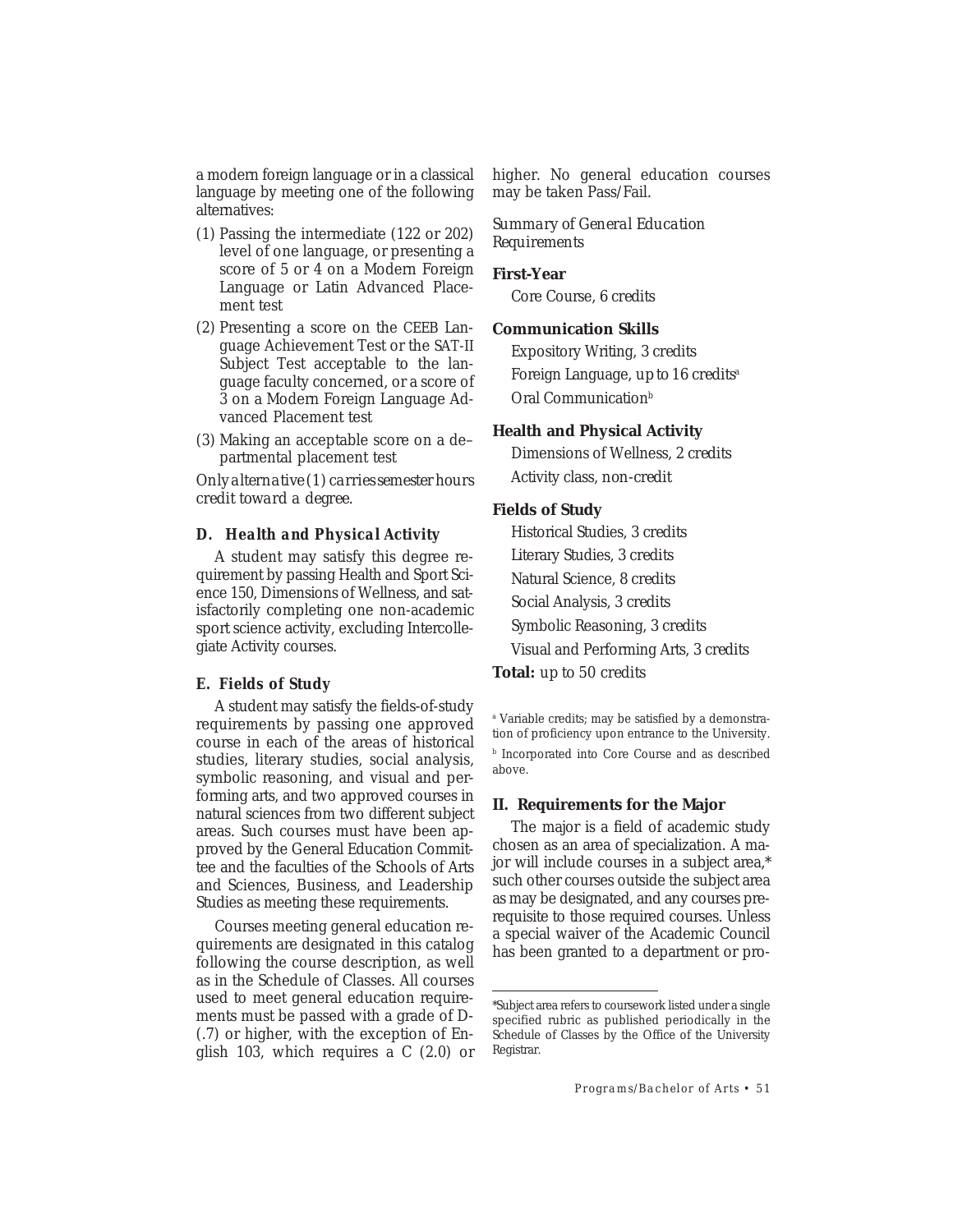gram and endorsed by the Arts and Sciences faculty, a major will require 30 to 36 hours in a single subject area, including all prerequisites within the subject area. In addition, a major wll require no more than 54 total hours, counting all courses both inside and outside the subject area, including all prerequisites for those courses. Majors in interdisciplinary programs will require a minimum of 30 hours and no more than 54 total hours, including all prerequisites.

In no case may a student count more than 60 hours from a single subject area toward the minimum number of hours necessary for graduation.

English 103, Health and Sport Science 150, and basic modern foreign language courses through the intermediate level will not be counted toward the major. Classical languages are exempt from this exclusion.

A student may concurrently fulfill the requirements of more than one major. To initiate more than one major, the student should declare the majors in the manner currently provided. Upon graduation, only one degree will be conferred,\*\* but each completed major will be recorded on the student's permanent academic record, provided the student has listed the major on the degree application and is certified to have completed all of the requirements specified for the given major.

If a student's major(s) and other coursework can be arranged to meet the requirements for either the Bachelor of Arts degree or the Bachelor of Science degree, no more than one degree has been earned; however, the student must specify which degree is desired. Any major associated with a degree not chosen shall be recorded according to the provisions previously stated.

Specific major requirements may be found under the appropriate academic department listing in the Curricula sec-

tion. In that section, the requirements are presumed to be for the Bachelor of Arts degree unless otherwise stated. For a description of the Minor Option, see that heading in the Program Opportunities section of this chapter.

# **Bachelor of Science**

### **I. General Education Requirements**

The requirements are the same as for the B.A. degree except proficiency in calculus must also be demonstrated by passing Mathematics 212 or completing acceptably the Advanced Placement Test.

### **II. Requirements for the Major**

The provisions listed under the B.A. degree apply. The B.S. degree is offered only in biology, chemistry, computer science, health, interdisciplinary studies, mathematics, physics, psychology, and sport science. For differences in the major requirements for the degrees, consult the appropriate departmental description under "Curricula."

A major will include courses in a subject area, such other courses outside the subject area as may be designated, and any courses prerequisite to those required courses. (See note under Bachelor of Arts for definition of subject area.) Unless a special waiver by the Academic Council has been granted to a department or program, and endorsed by the faculty, a major will require 30 to 42 hours in a single subject area, including all prerequisites within the subject area. In addition, a major will require no more than 64 total hours, counting all courses both inside and outside the subject area, including all prerequisites for those courses and Calculus II. The interdisciplinary studies program will require a minimum of 30 hours and no more than 64 total hours, including all prerequisites.

In no case may a student count more than 60 hours from a single subject area toward the minimum number of hours necessary for graduation.

<sup>\*\*</sup>Students interested in earning more than one undergraduate degree should refer to "The Second Undergraduate Degree" on pages 44-45.

*<sup>52 •</sup> Programs/Bachelor of Science*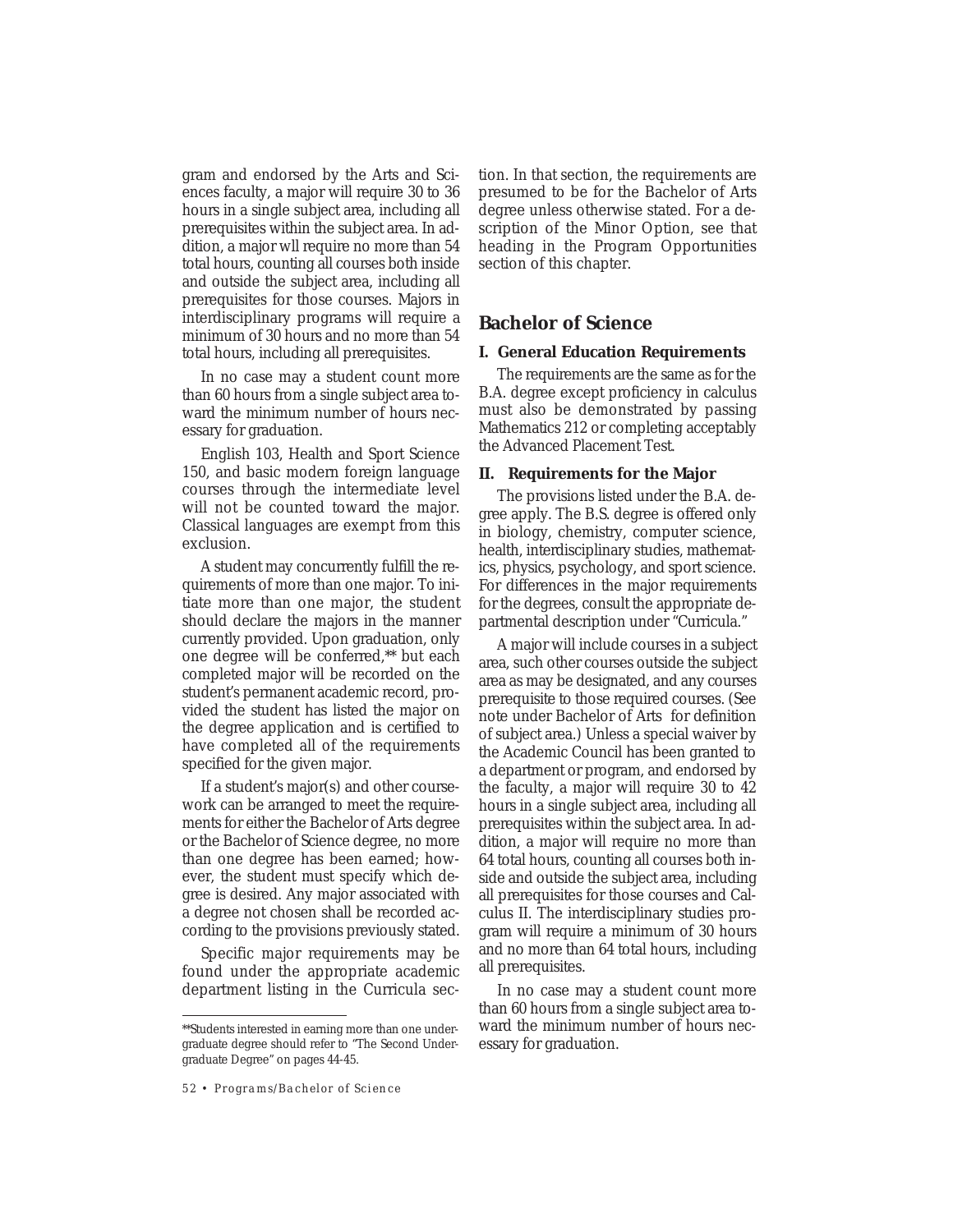# **Bachelor of Music**

The Bachelor of Music degree does not require the same general education requirements which pertain to the B. A. and B.S. degrees. Of the hours required for graduation, at least 80 semester hours must be taken within the Department of Music, and a minimum of 30 semester hours must be taken outside the Department of Music.

All Bachelor of Music majors must take the following:

MUSIC CORE REQUIREMENTS

- 109 Elementary Musicianship 4 hours 110 Tonal Harmony I:
- Common Practice Period 3 hours

211 Tonal Harmony II: Chromaticism 3 hours

- 212 Analytic Approaches to
- Twentieth-Century Music 3 hours
- 213 Computer Music 3 hours

227-228 General History of Music 3-3 hours

- 24 semester hours of applied courses
- 8 semester hours in large performing ensembles
- 6 semester hours in small performing ensembles
- 18 semester hours in music electives above Music 200, excluding ensembles, keyboard skills, and applied courses
- A Junior Recital
- A Senior Recital

# *LIBERAL ARTS REQUIREMENT*

| Core 101-102, Exploring                                   |           |
|-----------------------------------------------------------|-----------|
| Human Experience                                          | 3-3 hours |
| Communication Skills I.                                   |           |
| <b>Expository Writing:</b>                                |           |
| English 103, Introduction to                              |           |
| <b>Expository Writing:</b>                                | 3 hours   |
| OR.                                                       |           |
| Exemption by Advanced Placement or<br>SAT-II Subject Test |           |
| Communication Skills II.                                  |           |
| Foreign Language                                          |           |

Passing the 202 level (or its equivalent) of Chinese, French, German, Italian, Japanese, Russian, or Spanish

Academic elective courses outside of music including one course from social/behavioral sciences and one course from natural sciences/mathematics, sufficient to bring the total to at least 30 semester hours.

Physical education as specified by the Health and Physical Activity requirement for the General Education Curriculum.

# **Degree Credit For Professional Studies**

Professional studies in medicine, dentistry, or law may be substituted for the fourth year of academic work under the following conditions:

- (1)At the end of the second year, the student must have completed at least 60 semester hours of academic work with at least 180 grade points
- (2)Before registering for the third year in the School of Arts and Sciences, the student's course of study must be approved by the dean of the student's school, (Dean of Richmond College for men, and Dean of Westhampton College for women)
- (3)At the end of the third year the student must have completed at least 100 semester hours of academic work with at least 300 grade points
- (4)During the first year in a professional school, the student must make satisfactory progress toward achieving the professional degree as certified by the professional school

Under the above conditions, the student's professional work may be offered in lieu of certain degree requirements. A candidate for the B.A. degree may offer, for example, the first year's work in an accredited law school in lieu of 18 semester hours of related subjects in the major and six semester hours of elective subjects. A candidate for the B. S. degree may substitute the first year's work in an accredited medical or dental school for a maximum of eight semester hours in the major and the remaining work for elective courses.

*Programs/Bachelor of Music • 53*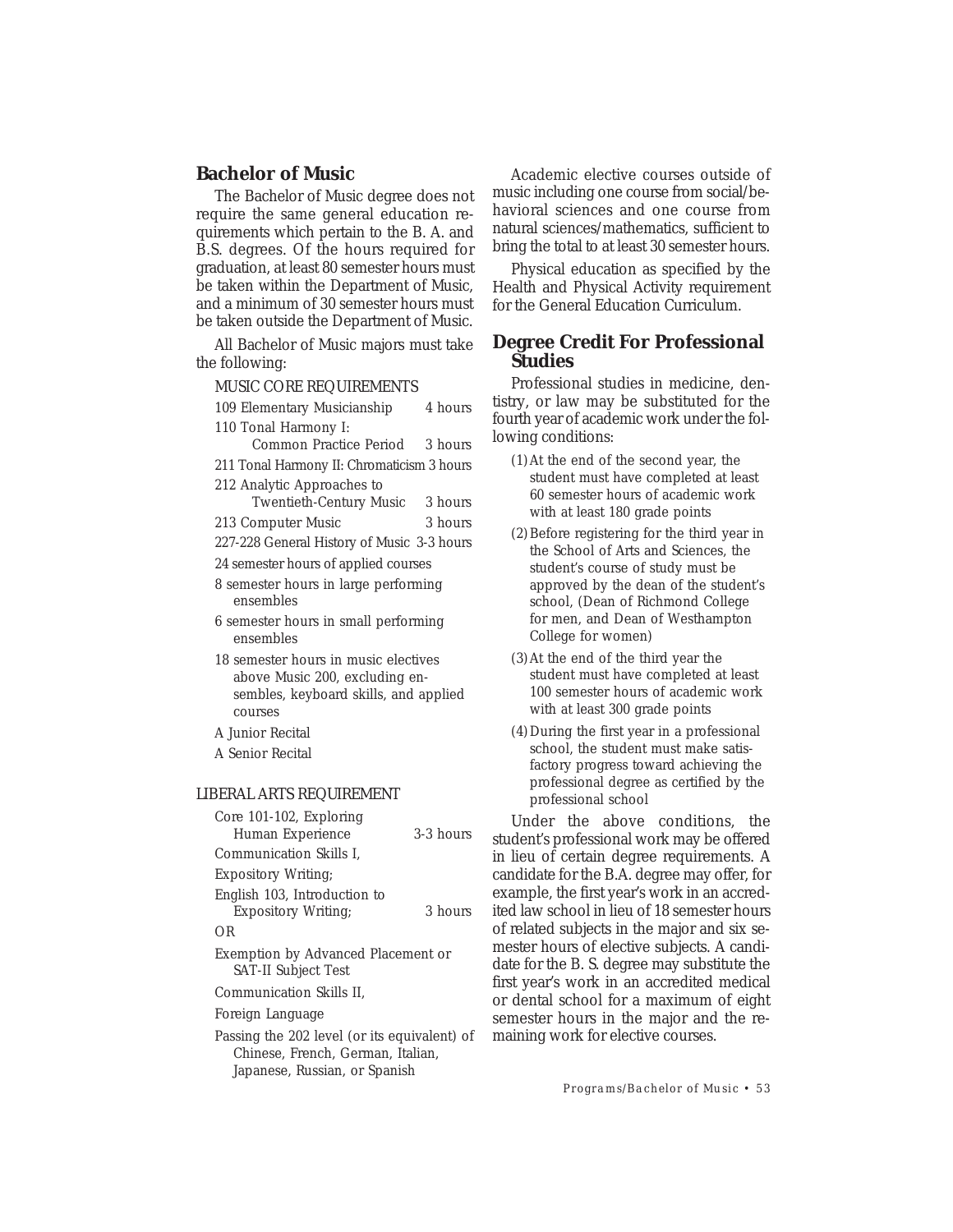# **Special Program Opportunities**

# **Creative Writing Program**

Designed for students who would like to combine the creative and scholarly aspects of literature, this program includes course offerings in creative writing and related disciplines (see listings in English under Curricula), presentations by eminent writers, workshop privileges here and at other universities, and publication outlets. The program assists students to become writers of poetry, fiction, or drama, or to continue their studies on the graduate level. Further information is available from the Department of English office in Ryland Hall.

### **Honors Program**

Outstanding students with intellectual initiative and the desire to pursue academic achievement beyond standard coursework have the opportunity to broaden and deepen knowledge in selected major fields through the Honors Program. Departmental honors coordinators invite promising qualified majors to apply, but an interested student may contact his or her major department or the Faculty Committee on the Honors Program to indicate interest and obtain further information. To qualify, a student should have at least a 3.30 cumulative grade point average, 65 or more semester hours completed, and, excluding course work primarily for first-year students, 12 or more semester hours completed with distinction in the major field. Successful completion of an Honors Program is shown on the student's permanent academic record and on the diploma.

### **Interdisciplinary Programs:**

# *Self-Designed Interdisciplinary Studies Major*

Under the general supervision of two faculty advisors and the Coordinator of Interdisciplinary Studies, a self-designed interdisciplinary major is offered. The interdisciplinary major provides a student the

*54 • Special Program Opportunities*

opportunity to propose and pursue, with faculty supervision, a unique program of study leading to either a Bachelor of Arts or a Bachelor of Science degree with a major in Interdisciplinary Studies. A senior thesis, which is the culmination of the major and for which the student receives three credit hours, is required.

Applications and further information are available from the Coordinator of Interdisciplinary Studies or from the Dean of the School of Arts and Sciences whose office is in Boatwright Library. Applications are to be submitted to the Coordinator of Interdisciplinary Studies by April 1 of the second year. At least a 3.00 cumulative grade point average is recommended.

### *Interdisciplinary Majors*

In addition to the self-designed interdisciplinary major, the School of Arts and Sciences offers support for interdiscipliary study through six interdisciplinary programs that offer majors within the Bachelor of Arts degree. They are American Studies, Classical Civilization, Criminal Justice, International Studies, Urban Studies, and Women's Studies. Further information is available from the Program Coordinators listed under each program.

#### *International Studies Major*

International Studies is a cross-cultural, interdisciplinary major comprising eight areas of concentration, of which the student selects one. The concentrations are Africa, Asia, International Economics, Latin America, Modern Europe, World Politics and Diplomacy, and Russian and Eastern European Studies. Further information is available from the Office of International Education in the administrative wing of Boatwright Library.

### *Interdisciplinary Concentrations*

Finally, the School of Arts and Sciences is in the process of establishing new curricular configurations known as "interdisciplinary concentrations *within* disciplinary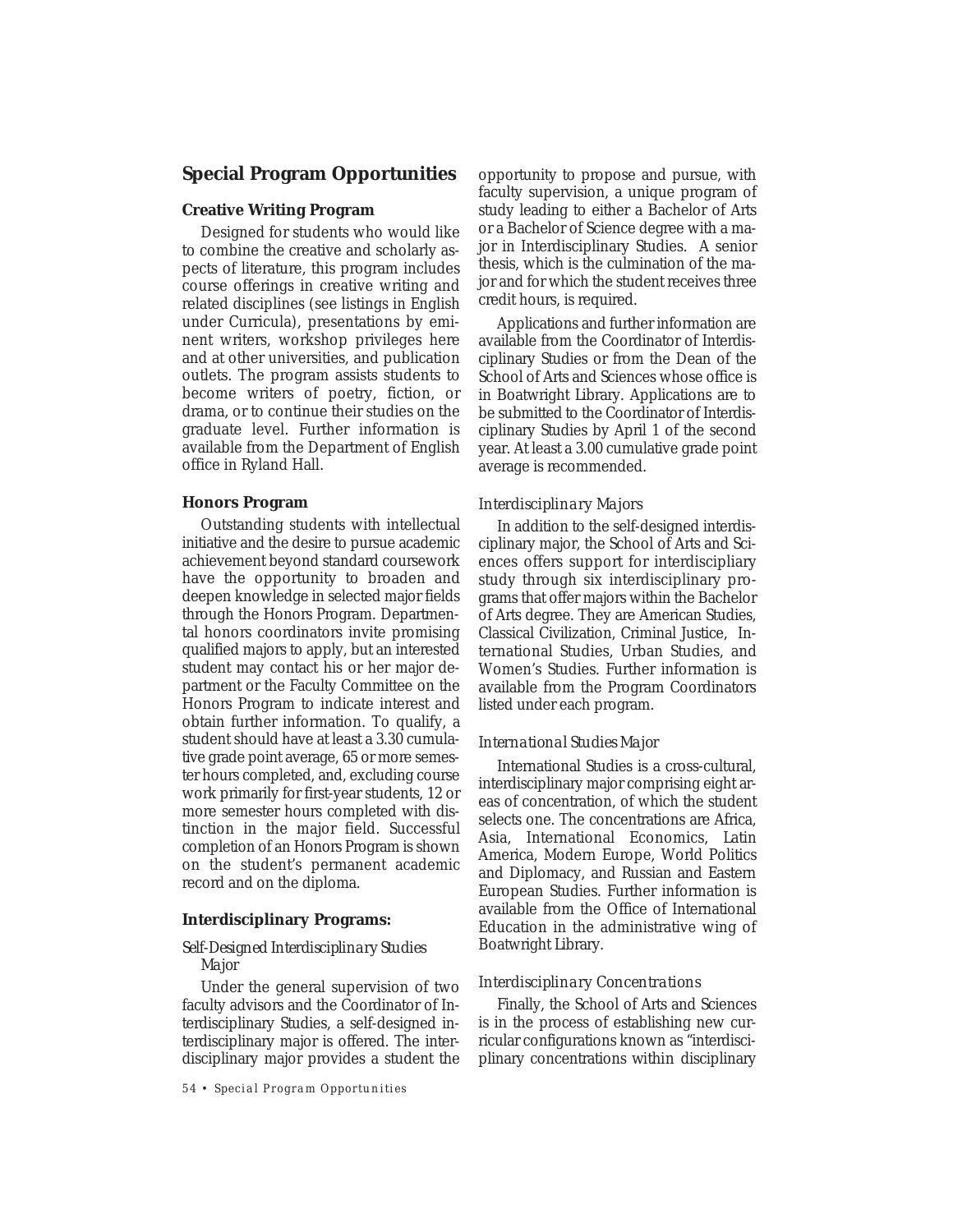majors." Instead of constituting stand-alone majors or minors, these concentrations will be tied closely with selected majors, thus allowing an integrated learning experience that offers depth in a traditional discipline combined with breadth in a typical subject matter, e.g. Biochemistry. Currently the following interdisciplinary concentrations have been approved: Biochemistry (for Chemistry majors), Medieval and Renaissance Studies (for English majors), and Dramatic Studies (for English or Theatre majors). Updated information about the approval or non-approval of such concentrations should be requested from the Dean of the School of Arts and Sciences whose office is in the administrative wing in Boatwright Library.

### **Internship Program**

Internships provide students with supervised opportunities to understand by direct experience how skills and theories learned in the classroom are applied in business, industry, community agencies, and government. Each internship must include an academic base, such as an appropriate reading list or other resources, which demonstrates or stresses the interrelatedness of the academic background with the selected workplace.

Internships are usually limited to junior or senior students who must have the prior approval of the department concerned. No more than 12 semester hours of internship courses of whatever kind nor more than six semester hours of Internship 388 taken in the same department may be counted toward a School of Arts and Sciences degree. Student teaching and Theatre Arts 330-341, Practicum, are not included in this policy.

Further information is available from the chair or coordinator of the appropriate department or program.

# **Marine Studies**

The University of Richmond Department of Biology and the Duke University Marine Laboratory (DUML) offer a program supplement in marine science. Instruction is given by DUML and may be accepted as transfer credit in the student's University of Richmond program. Further information about the program can be obtained from the University of Richmond Department of Biology.

### **Master's Degree, Early Beginning**

University of Richmond students who are near completion of the undergraduate degree may begin study in a Master's Degree program in the University's Graduate School of Arts and Sciences. Please see page 44 for further details.

### **Master of Teaching Degree**

The Department of Education offers a fifth year of study leading to a Master of Teaching degree. Students apply to the program at the end of their third year and take some graduate courses during their fourth year. See page 44 under Graduate Study for transcript and tuition information. For more detailed information on program requirements, interested students should talk with faculty in the Department of Education and consult a graduate catalog which can be obtained in the Graduate School Office located in the Boatwright Administrative Wing of the library.

#### **Minor Option**

A minor is a secondary academic specialization which may be sought in addition to the required academic major. A minor consists of at least 15 semester hours and may include certain other requirements as specified by the academic department concerned. A student may elect to complete more than one minor in the degree program. The minor is declared in the same manner as the major. Upon graduation, each completed minor will be recorded on the student's permanent academic record, provided the minor is listed on the degree application form and the requirements have been met.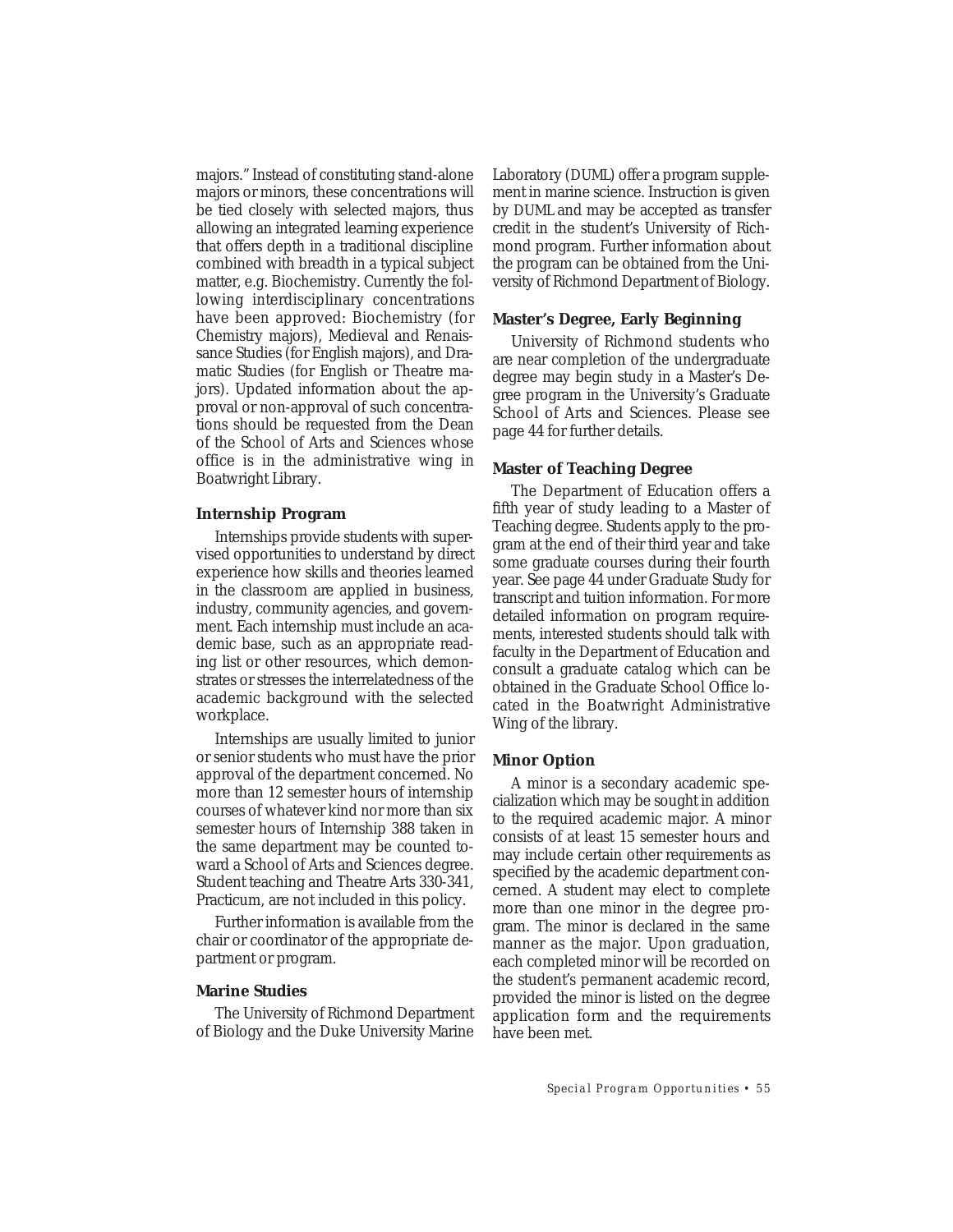Many academic departments offer a minor. The requirements in the minor, for the departments in which the minor is available, are presented under the appropriate departmental listing in the Curricula section.

# **Research Grants for Undergraduates**

Each year the School of Arts and Sciences offers its students unusual opportunities for research projects. Grants are awarded by the Undergraduate Research Committee to support research projects in a variety of ways such as purchase of materials and equipment, travel or other such expenses, and presenting or publishing the results of the research. The grant may be awarded for a project which is the student's own idea or an idea which has been conceived in cooperation with a faculty member; in any case there must be a faculty member who is willing to supervise the project. Generally, the project is approved for academic credit, and often the student and the faculty member will co-author one or more professional papers on the work.

Application forms and further information are available from the Associate Dean of the School of Arts and Sciences whose office is in the administrative wing of Boatwright Library, or through the departmental chair of the department in which the project is to be supervised.

# **Undergraduate Work Taken After Graduation**

Students who have graduated from an accredited college or university and who wish to take undergraduate courses in the liberal arts and sciences during the academic year, but not for degree purposes, should apply to the Office of Admissions for acceptance as an unclassified student. Permission to take such classes may be granted on a space-available basis and with due regard for prior achievements. Application for such undergraduate work to be taken in the summer will be received by the Summer School office. Students who are required to take undergraduate work in preparation for a University of Richmond Arts and Sciences graduate program, or who take undergraduate and graduate work simultaneously, shall register through the Arts and Sciences Graduate School.

Additional majors may be completed after graduation and recorded subject to the following: The student must have a Bachelor of Arts degree or a Bachelor of Science degree from the University of Richmond; all work required to complete the additional major subsequent to graduation must be taken at the University; the academic department concerned must certify that the major is complete; and the student must complete the work within two years of graduaton unless additional time is granted by the major department concerned, and the department notifies the University Registrar.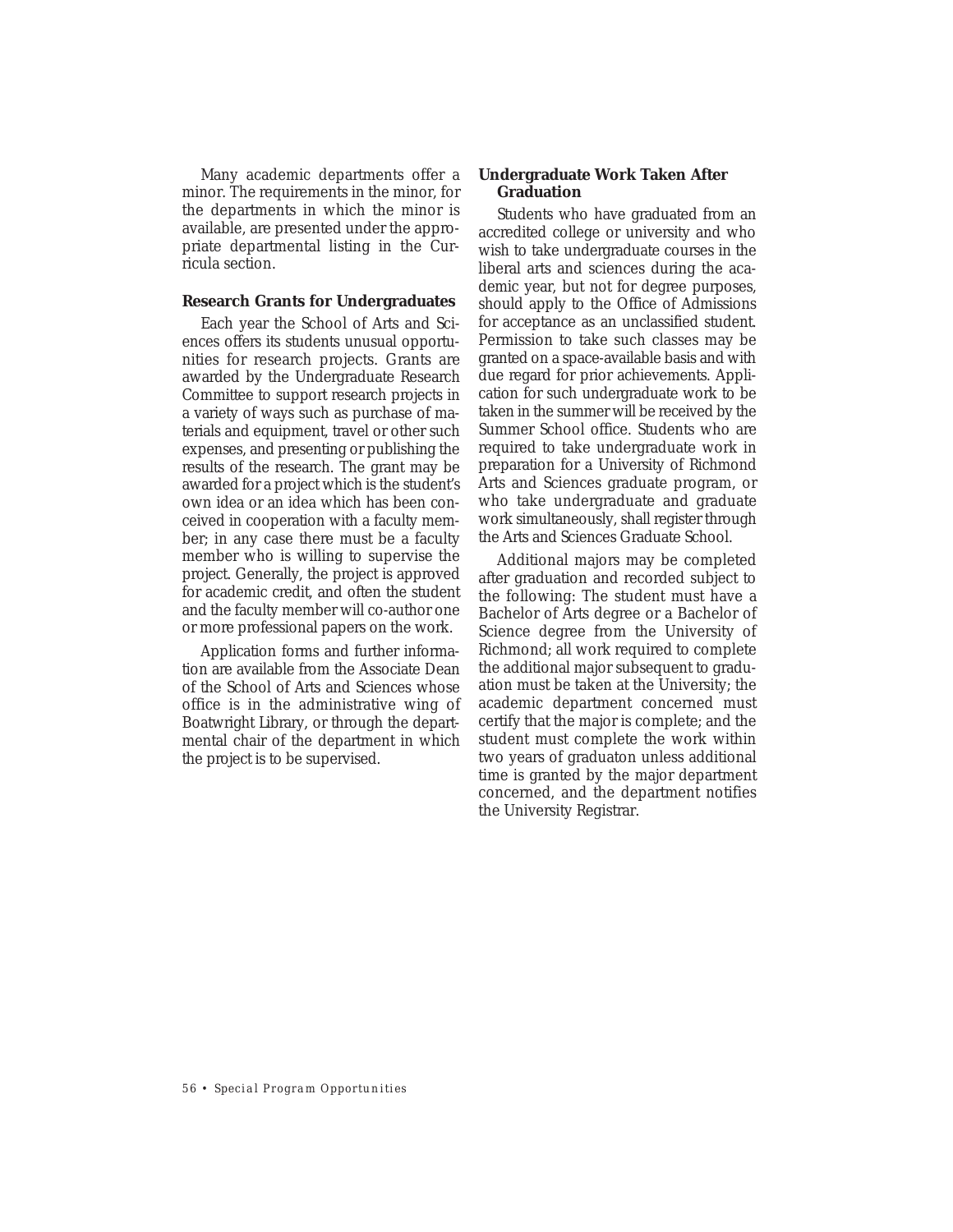# **CURRICULA**

# **School of Arts and Sciences**

This chapter presents departmental majors and minors, and the courses, with their descriptions, offered by each department. In a course description, where the course numbers for a two-semester course are separated by a hyphen, either half of the course may be taken independently for credit, and in any order unless a prerequisite is stated. However, certain twosemester courses have a note in the description stating that both semesters of the course must be taken to receive credit toward graduation for either. Note: Undergraduate courses at the University of Richmond long were numbered in the range 0-399, with 300 level being the most advanced. Beginning with the 1990 fall term, undergraduate course numbers may extend through the 400 level; however, not all departments have renumbered their courses. Therefore, it should not necessarily be concluded that a department with 400-level courses has more advanced offerings than a department having only 300-level courses as its highest.

### **Individual Internship**

Any academic department may offer an individual internship under the following general description.

**388 Individual Internship.** Application of academic skills and theories in a selected work environment, plus related academic work supervised by a member of the faculty. Pass/fail grading may be designated by a department for any or all enrollments. May be repeated; however, no more than six semester hours in the same department may be counted toward the total number of hours required for a degree. *Prerequisite:* Permission of department concerned. *1-6 sem. hrs.* **Note:** No more than 12 semester hours of internship of any kind may count toward the total number of hours required for a degree. Student Teaching and Theatre Arts Practica are not included in this policy.

# **First-Year Core Course (CORE)**

Kathleen M. Hewett-Smith, Coordinator (English)

This course provides an intensive introduction to college-level work in the humanities for first-year students. Students read important primary texts from a number of cultures and historical periods. Most of the texts come from Europe and North America, but many come from East Asia, Africa, the Middle East, and Latin America. The course's primary concern is to develop student's ability to analyze texts and to express their ideas about these texts and about the issues they raise. The course is required of all first-year students.

**101-102 Exploring Human Experience.** Intensive reading and analysis of important primary texts dealing with basic issues of human existence. Heavy focus on discussion and writing. To be taken in consecutive semesters during the first year. *3-3 sem. hrs.*

# **Anthropology (ANTH)**

(See Sociology and Anthropology)

# **American Studies (AMST)**

Robert C. Kenzer, Coordinator (History)

### **The American Studies Major**

| Thirty-three semester hours selected from<br>the courses below distributed as follows: |         |  |  |
|----------------------------------------------------------------------------------------|---------|--|--|
| American Studies 201                                                                   | 3 hours |  |  |
| One course selected from either<br>American Studies 301-341, or 381                    | 3 hours |  |  |
| Either American Studies 390 or 391                                                     | 3 hours |  |  |
| Area A—American Literature                                                             | 6 hours |  |  |
| Area B—American History                                                                | 6 hours |  |  |
| Area C—Social Sciences                                                                 | 6 hours |  |  |
| Area D—Fine Arts and Humanities                                                        | 6 hours |  |  |

No more than nine semester hours of courses below the 300 level (and no more than three semester hours at the 100 level) may be counted toward Areas A, B, C, and D.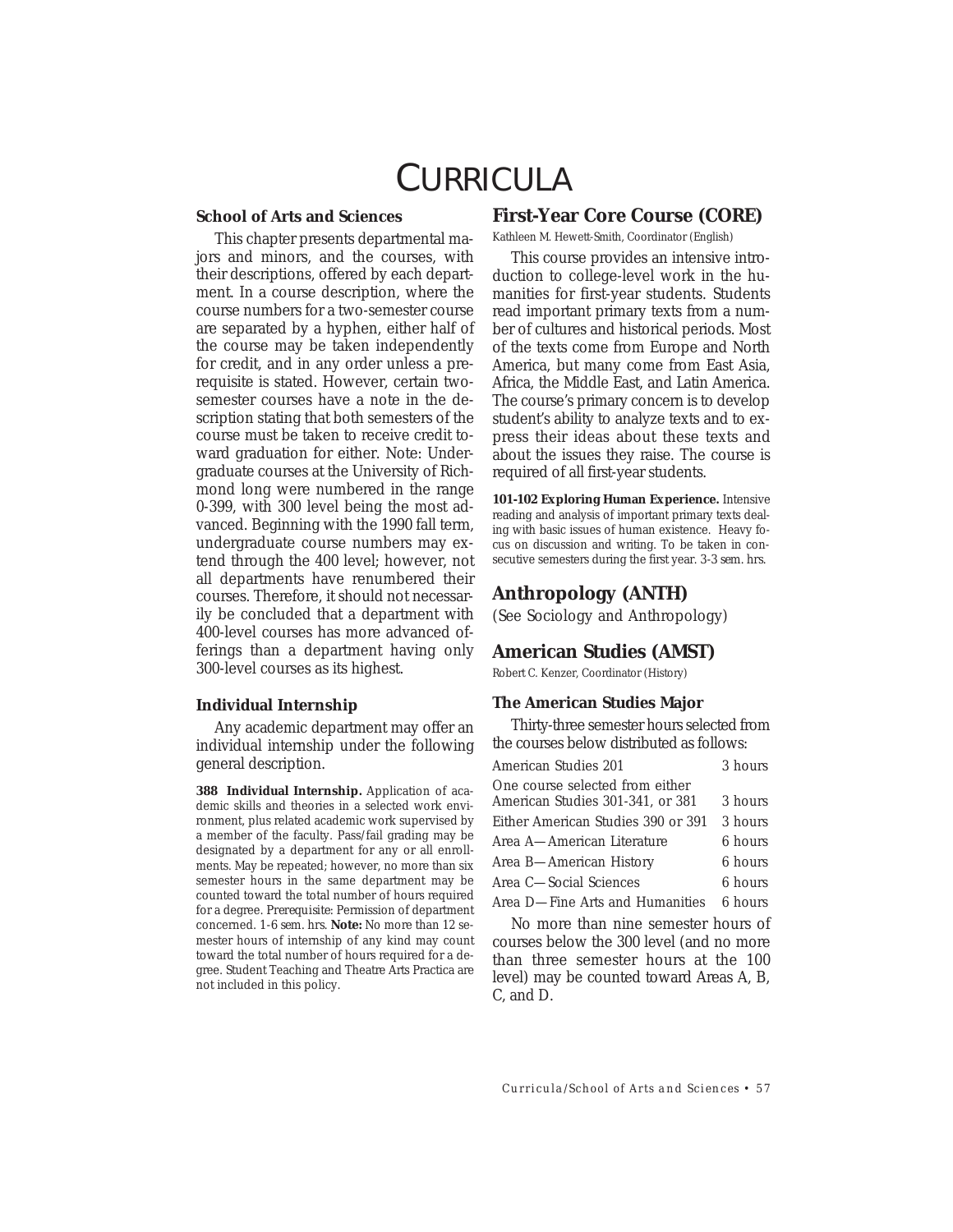**Note**: The grade point average of the coursework comprising the major must be no less than 2.00 with no course grade below *C-* (1.7).

**201 Introduction to American Studies.** Surveys multidisciplinary nature of American Studies by focusing on methodologies, sources, themes, and major ideas used when examining American culture. *3 sem. hrs.*

**301 The Harlem Renaissance.** Study of meaning, goals and strategies, and periodization of the Harlem Renaissance. *Prerequisite:* American Studies 201, or at least junior status, or permission of instructor. *3 sem. hrs.*

**321 American Immigration and Ethnicity.** Examination, through historical and literary materials, of challenges confronting and posed by waves of immigrants who shaped American civilization. *Prerequisite*: American Studies 201, or at least junior status, or permission of instructor. *3 sem. hrs.*

**322 Jews in the American Mind.** Interdisciplinary exploration of image of Jews in several spheres of American culture, chiefly letters, higher education, performing arts, and law. *Prerequisite*: American Studies 201, or at least junior status, or permission of instructor. *3 sem. hrs.*

**323 African American Intellectual Leadership of the Twentieth Century.** Leadership of ideas by such twentieth-century African Americans as W.E.B. Du Bois and Paul Robeson, black feminists and public intellectuals. *Prerequisite*: American Studies 201, or at least junior status, or permission of instructor. *3 sem. hrs.*

**381 Community Problem Solving Seminar.** Combines internship with reading and discussion about community problems from multidisciplinary perspectives. *Prerequisite*: American Studies 201 or junior or senior status. *3 sem. hrs.*

**390 Seminar in American Studies.** Designed primarily as capstone experience for American Studies majors, seminar will focus on topic in American culture that can be approached through several disciplines. *Prerequisites*: American Studies 201, junior or senior status, and permission of the instructor. *3 sem. hrs.*

**391 Thesis.** Thesis project involving primary sources designed, researched, and written by student under faculty supervision. *Prerequisite*: American Studies 201, junior or senior status, and an approved prospectus with bibliography. *3 sem. hrs.*

**398 Selected Topics.** Varying multidisciplinary topics related to American Studies. *3 sem. hrs.*

*See the departmental listings for descriptions of the following courses.*

# **Area A: American Literature**

#### **English (ENGL)**

- 206 Selected Readings in American Literature
- 208 Twentieth-Century American Fiction
- 231 African-American Literature
- 232 Southern Fiction
- 233 Tradition and Renewal in Native American Literatures
- 330 Survey of American Literature
- 331 Twentieth-Century American Literature
- 334 Literature of the South
- 364 Literature of American Minorities
- 366 Black Women Writers
- 430 Topics in American Literature to 1900
- 431 Topics in American Literature after 1900
- 433 The American Novel

### **Area B: American History**

#### **History (HIST)**

- 205 The United States to 1877
- 206 The United States since 1877
- 220 American Women from the Colonial Period to the Present
- 302 Colonial America
- 303 The American Revolution
- 305 History of the Civil War and Reconstruction
- 306 Late Nineteenth-Century American History
- 307 The United States, 1896-1941
- 308 The United States since 1941
- 309 The United States in the Twentieth Century through Video and Film
- 311 History of Virginia since 1800
- 313 Frontier and West in American History
- 317 The Old South
- 320 American Social History
- 325 American Diplomatic History to 1900
- 326 American Diplomatic History 1900-1945
- 327 American Diplomatic History since 1945
- 328 Americans from Africa
- 369 The Machine in Modern Society
- 396 The Vietnam War

*58 • Curricula/American Studies*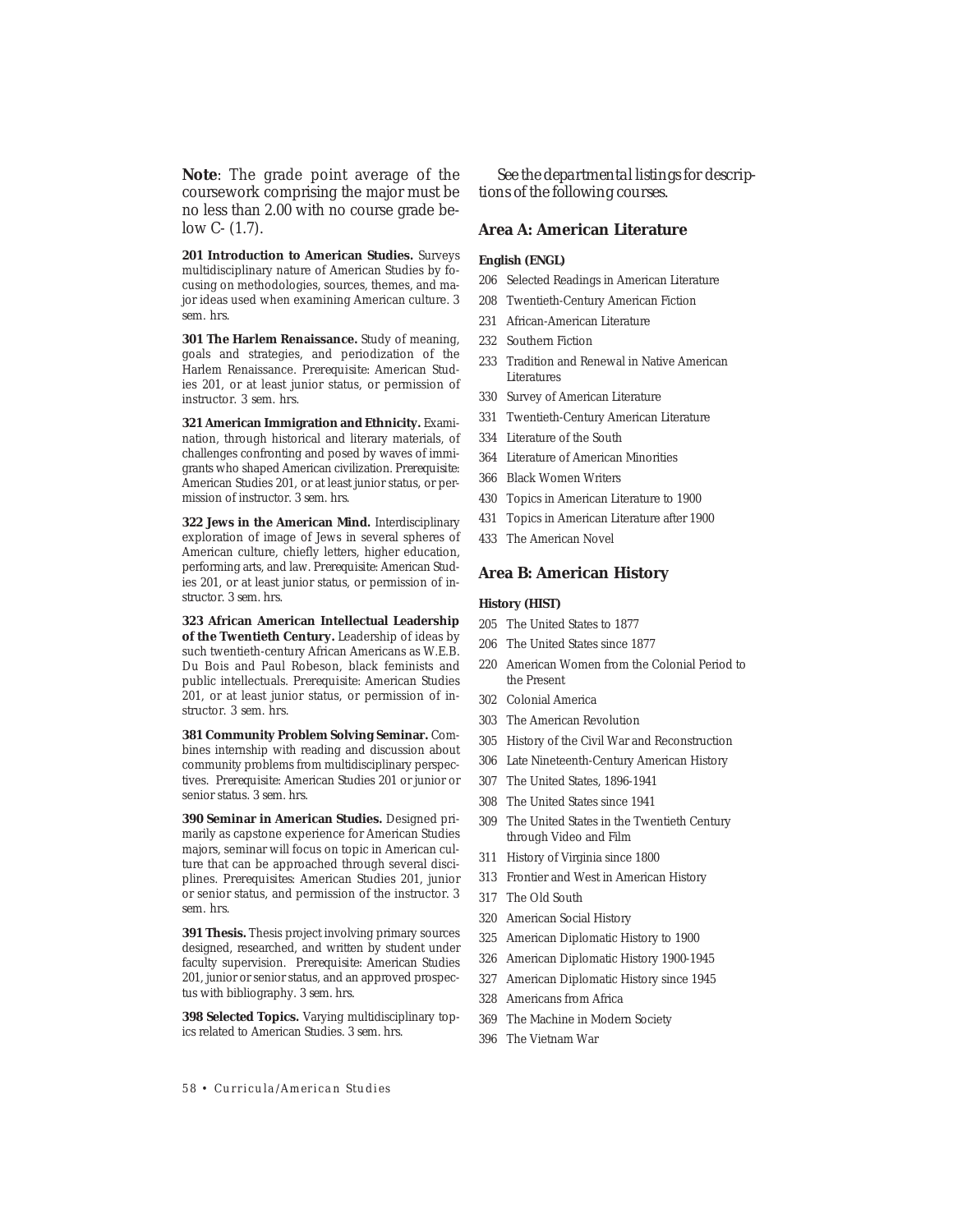# **Area C: Social Sciences**

#### **Anthropology (ANTH)**

307 North American Indians

### **Economics (ECON)**

- 101-102 Principles of Economics
- 371 Money, Banking, and Public Policy
- 376 Industrial Organization and Public Policy
- 377 Labor Economics

#### **Health and Sport Science (HSS)**

355 Sport in Society

#### **Journalism (JOUR)**

- 200 News Media and Society
- 302 Public Affairs Reporting
- 303 Journalism Ethics, Law

#### **Political Science (PLSC)**

- 220 Introduction to American Government
- 221 Introduction to Public Policy
- 300 Bureaucracy and Public Policy
- 304 Virginia Government and Politics
- 315 American Political Theory
- 321 Women and Power in American Politics
- 322 Public Opinion and Public Policy
- 324 The Politics of Social Welfare
- 325 Minority Politics
- 326 Legislative Process
- 327 The American Presidency
- 328 American National Government
- 329 Campaigns and Elections
- 331 Constitutional Law
- 333 Civil Rights/Liberties
- 336 American Constitutional History
- 337 Politics and the Legal System
- 350 American Foreign Policy

### **Sociology (SOC)**

- 101 Introduction to Sociology
- 301 The City
- 303 Sociology of Families
- 309 Social Problems
- 310 Criminology
- 311 Juvenile Delinquency
- 316 Race and Ethnicity in America
- 318 Social Stratification
- 320 Sociology of Religion
- 323 The Black Community in Urban America
- 324 Sociology of Law
- 328 Social Gerontology
- 329 Sociology of Education
- 342 Dying, Death, and Grief

# **Area D: Fine Arts and Humanities**

### **Art (ART)**

- 313 Art of the United States
- 318 Twentieth-Century Art
- 320 Seminar in Contemporary Art
- 322 Seminar in Museum Studies

#### **Music (MUS)**

- 115 All That Jazz
- 117 The Music of African Americans
- 118 The Life and Music of Duke Ellington
- 120 The Music and Poetry of Jazz
- 121 Music in Film
- 122 Madonna and Yo-Yo Ma: Music in Popular **Culture**

### **Religion (RELG)**

- 254 Interaction of Church and State in Contemporary America
- 255 Fundamentalism and Evangelicalism in America
- 259 Black Religion in America
- 265 Religion and Moral Decisions
- 266 Television: Ethics for Hire?
- 357 Religion in the Development of American Society
- 359 American Judaism
- 369 Problems in Social Ethics

### **Women's Studies (WMST)**

303 Women in Television: Representations, Images, and Stereotypes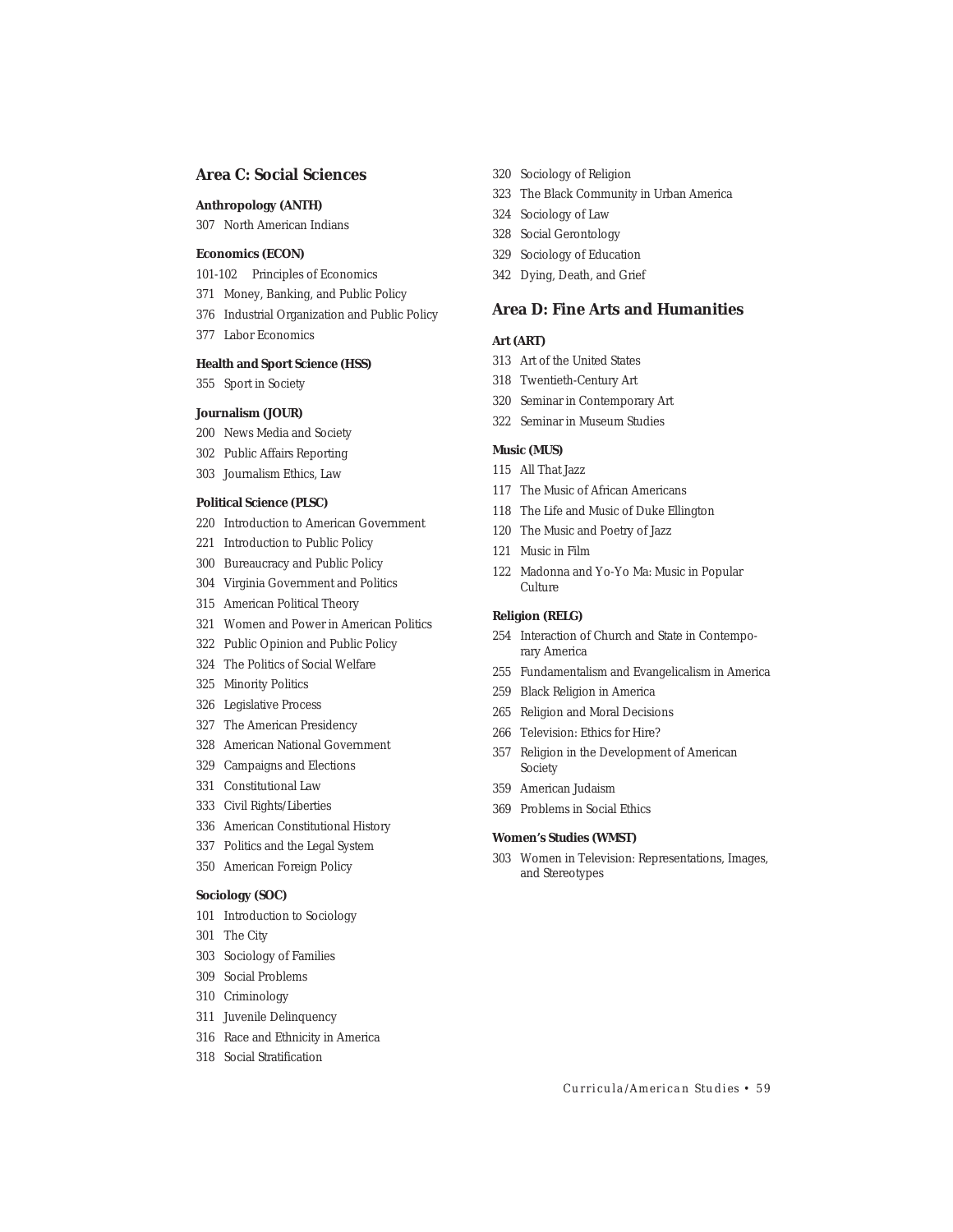# **Art (ARTS) and Art History (ART)**

Charles W. Johnson, *Chair Professors* Addiss, Johnson

*Associate Professors* Denton, Rhodes

*Director of the Marsh Art Gallery* Richard Waller

Professionals from the fields in art also are employed as adjunct faculty members.

The Department of Art and Art History offers programs in the studio arts, Western and non-Western art history and museum studies. In the new Modlin Center for the Arts, students work in an environment where they can develop their intellectual and creative abilities to the fullest potential. In addition to a rigorous and stimulating curriculum, students also participate in the activities of the Marsh Art Gallery. The gallery presents exhibitions of both historical and contemporary art with related lectures, workshops, and symposia, with visiting artists, critics, and art historians. A study abroad program allows students to study art and art history in approved programs under the direction of the Office of International Education. Because majors are required to develop a senior project, it is recommended that prospective majors should consult with the department early to allow adequate time for planning.

# **The Art History Major**

- I. Thirty-three semester hours composed of:
- A. Art (ART)
- 221 Art History and Appreciation: Prehistory through the Middle Ages
- 222 Art History and Appreciation: Renaissance to the present
- 315 Art of the Renaissance
- 316 Mannerism and the Baroque
- 317 Nineteenth-Century Art
- 318 Twentieth-Century Art
- 365 Art Theories and Methodologies
- 366 Thesis: Research Project
- B. Six semester hours of applied art (majors are encouraged to take more than six hours of applied art).
- *60 Curricula/Art and Art History*
- C. One course from the following:
- 301 Greek Art and Archaeology
- 302 Roman Art and Archaeology
- 361 Philosophy of Art/Aesthetics
- 370 History and Aesthetics of Film Course in non-Western Art History
- II. Related field courses: 15 semester hours are required, approved by art department; any 300-level studio course will count toward related field major in art history.

A grade of not less than C (2.0) is required in each course comprising the major.

Majors are expected to take Art 221-222 before enrolling in 300-level Art History courses. Independent studies cannot be substituted for required courses in the art history major.

### **The Art History Minor**

Eighteen semester hours approved by the department, including six semester hours in Art History 221-222; three semester hours from Studio Art 101, 103, or 105; nine semester hours from three elective art history courses of which six semester hours must be at the 300-level.

**125 Music and the Visual Arts.** Examination and exploration of fundamental similarities between music and visual arts. Focus on looking at, listening to, painting, drawing, composing, performing, analyzing, discussing, and interpreting objects in music and visual arts (same as Music 125). *3 sem. hrs.* (FSVP)

**221 History and Appreciation of Art.** Survey of Western Art, with some attention given to non-Western Art, from prehistoric times through the Middle Ages. Intended as introductory course for general student as well as art majors and minors. 221 and 222 may be taken independently and in any sequence. *3 sem. hrs.*

**222 History and Appreciation of Art.** Historical and analytical study of representative major works of art from Renaissance to the present for general student and art major. *3 sem. hrs.* (FSVP)

**224 Art and the Human Spirit.** Exploration of significant periods of world art, stressing non-Western traditions in relation to poetry, music, religion, philosophy, and cultural history. *3 sem. hrs.* (FSVP)

**226 Art and Culture of Japan.** Introduction to art and culture of Japan stressing interconnections be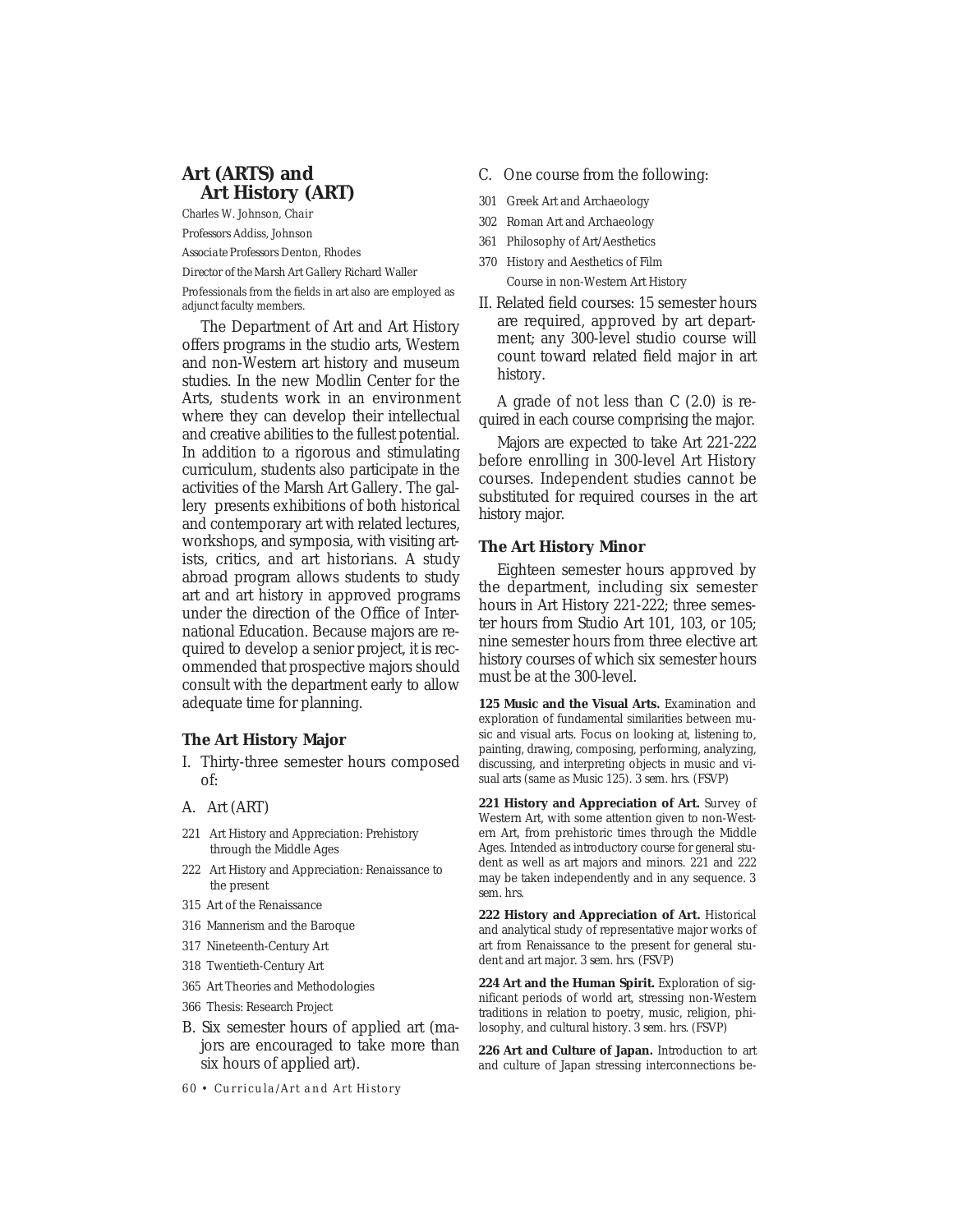tween art, literature, and historical developments. *3 sem. hrs.* (FSVP)

**279 Topics in Asian Art.** Examples include Japanese prints, painting, ceramics, Buddhist art, and Chinese calligraphy. May be repeated for credit when topic varies. *3 sem. hrs.*

**301 Greek Art and Archaeology.** (See Classics 301.) *3 sem. hrs.* (FSVP)

**302 Roman Art and Archaeology.** (See Classics 302.) *3 sem. hrs.*

**303 The Aegean Bronze Age.** (See Classics 303.) *3 sem. hrs.*

**313 Art of the United States.** Art and architecture from 1800 to 1900. Examined in relation to cultural, political and social contexts of nineteenth-century America. *3 sem. hrs.*

**314 Northern Renaissance Art.** Fifteenth- and sixteenth-century Northern Renaissance art from Van Eyck to Bruegel. *3 sem. hrs.*

**315 Art of the Renaissance.** Major developments in Italian art from early thirteenth century through High Renaissance in early sixteenth century. *3 sem. hrs.*

**316 Mannerism and the Baroque.** Major developments in European art of sixteenth and seventeenth centuries. *3 sem. hrs.*

**317 Nineteenth-Century Art.** Major art trends during nineteenth century in Europe. Special attention given to representation of women in art and women artists. *3 sem. hrs.*

**318 Twentieth-Century Art.** Major movements and developments of modern art in Europe and America throughout the twentieth century. Examination of theoretical bases of modern art, concepts of avantgarde and consideration of public's relationship to modern art. *3 sem. hrs.*

**320 Seminar in Contemporary Art.** Major developments in international contemporary art from 1970 to present, with emphasis on current trends. *Prerequisites*: Art History 221-222, 318, or permission of instructor. *3 sem. hrs.*

**321 Seminar in Art and Art History.** Essential topics in art theory, criticism, and connoisseurship as related to experiences in practice of studio art. Readings from Plato, Sontag, Berenson, Baxandall, and others. *Prerequisites*: Art History 221-222, and one studio art class. *3 sem. hrs.*

**322 Seminar in Museum Studies.** History, philosophy, functions, and future of museums; collection research, evaluation, publications, and museum procedures and education. *3 sem. hrs.*

**323 Studies in the History of Photography.** Combines study of the photograph and its interpretation with consideration of technical developments. *3 sem. hrs.*

**361 Philosophy of Art/Aesthetics.** (See Philosophy 361.) *3 sem. hrs.*

**365 Art Theories and Methodologies.** Study of theoretical approaches and methods used in discipline of art history. Required for art history majors in fall semester of their senior year. Permission of instructor required for non-art history majors. *3 sem. hrs.*

**366 Thesis: Research Project.** Required for art history majors in their senior year. *Prerequisite*: Art History 365. *3 sem. hrs.*

**370 History and Aesthetics of Film.** (See English 370.) *3 sem. hrs.*

**379 Selected Topics.** Examples include African art, History of Architecture, and other specialized topics. May be repeated for credit if topics differ. *Prerequisite*: Permission of instructor. *3 sem. hrs.*

**380 Advanced Topics in Japanese Art.** Topics stated for term. May be repeated for credit when topic varies. *Prerequisite*: Art 226. *3 sem. hrs.*

**388 Individual Internship.** Supervised work experience at approved museum, gallery, or other art institutions. Maximum of 6 semester hours will be allowed toward major. *Prerequisite*: Permission of department. *1-3 sem. hrs.*

**395-396 Independent Study.** Individually designed program under faculty supervision. *Prerequisite*: Permission of department. *1-3/1-3 sem. hrs.*

### **The Studio Art Major**

I. Thirty-six semester hours composed of:

- A. Studio Art (ARTS)
	- 101 Drawing
	- 201 Drawing II
- B. For a concentration in 2-D (i.e. painting, drawing, design, printmaking): nine hours as approved by department including one 3-D course

For a concentration in 3-D (i.e., sculpture and ceramics): nine hours as approved by department including one 2-D course beyond the 101 and 201 level.

- C. Six hours of studio art electives.
- D. 465 Thesis I: Portfolio Development 466 Thesis II: Senior exhibition
- E. Nine hours of art history including:

*Curricula/Art and Art History • 61*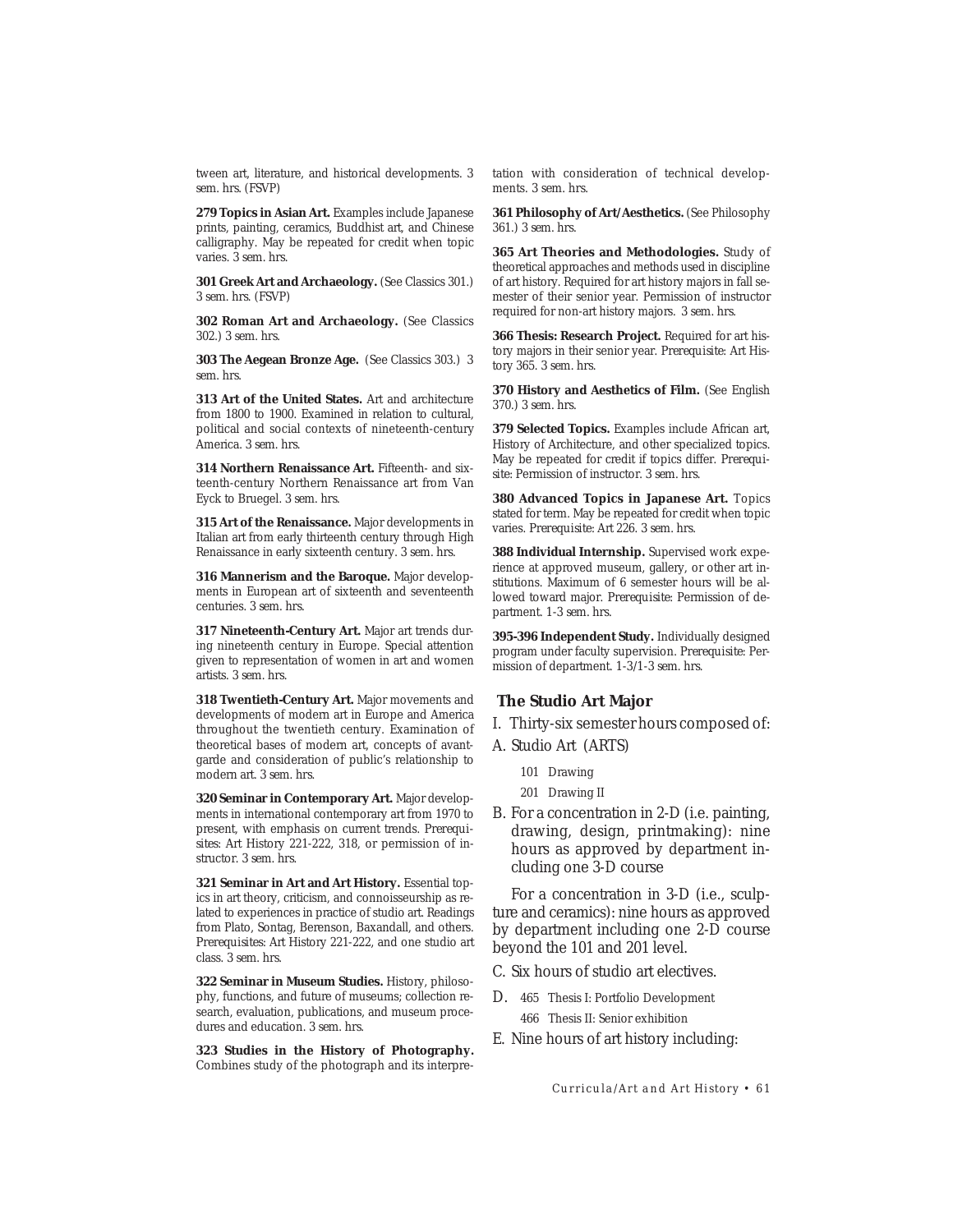- 221 Art (ART) Art History and Appreciation: Prehistory through the Middle Ages
- 222 Art History and Appreciation: Renaissance to the present
- II. Related field courses: 12 semester hours are required, approved by art department; any 300-level art history course will count toward related field major in studio art.

A student seeking teaching licensure may substitute Studio Art 301 for Studio Art 465.

A grade of not less than C (2.0) is required in each course comprising the major.

### **The Studio Art Minor**

Eighteen semester hours approved by the department, including six semester hours in Studio Art 101, 103, or 105; three semester hours from Art History 221 or 222; nine semester hours from three elective studio art courses of which six semester hours must be at the intermediate or advanced levels.

**101 Drawing I.** One-semester studio course that explores fundamentals of representational drawing and visual perception, using pencil, pen and ink, charcoal, and pastel. *3 sem. hrs.* (FSVP)

**103 Sculpture I.** Basic introduction to material and perceptual problems in sculpture. *3 sem. hrs.* (FSVP)

**105 Painting I.** One-semester studio introduction to practice of painting. Will help student develop working understanding of methods and materials of oil painting while investigating basic aspects of seeing and visual perception. *3 sem. hrs.* (FSVP)

107 Printmaking I. Projects in woodblocks, linoleum cuts, and etching. *3 sem. hrs.*

122 Design I. Color theory, perception, and interaction used in painting, collage, and computer design to study basic principles of two-dimensional abstract design, composition, and computer art. *3 sem. hrs.*

131 Ceramics I. Basic introduction to wheelthrown pottery techniques. Basic glazing techniques. *3 sem. hrs.*

**201 Drawing II.** Continuation of Studio Art 101. *Prerequisite*: Studio Art 101. *3 sem. hrs.*

**203 Sculpture II.** Continuation of Studio Art 103, with emphasis on technical problems in sculpture. *Prerequisite*: Studio Art 103. *3 sem. hrs.*

**205 Painting II.** Continuation of Studio Art 105. *Prerequisite*: Studio Art 105. *3 sem. hrs.*

*62 • Curricula/Art and Art History*

207 Printmaking II. Projects in plate and stone lithography/introduction to color printing. *Prerequisite*: Studio Art 107. *3 sem. hrs.*

**209 Photography as an Art.** (Summer only.) Basic black and white darkroom techniques; history of photography through study of past and contemporary photography. Adjustable camera required. *3 sem. hrs.*

**222 Design II.** Continuation of Studio Art 122. *Prerequisite*: Studio Art 122. *3 sem. hrs.*

**231 Ceramics II.** Continuation of Studio Art 131 with emphasis on development of technique and individual experimentation with form and surface. *Prerequisite*: Studio Art 131. *3 sem. hrs.*

**301 Drawing III.** Continuation of Studio Art 201. Emphasis on advanced problems in drawing. *Prerequisite*: Studio Art 201. *3 sem. hrs.*

**303 Sculpture III.** Continuation of Studio Art 203. Advanced problems in sculpture, including stone carving and bronze casting. *Prerequisite*: Studio Art 203. *3 sem. hrs.*

**305 Painting III.** Continuation of Studio Art 205. Emphasis on advanced problems in painting. *Prerequisite*: Studio Art 205. *3 sem. hrs.*

**307 Printmaking III.** Continuation of Studio Art 207. Emphasis on advanced problems in printmaking and introduction of experimental printmaking processes. *Prerequisite*: Studio Art 207. *3 sem. hrs.*

**322 Design III.** Continuation of Studio Art 222. Emphasis on advanced problems in design. *Prerequisite*: Studio Art 222. *3 sem. hrs.*

**331 Ceramics III.** Continuation of Studio Art 231. Emphasis on advanced techniques, glaze chemistry, and firing techniques. *Prerequisite*: Studio Art 231. *3 sem. hrs.*

**379 Selected Topics.** Examples include watercolor technique, photography, landscape painting, non-traditional artmaking, computer as artist's tool, tea and Japanese aesthetics, and others as arranged by the department. May be repeated for credit if topics differ. *Prerequisite*: Permission of instructor. *1-3 sem. hrs.*

**388 Individual Internship.** Supervised work experience at approved artist's studio, museum, or gallery. *Prerequisite*: Permission of department. *1-3 sem. hrs.*

**395-396 Independent Study.** Individually designed program under faculty supervision. *Prerequisite*: Permission of instructor. *1-4/1-4 sem. hrs.*

**401 Drawing IV.** Continuation of Studio Art 301. Emphasis on personal expression in drawing. *Prerequisite*: Studio Art 301. *3 sem. hrs.*

**403 Sculpture IV.** Continuation of Studio Art 303. Emphasis on personal expression in sculpture. *Prerequisite*: Studio Art 303. *3 sem. hrs.*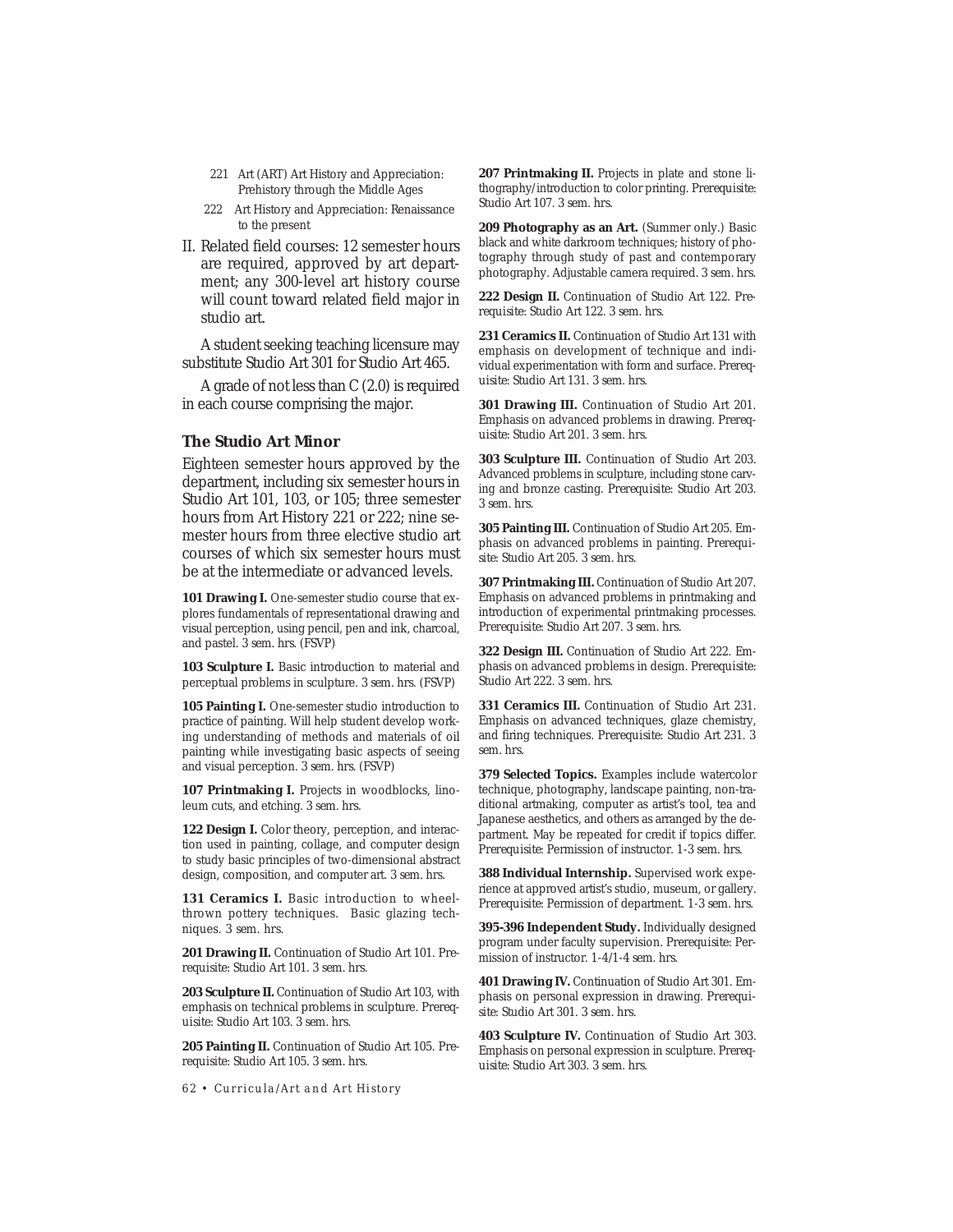**405 Painting IV.** Continuation of Studio Art 305. Emphasis on personal expression in painting. *Prerequisite*: Studio Art 305. *3 sem. hrs.*

**407 Printmaking IV.** Continuation of Studio Art 307. Emphasis on personal expression in printmaking. Prerequisite: Studio Art 307. 3 sem. hrs.

**422 Design IV.** Continuation of Studio Art 322. Emphasis on advanced problems and portfolio development in design. *Prerequisite*: Studio Art 322. *3 sem. hrs.*

**431 Ceramics IV.** Continuation of Studio Art 331. Emphasis on personal expression in ceramics. *Prerequisite*: Studio Art 331. *3 sem. hrs.*

**465 Thesis I: Portfolio Development.** Senior studio art majors will create focused body of work and begin to clarify and establish future directions and resources for personal research and artmaking in preparation for their spring thesis exhibition. *Prerequisite*: Studio art major, senior level. *3 sem. hrs.*

**466 Thesis II: Senior Exhibition.** Graduating studio art majors will organize and present exhibition of their art. *Prerequisite*: Studio Art 465. *3 sem. hrs.*

# **Astronomy (ASTN)**

**101 Astronomy.** Survey including solar system, stars, galaxies, cosmology, etc. Historical background with emphasis on current theories, observations, and topics of special interest. Observations of the night sky. *3 sem. hrs.*

# **Biology (BIOL)**

W. John Hayden, *Chair*

*Professors* Bishop, Hayden, Kish

*Associate Professors* Kingsley, Radice

*Assistant Professors* de Sá, Elhai, Fisher-Stenger, Goodner, Reynolds, Smallwood

*Directors of Biology Laboratories* Lessem, Reiner

*Manager of Biology Laboratories* Farrell

# **The Biology Major**

**Note:** The grade point average of the coursework in biology and chemistry must be no less than 2.00 with no course grade below *C-* (1.7).

For either the Bachelor of Arts or Bachelor of Science degrees at least 32 hours of biology, including: Biology 211, 212, 213, 214 (Three courses must be completed by the end of the junior year.) Four or more Biology courses selected from: 225, 301, 303, 305, 306, 307, 308, 309,

311, 312, 314, 315, 316, 318, 320, 325, 326, 328, 330, 331, 332, 333, 334, 335, 336, 338, 339, 340, 341, 342, 344, 351, 374, 383. Neither Chemistry 326 nor Biology 326 can count toward both the Biology and Chemistry major. In addition, Chemistry 103-104 or 151, and Chemistry 205-206. It is also recommended that students take Physics 131-132 and Mathematics 129.

# **The Biology Minor**

Biology 211, 212, 213, 214, one additional 4-semester-hour biology course approved by the department, and not less than a *C-* (1.7) in each course.

### **Honors Program**

Students invited into the Honors program may earn honors in Biology by completing 12 hours of honors credit through a combination of upper level courses, Honors Research, and Honors Seminar; the program should be planned in consultation with the student's research advisor and the department's honors coordinator. Honors students must also maintain an overall GPA of no less than 3.30 while in the program and write an original honors thesis to be submitted to their research advisor.

DUML OPTION: The Duke University Marine Sciences Laboratory, in cooperation with the Department of Biology, provides opportunities for instruction in the marine sciences. Work taken in the program may be included in the student's University of Richmond curriculum, only with the prior approval and under the direction of the Department of Biology. Students interested in this option are encouraged to apply to the department for further information.

**102 Contemporary Approaches to the Life Sciences.** Examination of scientific method and its role in determinations of life, existence of life in cells, and expression of life in organismal diversity. Focus on cellular processes, genetics, evolution, and body systems, ecology, environmental and ethical issues. For nonscience major. Will not serve as basis for further work in science nor meet entrance requirements for any health profession. Three lecture and two laboratory hours a week. *Prerequisite*: High school biology. *4 sem. hrs.* (FSNB)

*Curricula/Biology • 63*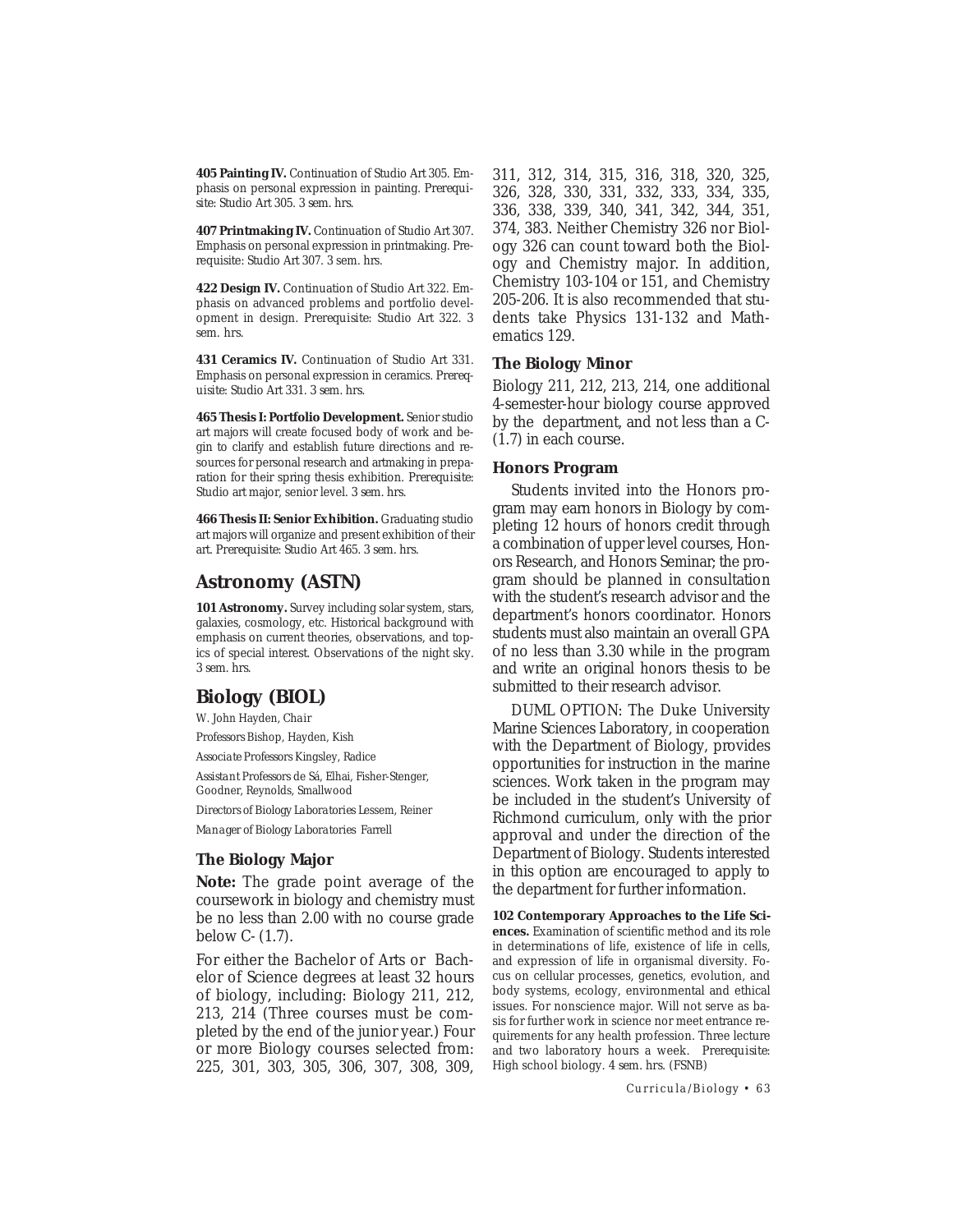**105 Impact of Science on Societal Problems.** How scientific thought, particularly in biology, can be brought to bear on a question of social interest. Students will be guided to take problem apart and use scientific literature to find elements of a solution. Hands-on experimentation and presentation of knowledge to others will be stressed. Five hours of lecture/lab a week. *4 sem. hrs.* (FSNB)

**107 Human Genetics.** Introduction to basic concepts in human genetics and how advances in the field impact health care, biotechnology, public policy, and the law. Topics such as the Human Genome Project, gene therapy, and prenatal testing for genetic disorders will be discussed. Students will gain working knowledge of how scientists think and how they approach research problems. Designed for students with little or no background in biology, chemistry and mathematics. Three lecture and two laboratory hours a week. *4 sem. hrs.* (FSNB)

**131 Australian Ecology for Non-Biology Majors.** (Summer only.) Field studies of diverse ecological communities in Australia: open woodland, rain forest, and coral reef. Includes field trips and camping in tropical and subtropical regions of the Northern Territory, Queensland and Great Barrier Reef, Australia. *Prerequisite*: permission of instructor. *3 sem. hrs.*

211 Organismal Biology I. Introduction to organismal biology; physiology, cell structure, genetics, evolution, and the biology of prokaryotes, protoctistans, green algae, and plants. Development of laboratory skills. Will serve as basis for further work in science and meet entrance requirements for any health profession. Three lecture and three laboratory hours a week. *4 sem. hrs.* (FSNB)

212 Organismal Biology II. Continuation of introduction to organismal biology; biology of plants, fungi, animals, and ecology. Continued development of laboratory skills. Will serve as basis for further work in science and meet entrance requirements for any health profession. Three lecture and three laboratory hours a week. *Prerequisite*: Biology 211. *4 sem. hrs.*

**213 Genetics.** Classical and molecular analysis of biological adaptability, continuity, and variation. Laboratory uses established methods of genetic investigation with focus on analysis of experimental data. Three lecture and three laboratory hours a week. *Prerequisites*: Biology 211, 212 and Chemistry 104 or 151. *4 sem. hrs.*

**214 Cell and Molecular Biology.** Introduction to structure and function of biological molecules and cellular organelles. Laboratory emphasizes separation and analysis of cell constituents. Three lecture and three laboratory hours a week. *Prerequisites*: Biology 211, 212, 213 and Chemistry 104 or 151. *4 sem. hrs.*

**225 Evolution.** Introduction to biological evolution including history of field, mechanisms of evolution, and fossil record. Understanding of basic genetics recommended. *Prerequisite*: Biology 212. *4 sem. hrs.*

*64 • Curricula/Biology*

**301 Microbiology.** Morphology and physiology of bacteria, with laboratory emphasis on techniques of culturing and handling organisms. Three lecture and three laboratory hours a week. *Prerequisites*: Biology 214 and Chemistry 104 or 151 or permission of instructor. *4 sem. hrs.*

**303 Plant Morphology.** Structure, life histories, and phylogeny of major divisions of algae, fungi, and terrestrial plants. Three lecture and three laboratory hours a week. *Prerequisite*: Biology 212. *4 sem. hrs.*

**305 Plant Anatomy.** Microscopic structure of vascular plants with emphasis on function, development, and evolution. Three lecture and three laboratory hours a week. *Prerequisite*: Biology 212. *4 sem. hrs.*

**306 Systematic Botany.** Identification and classification of vascular plants; emphasis on local flora; principles of systematics. Two lecture and four laboratory hours a week. *Prerequisite*: Biology 212. *4 sem. hrs.*

**307 Advanced Cell and Molecular Biology.** Analysis of molecular mechanisms by which cells interact with each other and with environment. Topics include hormonal and neurological signaling, muscle contraction and control, cell surface and gene level control in development, and molecular models of cancer, immunity and microbial pathogenesis. *Prerequisites*: Biology 214 and Chemistry 206. *3 sem. hrs.*

**308 Comparative Vertebrate Anatomy.** Comparative anatomy and biology of several systems of organs of representative vertebrates in an evolutionary context. Two lecture and four laboratory hours a week. *Prerequisite*: Biology 212. *4 sem. hrs.*

**309 Invertebrate Zoology.** Morphology, physiology, development, and relationships of representative invertebrate animals. Three lecture and three laboratory hours a week. *Prerequisite*: Biology 212. *4 sem. hrs.*

**311 Microanatomy.** Microscopic structures and functions of vertebrate tissues and organs. Laboratory emphasizes quantitative light and electron microscopy and computer-assisted image analysis. Three lecture and three laboratory hours a week. *Prerequisites*: Biology 211, 212, 214. *4 sem. hrs.*

**312 Developmental Biology.** Development of animals, including embryogenesis, metamorphosis, and regeneration. Emphasizes mechanisms of cell differentiation and pattern formation. Three lecture and three laboratory hours a week. *Prerequisite*: Biology 214. *4 sem. hrs.*

**314 Molecular Genetics.** Examination of experimental underpinnings of knowledge about gene transmission and function through critical analysis of key papers. Lab projects focus on developing skill in posing problems that can be addressed experimentally. Three lecture and three laboratory hours a week. *Prerequisites*: Biology 213. *4 sem. hrs.*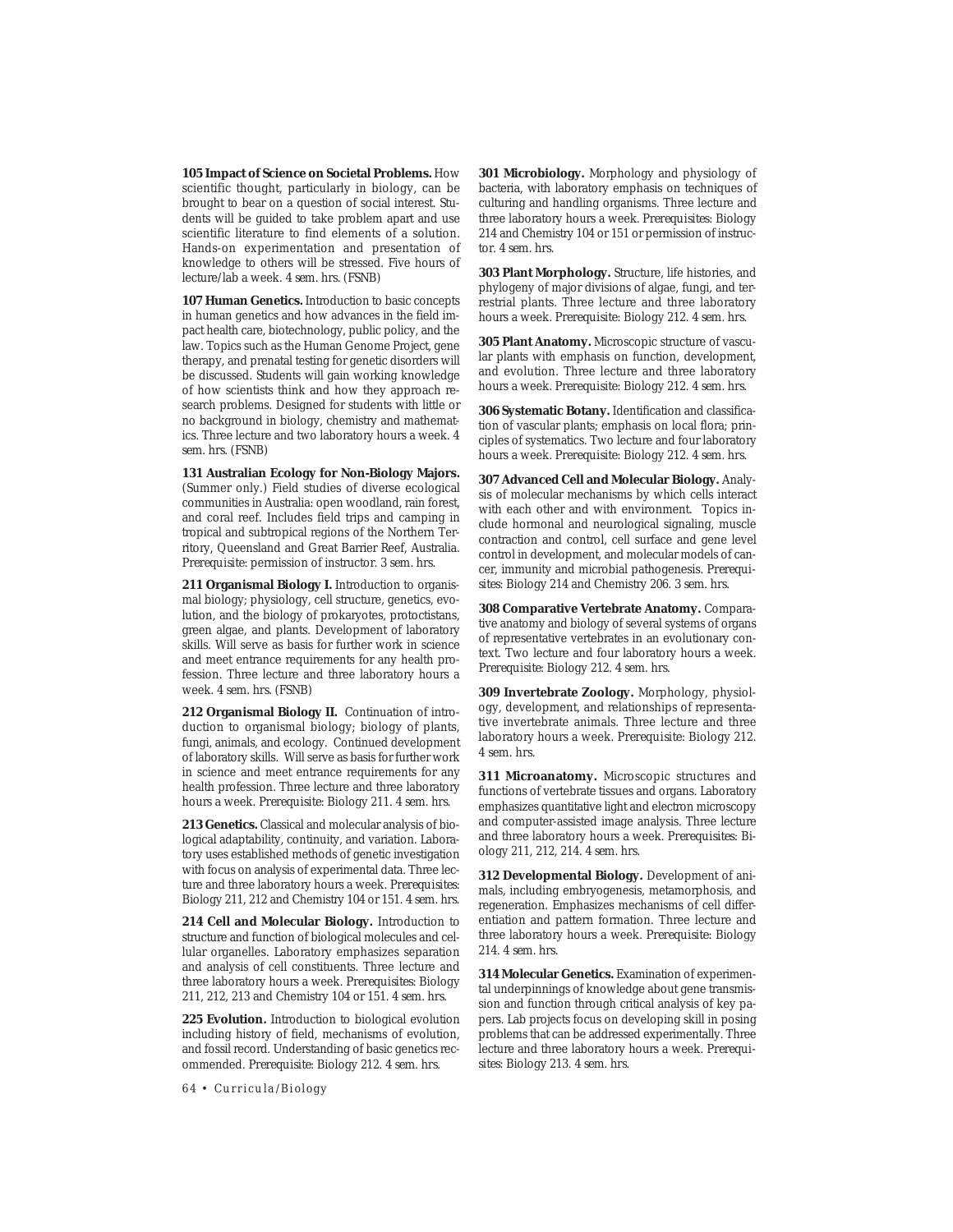**315 Plant-Microbe Interactions.** Examination of interactions between plants and bacteria, fungi, and viruses. Mechanisms of interactions will be explored from both the microbe and plant perspective. Introduction to current techniques used to study these interactions. Three lectures and three laboratory hours a week. *Prerequisite*: Biology 214. *4 sem. hrs.*

**316 Reproductive Biology of Flowering Plants.** Introduction to diverse aspects of floral biology such as ecology of plant-pollinator interactions, wind pollination, flower development, and self-incompatibility. Emphasis on experimental strategies used to gather information, both in field and laboratory. Three lectures and three laboratory hours a week. *Prerequisite*: Biology 214. *4 sem. hrs.*

**318 Field Biology.** Introduction to theory and practice of field biology research, including sampling, monitoring, and experimental design. Emphasis on both gathering quantitative information and understanding natural history of the study organism. Three lectures and three laboratory hours a week. *Prerequisite*: Biology 213. *4 sem. hrs.*

**319 Mountain Ecology.** (Summer only.) Field oriented approach to ecology. Includes extended camping in remote regions of Appalachian Mountains. (Additional fee for field trips.) *Prerequisites*: Biology 212 and permission of instructor. *4 sem. hrs.*

**320 Bacterial Development.** Genetic mechanisms by which bacteria respond to environmental stresses to change their morphology and biochemical repertoire. Regulation of complex behavioral and morphological changes by both unicellular and multicellular bacteria. *Prerequisite*: Biology 213. *4 sem. hrs.*

**325 Molecular Evolution.** Introduction to molecular evolution with focus on genome structure, mutation selection, and random genetic drift at molecular level. Evolution by gene duplication, exon shuffling, and transposition. Lab focuses on cloning and recombinant DNA techniques. Strong lab component, two lecture and four laboratory hours a week. *Prerequisites*: Biology 212 and 213. *4 sem. hrs.*

**326 Biochemistry.** (See Chemistry 326). *Prerequisites*: Biology 212 and permission of instructor. *4 sem. hrs.*

**328 Vertebrate Zoology.** Comprehensive survey of vertebrate classes emphasizing phylogenetic theory, natural history, behavior, and ecology. Two lecture and four laboratory hours a week. *Prerequisite*: Biology 212. *4 sem. hrs.*

**330 Ecology.** Interrelationships of organisms and their environments. Three lecture and three laboratory hours a week plus two overnight field trips. *Prerequisite*: Biology 212. *4 sem. hrs.*

**331 Australian Ecology for Biology Majors.** (Summer only.) Field studies of diverse ecological communities in Australia: open woodland, rain forest, and coral reef. Includes field trips and camping in tropical and subtropical regions of the Northern Territory, Queensland and Great Barrier Reef, Australia. *Prerequisites*: Biology 212 and permission of instructor. *4 sem. hrs.*

**332 Tropical Marine Biology.** Introduction to marine biology and other oceanographic disciplines using tropical marine habitats as specific examples. Laboratory portion is composed of field trips and exercises including Spring Break field experience in Caribbean (extra fee required). Three lecture hours a week. *Prerequisites*: Biology 212 and permission of instructor. *4 sem. hrs.*

**333 Microbial Ecology.** Examination of ecological role of microorganisms in terrestrial, freshwater, and marine habitats with emphasis on role of microorganisms in flow of materials and energy through global ecosystem. Laboratory includes independent research project. *Prerequisites*: Biology 214 or permission of instructor. *4 sem. hrs.*

**334 Oceanography.** Integrated introduction to biological, geological, chemical, and physical oceanography. Multidisciplinary approach to ocean processes. Three lecture hours a week and laboratory and field trips. *Prerequisites*: Biology 212 and Chemistry 104 or 151. *4 sem. hrs.*

**335 Freshwater Biology.** Physical, chemical, and biological properties of fresh waters. Three lecture and three laboratory hours a week. *Prerequisite*: Biology 212. *4 sem. hrs.*

**336 Plant Physiology.** Explores roles of endogenous factors (hormones, biological clocks, phytochrome), environmental influences (light, temperature, water, and inorganic nutrients), and gene expression in plant functions, growth and development. Three lecture and three laboratory hours a week. *Prerequisite*: Biology 214. *4 sem. hrs.*

**338 Comparative Animal Physiology.** Introduction to major characteristics of animal function at level of whole organism and component structures and organ systems. Emphasis on physiological function and processes related to survival in natural environment. Topics include respiratory physiology, blood and oxygen transport systems, gut anatomy and digestion, energy metabolism, body size, pressure physiology (altitude, deep-sea and diving), temperature adaptation and heat balance, water relations, locomotion and biomechanics, and information control and integration. Three lectures and three laboratory hours a week. *Prerequisites*: Biology 214 and Chemistry 206. *4 sem. hrs.*

**339 Physiology of Marine Organisms.** Physiological adaptations of organisms to marine environments. Comparative studies of processes will be conducted from cellular to whole organismic levels. Three lecture and three laboratory hours a week. *Prerequisites*: Biology 214. *4 sem. hrs.*

*Curricula/Biology • 65*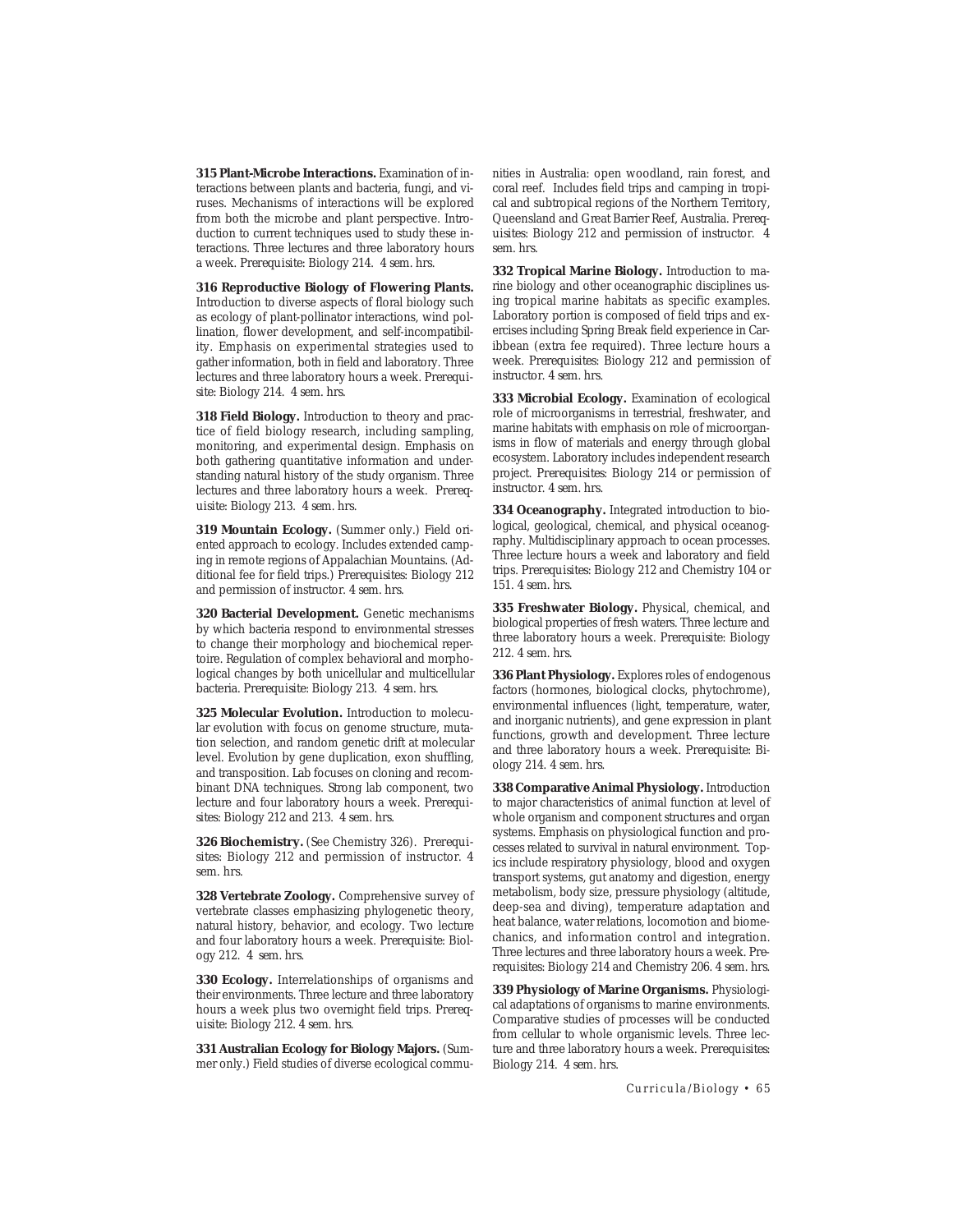**340 Introduction to Immunology.** Overview of immunology. Current theories and their explanation of pertinent contemporary issues included. Three lecture and three laboratory hours a week. *Prerequisite*: Biology 214. *4 sem. hrs.*

**341 Animal Physiological Ecology.** Introduction to animal physiological adaptation to the natural environment. Emphasis will be on physiological responses of animals to both biotic and abiotic factors and interaction with ecology and population dynamics of species. Topics covered will stress interdisciplinary relationship between physiology and both natural biological sciences (ecology, natural history, behavior, and evolution) as well as applied sciences (population management and conservation biology). *Prerequisites*: Biology 212. *4 sem. hrs.*

**342 Biology of Cancer.** Historical perspective on principal developments in cancer research. Topics focus on molecular basis of cancer: selection and clonal evolution of cancer cells, oncogenes and tumor supressor genes, control of tumor growth and metastasis, RNA and DNA transforming viruses, carcinogenesis induced by chemicals and radiation, and molecular basis of cancer treatment. Three lecture and three laboratory hours a week. *Prerequisites*: Biology 213, 214 and Chemistry 206. *4 sem. hrs.*

**344 Behavioral Ecology.** Introduction to analysis of behavior of organisms, including humans, by study of how behavior affects survival and reproduction. Behaviors studied include foraging, aggression, cooperation, and reproduction. Verbal, graphical, and mathematical models to describe and predict behavior are studied and tested. Three lecture and three laboratory hours a week, plus overnight field trips. *Prerequisites*: Biology 212 and Mathematics 111 or 121, or permission of instructor. *4 sem. hrs.*

**349-350 Undergraduate Research.** Independent research conducted with faculty supervision. *Prerequisite*: Permission of instructor. *2-2 sem. hrs.*

**351 Special Topics.** Special course areas covered when sufficient interest. Considers subject matter not covered in other biology courses. *Prerequisite*: Biology 214. *1-4 sem. hrs.*

**365 Human Anatomy and Physiology I.** (See Health and Sport Science 365.) *4 sem. hrs.*

**366 Human Anatomy and Physiology II.** (See Health and Sport Science 366.) *4 sem. hrs.*

**370 Women in Science.** Critical analysis of involvement of women in science, history of participation of women in science, current trends and barriers to full participation in science and feminist analyses of science. Continuing dialogue on how science is done and impact that feminist scholarship has had on this dialogue. *Prerequisite*: Students must have fulfilled their FSNS requirement or have permission from the instructor. *3 sem. hrs.*

*66 • Curricula/Chemistry*

**371 Urban Ecology.** Interdisciplinary approach to ecology of past, present and future cities. Involves class discussions, field trips and team research projects. Three hours of class a week. *3 sem. hrs.*

**374 Evolutionary Biology of Lower Tetrapods.** Introduction to amphibians and reptiles and fundamental transitions in vertebrate evolution. *Prerequisite*: Biology 212, or equivalent. *4 sem. hrs.*

**383 Tropical Biology and Conservation.** Introduction to principles of tropical biology and conservation, including historical and economic components. *Prerequisite*: Biology 102, 212, or equivalent. *4 sem. hrs.*

**388 Individual Internship.** Supervised independent work under field conditions. Designed to give student applied experience in biological specialty. *Prerequisite*: Biology major at junior or senior rank. *4 sem. hrs.*

**391 Honors Seminar.** Special topics, for junior and senior honors candidates. *Prerequisite*: Permission of instructor.*1 sem. hr.*

**395-396 Honors Research.** Laboratory or field-centered independent study. *Prerequisite*: Permission of instructor. *2-2 sem. hrs.*

# **Chemistry (CHEM)**

Stuart C. Clough, *Chair*

*Professors* Myers, Topham

*Associate Professors* Abrash, Clough, Dominey, Goldman

*Assistant Professors* Stevenson

*Director of Chemistry Laboratories* Ferguson

### **The Chemistry Major**

For the Bachelor of Arts degree:

A total of 31 hours in chemistry approved by the department including Chemistry 103- 104 (or 151), 205-206, 300, 301, 309 (or 310).

For the Bachelor of Science degree:

A total of 35 hours in chemistry approved by the department including Chemistry 103-104 (or 151), 205-206, 300, 301, 309, and 310.

For the Bachelor of Science degree with a concentration in biochemistry:

A total of at least 46 hours including Chemistry 103-104 (or 151), 205-206, 300-301 (or 302), 309-310, 326, and 327; three courses chosen from Biology 213, 214, 301, 307, 314, 325, 336, 338, 339, 340, and 342; and 3 semester hours of Chemistry 320 including a senior paper on an approved topic.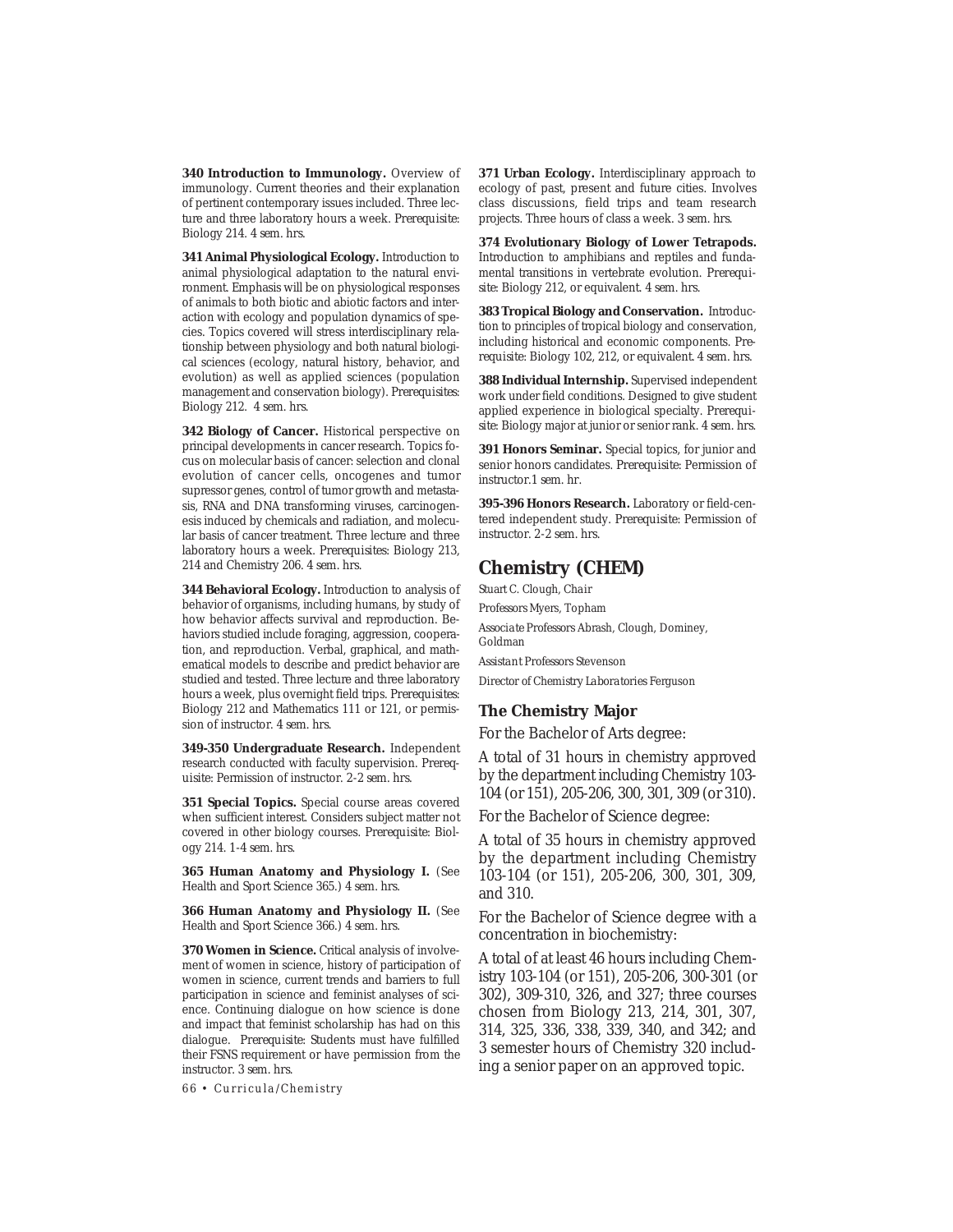Note: Credit will be given for the concentraton in biochemistry or the minor in biology but not both.

And for any of the above degrees:

Chemistry 322, 421-422, and courses approved by the department including eight semester hours in Physics, and six semester hours in related fields. Two full years of either biology or physics are recommended. A grade of not less than *C-* (1.7) is required in each course applied to the hours needed in the main field of study.

### **Certifications in the Major**

Certifications by the department, based on American Chemical Society specifications, require completion of the minimum requirements for the Bachelor of Science degree and:

For chemistry:

Completion of 10 additional semester hours approved by the department, including Chemistry 302, 320, 418 and 419. Additional recommended coursework: Mathematics 129, 235, 240, and 245.

For chemistry/biochemistry:

Chemistry 302, 320, 326, 327, 418, and 419. Additional recommended coursework: Biology 203, 204, and 340.

# **The Chemistry Minor**

Chemistry 103-104 (or 151), 205-206, 300 and 301 (or 302), and one additional course approved by the department. A grade of not less than *C-* (1.7) is required in each course.

**103-104 Fundamentals of Chemistry.** Principles of chemistry including stoichiometry, states of matter, atomic and molecular structure, chemical bonding, periodicity, energy relationships and equilibria, acidbase chemistry, electrochemistry, kinetics, and systematic study of families of elements. Laboratory work includes inorganic qualitative analysis. For science-oriented students, but may be taken by other interested persons. Meets requirements for chemistry major and serves as prerequisite for medical, dental, or related studies. Three lecture and three laboratory hours a week. Previous knowledge of chemistry helpful but not required. *Prerequisites*: High school algebra and geometry. Chemistry 103 is prerequisite to 104. *4-4 sem. hrs.* (104 only, FSNC)

**110 Atoms, Molecules, Humans, and Change.** Focus on impact, influence, and consequences of fundamental principles of chemistry on society. Three lecture and three laboratory hours a week. *Prerequisites*: High school chemistry and biology or permission of instructor. *4 sem. hrs.* (FSNC)

**111 Chemical Structure Determination.** Introduction to how chemists qualitatively determine structures of compounds. Three lecture and three laboratory hours a week. *Prerequisite*: High school chemistry or permission of instructor. *4 sem. hrs.* (FSNC)

**Note:** Chemistry 110 and 111 will not count towards the major.

**151 Intensive General Chemistry.** Principles of chemistry, including atomic and molecular structure, bonding, periodicity, energy relationships and equilibrium, acid-base chemistry, electrochemistry, kinetics, and states of matter. For exceptionally well-prepared, science-oriented students. Meets requirements for chemistry major and serves as a prerequisite for medical, dental, or related studies. Three lecture and three laboratory hours a week. *Prerequisites*: High school algebra and geometry plus high school AP course in chemistry with a score of 3 or better on the Advanced Placement Test, or permission of instructor. *4 sem. hrs.* (FSNC)

**Note:** Credit will be given for Chemistry 151 or 103- 104, but not both.

**205-206 Organic Chemistry.** Chemistry of componds of carbon, which is fundamental to understanding of both chemistry and biology. Nomenclature, structure-physical property relationships, reactions, reaction mechanisms, spectroscopy, and introduction to macromolecules including those of biological significance. Three lecture and three laboratory hours a week. *Prerequisite*: Chemistry 104 or 151. Chemistry 205 is prerequisite to 206. *4-4 sem. hrs.*

**252 Materials and Polymers.** Introduction to fields of materials science and polymers. Issues of synthesis, structure, physical and chemical properties which are central to design and use of new materials will be covered. Important applications of products used in industry and in our lives will also be discussed. Three lecture and three laboratory hours a week. *Prerequisite*: Chemistry 206. *4 sem. hrs.*

**300 Measurement Statistics.** Overview of statistics of measurements on chemical systems. Includes characteristics of data which contain random error. Statistics used to describe and summarize trends of measured data will be introduced, as well as a number of statistical tools needed to draw meaningful and objective conclusions based on data. Should be taken simultaneously with Chemistry 301. *1 sem. hr.*

**301 Analysis I.** Principles and techniques of chemical and instrumental methods used for quantitative

*Curricula/Chemistry • 67*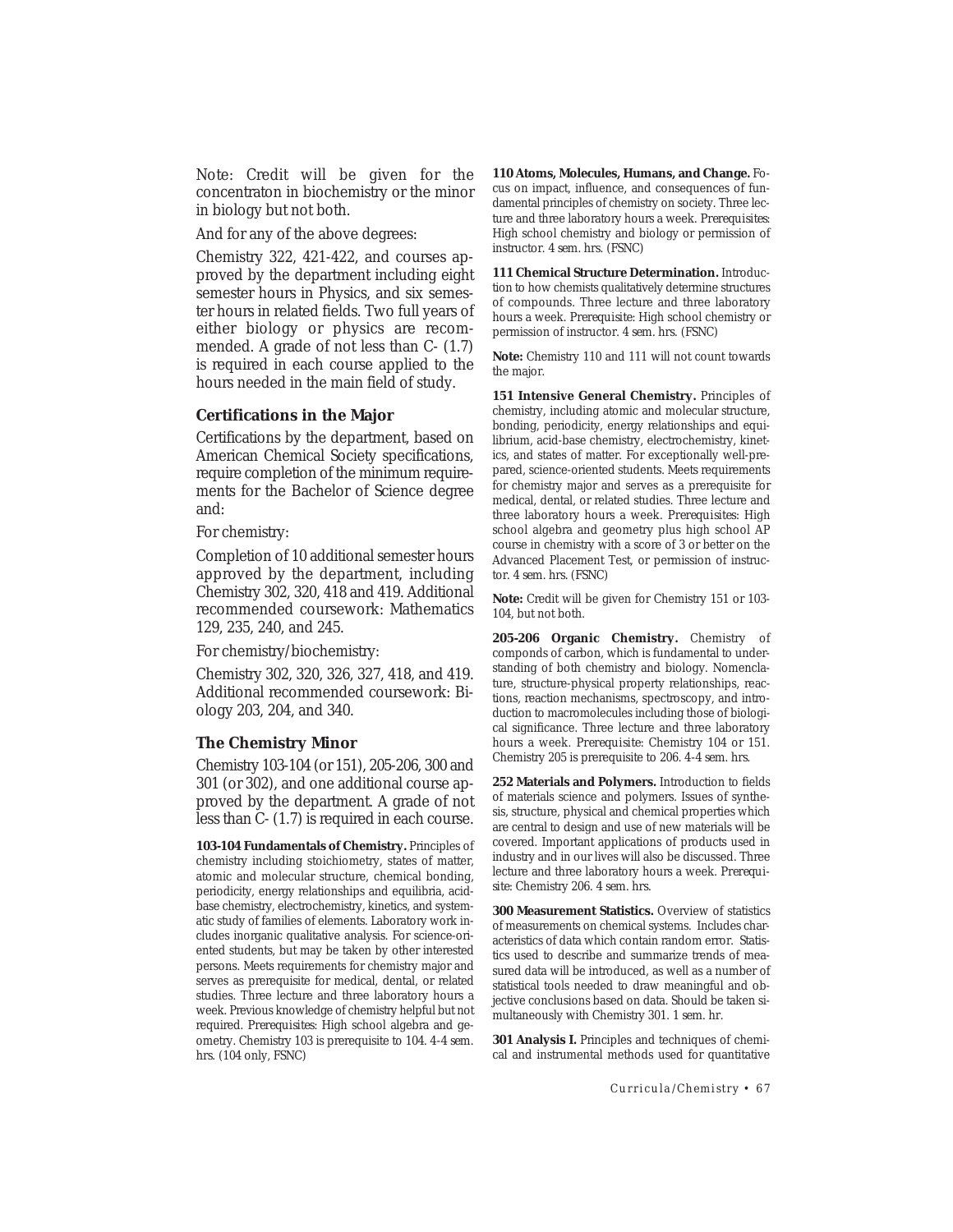analysis. Includes lecture coverage and extensive laboratory use of gravimetric, titrimetric, electrochemical, and spectroscopic methods. Two lecture and eight laboratory hours a week. *Prerequisite*: Chemistry 104 or 151. *Corequisite:* Chemistry 300. *4 sem. hrs.*

**302 Analysis II.** Principles and techniques of chemical and instrumental methods used for compound identification, separation, and purification. Focus on modern instrumental methods for compound structure elucidation and principles underlying instrumentation itself. Two lecture and eight laboratory hours a week. *Prerequisite*: Chemistry 206. *4 sem. hrs.*

**308 Statistical Mechanics.** (see Physics 308.) *3 sem. hrs.*

**309-310 Physical Chemistry.** Principal laws and theories of chemistry: gas laws and kinetic molecular theory, classical and statistical thermodynamics, wave mechanics and molecular structure, and chemical kinetics. Principles and properties of liquids, solids and solutions, and phase equilibria are examined along with electrochemistry. Three lecture and four laboratory hours a week. *Prerequisites*: Chemistry 104 or 151, Physics 132 and Mathematics 212. Chemistry 309 is prerequisite to 310. *4-4 sem. hrs.*

**316 Environmental Chemistry.** Study of the fate, transport, and distribution of chemicals in the environment. The chemistry of the atmosphere, hydrosphere, and geosphere will be covered, highlighting effects of inorganic and organic pollutants. Topics such as global warming, stratospheric ozone depletion, acid rain, photochemical smog, and groundwater contamination will be discussed in detail. Three lecture hours a week. *Prerequisite*: Chemistry 206 or permission of instructor. *3 sem. hrs.*

**320 Introduction to Research.** Laboratory research experience with a faculty member. *1-3 sem. hrs.*

**322 Junior Seminar.** Regular attendance in departmental seminar program. One class hour a week. *Prerequisite*: Chemistry 206. *0 sem. hrs.*

**326 Biochemistry I.** Structure and chemistry of biologically important macromolecules and chemical processes involved in cellular synthesis; degradation and assembly of these macromolecules. Three lecture and three laboratory hours a week. *Prerequisite*: Chemistry 206. *4 sem. hrs.*

**327 Biochemistry II.** Current research topics in biochemistry including recent developments in enzymology, metabolic control, metal metabolism, biochemical endocrinology, biochemical physiology, biochemical immunology, and biochemical genetics. Three lecture hours a week. *Prerequisite*: Chemistry 326 or Biology 214 or permission of instructor. *3 sem. hrs.*

**330 Projects.** Laboratory work requiring integration of information from various fields of chemistry and involving a number of techniques. *1 or 2 sem. hrs.*

*68 • Curricula/Classical Civilization*

**401-402 Quantum Mechanics.** (See Physics 401- 402.) *3-3 sem. hrs.*

**418 Chemical Synthesis Laboratory.** Synthetic techniques including vacuum line, airless ware, gas addition, and high temperature, applied toward synthesis and characterization of organometallic, transition metal coordination, main group inorganic, and organic compounds. Three laboratory hours a week. *Prerequisite*: Chemistry 206. *1 sem. hr.*

**419 Advanced Inorganic Chemistry.** Study of principles of chemistry involved in bonding, structure, properties, and reactions of main group metal, transition metal, coordination, and organometallic compounds with emphasis on periodic trends, thermodynamic and kinetic factors, and symmetry. Four lecture hours a week. *Prerequisites*: Chemistry 206 and 309 (309 may be taken concurrently.) *3 sem. hrs.*

**421-422 Senior Seminar.** Participation in departmental seminar program, to include regular attendance and one presentation each semester. Presentation will include both written and oral component, each prepared on specific topic in chemistry. *Prerequisite:* Chemistry 322. *1-1 sem. hrs.*

**427 Independent Study.** In-depth exploration of subjects not included in other courses, done independently but under faculty member's supervision. *Prerequisites*: Four semesters of chemistry and permission of instructor. *1-2 sem. hrs.*

**433 Special Topics.** Special interest topics offered at department's discretion. Considers subject matter not covered in other chemistry courses. *1-3 sem. hrs.*

# **Classical Civilization**

Stuart L. Wheeler, Coordinator (Classical Studies)

### **The Classical Civilization Major**

**Note:** The grade point average of the coursework comprising the major must be no less than 2.00 with no course grade below *C-* (1.7).

Thirty-three semester hours including a 3-hour research seminar (Classical Civilization 498). With the advice of an advisor from the faculty of the Department of Classical Studies or the Classical Civilization Advisory Committee, and the approval of the program coordinator, each student designs his or her own major which must include either Greek and Roman Values (Classics 305) or the Classical Tradition (Classics 306).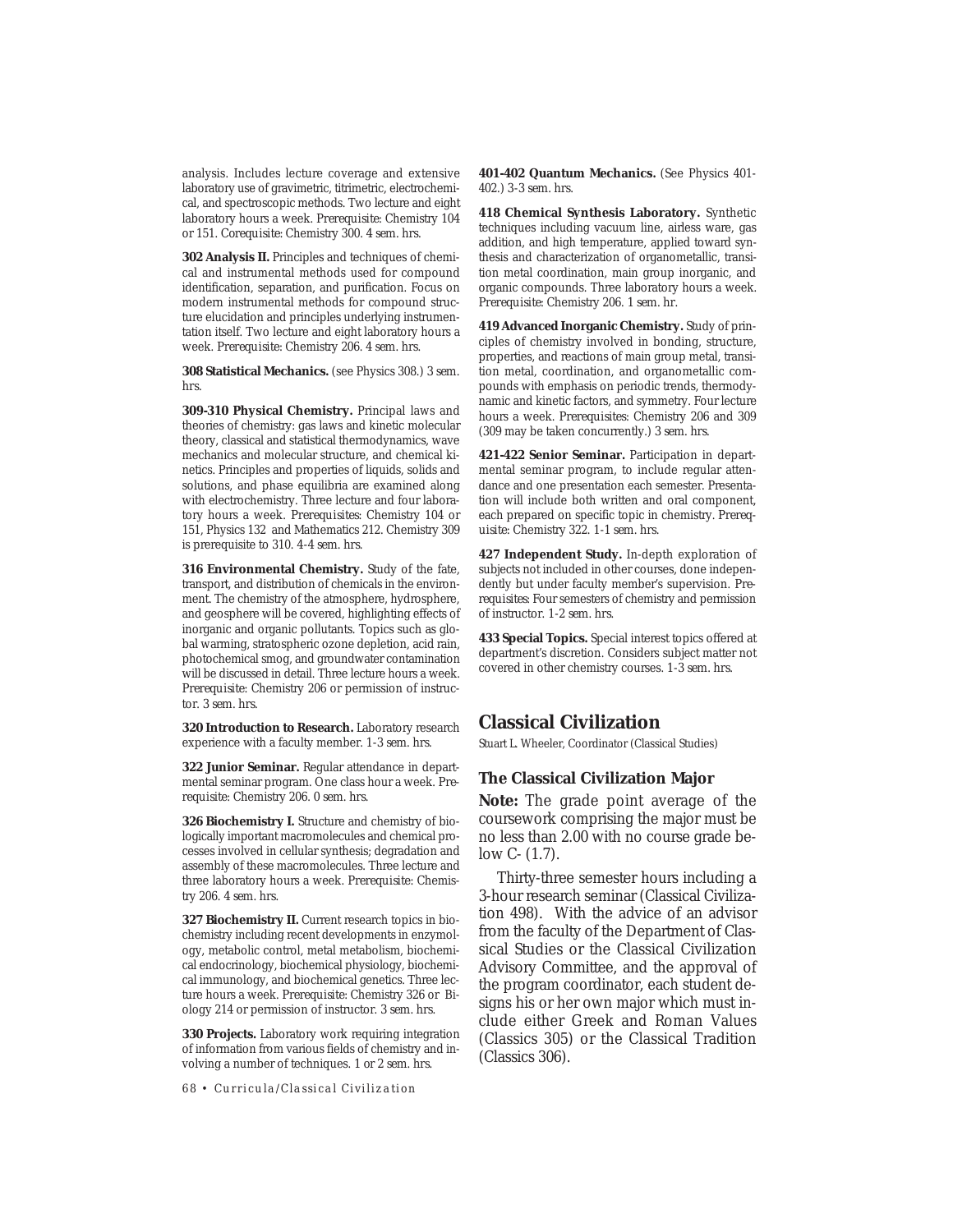Although each student plans his or her major according to individual interests, the following emphases are recommended possibilities: Greek and Roman archaeology; Classical and Medieval history; Classical, Medieval, and Renaissance literature; the Classical Tradition in art history, literature, and philosophy. (For examples of such major programs, see the coordinator.)

A faculty member selected by the coordinator shall be involved in the on-going advising of each major. Courses may be selected from those listed under the Department of Classical Studies and from the courses listed below (preapproved as belonging to the Classical Civilization major) or other courses approved by the coordinator.

# **The Classical Civilization Minor**

Eighteen semester hours approved by the coordinator of which 12 must be in the Department of Classical Studies and six from the courses listed below or other courses approved by the coordinator. (Latin and Greek courses may not be counted toward this minor.)

**Classical Civilization 498.** Major Seminar. Study of research strategy and methodology inherent in Classical Civilization. Preparation of research paper. *Prerequisite*: Permission of coordinator. *3 sem. hrs.* See the departmental listings for descriptions of the following courses.

### **Anthropology (ANTH)**

205 Introduction to Cultural Anthropology

# **Art History (ART)**

- 301 Greek Art and Archaeology
- 302 Roman Art and Archaeology
- 314 Northern Renaissance Art
- 315 Art of the Renaissance
- 316 Mannerism and the Baroque
- 322 Seminar in Museum Studies

# **English (ENGL)**

- 311 Literature of the Middle Ages
- 312 Literature of the English Renaissance
- 313 English Literature of the Restoration and 18th Century
- 314 English Literature of the Romantic Movement
- 342 Modern Grammar
- 390 Interdisciplinary Studies in the Middle Ages and Renaissance
- 402 Chaucer
- 403 Shakespeare to 1600
- 404 Shakespeare after 1600
- 405 Milton
- 406 Critical Approaches to Shakespeare
- 411 Topics in Medieval Literature
- 412 Topics in Renaissance Literature
- 413 Topics in Restoration and 18th-Century Literature
- 414 Topics in Romantic Literature
- 450 Critics since Plato

### **History (HIST)**

- 329 History of Greece
- 330 Hellenistic Greece and Republican Rome
- 331 The Roman Empire
- 332 Medieval Church
- 333 European Economic History to 1450
- 334 High and Late Middle Ages
- 335 Renaissance

### **Philosophy (PHIL)**

- 271 Ancient Greek Philosophy
- 361 Philosophy of Art/Aesthetics

### **Political Science (PLSC)**

311 Political Theory: Plato to Locke

### **Religion (RELG)**

- 200 Symbol, Myth, and Ritual
- 230 The History of Israel
- 231 The Bible and Western Culture
- 240 Introduction to the New Testament
- 241 Introduction to Early Christian Era
- 243 The World of the New Testament
- 256 Introduction to the History of Christianity
- 258 Medieval Religious Thought
- 331 The Hebrew Prophets
- 332 Hebrew and Christian Wisdom Literature
- 340 Varieties of Early Christianity

*Curricula/Classical Civilization • 69*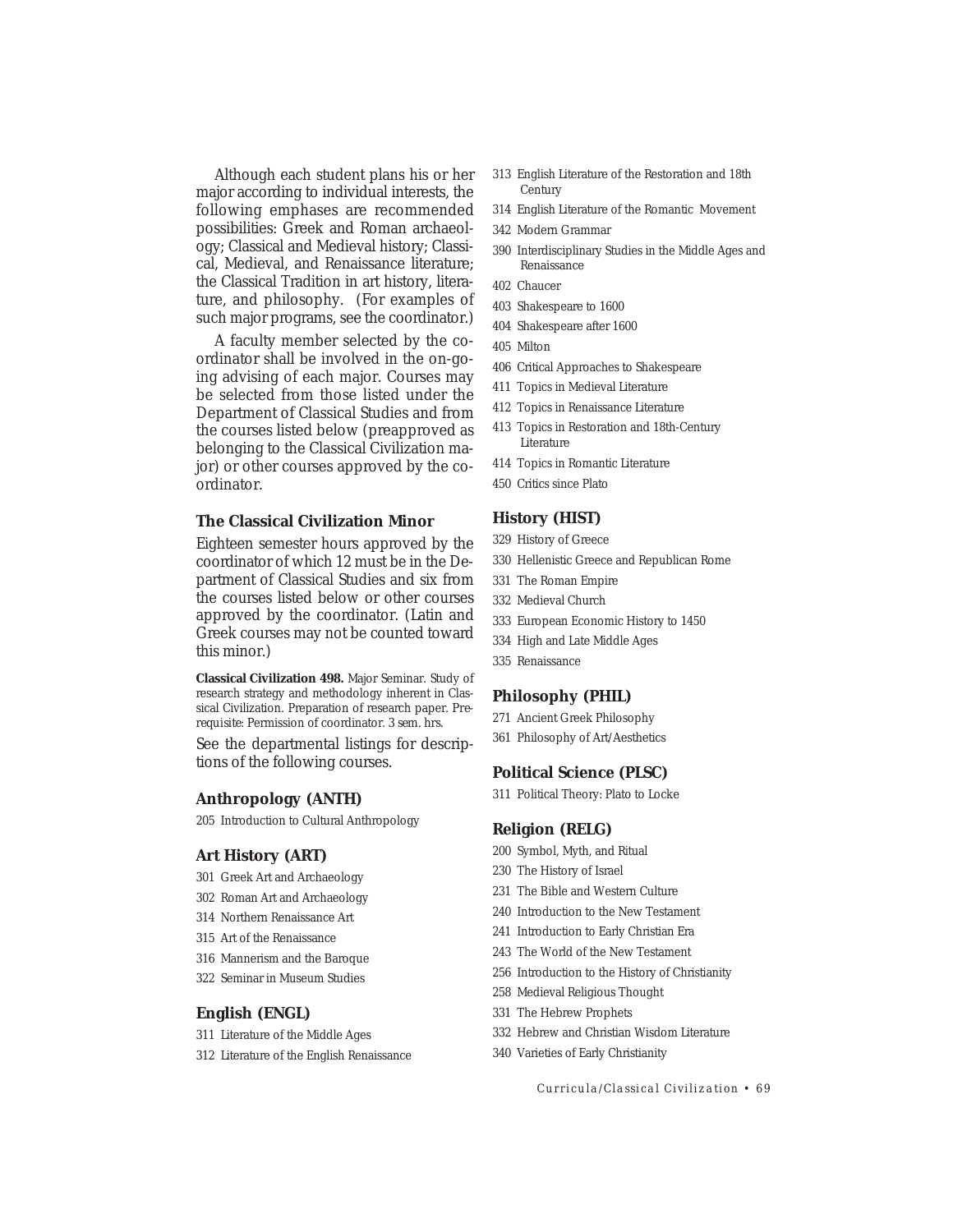341 Paul and Christian Origins 342 John in Early Christian Literature

### **Speech Communication (SPCH)**

321 Classical Rhetoric

# **Classical Studies (CLSC, GREK, LATN)**

Stuart L. Wheeler, *Chair Associate Professors* D. Simpson, Stevenson, Wheeler *Instructor* Laskaris

**Note:** A grade of not less than *C-* (1.7) is required in all coursework comprising the Greek or Latin major or minor.

# **The Greek Major**

# **Core curriculum - 12 hours:**

| Classics (CLSC)               |         |
|-------------------------------|---------|
| 301 Greek Art and Archaeology | 3 hours |
| 305 Greek and Roman Values    |         |
| OR.                           |         |
| 306 The Classical Tradition   | 3 hours |
| History (HIST)                |         |
| 329 History of Greece         |         |
| OR.                           |         |
| Classics (CLSC)               |         |
| 303 The Aegean Bronze Age     | 3 hours |
| Greek (GREK)                  |         |
| 498 Major Seminar             | 3 hours |
| PLUS                          |         |

Twenty-four semester hours of Greek

**Note**: A minimum of two years of Latin is recommended for students intending to pursue graduate study.

# **The Greek Minor**

Eighteen semester hours of Greek with at least six semester hours at the 400 level.

*No Greek 100- or 200-level course may be used to meet the Literary Studies field-ofstudy requirement.*

**101-102 Elementary Greek.** Introduction to ancient Greek language and culture. *Prerequisite*: Greek 101 is prerequisite to 102. *3-3 sem. hrs.*

*70 • Curricula/Classical Studies*

201-202 Intermediate Greek. Continued study of ancient Greek language and culture plus selected readings. *Prerequisite*: Greek 102 or permission of department. Greek 201 is prerequisite to 202. *3-3 sem. hrs.* (202 only, COM2)

*General Prerequisite for all 300- and 400-level Greek courses: Greek 202 or permission of department.*

**401 Greek Historiography.** Readings from Herodotus and Thucydides. *3 sem. hrs.*

**402 Greek Drama.** Readings from Sophocles and Euripides. *3 sem. hr.*

**403 Greek Philosophical Prose.** Readings from Plato and Aristotle. *3 sem. hrs.*

**404 Greek Epic.** Readings from Homer's Iliad and Odyssey. *3 sem. hrs.*

**410 Selected Topics.** Topics or themes in Greek literature and history. Examples include Pre-Socratics, Greek concepts of love, Socrates, Greek oratory, Hellenistic philosophy, Hellenistic poetry and scholarship, and New Testament. *3 sem. hrs.*

**498 Major Seminar.** Required of all majors. Study of research strategy and methodology inherent in classical studies. Preparation of research paper. *Prerequisite*: Permission of department. *3 sem. hrs.*

**499 Independent Study.** Content adapted to the requirements and interests of participant. *Prerequisite*: Permission of department. *1-3 sem. hrs.*

# **The Latin Major**

| Core curriculum                                 | $12 \text{ hours}$ |
|-------------------------------------------------|--------------------|
| Classics (CLSC)                                 |                    |
| 302 Roman Art and Archaeology 3 hours           |                    |
| 305 Greek and Roman Values                      |                    |
| OR.                                             |                    |
| 306 The Classical Tradition                     | 3 hours            |
| History (HIST)                                  |                    |
| 330 Hellenistic Greece and<br>Republican Rome   |                    |
| OR.                                             |                    |
| 331 History of the Roman<br>Republic and Empire | 3 hours            |
|                                                 |                    |

# Latin (LATN)

|              | 498 Major Seminar |  |                                           | 3 hours |
|--------------|-------------------|--|-------------------------------------------|---------|
| <b>PLUS</b>  |                   |  |                                           |         |
| $\mathbf{m}$ |                   |  | $\mathcal{C}$ $\mathcal{T}$ $\mathcal{T}$ |         |

Twenty-four semester hours of Latin

**Note**: A minimum of two years of Greek is recommended for students intending to pursue graduate study.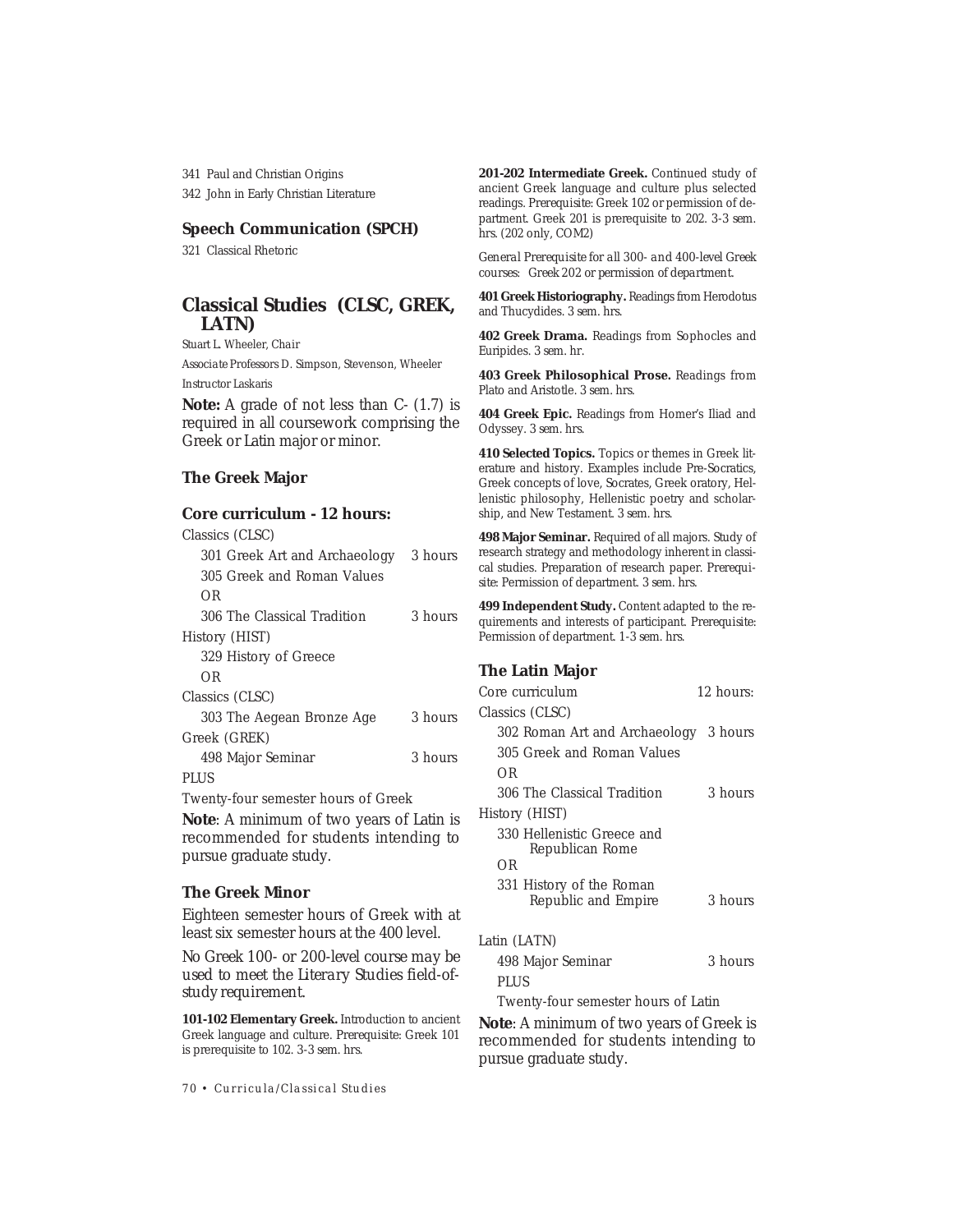# **The Latin Minor**

Eighteen semester hours of Latin, with at least six hours at the 300 or 400 level.

*No Latin 100- or 200-level course may be used to meet the Distributional Requirement: D. Language and Literature.*

101-102 Elementary Latin. Introduction to Latin language and Roman culture. *Prerequisite*: Latin 101 is prerequisite to 102. *3-3 sem. hrs.*

**201-202 Intermediate Latin.** Continued study of Latin language and Roman culture plus selected readings. *Prerequisite*: Latin 102 or the permission of department. Latin 201 is prerequisite to 202. *3-3 sem. hrs.* (202 only, COM2)

*General Prerequisite for all 300- and 400-level Latin courses: Latin 202 or permission of department.*

**301 Catullus.** Literary analysis of selected readings. *3 sem. hrs.* (FSLT)

**302 Plautus.** Study of Roman comedy using Latin texts, videotapes, and live performance. *3 sem. hrs.* (FSVP)

**401 Caesar.** The man, statesman, historian, general. *3 sem. hrs.*

**402 Ovid.** Mythic traditions of Graeco-Roman culture. *3 sem. hrs.*

**403 Roman Epic.** Special emphasis on Vergil's *Aeneid*. *3 sem. hrs.*

**404 Roman Historiography.** Emphasis on Livy and Tacitus. *3 sem. hrs.*

**405 Latin Lyric Poetry.** Emphasis on Horace. *3 sem. hrs.*

**406 Roman Philosophical Literature.** Special emphasis on Lucretius' *De Rerum Natura* or Cicero's *Tusculan Disputations*. *3 sem. hrs.*

**407 Roman Satire.** Readings from Horace and Juvenal. *3 sem. hrs.*

**408 The Novel.** Latin novels of Petronius and Apuleius. *3 sem. hrs.*

**409 Cicero.** Theory and history of Roman oratory. *3 sem. hrs.*

**410 Selected Topics.** Topics or themes in Roman literature and history. Examples include historical biography, epistolography, drama, Latin Christian literature, Medieval or Renaissance Latin, art criticism in Latin literature. *3 sem. hrs.*

**498 Major Seminar.** Required of all majors. Study of research strategy and methodology inherent in Latin studies. Preparation of research paper. *Prerequisite*: Permission of department. *3 sem. hrs.*

**499 Independent Study.** Content adapted to requirements and interests of participant. *Prerequisite*: Permission of department. *1-3 sem. hrs.*

### **Classics in English**

The following courses are designed for the student who is interested in the cultures and literatures of Greece and Rome. Knowledge of Greek or Latin is not required.

While these courses do not fulfill the foreign language communication skills requirement, courses so designated meet various fields-of-study requirements.

**201 Classical Elements in the English Language.** Vocabulary development and use of English through study of Greek and Latin elements in English. *3 sem. hrs.*

**205 Greek and Roman Mythology: Epic.** Selected mythic themes in Greek and Roman epic literature from Homer to Vergil. Emphasis on myths prominent in Western literature. *3 sem. hrs.* (FSLT)

**207 Greek Magic and Medicine.** Exploration of two approaches, magic and medicine, to understanding and affecting the natural world in order to understand basic conceptions of nature underlying assumptions of early magicians and healers. *3 sem. hrs.*

**208 Mythology: Greek Drama.** Study of myths preserved in Greek dramas, and historical and literary analysis of these plays. *3 sem. hrs.* (FSLT)

**301 Greek Art and Archaeology.** Architecture, painting, and sculpture of Greece; the techniques by which these were produced and are reclaimed and displayed. (Same as Art 301.) *3 sem. hrs.* (FSVP)

**302 Roman Art and Archaeology.** Architecture, painting, and sculpture of Roman world (Same as Art 302.) *3 sem. hrs.*

**303 The Aegean Bronze Age.** Cycladic, Minoan, and Mycenaean cultures and their connections to the ancient Near East. *3 sem. hrs.*

**304 The Feminine in Greco-Roman Literature.** Survey of major works from ancient Greek and Roman poetry, prose, and drama through investigation of prominent themes and related theories of literary interpretation. *3 sem. hrs.* (FSLT)

**305 Greek and Roman Values.** Investigation of ancient Graeco-Roman values, artistic, religious, political, and personal, as found in eclectic survey of unusual primary texts. Focuses on methods of understanding these distant and relatively well-preserved civilizations. *3 sem. hrs.* (FSHT)

**306 The Classical Tradition.** Legacy of classical Greece and Rome in medieval and modern worlds. *3 sem. hrs.* (FSHT)

*Curricula/Classical Studies • 71*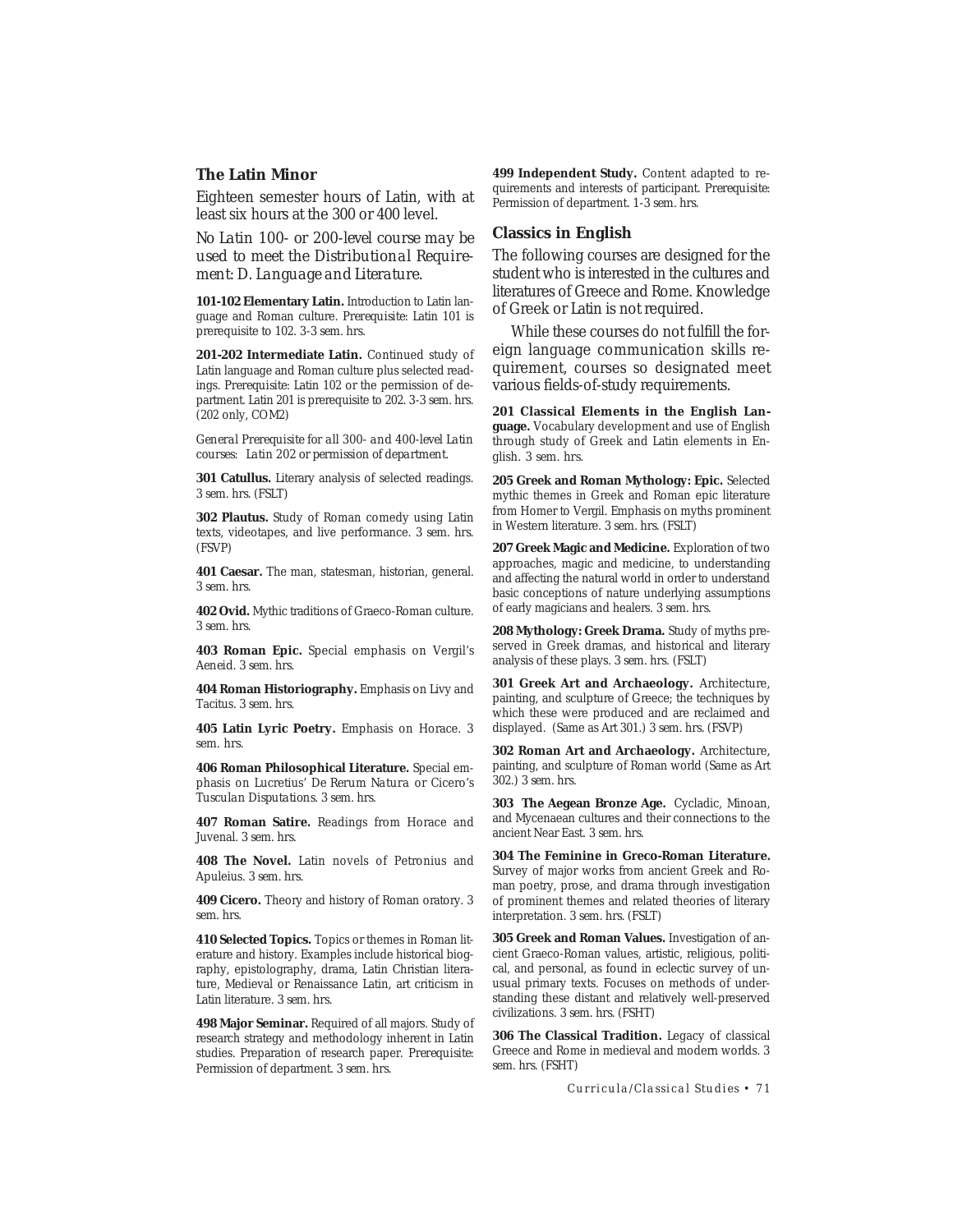**307 Myth and Film.** Study of use of ancient myth in modern cinema. *3 sem. hrs.*

**308 Women in Greece and Rome.** Structure of Greek and Roman societies based on analysis of the position of women within them. Comparison with other disenfranchised groups, particularly ethnic minorities, is also made. *3 sem. hrs.* (FSSA)

**310 Selected Topics.** Topics or themes in Classics. Examples include origin and development of historiography, ancient conceptions of death and the soul, ancient athletics, Greek and Roman novel, pagan and Christian beliefs in late antiquity, Greek sculpture, the Etruscans, and Greek topography. *Prerequisite*: Permission of department. *3 sem. hrs.*

**312 The Land of Hellas: Ancient Topography— Modern Legacy.** (Summer only.) Study of ancient remains of bronze age and Classical Greece and their role as a binding force for the ethnic and national identity of the modern country (taught abroad). *3 sem. hrs.*

**388 Individual Internship.** Supervised independent work. *Prerequisite:* Permission of department. *3 sem. hrs.*

**499 Independent Study.** Content adapted to requirements and interests of participant. *Prerequisite*: Permission of department. *1-3 sem. hrs.*

# **Colloquium Program (COLQ)**

The Colloquium Program provides an opportunity to explore selected topics not found in typical courses of instruction. Colloquia deal with a variety of topics of current interest, and are taught on a seminar basis, stressing student participation through oral and written expression. Colloquia are offered without prerequisites for elective credit only, and are normally limited to 15 students.

The Colloquia listed below are typical of those to be offered. Students should ascertain which courses are available in any given semester and make a selection accordingly.

**131 Plots, Passions, and Power.** Drama and intrigue of Tudor period as mirrored in lives of Henry VIII, Elizabeth, Mary Stuart, and host of colorful nonroyal men and women. 3 sem. hrs.

**152 Monopoly is More than a Game: The Rise of Big Business in America.** Late nineteenth- and early twentieth-century world of economic ideas and corporate practices, and public response to those ideas and practices. *3 sem. hrs.*

*72 • Curricula/Colloquium*

**160 People and Customs of the Middle East.** Study of traditional ways and newer influences on Middle Eastern people; concentration on Iran, Israel, Lebanon, Saudi Arabia, Jordan, and Palestine. Includes readings, discussion, speakers, and interviews. *3 sem. hrs.*

**176 Images of Minorities and Women on Film and TV.** Examination of roles in drama, comedy, and advertising. Content analysis of selected programs and ads reflecting television and film history to reveal patterns of representation of women and minorities against background of social attitudes and political actions. *3 sem. hrs.*

**177 A Women's Place.** Examination of current issues concerning women and gender from social science perspective. Readings and critical evaluation of current literature on such topics as relationships, male/ female communication, motherhood, aging, work, and psychological problems and treatment unique to women. *3 sem. hrs.*

**178 Artificial Life: An Emerging Discipline.** Survey of current work being done in new field of Artificial Life whose purpose is to discover principles governing the origins and emergence of evolution, development, communication and learning by synthesizing biological phenomena. Research and methodology into formal basis for life in order to examine life-aswe-know-it in context of life-as-it-could-be. *3 sem. hrs.*

**201 Beyond Words: Perception and Meaning in Music, Dance, Poetry, and the Visual Arts.** Despite tendency to equate meaning with words, much of our perception goes beyond words. Examines our perception of non-verbal meanings in the arts. Includes attendance at variety of cultural events, such as concerts, exhibitions, operas, dance concerts, poetry readings. *3 sem. hrs.*

**202 Urban Ecology.** Ecological examination of cities. Topics include comparisons between cities and natural ecosystems, populations of humans and other organisms, environmental quality, energy flow and nutrient dynamics in cities. Includes field trips and student projects, which focus on City of Richmond. *3 sem. hrs.*

**203 Music and Religion in American Culture.** Discussion of various ways in which religion finds expression in folk, popular, and classical music, both sacred and secular. *3 sem. hrs.*

**204 Mexican-Americans in the U.S.—So What's the Problem?** Thorough explanation of Mexican-American (Chicano) culture in United States in an effort to understand better not only historical roots of political and social relationships and tensions between Mexico and the U.S., but also rich cultural heritage and contributions of major segment of population that inhabits southwestern states of this country. *3 sem. hrs.*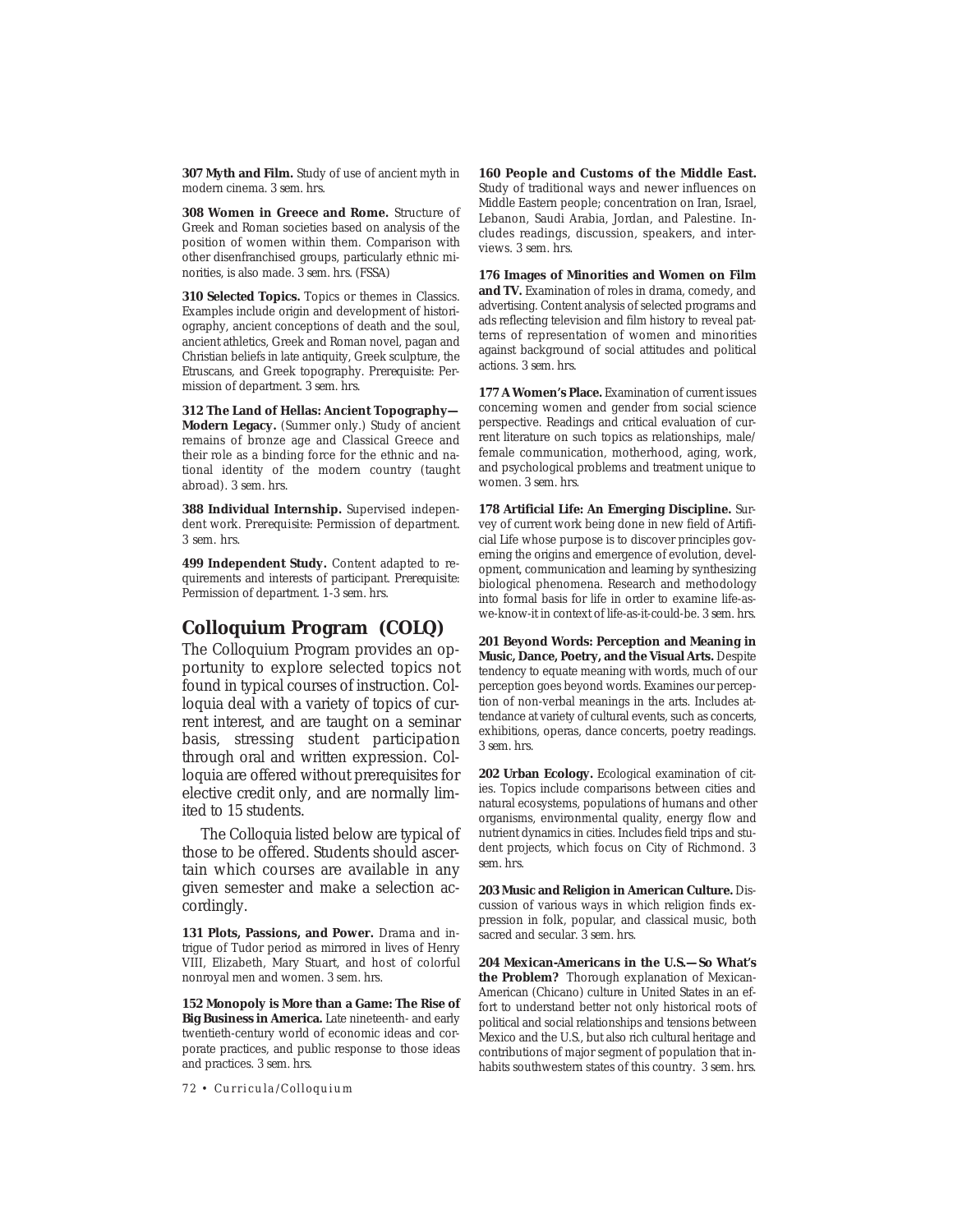**205 Aristotle Across Disciplines.** Survey of Aristotle's contributions to and continued influence on the core of a liberal education. Among areas considered are aesthetics, logic, rhetoric, ethics, politics, psychology, biology, medicine, physics and cosmology. *3 sem. hrs.*

**241 Themes in Drama: Text and Performance.** Both comedy and tragedy seek to pattern human experience by dealing with such universal themes as identity, the passage of time, and the relationship of appearance to reality. Students will explore plays with themes in common, attending stage or screen performances and analyzing texts. Open to all students. *3 sem. hrs.*

**301 Tolkien's Middle-earth.** Tolkien's major Middleearth writings and their bases in folklore, mythology, religion, history, and literature. Research project required. *3 sem. hrs.*

**334 Historic Preservation.** Using City of Richmond and its surroundings as laboratory, study of importance of preserving our old and historic structures, districts, and artifacts, and of maintaining integrity and flavor of existing neighborhoods. *3 sem. hrs.*

# **Computer Science (CMSC)**

(See Mathematics and Computer Science)

# **Core Course (CORE)**

(See First-Year Core Course)

# **Criminal Justice (CJ)**

Joan L. Neff, Coordinator (Sociology)

**Note:** The grade point average of the coursework comprising the major or the minor must be no less than 2.00 with no course grade below *C-* (1.7).

#### **The Criminal Justice Major**

Thirty-six semester hours selected from the courses listed below as follows:

| Criminal Justice 490                | 3 hours  |
|-------------------------------------|----------|
| Psychology 211 or Sociology 305     | 3 hours  |
| Sociology 310 or 311                | 3 hours  |
| *Select one course from each group: |          |
| *Philosophy 220, 260 or $364$       | 3 hours  |
| *Political Science 331, 333, 337    | 3 hours  |
| Electives - Group A                 | 12 hours |
| Electives - Group B                 | 9 hours  |
|                                     |          |

# **The Criminal Justice Minor**

Eighteen semester hours, including the specific course requirements noted above, and three semester hours of Group A electives.

# **Group A**

The following list includes required courses as well as other courses supportive of the major. Each course is described in the respective departmental listing.

**379 Criminal Justice.** Selected Topics. Varying topics of current relevance and interest, e.g., Criminal Law, Criminal Procedure, and current issues in corrections. May be repeated for credit if topics differ. *Prerequisite*: One of the following: Political Science 331, 333, or 337, Sociology 305, 310, 311, 313, or 324-Sociology of Law, or permission of program coordinator. *3 sem. hrs.*

**490 Criminal Justice. Senior Seminar.** The major components of the criminal justice system: police, courts, and corrections. *Prerequisite*: Senior status in the Criminal Justice major or minor, or permission of program coordinator. *3 sem. hrs.*

See the departmental listings for descriptions of the following courses.

# **Philosophy (PHIL)**

220 Contemporary Moral Issues

- 260 Philosophical Problems in Law and Society
- 364 Philosophy of Law

# **Political Science (PLSC)**

- 331 Constitutional Law
- 333 Civil Rights/Civil Liberties
- 337 Politics and the Legal System

# **Psychology (PSYC)**

- 211 Abnormal Behavior
- 213 Personality
- 215 Human Diversity

# **Sociology (SOC)**

- 305 Deviance
- 310 Criminology
- 311 Juvenile Delinquency
- 313 Field Investigation of the Juvenile and Adult Criminal Justice Systems
- 324 Law and Society

*Curricula/Criminal Justice • 73*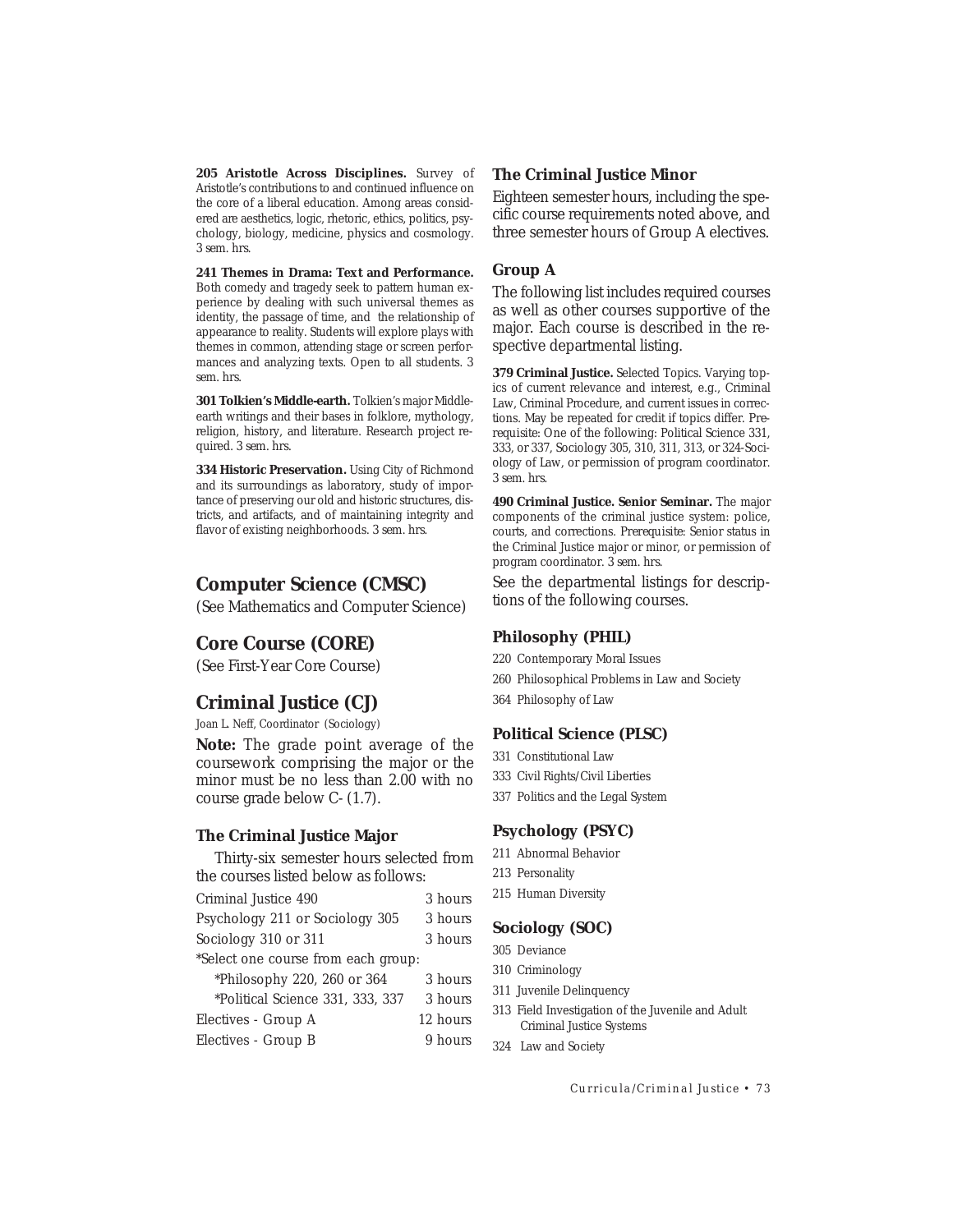# **Group B**

**Note:** These electives must be selected in consultation with the program coordinator.

# **Accounting (ACCT)**

201, 202 Fundamentals of Financial/Managerial Accounting

#### **Political Science (PLSC)**

221 Introduction to Public Policy

- 303 Metropolitan Problems and Politics
- 307 Public Management

#### **Psychology (PSYC)**

311, 312 Child Development

313, 314 Social Psychology

435 Advanced Personality and Social Psychology

436 Developmental Psychopathology

# **Sociology (SOC)**

301 The City

- 316 Race and Ethnicity in America
- 318 Social Stratification

322 Collective Behavior

323 The Black Community in Urban America

# **Speech Communication (SPCH)**

105 Interpersonal Communication

201 Argumentation and Debate

306 Persuasion

Students intending to pursue graduate study in Criminal Justice are encouraged to do the Group B six-hour option-unit arranged as:

Math 119 AND Pol Sci 371 OR Math 119 AND Soc 210 OR Psych 200

#### **Mathematics (MATH)**

119 Social Science Statistics

### **Political Science (PLSC)**

371 Introduction to Political Research and Analysis

*74 • Curricula/Economics*

# **Psychology (PSYC)**

200 Methods and Analyses

#### **Sociology (SOC)**

210 Fundamentals of Sociological Research

# **Economics (ECON)**

J. Patrick Raines, *Chair*

*Professors* Dolan, Edwards *Associate Professors* Cook, Dean, McGoldrick, Nicholson, Raines, Schmidt, Whitaker, Wight *Assistant Professors* Craft, Schuhmann

#### **Economics Major**

Thirty semester hours in economics courses, including Economics 101-102, 272, 273, and 274; and 18 semester hours in closely related fields, of which 12 hours must be at the 300 level.

A grade point average of *C* (2.00) is required in the major, with no course grade below a *C-* (1.7) in Economics 272, 273, or 274.

**Note:** Successful completion of Psychology 200 or Business Administration 201 can be used in lieu of Economics 274 to satisfy the statistical requirements of the major; however, another 300-level economics course must be taken in its place. (Economics 383 is suggested.)

Majors are strongly encouraged to take Economics 101 and 102 during their first year, and Economics 272, 273, and 274 during the sophomore year.

# **The Economics Minor**

**Note:** A grade point average of *C* (2.00) is required in the minor with no grade less than *C-* (1.7) in Economics 272 or 273.

Eighteen semester hours in economics including Economics 101-102, 272, 273, and six semester hours at the 300 level.

**101-102 Principles of Economics.** Microeconomics (101) provides students with the analytical perspective to think critically about the market system and the social objectives that it may serve. Topics include supply and demand, market structure, production, market failure (e.g., pollution), and benefits and costs of government intervention. Macroeconomics (102) is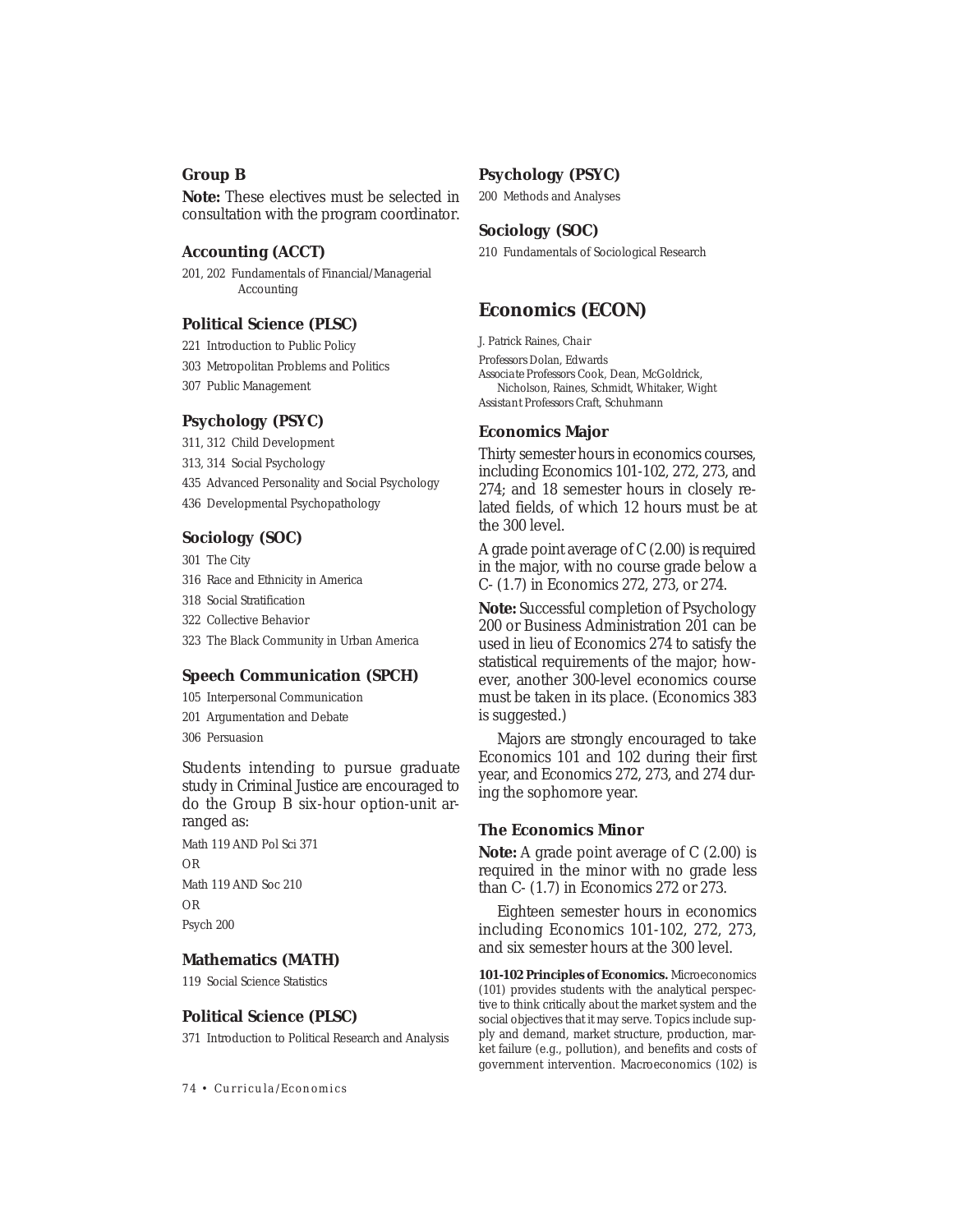the study of national income determination within a global economy. Topics include inflation, unemployment, money supply, balance of payments, currency markets, and role of fiscal and monetary policies. **Note:** Both Economics 101 and 102 must be taken to receive credit towards graduation for either. *Prerequisite:* Economics 101 is prerequisite for 102. *3-3 sem. hrs.* (101 only, FSSA)

*Prerequisite: Economics 101-102 is prerequisite to the following economics courses.*

**272 Microeconomic Theory.** Theory of price determination in both output and input markets; in-depth analysis of behavior of individual consumers, firms, and industries under various market structures; theories of exchange and distribution. *3 sem. hrs.*

**273 Macroeconomic Theory.** Theory of national income determination with emphasis on Keynesian and New Classical models. Development of monetary and fiscal policy issues. *3 sem. hrs.*

**274 Symbolic Reasoning for Economists.** Introduction to basic statistical methods most frequently encountered in economic analysis. Topics include descriptive statistics, probability theory, functions of one or more random variables, sampling theory, statistical inference, and simple linear regression. Prior knowledge of statistics not required. (Cannot be used in Business School concentration area.) *3 sem. hrs.* (FSSR)

**301 Quantitative Analysis for Business and Economics.** (See Business Administration 301). *3 sem. hrs.*

**370 Managerial Economics.** Fundamental, theoretical, analytical tools of economics as applied to decision making; illustrations from empirical studies and cases. *3 sem. hrs.*

**371 Money, Banking, and Public Policy.** Role and functions of money; operation of financial institutions; structure and influence of Federal Reserve System; effects of money and credit on economic activity. *3 sem. hrs.*

**372 Environmental Economics.** Development and application of economic principles to understand and evaluate causes and solutions to environmental problems such as pollution and conservation. Topics include the economics of biodiversity protection, global warming, natural resource damage assessment, measurement of environmental values, and alternative strategies for pollution control. Special attention is given to the optimal use of exhaustible and renewable natural resources. *3 sem. hrs.*

**373 Law and Economics.** Application of economic analysis to field of law. Using goals of efficiency and wealth maximization, shows how economic theory can unify property law, contract law, tort law, criminal law, and family law, as well as offer new insights to old problems. *3 sem. hrs.*

**375 International Trade and Finance.** Introduction to basic argument for free trade with emphasis on general equilibrium analysis; survey of trade restrictions including theory of tariffs, quotas, subsidies and preferential trade agreements. International monetary theory; determination of exchange rates in spot and forward markets; extension of national income model to international markets. *3 sem. hrs.*

**376 Industrial Organization and Public Policy.** Designed to identify features of industries with various degrees of competition. Issues to be explored include: identifying dominant firm, tight or loose oligopoly, competitive and monopoly industries; product vs. geographic markets; technological innovations; collision; product differentiation; mergers; advertising; efficiency; price discrimination; etc. In addition, antitrust policies will be reviewed as they pertain to these issues. *3 sem. hrs.*

**377 Labor Economics.** Economic analysis of labor markets including wage determination, labor supply, and investment in human capital. Policy issues include labor unions, discrimination, and analysis of government programs affecting labor markets. *3 sem. hrs.*

**378 Women and Gender Issues in Economics.** Designed to point out differences in economic circumstances of men and women. Topic discussions include child care, occupations, earnings, and poverty. Different theoretical explanations for differences presented and students evaluate rationale for each theory. *3 sem. hrs.*

**379 Economic Development in Asia, Africa, and Latin America.** Comparative analysis of economic growth, income and wealth distribution, trade and finance, population, agriculture, and industrialization in Latin America, Africa, and Asia. *3 sem. hrs.*

**380 Comparative Economic Systems.** Comparative analysis of economic systems operating in the world's major industrial nations. Economic institutions, banking system, labor-management relations, and public finance examined in U.S., Western Europe, Japan, and CIS (former Soviet Union). *3 sem. hrs.*

**381 Public Finance.** Expenditures, revenues, and debt management with emphasis on the federal government. *3 sem. hrs.*

**382 History of Economic Thought.** Survey of development of economic analysis with emphasis on contributions from Adam Smith through J. M. Keynes. *3 sem. hrs.*

**383 Econometrics.** Basic concepts in matrix algebra and statistical inference; classical linear regression model; problems of estimation in linear regression; applications to macro and microeconomics; simultaneous equation systems. *Prerequisite*: Economics 274. *3 sem. hrs.*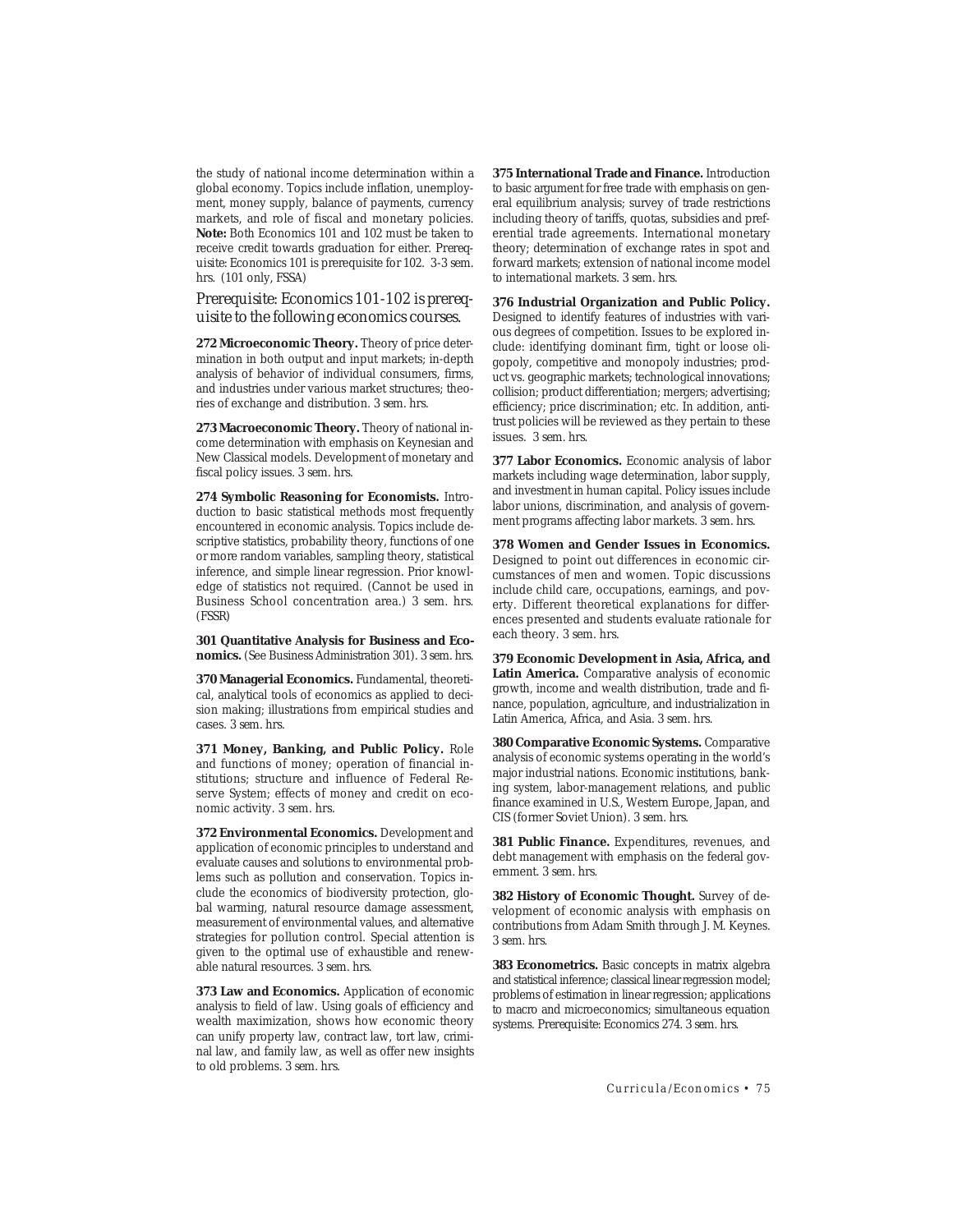**384 Mathematical Economics.** Examines various economic concepts by means of mathematical analysis. *3 sem. hrs.*

**385 Economic Theory and Public Policy.** Examines current public policy issues from perspective of economic theory. Intent is to develop separate role of economic analysis in policy deliberations, while emphasizing institutional and normative considerations that ultimately influence substance of economic policies. Topics include federal tax policy, managing federal budget deficit, trade policy, and health care. *Prerequisites*: Economics 272 and 273 or permission of instructor. *3 sem. hrs.*

**387 Selected Economic Topics.** Major areas in economics, application of economic principles, and analysis of policy issues. *1-3 sem. hrs.*

**398-399 Honors in Economics.** Honors seminar and independent research project. *Prerequisite*: Departmental invitation. *3-3 sem. hrs.*

In addition to the courses listed here, the Department participates in the Honors Program of the School of Arts and Sciences.

# **Education (EDUC)**

Barbara J. Griffin, *Chair*

*Professors* Eicher, Traynelis-Yurek

*Associate Professor* M. Brown

*Assistant Professor* Stohr-Hunt

Professionals from various fields in education also are employed as adjunct faculty members.

# **State-Approved Teacher Education Programs at the University of Richmond**

The University of Richmond was first granted an Approved Teacher Education Program by Virginia State Board of Education in 1972. Since that time the University's Department of Education has maintained Approved Program status and, as such, participates in reciprocity of licensure with states that have interstate agreements with Virginia. Currently Virginia has licensure reciprocity with approximately 30 states.

In order for programs to remain current with licensure regulations as mandated by the Virginia State Department of Education, the requirements as stated are subject to change.

The Teacher Education Programs at the University of Richmond include the preparation of teachers for three levels: Elementary Education (PK-5), Middle Education (6- 8), and Secondary Education (8-12).

Elementary Education PK-5 Middle and Secondary Education

> Art PK-12 Biology 6-8, 8-12 Chemistry 6-8, 8-12 English 6-8, 8-12 English and Speech 6-8,8-12 English and Journalism 6-8, 8-12 English and Theater Arts 6-8, 8-12 French 8-12 German 8-12 Health PK-12 Latin 8-12 Mathematics 6-8, 8-12 Physical Education PK-12 Physics 6-8, 8-12 Social Studies 6-8, 8-12 Spanish 8-12

#### **Program Objectives**

The Teacher Education Programs at the University of Richmond are structured to assist students in achieving (1) knowledge of public education as a contemporary institution—its functions and governance; (2) an understanding of the philosophical, sociological, psychological, and historical foundations of education; (3) an understanding of student development with emphasis on student learning and achievement; (4) familiarity with the intellectual, social, emotional, and physical characteristics of students which affect the learning process; (5) knowledge of instructional techniques, materials, and procedures pertinent to particular content areas and grade levels; (6) competency in planning, implementing, and evaluating classroom instruction; (7) competency in establishing and maintaining an orderly and supportive classroom environment.

# **Teacher Education Advisory Committee**

A committee appointed by the Dean of the School of Arts and Sciences and com-

*76 • Curricula/Education*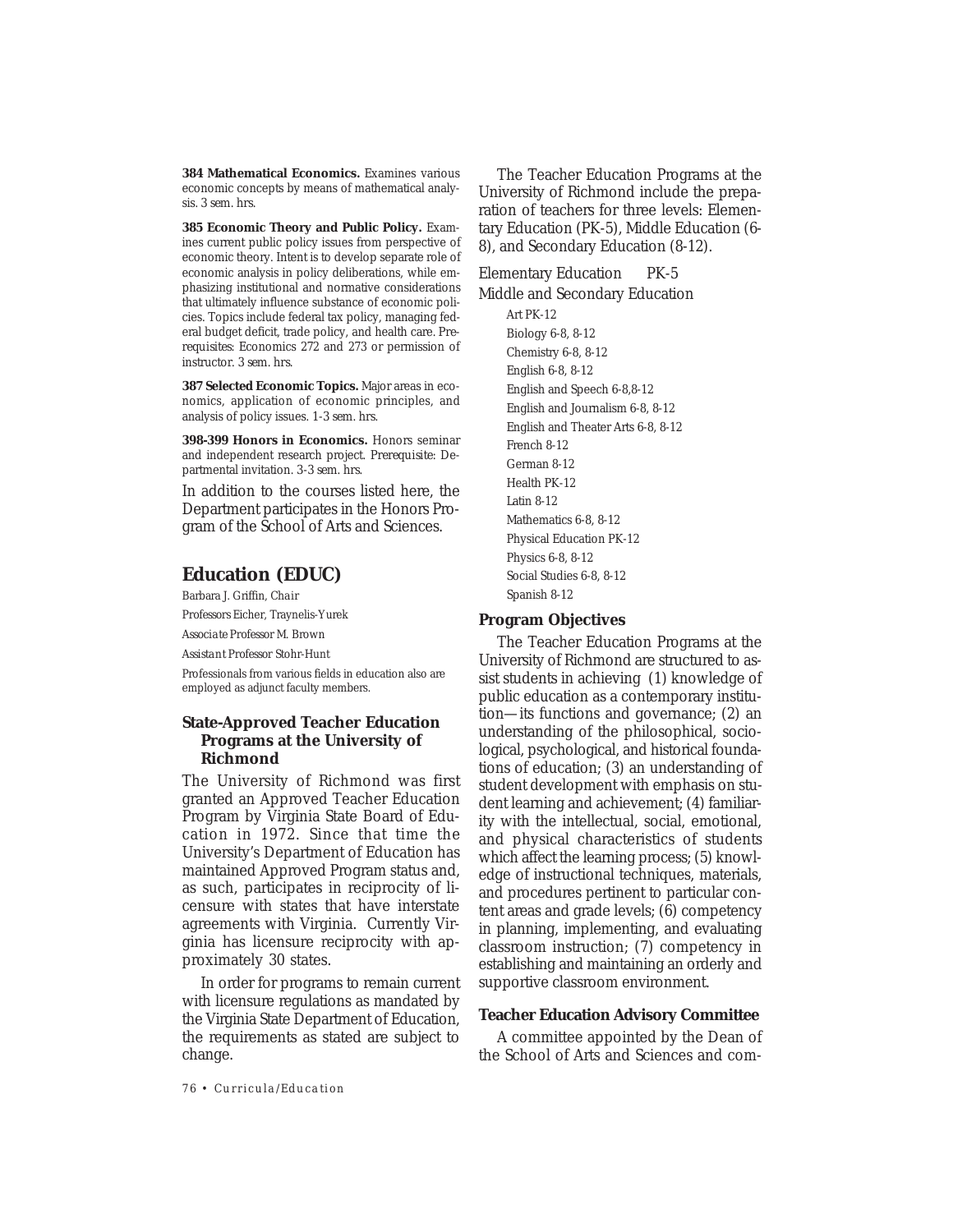posed of members of the Arts and Sciences faculty, faculty of the Department of Education, and public school personnel advises the Department of Education on matters related to the ongoing evaluation and coordination of the Teacher Preparation Program.

#### **Minor in Education**

Arts and Sciences students who complete the requirements of the Teacher Preparation Program will receive a minor in Education. Students in the School of Business or School of Leadership may not receive teacher licensure because the Virginia Department of Education currently requires a liberal arts undergraduate major for licensure. Students in the Schools of Business and Leadership who would like to minor in Education without licensure should consult faculty in the Department of Education.

# **Master of Teaching Degree**

The Department of Education offers a fifth year of study leading to a Master of Teaching degree. Students apply to the program at the end of their junior year and take some graduate courses during their senior year. For more detailed information, interested students should talk with faculty in the Department of Education and consult a graduate catalog which can be obtained in the Graduate School Office located in the Boatwright Administrative Wing of the library.

# **Admission to the Teacher Preparation Program**

Students must go through a formal application process and be admitted to the Teacher Preparation Program before registering for Education courses at the 300 level or above. The application process takes place while students are taking Education 200. For details of the process and application criteria, see the chronology below.

Only students admitted to the Teacher Preparation Program or Education minors from the School of Leadership Studies or the E. Claiborne Robins School of Business may register for Education courses at the 300-level or above.

# **Teacher Preparation Chronology**

Students interested in becoming teachers should contact the Department of Education during their first year at the University.

# *Year 2 Students*

Begin the Education sequence by taking Education 200.

While taking Education 200, students who want to become licensed to teach should take Praxis I and submit an application to the Teacher Preparation Program. To be eligible for admission to the program, a student must (1) have achieved a cumulative grade point average of 2.70, (2) earned a grade of B- (2.7) or better in Education 200, and (3) received a passing score on Praxis I.

# *Year 3 Students*

 Enroll in Education courses appropriate to the licensure program you have chosen.

During the fall semester, apply for admission to the student teaching experience that will occur during the fall semester of the senior year. Students must maintain a cumulative grade point average of 2. 7 to student teach.

Students interested in the Master of Teaching Program apply for admission to the program during the spring semester of the junior year. The Master of Teaching Program offers a fifth year of teacher preparation courses and culminates in a Master of Teaching degree in Elementary or Secondary Education. For information about the Master of Teaching Program, students should talk with a faculty member in Education and consult a graduate catalog, which can be obtained from the Graduate School Office in the Boatwright Administrative Wing of the library.

#### *Year 4 Students*

Take the professional block with student teaching.

*Curricula/Education • 77*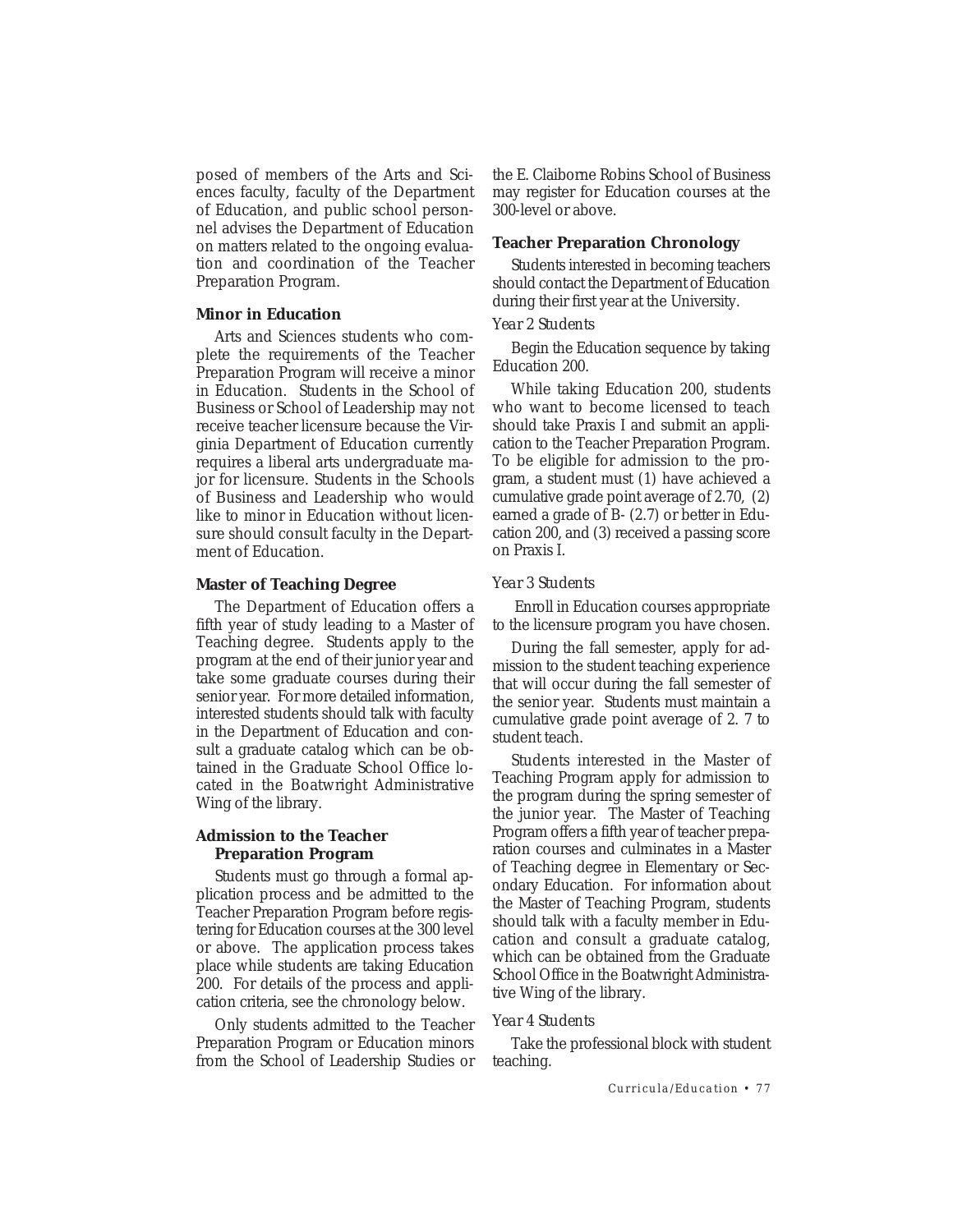Complete Career Development Center file and licensure application forms.

Take and receive a passing score on Praxis II if this test is required for the student's licensure area. Students should consult their faculty advisor in the Department of Education for information about this requirement.

# **Academic Requirements**

Only students who maintain a cumulative grade point average of 2.70 and perform satisfactorily in field experiences will be permitted to remain in the Teacher Preparation Program. Coursework in Professional Education in which a grade of less than *B-* (2.70) is received must be repeated. A student who earns less than a *B-* (2.70) in two Professional Education courses will not be permitted to remain in the Teacher Preparation Program.

# **Licensure of Teachers**

Licensure application forms may be obtained from and when complete should be returned to the Department of Education at the University of Richmond.

With the licensure application, students must also submit (1) official transcripts of all college work including transfer credit, (2) passing scores on the required Praxis tests, (3) a check, money order, or cashier's check made payable to the State Department of Education to cover the application fee.

The deadline for licensure applications is April 1.

Upon satisfactory completion of degree requirements and the University's Approved Teacher Education Program, and upon receipt of the required licensure materials, the Virginia State Department of Education will issue a Collegiate Professional License which is valid for five years and renewable with additional professional and/or college credit.

#### *Professional Education*

# **Elementary Education (PK-5)**

Required:

#### **Education (EDUC)**

- 200 Perspectives in Education, 4
- 300 Principles and Procedures of Elementary Education, 4
- 321 The Teaching of Reading, 4
- 323 Science in the Elementary School, 3
- 327 Mathematics in the Elementary School, 3
- 343 Computers in the Elementary Classroom, 3
- 425 Language Arts and Social Studies in the Elementary School, 4
- 475 Student Teaching, Elementary Education (NK-5), 8
- 479 Elementary Student Teaching Seminar, 1

# **Psychology (PSYCH)**

190 Child Psychology, 3 (Psychology 100 is a prerequisite.)

# **Middle (6-8) and Secondary (8-12) Education**

The subject areas of art, health, and physical education are comprehensive NK-12 endorsements. These are listed and described within this Middle and Secondary Education section because each represents a traditional academic area, and each is administered through the program of study for the secondary schools.

All secondary endorsement areas follow this series of courses with the exceptions of modern languages and physical education which have specialized methods courses as listed under that heading below.

Required:

#### **Education (EDUC)**

200 Perspectives in Education, 4

- 340 Educational Psychology, 4
- 342 Instructional Design and Evaluation, 3
- 344 Computers in the Secondary Classroom, 3
- 446 Research and Analysis of Teaching, 4; AND Specialized methods courses required for
	- some fields. See list below and consult advisor.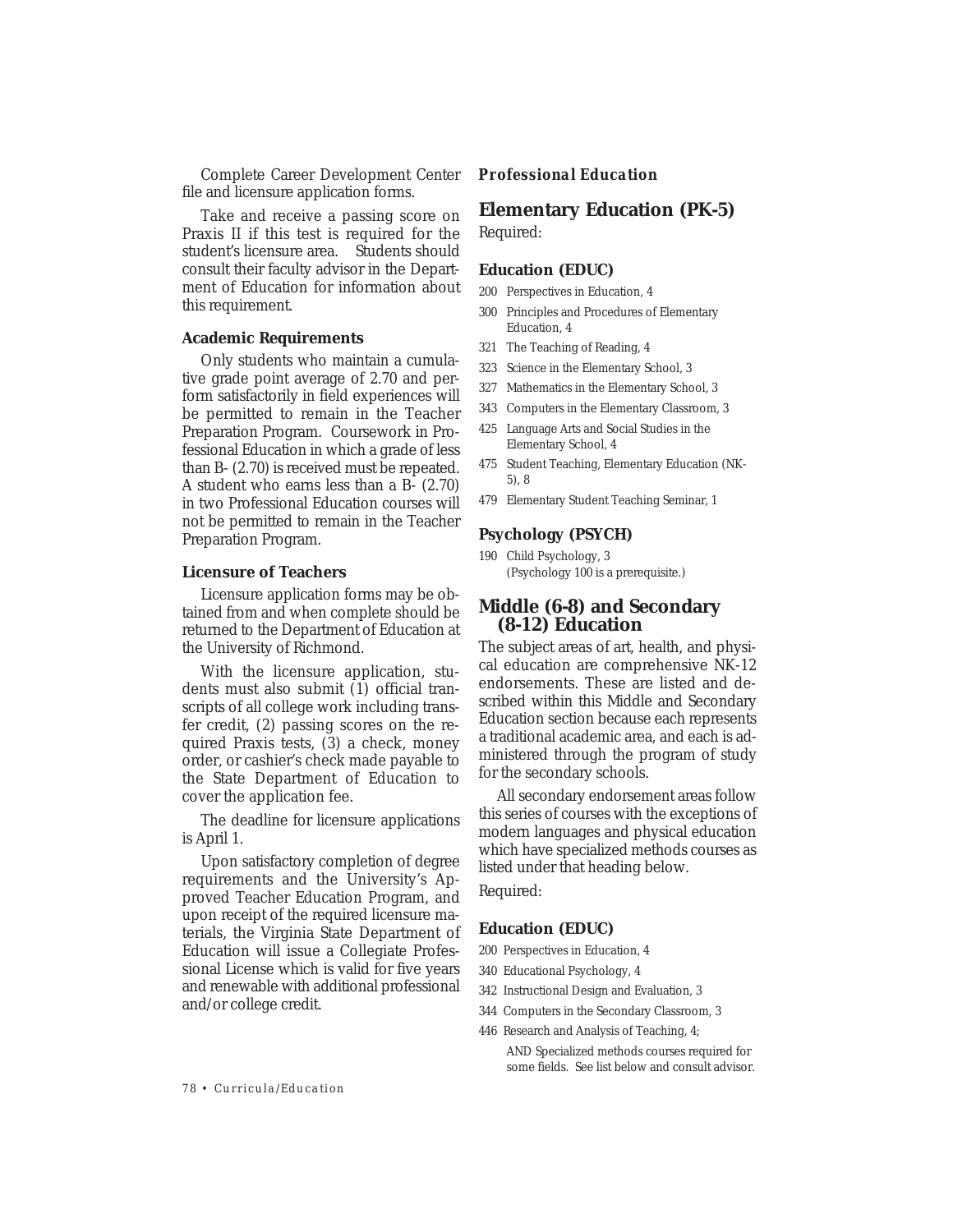449 Reading in the Content Fields, 3

480 Middle/Secondary Student Teaching Seminar, 1

One of the following:

#### **Education, Student Teaching (EDUC)**

- 476 Student Teaching, Middle Education (6-8), 8
- 477 Student Teaching Middle and Secondary Education (6-8, 8-12), 8
- 478 Student TeachingComprehensive Endorsement Subject Area (PK-12), 8

# *Specialized Methods Courses*

#### **Health and Sport Science (HSS)**

320 Sport Pedagogy, 3

# **Modern Languages and Literatures (MDLG)**

410 The Teaching of a Modern Foreign Language, 3

# **Licensure Subject Area Special Requirements**

Licensure specifications for middle and secondary subject areas often require particular courses to be completed within the academic major. In certain cases licensure endorsements may be extended to subjects related to the academic major if the student wishes to elect this option. The following section lists each subject area and states any special requirements necessary to meet licensure specifications.

Requirements for related subject endorsements are also given where appropriate.

Students pursuing middle or secondary licensure should work closely with their major department advisors and the faculty in the Department of Education to be certain that general and specific requirements of the major are met.

# *ART ENDORSEMENT*

Licensure is based on the **Studio Art** major which must include these courses:

# **Art Studio (ARTS)**

101 Drawing I, 3 103 Sculpture I, 3

- 105 Painting I, 3
- 107 Printmaking I, 3
- 131 Ceramics I, 3
- 201 Drawing II, 3
- 205 Painting II, 3
- 222 Design II, 3
- 301 Drawing III, 3
- 465 Thesis I: Portfolio Development, 3

# **Art History (ART)**

221 History and Appreciation of Art I, 3

222 History and Appreciation of Art II, 3

# *BIOLOGY ENDORSEMENT*

The requirements for a bachelor's degree with a major in Biology must be completed.

# *CHEMISTRY ENDORSEMENT*

The requirements for a bachelor's degree with a major in Chemistry must be completed.

#### *LATIN ENDORSEMENT*

Twenty-four semester hours of Latin and 12 semester hours of related coursework.

Required: 12 semester hours

#### **Classics (CLSC)**

302 Roman Art and Archaeology, 3

305 Greek and Roman Values, 3 OR

306 The Classical Tradition, 3

# **History (HIST)**

331 The Roman Empire, 3

#### **Latin (LATN)**

498 Major Seminar, 3

# **Electives**

Required: 24 semester hours in Latin

The holder of a Modern Language endorsement may add a Latin endorsement by presenting 24 semester hours of Latin which may include up to six hours of classical civilization.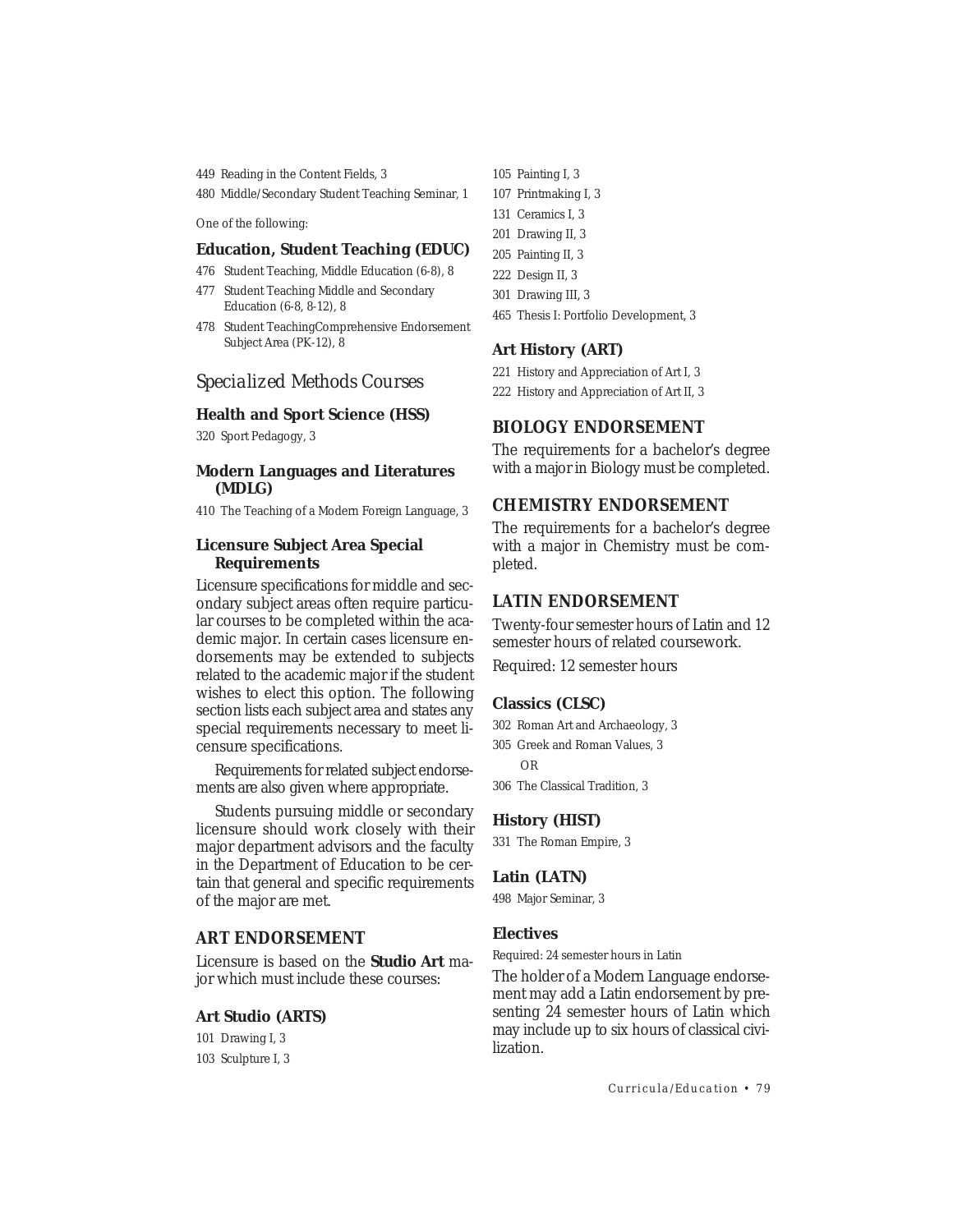# *ENGLISH ENDORSEMENT*

These courses must be included in the major:

# **English (ENGL)**

- 103 Expository Writing, 3
- 199 Introduction to Literary Analysis, 3
- 311, 312, 313 (two of these), 6
- 314, 315, 316 (two of these), 6
- 342 Modern Grammar, 3
- 376 Introduction to Composition Theory and Pedagogy, 3

#### 3 semester hours from:

- 327 Modern Drama, 3
- 330 Survey of American Literature, 3
- 331 Twentieth-Century American Literature, 3
- 334 Literature of the South, 3
- 433 The American Novel, 3

#### 3 semester hours from:

- 326 Twentieth-Century American Poetry, 3
- 327 Modern Drama, 3
- 331 Twentieth-Century American Literature, 3
- 364 Literature of American Minorities, 3
- 433 The American Novel, 3
- 451 Modern Literary Theory, 3

*Endorsements* for the following areas require, in addition, these courses for the respective area:

#### **Journalism (JOUR)**

- 200 News Media and Society, 3
- 201 News Writing, 3
- 301 Copy Editing, 3
- 306 Graphics and Design, 3

#### **Speech (SPCH)**

- 101 Principles of Speech Communication, 3
- 105 Interpersonal Communication, 3
- 201 Argumentation and Debate, 3
- 206 Group Communication, 3

# **Theatre (THTR)**

- 115 Theatre Appreciation, 3
- 201 Production I: Stagecraft, 3
- 212 Basics of Acting, 3
- 308 Basics of Directing, 3
- *80 Curricula/Education*

# *HEALTH ENDORSEMENT*

Required: 28 semester hours

# **Health and Sport Science (HSS)**

- 336 Current Health Issues, 3
- 342 Dying, Death and Grief, 3
- 351 Sport Medicine I, 3
- 367 Physiology of Exercise, 3

# **Additional Physical Education Endorsement**

An endorsement in Physical Education may be added to the Health endorsement by completing 12 semester hours of the following courses:

# **Health and Sport Science (HSS)**

- Required: 9 semester hours
- 320 Sport Pedagogy and History of Sport, 3
- 353 History of Sport, 3
- 356 Movement Skill and Acquisition, 3

# Electives recommended: 3 semester hours from:

- 212 Theory of Sport Coaching, 3
- 216 Outdoor Education, 2
- 357 Introduction to Sport Administration, 3
- 370 Legal Issues in Sport, 3

# *PHYSICAL EDUCATION ENDORSEMENT*

# **Health and Sport Science (HSS)**

Required: 37 semester hours

- 300 Research & Evaluation in Health and Sport, 3
- 320 Sport Pedagogy and History of Sport, 3
- 351 Sport Medicine I, 3
- 353 History of Sport, 3
- 354 Sport Psychology, 3
- 355 Sport in Society, 3
- 356 Movement Skill and Acquisition, 3
- 357 Introduction to Sports Administration, 3
- 365 Human Anatomy and Physiology I, 4
- 368 Biomechanics/Kinesiology, 3
- 495 Senior Forum, 3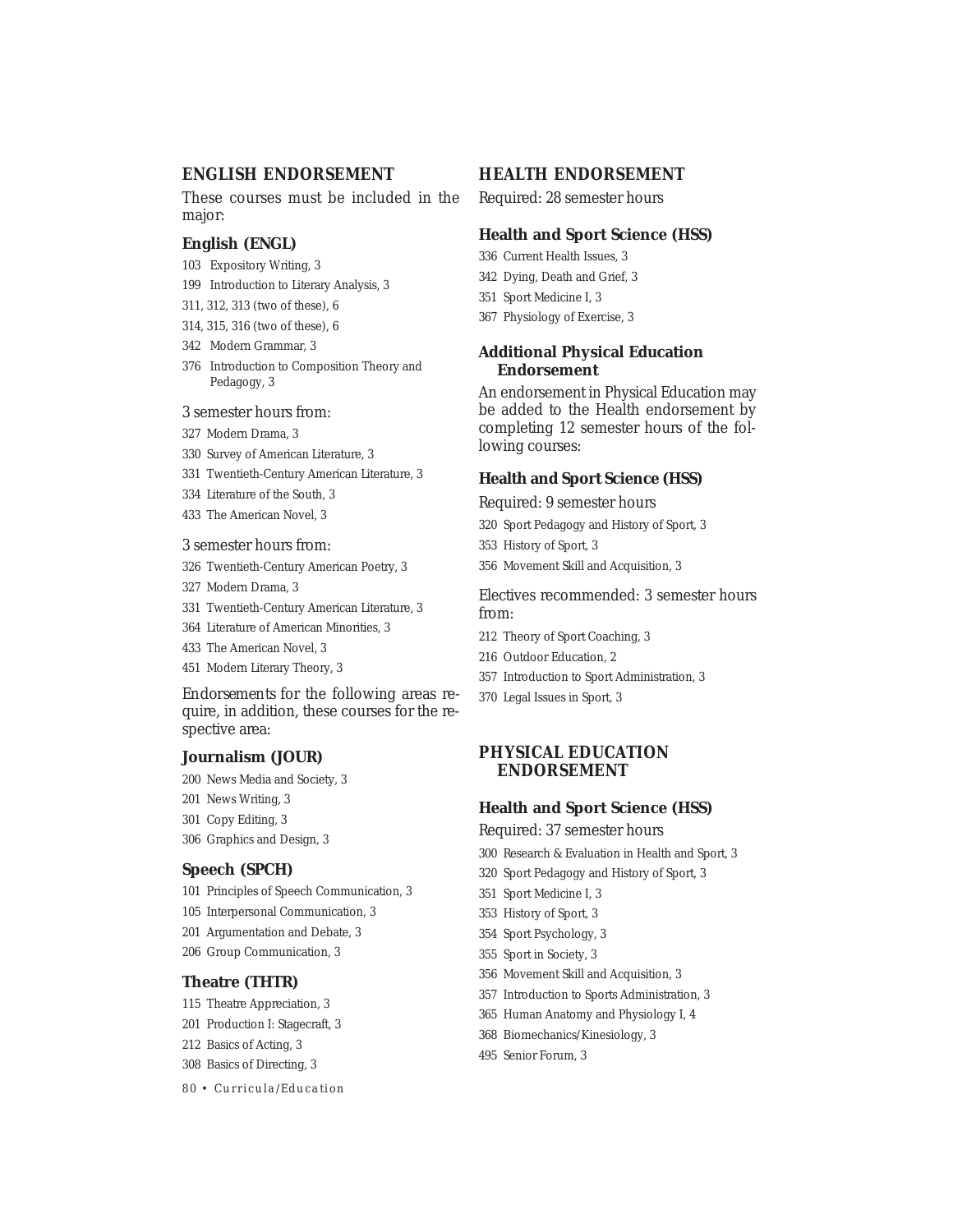Electives (strongly recommended)

212 Theory of Sport Coaching, 3

216 Outdoor Education, 3

370 Legal Issues in Sport, 3

# **Additonal Health Endorsement**

An endorsement in Health Education may be added to the Physical Education endorsement by completing 12 semester hours of the following courses.

#### **Required: 6 hours**

340 Health Psychology, 3

437 Health Programs, 3

# **Electives: 6 hours**

330 Human Sexuality, 3

331 Nutrition, 3

333 Drugs and Society, 3

# *MATHEMATICS*

The requirements for a bachelor's degree with a major in math must be completed and include the following course:

#### **Mathematics (MATH)**

329 Mathematical Statistics I, 3

# *MODERN LANGUAGES AND LITERATURES*

# **French (FREN)**

The requirements for a bachelor's degree with a major in French must be completed and include the following course:s

a. Language - 9 semester hours from:

#### **French**

- 301 French Conversation, 3
- 305 French Composition, 3
- 401 French Phonetics, 3
- 402 Advanced French Conversation, 3
- 404 Advanced Composition and Syntax, 3
- b. Culture and Civilization 3 semester hours from:
- 311-312 Contemporary Life and Issues in the French-Speaking World, 3
- 487-488 Contemporary Ideas, 3

c. Literature - 15 semester hours:

6 semester hours from:

- 321 Introduction to French Literature: Poetry, 3
- 322 Introduciton to French Literature: Theater, 3
- 323 Introduction to French Literature: Prose, 3
- 324 Intoduction to Francophone Literature, 3

Additional 9 semester hours from 400-level literature courses.

d. Methods - 3 semester hours:

410 The Teaching of a Modern Foreign Language

*Second language endorsement*, in addition, requires 24 semester hours, or the equivalent, in the language. If the second language is Latin, up to 6 of the 24 hours may be in Classical Civilization.

# **German (GERM)**

#### **Required: 30 semester hours**

a. Language - 9 semester hours from:

# **German**

301-302 German Conversation and Composition, 3-3

402 Advanced German Conversation, 3

- 404 Advanced Composition and Syntax, 3
- b. Culture and Civilization 3 semester hours:
- 413 Contemporary German Civilization Seminar, 3
- c. Literature- 15 semester hours:
- 321-322 Introduction to German Literature, 6

and additional 9 semester hours from 400-level literature courses.

d. Methods - 3 semester hours:

410 The Teaching of a Modern Foreign Language, 3

*Second language endorsement*, in addition, requires 24 semester hours, or the equivalent, in the language. If the second language is Latin, up to 6 of the 24 hours may be in Classical Civilization.

#### **Spanish (SPAN)**

The requirements for a bachelor's degree with a major in Spanish must be completed and include the following courses:

*Curricula/Education • 81*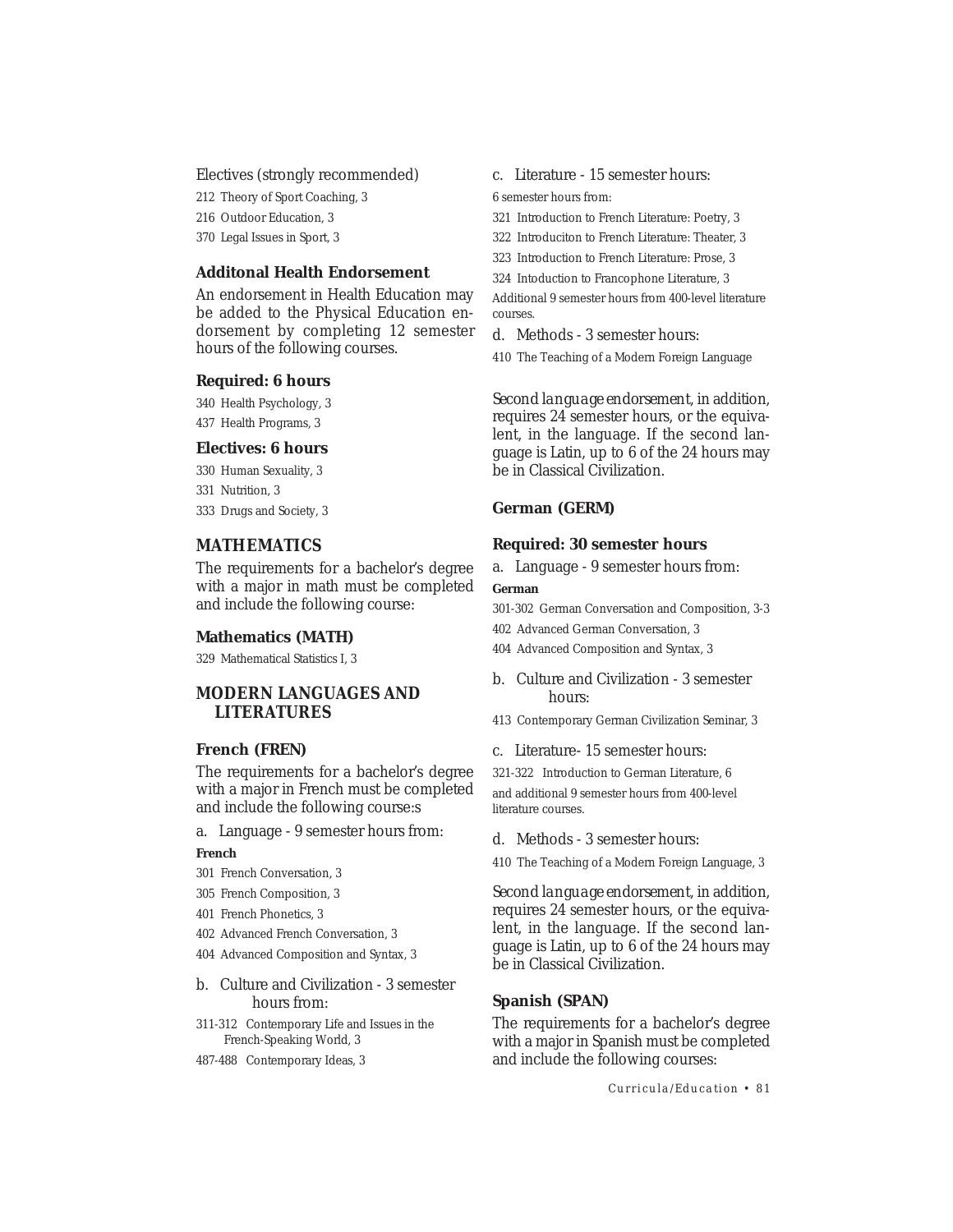a. Language - 9 semester hours from:

# **Spanish**

- 301 Spanish Conversation, 3
- 305 Spanish Composition, 3
- 402 Advanced Spanish Conversation, 3
- 404 Advanced Composition and Syntax, 3

#### b. Culture and Civilization - 3 semester hours from:

- 311 Peoples and Cultures of Spain, 3
- 312 Cultures and Nations of Latin America, 3
- 471 Latin American Cinema, 3

#### c. Literature - 15 semester hours

6 semester hours from:

321-322 Introduction to Spanish Peninsular Literature, 3-3

331-332 Introduction to Spanish-American Literature, 3-3

and additional 9 hours from 400-level literature courses.

d. Methods - 3 semester hours:

410 The Teaching of a Modern Foreign Language

*Second language endorsement,* in addition, requires 24 semester hours, or the equivalent, in the language. If the second language is Latin, up to 6 of the 24 hours may be in Classical Civilization.

# *PHYSICS ENDORSEMENT*

# **Physics (PHYS)**

The requirements for a bachelor's degree with a major in physics must be completed and include the following courses:

101-102 General Physics, 4-4

221 Intermediate Laboratory, 2

Physics Electives, 11\*

\*These electives are not specified for physics majors. However, for those students pursuing Teacher Education the electives are specified.

Related Fields: 15 semester hours

Chemistry 103-104, 4-4

Additional hours, 7

Math 212

*82 • Curricula/Education*

- 222 Intermediate Laboratory, 2
- 301 Mathematical Methods in Physics 3

303 Mechanics, 3

305 Electricity and Magnetism, 3

#### *SOCIAL STUDIES ENDORSEMENT*

Required: 42 semester hours

#### **History (HIST): 18 hours**

201-202 Ideas and Institutions of Western Civilization, 3-3

205 The United States to 1877, 3 OR

206 The United States since 1877, 3

Three hours from U.S. History: Select a course from the period not covered by the course taken under the General American History requirement, 3

Three hours from European History, 3

Three hours from East Asian, Latin American, Middle Eastern, or African History, 3

Students are encouraged to take six more hours of their choice from history courses numbered 302 to 398.

# **Political Science (PLSC): 12 hours**

220 Introduction to American Government, 3

3 hours from:

- 221 Introduction to Public Policy, 3
- 240 Introduction to Comparative Politics, 3
- 250 Introduction to International Relations, 3

12 hours from:

- 300 Bureaucracy and Public Policy, 3
- 304 Virginia Government and Politics, 3
- 315 American Political Theory, 3
- 321 Women and Power in American Politics, 3
- 322 Public Opinion and Public Policy, 3
- 326 Legislative Process, 3
- 327 The American Presidency, 3
- 331 Constitutional Law, 3
- 333 Civil Rights/Liberties, 3
- 341 Great Britain, France, and Germany, 3
- 344 Europe Today, 3
- 347 Politics of Developing Nations, 3
- 350 American Foreign Policy, 3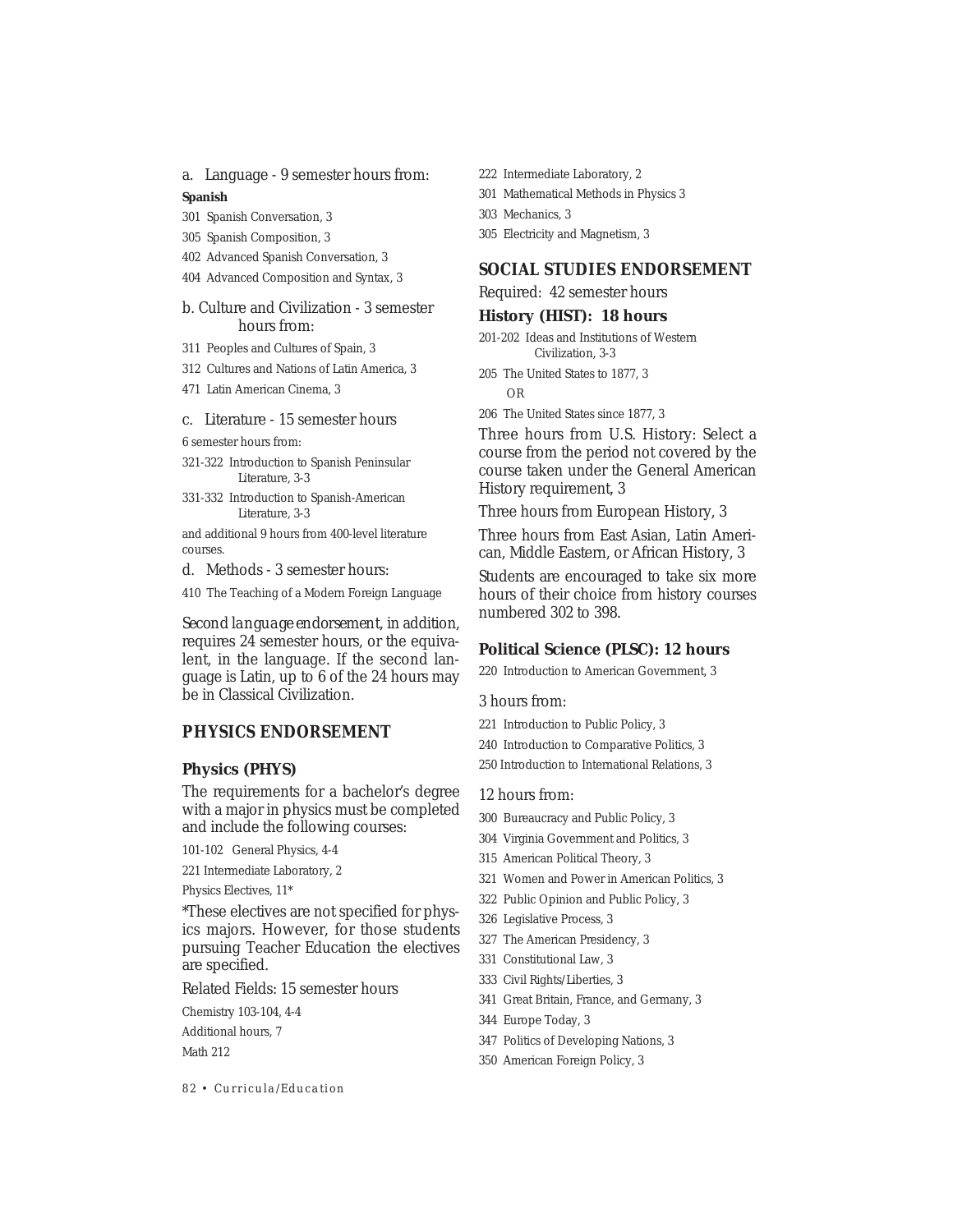#### **Economics (ECON)**

101-102 Principles of Economics, 3-3

# **Geography (GEOG)**

- 206 World Regional Geography-Developed Regions, 3
- 207 World Regional Geography-Developing Regions, 3

This endorsement does not constitute a major. Consult your academic advisor for your particular major requirements.

#### **Courses**

**200 Perspectives in Education.** Social and philosophical foundations of education from historical and contemporary perspectives; introduction of analytic tools used to study schools as social and political institutions; overview of roles and responsibilities of teachers and schools of present and future. Introductory course for teacher education program. Includes one semester hour of field laboratory. *4 sem. hrs.* (FSSA)

**201 Directed Observation and Participation in the Schools.** Role of classroom teacher in grades K-12; includes practical experience in interacting with children in group setting. Graded pass/fail. *1 sem. hr.* (Transfer students allowed only when lacking Observation.)

**300 Principles and Procedures of Elementary Education (PK-5).** Examines cognitive, social, emotional, and physical characteristics of children as basis for developing effective teaching practices and programs, and for formulating criteria used in selection and evaluation of instructional materials and equipment. Includes study of techniques, activities and matierials appropriate to art, music and movement. Includes one semester hour of field laboratory. *Prerequisite*: Education 200 with grade of B- (2.70) or better. May be taken concurrently. *4 sem. hrs.*

**310 Characteristics of Children with Learning Disabilities.** Explores historical background and legal aspects of field of specific learning disabilities. Major emphasis on etiological theories, symptomology, identification, and current research. *Prerequisite*: Education 322. *3 sem. hrs.*

**312-313-314 Independent Study in Education.** Special projects and practical experience in educational programs. Weekly seminar required. *1-2-3 sem. hrs.*

**316 Special Topics.** Accommodates special needs of teachers and school systems through use of selected contemporary topics, resource persons, and prepared programs; supports requests for professional development. Variable credit depending on course structure and time commitment. *1-3 sem. hrs.*

**319 Student Development Theory and Its Application to Residential Life.** Theoretical and experiential study of human behavior. Emphasis on selfawareness and growth, and its application to understanding students and their lives. Attention given to leadership skills in residential setting. Graded pass/ fail. *Prerequisite*: Selection as Residential Life staff member or permission of instructor. *1 sem. hr.*

**321 The Teaching of Reading.** In-depth examination of developmental nature of language and reading ability and its link to literacy development. Study of methods and materials associated with reading instruction. *Prerequisite*: Education 300. *4 sem. hrs.*

**322 Exceptional Child.** Incorporates inter- and intra-individual differences of students who have unique cognitive, sensory, behavior, communiction, physical, and learning characteristics. Includes students with multiple handicaps. Definitions, incidence, and placement protocols emphasized. *3 sem. hrs.*

**323 Science in the Elementary School.** Theories, research, methods and materials relevant to teaching science at the PK-5 grade level; theoretical foundations; empirical research; constructivism; teaching strategies; problem solving; process skills. Experience with use of technology in context of science instruction. Includes two hours of lecture and one hour of laboratory per week. *Prerequisite:* Education 300. *3 sem. hrs.*

**327 Mathematics in the Elementary School.** Theories, research, methods and materials relevant to teaching mathematics at the PK-5 grade level; theoretical foundations; empirical research; constructivism, teaching strategies; problem solving; fundamental logical/mathematical concepts; arithmetic; geometry; measurement. Experience with use of technology in context of mathematics instruction. Includes two hours of lecture and one hour of laboratory a week. *Prerequisite:* Education 300. *3 sem. hrs.*

333 Drugs and Society. (See Health and Sport Science 333.) *3 sem. hrs.*

**335 Assessment and Evaluation in Education.** Considers issues surrounding assessment in the school setting. Introduction to forms of assessment, including standardized, diagnostic, authentic, performance, and portfolio. Emphasis on procedures of construction, analysis, and evaluation of tests. *3 sem. hrs.*

**340 Educational Psychology.** Adolescent growth and development with specific emphasis on learning theory, motivation, the social context, and exceptionalities and their impact on the classroom. One semester hour field experience for students to observe and interact with adolescents in urban and suburban classroom environments including regular, vocational, and mainstreamed settings. *Prerequisite*: Education 200 with a grade of B- (2.70) or better. *4 sem. hrs.*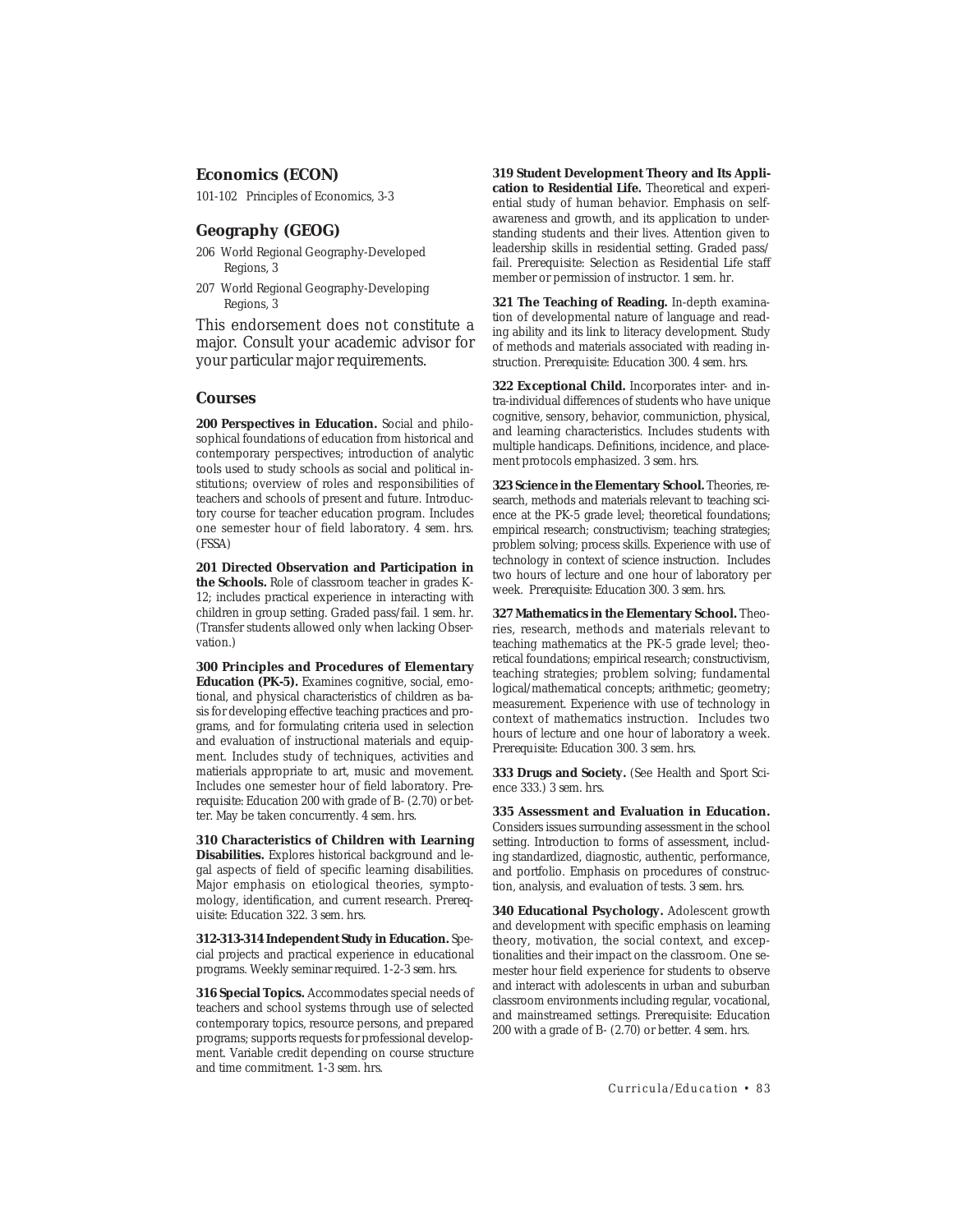**342 Instructional Design and Evaluation.** Process of establishing appropriate goals and objectives for instruction in middle and secondary schools including writing cognitive, affective, and psychomotor objectives and using these in planning and evaluation aspects of instruction. Attention to design, construction, use of classroom tests, and general principles of assessment. *Prerequisite*: Education 200 with a grade of B- (2.70) or better. *3 sem. hrs.*

#### **343 Computers in the Elementary Classroom**.

Theory and pedagogy related to using technology for instruction in all areas of elementary curriculum. Instruction in practical use of computers and multimedia. Introduction to electronic communication and the Internet. Includes two hours of lecture and one hour of laboratory per week. *Prerequisite or corequisite*: Education 300. *3 sem. hrs*.

#### **344 Computers in the Secondary Classroom**.

Theory and pedagogy related to using technology for instruction in all areas of secondary curriculum. Instruction in practical use of computers and multimedia. Introduction to electronic communication and the Internet. Includes two hours of lecture and one hour of laboratory per week. *Prerequisite or corequisite*: Education 300. *3 sem. hrs*.

**345 Curriculum Modifications for Inclusion.** Includes techniques and methodology for modifying instruction and assignments. Includes collaborative paradigms and assessment across the exceptionalities and the content areas, K-12. *Prerequisite*: Education 200 with a grade of B- (2.70) or better.*3 sem. hrs.*

**357 Diagnosis and Correction of Reading Diffi**culties. Factors involved with reading deficiencies, examining diagnostic instruments, interpreting test results, planning remedial and clinical programs and establishing criteria for referral, diagnosis and remediation. Includes a tutoring experience. *Prerequisite*: Education 321. *4 sem. hrs.*

**358 Classroom Management.** Behavioral principles and procedures for reducing classroom problems, increasing motivation, and strengthening desired classroom behavior. *3 sem. hrs.*

**385 Teaching At-Risk Learners.** Characteristics of at-risk students and identification of special personal and educational needs. Instructional and curricular approaches to learning and teaching. *3 sem. hrs.*

**375 Using Literature to Craft Classroom Writing.** (Summer only.) (Same as English 375.) *3 sem. hrs.*

**425 Language Arts and Social Studies in the Elementary School.** Examines purposes and curriculum structure of language arts and social studies programs. Language arts component will emphasize methods and materials for instruction in speaking, listening, writing, spelling and grammar. Social studies area will include objectives, instructional strategies, and evaluation of social studies education. Includes three hours of lecture

*84 • Curricula/Education*

and one hour of laboratory a week. *Prerequisites*: Admission to student teaching. *4 sem. hrs.*

**446 Research and Analysis of Teaching.** Research results are used to identify teacher behaviors and characteristics essential to effective instruction. Students will develop and demonstrate methodologies appropriate to meeting student needs. Classroom strategies are examined via micro-teaching demonstrations. Includes a one semester hour laboratory. *Prerequisites*: Admission to student teaching. *4 sem. hrs.*

**449 Reading in the Content Fields.** Reading and critical thinking in elementary, middle and secondary school content areas. Specific strategies are explored that enhance comprehension, concept development, and vocabulary knowledge. Effects of text organization and relationship between reading and writing are examined for all content areas. *Prerequisite:* Senior status or permission of instructor. *3 sem. hrs.*

**451 Children's Literature.** Survey of modern and traditional literature with emphasis on evaluative criteria used in selecting books based on school and recreational needs and interests of children. Features storytelling, creative dramatics, ways of integrating books into curriculum. *3 sem. hrs.*

#### **Student Teaching**

**475 Student Teaching, Elementary Education (PK-5).** Involves working directly with students in classroom on full-time basis under direction of cooperating teacher and University supervisor; student assumes full teacher responsibility for all instructional periods and school activities. Weekly seminar. Graded pass/fail; however, a comprehensive evaluation is completed for each student teacher. *Prerequisites*: Cumulative grade point average of at least 2.70. By December 10 of preceding year, application to student teach must be submitted to the Department of Education for approval by Department and academic department of the major. *8 sem. hrs*

**476 Student Teaching, Middle Education (6-8).** (See description under Education 475.) *8 sem. hrs.*

**477 Student Teaching, Secondary Education (8- 12)** (See description under Education 475.) *8 sem. hrs.*

**478 Student Teaching, Comprehensive Endorsement Subject Area (PK-12).** (See description under Education 475.) *8 sem. hrs.*

**479 Elementary Student Teaching Seminar.** Seminar correlates with elementary student teaching. Forum for discussion and examination of critical issues related to students' teaching responsibilities and competence. *1 sem. hr.*

**480 Middle/Secondary Student Teaching Seminar.** Seminar correlates with middle and secondary student teaching. Forum for discussion and examination of critical issues related to students' teaching responsibilities and competence. *1 sem. hr.*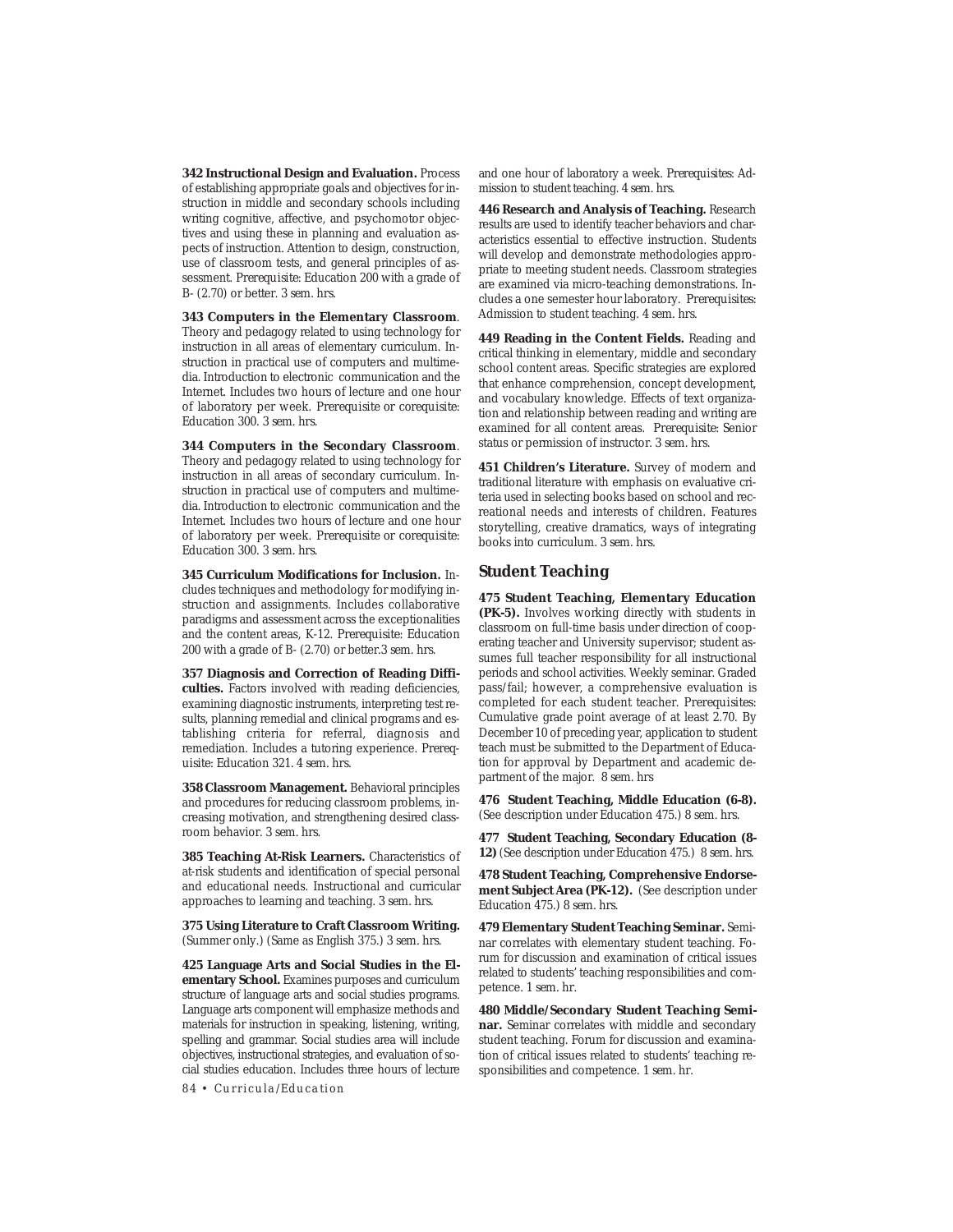# **English (ENGL)**

Raymond F. Hilliard, *Chair*

*Professors* I. Brown, Dance, Dickerson, Griffin, Hilliard, Loxterman, McMurtry, Nelson, W. D. Taylor

*Associate Professors* Barza, Givens, Hickey, S. Jones, MacAllister, Schwartz, Tremaine

*Assistant Professors* Gruner, Hewett-Smith, Russell *Director of Writing Center* Essid

**Note**: Students must complete English 103 with a grade of *C* (2.0) or better before taking any other English courses. (This does not apply to students who are exempt from English 103 on the basis of an Advanced Placement or English Achievement score.) English 199, Introduction to Literary Analysis, is a prerequisite to most advanced literature courses. A grade of *C* (2.0) or better is required in all coursework comprising the English major or the minor.

# **The English Major**

Thirty-six semester hours in English approved by the department as noted below.

| English 199                                             | 3 hours  |
|---------------------------------------------------------|----------|
| Four period courses,                                    |          |
| two from group A and                                    |          |
| two from group B                                        | 12 hours |
| Two American literature courses                         |          |
| at the 300 or 400 level,                                |          |
| one of which must be                                    |          |
| English 330                                             | 6 hours  |
| One theory course                                       | 3 hours  |
| One foundational author course                          | 3 hours  |
| Two Topics Seminars at the                              |          |
| $400$ level                                             | 6 hours  |
| (400-level courses are more specialized than those at   |          |
| the 300-level and often have a 300-level prerequisite.) |          |
| One elective at the 300 or 400 level 3 hours            |          |

# **The English Minor**

Twenty-one hours in English approved by the Department as noted below. English 199 3 hours Two period courses, one from group A and one from group B 6 hours

| . .                            |         |
|--------------------------------|---------|
| One American Literature course |         |
| at the 300 or 400 level        | 3 hours |
|                                |         |

| Two 400-level courses      | 6 hours |
|----------------------------|---------|
| One elective course at the |         |
| 300 or 400 level           | 3 hours |
|                            |         |

*English 199 is a prerequisite to most 300 and 400-level English courses.*

*No English 100-level course may be used to meet the field-of-study Literary Studies requirement.*

*Special topics seminars may be taken more than once for credit when topic changes.*

#### **Honors Program**

To earn honors in English, a major must complete three additional hours in a Special Topics Seminar or in a Graduate Course (choice to be made in consultation with the Honors Coordinator). The student must also complete three hours of thesis writing (English 499, Honors Thesis) and have attained a departmental GPA of 3.60 by the beginning of the fall semester of the senior year. The student must also maintain that GPA through the completion of the program and an overall GPA of no less than 3.30 while in the program. The thesis must be submitted to a faculty committee in the spring of the student's senior year. Honors will be granted only to those students whose theses meet departmental standards. Students should declare their intention to seek honors and meet with the Honors Coordinator in their sophomore year. Students who have not declared by the second semester of their junior year are disqualified from further honors consideration. Those who have declared that they are seeking honors will be considered candidates until they fail to meet one of the program's requirements. For further information and advice on standards and curriculum, see the Honors Coordinator.

# **Interdisciplinary Concentration in Medieval and Renaissance Studies for English Majors**

The Concentration was created for English majors interested in deepening their knowledge of the cultures of the Middle

*Curricula/English • 85*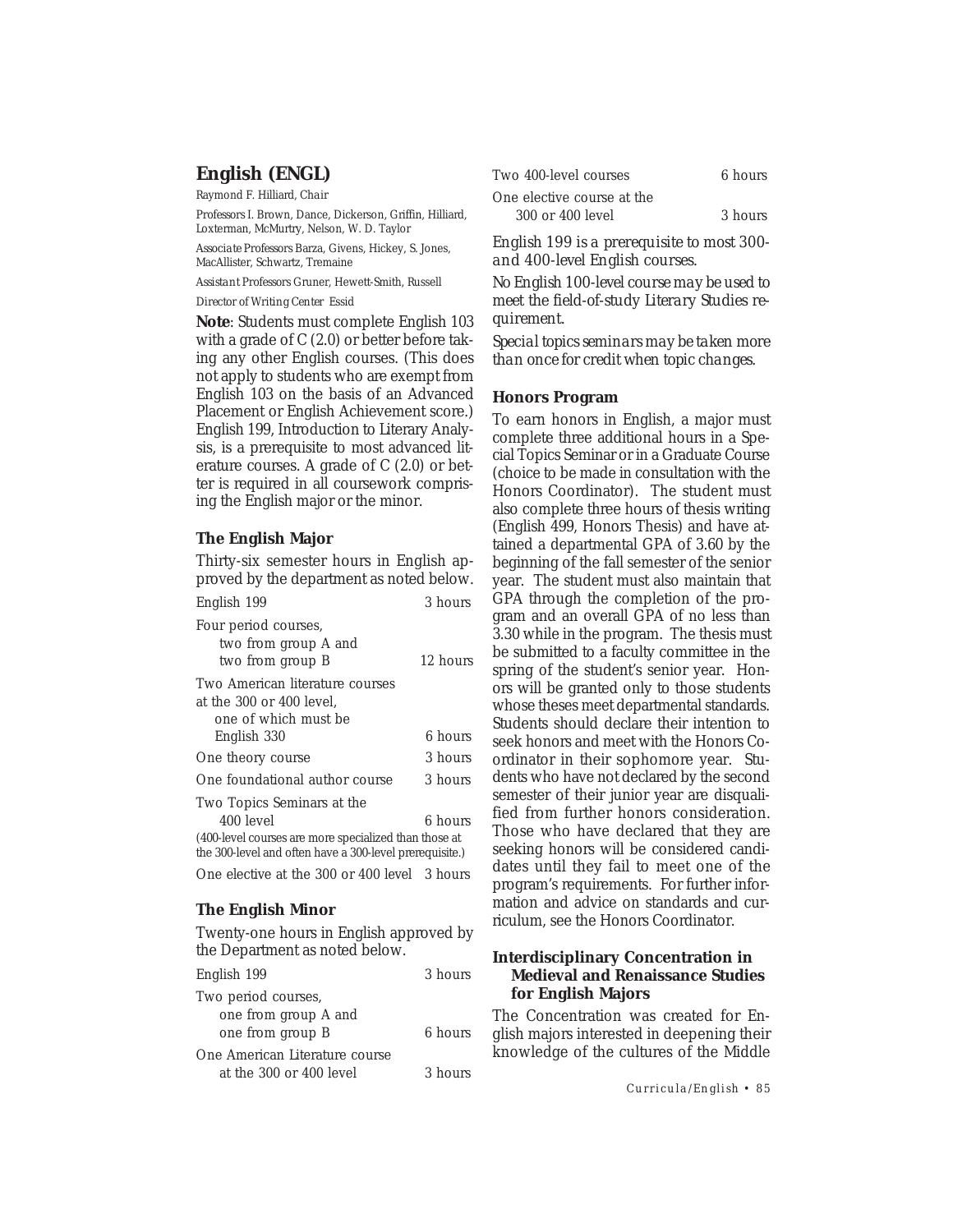Ages and Renaissance through interdisciplinary study. It thus requires that in addition to taking upper level courses in Medieval and Renaissance English literature, majors also explore these periods from the perspective of other academic disciplines including, but not limited to, the history of art and architecture, foreign literatures, philosophy, religious studies, and history. It is hoped that the breadth of knowledge and intellectual flexibility that interdisciplinary study fosters will enable students in this Concentration to undertake more complex kinds of research projects and achieve more sophisticated levels of critical thinking and writing than might otherwise have been possible. Majors who complete all requirements for this course of study will be granted a B.A. in English with an Interdisciplinary Concentration in Medieval and Renaissance Studies.

#### **Concentration Requirements:**

- A. 3 credit hours English 390 / ID 390: Interdisciplinary Studies in the Middle Ages and Renaissance
- B. 6 credit hours
	- One 400 level course in Medieval literature
	- One 400 level course in Renaissance literature

Students will choose from among the following:

#### **English (ENGL)**

402 Chaucer

403 Shakespeare to 1600

404 Shakespeare after 1600

405 Milton

- 406 Critical Approaches to Shakespeare
- 411 Topics in Medieval Literature
- 412 Topics in Renaissance Literature
- 506 Graduate Seminar in Shakespeare (with instructor permission)
- 511 Graduate Seminar in Medieval Literature (with instructor permission
- 512 Graduate Seminar in Renaissance Literature (with instructor permission)
- *86 Curricula/English*

Prerequisites for 400 level courses in Medieval and Renaissance literature are:

English 311: Literature of the Middle Ages, and

English 312: Literature of the English Renaissance, respectively.

C. 9 credit hours: Three 3-credit courses from at least two different departments outside the English department.

Students will choose from among the following:

# **Art (ART)**

314 Northern Renaissance Art

315 Art of the Renaissance

316 Mannerism and Baroque Art

#### **French (FREN)**

411-12 The French Middle Ages: Alterity and Modernity

421-22 Renaissance

# **History (HIST)**

- 241 Survey History of England to 1603
- 332 Medieval Church
- 333 European Economic History to 1450
- 334 High and Late Middle Ages
- 335 Renaissance
- 337 Tudor England, 1485-1603
- 338 Stuart England, 1603-1714

#### **Music (MUS)**

331 Medieval and Renaissance Music

#### **Religion (RELG)**

258 Medieval Religious Thought

#### **Spanish (SPAN)**

- 321 Spanish Peninsular Literature, I
- 421 Arabs, Jews, and Christians from Frontier to Empire: Medieval Spanish Literature
- 432 True Lies: Fiction and Truth in *Don Quixote*

Special courses in Medieval and Renaissance topics which are offered only infrequently may be substituted with prior approval from the departmental coordinator of the Medieval and Renaissance Studies Concentration.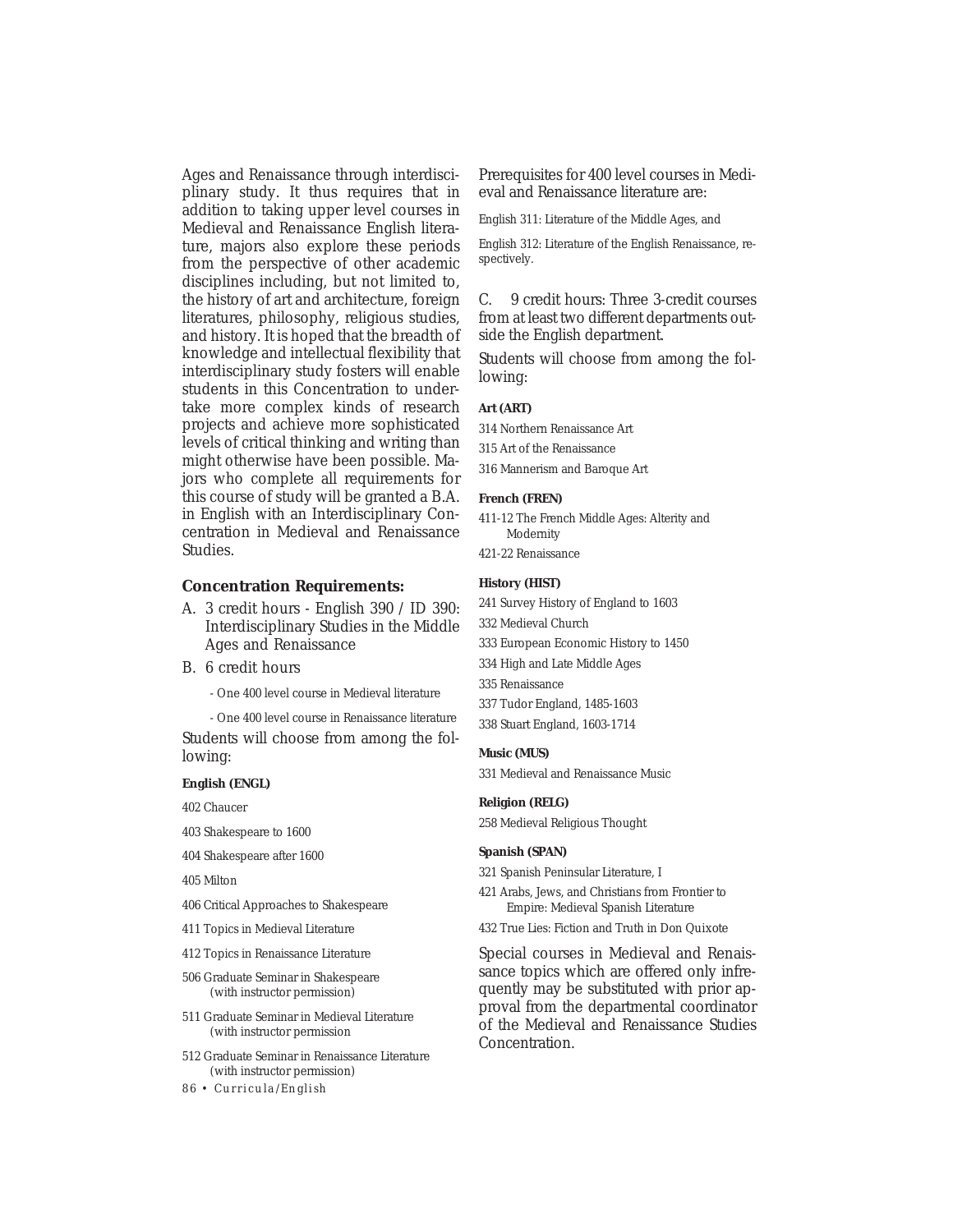D. A final critical paper examining one or more works relevant to the major to be completed in the junior or senior year preferably as the final project in ENGL 390/ID 390 or in another appropriate upper-division English course with prior approval from the Concentration Coordinators.

Students will also be encouraged to consider enrolling in any number of the following courses.

These courses will not, however, count toward the 18 hours in Medieval and Renaissance Studies required of English major Concentrators.

#### **Art (ART)**

221-222 History and Appreciation of Art

301 / Classics 301 Greek Art and Archeology

302 / Classics 302 Roman Art and Archeology

#### **Classics (CLSC)**

306 The Classical Tradition

#### **English (ENGL)**

226 Love and War in Medieval Literature

- 234 Shakespeare
- 236 On the Road—Literature of Quest and Pilgrimage
- 341 Development of the English Language
- 431 Le Siècle Classique

# **Greek (GREK)**

402 Greek Drama 404 Greek Epic

#### **History (HIST)**

201 Ideas and Institutions of Western Civilization 331 The Roman Empire

#### **Philosophy (PHIL)**

361 Philosophy of Art / Aesthetics 362 Philosophy of Religion

#### **Religion (RELG)**

241 Introduction to Early Christian Era

- 243 The World of the New Testament
- 340 Varieties of Early Christianity
- 341 Paul and Christian Origins
- 342 John and Early Christian Literature

# **Interdisciplinary Concentration in Dramatic Studies for English or Theatre Majors**

The Interdisciplinary Concentration in Dramatic Studies, approachable by English and by Theatre majors, structures the curriculum bridging the fields. Drama is both text and performance; both conceptions are valuable to the dramatist or to the student of drama. English classes analyze the structure and linguistic achievement of playscripts, surveying the canon of great and important plays through the centuries. Theatre classes emphasize the production principles and techniques required to transfer the playwright's conception from the page onto the stage. Majors who complete all requirements for this course of study will be granted a B.A. in English with an Interdisciplinary Concentration in Dramatic Studies or a B.A. in Theatre with an Interdisciplinary Concentration in Dramatic Studies

#### **Concentration Requirements:**

A. Twelve credit hours chosen from designated courses to include one course from the student's major department and three from the student's nonmajor department (normal prerequisites can be modifed with the consent of the instructor). Students will choose from among the following:

#### **English (ENGL)**

- 327 Modern Drama (taught at least every two years)
- 328 Contemporary Drama (taught at least every two years)
- 369 Creative Writing: Poetry and Drama (taught every year)
- 399 Selected Topics, as appropriate
- 403 Shakespeare to1600
- 404 Shakespeare after 1600
- 406 Critical Approaches to Shakespeare
- 411-452 Topics Seminars, as appropriate

#### **Theatre (THTR)**

- 212 Basics of Acting (taught every semester)
- 308 Basics of Directing

*Curricula/English • 87*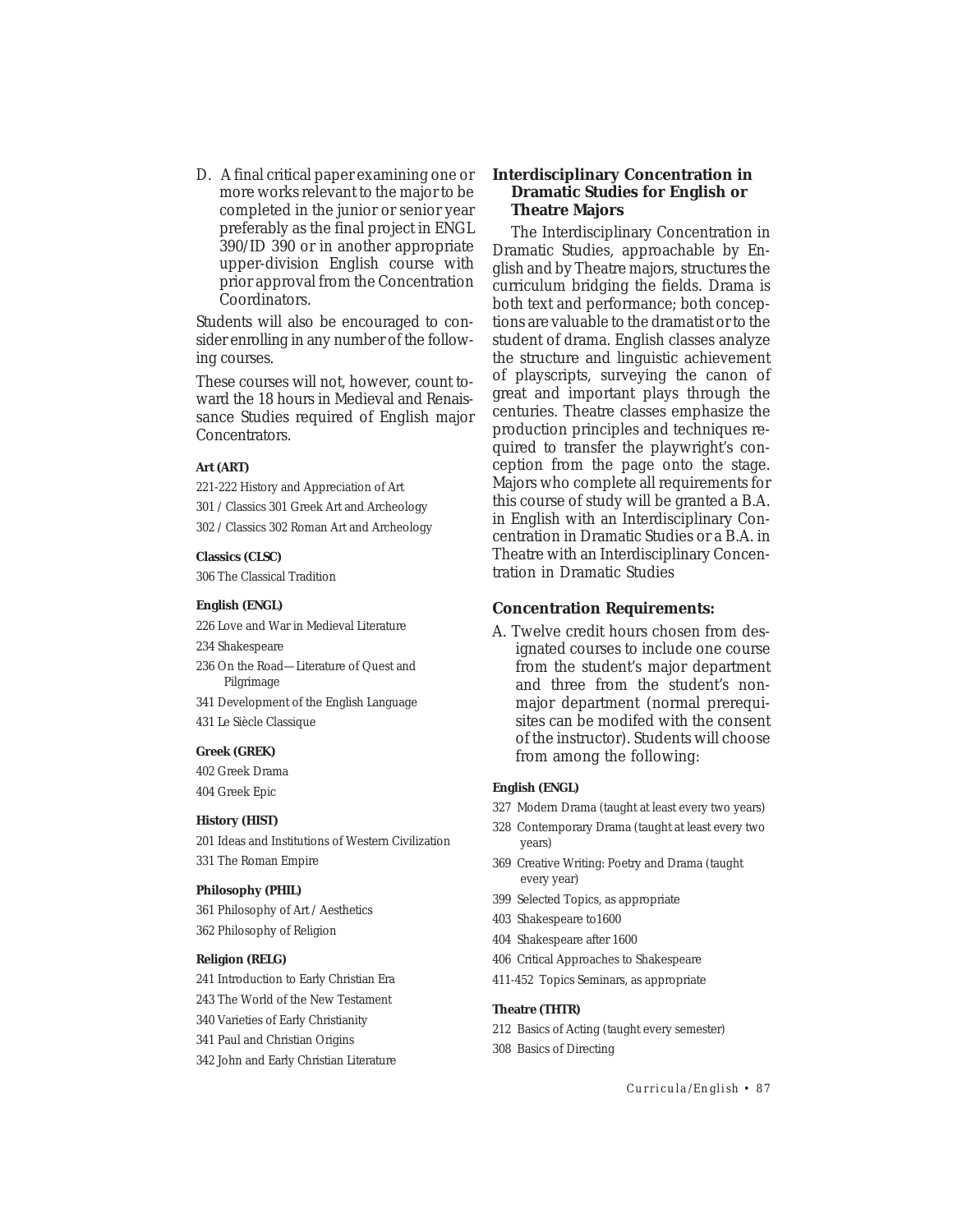309 Theatre History (taught on a two-year rotation)

- 312 Special Topics, as appropriate (including Modern Theatre History and History of the Musical)
- 325 Script Analysis (taught on a two-year rotation)
- B. A final senior-level paper or project, taken as Independent Study (ENGL 374/THTR 315) within the major department, combining theoretical and practical approaches to an appropriately focused dramatic experience. Knowledge of theatrical tradition would be brought to bear on contemporary challenge in playwriting, staging, acting, or criticism.

#### **First and Second-Year Courses**

**103 Introduction to Expository Writing.** Introduction to critical reading, thinking and writing across disciplines. Students must complete English 103 with grade of *C* (2.0) or better to meet Communications I, Expository Writing general education requirement and receive credit toward graduation. *3 sem. hrs.* (COM1)

**199 Introduction to Literary Analysis.** Essentials of critical reading (close textual analysis) and critical writing (with special attention to theory, critical vocabulary, and methodology of literary interpretation). *Prerequisite*: English 103 with grade of C (2.0) or better or exemption from English 103. *3 sem. hrs.*

# *English 103 with a grade of* **C** *(2.0) or better or exemption is a prerequisite to all 200-level English courses.*

**203 Children's Literature.** Analysis of children's literature, from folk and fairy tales to today's stories, poems, and novels for children. *3 sem. hrs.* (FSLT)

**204 Literature and Culture.** Representation of cultural identity and experience in works drawn from diverse cultural traditions. *3 sem. hrs.* (FSLT)

**206 Selected Readings in American Literature.** Selected works reflecting one or more major patterns in American literature. Specific emphasis may change from term to term and will be announced each term. *3 sem. hrs.* (FSLT)

**208 Twentieth-Century American Fiction.** Textual analysis of novels and shorter fiction representing diverse authors, themes, movements, and techniques. *3 sem. hrs.* (FSLT)

**209 Special Topics in Literary History.** Topic stated for term; may change from term to term. *3 sem. hrs.*

*88 • Curricula/English*

**213 Literature and Human Issues.** Major issues in human experience in various literary traditions, past and present. *3 sem. hrs.*

**215 Reading Science Fiction.** Analysis of selected works of science fiction. *3 sem. hrs.* (FSLT)

**216 Literature, Technology and Society.** Literary and nonliterary texts that react, in given society and period of history, to technological change and social effects of technology. *3 sem. hrs.* (FSLT)

217 The Bible and Literature. Study of representative texts from Hebrew bible and New Testament, and examination of their relationships to later works of drama, poetry, short stories, and the novel. *3 sem. hrs.* (FSLT)

**218 African Literature.** Representative works from written traditions in modern African literature. *3 sem. hrs.* (FSLT)

**219 Special Topics in Literary Themes.** Topic stated for term; may change from term to term. *3 sem. hrs.*

**220 Film Studies.** History and aesthetics of the documentary film, from 1895 to present, with attention to the language of film and techniques of production. *3 sem. hrs.*

**221 Introduction to Poetry.** Analysis of works by selected poets. *3 sem hrs.* (FSLT)

**222 Short Fiction.** Rigorous textual analysis of short fiction as means of defining its many formal and philosophical expressions. *3 sem. hrs.* (FSLT)

**223 The Modern Novel.** Analysis of selected twentieth-century novels. *3 sem. hrs.* (FSLT)

**224 Great Novels.** Selected major novels of eighteenth, nineteenth, and twentieth centuries. *3 sem. hrs.* (FSLT)

**225 Selected Fiction by Women.** Analysis and interpretation of novels and/or stories by women writers. *3 sem hrs.* (FSLT)

**226 Love and War in Medieval Literature.** Selected readings in medieval literature (some in translation), with focus on literary representations of love and war. *3 sem. hrs.* (FSLT)

**227 Life-Writing as Literature: Studies in Biography and Autobiography.** Study of resources, methods, and aims governing the re-creation of an individual life by writers of biography and autobiography. *3 sem. hrs.* (FSLT)

228 World Drama. Analysis of significant works, both traditional and contemporary. *3 sem. hrs.* (FSLT)

229 Special Topics in Genre. Topic stated for term; may change from term to term. *3 sem. hrs.*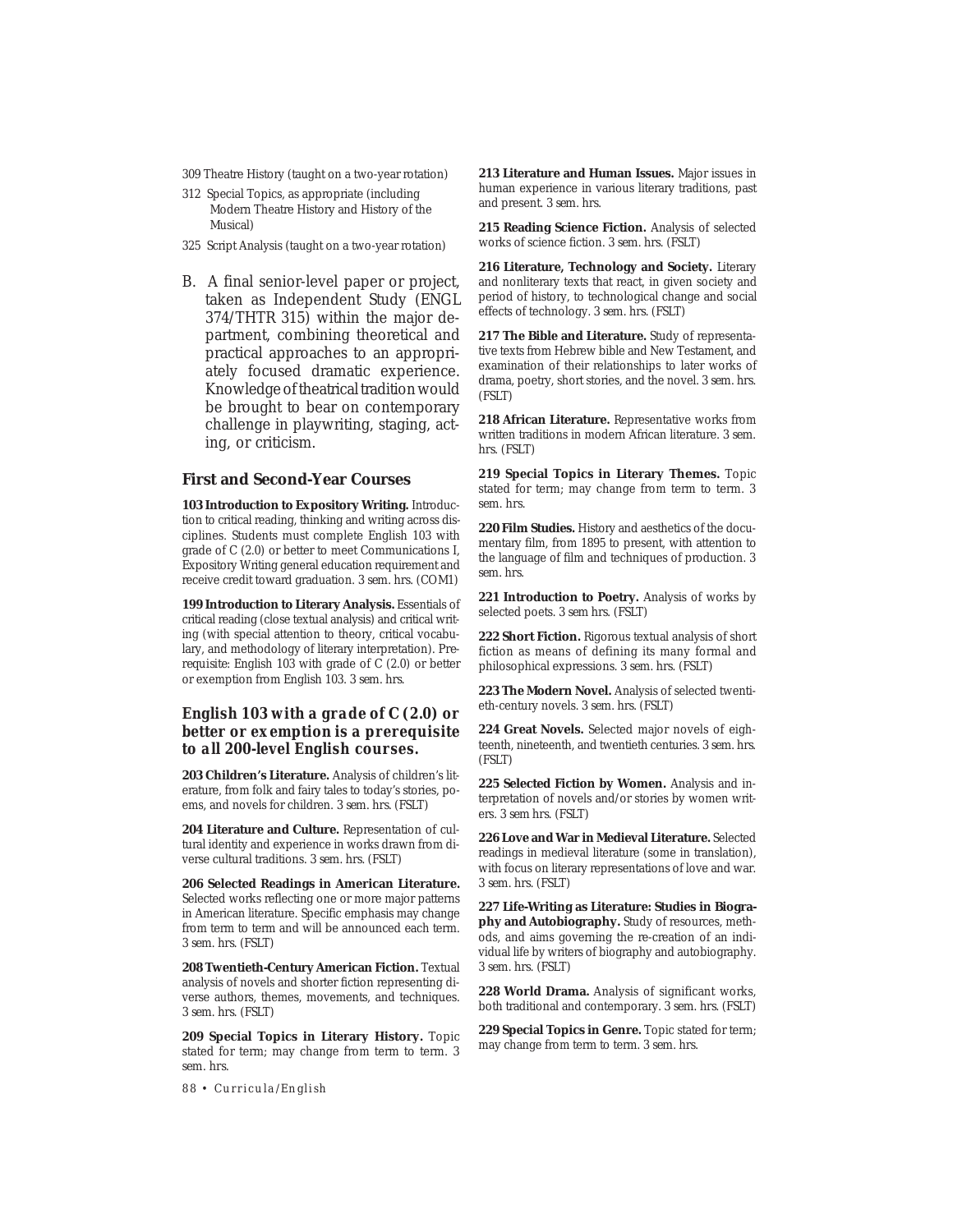**230 Women in Modern Literature.** Modern woman's search for identity and struggle for self-realization through study of selected figures from nineteenth- and twentieth-century literature. *3 sem. hrs.* (FSLT)

**231 African-American Literature.** Survey of major works of African-American literature with attention to oral traditional contexts. *3 sem. hrs.* (FSLT)

**232 Southern Fiction.** Fiction of both old and new South with attention to themes, techniques, and perspectives of the region. *3 sem. hrs.* (FSLT)

**233 Tradition and Renewal in Native American Literatures.** Selected works (songs, stories, novels, and poetry) representative of oral and written traditions of American Indian cultures. *3 sem. hrs.* (FSLT)

**234 Shakespeare.** Analysis of selected plays and poems from variety of critical perspectives. *3 sem. hrs.* (FSLT)

**235 Narratives of Personal Development.** Analysis of literature of personal growth and human development, from autobiography and biography to various forms of fictions—Bildungsroman, novels of education, fictionalized biography, autobiography in verse, etc. *3 sem. hrs.* (FSLT)

**236 On the Road: Literature of Quest and Pilgrimage.** Survey of literature of quest and pilgrimage with attention to issues of race and gender. *3 sem. hrs.* (FSLT)

**237 Literature of English-Speaking Peoples.** Comparative study of diverse literary traditions in the English language such as those of America, Britain, Ireland, India, and Australia. *3 sem. hrs.* (FSLT)

**238 Leadership, Ancient and Modern.** Representations of patterns of leadership in selected works from various cultures and periods of history. *3 sem. hrs.* (FSLT)

**239 Special Topics in Literary Perspective.** Topic stated for term; may change from term to term. *3 sem. hrs.*

#### **Advanced Literature Courses**

*(In special cases students lacking the stated prerequisite may be admitted by permission of instructor.)*

Period Courses in British Literature: Majors must take four of those listed below, two from Group A and two from Group B. Period courses should be taken sequentially when this is possible. The entire sequence need not be finished before taking topics courses for which the student has taken the particular prerequisite courses.

# **Group A**

**311 Literature of the Middle Ages.** Studies in British and Continental medieval literature from Beowulf through the 15th century with attention to social, cultural, and political backgrounds. *Prerequisite*: English 199 with grade of *C* (2.0) or better. *3 sem. hrs.*

**312 Literature of the English Renaissance.** Studies in literature and cultural traditions of 16th and early 17th century Great Britain. *Prerequisite*: English 199 with grade of *C* (2.0) or better. *3 sem. hrs.*

**313 English Literature of the Restoration and** 18th Century. Focus on representative British authors of the late seventeenth and eighteenth centuries. *Prerequisite*: English 199 with grade of *C* (2.0) or better. *3 sem. hrs.*

#### **Group B**

**314 English Literature of the Romantic Movement.** Focus on major British authors of the early 19th century with some attention to European currents and backgrounds. *Prerequisite*: English 199 with grade of *C* (2.0) or better. *3 sem. hrs.*

**315 English Literature of the Victorian Period.** Focus on representative British poets, novelists, and prose writers, 1832-1901, with attention to contemporary social, political, religious, and scientific issues. *Prerequisite*: English 199 with grade of *C* (2.0) or better. *3 sem. hrs.*

**316 Twentieth-Century British Literature.** Reflections of modern sensibility in fiction and poetry of native British and Irish authors and American expatriates. *Prerequisite*: English 199 with grade of *C* (2.0) or better. *3 sem. hrs.*

#### **American Literature Courses**

**326 Twentieth-Century American Poetry.** Analyses of representative works by major American poets, with demonstration of modern technical innovations and discussions of thematic concerns. *Prerequisite*: English 199 with grade of *C* (2.0) or better. *3 sem. hrs.*

**330 Survey of American Literature.** Development of major patterns in American literature from Colonial period to the 1920s. *Prerequisite*: One of the following: English 199, 206, 208, 210, 211, 231, 232, or 233 with grade of *C* (2.0) or better. *3 sem. hrs.*

**331 Twentieth-Century American Literature.** Development of literary form and thought from American experience. *Prerequisite*: English 199 with grade of *C* (2.0) or better. *3 sem. hrs.*

**332 Post-World War II American Novel.** Close study of important and representatively postmodern texts (either novels by U.S. authors or works that strongly influenced U.S. authors during this period) written during third quarter of 20th century with re-

*Curricula/English • 89*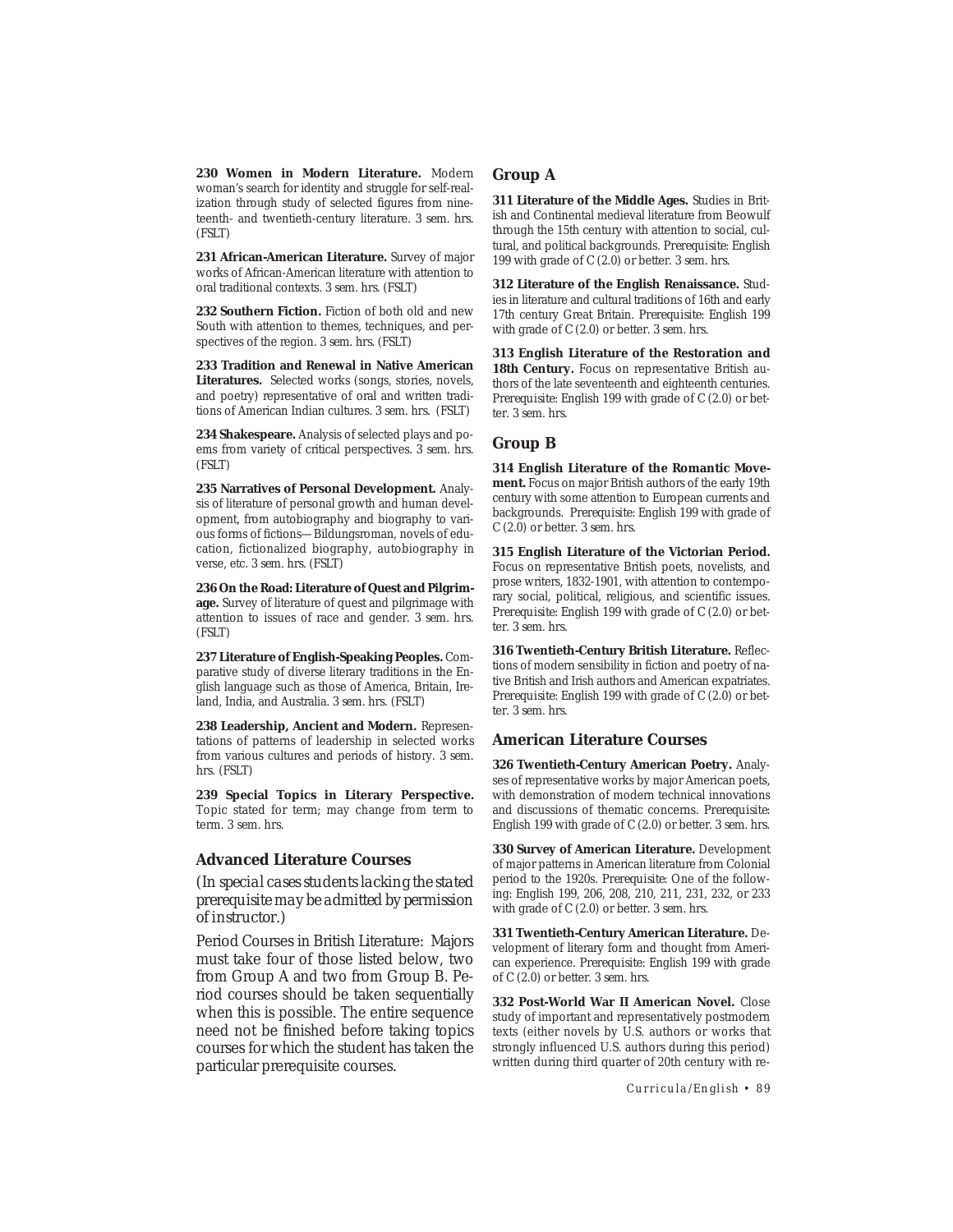spect to their special social, philosophical, and aesthetic contexts. *Prerequisite*: English 199 with grade of *C* (2.0) or better or permission of instructor. *3 sem. hrs.*

**334 Literature of the South.** Representative poetry and prose of the Southern states, with attention to cultural, social, and political backgrounds. *Prerequisite*: English 199 with grade of *C* (2.0) or better. *3 sem. hrs.*

**364 Literature of American Minorities.** Literature of American minority groups in relation to mainstream concerns of American literature. *Prerequisite*: English 199 with grade of *C* (2.0) or better or permission of instructor. *3 sem. hrs.*

**366 Black Women Writers.** Representative prose and poetry written by Black women. Focus and content announced each semester. May sometimes cover range of African-American literature, from slavery to present. Other times may focus on twentieth-century literature by Black women in United States, Africa, and Caribbean. *Prerequisite*: English 199 or English 230 with grade of  $C(2.0)$  or better or permission of instructor. *3 sem. hrs.*

**430 Topics in American Literature to 1900.** *Prerequisite*: English 330 with grade of *C* (2.0) or better. *3 sem. hrs.*

**431 Topics in American Literature after 1900.** *Prerequisite*: English 330 with grade of *C* (2.0) or better. *3 sem. hrs.*

*The focus of English 430 and 431 will vary at the discretion of the instructor and be announced each semester. Each of the two courses may be taken more than once for credit when topic changes. English 433 may be used to meet the American literature requirement; it may not be used to meet the seminar requirement.*

**433 The American Novel.** Representative American novels from late 18th to 20th century. *Prerequisite*: English 330 with grade of *C* (2.0) or better. *3 sem. hrs.*

**Foundational Author Courses:** Majors must take one of the following foundational author courses:

**402 Chaucer.** Selected early works, Troilus and Criseyde, and The Canterbury Tales, with attention to Chaucer's life in context of late fourteenth-century culture and ideology. *Prerequisite*: English 311 with grade of *C* (2.0) or better. *3 sem. hrs.* (FSLT)

**403 Shakespeare to 1600.** Earlier plays: comedies, tragedies, histories. *Prerequisite*: English 312 with grade of *C* (2.0) or better. *3 sem. hrs.* (FSLT)

**404 Shakespeare after 1600.** Mature tragedies. *Prerequisite*: English 312 with grade of *C* (2.0) or better. *3 sem. hrs.* (FSLT)

**405 Milton.** Major poems, with emphasis on Paradise Lost, and selected prose. *Prerequisite*: English 312 with grade of *C* (2.0) or better. *3 sem. hrs.* (FSLT)

**406 Critical Approaches to Shakespeare.** Selected plays, with attention to different modes of critical analysis. *Prerequisite*: English 312 with grade of *C*  $(2.0)$  or better.  $\overline{3}$  *sem. hrs.* (FSLT)

#### **Theory Courses**

**353 Technique and Meaning of Poetry.** How creative tools available to poets shape and influence presentation of theme. *Prerequisite*: English 199 with grade of *C* (2.0) or better. *3 sem. hrs.*

**354 Technique and Meaning of Fiction.** Analysis of narrative technique and theory. *Prerequisite*: English 199 with grade of *C* (2.0) or better. *3 sem. hrs.*

**450 Critics since Plato.** Ways of looking at art and literature in their philosophical context. Theories applied to variety of literary texts. *Prerequisites*: English 199 and three semester hours of 300-level English with grades of *C* (2.0) or better. *3 sem. hrs.*

**451 Modern Literary Theory.** Twentieth-century critical perspectives. *Prerequisites*: English 199 and three semester hours of 300-level English with grades of *C* (2.0) or better. *3 sem. hrs.*

**452 Topics in Literary Theory.** *Prerequisites*: English 199 and three semester hours of 300-level English with grades of *C* (2.0) or better. *3 sem. hrs.*

#### **Topics Seminars**

**411 Topics in Medieval Literature.** *Prerequisite*: English 311 with grade of *C* (2.0) or better. *3 sem. hrs.*

**412 Topics in Renaissance Literature.** *Prerequisite*: English 312 with grade of *C* (2.0) or better. *3 sem. hrs.*

**413 Topics in Restoration and 18th-Century Literature.** *Prerequisite*: English 313 with grade of *C* (2.0) or better. *3 sem. hrs.*

**414 Topics in Romantic Literature.** *Prerequisite*: English 314 with grade of *C* (2.0) or better. *3 sem. hrs.*

**415 Topics in Victorian Literature.** *Prerequisite*: English 315 with grade of *C* (2.0) or better. *3 sem. hrs.*

**416 Topics in 20th-Century British Literature.** *Prerequisite*: English 316 with grade of *C* (2.0) or better. *3 sem. hrs.*

**419 Topics in Genre.** *Prerequisites*: English 199 and three semester hours of 300-level English with grades of *C* (2.0) or better. *3 sem. hrs.*

**420 Topics in Literary History.** *Prerequisites*: English 199 and three semester hours of 300-level English with grades of *C* (2.0) or better. *3 sem. hrs.*

*90 • Curricula/English*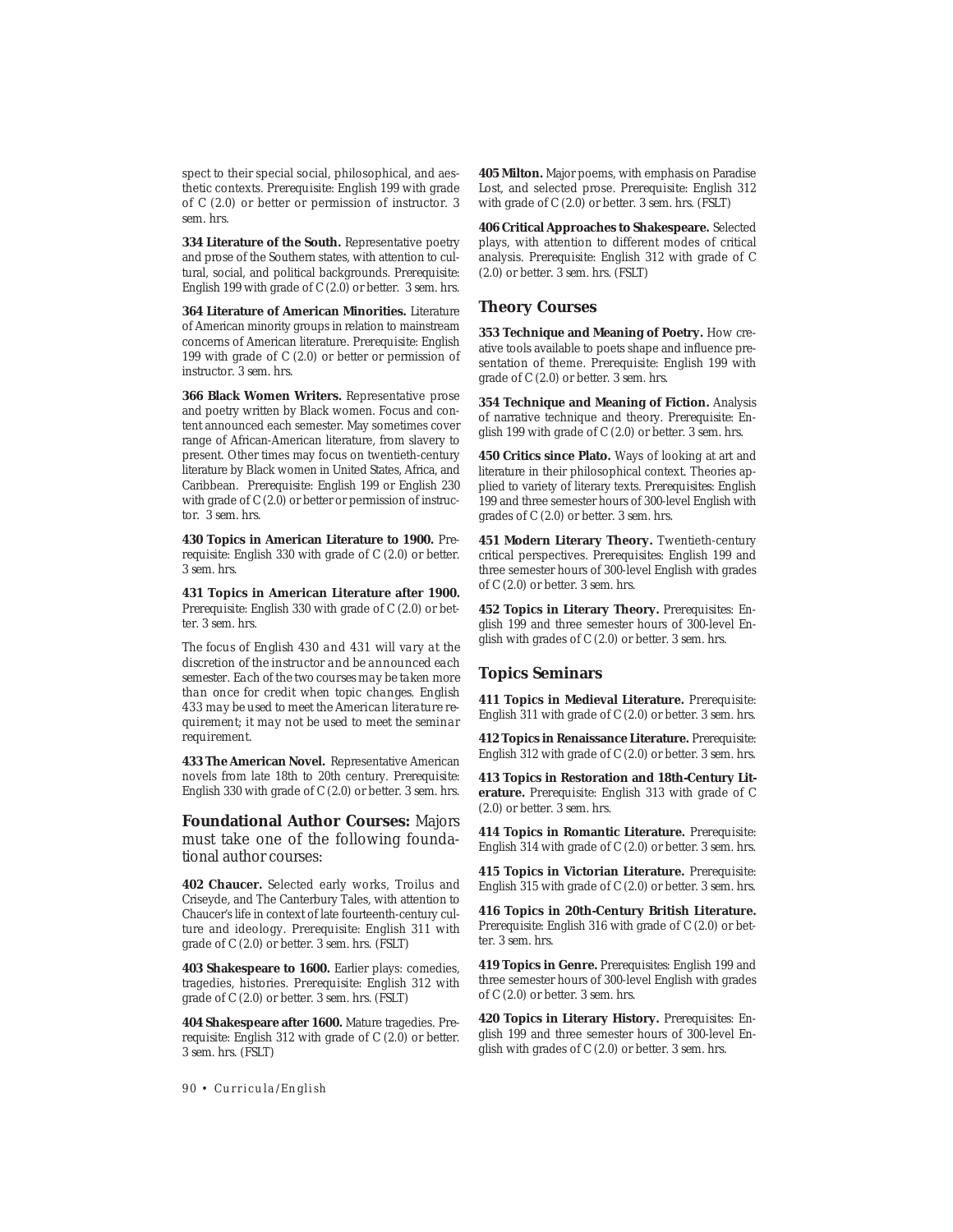**421 Topics in Comparative Literature.** *Prerequisites*: English 199 and three semester hours of 300 level English with grades of *C* (2.0) or better or permission of instructor. *3 sem. hrs.*

**422 Topics in Literary Themes.** *Prerequisites*: English 199 and three semester hours of 300-level English with grades of *C* (2.0) or better. *3 sem. hrs.*

**423 Topics in Literary Perspectives.** *Prerequisites*: English 199 and three-hour literature course at 300 level with grades of *C* (2.0) or better. *3 sem. hrs.*

**424 Topics in Film.** *Prerequisites*: English 199 and one 300-level literature course or English 370 with grades of *C* (2.0) or better. *3 sem. hrs.*

**430 Topics in American Literature to 1900.** *Prerequisite*: English 330 with grade of *C* (2.0) or better. *3 sem. hrs.*

**431 Topics in American Literature after 1900.** *Prerequisite*: English 330 with grade of *C* (2.0) or better. *3 sem. hrs.*

**452 Topics in Literary Theory.** *Prerequisites*: English 199 and three semester hours of 300-level English with grades of *C* (2.0) or better.*3 sem. hrs.*

**Elective Courses.** Majors must choose one additional course from those listed below or from the categories above.

**327 Modern Drama.** British and American drama with attention to European backgrounds. *Prerequisite*: English 199 with grade of *C* (2.0) or better. *3 sem. hrs.*

**328 Contemporary British and American Drama.** Developments since World War II. *Prerequisite*: English 199 with grade of *C* (2.0) or better. *3 sem. hrs.*

**341 Development of the English Language.** Language as it evolved from Indo-European. Emphasis on sound changes in Anglo-Saxon and Middle English dialectology, vocabulary development, and dictionaries. *Prerequisite*: English 199 with grade of *C* (2.0) or better. *3 sem. hrs.*

**342 Modern Grammar.** Introduction to linguistics, including theories and practices of structuralists and transformationalists. (Meets state licensure requirements for teaching. Modern Language (MDLG) 407, Introductory Linguistics, may be substituted for this licensure requirement.) *Prerequisite*: English 103 with grade of *C* (2.0) or better. *3 sem. hrs.*

**343 Topics in Advanced Composition.** Special topics in writing with emphasis on the writing process. Can be taken up to three times with change of topic. *Prerequisite*: English 199 or any 200-level English course with grade of *C* (2.0) or better. *3 sem. hrs.*

**360 Women and Creativity.** Selected women writers, their work and relationship to their society. *Prerequisite*: English 199 or 230 with grade of *C* (2.0) or better or permission of instructor. *3 sem. hrs.*

**367 Creative Writing.** Introduction to general principles. Students' fiction and poetry receive critical evaluation through workshops and conferences. *Prerequisite*: English 199 or three semester hours of 200-level English with grade of *C* (2.0) or better. *3 sem. hrs.*

**368 Creative Writing: Fiction.** Analysis of literary models. Discussion and evaluation of students' own fiction. *Prerequisite*: English 199 or three semester hours of 200-level English with grade of *C* (2.0) or better. *3 sem. hrs.*

**369 Creative Writing: Poetry and Drama.** Analysis of literary models. Discussion and evaluation of students' own poetry and drama. *Prerequisite*: English 199 or three semester hours of 200-level English with grade of *C* (2.0) or better. *3 sem. hrs.*

**370 History and Aesthetics of Film.** Topics include rise of studio system, major international directors, and popular genres. (Same as Art 370.) *Prerequisite*: English 199 with grade of *C* (2.0) or better. *3 sem. hrs.*

**374 Independent Study.** Individually designed course of study conducted under supervision of faculty member. *Prerequisite*: Approval of directing faculty member. *1-3 sem. hrs.*

**376 Introduction to Composition Theory and** Pedagogy. Serves as practicum for writing fellows and students seeking teacher licensure. *Prerequisite*: Permission of instructor. *3 sem. hrs.*

**380 Caribbean Literature.** Survey of Anglo-Caribbean literature with emphasis on contemporary works. *Prerequisite*: English 199 or International Studies 201 with grade of *C* (2.0) or better or permission of instructor. *3 sem. hrs.*

**390 Interdisciplinary Studies in the Middle Ages and Renaissance.** Interdisciplinary approach to study of Middle Ages and Renaissance. Medieval and Renaissance perspectives on topics such as love, politics, individualism, and the divine will be explored through study of selected works from literature, art, architecture, political theory, theology, and philosophy of both periods. Modern historiographical studies will also be examined to evaluate strengths and weaknesses of period constructions. (Same as Interdisciplinary Studies 390.) *3 sem. hrs.*

**399 Selected Topics.** Topics will vary from semester to semester. *3 sem. hrs.*

**499 Thesis Direction.** Research and writing of Honors Thesis in English. *3 sem. hrs.*

#### **Additional courses**

The following courses may be taken for credit toward the 122 hours required for graduation, but may not be counted in the hours required for the English major.

*Curricula/English • 91*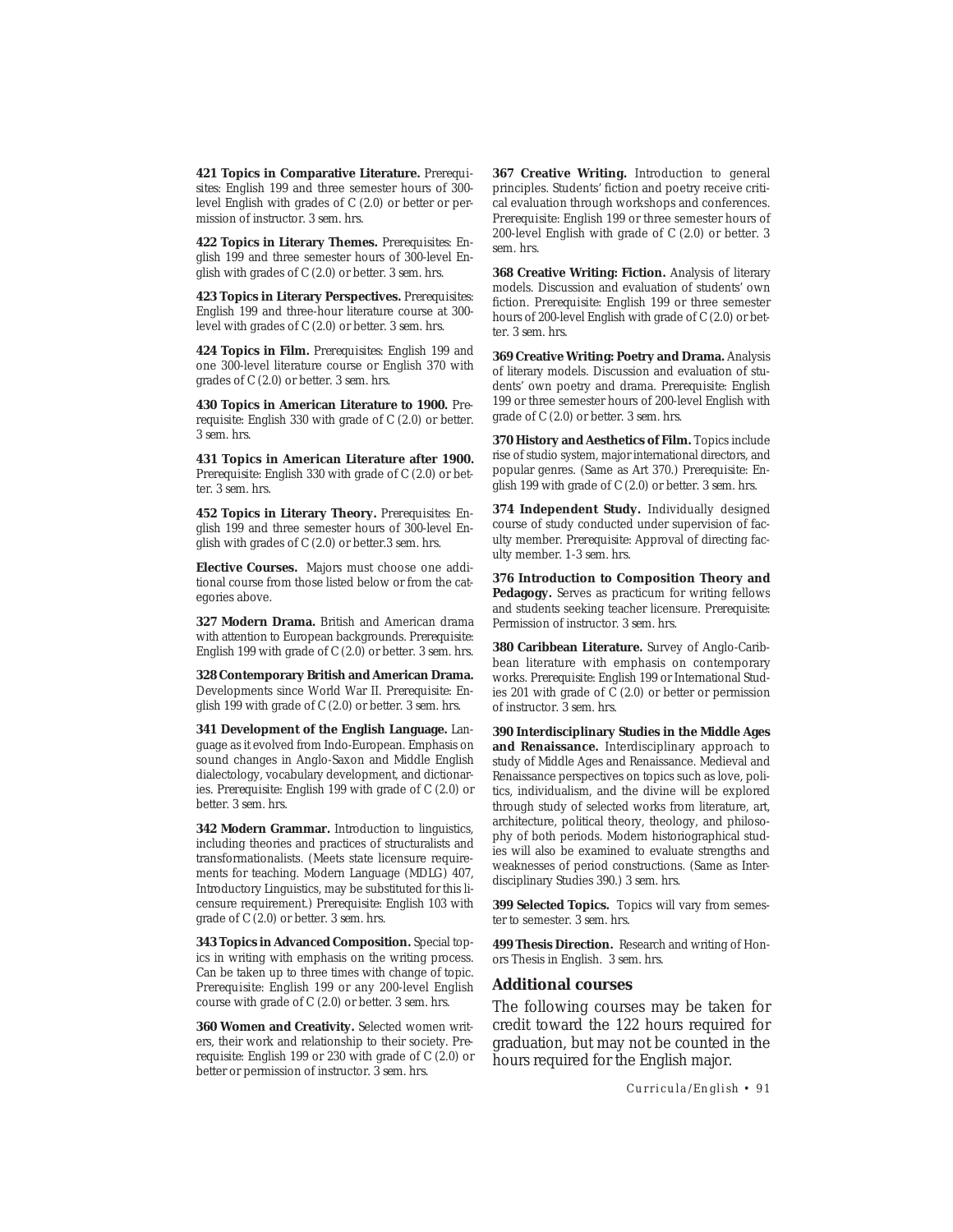**100A-100B Interdisciplinary Writing**. (Summer only). Provides students with critical writing/reading skills within interactive computer classroom. Focus on frames of inquiry which inform various academic disciplines. Part I (100A) includes introduction to computer technology and critical reading and writing with emphasis on personal responses to individual texts (visual and print) drawn from across disciplines along with a short research-based assignment. Part II (100B) includes continuation of critical reading and writing with emphasis on cross-disciplinary texts, library skills orientation, research-based assignment, oral presentations, and collaboration on creating a website. (Limited to Summer College students). *1-1 sem. hrs.*

**372 Television as a Cultural Force.** (Summer only.) Study of television medium in which students attend lectures, screenings, interviews, tours, rehearsals, and seminars; and meet producers, directors, executives, and actors. Examination of family images in television programming and advertising. Taught in Los Angeles, California area. (Same as Religion 372.) *6 sem. hrs.*

**375 Using Literature to Craft Classroom Writing.** (Summer only.) May not be counted for required hours in the English major. (Same as Education 375.) *3 sem. hrs.*

**388 Individual Internship.** Application of academic skills and theories in placement approved by department. Includes academic work. Supervised by member of the English faculty. Approximately 50 hours of work required for each hour of credit. No more than three semester hours of credit may be earned in English 388. *Prerequisites*: Three semester hours of 300 level English with grade of *C* (2.0) or better, written application in advance of internship, and recommendation of the English faculty member who will supervise the internship. *1-3 sem. hrs.*

# **Geography (GEOG)**

**206 World Regional Geography—Developed Regions.** World's economically developed areas [Europe, North America, Australia, CIS (former Soviet Union), Japan]. *3 sem. hrs.*

**207 World Regional Geography—Developing Regions.** World's economically developing areas (Middle America, South America, Southwest Asia, Southeast Asia, India, China, Africa, Middle East). *3 sem. hrs.*

*92 • Curricula/Health and Sport Science*

# **Health and Sport Science (HSS or SPSC)**

Robert W. McGowan, *Chair Professor* Rohaly *Associate Professors* Jordan, McGowan, Pate, Pierce *Instructors* Hammer, Hogan, *Director of Wellness* Johnson

# *HEALTH (HSS)*

**Note:** The grade point average of the coursework comprising the Health major or minor must be no less than 2.00 with no course grade below *C-* (1.7).

No Health and Sport Science course, with the exception of 300, 365, and 495, may be counted more than once toward any major or minor taken within the department.

# **The Health Major**

Required Courses: 29 hours

Health and Sport Science 300, 30, 331, 333, 365, 366, 375, 437, 495

Nineteen (19) hours of related course work:

Biology 211-212 Chemistry 103-104 Math 119 or 129

#### Electives:

Three (3) hours from approved Health and Sport Science courses

*And for the Bachelor of Science degree:*

Mathematics 212 3 hours

# **The Health Major for Teaching**

To qualify for the Virginia Professional Teaching License in Health Education PK-12, the student must make certain course selections in conjunction with the course requirements shown above. These course selections are shown under the listing for the Department of Education on page 76. Also shown in that location is the additional coursework needed to qualify for Physical Education licensure while completing the major and licensure requirements for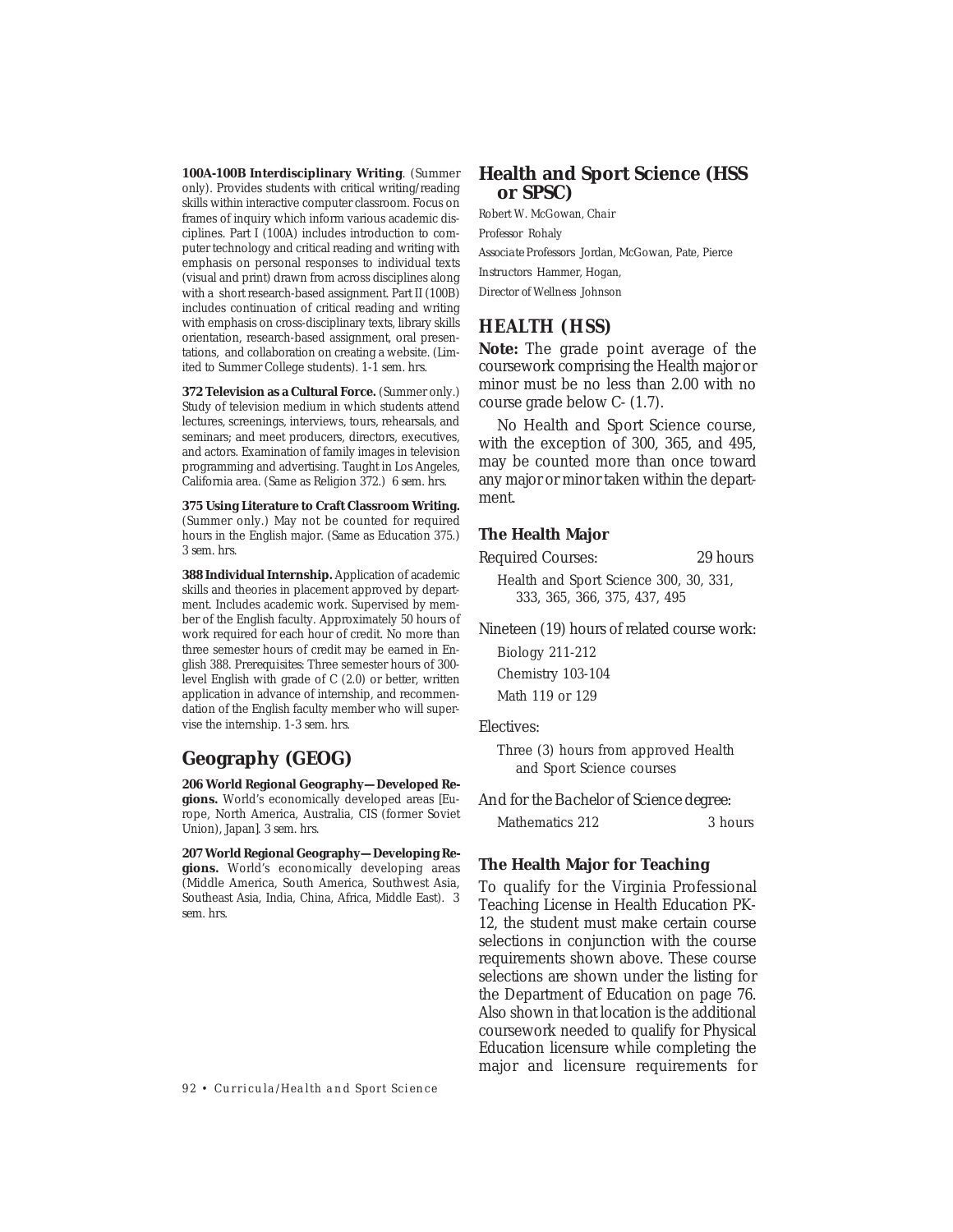Health. Moreover, in the same location under "Physical Education" are the requirements for coursework to qualify for Health licensure while completing a Physical Education major and licensure program. For additional information about the Teacher Education program in Health and Physical Education, contact the Department of Health and Sport Science and the Department of Education.

#### **The Health Minor**

Requirements:

- Twelve (12) hours from the followng Health and Sport Science Courses:
- Health and Sport Science 300, 330, 331, 333, 340, 365, 375

Electives:

Six (6) hours from approved Health and Sport Science courses

# *SPORT SCIENCE (SPSC)*

**Note:** The grade point average of the coursework comprising the sport science major or minor must be no less than 2.00 with no course grade below *C-* (1.7).

No Health and Sport Science course, with the exceptions of 300, 365, and 495 may be counted more than once toward any major or minor taken within the department.

#### **The Sport Science Major**

*For either the Bachelor of Arts or Bachelor of Science degree the student must select one of the following options:*

# **I. Human Movement Science:**

| Departmental Hours:                                                | 32 hours |
|--------------------------------------------------------------------|----------|
| <b>Required Courses:</b>                                           | 26 hours |
| Health and Sport Science 300, 356, 365,<br>366, 367, 368, 468, 495 |          |
| Two of the following:                                              | 6 hours  |
| Health and Sport Science 333, 339, 351,                            |          |

354, 388, 390

| Recommended Courses:                   | 14 hours |
|----------------------------------------|----------|
| Psychology 211, 321, 323; Physics 131, |          |
| 301, 308; Biology 211; Chemistry 103-  |          |
| 104, 205-206, 327                      |          |
|                                        |          |

| Required Courses outside of |
|-----------------------------|
|-----------------------------|

| <b>HSS</b> Department:                                                                    | $7-11$ hours |
|-------------------------------------------------------------------------------------------|--------------|
| the control of the control of the control of the control of the control of the control of |              |

Math 119 or 129, Biology 102, or 211-212

# **II. Sport Administration**

| Departmental Hours:                                                | 30 hours |
|--------------------------------------------------------------------|----------|
| Required Courses:                                                  | 24 hours |
| Health and Sport Science 300, 354,<br>355, 357, 359, 370, 388, 495 |          |
| Electives:                                                         | 6 hours  |
| Approved courses within the HSS<br>Department                      |          |
| Required Courses outside of                                        |          |
| <b>HSS Department:</b>                                             | 9 hours  |
| Math 119 or 129; Biology 102 or 211-212                            |          |

Three (3) hours from the following: Accounting 201, Finance 360, CMSC 150

Three (3) hours from the following: Economics 101-102, CMSC 150

*\**A Business Administration MINOR or Business MAJOR is strongly recommended.

# **III. Psychology/Sociology**

| Departmental Hours:                                                          | 30 hours      |
|------------------------------------------------------------------------------|---------------|
| <b>Required Courses:</b>                                                     | 18 hours      |
| Health and Sport Science 300, 354, 355,<br>467.468.495                       |               |
| Electives:                                                                   | $12-14$ hours |
| Health and Sport Science 331, 333, 351,<br>352, 356, 365, 366, 367, 368, 388 |               |
| Required Courses outside of                                                  |               |
| <b>HSS Department:</b>                                                       | $7-11$ hours  |
| Math 119 or 129; Biology 102, 211-212                                        |               |
|                                                                              |               |

Psychology or Sociology courses may be acceptable as electives upon departmental approval.

*Curricula/Health and Sport Science • 93*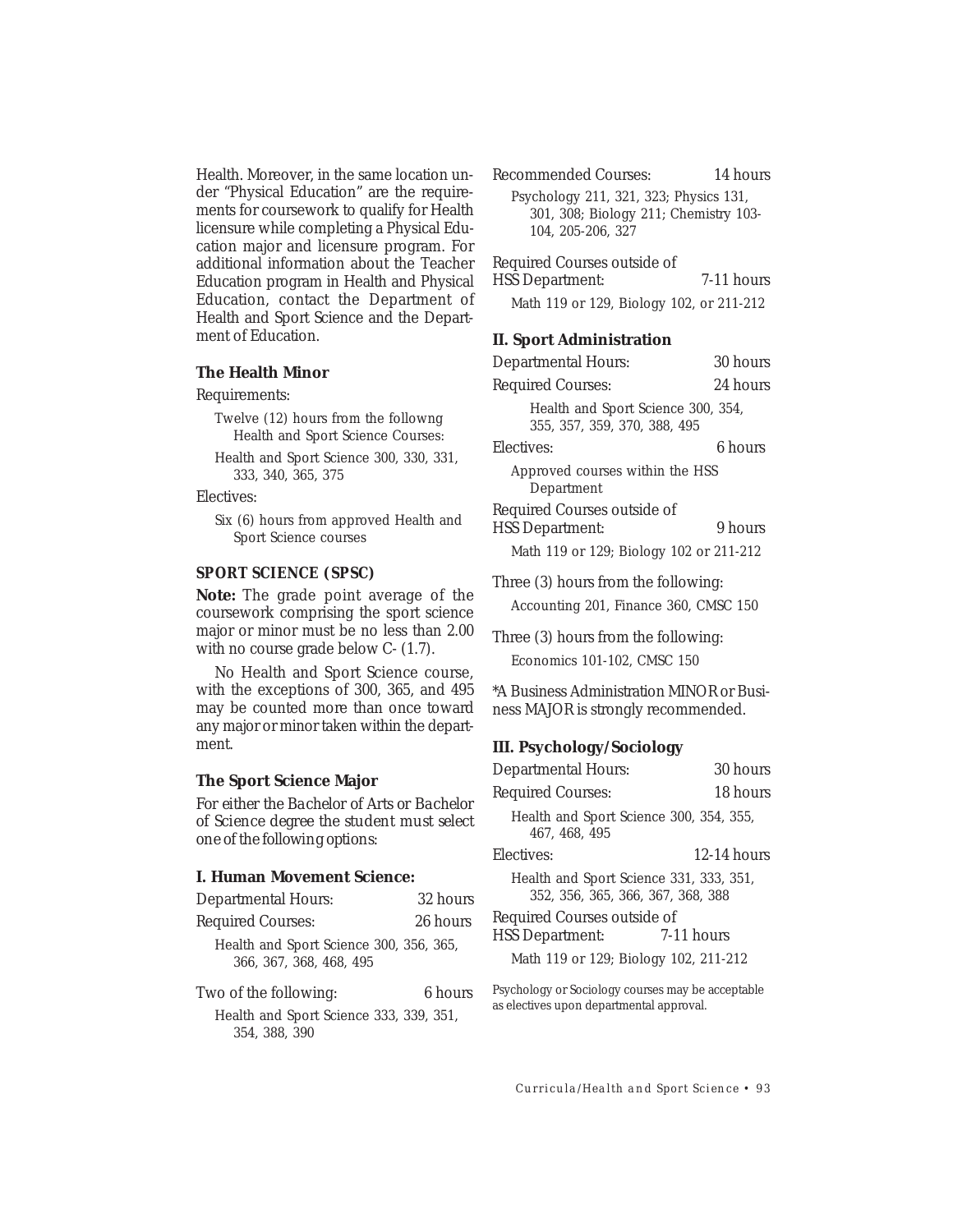*For the Bachelor of Arts degree:*

Biology 102 *For the Bachelor of Science degree:* Biology 211-212

Mathematics 212

\*For more information about the Sport Science concentrations of Exercise Physiology, Sport Psychology/Sociology, or Sport Management, contact the Health and Sport Science Department.

# **The Sport Science Major for Teaching**

To qualify for the Virginia Professional Teaching License in Physical Education PK-12, the student must make certain course selections in conjunction with the course requirements shown above. These course selections are shown under the listing for the Department of Education on page 76. Also shown in that location is the additional coursework needed to qualify for Health licensure while completing the major and licensure requirements for Physical Education.

Moreover, in the same location under "Health" are the requirements for coursework to qualify for Physical Education licensure while completing a Health major and licensure program.

For additional information about the Teacher Education program in Health and Physical Education, contact the Department of Health and Sport Science and the Department of Education.

#### **The Sport Science Minor**

- Health and Sport Science 300, 355, 365, 367, 368 16 hours Elective courses from Health and Sport Science approved by
- the department 2 hours **Note**: The Health major must take 15
- hours other than 300 and 365.

# **The Sport Administration Minor**

| Health and Sport Science 355, |          |
|-------------------------------|----------|
| 357, 359, 370                 | 12 hours |

*94 • Curricula/Health and Sport Science*

Elective courses approved by the department 6 hours

# **Courses For Major, Minor, or Academic Elective Credit**

The following courses are listed under department code "HSS" in the *Schedule of Classes.*

**103 Advanced Lifesaving.** Safety concepts and skills relevant to aquatics. Students receive Red Cross certification upon successful completion of course. *1 sem. hr.*

**104 Water Safety Instructor.** Students earn Red Cross Water Safety Instructor Certification upon successful completion of course. *Prerequisite*: Health and Sport Science 103. *2 sem. hrs.*

**150 Dimensions of Wellness.** Introduction to selected health, fitness, and wellness concepts. Should be taken within the first two years. *2 sem. hrs.* (HSS1)

**212 Theory of Sport Coaching.** Basic skills, theories, practices, rules analysis, and techniques for sport coaching at selected participation levels. May be repeated for credit when topics vary. *3 sem. hrs.*

216 Outdoor Education. Outdoor education experience in classroom and wilderness setting to allow student to gain knowledge/skills in camping, wilderness survival, canoeing, orienteering, and environmental studies. *2 sem. hrs.*

**300 Research and Evaluation in Health and Sport.** Examines use of scientific methods of collecting, organizing, and analyzing data specific to health and sport disciplines. Introduction to microcomputer program design and software application. Evaluative models of sport and health examined. *3 sem. hrs.*

**320 Sport Pedagogy and History of Sport.** Practical experience in developing lesson plans, implementing skills tests, and teaching selected sport skills in laboratory and class settings. Movement curriculum and methodology of skills pedagogy for K-12 explored. *Prerequisite:* Math 199 or 129 (may be taken concurrently). *3 sem. hrs.*

**330 Human Sexuality.** Theoretical research view of human sexuality from three perspectives: biological, behavioral, and cultural. (Same as Psychology 330.) *3 sem. hrs.*

**331 Nutrition.** Examines basic principles of nutrition with emphasis on role of nutrition in health and disease. *Prerequisite:* Chemistry 103-104. *3 sem. hrs.*

**332 Eating Behavior and Health.** Compiles contributions from nutrition, psychology, and physiology to examine how eating behaviors, weight, and body image affect one's physical and emotional well-being. *3 sem. hrs.*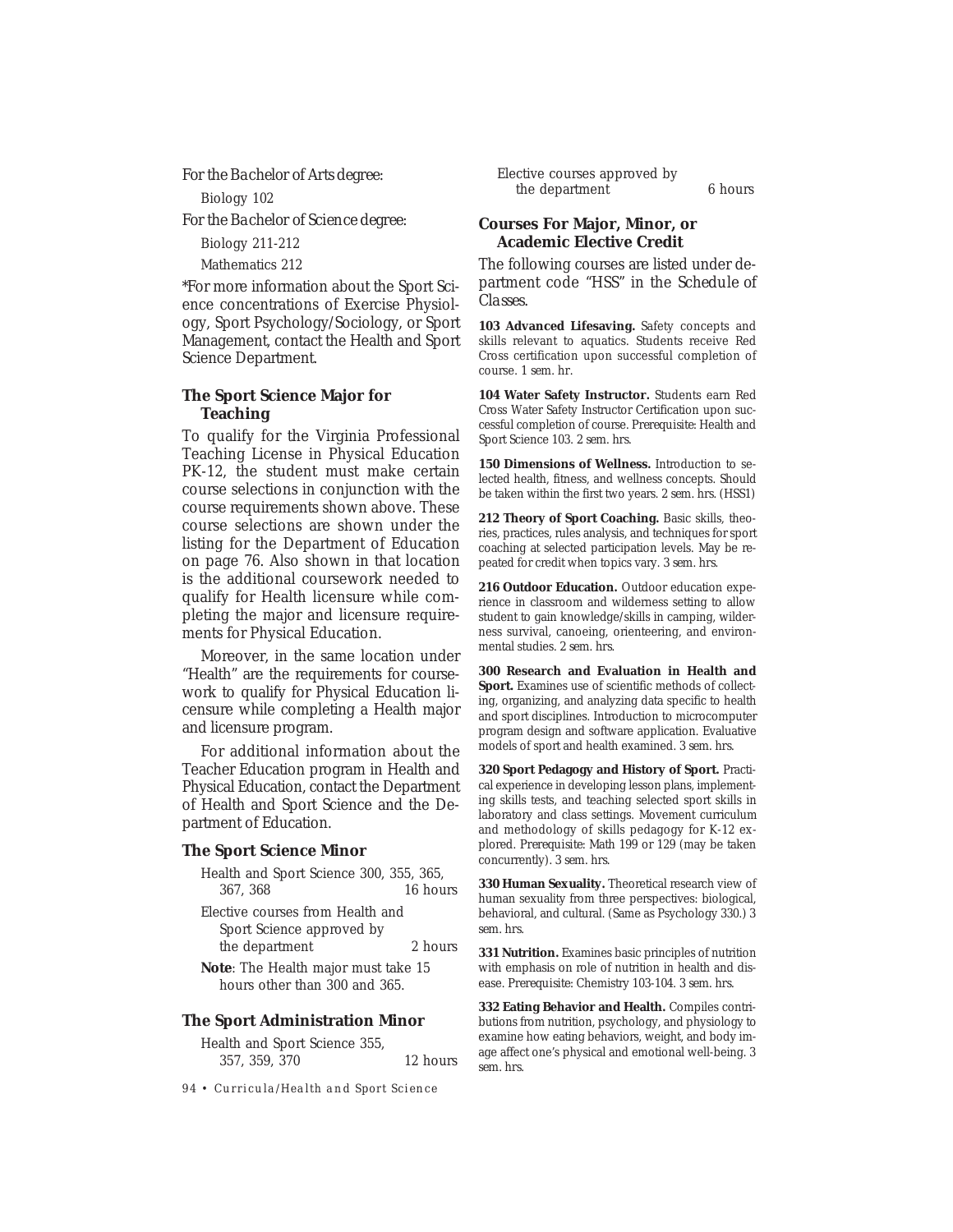**333 Drugs and Society.** In-depth analysis of drugs, the drug user, and drug-related problems in our society. (Same as Education 333.) *3 sem. hrs.*

**336 Current Health Issues.** Contemporary topics with emphasis on controversial issues. *3 sem. hrs.*

**338 Issues in Women's Health.** Global, national, and personal study of historical, contemporary, and controversial issues related to women's health. *3 sem. hrs.*

**339 Sport Nutrition.** Application of basic nutrition principles to optimize athletic performance. *3 sem. hrs.*

**340 Health Psychology.** Examination of mind-body interactions within context of both disease and wellness. Coping, adaptations, and interactions with the health system are also addressed. (Same as Psychology 340.) *3 sem. hrs.*

**342 Dying, Death, and Grief.** (See Sociology 342.) *3 sem. hrs.*

**351 Sport Medicine I.** Introduction to injury associated with athletic competition. Emphasis on prevention, basic treatment, and management of athletic-related injuries. Laboratory experience focused on preventative taping and basic first aid techniques. *3 sem. hrs.*

**352 Sport Medicine II.** Advanced investigation into athletic-related injuries. Emphasis on evaluation, therapeutic modalities, and rehabilitation techniques. Laboratory experience focuses on joint testing, treatment applications, rehabilitation protocols, and disposition of emergency procedures. *Prerequisite*: Health and Sport Science 351. *3 sem. hrs.*

**353 History of Sport.** Survey of historical sport development from ancient times to present. *3 sem. hrs.*

**354 Sport Psychology.** Addresses psychological aspects of sport performance. Discussions include theories and models pertinent to competitive involvement in games, sport, and athletics. (Same as Psychology 354.) *Prerequisite:* Psychology 100. *3 sem. hrs.*

**355 Sport in Society.** Foundation for critical understanding of and appreciation for centrality and importance of sport in contemporary society. Several institutions of society examined in relation to sport. (Same as Psychology 355.) *3 sem. hrs.*

**356 Movement Skill Acquisition.** Gross motor learning theories and effective learning methods for normal and challenged individuals. Directed observation and related experiences in activity situations. *3 sem. hrs.*

**357 Introduction to Sport Administration.** Modern theories and guiding principles in organization and administration of sport agencies, including school, community, and private sector. *3 sem. hrs.*

**359 Health and Sport Marketing.** Foundations for applying marketing concepts to health and sport settings. *3 sem. hrs.*

**365 Human Anatomy and Physiology I.** Introduction to human anatomical structures and physiological systems (e.g., cardiovascular, muscle, nervous) related to human activities. Three lecture and two laboratory hours a week. (Same as Biology 365.) *Prerequisite*: Biology 102 or 211-212. *4-8 sem. hrs.*

**366 Human Anatomy and Physiology II.** Introduction to human anatomical structures and physiological systems (e.g., endocrine, digestive) related to mechanism of homeostasis. Three lecture and two laboratory hours a week. (Same as Biology 366.) *Prerequisite*: Biology 102 or 211-212. *4-8 sem. hrs.*

**367 Physiology of Exercise/Kinesiology.** Functional study of physiological responses to exercise and sport in preventive health. *Prerequisite*: Health and Sport Science 365. *3 sem. hrs.*

**368 Biomechanics.** Skeletal, nervous, and muscular systems and their relationship to body movement in health, sport, and exercise. Principles of physics utilized to aid in analyzing sport and medical entities. *Prerequisite:* Health and Sport Science 365 or permission of instructor. *3 sem. hrs.*

**370 Legal Issues in Sport.** Examination of basic principles of legal concepts in collegiate, professional, recreational, and high school settings. Students develop risk management plans as focus of course. *3 sem. hrs.*

**375 Pathophysiology: Mechanisms of Disease.** Examines mechanisms underlying disease processes. Addresses strategies for prevention and treatment. *Prerequisite*: Health and Sport Science 365. *3 sem. hrs.*

**388 Individual Internship.** Supervised work in situations designed to give students applied experience after completion of appropriate coursework. *Prerequisite*: Permission of department. *1-6 sem. hrs.*

**390 Independent Study.** Academic projects individually designed and pursued under supervision of faculty member. Written proposal required for approval. **Note**: No more than 6 semester hours may count from Health and Sport Science 468 and/or 390 toward major in Health and Sport Science. *Prerequisite*: Permission of department. *1-3 sem. hrs.*

**397-398 Selected Topics.** Special course offered when sufficient student interest exists in subject matter not covered in other department courses. May be repeated for credit when topics vary. *Prerequisite*: Permission of department. *2-3 sem. hrs.*

**437 Health Programs.** Planning, implementing, and evaluating health programs for variety of settings, e.g., schools, community health agencies, health care settings, and worksites. Generally taken last semester of senior year. *3 sem. hrs.*

*Curricula/Health and Sport Science • 95*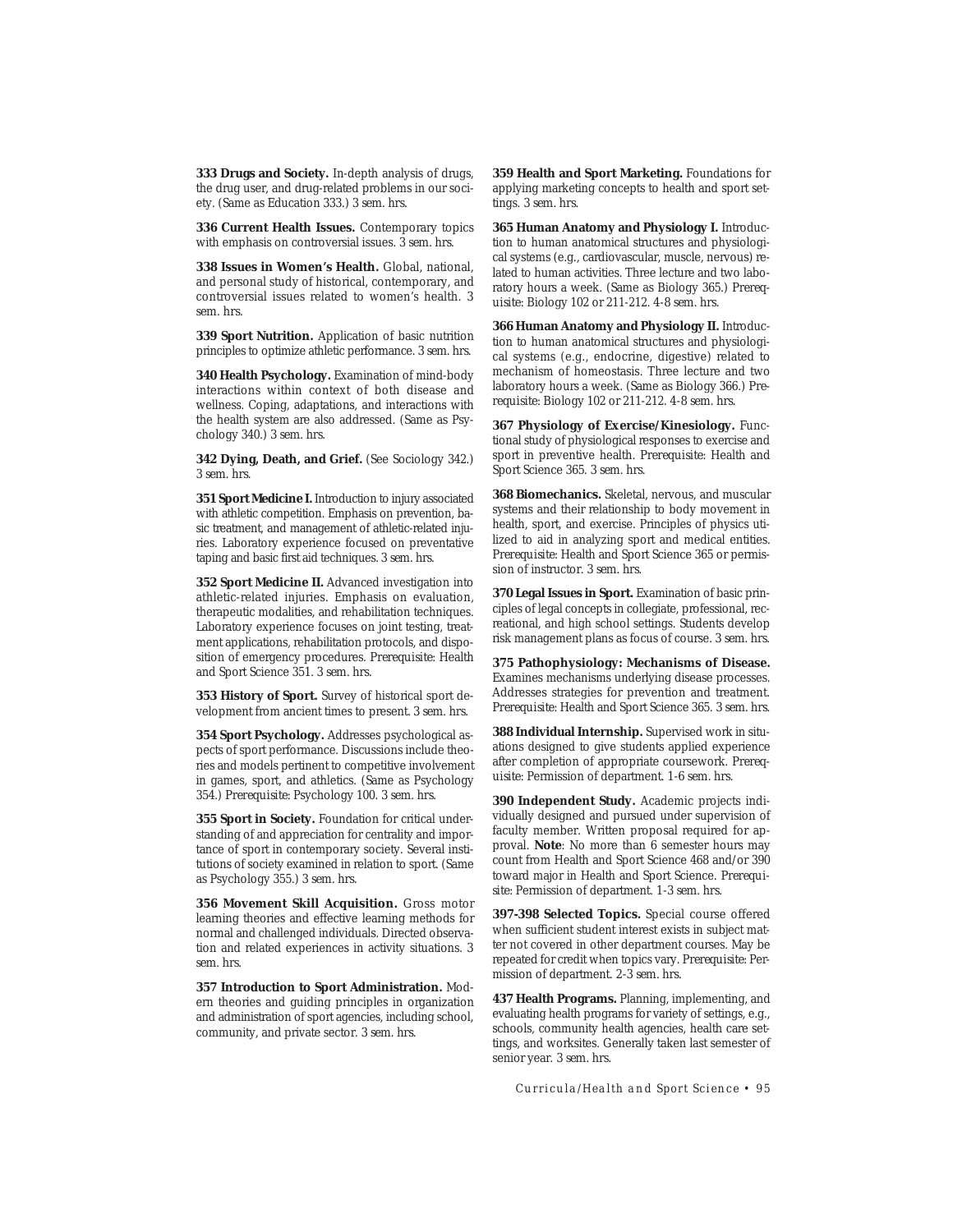**467 Applied Sport Psychology.** Review of theoretical models, principles, and practices in Sport Psychology. Emphasizes application of theory to field settings. *Prerequisites*: Health and Sport Science 300 and Psychology 100, Introduction to Psychological Science. *3 sem. hrs.*

**468 Independent Research.** Individual research conducted by student under faculty supervision. **Note**: No more than 6 semester hours from Health and Sport Science 468 and/or 390 may count toward major in Sport Science. *Prerequisites*: Health and Sport Science 300 and junior class standing. *1-3 sem. hrs.*

**495 Senior Forum.** Culminating academic experience highlighted by formal presentation. Central focus can be original research, experience-based learning, service learning, student teaching, or a creative Health/Sport Science project. *Prerequisite*: Senior class standing. *3 sem. hrs.*

# *REQUIREMENTS FOR GENERAL EDUCA-TION: HEALTH AND PHYSICAL ACTIVITY*

Required for all bachelor's degrees for students entering after May 1994 (except the University Scholar's Program):

1) Passing Health and Sport Science 150 (2 hours)

2) Successful completion of one non-academic Sport Science activity course (SPSC 010 through 099)\*

#### **Sport Science (SPSC)**

Courses graded *S* or *U* (Satisfactory/Unsatisfactory).

(Beginning Summer 1994, activity courses carry no credit, but to cover cost of instruction are billed at tuition rate equivalent to one hour of credit.)

**010-099 Required Physical Activity.** Various individual and team sports or activities except for 074 described below. *0 sem. hr.* (HSS2)

**074 Special Physical Activity.** Restricted and rehabilitative activities. Medical referral required. *Prerequisite*: Permission of department. *0 sem. hr.* (HSS2)

\*Intercollegiate Activity (IA) participation **does not** substitute for the physical activity requirement.

# **History (HIST)**

Hugh A. West, *Chair*

*Professors* Bolt, Evans, Gordon, Rilling, Ryle, Thorn, Treadway, Ward, Westin

*Associate Professors* Bak, Bogle, Kenzer, Summers, H.West

*Assistant Professors* Roberts, Sella

**Note:** A grade of not less than C (2.0) is required in each course comprising the major or minor.

#### **The History Major**

Thirty-six semester hours in history, including a minimum of 24 hours at the 300 level or higher, distributed as follows:

| Ideas and Institutions of Western Civilization<br>Either History 201 or 202               | 3 hours  |
|-------------------------------------------------------------------------------------------|----------|
| United States History<br>History 205, 206, 220, 302-328                                   | 6 hours  |
| European History<br>History 201 or 202, 241, 242,                                         |          |
| 250, 260, 329-369                                                                         | 6 hours  |
| From the following:                                                                       | 6 hours  |
| East Asian History<br>History 270, 371-375                                                |          |
| Latin American History<br><b>History 376-380</b>                                          |          |
| Middle Eastern History<br>History 280, 381-383                                            |          |
| African History<br>History 285, 384-387                                                   |          |
| Research Seminar for Majors<br>History 400 (except for students<br>in the honors program) | 3 hours  |
| Elective Courses                                                                          | 12 hours |

**Note**: (a) International and Comparative History Courses, History 392-396, may be used to satisfy course requirements in the above regional fields. A student may not apply a given International/ Comparative course to more than one field. Only one course in each regional field may be satisfied with an International/Comparative course. (b) Courses offered under History 398 Selected Topics may be difficult to assign to the above regional fields. The Chair, in consultation with the course instructor, will determine which, if any, of the field requirements such courses fulfill.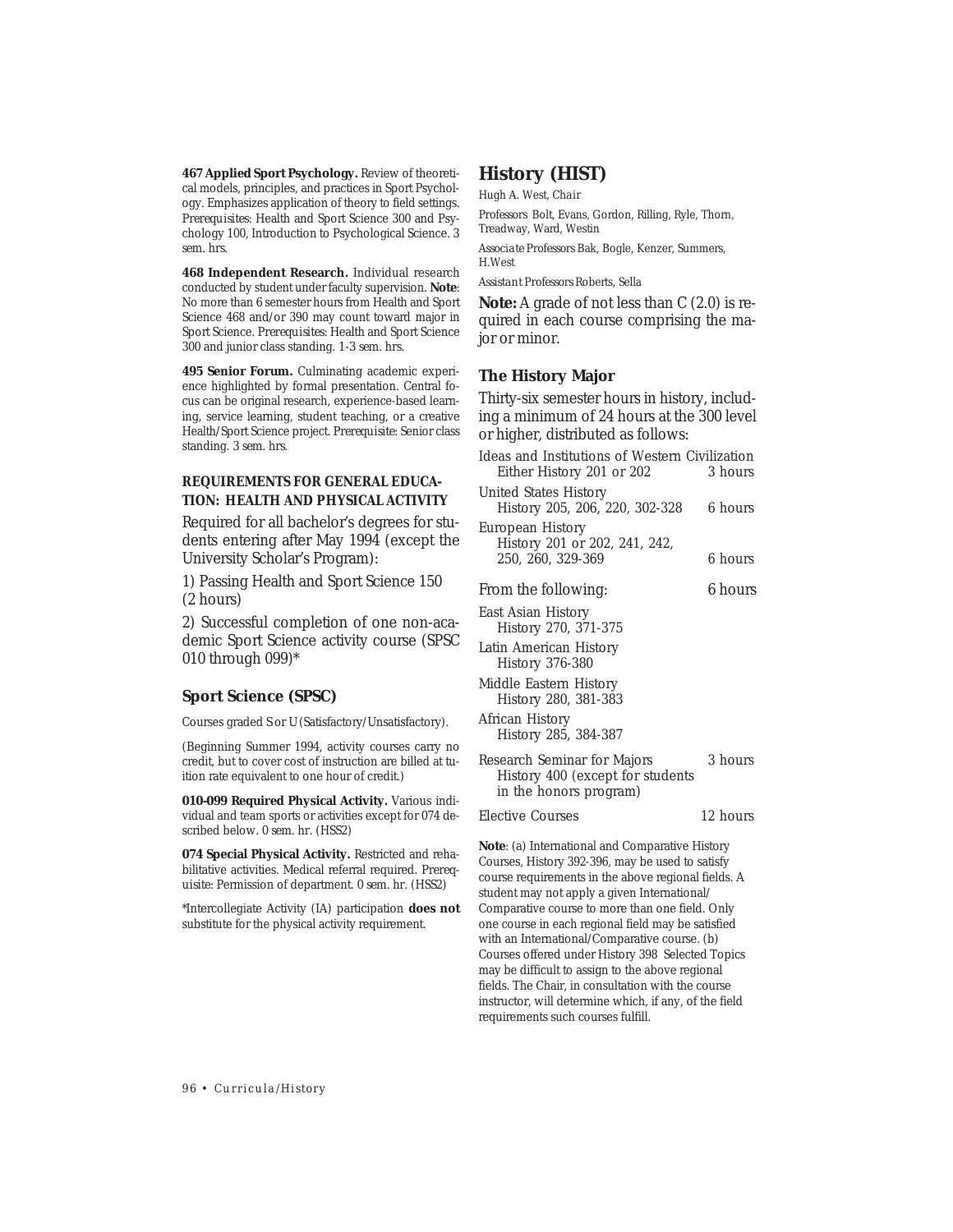# **The History Minor**

Eighteen semester hours in history, including a minimum of nine hours at the 300 level or higher.

**Note**: Students who present a score of 5 or 4 on the Advanced Placement European History examination or a 7, 6, or 5 on the International Baccalaureate History of Europe higher level examination receive credit for History 202 (three semester hours) and an additional three semester hours of 200 level history credit. Those who present a score of 5 or 4 on the Advanced Placement United States History examination receive credit for History 205-206 (six semester hours). Students who present a 7, 6, or 5 on the International Baccalaureate History of the Americas higher level examination receive six hours of 200 level history credit. These credits may be applied to the history major (including the appropriate field requirements) and minor. Students who have received Advanced Placement credit for History 202 and History 205-206 may not take these courses for credit.

# **Honors Program**

Majors who meet the Arts and Sciences requirements for departmental honors are encouraged to apply for and pursue the honors program in history. To earn honors in history a student must complete 12 semester hours in honors courses—six in intensive readings seminars in European and United States History (History 410-411) and six in a two-semester research seminar (History 412-413). Honors students are exempt from History 400, but must satisfy all other requirements for the major. History 410-411 may be applied toward the field requirements in European and United States History respectively.

# **Internships**

The Department of History has a program of prearranged individual internships. Interested students should apply to the department for details.

#### **United States History Courses**

**205 The United States to 1877.** Analysis of American history through pre-colonial, colonial, revolutionary, early national, antebellum, Civil War, and Reconstruction periods. *3 sem. hrs.* (FSHT)

**206 The United States since 1877.** Analysis of American history through post-Reconstruction nineteenth century, Progressive, interwar, World War II, and post-World War II periods. *3 sem. hrs.* (FSHT)

**220 American Women from the Colonial Period to the Present.** Introduction to experience of women in history of America from colonial times to present. *3 sem. hrs.* (FSHT)

**302 Colonial America.** Colonial history from earliest British settlements to end of French and Indian War, 1763. *3 sem. hrs.*

**303 The American Revolution.** War of Independence and formation of the Republic, 1763-1788. *3 sem. hrs.*

**305 History of the Civil War and Reconstruction.** Focus on slavery and sectional controversy, secession, and the war; political, economic, and social problems of Reconstruction. *3 sem. hrs.*

**306 Late Nineteenth-Century American History.** Focus on social, economic, cultural and political development of United States from 1875 to 1900. *3 sem. hrs.*

**307 The United States, 1896-1941.** Focus on Populism, Progressive Era, World War I, 1920s, Great Depression, and New Deal. Political, economic, and social factors affecting American society. *3 sem. hrs.*

**308 The United States since 1941.** American history since Great Depression, with emphasis on political, economic, and social factors affecting American society. *3 sem. hrs.*

**309 The United States in the Twentieth Century through Video and Film.** Focus on economic, political, and cultural factors that shaped America from the 1890s to the 1980s through media of film and video. Readings used to provide structure for topics dealt with through the media sources. *3 sem. hrs.*

**311 History of Virginia since 1800.** Virginia history from 1800 to present. *3 sem. hrs.*

**313 Frontier and West in American History.** The westward movement and the West, 1790 to present, with emphasis on frontier life, Native Americans, and environmental impact. *3 sem. hrs.*

**317 The Old South.** Political, economic, social, and cultural developments in South, with emphasis on the period from 1790 to 1860. *3 sem. hrs.*

**320 American Social History.** Topical approach emphasizing structure of American society and inter-

*Curricula/History • 97*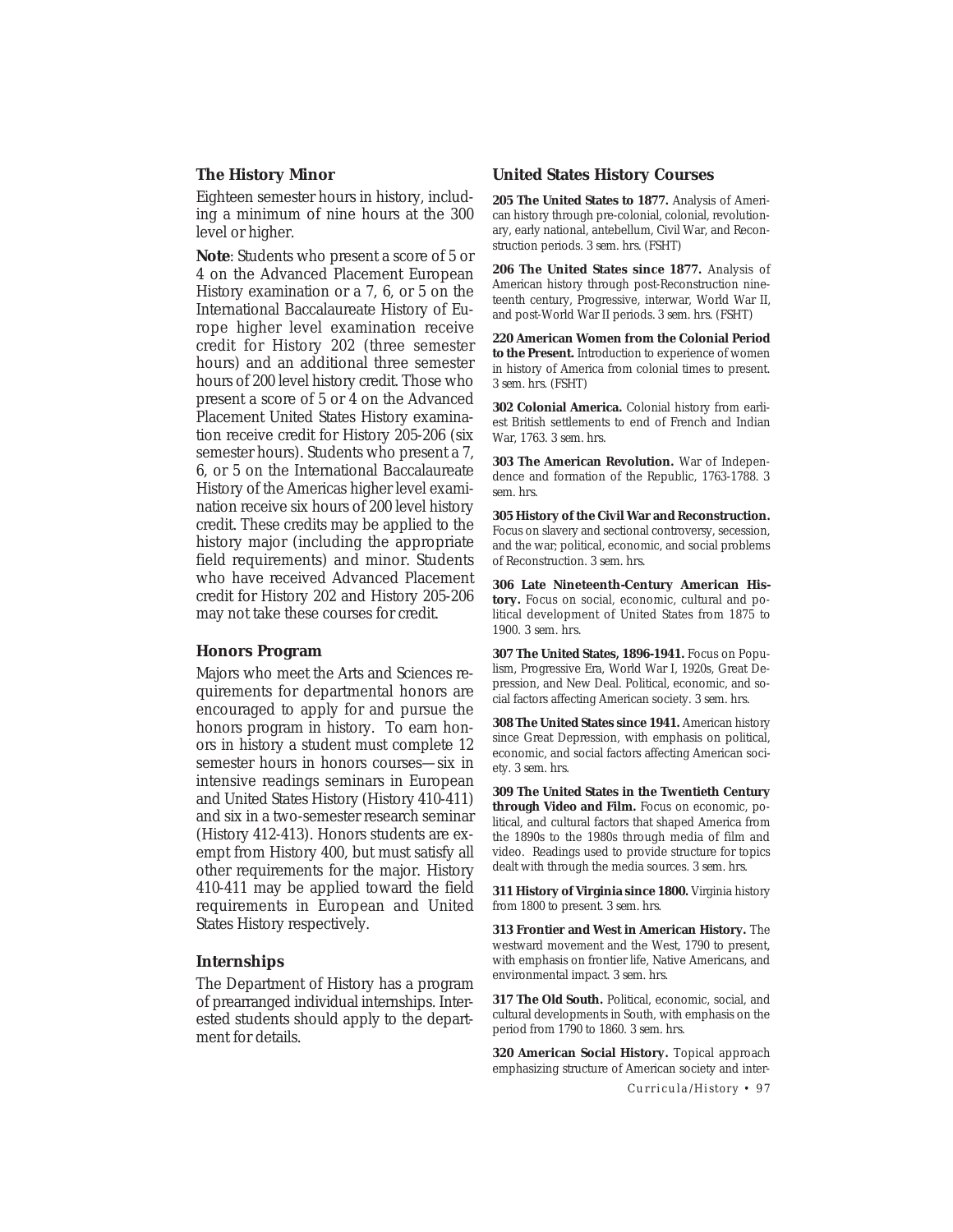play of its population groups with institutions. Immigration, minorities, labor, women, marriage and family history, and everyday life. *3 sem. hrs.*

**321 American Immigration and Ethnicity.** (See American Studies 321.) *3 sem. hrs.*

**322 Jews in the American Mind.** (See American Studies 322.) *3 sem. hrs.*

**325 American Diplomatic History to 1900.** Transformation of former colony into world power; emphasis on popular reactions, economic growth, and external causes. Particular attention to controversy over American expansionism. *3 sem. hrs.*

**326 American Diplomatic History, 1900-1945.** American foreign relations, 1900-1945, with attention focused on expanded interests and responsibility in Latin America and Asia, two world wars, and appeals of isolationism and internationalism. *3 sem. hrs.*

**327 American Diplomatic History since 1945.** Emphasis on Cold War, containment policy, détente, and Third-World challenges to America in Middle East, Asia, Africa, and the Caribbean. *3 sem. hrs.*

**328 Americans from Africa.** Role played by African-Americans in development of America from colonial times to present. Though slavery is a major topic, emphasis is placed on post-Civil War period. *3 sem. hrs.*

#### **European History Courses**

**201 Ideas and Institutions of Western Civilization I.** Topical study of western heritage from Classical Greece through Reformation. *3 sem. hrs.* (FSHT)

**202 Ideas and Institutions of Western Civilization II.** Topical study of western heritage from rise of modern political concepts in seventeenth century to present. *3 sem. hrs.* (FSHT)

**241 Survey History of England to 1603.** Emphasis on institutional development, legal and constitutional history, and the Tudors. *3 sem. hrs.* (FSHT)

**242 Survey History of England from 1603 to the Present.** Emphasis on political and social themes including the Civil War, development of cabinet government, and economic and social structure. *3 sem. hrs.* (FSHT)

**250 The Crucible of Modernity: Europe, 1660- 1900.** Europe in eighteenth and nineteenth centuries with special attention to social arrangements, institutions, and attitudes that have come to be called "modern." *3 sem. hrs.* (FSHT)

260 Twentieth-Century Europe. Overview of European political, diplomatic, military, social, economic, and cultural history since 1900. *3 sem. hrs.* (FSHT)

**329 History of Greece.** Greek history from end of the Bronze Age through career of Philip II of Macedon. *3 sem. hrs.*

*98 • Curricula/History*

**330 Hellenistic Greece and Republican Rome.** Investigation of rise of the Roman hegemony in context of the Hellenistic Mediterranean. Special attention given to role of Hellenistic kings. *3 sem. hs.*

**331 The Roman Empire.** Study of how the Romans and their Byzantine followers maintained an empire in hostile atmosphere of the first five centuries of our era. *3 sem. hrs.*

**332 Medieval Church.** Cultural, social, and political aspect of religious life in the Middle Ages. *3 sem. hrs.*

**333 European Economic History to 1450.** Development of Western European economy from height of Roman Empire through Late Middle Ages. *3 sem. hrs.*

**334 High and Late Middle Ages.** Social and intellectual history of Western Europe from 1100 to 1450. Emphasis on medieval roots of our modern culture. *3 sem. hrs.*

**335 Renaissance.** Culture, politics, economics, modern science, and overseas expansion of the Renaissance. *3 sem. hrs.*

**336 Reformation.** Protestant and Catholic reformations and their impact on political, social, and economic conditions. Emphasis on religious and political thought. *3 sem. hrs.*

**337 Tudor England, 1485-1603.** Political, institutional, social, and cultural study emphasizing reigns of Henry VIII and Elizabeth I. *3 sem. hrs.*

**338 Stuart England, 1603-1714.** Emphasis on conflict between Stuarts and Parliament, Cromwell and the Civil War, the Restoration, and Revolutionary settlement. *3 sem. hrs.*

**340 History of Russia to 1855.** Survey of Russian history from establishment of Kievan state to middle of nineteenth century. *3 sem. hrs.*

**351 Modern European Thought, 1650-1850.** Focus on nature and role of science, art, politics, religion, sex, emotion, and history. *3 sem. hrs.*

**352 Modern European Thought since 1850.** Focus on liberalism, Marxism, Freudianism, existentialism, and structuralism. *3 sem. hrs.*

**354 Modern Germany.** Prussia and Germany from 1848 to present. Emphasis on unification, political movements, Nazism, and origins and effects of World Wars I and II. *3 sem. hrs.*

**355 Georgian Britain, 1714-1837.** Constitutional, political, economic, social, and cultural developments in England, Scotland, and Ireland from accession of Hanoverians through Great Reform Bill. *3 sem. hrs.*

**356 Modern Britain.** Constitutional, political, economic, and social developments in the United Kingdom during Victorian era and twentieth century. *3 sem. hrs.*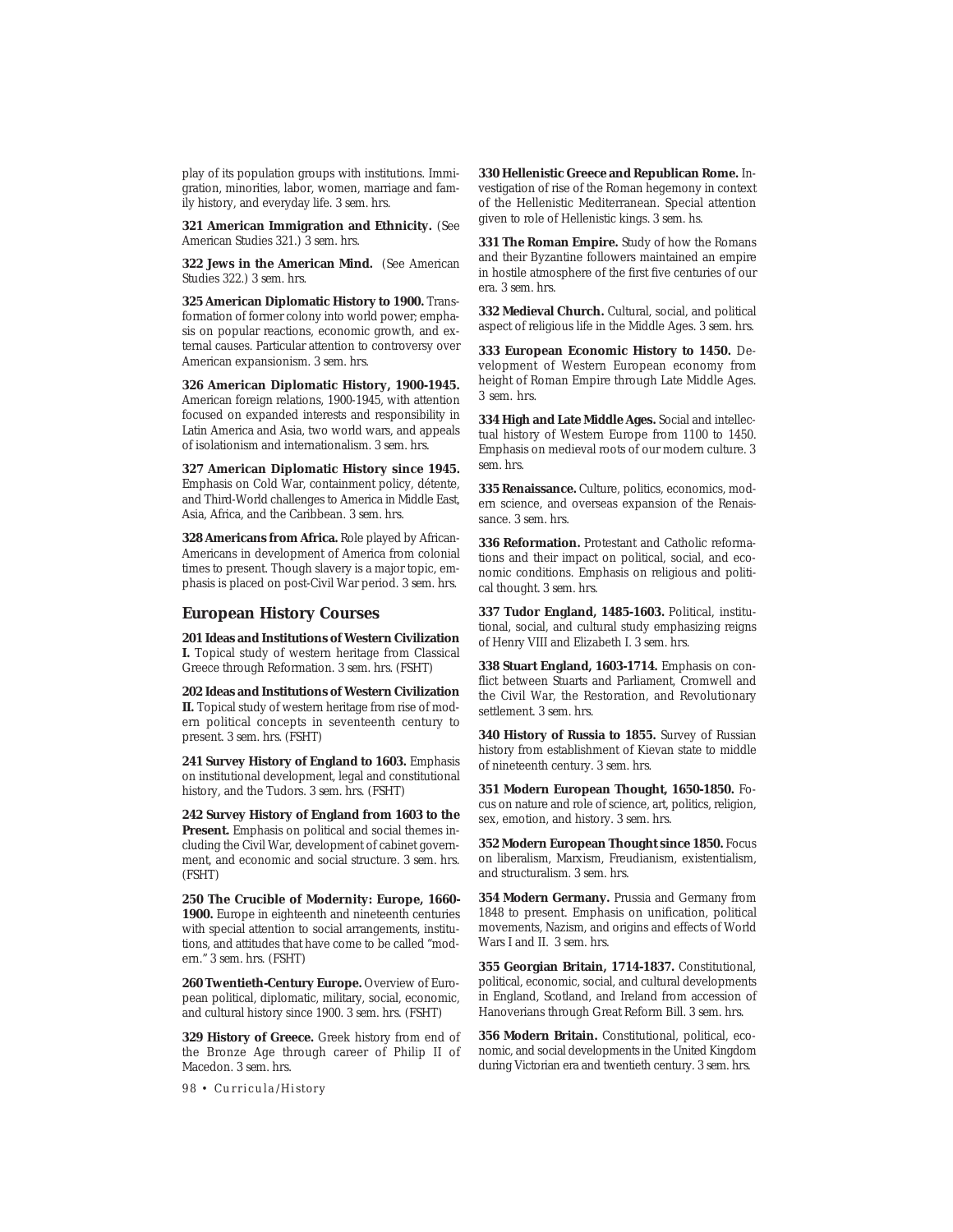**357 Habsburg Empire and After.** Survey of rise and fall of Habsburg Empire beginning with development of lands of the house of Habsburg from Middle Ages to Napoleonic era; political, military, diplomatic, economic, social, and cultural issues in Austrian (later Austro-Hungarian) Empire from Congress of Vienna to end of World War I; and the empire's successor states in Central Europe. *Prerequisite*: History 202, 250, or 260, or permission of instructor. *3 sem. hrs.*

**358 Modern Balkans.** Survey of Balkan history in modern times, focusing on development of Bulgaria, Romania, Albania, the Yugoslav lands, and Greece. *Prerequisite*: History 202, 250, or 260, or permission of instructor. *3 sem. hrs.*

**360 History of Russia since 1855.** Survey of Russian history from reforms of Alexander II to present. *3 sem. hrs.*

**362 Topics in Nineteenth-Century European History.** Historical problems from period 1815-1914, selected on basis of student interest. *3 sem. hrs.*

**363 History of Communist and Socialist Thought.** Utopian Socialism, Marxism, Anarchism, and Communism. Nineteenth-century theories and movements. *3 sem. hrs.*

**364 History of the Early Soviet Union.** Union of Soviet Socialist Republics from ideological and political roots of Bolshevik Revolution in 1917 to outbreak of World War II. Special focus on Revolution, communist doctrine and movements, and Stalin's radical domestic policies. *3 sem. hrs.*

**365 History of the Late Soviet Union.** Union of Soviet Socialist Republics from outbreak of World War II to collapse of Soviet system. Special focus on domestic impact of World War II, rise of Cold War, attempts to reform and rationalize foreign and domestic policies under Stalin, and rapid disintegration of Soviet Union under Gorbachev. *3 sem. hrs.*

**367 European Diplomacy from Bismarck to Hitler.** Studies in European diplomatic history from mid-nineteenth century to World War II. *Prerequisite*: History 202, 250, or 260, or permission of instructor. *3 sem. hrs.*

**368 Where Angels Fear to Tread: The Politics of Incompetence in the Twentieth Century.** Examines twentieth-century history through study of persons often deemed to have been incompetent, whose failures carried significant impact. Central focus placed upon defining incompetence. *3 sem. hrs.*

**369 The Machine in Modern Society.** Interaction between society and technology in Europe and America since Industrial Revolution. Emphasis on social impact of selected major developments including steam engine, transportation and communication revolutions, household technology, the automobile, nuclear power, and the computer. *3 sem. hrs.*

#### **East Asian History Courses**

270 East Asian Civilization. Survey of traditional East Asian thought, institutions, and culture, with focus on China, and secondarily Japan, from earliest times to nineteenth century. *3 sem. hrs.* (FSHT)

**371 Modern Asia.** Political, social, and economic development during nineteenth and twentieth centuries. *3 sem. hrs.*

**372 Introduction to Chinese Civilization.** Survey of Chinese history to mid-nineteenth century; intellectual, institutional, and cultural development. *3 sem. hrs.*

**373 Modern China.** Western impact on China, decay of the Qing, and revolutions of twentieth century. *3 sem. hrs.*

**374 Japan in Premodern Times.** Development of Japan to nineteenth century. *3 sem. hrs.*

**375 Modern Japan.** Japan's response to Western pressures and rise to world power in nineteenth and twentieth centuries. *3 sem. hrs.*

#### **Latin American History Courses**

**376 Imperial Spain and the Americas.** Spain's encounter with the Americas: rise of Imperial Spain, conquest of indigenous societies, formation and evolution of colonial Spanish America, Spain's decline and break-up of empire. Emphasis on Hispanic and colonial roots of modern Latin America. *3 sem. hrs.*

**377 Introduction to Modern Latin America.** Introductory survey of Latin American history from independence; focus on quest for political stability, economic development and social change. *3 sem. hrs.*

**378 Women and Gender in Latin American History.** History of women in Latin America and role of gender in evolution of society, culture and politics; from the Conquest to present. *3 sem. hrs.*

**379 The Making of Modern Brazil.** Constructing and contesting inequality in modern Brazil, with special attention to comparative issues in the study of slavery, race, gender, and ethnicity. *3 sem hrs.* (FSHT)

**380 Modern Latin American Social History.** Social conflict and social movements: peasant rebellions, immigration and ethnicity, women's and grassroots movements. *3 sem. hrs.*

#### **Middle Eastern History Courses**

**280 People and Customs of the Middle East.** Study of traditional ways of and newer influences on Islamic and other Middle Eastern people. Emphasis on cultural and religious beliefs and everyday life as revealed in first-hand accounts, literature, religious writing, and other texts. *3 sem. hrs.* (FSHT)

*Curricula/History • 99*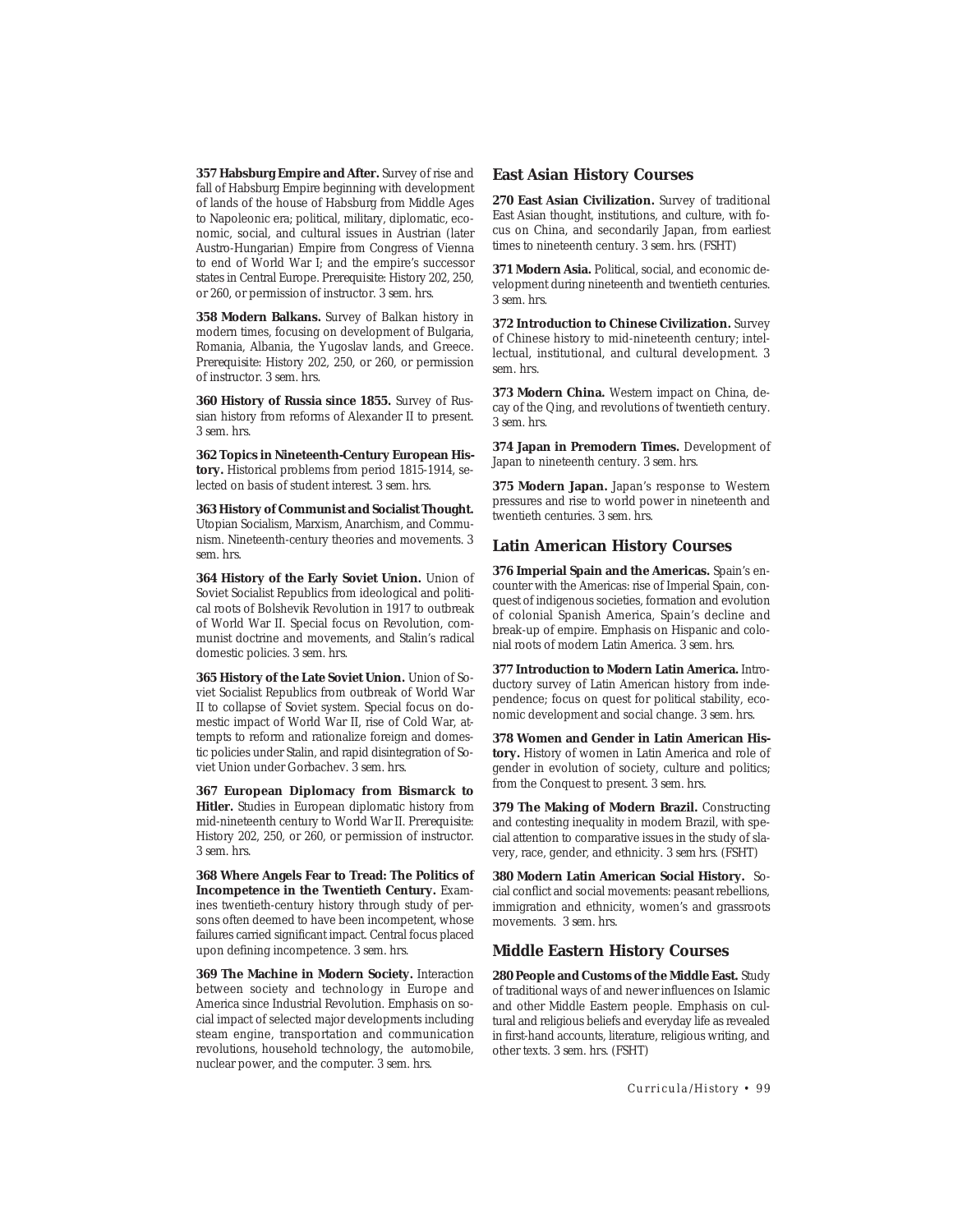**381 The Modern Middle East.** Survey of Middle East from last years of Ottoman Empire to present. Emphasis on culture, Zionism, Arab nationalism, diplomacy, and the Arab-Israeli conflict. *3 sem. hrs.*

**382 Modern Middle East Topics.** In-depth investigation of selected Middle East topics to include Egypt, Palestine, resurgence of traditional Islam, and other topics important to understanding of the modern Middle East. *3 sem. hrs.*

**383 Modern Middle East Biography.** Insights into Modern Middle East through study of lives of important individuals, such as Nasser, Asad, King Hussein, Ataturk, Reza Khan, King Abdul Aziz Ibn Saud, Begin and Ben Gurion. *3 sem. hrs.*

#### **African History Courses**

**285 Modern Africa.** Introduction to major issues in modern African history. *3 sem. hrs.* (FSHT)

**384 Africa, c. 1500 to c. 1900.** Introduction to economic, social, political, and intellectual history of Africa from time of trans-Atlantic slave trade to colonial conquest. *3 sem. hrs.*

**385 Africa in the Twentieth Century.** Introduction to economic, social, political and intellectual history of Africa from colonial period to present. *3 sem. hrs.*

**386 South Africa since 1500.** South Africa from precolonial period to present, with special attention to conquest, economic development, establishment of migrant labor system, segregation, and rise and fall of formal apartheid. *3 sem hrs.*

**387 Women and Gender in African History.** Women's roles in and perspectives on some of the major issues in African history, including slavery, colonialism, and development. *3 sem. hrs.* (FSHT)

#### **International and Comparative History Courses**

**392 British Empire and Commonwealth.** British imperialism from end of American Revolution through development of the modern Commonwealth. Emphasizes Canada, India, Africa, and Australia. *3 sem. hrs.*

**393 History of Canada.** Development of Canadian society and state, emphasizing factors of geography, politics, and economics; influences from France and Great Britain; problems of regionalism and nationalism; and Canadian-American relations. *3 sem. hrs.*

**394 World War II.** Survey of World War II. Covers not only military events but also diplomacy, economics, and other aspects of the struggle in effort to show its transformative effects. *3 sem. hrs.*

**395 World Politics since 1945.** Overview of world politics and international crises and developments since end of Second World War. *3 sem. hrs.*

*100 • Curricula/International Studies*

**396 The Vietnam Conflict.** Topical study of the United States' war with Vietnam, from its background to its consequences. Examination of Vietnam's historic efforts for independence from foreign domination, using primary documents, readings, documentary and feature films, and visiting speakers. *3 sem. hrs.*

# **Special Courses**

**397 Historical Editing.** Introduction to editing of historical journals and service on the editorial board of an historical journal. *Prerequisites*: Student must be a member of Beta Mu chapter of Phi Alpha Theta and be serving on board of editors of the *Douglas Southall Freeman Historical Review. 1 sem. hr.*

**398 Selected Topics.** Examples include European Biography, Eastern Europe since 1815, Food and Power, Religion in African History, Rise of Big Business in America, and others arranged by department. *3 sem. hrs.*

**399 Directed Study.** Individually designed reading or research program conducted under faculty supervision. *Prerequisites*: 18 semester hours in history and permission of department. *1-3 sem. hrs.*

#### **History Seminars**

**400 Research Seminar for Majors.** Required seminar for majors taken in junior or senior year. Investigation of topic of limited focus. Substantial paper based on common reading and individual research in primary and/or secondary materials. Topics and instructors vary. See departmental chair for proposed seminar topics. Enrollment limited to ten students. *3 sem. hrs.*

**410-411 Honors Readings Seminar.** Respectively, European history; United States history. *Prerequisite*: Admission to departmental honors program. *3-3 sem. hrs.*

**412-413 Honors Research Seminar.** Research and writing of honors thesis in history. *Prerequisites*: Admission to departmental honors program. History 412 prerequisite to 413. *3-3 sem. hrs.*

# **Interdisciplinary Studies (IDST)**

Steven L. Barza, Coordinator

#### **The Interdisciplinary Studies Major**

# *For either the Bachelor of Arts or Bachelor of Science degree:*

Thirty semester hours of coursework including the senior thesis.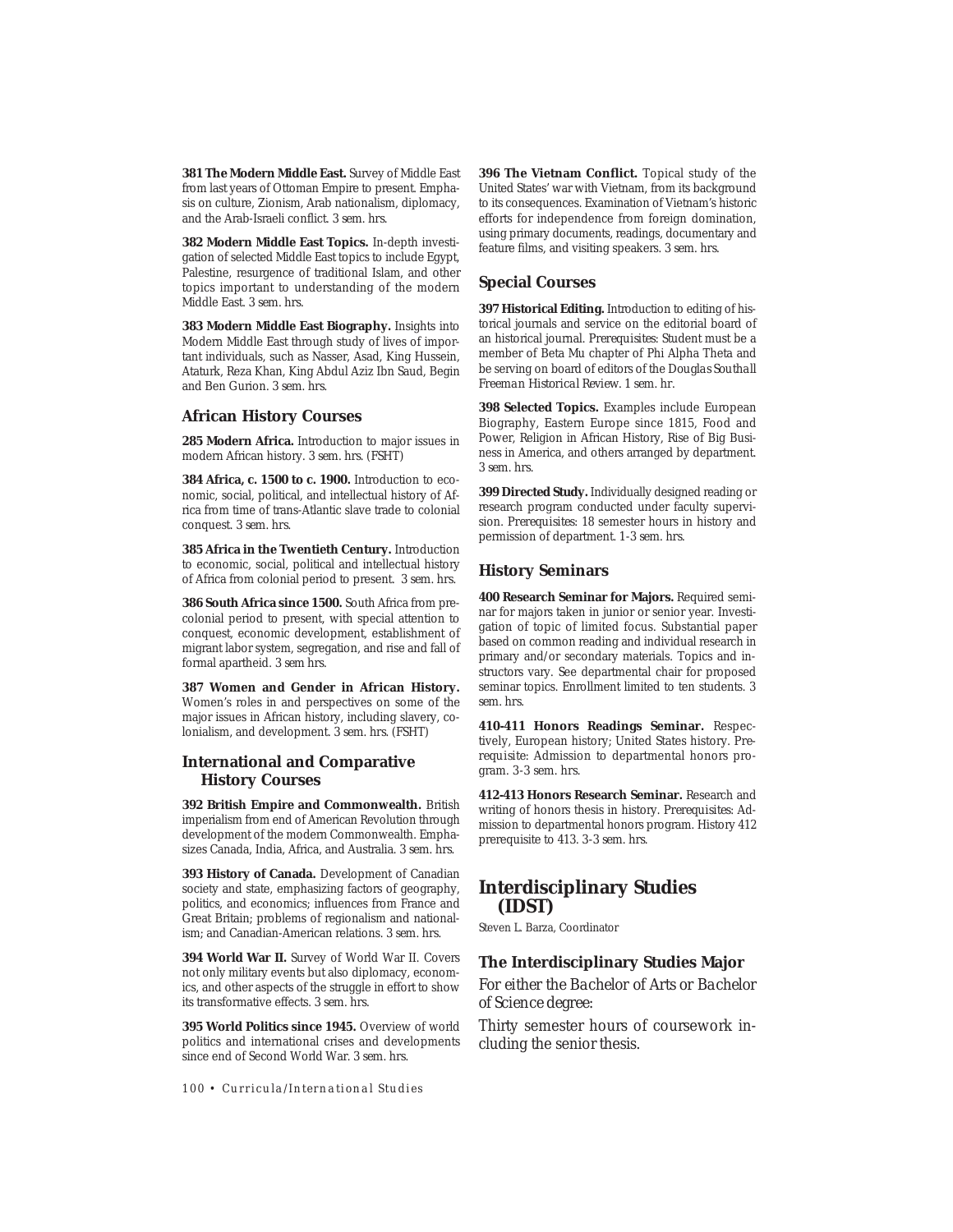The specific program of study is developed by the student for the junior and senior years, and consists of a theme and supporting courses. The program must be approved by two faculty advisors, the Interdisciplinary Studies coordinator, and the dean of the School of Arts and Sciences.

A grade of not less than *C* (2.0) is required in each course comprising the major. The nature of the approved program will determine whether the degree is a Bachelor of Arts or Bachelor of Science. (See pages 51-52.)

**398-399 Senior Thesis.** For students in the Interdisciplinary Studies major. *1.5/1.5 sem. hrs.*

*The Interdisciplinary Studies program offers courses which are open to any student for elective credit only. The following course is typical of the offerings.*

**300 Technologies of Change: Information Resources, Policies, and Communities.** Focus on understanding, using, and evaluating information technologies for research, communication, manipulation of data, and presentation of ideas and results. Consideration of public policy, ethical, and technological issues related to information access, presentation, ownership, and distribution. *3 sem. hrs.*

**390 Interdisciplinary Studies in the Middle Ages and Renaissance.** (See English 390). *3 sem. hrs.*

# **International Studies (IS)**

Uliana F. Gabara, Coordinator

The International Studies major is administered by the Associate Provost for International Education. The major is composed of six concentrations which are coordinated by advisors with special expertise in the areas. Students with specific interests outside the described concentrations may petition to create an independent concentration.

# **The International Studies Major Required:**

#### *Enhanced Language Proficiency*

Six semester hours of 300- or 400-level coursework in the Department of Modern Languages and Literatures, *excluding courses taught in English.*

Each grade must be *C* (2.0) or higher.

# OR

Satisfactory completion of an approved language achievement examination for 300-level equivalency.

# *Approved Experience Abroad*

In order to provide for a significant degree of cultural immersion, the experience abroad will be related to the student's concentration and at least a semester in length. Any program which does not meet these requirements must be approved by the concentration advisor in consultation with the program coordinator.

# **International Studies Coursework Required:**

International Studies 201 and 491

An International Studies Concentration

*Within the concentration:*

30 hours selected from three or more departments

WITH

no more than 15 hours from a single department

AND AT LEAST

15 hours above the 200 level WHILE MEETING

concentration specific requirements

**NOTE**: A grade of not less than *C* (2.0) is required in all coursework comprising the major.

#### **Courses in International Studies**

**201 Introduction to International Studies: Theories and Methods.** Issues in cross-cultural representation and interpretation. Analysis of origins and implications of diversity and interdependence among nations, cultures, regions. Not open to seniors except by permission of instructor. *3 sem. hrs.*

230 Introduction to Africa. Survey of African history, geography, institutions and current issues. *3 sem. hrs.*

**249-250 Selected Topics.** Topics and issues in International Studies. Example: Introduction to the International Economy. May be repeated when topics vary. *1-3/1-3 sem. hrs*

*Curricula/International Studies • 101*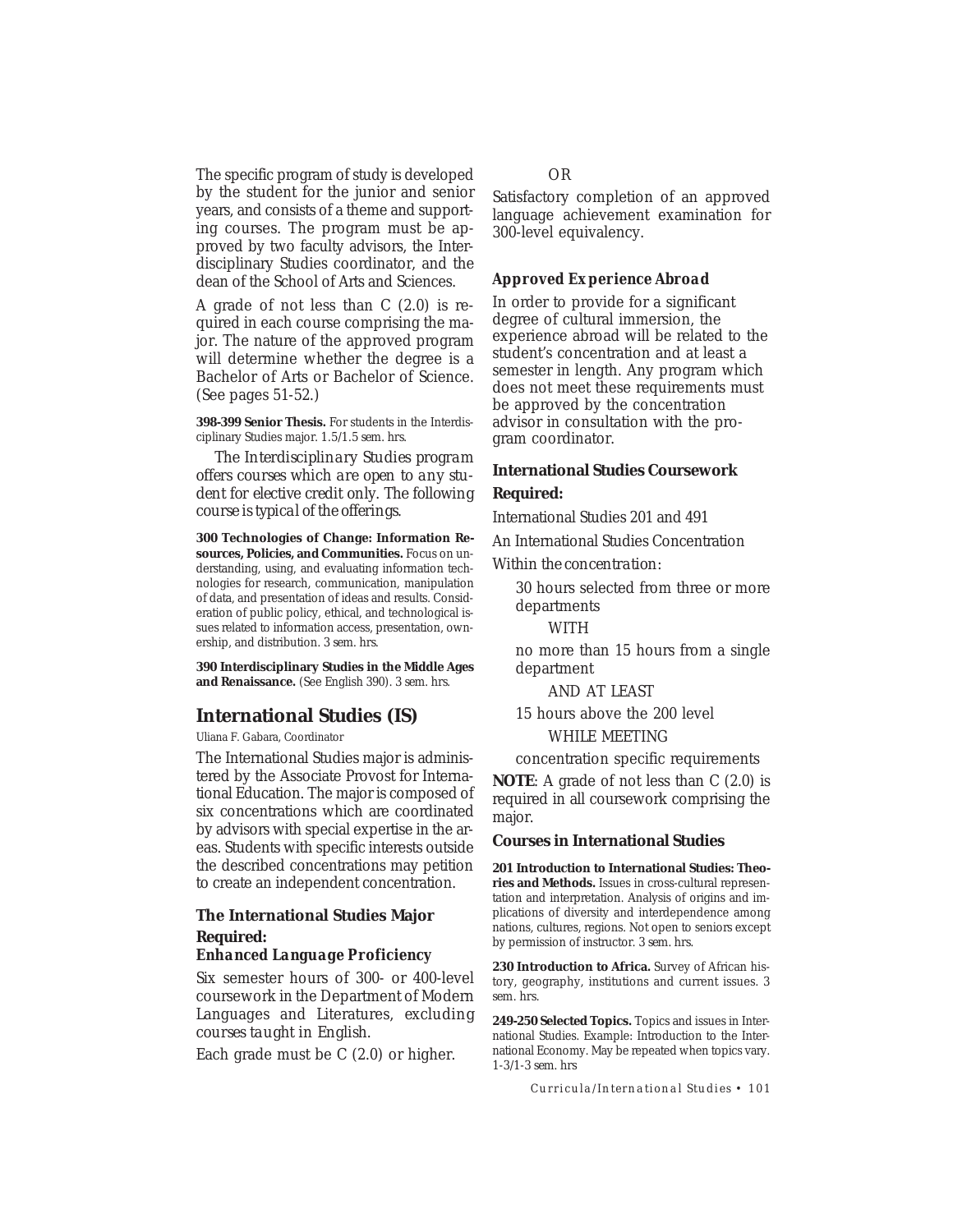**301 Dependency and Development: An Introduction to the Third World.** Interdisciplinary overview of less developed countries. Includes history of Third World, economics, politics, population growth, urbanization, world hunger, the environment, human rights, and theories of underdevelopment. *3 sem. hrs.*

**321 Exploring Latin America: An Interdisciplinary Seminar.** Multiple disciplinary perspectives on history, society, politics, economics and culture of Latin America. *Prerequisite*: One course on Latin America. *3 sem. hrs.*

**349-350 Selected Topics.** Selected topics in related subjects as arranged by the Associate Provost for International Education. May be repeated when topics vary. *Prerequisite*: Permission of department. *1-6/1-6 sem. hrs.*

**388 Internship.** May be taken for a grade or pass/ fail. Up to three credits may be applied towards the major, only when a grade is awarded. *Prerequisites*: International Studies 201 and permission of department. *1-3 sem. hrs.*

**390 Independent Study.** Topics independently pursued under supervision of faculty member. *Prerequisite*: Permission of department. *1-3 sem. hrs.*

**491 Senior Seminar.** Follow up on core concepts and approaches introduced in International Studies 201; sets of international issues and relationships are studied using tools and approaches of several disciplines. Seminar topics change from semester to semester. While readings are common, student's area of individual inquiry is, where possible, related to the concentration. *3 sem. hrs.*

NOTE: With prior approval, study abroad courses may be applied toward the major.

*The International Studies Concentrations are described below:*

# **Concentrations in International Studies**

**Please see departmental listings for descriptions of courses listed below.** Also be aware of the fact that courses may be

added after this catalog is printed. For eligibility of new courses for inclusion in the major, see the concentration advisor.

#### **INTERNATIONAL STUDIES:**

#### *AFRICA*

Louis E. Tremaine (English), *Advisor*

#### **Required:**

*102 • Curricula/International Studies*

# **International Studies (IS)**

230 Introduction to Africa

#### **Anthropology (ANTH)**

338 Peoples of Africa

Select one course from:

#### **History (HIST)**

384 Africa, c. 1500 to c. 1900 385 Africa in the Twentieth Century

Select remaining seven courses from the following (may include up to two courses dealing with the African diaspora, marked with an \*).

# **American Studies (AMST)**

301 The Harlem Renaissance\*

323 African-American Leadership of the Twentieth Century

# **Anthropology (ANTH)**

205 Introduction to Cultural Anthropology

300 Gender in Cross-Cultural Perspectives

#### **Art (ART)**

379 ST: African Art \*

#### **Economics (ECON)**

379 Economic Development in Asia, Africa, and Latin America

#### **English (ENGL)**

- 218 African Literature
- 231 African-American Literature\*
- 239 Special Topics in Literary Perspective: Caribbean Literature\*
- 380 Caribbean Literature \*
- 421 Topics in Comparative Literature: African Literature

# **French (FREN)**

- 324 Introduction to Francophone Literature
- 471-472 Francophone Studies: From Orature to Postcoloniality

#### **History (HIST)**

285 Modern Africa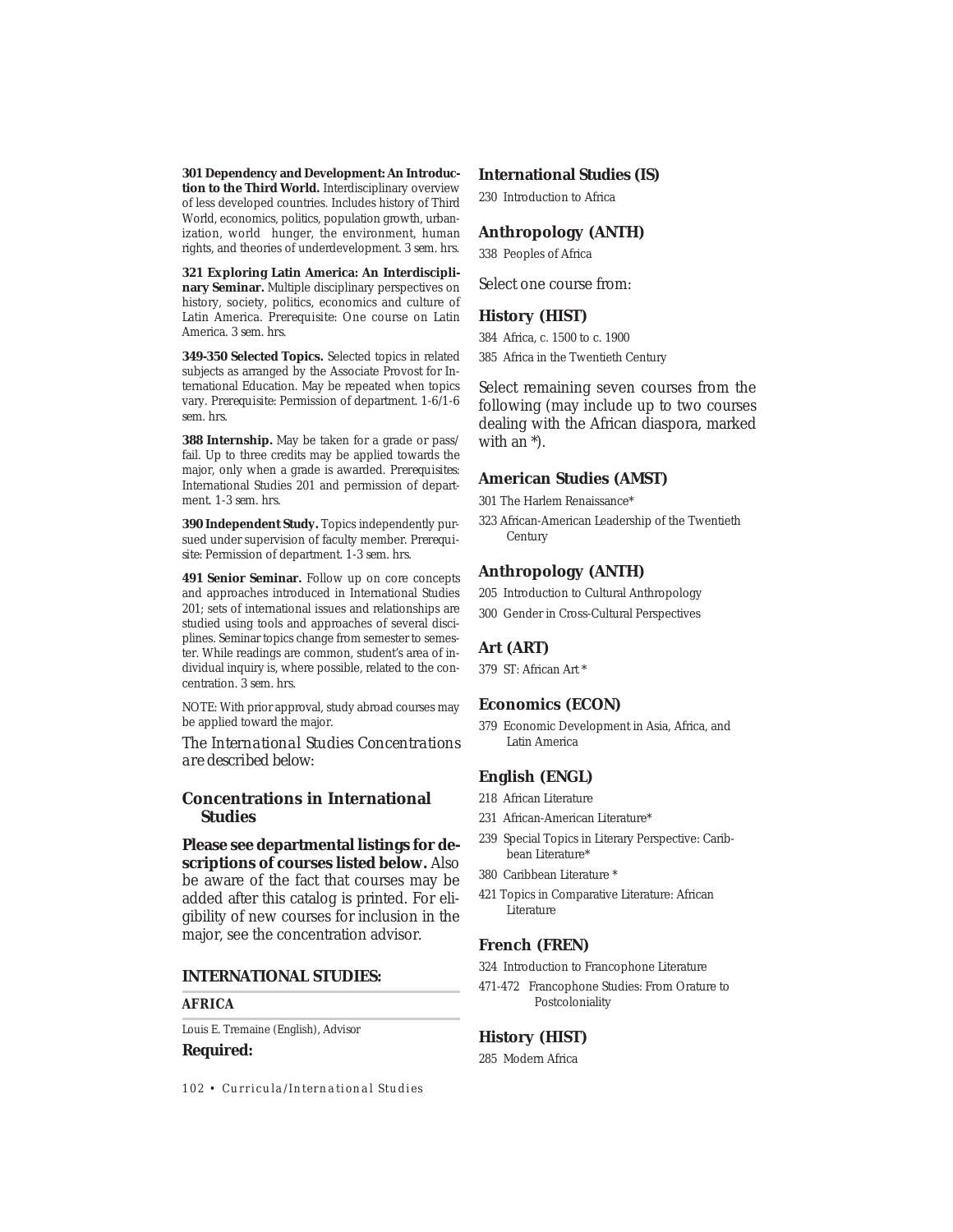- 328 Americans from Africa\*
- 384 Africa, c. 1500 to c. 1900
- 385 Africa in the Twentieth Century
- 386 South Africa since 1500
- 387 Women and Gender in African History

## **International Studies (IS)**

- 249 ST: Introduction to the International Economy
- 301 Dependency and Development: An Introduction to the Third World
- 350 ST: Zimbabwe: Nation and Culture (summer, 6 hrs.)

# **Music (MUS)**

- 112 Topics in Music Literature: The Blues\*
- 117 The Music of African Americans\*

# **Philosophy (PHIL)**

275 African Philosophy

#### **Political Science (PLSC)**

347 Politics of Developing Nations 348 Politics of Africa

#### **Religion (RELG)**

257 The Black Church in America\* 259 Black Religion in America \*

# **Sociology (SOC)**

323 The Black Community in Urban America\*

# **INTERNATIONAL STUDIES:**

# *INTERNATIONAL ECONOMICS*

Jonathan B. Wight (Economics), Advisor

# **Required:**

# **Economics (ECON)**

- 375 International Trade and Finance
- 379 Economic Development in Asia, Africa, and Latin America
- 380 Comparative Economic Systems

Select seven elective courses from two or more departments in the following list:

# **Accounting (ACCT)**

320 ST: International Accounting

#### **Anthropology (ANTH)**

- 205 Introduction to Cultural Anthropology
- 308 Peoples of Latin America
- 336 Political Anthropology
- 338 Peoples of Africa
- 339 Peoples of the Pacific

#### **Finance (FIN)**

462 International Financial Management

#### **Geography (GEOG)**

- 206 World Geography Developed Regions
- 207 World Geography Developing Regions

#### **History (HIST)**

- 260 Twentieth-Century Europe
- 270 East Asian Civilization
- 280 People and Customs of the Middle East
- 285 Modern Africa
- 327 American Diplomatic History since 1945
- 352 Modern European Thought since 1850
- 354 Modern Germany
- 356 Modern Britain
- 358 Modern Balkans
- 360 History of Russia since 1855
- 363 History of Communist and Socialist Thought
- 365 History of the Late Soviet Union
- 371 Modern Asia
- 373 Modern China
- 375 Modern Japan
- 377 Introduction to Modern Latin America
- 378 Women and Gender in Latin American History
- 379 Modern Brazil
- 380 Modern Latin American Social History
- 381 The Modern Middle East
- 382 Modern Middle East Topics
- 385 Africa in the Twentieth Century
- 386 South Africa since 1500
- 387 Women and Gender in African History
- 392 British Empire and Commonwealth
- 393 History of Canada
- 395 World Politics since 1945
- 398 Selected Topics: The U.S. and Central America; Eastern Europe since 1815

*Curricula/International Studies • 103*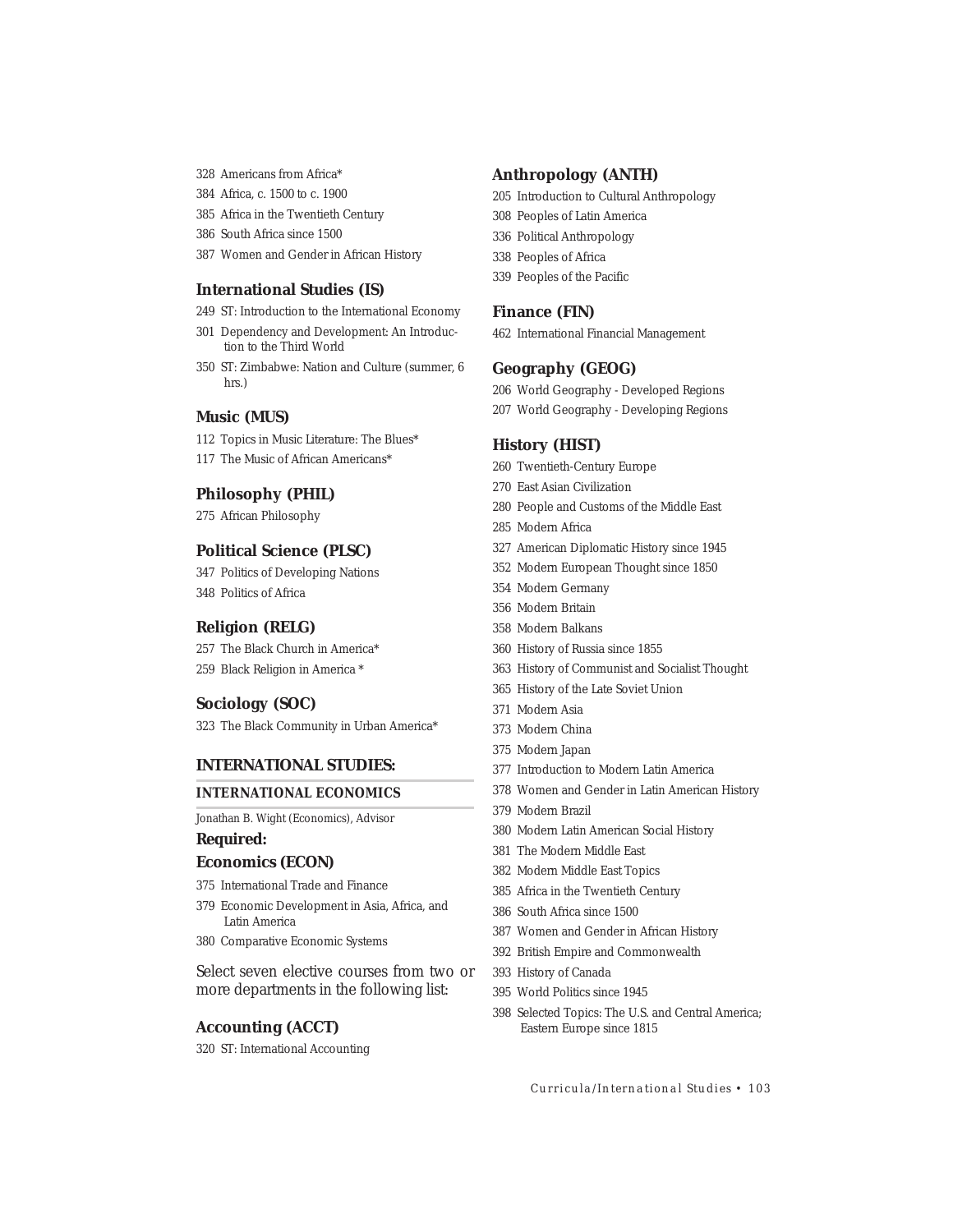#### **International Studies (IS)**

301 Dependency and Development: An Introduction to the Third World

310 Introduction to Africa

# **Management Systems (MSYS)**

333 International Management

#### **Marketing (MKT)**

325 International Marketing

#### **Political Science (PLSC)**

240 Introduction to Comparative Politics

- 250 Introduction to International Relations
- 312 Modern Political Theory
- 341 Great Britain, France, and Germany
- 342 Russia and the Newly Independent States
- 343 Comparative Party Systems
- 344 Europe Today
- 345 Politics of China, Hong Kong, and Taiwan
- 346 Politics of Cultural Pluralism
- 347 Politics of Developing Nations
- 348 Politics of Africa
- 349 Politics of Latin America and the Caribbean
- 350 American Foreign Policy
- 352 International Law and Organizations
- 355 Foreign Aid and Development Policy
- 356 International Political Economy
- 358 The United States and the Pacific Rim

# **Philosophy (PHIL)**

337 Twentieth-Century European Social Philosophy

# **Religion (RELG)**

250 Introduction to World Religions

#### **Sociology (SOC)**

315 Population

# **INTERNATIONAL STUDIES:**

#### *LATIN AMERICA*

Joan L. Bak (History), Advisor **Required**:

#### **History (HIST)**

377 Introduction to Modern Latin America

# **Anthropology (ANTH)**

308 Peoples of Latin America OR

#### **Spanish (SPAN)**

312 Perspectives on Cultures and Nations of Latin America

# **International Studies (IS)**

321 Exploring Latin American Experience: An Interdisciplinary Seminar

#### At least four courses from:

#### **Anthropology (ANTH)**

308 Peoples of Latin America

#### **Biology (BIOL)**

383 Tropical Biology and Conservation/International Studies 350

#### **History (HIST)**

- 376 Imperial Spain and the Americas
- 378 Women and Gender in Latin American History
- 379 Modern Brazil
- 380 Modern Latin American Social History

# **Political Science (PLSC)**

349 Politics of Latin America and the Caribbean

#### **Spanish (SPAN)**

- 312 Perspectives on Cultures and Nations of Latin America
- 331-332 Introduction to Spanish-American Literature
- 452 Spanish-American Poetic Texts
- 471 Spanish-American Cinema
- 472 Contemporary Spanish-American Theater
- 475 Women and Writing in Latin America
- 477 Literature of the Spanish-Speaking Caribbean
- 485 Spanish-American Narrative
- 487 Latin America: Encounter and Conflict
- 498 Hispanic Literature of the United States

Select remaining three courses of program from above and from:

*104 • Curricula/International Studies*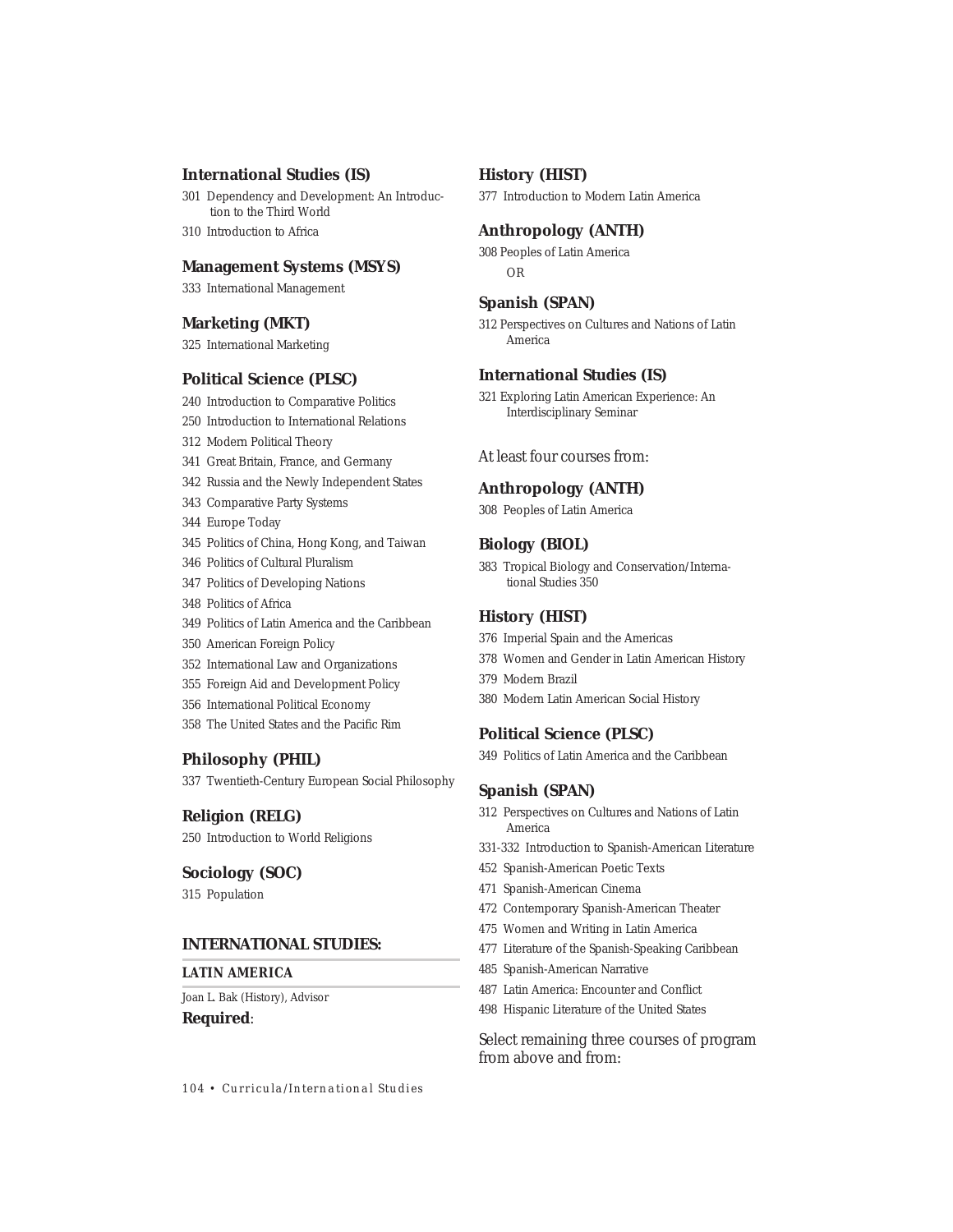# **Economics (ECON)**

- 349 ST: Introduction to the International Economy
- 379 Economic Development in Asia, Africa, and Latin America

# **Geography (GEOG)**

207 World Geography - Developing Regions

#### **International Studies (IS)**

- 249 ST: Introduction to the International Economy
- 301 Dependency and Development: An Introduction to the Third World

#### **Music (MUS)**

112 Topics in Music Literature: Salsa Meets Jazz

#### **Political Science (PLSC)**

- 346 Politics of Cultural Pluralism
- 347 Politics of Developing Nations
- 355 Foreign Aid and Development Policy

# **INTERNATIONAL STUDIES:**

#### *MODERN EUROPE*

Arthur B. Gunlicks (Political Science), and Hugh A. West (History), Advisors

# **Required:**

History 102, Political Science 344, and at least eight courses, or their equivalent, from the following list, with a minimum of two courses from each area (A, B, C), chosen in consultation with an advisor.

# *Area A: Social Sciences/History* **Economics (ECON)**

380 Comparative Economic Systems 382 History of Economic Thought

### **Geography (GEOG)**

206 World Geography - Developed Regions

#### **History (HIST)**

- 242 Survey History of England
- 250 The Crucible of Modernity: Europe, 1660-1900
- 260 Twentieth Century Europe
- 335 Renaissance
- 336 Reformation
- 337 Tudor England, 1485-1603
- 338 Stuart England, 1603-1714
- 340 History of Russia to 1855
- 354 Modern Germany
- 355 Georgian Britain, 1714-1837
- 356 Modern Britain
- 357 Habsburg Empire and After
- 358 Modern Balkans
- 360 History of Russia since 1855
- 362 Topics in Nineteenth-Century European History
- 364 History of the Early Soviet Union
- 365 History of the Late Soviet Union
- 367 European Diplomacy from Bismarck to Hitler
- 369 The Machine in Modern Society

#### **International Studies (IS)**

249 ST: Introduction to the International Economy

# **Political Science (PLSC)**

- 240 Introduction to Comparative Politics
- 250 Introduction to International Relations
- 341 Great Britain, France, and Germany
- 342 Russia and the Newly Independent States

#### **Spanish (SPAN)**

482 The History of Spain

# *Area B: Intellectual and Cultural History*

#### **Art (ART)**

- 222 History and Appreciation of Art
- 314 Northern Renaissance Art
- 315 Art of the Renaissance
- 316 Mannerism and the Baroque
- 317 Nineteenth-Century Art
- 318 Twentieth-Century Art

#### **French (FREN)**

- 311-312 Contemporary Life and Issues in the French-speaking World
- 465 French Film
- 487-488 Contemporary Ideas

#### **History (HIST)**

351 Modern European Thought, 1650-1850

*Curricula/International Studies • 105*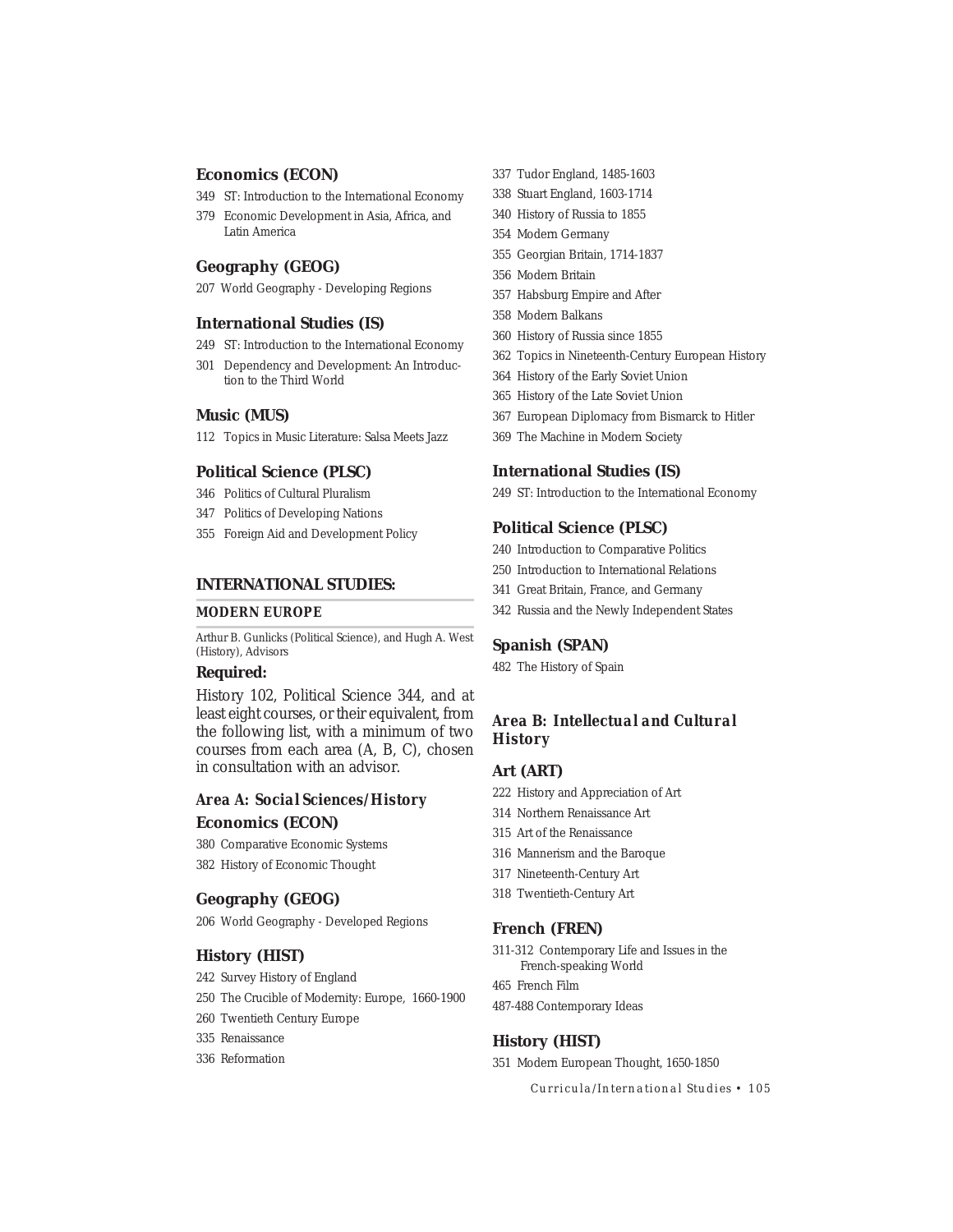352 Modern European Thought since 1850 363 History of Communist and Socialist Thought

#### **German (GERM)**

413 Contemporary German Civilization Seminar

#### **Music (MUS)**

- 228 General History of Music
- 342 Beethoven: Renegade Genius of the String Quartet

#### **Philosophy (PHIL)**

- 272 Modern Western Philosophy
- 336 Nineteenth-Century European Philosophy
- 337 Twentieth-Century European Social Philosophy
- 339 Existentialism
- 343 Twentieth-Century Analytic Philosophy
- 344 Twentieth-Century Continental Philosophy

# **Political Science (PLSC)**

312 Modern Political Theory

#### **Religion (RELG)**

356 Religious Thought of the Renaissance and Reformation

#### **Russian (RUSN)**

- 311-312 Russian Civilization and Culture
- 331 Russian Mass Media

# **Spanish (SPAN)**

311 Perspectives on People and Cultures of Spain

# *Area C: Literature*

#### **English (ENGL)**

- 312 Literature of the English Renaissance
- 313 English Literature of the Restoration and 18th Century
- 314 English Literature of the Romantic Movement
- 315 English Literature of the Victorian Period
- 316 Twentieth-Century British Literature

#### **French (FREN)**

321, 322, 323 Introduction to French Literature

421-22 Renaissance

431-32 Le Siècle Classique

*106 • Curricula/International Studies*

441-442 Enlightenment

451-452 From Romanticism to Decadence

461-462 Experiments in Contemporary Literary Productions

#### **German (GERM)**

- 322 Introduction to German Literature
- 441 Enlightenment, Storm and Stress, Classicism
- 442 German Romanticism
- 452 Fin-de-siècle
- 465 Responses to the Third Reich in Literature and Film
- 471 Gender and Performance in Twentieth-Century Literature and Film
- 472 Multiculturalism, Identity, and Authorship in the German Context

# **Modern Languages (MDLG)**

313-314 French Literature in Translation

# **Russian (RUSN)**

321-322 Russian Literature in Translation 421-422 Russian Literature in the Original

#### **Spanish (SPAN)**

322 Introduction to Spanish Peninsular Literature

- 431 Imperial Spain: Metaphors of Harmony and Chaos
- 432 True Lies: Fiction and Truth in *Don Quixote*
- 451 Spanish Literature of Exile
- 461 The Spanish Labyrinth
- 462 Visions of Contemporary Spain

#### **INTERNATIONAL STUDIES:**

# *WORLD POLITICS AND DIPLOMACY*

Ernest C. Bolt, Jr. (History) and John W. Outland (Political Science), Advisors

#### **Required:**

One course from History 325, 326, 327, 367, or 395; one course from Political Science 355, 356, Economics 375, 379, or 380; and two courses from Political Science 240, 250, 350, or 352. Select remaining courses of program from above and below:

# **Anthropology (ANTH)**

336 Political Anthropology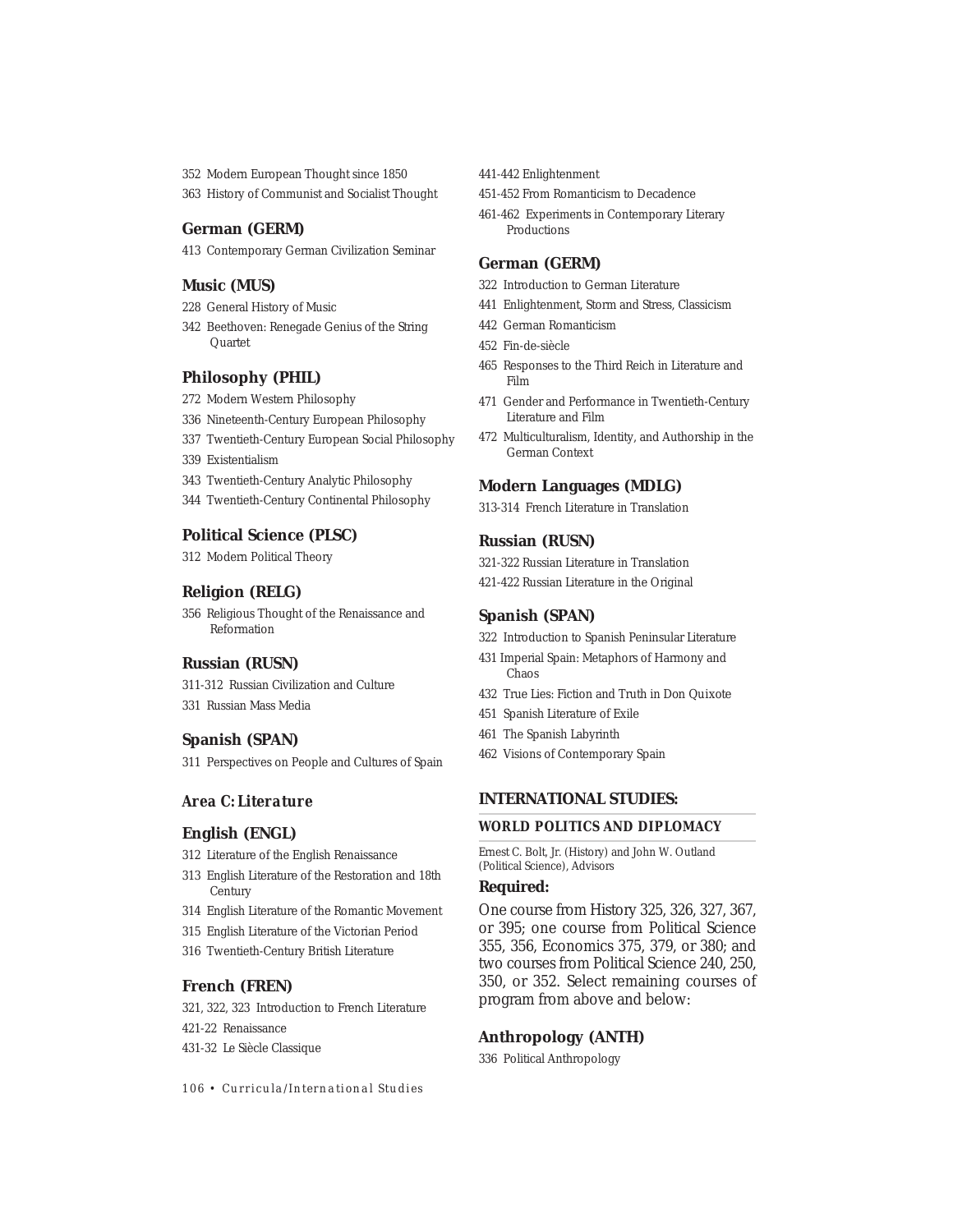# **Economics (ECON)**

- 375 International Trade and Finance
- 379 Economic Development in Asia, Africa, and Latin America
- 380 Comparative Economic Systems

# **Geography (GEOG)**

206 World Geography—Developed Regions

207 World Geography—Developing Regions

# **History (HIST)**

- 260 Twentieth-Century Europe
- 325 American Diplomatic History to 1900
- 326 American Diplomatic History, 1900-1945
- 327 American Diplomatic History since 1945
- 354 Modern Germany
- 358 Modern Balkans
- 360 History of Russia since 1855
- 363 History of Communist and Socialist Thought
- 364 History of the Early Soviet Union
- 365 History of the Late Soviet Union
- 367 European Diplomacy from Bismarck to Hitler
- 371 Modern Asia
- 373 Modern China
- 375 Modern Japan
- 377 Introduction to Modern Latin America
- 379 The Making of Modern Brazil
- 381 Modern Middle East
- 382 Modern Middle East Topics
- 385 Africa in the Twentieth Century
- 392 British Empire and Commonwealth
- 394 World War II
- 395 World Politics since 1945
- 396 The Vietnam Conflict

# **International Studies (IS)**

- 230 Introduction to Africa
- 249 ST: Introduction to the International Economy
- 301 Dependency and Development: An Introduction to the Third World
- 321 Exploring Latin America

#### **Leadership Studies (LDSP)**

- 307 Leadership in International Contexts
- 354 Conflict Resolution

#### **Political Science (PLSC)**

- 240 Introduction to Comparative Politics
- 250 Introduction to International Relations
- 341 Great Britain, France, and Germany
- 342 Russia and the Newly Independent States
- 344 Europe Today
- 345 Politics of China, Hong Kong, and Taiwan
- 346 Politics of Cultural Pluralism
- 347 Politics of Developing Nations
- 348 Politics of Africa
- 349 Politics of Latin America and the Caribbean
- 350 American Foreign Policy
- 352 International Law and Organization
- 355 Foreign Aid and Development Policy
- 356 International Political Economy
- 358 The United States and the Pacific Rim
- 379 ST: Politics and Government of China

#### **Religion (RELG)**

250 Introduction to World Religions

#### **INTERNATIONAL STUDIES:**

#### *RUSSIAN AND EAST EUROPEAN STUDIES*

Joseph C. Troncale and Yvonne Howell (Modern Foreign Languages and Literatures, Russian), Advisors

#### **Required:**

# **History (HIST)**

360 History of Russia since 1855 364 History of the Early Soviet Union 365 History of the Late Soviet Union

#### **Russian (RUSN)**

311-312 Russian Civilization and Culture 321 Introduction to Russian Literature I 322 Introduction to Russian Literature II Select remaining four courses from:

#### **Anthropology (ANTH)**

300 Gender in Cross-Cultural Perspectives

#### **Economics (ECON)**

380 Comparative Economic Systems

*Curricula/International Studies • 107*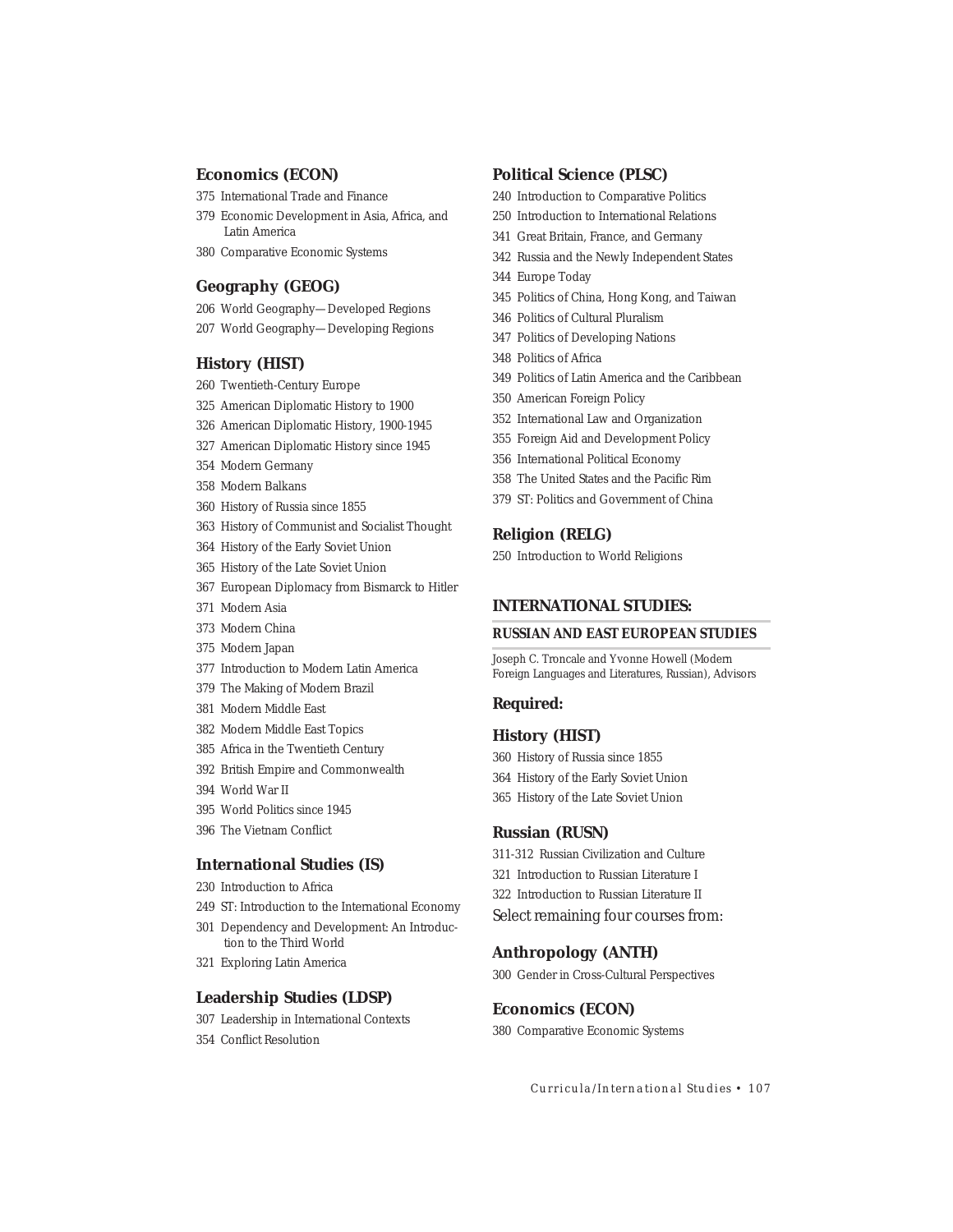# **Geography (GEOG)**

206 World Geography—Developed Regions 207 World Geography—Developing Regions

#### **History (HIST)**

327 American Diplomatic History since 1945

- 340 History of Russia to 1855
- 351 Modern European Thought, 1650-1850
- 352 Modern European Thought since 1850
- 358 Modern Balkans
- 363 History of Communist and Socialist Thought
- 398 ST: Eastern Europe since 1815

#### **International Studies (IS)**

- 249 ST: Introduction to the International Economy
- 301 Dependency and Development: An Introduction to the Third World

#### **Music (MUS)**

228 General History of Music

# **Philosophy (PHIL)**

336 Nineteenth-Century European Philosophy 339 Existentialism

#### **Political Science (PLSC)**

- 250 Introduction to International Relations
- 342 Russia and the Newly Independent States
- 347 Politics of Developing Nations
- 356 International Political Economy

#### **Russian (RUSN)**

- 421-422 Russian Literature in the Original
- 495-496 Independent Study
- 497-498 ST: e.g., Dostoevsky, History of Russian Cinema, Tolstoy

# **Individual Programs**

A student who has an interest in an international studies area not listed here may be able to develop an individual program of study to meet the concentration requirement. Such a program will have a theme supported by appropriate courses and shall be approved by the Director of International Education. Students who wish to pursue this option should visit the Office of In-

*108 • Curricula/Journalism*

ternational Education early in their college career to allow adequate time for planning.

# **Journalism (JOUR)**

Michael Spear, *Coordinator*

*Associate Professors* Nash, Spear

Journalism professionals are also employed as adjunct faculty members.

**Note:** The grade point average of the coursework comprising the major and the minor must be no less than 2.00 with no course grade below *C-* (1.7).

#### **The Journalism Major**

Twenty-seven semester hours in journalism, including Journalism 200, 201, 301, 302, 303, 304, and three hours of 288 or approved substitute.

English 342, 367, and 368 may be used to count for no more than six of the 27 semester hours required in journalism.

## **The Journalism Minor**

Eighteen semester hours in journalism, including Journalism 200, 201, 301, 303, any 200- or 300-level Journalism course as an elective, and 3 hours of Journalism 288 or approved substitute.

*General Prerequisites:* Journalism 200 and 201 are prerequisites for some 200-level and all 300-level courses in journalism, and should be completed before the end of the sophomore year.

**200 News Media and Society.** History and development of print and electronic media. Conflicts between free press and other social objectives. External and internal controls affecting news media and flow of information. *3 sem. hrs.* (FSSA)

**201 News Writing.** Intensive training in basic writing and reporting skills, news values, and research. Includes frequent writing assignments. *Prerequisites*: Journalism 200 or permission of instructor, basic typing skills, basic skills in English. *3 sem. hrs.*

**202 Feature and Magazine Article Writing.** Research and writing of news-feature and magazine articles. *Prerequisite*: Journalism 201. *3 sem. hrs.*

**203-204 Television News.** News reporting and production techniques of television, with emphasis on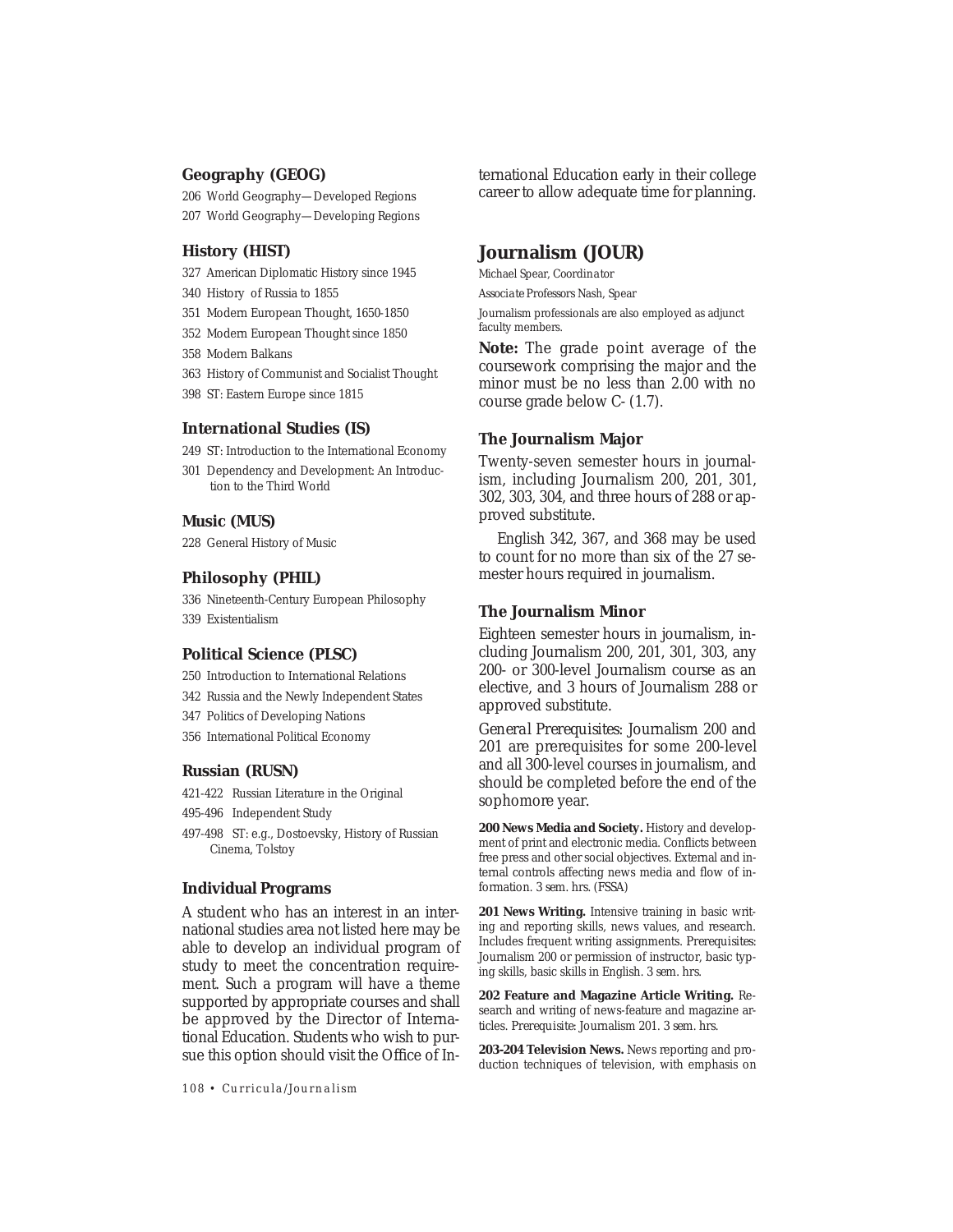writing and some training in use of equipment. *Prerequisite*: Journalism 201. *3-3 sem. hrs.*

205 Photojournalism. Theory and practice of news and feature photography, darkroom technique, properties of light and film. *Prerequisites*: Journalism 201 or permission of instructor, 35mm single lens reflex camera, lab fee. *3 sem. hrs.*

**206 Public Relations.** Theory and practice of public relations. Case studies involving preparation of publicity campaigns and media relations, employee publications. *Prerequisite*: Journalism 201 or permission of instructor. *3 sem. hrs.*

**288 Practicum.** Reporting for campus news media, with class discussion of reporting assignments and editorial processes. May be repeated no more than three times. Counts as internship in regard to 12-hour limit for such courses. *Prerequisites*: Journalism 201 and for broadcast practicum, at least one semester of print practicum. *1 sem. hr.*

**301 Copy Editing.** Improving news writing through practice in copy reading, editing, and discussion of news styles, grammar, usage, page design, headline writing, picture selection, news judgment. *3 sem. hrs.*

**302 Public Affairs Reporting.** Writing and reporting on public institutions such as police, courts, and legislative bodies. Interviewing, and research using public documents. Frequent off-campus writing assignments. *3 sem. hrs.*

**303 Journalism Ethics, Law.** Case studies of ethical conflicts encountered in reporting and editing. Current state and federal laws regulating news media, especially libel, privacy, and freedom of information statutes. *3 sem. hrs.*

**304 Seminar.** Study of specialized field of reporting or writing. *Prerequisite*: Journalism 301. *3 sem. hrs.*

**305 Precision Journalism.** Computer assisted reporting that uses survey research methods. Emphasizes news writing techniques; includes field experiments, basic statistics, construction of questionnaires for polls, random-sample polling, and analysis of database searches. *3 sem. hrs.*

**306 Graphics and Design.** Introduction to graphics and design in newspapers; some attention given to magazines and advertising. Stresses design principles, typography, photo editing. *3 sem. hrs.*

**388 Individual Internship.** Supervised work in writing, research, or production at approved news or public relations outlet. Must be taken pass/fail. May be repeated, but not to accrue more than three hours total credit. *Prerequisite*: Journalism 201. *1-3 sem. hr.*

## **Mathematics and Computer Science (MATH and CMSC)**

James Davis, *Chair*

*Professors* Bowen, Charlesworth, J. Hubbard, Kent *Associate Professors* Barnett, Davis, Greenfield, Hoke, Kerckhove, Nall, Withers, Ross

*Assistant Professors* Bax, Caudill, Fenster

*Instructor* A. Hubbard

## *COMPUTER SCIENCE (CMSC)*

**Note:** The grade point average of the coursework comprising the major or the minor must be no less than 2.00 with no Computer Science course grade below *C-* (1.7).

The Computer Science Major

*For the Bachelor of Arts degree:*

- I. Computer Science 150, 221, 222, 301, 315, and either 323 or 330.
- II. Five additional 3-hour 300-level computer science courses, no more than one of which can be a 3-hour Computer Science Independent Study course without Departmental approval.
- III. Mathematics 111 or 211, and 245.

#### *For the Bachelor of Science degree:*

- I. Computer Science 150, 221, 222, 301, 315, and either 323 or 330.
- II. Five additional 3-hour 300-level computer science courses, no more than one of which can be a 3-hour Computer Science Independent Study course without Departmental approval.
- III. Mathematics 111 or 211, 212, and 245.
- IV. Two 3-hour courses at the 300-level or above in Mathematics or two 3-hour (or more) courses beyond the introductory level in one of the following fields: Physics (200-level or above), Chemistry (200-level or above), or Biology (beyond the introductory 211- 212).

## **The Computer Science Minor**

I. Computer Science 150, 221, 222, and 301.

*Curricula/Math and Computer Science • 109*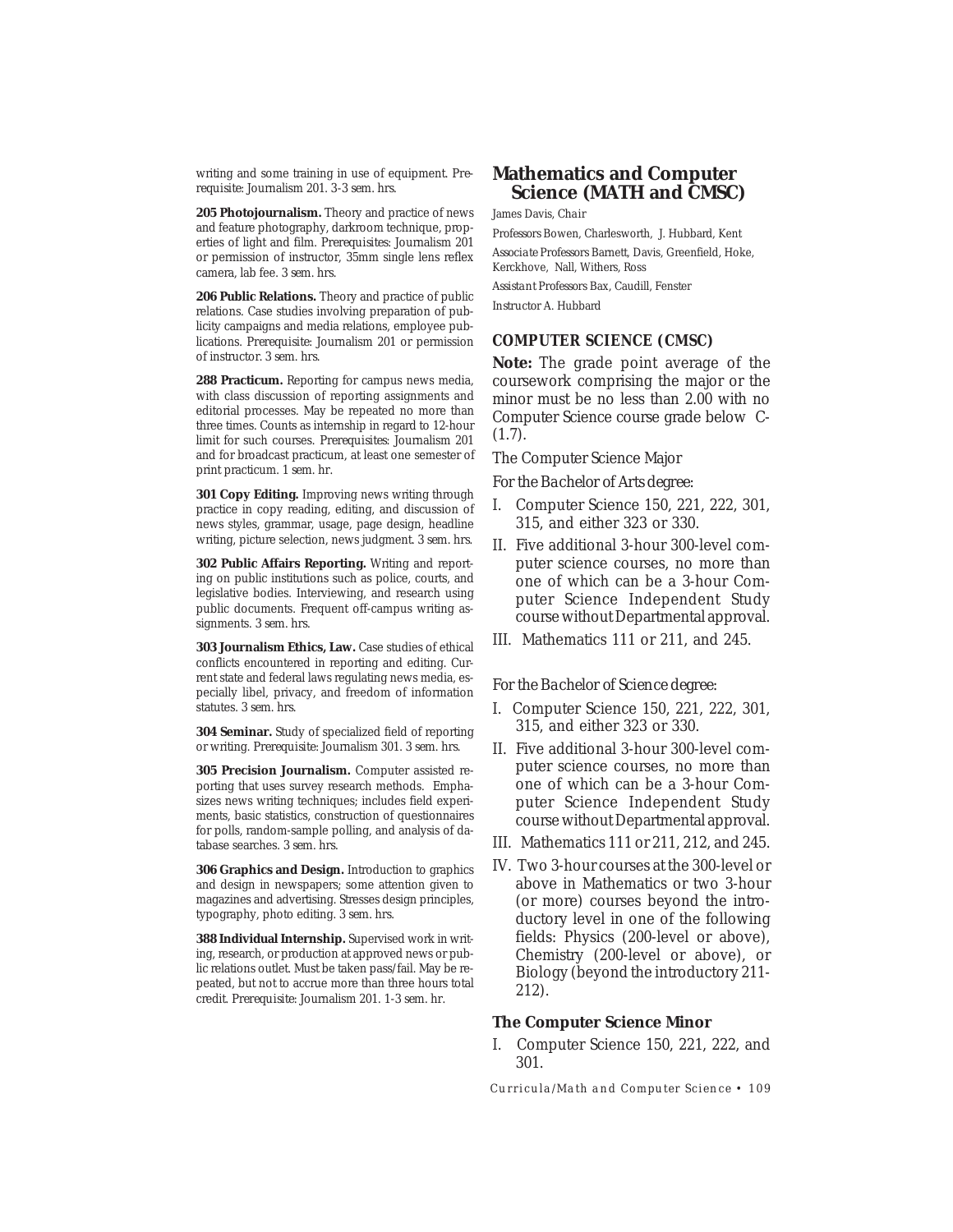II. Two additional Computer Science courses for which Computer Science 222 is a prerequisite.

**101 Minds and Machines.** (See Mathematics 101.) *3 sem. hrs.* (FSSR)

**105 Problem Solving Via Computer Programming.** Solving problems by writing computer programs. Introduction to computer architecture. Emphasis on symbolic reasoning rather than on use of current software tools. For non-majors. Not open to students who have completed a higher numbered Computer Science course. *3 sem. hrs.* (FSSR)

150 Introduction to Computing. Techniques for using computers to solve problems, including topdown design and structured programming. Topics include arrays and subprograms. *Prerequisite*: None; however, strong mathematics aptitude usually predicts success in computer science. *3 sem. hrs.* (FSSR)

**Note**: Knowledge of the topics of Computer Science 150 is prerequisite to all higher numbered Computer Science courses. Students who have obtained this knowledge through a high school or some other course are permitted and encouraged to begin with Computer Science 221.

**195 Special Topics.** Special topics satisfying neither major nor minor requirements. *1-3 sem. hrs.*

**221-222 Fundamentals of Computing I-II.** Introduction to applied and theoretical aspects of computing, including recursion, mathematical induction, dynamic data structures, abstract data types, algorithms, computational complexity, and formal reasoning about programs. *Prerequisite*: Computer Science 221 is prerequisite to 222. *3-3 sem. hrs.* (221 only, FSSR)

**301 Computer Systems and Architecture I.** Fundamentals of computer organization with focus on machine and assembly language levels. Topics include boolean algebra, digital logic, data representations, study of a modern processor's architecture and assembly language, and creation of simulators and assemblers. *Prerequisite*: Computer Science 221. *3 sem. hrs.*

**302 Computer Systems and Architecture II.** Principles of computer architecture, instruction set design, RISC machines, pipelining, high performance architectures with case studies. *Prerequisite*: Computer Science 301. *3 sem. hrs.*

**315 Algorithms.** Advanced data structures, including graphs, trees, and hashing. Emphasis is given to data abstraction and analysis of algorithms. *Prerequisite*: Computer Science 222. *3 sem. hrs.*

**321 Operating Systems.** Memory management, process management, and structure of operating systems. *Prerequisites*: Computer Science 222, 301. *3 sem. hrs.*

**322 Software Engineering Practicum.** Project-oriented course designed to implement concepts developed in other computer science courses. Principles of software engineering will be emphasized throughout. *Prerequisites*: Computer Science 315, 321. *3 sem. hrs.*

**323 Design and Implementation of Programming Languages.** Issues in design and implementation of programming languages, including run-time environment, binding times, and support for structured programming. *Prerequisites*: Computer Science 301, 315. *3 sem. hrs.*

**325 Database Systems.** Database models, including Entity-Relationship Model, Network Model, Hierarchical Model, Relational Model, and Object-Oriented Model. File structures, including B-tree indexes. Normalization of relational databases. Software development, including embedded SQL. *Prerequisite*: Computer Science 315. *3 sem. hrs.*

**328 Numerical Analysis.** (See Mathematics 328.) *3 sem. hrs.*

**330 Theory of Computation.** Finite state machines, regular languages, push down automata, context-free languages, Turing machines, recursive functions, and related topics. *Prerequisite*: Computer Science 315. *3 sem. hrs.*

**332 Theory of Compilers.** Regular and context-free languages, lexical analysis, parsing, code optimization and code generation. *Prerequisite*: Computer Science 323 or 330. *3 sem. hrs.*

**331 Computer Networks.** Principles and techniques for data communication between computers. Topics include physical media, signalling, error detection and correction, communication protocols, routing and congestion control in large networks, application of computer networks, and recent advances. *3 sem. hrs.*

**335 Computer Graphics.** Devise independent 2 and 3-dimensional computer graphics, interactive graphics, user interfaces, and human factors. Consideration of advanced modeling and rendering. *Prerequisites*: Mathematics 245 and Computer Science 222. *3 sem. hrs.*

**340 Directed Independent Study.** To enable wellqualified students who have completed basic requirements for major to work independently in areas not included in curriculum. *Prerequisite*: Permission of departmental chair and instructor. *1-3 sem. hrs.*

**395 Special Topics.** Selected topics in computer science. *Prerequisite*: Permission of instructor. *1-3 sem. hrs.*

**420 Senior Research.** *1-3 sem. hrs.*

*110 • Curricula/Math and Computer Science*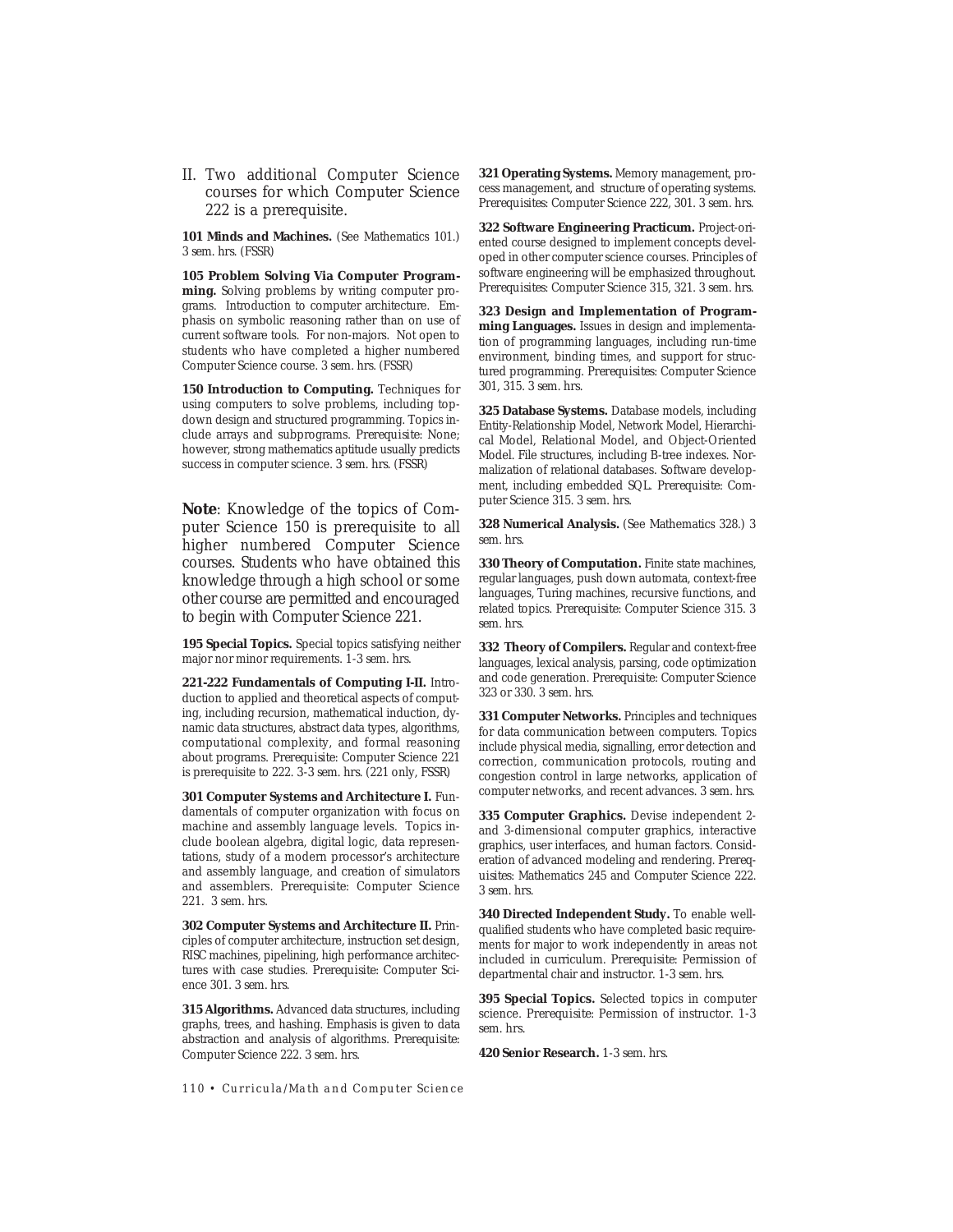## *MATHEMATICS (MATH)*

**Note:** The grade point average of the coursework comprising the major or the minor must be no less than 2.00 with no Mathematics course grade below *C-* (1.7).

## **The Mathematics Major**

*For either the Bachelor of Arts or Bachelor of Science degree:*

I. Mathematics 111 or 211, 212, 235, 245, 250, 306, and 320.

**Note**: Mathematics 306 or 320 must be completed prior to the senior year.

- II. Two of the following Mathematics courses: 307, 321, 324, 330, 331, and 336.
- III. Six additional semester hours from mathematics courses numbered 240 or higher.

A*nd for the Bachelor of Arts degree:*

Computer Science 150.

*And for the Bachelor of Science degree:*

Computer Science 150, and four courses in one natural science or Computer Science with at least two of these courses at the advanced level.

#### **The Mathematics Minor**

- I. Mathematics 111 or 211, 212, 235, and 240 or 245.
- II. Two courses at the 300-level.

**101 Minds and Machines.** Formal deduction in propositional logic. Fundamentals of computer architecture. Elementary exploration of extent to which symbolic reasoning can be automated. (Same as Computer Science 101.) *3 sem. hrs.* (FSSR)

**102 Problem Solving Using Finite Mathematics.** Topics to demonstrate power of mathematical reasoning. Applications will be emphasized. *3 sem. hrs.* (FSSR)

**103 An Introduction to Simulation (The Mathematics of Waiting in Line).** Introduction to fundamentals of abstracting practical situations involving waiting lines (e.g. supermarket lines, assembly lines, emergency rooms, computer networks) into mathematical models. Abstracted models will be simulated using computer software to obtain approximate solutions. Introduction to statistical analysis of data is also included. *3 sem. hrs.* (FSSR)

**104 Symmetry in Tilings and Patterns.** Introduction to symmetry and its use in the generation and classification of geometric patterns. *3 sem. hrs.* (FSSR)

**110-111 Calculus with Algebra and Trigonometry I and II.** Integrated treatment of following topics: review of high school algebra, analytic geometry, and trigonometry; introduction to derivative and integral; derivatives of trigonometric, exponential, logarithmic and inverse trigonometric functions; applications to curve sketching; applications to physical, life, and social sciences; Mean Value Theorem and its applications; Fundamental Theorem of Calculus. *Prerequisite*: Mathematics 110 is prerequisite to 111. *3-3 sem. hrs.* (111 only, FSSR)

*Restriction: Credit is not allowed for both 110-111 and 211.*

**119 Social Science Statistics.** Introduction to statistical methods with applications to social sciences. Sampling, hypothesis testing, analysis of variance, and nonparametric methods. Emphasis on proper use of statistical computing tools such as SPSS. Attendance at one-hour computational laboratory expected. *Prerequisite*: 3 hours of credit in Sociology or Political Science or permission of instructor. *3 sem. hrs.*

*Restriction: Credit is not allowed for both 119 and 129.*

129 Applications of Statistics. Introduction to statistical methods with applications selected from many areas. Major topics: sampling, hypothesis testing, regression, and analysis of variance. *3 sem. hrs.*

**195 Special Topics.** Special topics satisfying neither major nor minor requirements. *1-3 sem. hrs.*

211 **Calculus I.** Derivative and integral; derivatives of trigonometric, exponential, logarithmic, and inverse trigonometric functions; applications of curve sketching; applications to physical, life, and social sciences; Mean Value Theorem and its applications; Fundamental Theorem of Calculus. *3 sem. hrs.* (FSSR)

*Restriction: Credit is not allowed for both 110-111 and 211.*

**212 Calculus II.** Techniques of integration; applications of integration; improper integrals; l'Hospital's Rule; Taylor's Theorem and applications, infinite series, differential equations. *Prerequisite*: Mathematics 111 or 211 or significant Calculus experience. *3 sem. hrs.* (FSSR)

**235 Multivariate Calculus.** N-dimensional Euclidean space, functions of several variables, partial derivatives, multiple integrals, applications. *Prerequisite*: Mathematics 212. *3 sem. hrs.* (FSSR)

**240 Differential Equations.** Methods of solution, existence and uniqueness theorems, modeling and applications. *Prerequisite*: Mathematics 212. *3 sem. hrs.*

*Curricula/Math and Computer Science • 111*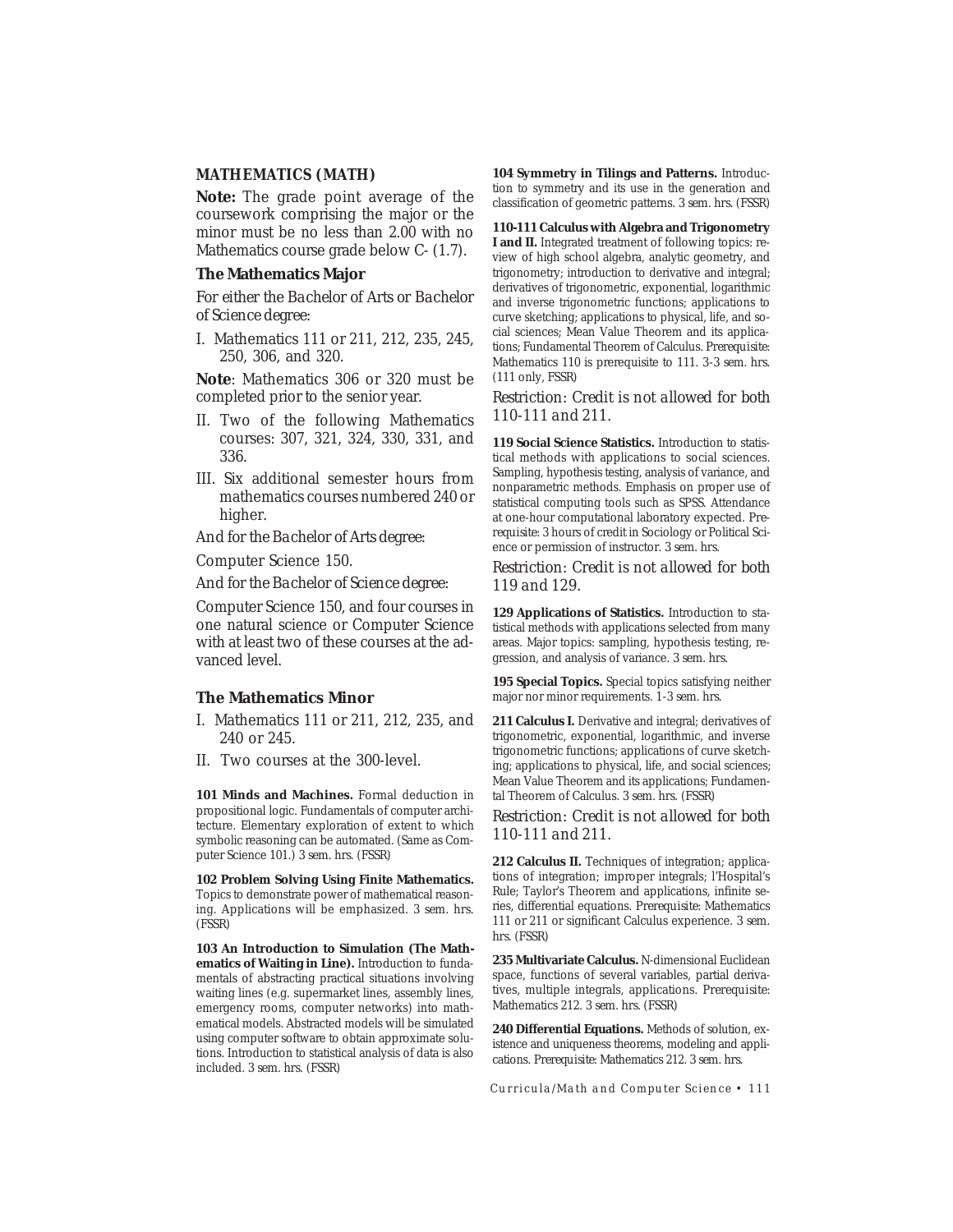**245 Linear Algebra.** Vector spaces, matrices, systems of linear equations, and linear transformations. *Prerequisite*: Mathematics 212 or Computer Science 222. *3 sem. hrs.*

**250 Fundamentals of Abstract Mathematics.** Logic, quantifiers, negations of statements with quantifiers, set theory, induction, counting principles, relations and functions, cardinality. Emphasis on methods of proof and proper mathematical expression. *Prerequisite:* Mathematics 212. *3 sem. hrs.*

**306-307 Abstract Algebra I and II.** Systematic study of theory of groups, rings, and fields. *Prerequisite*: Mathematics 245 and 250 (Mathematics 250 may be taken concurrently). Mathematics 306 is prerequisite to 307. *3-3 sem. hrs.*

**310 Advanced Calculus.** Topics from multivariable calculus, theorems of Green, Gauss, and Stokes, uniform convergence, partial differential equations. Fourier series or calculus of variations. *Prerequisite*: Mathematics 235. *3 sem. hrs.*

**315 Modern Geometry.** Geometry of surfaces in 3 dimensional space, including lengths, areas, angles, curvature, and topology. Classification of Euclidean isometries. Classification of compact surfaces having constant Gaussian curvature. *Prerequisites*: Mathematics 235 and 245. *3 sem. hrs.*

**320-321 Real Analysis I and II.** Topological properties of real line and Euclidean space. Convergence, continuity, differentiation, and integration properties of real-valued functions of real variables. *Prerequisites*: Mathematics 235 and 250. Mathematics 320 is prerequisite to 321. *3-3 sem. hrs.*

**323 Discrete Mathematical Models.** Linear models of optimization. Simple Markov models. Game theory and analysis. Graphical models using weighted and directed graphs. Combinatorial and algebraic models. *Prerequisite*: Mathematics 245. *3 sem. hrs.*

**324 Continuous Mathematical Models.** Continuous models in modern applications. Primary focus on practical understanding of the modeling process, with goals of developing individual modeling skills, and ability to critically read modeling reports in scholarly journals. Mathematical topics include ordinary differential and partial differential equations. *Prerequisites*: Mathematics 235, 240, 245. *3 sem. hrs.*

**328 Numerical Analysis.** Analysis and implementation of algorithms used in applied mathematics, including root finding, interpolation, approximation of functions, integration, and solutions to systems of linear equations. (Same as Cmputer Science 328.) *Prerequisites*: Mathematics 212, 245, and Computer Science 150. *3 sem. hrs.*

**329-330 Mathematical Statistics I and II.** Descriptive statistics for experimental data, combinatorial analysis and probability, probability distribution func-

*112 • Curricula/Math and Computer Science*

tions, introduction to the problems of estimation, and the testing of hypotheses. Multivariate methods. *Prerequisites*: Mathematics 235 and 245. Mathematics 329 is prerequisite to 330. *3-3 sem. hrs.*

**331 Complex Analysis.** Introduction to calculus of functions of single complex variable, including series, calculus of residues, and conformal mapping. *Prerequisite*: Mathematics 310 or Physics 301. *3 sem. hrs.*

**336 Operations Research.** Topics include linear models of optimization, scheduling and routing models, and elementary queuing theory. *Prerequisite*: Mathematics 323. *3 sem. hrs.*

**340 Directed Independent Study.** For well-qualified students who wish to work independently in areas not included in curriculum. *Prerequisite*: Permission of departmental chair and instructor. *1-3 sem. hrs.*

**350 Coding Theory.** Error-correcting codes are used to ensure reliable electronic communication in everything from compact disc players to deep space transmission. Topics include linear codes, design theory, cyclic codes, counting arguments for nonexistence, and decoding algorithms. *Prerequisite*: Math 245 or permission of instructor. *3 sem. hrs.*

**355 Cryptography.** History and development of "secret codes" with applications to electronic commerce, diplomatic and military communications, and computer security. Emphasis on mathematical structures underlying classical, arithmetic, algebraic, mechanical, electronic, and public-key cryptosystems. *Prerequisites*: Math 245 and Computer Science 150 (can be taken concurrently) or permission of instructor. *3 sem. hrs.*

**395 Special Topics.** Selected topics in mathematics. *Prerequisite*: Varies with topic. *1-3 sem. hrs.*

**420 Senior Research.** *1-3 sem. hrs.*

## **Military Science (MLSC)**

James R. Meredith, Lieutenant Colonel, U. S. Army, *Chair*

*Professor* Meredith *Assistant Professors* Mathis, DeGuzman

The objective of the Military Science Program is to provide the leadership and management foundation required for military service as a commissioned officer or in a civilian counterpart position. In support of this objective the curriculum includes classroom instruction and offcampus activities geared to the development of leadership skills.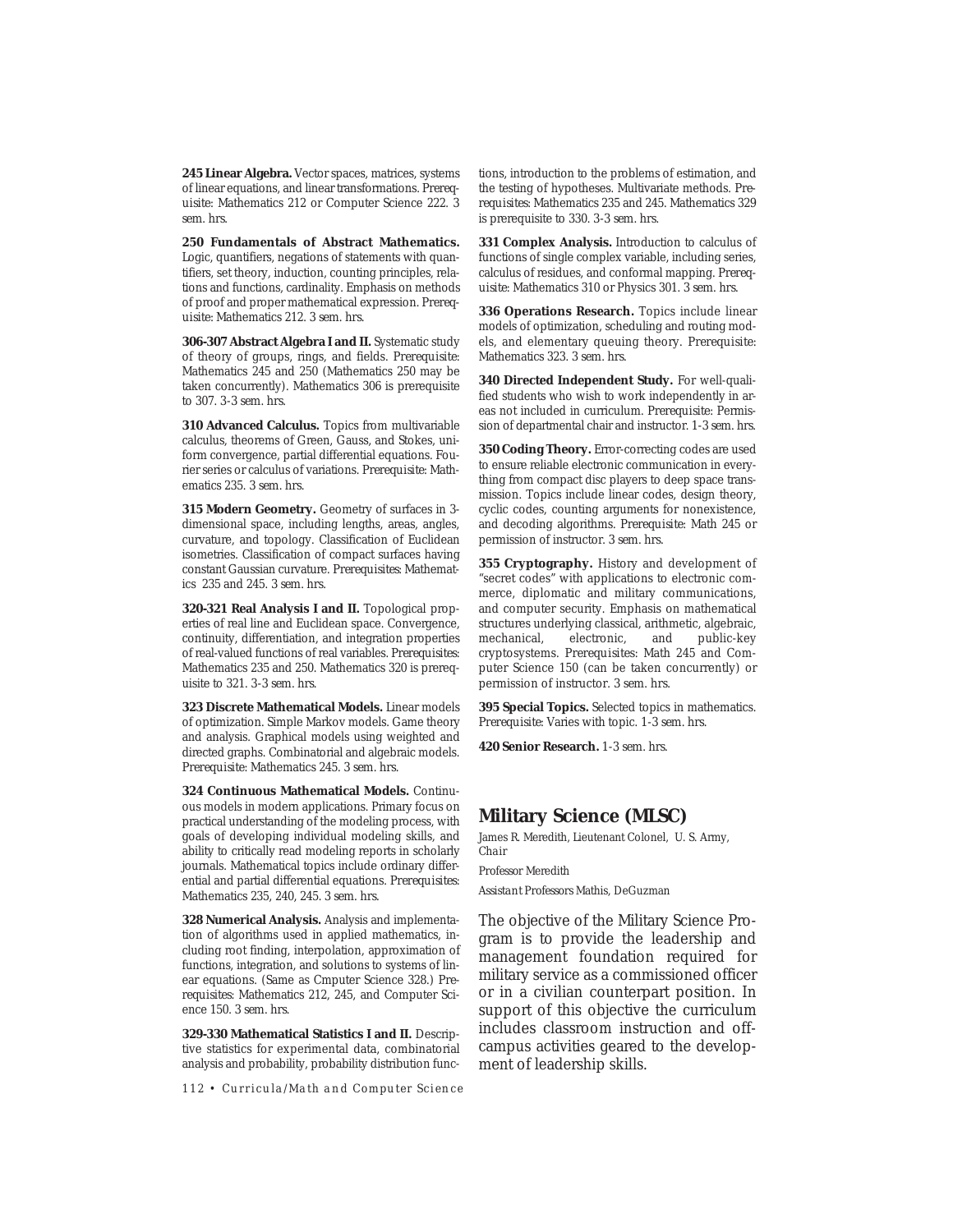The program is divided in two general parts: the Basic Course and the Advanced Course.

The Basic Course is offered to first-year and sophomore students. Enrollment carries no Army commitment and there is no obligation to enroll for successive course offerings. United States Army ROTC scholarship students must participate in field exercises and leadership laboratory. Nonscholarship students must attend selected out-of-classroom activities.

The Advanced Course is restricted to juniors and seniors, and students qualifying for advanced placement. There are physical and academic requirements for entrance established by the Department of Military Science. Participation provides a \$150 monthly stipend, and requires a contractual obligation to the United States Army. Advanced Course students must participate in all field training exercises and leadership laboratories. Advanced course students may participate in the University's study abroad program.

Students who satisfactorily complete degree requirements, professional military education requirements, and the Military Science Program may be commissioned as second lieutenants in the United States Army Reserve. United States Army ROTC scholarships are available on a competitive basis for students in the Military Science Program.

**Note:** Up to six semester hours may be applied toward graduation for ROTC Basic Camp Attendance and/or prior military service.

**101 Basic Military Science.** Organization, structure, role, and customs and traditions of United States Army. Leadership development. Introduction to basic map reading. *Prerequisite*: First-year or sophomore class standing, or permission of departmental chair. *2 sem. hrs.*

**201 Basic Military Science: Military Leadership.** Factors of military leadership. Uses case studies to examine common character traits of leaders in relation to different leadership styles. Introduces professional military ethics and helps student to identify personal leadership traits through practical exercises. *Prerequisite*: Military Science 101 or permission of departmental chair. *2 sem. hrs.*

**202 Basic Military Science: Military History.** Traces development of American military system from Colonial Period to present. Analyzes principles of war, their applicability in selected battles, role of military professionals in shaping United States policy, and where the military profession fits in society. *Prerequisite*: Military Science 101 or permission of departmental chair. *3 sem. hrs.*

**203 Basic Military Science: Leadership and Ethics.** Examines professional ethics and their relationship to military leadership and operations, including decision making and reasoning, ethical boundaries, the Just War tradition, and Utilitarian ethics. *Prerequisite*: Military Science 101 or permission of departmental chair. *2 sem. hrs.*

204 ROTC Basic Camp. Six weeks of training at a military installation. Travel pay and salary provided through Department of Military Science. No military service obligation. Basic Camp graduates are eligible to enroll in Advanced Military Science courses. Amount of academic credit awarded for Basic Camp depends upon amount of basic military science credit previously earned. Graded pass/fail. *Prerequisite*: Permission of departmental chair. *0-6 sem. hrs.*

**301-302 Advanced Military Science.** Management principles and leadership, instructional methods; organization and function of Army branches; theory and dynamics of unit operations; and exercise of command. Physical training mandatory. Two class hours and two laboratory hours a week. *Prerequisite*: Permission of departmental chair. *2-2 sem. hrs.*

**303-304 Advanced Military Science.** Staff organization and procedures, training management, logistics, administration of military law, and exercise of command and professional ethics. Physical training mandatory. Two class hours and two laboratory hours a week. *Prerequisite*: Permission of departmental chair. *2-2 sem. hrs.*

**390 Independent Study.** In-depth exploration of a subject not included in other courses offered by the department to be done independently but under the supervision of a faculty member. *Prerequisites*: 2 semesters of Military Science and permission of instructor. *1-2 sem. hrs.*

*Curricula/Military Science • 113*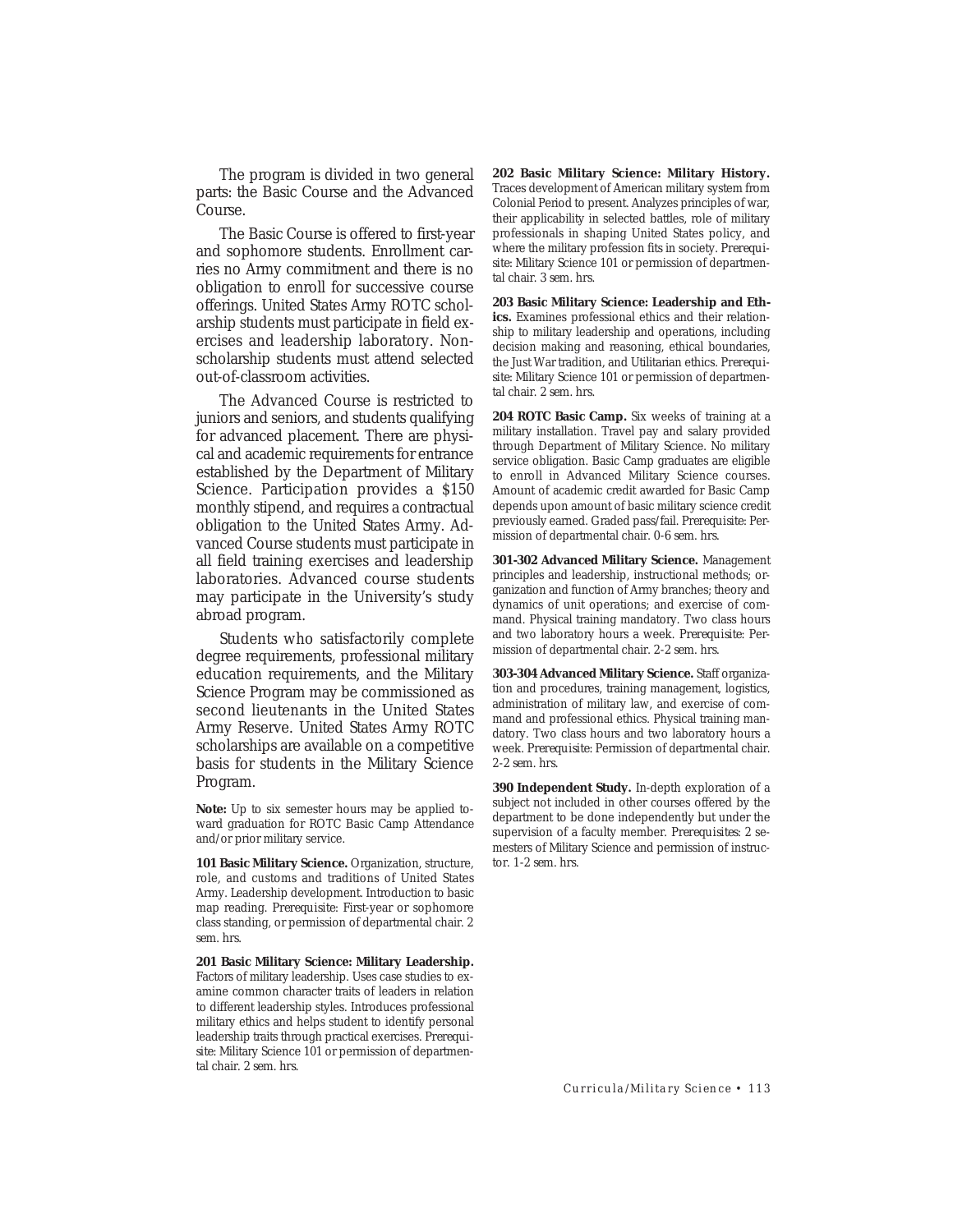## **Modern Languages and Literatures**

Julie C. Hayes, *Chair*

*Professors* A. Dawson, Marcone, Ravaux-Kirkpatrick, Terry

*Associate Professors* Bonfiglio, Bradley-Cromey, Ferman, Hayes, Howell, Kasongo, Perry, Troncale

*Assistant Professors* Bower, Schwalb

*Instructors* Decker, Hermida-Ruiz, Peebles

*Director of the Intensive Language Program in French* Baroody

*Director of the apanese Language Program* Suzuki *Director of the Intensive Language Program in Spanish* L. Dawson

Introductory courses in literature, numbered 321-332, fulfill the Literary Studies field-of-study requirement in the general education curriculum.

**Note**: The grade point average of the coursework comprising the major or the minor must be no less than 2.00 with no course grade below *C-* (1.7).

## **The Modern Languages and Literatures Majors**

#### **(available in French, German, and Spanish)**

#### **French Major**

Thirty-three hours above the 200-level, including French 305 and at least 12 hours at the 400-level, distributed as follows:

| Language                      | 9 hours  |
|-------------------------------|----------|
| Literature and Culture        | 21 hours |
| Introduction to               |          |
| Literature (321-324)          | 9 hours  |
| b. at the 400-level (411-472) | 9 hours  |
| c. 311/312, 487/488           | 3 hours  |
| Elective                      | 3 hours  |

#### **German Major**

Thirty hours above the 200-level, including at least 12 hours at the 400-level.

| 9 hours |
|---------|
|         |
| 6 hours |
| 9 hours |
| 3 hours |
| 3 hours |
|         |

Except in specially approved cases, one semester of study in a German-speaking country is required for the major in German.

## **Spanish Major**

Thirty-three hours above the 200-level, including Spanish 305 and at least 12 hours at the 400-level.

| Language<br>of which at least 3 hours<br>is at the 400-level                     | 9 hours  |
|----------------------------------------------------------------------------------|----------|
| Literature and Culture:<br>300-level, including<br>Spanish 311 and/or 312<br>AND | 12 hours |
| 400-level                                                                        | 9 hours  |
| Elective                                                                         | 3 hours  |

At least 15 of the 30 hours must be taken on the University of Richmond campus in the language of the major. If the student participates in a study abroad program, at least three of these 15 hours must be taken upon return from the program.

Students who demonstrate advanced or superior proficiency in Spanish and who are pursuing a major or a minor in Spanish must complete the requirements for each with courses *other than* 301, 305, 306, or 402. Spanish 404 must be taken. The nine (9) hours langugage requirement for the major and the six (6) hours language requirement for the minor are thus waived; however, the total number of hours required for the major and minor remains the same.

Students who demonstrate advanced or superior proficiency and who wish to take Spanish courses as electives (not pursuing a major or minor) must follow the same criteria.

See International Studies curriculum for the following majors: Latin American Studies, Russian and East European Studies, Modern Europe.

#### **Study Abroad**

A semester in an approved program abroad is required of all German majors.

*114 • Curricula/Modern Languages and Literatures*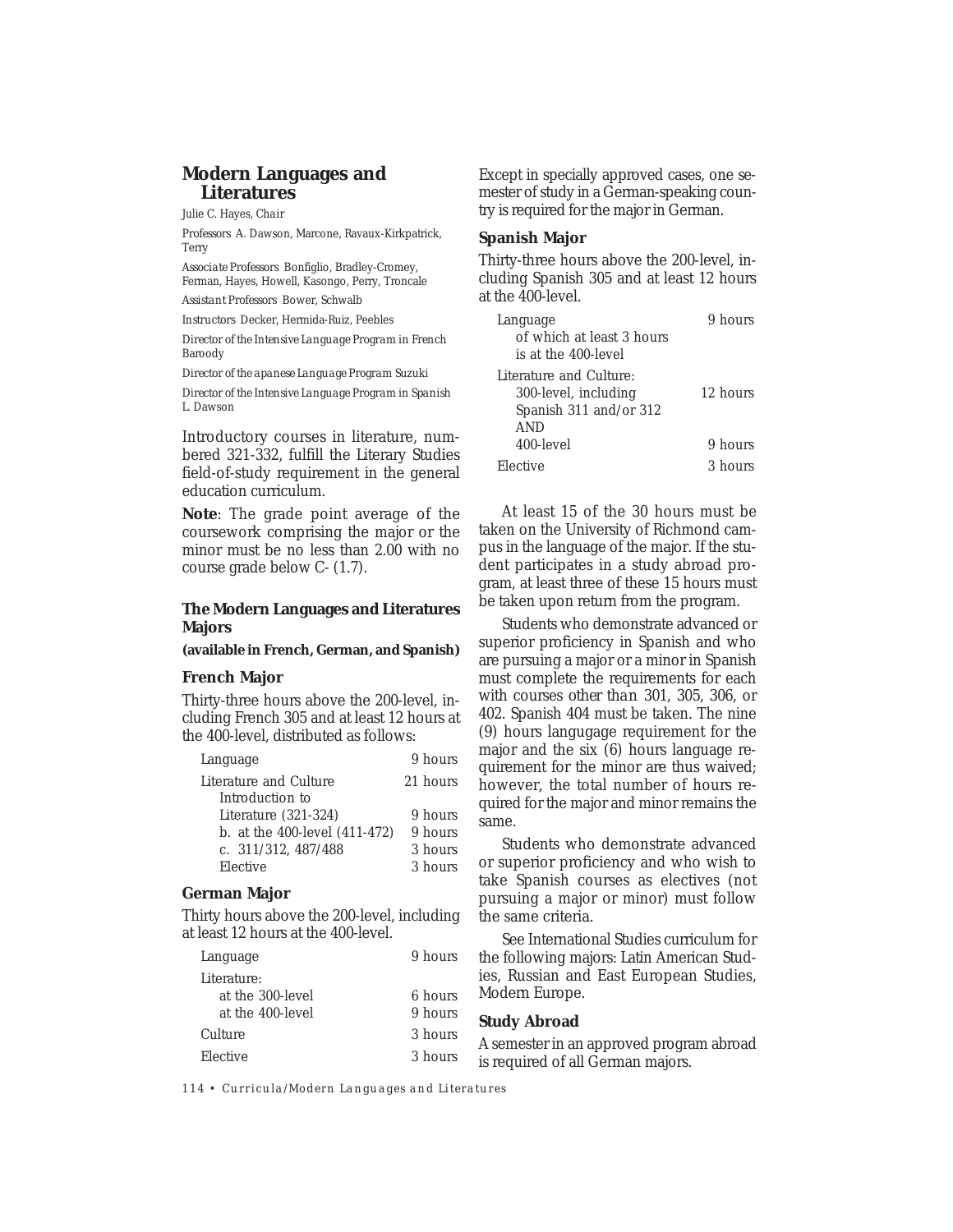Study and travel abroad are strongly encouraged for all students. The department offers summer study programs in Klagenfurt, Austria; La Rochelle, France; Salamanca, Spain; San Jose, Costa Rica; St. Petersburg, Russia; Quito, Ecuador; and Japan. In addition, there are exchange agreements for study during the academic year in Argentina, France, Germany, Japan, Mexico, Russia, and Spain; others are being negotiated.

## **The Modern Languages and Literatures Minors**

## **(available in French, German, Russian and Spanish)**

Eighteen semester hours in one modern foreign language above the 200 level including:

| Language:        |         |
|------------------|---------|
| $300$ level      | 6 hours |
| Literature:      |         |
| $300$ level      | 6 hours |
| Electives:       |         |
| $400$ level      | 3 hours |
| 300 or 400 level | 3 hours |

## **Administration**

*Placement*: A student who desires to continue study of a language begun elsewhere or spoken as a native tongue will be placed for continuation by the Department of Modern Languages and Literatures. The determination of level may be by the score received on the College Board Achievement Test in a given language, by the evaluation of a required placement test, or, in special cases, by interview. Students who meet the foreign language communication skills requirement by placement may not take for credit 100- or 200-level courses in the same language.

*Sequential Credit:* Once the 100 or 200 level is begun, continuation, if any, must be to the next higher level within the sequence of courses. Students cannot receive credit toward graduation for 100- or 200-level sequential coursework which is taken after credit has been earned in coursework more advanced in the sequence.

*Medium of Instruction:* All courses taught in the department are taught in the respective language with the exception of the courses listed in the Modern Languages category and designated courses in Russian.

*Self-instructional Programs:* The Department currently offers self-instructed language programs in Portuguese and Kiswahili, open only to sophomores, juniors and seniors. Admission is by interview with the program coordinators.

## **Chinese (CHIN)**

**101-102 Elementary Chinese.** Introduction to standard Chinese (Putonghua) with emphasis on spoken language as it is used today. Reading and writing of new-style characters (Jiantizi). Study of Chinese cultural forms that underlie the language. Admission by interview and permission of department. *Prerequisite:* 101 is prerequisite to 102. *4-4 sem. hrs.*

**201-202 Intermediate Chinese.** Reinforcement and expansion of skills in speaking; additional reading and study of Jiantizi. Appreciation of Chinese culture. *Prerequisites:* 102 is prerequisite to 201; 201 is prerequisite to 202. *4-4 sem. hrs.* (202 only, COM2)

**495-496 Independent Study.** Special projects individually pursued under supervision of faculty member. *Prerequisite*: Permission of instructor. *1-3 sem. hrs.*

## **French (FREN)**

**121 Intensive Elementary French.** Introduction to French language and culture. Emphasis on oral communication. Development of elementary reading and writing skills. *6 sem. hrs.*

**221 Intensive Intermediate French.** Reinforcement of communicative language skills. Increased emphasis on reading, writing, and culture. *Prerequisite*: French 121 or permission of department. *6 sem. hrs.* (COM2)

*General Prerequisite for French 301 through 324:* French 221 or permission of department. It is strongly recommended that French 305 be taken prior to the literature courses 321-324.

**301 French Conversation.** Development of competent speaking ability in French, with stress upon vo-

*Curricula/Modern Languages and Literatures • 115*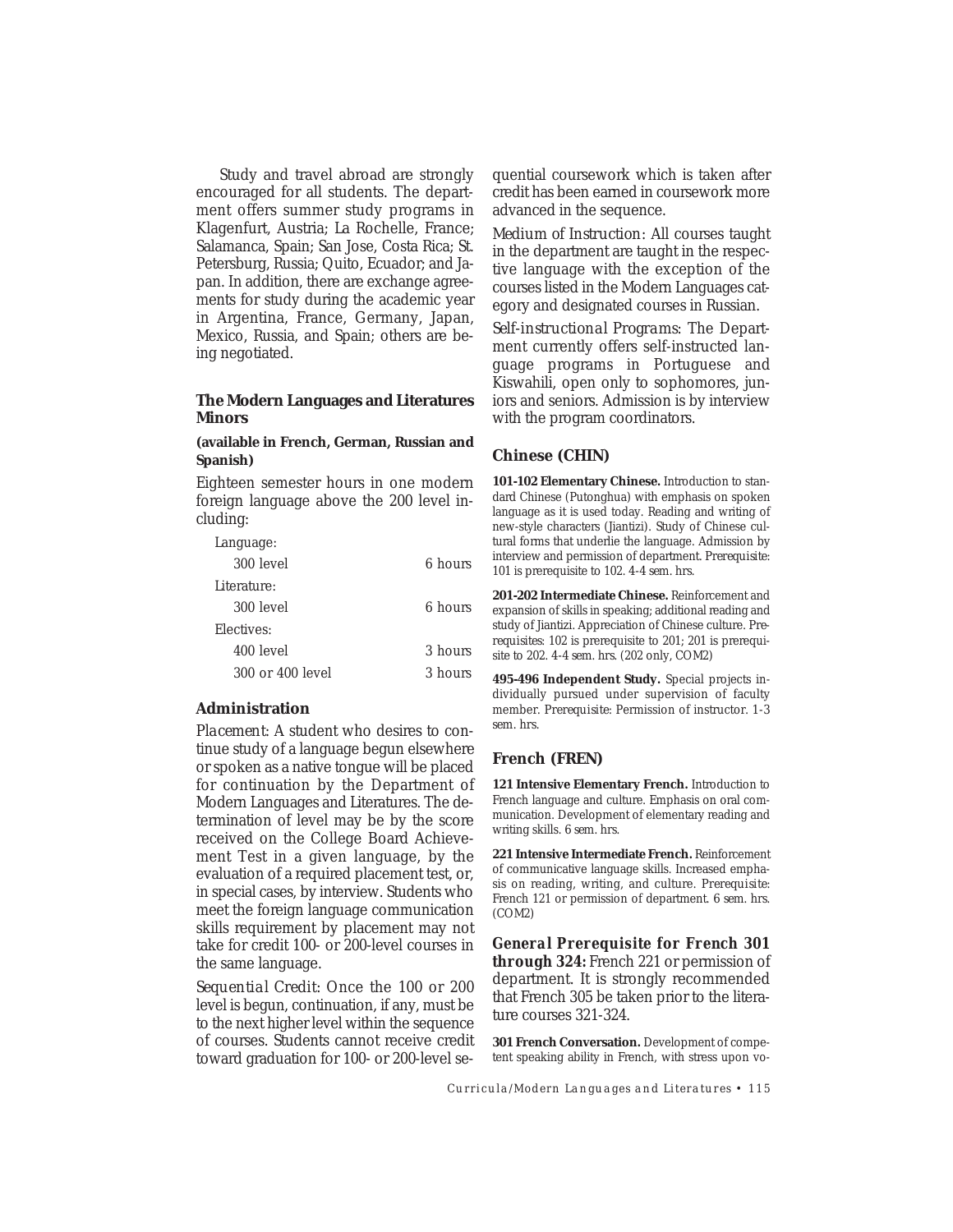cabulary expansion, pronunciation, and grammatical and communicative accuracy. *3 sem. hrs.*

**305 French Composition.** Development of competent writing skills on variety of topics. *3 sem. hrs.*

**306 Commercial French.** Essential vocabulary and concepts specific to French business, and introduction to basic workings of French business including correspondence. *3 sem. hrs.*

**311-312 Contemporary Life and Issues in the French-speaking World.** Introduction to major current issues and influential figures on political, social and cultural scene of France and other Francophone countries with reference to relevant historical background. Topics include contemporary ideologies and mentalities; social tensions; institutions and politics; media and film, popular music, gender, colonialism and its aftermath, youth and education, humor and satire. *3-3 sem. hrs.*

**321 Introduction to French Literature: Poetry.** Introduction to French poetry and literary analysis. Fundamental questions concerning nature of poetry as artistic phenomenon. *3 sem. hrs.* (FSLT)

**322 Introduction to French Literature: Theater.** Introduction to French theater through literary analysis of representative plays from Middle Ages to twentieth century. *3 sem. hrs.* (FSLT)

**323 Introduction to French Literature: Prose.** Introduction to French literature and literary-critical analysis emphasizing both narrative and non-narrative prose. *3 sem. hrs.* (FSLT)

**324 Introduction to Francophone Literature.** Introduction to Francophone texts by African, Caribbean, Maghrebian, and Canadian writers from Negritude era to Post-Colonial period. *3 sem. hrs.* (FSLT)

**388 Individual Internship.** (See Modern Languages 388.) *3 sem. hrs.*

**401 French Phonetics.** *Prerequisite*: French 301 or permission of department. *3 sem. hrs.*

**402 Advanced French Conversation.** Development of advanced speaking skills beyond 301 level. *Prerequisite*: French 301 or permission of department. *3 sem. hrs.*

**404 Advanced Composition and Syntax.** *Prerequisite*: French 305 or permission of department. *3 sem. hrs.*

**407 Introductory Linguistics.** (See Modern Languages 407.) *3 sem. hrs.*

**409 Contemporary Literary Theory.** (See Modern Languages 409.) *3 sem. hrs.*

**410 The Teaching of Modern Foreign Language.** (See Modern Languages 410.) *3 sem. hrs.*

*Prerequisite to 400-level French courses are two of the following:* French 321, 322, 323, 324, the equivalent, or permission of department.

**411-412 The French Middle Ages: Alterity and Modernity.** Analysis of issues such as orality and literacy, governance, social order, human values and ideals, authorship, gender, and artistic production as manifested in significant texts from 11th to 15th centuries. *3-3 sem. hrs.*

**421-422 Renaissance.** Exploration of literature of a France transformed by Reformation and Renaissance: the poetry of love; devotion and play; the prose of wisdom. Recent topics: Montaigne and self-knowledge; Ronsard, Du Bellay and the Invention of Love. *3-3 sem. hrs.*

**431-432 Le Siècle Classique.** Exploration of both triumphs and powerful tensions within seventeenthcentury culture, with attention to such issues as political patronage of the arts, women intellectuals and salon culture, courtly life at Versailles, social satires of Molière and place of dissent within the absolutist state. *3-3 sem. hrs.*

**441-442 Enlightenment.** Literary and philosophical texts of eighteenth century, emphasizing questions on selfhood, social life, gender relations and power. Topics include the Libertine Tradition; Novel and Society; Enlightenment Women; Transgression. *3-3 sem. hrs.*

**451-452 From Romanticism to Decadence.** Issues of representation, socio-historical context, gender, and subjectivity in works by poets, novelists, and historians in nineteenth-century France. Consideration of century's numerous and varied literary movements. Topics include: Desire and Representation in the 19th-Century French Novel; Symbolist Poetry; La Fin de siècle: Movements, Tensions, Revolutions; The Fantastic; Romanticism. *3-3 sem. hrs.*

**461-462 Experiments in Contemporary Literary Productions.** Trends in contemporary French literature examined through close analysis of contemporary texts in poetry, drama and novel with reference to other cultural artifacts such as paintings, films, and within the context of experimentation with forms. Topics include contemporary inquiries on representation and referentiality, creative activity, nature of truth and of reality, human interaction with the world, relationship with the other, gender, search for identity and for self-expression. *3-3 sem. hrs.*

**465 French Film.** Survey of development of French Cinema with emphasis on contemporary period. Introduction to film aesthetics and film theories. Film topics include: French current events and trends, personal and social challenges, ethnicity, women's issues, historical or political perspectives, etc. *Prerequisites:* Two (2) of the following: French 321, 322, 323, 324,

*116 • Curricula/Modern Languages and Literatures*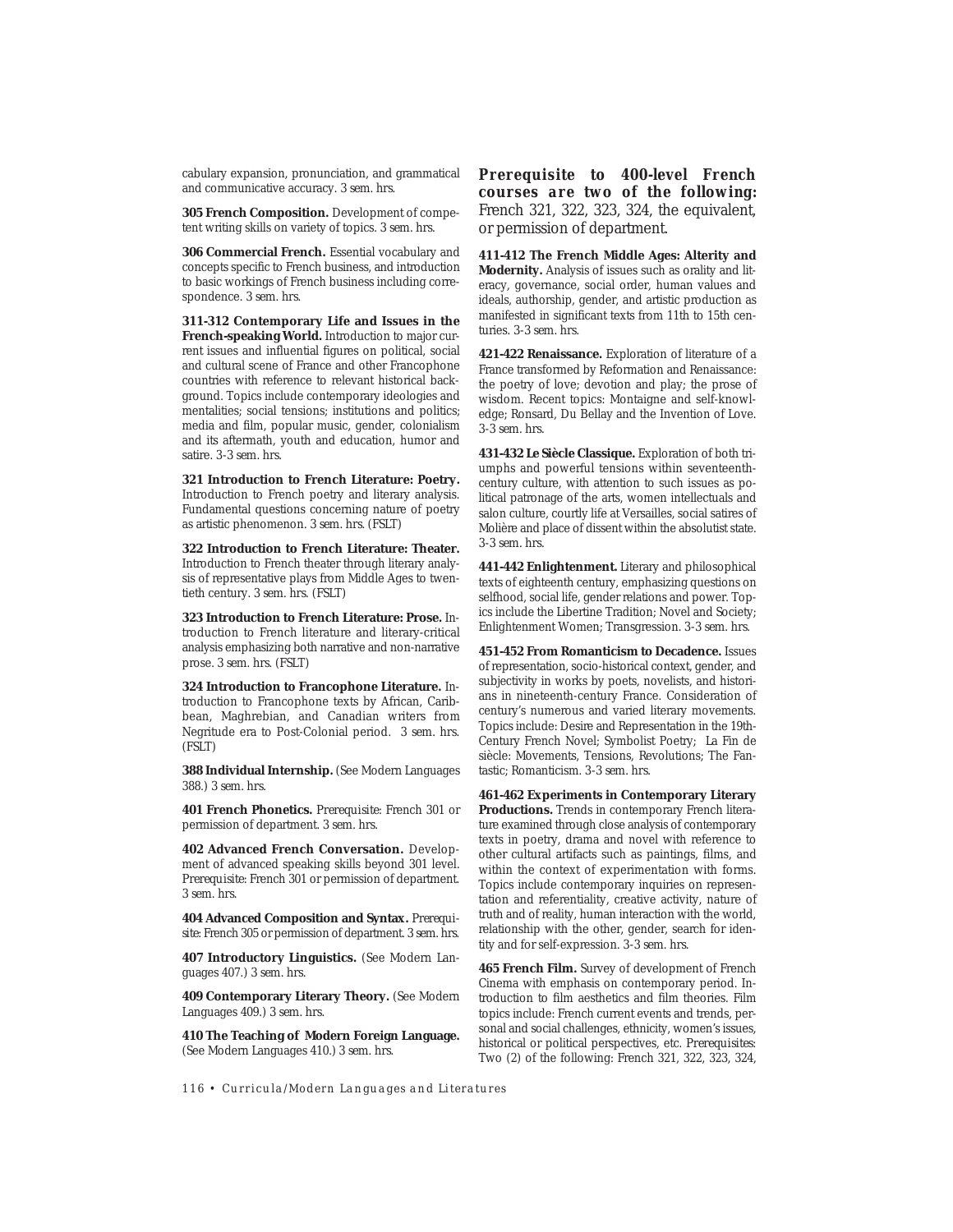311, the equivalent, or permission of the department. *3-3 sem. hrs.*

**471-472 Francophone Studies: From Orature to Postcoloniality.** Literary and cultural studies of modern Francophone texts mainly by African, Caribbean, Canadian, Maghrebian and other Francophone writers. Recent topics include: tradition and modernity, the search for identity, assimilation, negritude, antillanité, americainité, value of verbal artistry, and postcolonial issues. *3-3 sem. hrs.*

**487-488 Contemporary Ideas.** Readings and discussion of recent works which have provoked political or intellectual debate in France and the French-speaking world. *3-3 sem. hrs.*

**495-496 Independent Study.** Special projects individually pursued under supervision of faculty member. *Prerequisite*: Permission of department. *1-3/1-3 sem. hrs.*

**497-498 Selected Topics.** Experimental topics based on student and faculty interests. Recent topics: Autobiography; The Emergence of Drama; Learning, Love, and Literature in Medieval France; The Letter in Philosophy and Literature, Women Writing in French. *3- 3 sem. hrs.*

## **German (GERM)**

**101-102 Elementary German.** Introduction to German language and culture. *Prerequisite*: German 101 is prerequisite to 102. *3-3 sem. hrs.*

**201-202 Intermediate German.** Active practice and reinforcement of language skills and study of culture. *Prerequisite*: German 102 or permission of department. German 201 is prerequisite to 202. *3-3 sem. hrs.* (202 only, COM2)

**301-302 German Conversation and Composition.** Development of fluency through conversation on topics selected for learning most common idiomatic expressions. Practice in composition. German 321 or 322 may be taken concurrently. *Prerequisite*: German 202 or permission of department. *3-3 sem. hrs.*

**305 German Grammar and Composition.** Concise review of basic principles of German grammar and development of competent writing skills. German 321 or 322 may be taken concurrently. *Prerequisite*: German 202 or permission of department. *3 sem. hrs.*

**321-322 Introduction to German Literature.** Introduction to analysis and interpretation of literary texts in their aesthetic, historical, socio-economic, and cultural contexts. Attention to representation, polyphony, rhetorical devices, and politics of text. Development of written critical apparatus. German 301 or 302 may be taken concurrently. *Prerequisite*: German 202 or permission of department. *3-3 sem. hrs.* (FSLT)

388 Individual Internship. (See Modern Languages 388.) *3 sem. hrs.*

**402 Advanced German Conversation.** Discussion at advanced level of fundamental themes in development of German thought or production of German play. *Prerequisite*: German 301-302 or permission of department. *3 sem. hrs.*

**404 Advanced Composition and Syntax.** Advanced grammar, syntax, and stylistics. *Prerequisite*: German 301-302 or 305 or permission of department. *3 sem. hrs.*

**407 Introductory Linguistics.** (See Modern Languages 407.) *3-3 sem. hrs.*

**409 Contemporary Literary Theory.** (See Modern Languages 409.) *3 sem. hrs.*

**410 The Teaching of a Modern Foreign Language.** (See Modern Languages 410.) *3 sem. hrs.*

**413 Contemporary German Civilization Seminar.** Interdisciplinary focus on contemporary German culture from perspectives of literature, history, sociology, arts, political science, religion, philosophy, and natural sciences. *Prerequisite*: One 300-level course in German or permission of department. *3 sem. hrs.*

*Prerequisite to 400-level German literature courses:* German 321 or 322 or permission of department.

**441 Enlightenment, Storm and Stress, Classicism.** Survey of major writers and movements of eighteenth century, such as Lessing, Kant Winckel-mann, Klopstock, Goethe and Schiller. *3 sem. hrs.*

**442 German Romanticism.** German Romantic movement as contrasted with Classicism. Includes such authors as Schlegel, Tieck, Novalis, and Eichendorff. *3 sem. hrs.*

**452 Fin-de-siècle.** Survey of major writers and thinkers who mark transition from nineteenth to twentieth centuries and to modernity, such as Marx, Freud, Nietzsche, Andreas-Salomé, Wedekind, Schnitzler, Mann, Kafka, and Brecht. *3 sem. hrs.*

**465 Responses to the Third Reich in Literature and Film.** Critical analyses of texts and films dealing with subject of the Third Reich and the Holocaust. Reading texts include writings by Christa Wolf and Ruth Klüger as well as interviews and poetry. Film viewings include examples from Nazi cinema as well as contemporary filmic responses to the Third Reich. *3 sem. hrs.*

**471 Gender and Performance in Twentieth-Century Literature and Film.** Examination of various treatments of gender and the construction of gender as a mutable category in social interaction in twentieth-century German literature and film. *3 sem. hrs.*

*Curricula/Modern Languages and Literatures • 117*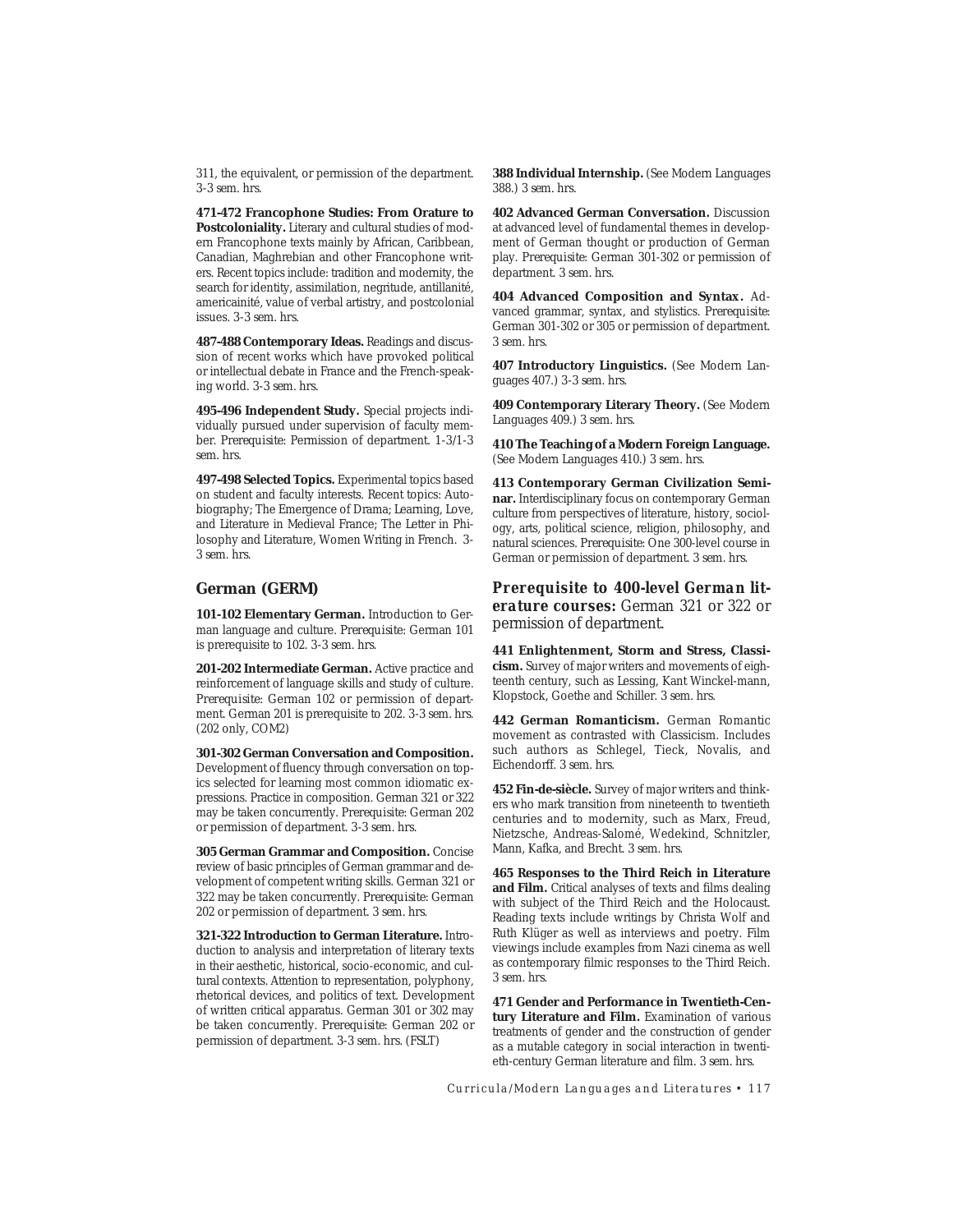**472 Multiculturism, Identity, and Authorship** in the German Context. Investigation of literary and filmic texts from Expressionism to the present to examine increasing diversity and complexity of identities and social relations in the German context. *3 sem. hrs.*

**495-496 Independent Study.** Special projects individually pursued under supervision of faculty member. *Prerequisite*: Permission of department. *1-3/1-3 sem. hrs.*

**497-498 Selected Topics.** Special interest topics offered at department's discretion. *3-3 sem. hrs.*

### **Italian (ITAL)**

**101-102 Elementary Italian.** Introduction to Italian language and culture; development of skills in listening, speaking, reading, and writing. Italian 101 is prerequisite to 102. *3-3 sem. hrs.*

**201-202 Intermediate Italian.** Active reinforcement and practice of listening, speaking, reading, and writing, within contemporary cultural contexts. *Prerequisite*: Italian 102 or permission of department. Italian 201 is prerequisite to 202. *3-3 sem. hrs.* (202 only, COM2)

**221 Intensive Intermediate Italian.** Reinforcement of communicative language skills. Increased experience in spoken and written language with emphasis on aspects of Italian culture. *Prerequisite*: Italian 101- 102 or permission of department. *6 sem. hrs.* (COM2)

**301 Italian Conversation.** Development of competence in speaking and comprehension of Italian. Emphasis will be placed on vocabulary expansion, pronunciation, and grammatical and communicative accuracy. *Prerequisite*: Italian 202 or 221. *3 sem. hrs.*

**388 Individual Internship.** (See Modern Languages 388.) *3 sem. hrs.*

**495-496 Independent Study.** Special projects individually pursued under supervision of faculty member. *Prerequisite*: Permission of department. *1-3/1-3 sem. hrs.*

### **Japanese (JAPN)**

**101-102 Elementary Japanese.** Basic speaking, reading, and writing (hiragana, katakana, and simple kanji) with emphasis on oral performance in class. *Prerequisite*: Japanese 101 is prerequisite to 102. *4-4 sem. hrs.*

201-202 Intermediate Japanese. Further development of skills in speaking, reading, and writing (appr. 250 kanji), continued emphasis on oral performance. *Prerequisite*: Japanese 102 or permission of department. Japanese 201 is prerequisite to 202. *4-4 sem. hrs.* (202 only, COM2)

**301-302 Japanese Conversation.** Continued development of speaking, reading, and writing (with concentration of joyo kanji list). Strong emphasis on contemporary oral language of Japan. *Prerequisite*: Japanese 202 or permission of department. Japanese 301 is prerequisite to 302. *3-3 sem. hrs.*

**310 Japanese Culture—Programmed Activities.** (Summer only; taught in Japan.) Practical approach to relationship between Japanese language and culture. Emphasis on oral and written skills in weekly schedule of three to four days in local business along with three days in class. *Prerequisite*: Japanese 302 or permission of department. *3 sem. hrs.*

**495-496 Independent Study.** Special projects individually pursued under supervision of faculty member. *Prerequisite*: Japanese 302 or permission of department. *1-3/1-3 sem. hrs.*

**497-498 Selected Topics.** Special interest topics offered at department's discretion.*Prerequisite*: Permission of department. *3-3 sem. hrs.*

#### **Modern Languages (MDLG)**

Except for Self-Instructional Language Programs, all courses under Modern Languages are taught in English; they have no prerequisite, except for 410. 400-level courses are available as elective credit towards a French, German, or Spanish major.

**197-198 Elementary Self-Instructional Language Program.** Available for Portuguese and Kiswahili. *Prerequisite*: 197 is prerequisite to 198. Drill required. Admission by interview and permission of department. *3-3 sem. hrs.*

**200 English as a Second Language.** Intensive work on advanced oral, reading, and composition skills for non-native speakers of English. Emphasis on reading comprehension, composition, and speaking skills appropriate for American college work, and on understanding of American cultural milieu. *Prerequisites*: Admission to the University of Richmond with a TOEFL score of at least 530, but less than 630, or permission of instructor. *2 sem. hrs.*

**297-298 Intermediate Self-Instructional Language Program.** Available for Portuguese and Kiswahili. *Prerequisites*: 198 in the appropriate language is prerequisite to 297; 297 is prerequisite to 298. Drill required. Admission by interview and permission of department. *3-3 sem. hrs.*

**313-314 French Literature in Translation.** Introduction to French literature through analysis of major and representative texts. *3-3 sem. hrs.* (313 only, FSLT)

**319-320 Hispanic Literature in Translation.** Hispanic masterpieces in translation. Not available as

*118 • Curricula/Modern Languages and Literatures*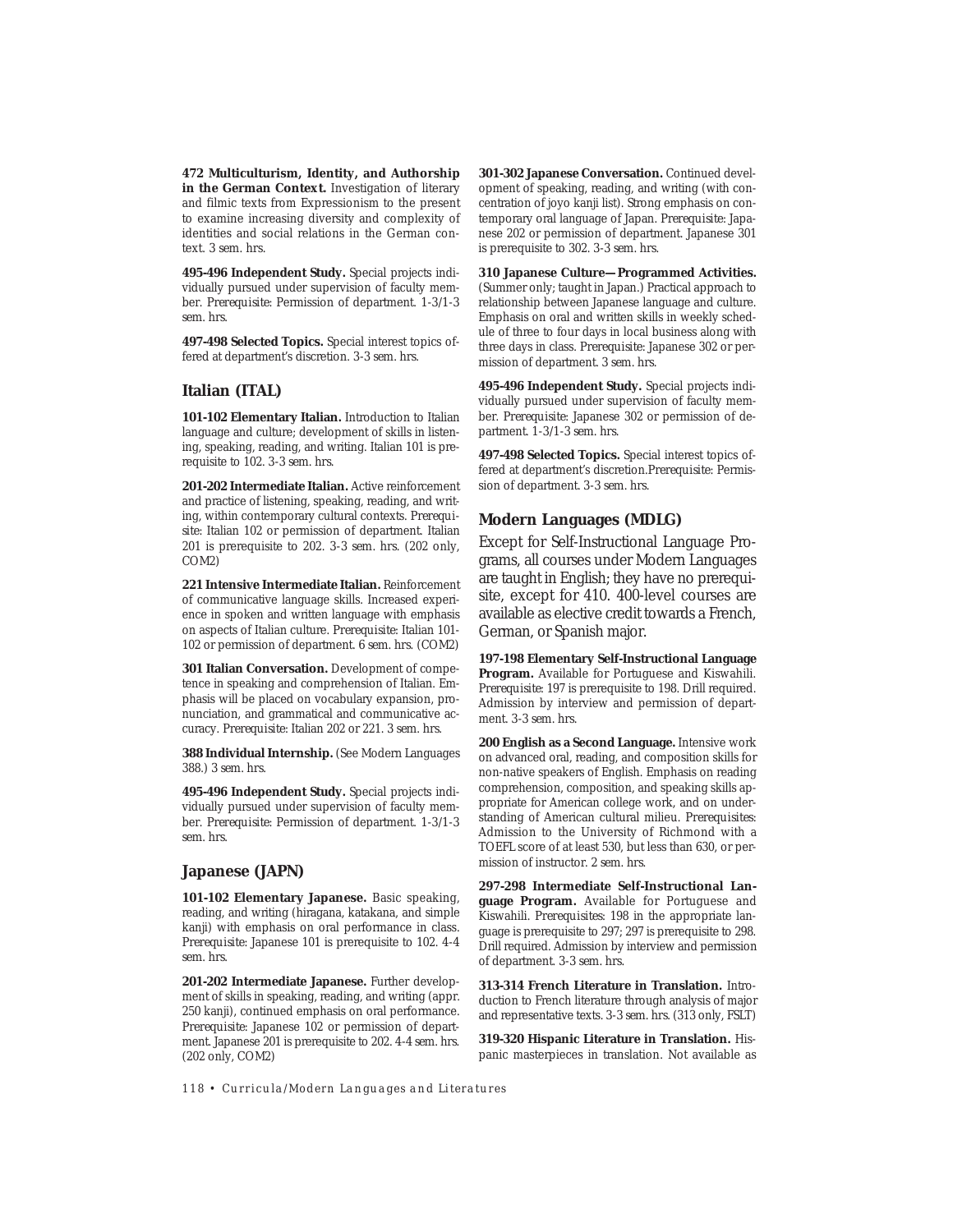elective credit towards the Spanish major or minor. *3- 3 sem. hrs.*

**321-322 Russian Literature in Translation.** (See Russian 321-322.) *3-3 sem. hrs.* (FSLT)

**388 Individual Internship.** Students lead drill sections of elementary and intermediate language courses in French, German, Italian, and Spanish. Internship credit does not count toward a major or minor in the language. Admission by audition. *3 sem. hrs.*

**407 Introductory Linguistics.** General, historical, and/or descriptive linguistics. *Prerequisite*: Completion of Communication Skills II-Foreign Language requirement. (Same as French, German, and Spanish 407.) *3 sem. hrs.*

**409 Contemporary Literary Theory.** Recent developments in critical theory, including post-structuralist, feminist, and psychoanalytic perspectives. *3 sem. hrs.*

**410 The Teaching of a Modern Foreign Language.** Theory and practice of teaching second or foreign language, including English as second language, at different levels. Designed to enable teachers to meet state licensure requirements. *Prerequisite*: 18 semester hours in one modern foreign language or permission of department. (Same as French, German, and Spanish 410.) *3 sem. hrs.*

**495-496 Independent Study.** Special projects individually pursued under supervision of faculty member. *Prerequisite*: Permission of department. *1-3/1-3 sem. hrs.*

**497-498 Selected Topics.** Experimental and special interest topics offered at department's discretion. Recent topics: Meaning and Modernity; Constructions of Identity. *3-3 sem. hrs.*

#### **Russian (RUSN)**

**101-102 Elementary Russian.** Introduction to Russian language and culture. *Prerequisite*: Russian 101 is prerequisite to 102. *4-4 sem. hrs.*

**201-202 Intermediate Russian.** Active practice and reinforcement of language skills and study of culture. *Prerequisite*: Russian 102 or permission of department. Russian 201 is prerequisite to 202. *4-4 sem. hrs.* (202 only, COM2)

**301-302 Russian Conversation.** Emphasizes development of spoken Russian and comprehension of contemporary Russian within cultural context. *Prerequisite*: Russian 202 or permission of department. Russian 301 is prerequisite to 302. *3-3 sem. hrs.*

**305 History of Russian Language.** Study of structure of Russian directed toward vocabulary building. Topics include etymology, prefixation, suffixation, word formation, and morphology. *Prerequisite*: Russian 202 or permission of department. *3 sem. hrs.*

**311-312 Russian Civilization and Culture.** Interdisciplinary approach to development of Russian civilization from medieval times to present. Considers impact of pre-Revolutionary Russia (311) and the Soviet period (312) on contemporary Russian identity. Cultural patterns traced through Russian art, music, religion, science, women's issues, environmental and social challenges, and everyday life. In English. No prerequisites. *3-3 sem. hrs.*

**321 Introduction to Russian Literature I.** Introduction to Russian literature and critical literary analysis. From Pushkin and Gogol through Dostoevsky and Tolstoy. Taught in English. No prerequisite. *3 sem. hrs.* (FSLT)

**322 Introduction to Russian Literature II.** Introduction to Russian literature and critical literary analysis. Includes Modernism, Soviet Socialist Realism, and contemporary Russian fiction. All readings in English. *3 sem. hrs.* (FSLT)

331 Russian Mass Media. Builds reading and comprehension skills based on current events reported in Russian newspapers, journals, and on television. *Prerequisite*: Russian 301-302, which may be taken concurrently. *3 sem. hrs.*

**401-402 Advanced Russian.** Discussion in Russian at advanced level of selected topics and readings in Russian literature. *Prerequisite*: Russian 301-302 or permission of department. *3-3 sem. hrs.*

**407 Introductory Linguistics.** (See Modern Languages 407.) *3-3 sem. hrs.*

**410 The Teaching of a Modern Foreign Language.** (See Modern Languages 410.) *3 sem. hrs.*

**421-422 Russian Literature in the Original.** First semester: Literature prior to 1917; second semester: Soviet period. Textual selections from major Russian authors read and discussed in Russian. *Prerequisite*: Russian 301-302. *3-3 sem. hrs.*

**495-496 Independent Study.** Special projects individually pursued under supervision of faculty member. *Prerequisite*: Permission of department. *1-3/1-3 sem. hrs.*

**497-498 Selected Topics.** Special interest topics offered at department's discretion. *Prerequisite*: Permission of department. *2-3/2-3 sem. hrs.*

#### **Spanish (SPAN)**

**121 Intensive Elementary Spanish.** Introduction to Spanish language and culture. Emphasis on oral communication. Development of elementary reading and writing skills. *6 sem. hrs.*

**221 Intensive Intermediate Spanish.** Reinforcement of communicative language skills. Increased emphasis on reading, writing, and culture. *Prerequi-*

*Curricula/Modern Languages and Literatures • 119*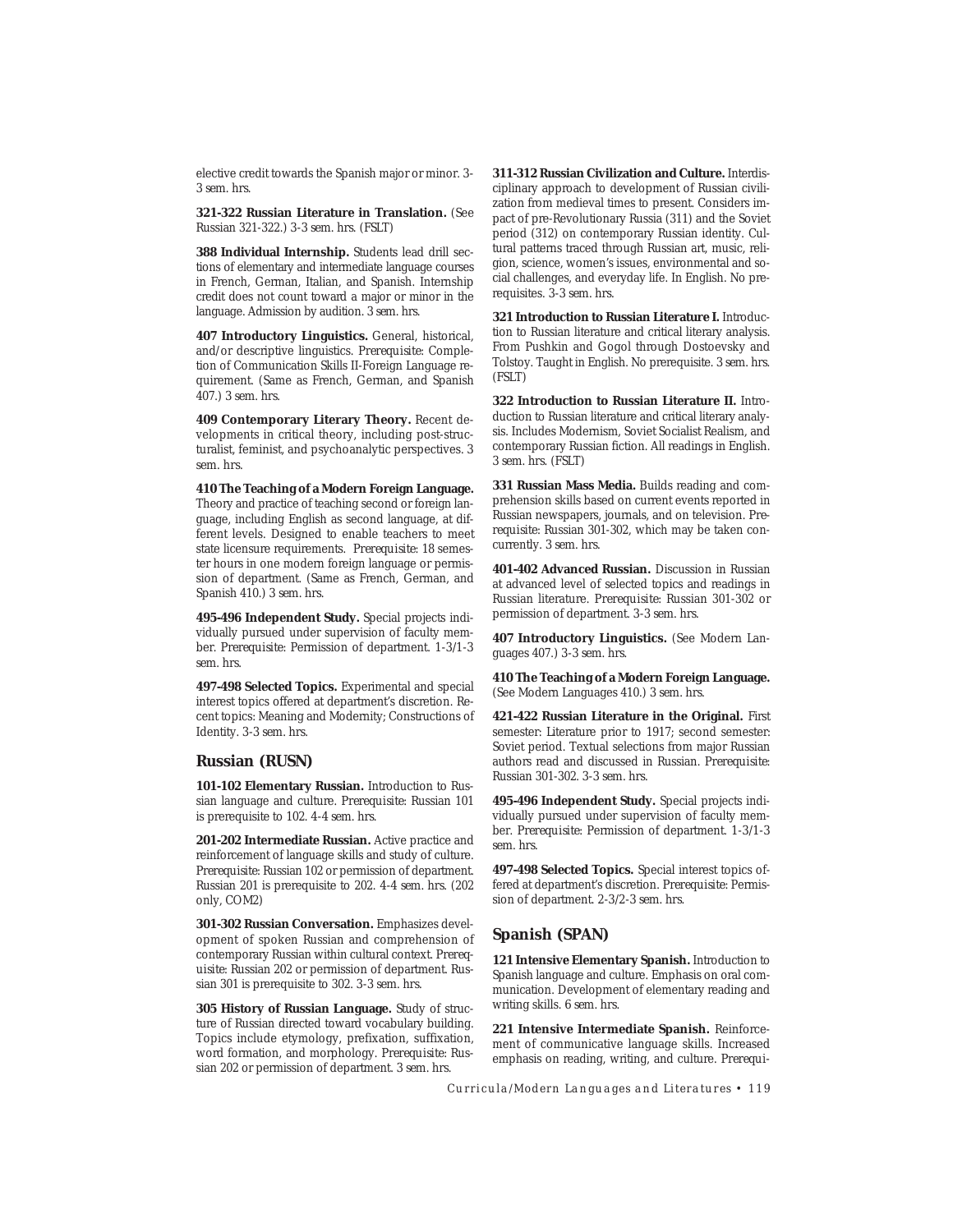*site*: Spanish 121 or permission of department. *6 sem. hrs.* (COM2)

*General prerequisites for Spanish 301-332* (Spanish 306 excepted): Spanish 221 or permission of department.

301 Spanish Conversation. Further developing aural and oral communication skills and reviewing aspects of grammar problematic to non-native speakers. *3 sem. hrs.*

**305 Spanish Grammar and Composition.** Grammar review with objective of developing writing skills. It is recommended that Spanish 301 be taken concurrently. *3 sem. hrs.*

**306 Commercial Spanish.** Further developing aural and oral communication skills relative to commercial documents and transactions commonly used in Hispanic world. Practice in writing based on materials needed for conducting business in Spanish. *3 sem. hrs.*

**311 Perspectives on Peoples and Cultures of Spain.** Study of society, arts, history, and ideas of Spain. *3 sem. hrs.*

**312 Perspectives on Cultures and Nations of Latin America.** Study of society, arts, history, and ideas of Latin America. *3 sem. hrs.*

**321-322 Introduction to Spanish Peninsular Literature, I-II.** Introduction to Spanish Peninsular literature and critical literary analysis. Focus is on primary texts dating from eleventh to eighteenth centuries (321); from eighteenth through twentieth centuries (322). *3-3 sem. hrs.* (FSLT)

**331-332 Introduction to Spanish-American Literature, I-II.** Introduction to Spanish-American literature and critical literary analysis. Focus on primary texts dating from fifteenth through nineteenth centuries (331); twentieth century (332). *3-3 sem. hrs.* (FSLT)

**388 Individual Internship.** (See Modern Languages 388.) *3 sem. hrs.*

**402 Advanced Spanish Conversation.** Development of advanced speaking skills to participate effectively in both formal and informal conversations, social and abstract topics. *Prerequisites*: Spanish 301 and 305 or permission of department. *3 sem. hrs.*

**404 Advanced Composition and Syntax.** Analysis of grammatical structure of Spanish. Writing practice. *Prerequisites*: Spanish 301 and 305 or permission of department. *3 sem. hrs.*

**407 Introductory Linguistics.** (See Modern Languages 407.) *3 sem. hrs.*

**409 Contemporary Literary Theory.** (See Modern Languages 409.) *3 sem. hrs.*

**410 The Teaching of a Modern Foreign Language.** (See Modern Languages 410.) *3 sem. hrs.*

*Prerequisites to Spanish courses above 410:* Spanish 321 or 322 or 331 or 332 or permission of department.

**421 Arabs, Jews and Christians from Frontier to Empire: Medieval Spanish Literature.** Analysis of significant impact of conflictive coexistence of Christians, Arabs and Jews on Medieval Spain. *3 sem. hrs.*

**431 Imperial Spain: Metaphors of Harmony and Chaos.** Study of literary responses to new constitution of Spain as Empire and new definitions of Spanish identity. *3 sem. hrs.*

**432 True Lies: Fiction and Truth in** *Don Quijote***.** Study of Cervantes' successful formula for the novel. Will analyze conflict between fiction and truth as basis for new realist novel proposed by Cervantes. *3 sem. hrs.*

**451 Literature of Exile.** Study of various meanings and experiences of exile in Spain during eighteenth and nineteenth centuries. *3 sem. hrs.*

**452 Spanish-American Poetic Texts.** Study of communicative power of poetic language with special emphasis given to identification of basic tools for interpreting poetic texts and individual and general cultural milieu which each poem represents. *3 sem. hrs.*

**461 The Spanish Labyrinth.** Question of Spain's national identity as addressed by the Generation of 1898. Attention given to various ways these writers attempt to bring order to chaos as they try to rediscover meaning of pain and significance of being Spanish. *3 sem. hrs.*

**462 Visions of Contemporary Spain.** Study of impact of the Civil War on literary representations of Spain. Attention will be given to social realism, subjective realism, imaginative expression, and literature as self expression. *3 sem. hrs.*

**471 Latin American Cinema.** Study of prominent examples of Latin American film production with special attention paid to aesthetic aspects of cinematographic language and cultural questions embodied in films examined. *3 sem. hrs.*

**472 Contemporary Spanish-American Theater.** Study of leading contemporary theatrical movements in Spanish America with focus on universal aspects of language of theater and uniqueness of Spanish American themes and trends. *3 sem. hrs.*

**475 Women and Writing in Latin America.** Question of representation and self-representation of women in selected Spanish American texts. Attention

*120 • Curricula/Modern Languages and Literatures*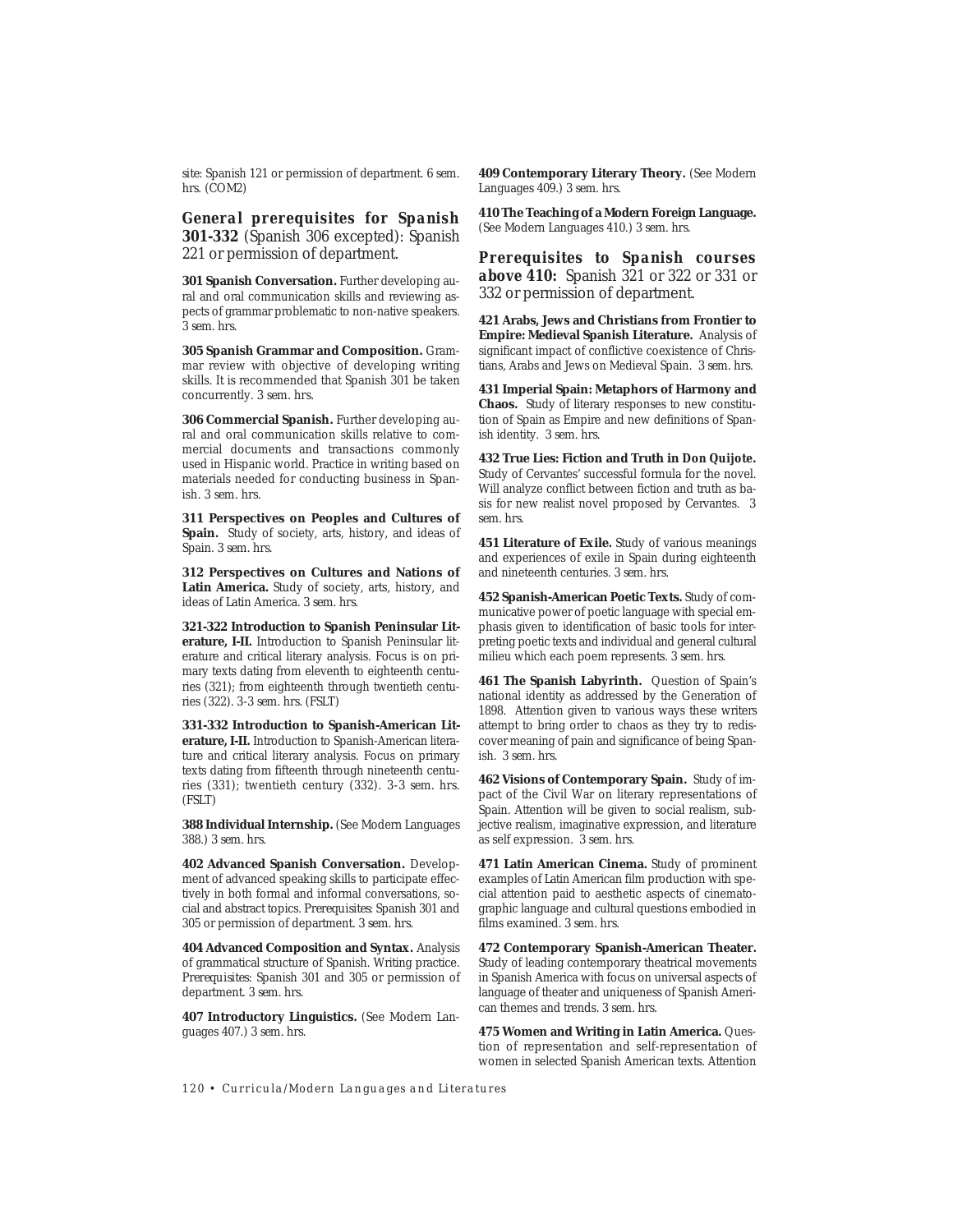given to recently developed theories relevant to women's writing and concerns. *3 sem. hrs.*

**477 Literature of the Spanish-Speaking Caribbean.** Study of texts representative of multiple ethnic and cultural influences (indigenous, European, and African) at play in Caribbean basin. *3 sem. hrs.*

**481 The Arts in Spain.** Emphasis on architecture, sculpture, painting, music; some attention to applied arts. *3 sem. hrs.*

**482 The History of Spain.** Institutions, ideas, personalities, with emphasis on confluence of Christian, Moslem, and Jewish civilizations, and on life and problems of modern Spain. *3 sem. hrs.*

**485 Spanish-American Narrative.** Study of representative Spanish American novels and/or short stories from nineteenth and twentieth centuries. Attention given to technical aspects of literary narrative as well as cultural contexts within which each work was created. *3 sem. hrs.*

**486 Hispanic Literature of the United States.** Comprehensive study of Hispanic American's struggle for identity in light of his/her historical, ethnic, economic, and cultural position in the United States. Significant focus on Mexican American literary expression. *3 sem. hrs.*

**487 Latin America: Encounter and Conflict.** Thematic study of representative Spanish American texts, focusing on search for identity and confrontation occurring between different societies, systems of thought, and cultures. *3 sem. hrs.*

**495-496 Independent Study.** Special projects individually pursued under supervision of faculty member. *Prerequisite*: Permission of department. *1-3/1-3 sem. hrs.*

**497-498 Selected Topics.** Special interest topics offered at department's discretion. *3-3 sem. hrs.*

## **Music**

Fred Cohen, *Chair*

*Professors* Anderson, Bunting, Rudolf, Spencer

*Associate Professors* Becker, Cohen, Davision,

*Assistant Professors* Cable, Riehl

*Quartet-in-Residence* Shanghai Quartet

Faculty members for applied music are employed as needed from the Richmond Symphony Orchestra and elsewhere.

#### **Degree Programs in Music**

The Department of Music offers two degree programs: the Bachelor of Arts and the Bachelor of Music in Performance. The Bachelor of Arts degree program offers the breadth of liberal arts and sciences, through electives and the general education requirements, together with a major in music. The Bachelor of Music degree program is a specialized curriculum that provides for extensive study in music performance.

## **Information for Prospective Majors**

All prospective music majors must take a theory placement test at the beginning of their first semester of study. A Full Faculty Jury at the end of 4 semesters of applied study on the student's primary instrument and a theory exam after completion of Music 212 are required. Approval to continue as a music major is based on these exams.

## **Requirements in Music Degree Programs**

#### *General Requirements*

The following requirements must be satisfactorily completed for either the Bachelor of Arts degree with a major in music, or the Bachelor of Music degree.

Keyboard Skills: Music Theory 155-156, 157-158,1-1, 1-1 hours

OR

Competence demonstrated by examination

Major Instrument: At the end of 4 semesters of applied study, pass a Full Faculty Jury.

Senior Seminar: Music 401, 2 hours

Performance Attendance: Music 095, Concert Experience

Satisfactorily completed each semester student is a major, 0 hours

Academic Achievement: The grade point average of the music coursework must be no less than 2.00 with no course grade below *C* (1.7).

*Curricula/Music • 121*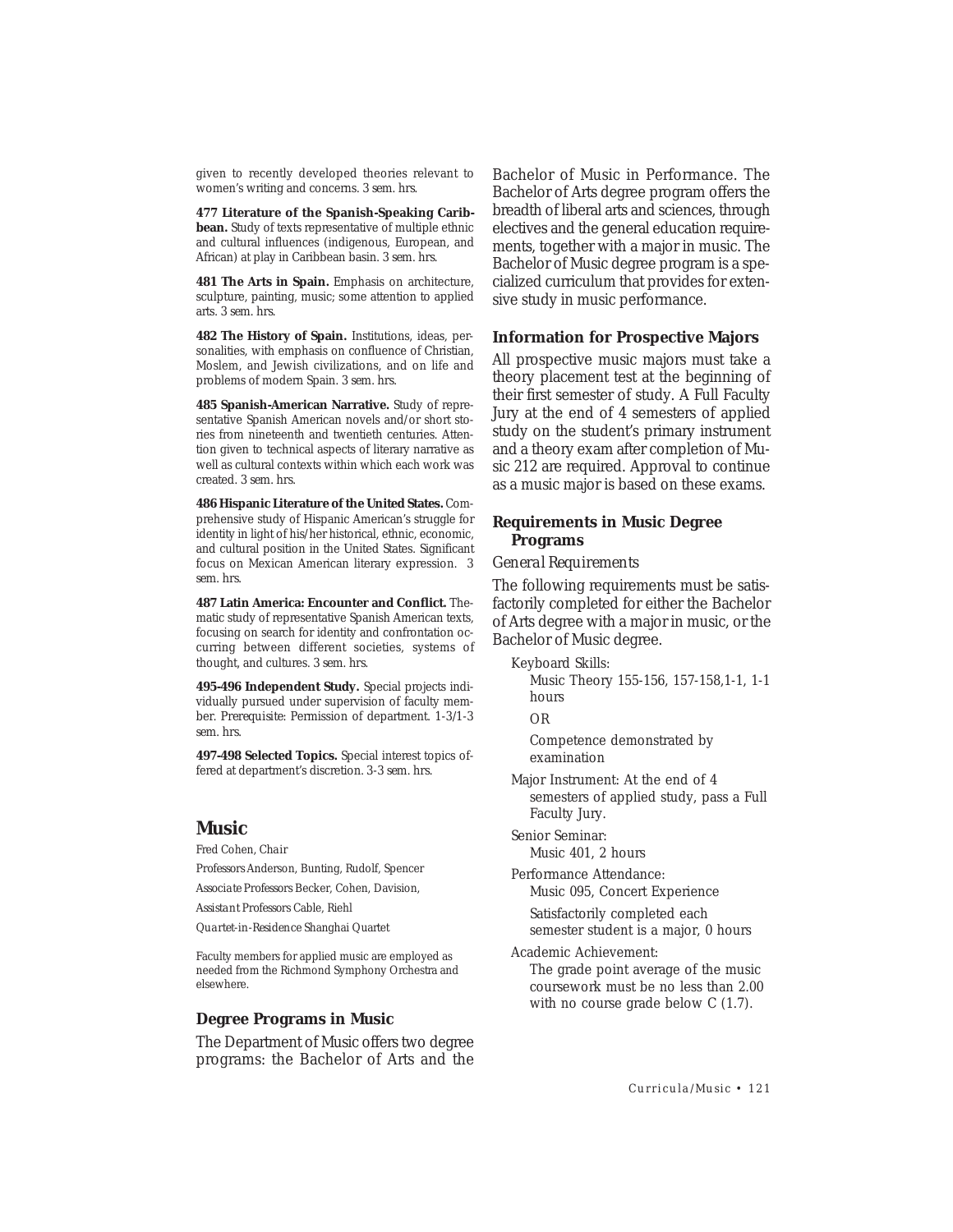## **Bachelor of Arts, Music Major, Degree Requirements**

In addition to the *General Requirements* stated above, 46 semester hours in the Department of Music:

#### *Required:*

| 109 Elementary Musicianship                                  | 4 hours   |
|--------------------------------------------------------------|-----------|
| 110 Tonal Harmony I:<br>Common Practice Period               | 3 hours   |
| 211 Tonal Harmony II:<br>Chromaticism                        | 3 hours   |
| 212 Analytic Approaches to<br><b>Twentieth-Century Music</b> | 3 hours   |
| 227-228 General History<br>of Music                          | 3-3 hours |
| 9 semester hours of applied courses on<br>major instrument   |           |
| 4 semester hours in large nerforming                         |           |

- ster hours in large performing ensembles
- 2 semester hours in small performing ensembles
- 12 semester hours in Music History, Literature, and Appreciation above Music 228, or Music Theory above Music 212, or Music Technology, excluding ensembles, keyboard skills, applied courses, and Music 388 (Internship)

## **Bachelor of Music in Performance, Degree Requirements**

#### *MUSIC CORE REQUIREMENTS*

Including any work for credit for the *General Requirements* stated above, 80 semester hours in the Department of Music:

| 109 Elementary Musicianship                                  | 4 hours     |
|--------------------------------------------------------------|-------------|
| 110 Tonal Harmony I: Common<br>Practice Period               | 3 hours     |
| 211 Tonal Harmony II:<br>Chromaticism                        | 3 hours     |
| 212 Analytic Approaches to<br><b>Twentieth-Century Music</b> | 3 hours     |
| 213 Computer Music                                           | 3 hours     |
| 227-228 General History of<br>Music                          | $3-3$ hours |
|                                                              |             |

24 semester hours of applied courses

- 8 semester hours in large performing ensembles
- 6 semester hours in small performing ensembles
- 18 semester hours in music electives above Music 200, excluding ensembles, keyboard skills, and applied courses.
- A Junior Recital
- A Senior Recital

#### *LIBERAL ARTS REQUIREMENT*

- Core 101-102, Exploring Human<br>Experience 3-3 hours Experience Communication Skills I, Expository Writing English 103, Introduction to
- Expository Writing 3 hours OR Exemption by AP or achievement scores
- Communication Skills II, Foreign Language Passing the 202 level (or its equivalent) of Chinese, French, German, Italian, Spanish, Japanese or Russian
- Academic elective courses outside of music, including one course from social/behavioral sciences and one course from natural sciences/mathematics, sufficient to bring the total to at least 30 semester hours
- Physical education as specified by Health and Physical Activity requirements for the General Education Curriculum.

## **Music Minor, Degree Requirements**

Twenty-three semester hours in the Department of Music, including:

| Required:                                           |           |
|-----------------------------------------------------|-----------|
| Music Theory<br>109 Elementary Musicianship 4 hours |           |
| At least 3 semester hours selected from:            |           |
| Music History                                       |           |
| 227-228 General History<br>of Music                 | 3-3 hours |

*122 • Curricula/Music*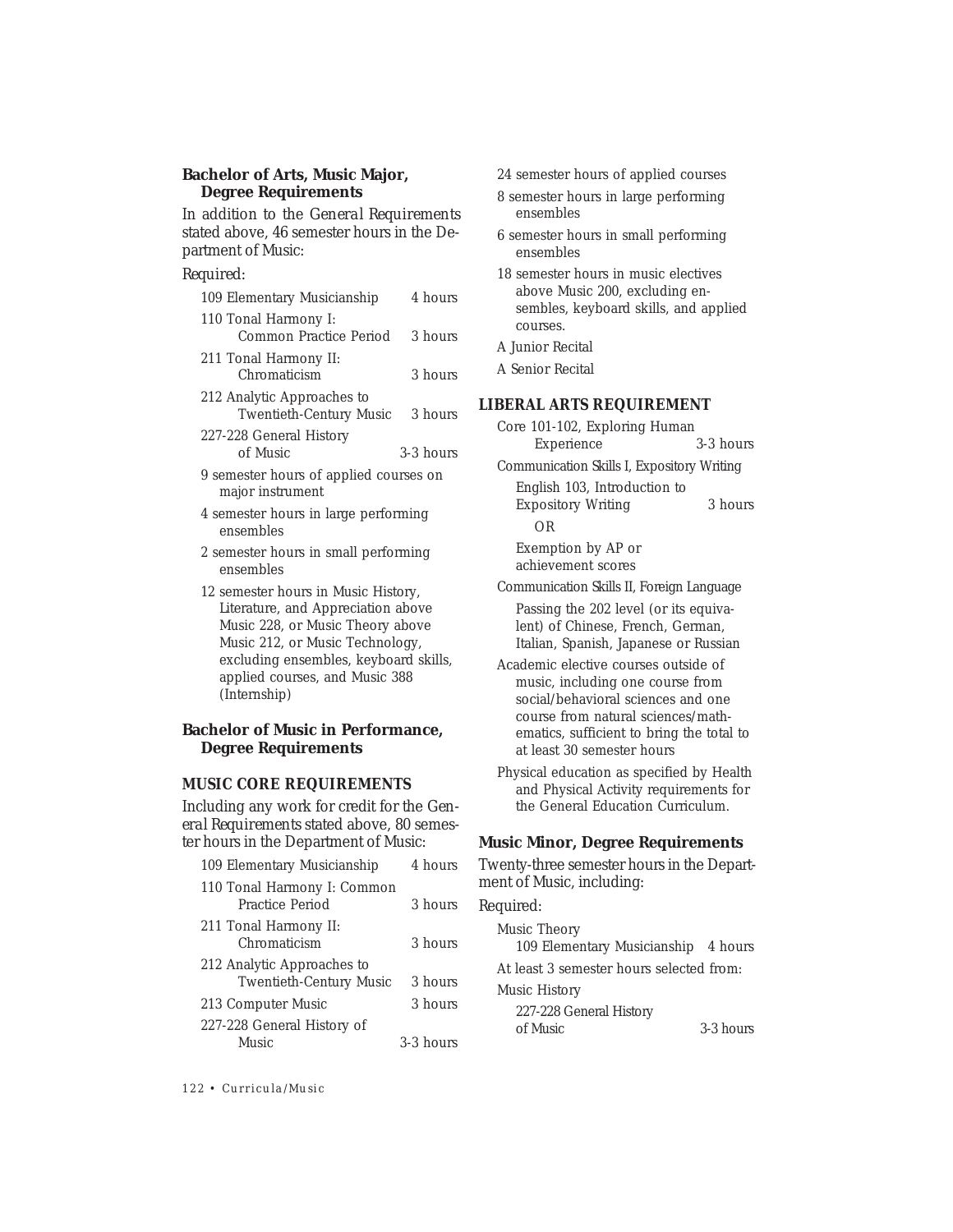#### AND

3 semester hours from Music History, Literature, and Appreciation courses above 200, except Music 310 and 388

- 3 semester hours in Music Theory or Music Technology above 109
- 2 semester hours of applied courses
- 2 semester hours in large performing ensembles
- 6 semester hours in music electives, at least 3 of which must be above Music 200, excluding ensembles, keyboard skills, applied courses, or Music 388
- A grade of not less than *C* (2.0) is required in each course comprising the minor.

## **Music History, Literature, and Appreciation (MUS)**

**095 Concert Experience.** Attendance at selected live concerts. May be repeated. Graded Satisfactory/Unsatisfactory. *Prerequisite:* Music Major. *0 sem. hrs.*

**112 Topics in Music Literature.** Special topics for general student. May be repeated for credit when topics vary. *3 sem. hrs.*

**115 All That Jazz.** For general student. Survey of cultural history of jazz; of jazz styles from 1917 to present; and of evolution of jazz from African music, music of slavery, ragtime and blues. Includes concert attendance and performance project. *3 sem. hrs.* (FSVP)

116 The Music Scene. For general student. Survey of classical music. Organized around attending selected concerts in Richmond; study of classical music genres. Includes concert attendance and performance project. *3 sem. hrs.* (FSVP)

**117 The Music of African Americans.** For general student. Introduction to spectrum of musics that have been created by African Americans from times of American slavery to present, including folk, popular, and classical forms. *3 sem. hrs.* (FSVP)

**118 The Life and Music of Duke Ellington.** For general student. Musician and bandleader Edward Kennedy Ellington was one of the most prolific American composers of the twentieth century. Examines his life and considers aspects of his unique contribution to jazz history. *3 sem. hrs.* (FSVP)

**120 The Music and Poetry of Jazz.** For general student. Exploration of form, rhythm, and sound of jazz and its impact upon poets who respond to jazz in all its musical and cultural overtones. Music includes range of jazz: from early blues to free jazz and experimental music. *3 sem. hrs.* (FSVP)

121 Music in Film. For general student. Study of interacton of music and visual image in Hollywood film; emphasis on nature of musical meaning, music and associaton, and music as a cultural code. *3 sem. hrs.* (FSVP)

**122 Madonna and Yo-Yo Ma: Music in the 1990s.** For general student. Study of interaction ofclassical and popular music today. Broad-based consideration of such topics as musical imagery, representation, and interpretation. *3 sem. hrs.* (FSVP)

**125 Music and the Visual Arts.** For general student. Examination and exploration of fundamental similarities between music and visual arts. Focus on looking at, listening to, painting, drawing, composing, performing, analyzing, discussing, and interpreting objects in music and visual arts (same as Art 125). *3 sem. hrs.* (FSVP)

**227-228 General History of Music.** Chronological study of development of Western music from its ancient beginnings. First semester: from antiquity to 1750; second semester: 1750 to present. *Prerequisite*: Music 110 or permission of instructor. *3-3 sem. hrs.*

**231 Music of Non-Western Cultures.** Introduction to concepts and practices of music outside Western European art tradition. Relationship between musical style and other aspects of culture. *3 sem. hrs.* (FSVP)

**310 Managing Performing Arts Organizations.** Review of topics essential for successful management of performing arts organizations. Includes organizational structure, budget development and management, strategic planning, marketing, audience development, box-office management, and related topics. *Prerequisite*: Music 109 or permission of instructor. *3 sem. hrs.*

**338 Special Topics in Music History or Theory.** Selected topics such as musical genre or works of specific composer. May be repeated for credit when topics vary. *Prerequisite*: Music 227 or 228 or permission of instructor. *3 sem. hrs.*

**339 Passion and Pleasure: Study of Secular Vocal Music 1600 to present.** Study of use of text in popular secular vocal music, beginning in 1600 and ending with the popular music of our time. Areas of concentration include solo song, solo cantata, opera, blues, funk, and rock. *Prerequisite*: Music 227 or 228 or permission of instructor. *3 sem. hrs.*

**342 Beethoven: Renegade Genius of the String Quartet.** In-depth look at the string quartets of Beethoven, as well as those of important predecessors, contemporaries, and successors. Includes cultural, historical, and biographical perspectives. Cotaught by members of the Shanghai Quartet. *Prerequisite*: Music 227 or 228 or permission of instructor. *3 sem. hrs.*

*Curricula/Music • 123*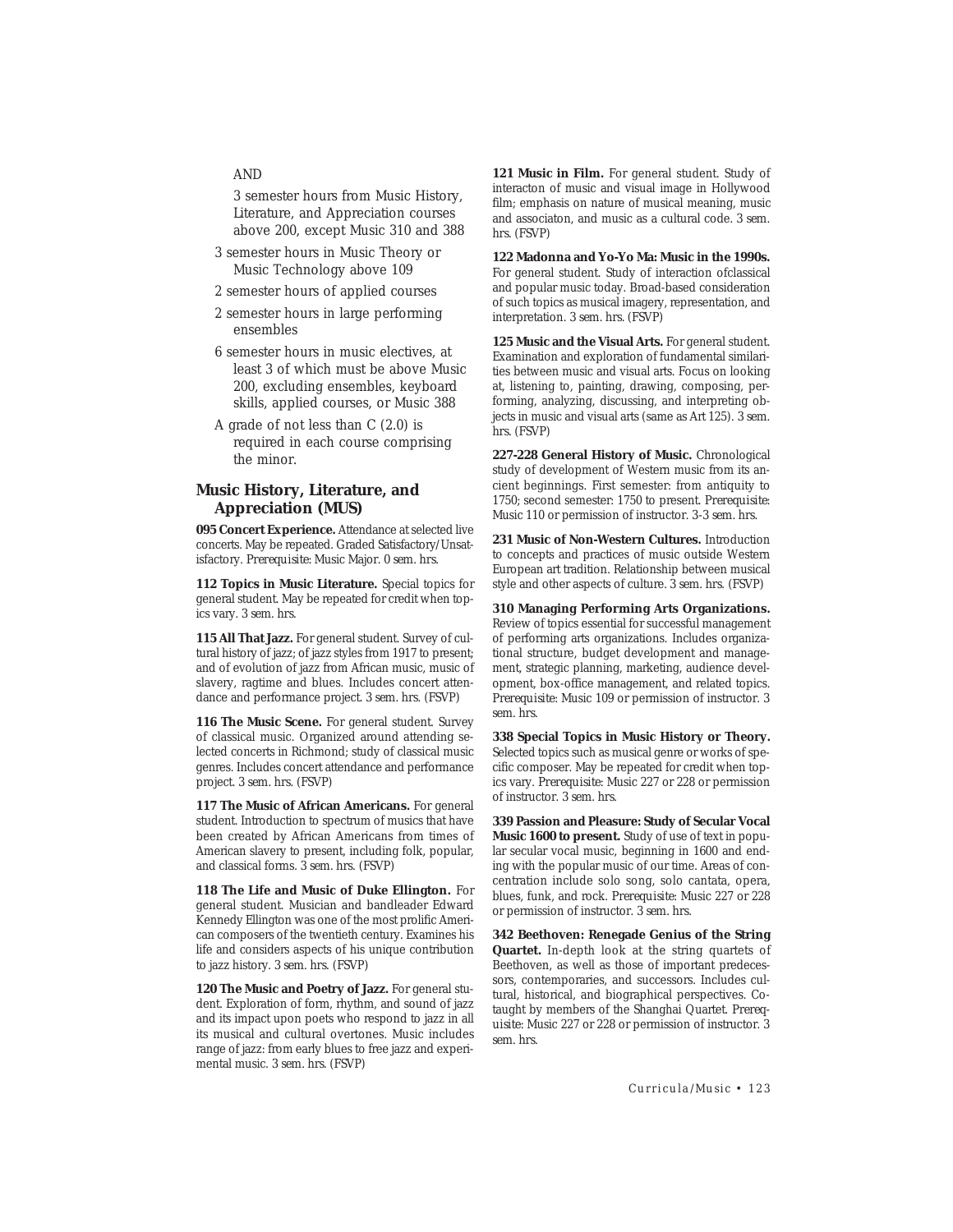**343 The Mass from Plainchant to Pärt.** Study of representaive musical settings of the Mass from middle ages to present day; emphasis on tensions between artistic expression and liturgical function. *Prerequisite*: Music 227 or 228 or permission of instructor. *3 sem. hrs.*

**388 Individual Internship.** *Prerequisite*: Permission of department. *1-3 sem. hrs.*

**401 Senior Seminar.** Seminar for senior majors. Research topics and presentations chosen from the following according to student's area of concentration: performance, music history, music theory, composition. *Prerequisite*: Senior Music Major or permission of instructor. *2 sem. hrs.*

#### **Music Theory (MUS)**

**107 Music Fundamentals.** For students with little or no previous training in theory or piano. Practical understanding of intervals, scales, keys, chord structures, and rhythm, using keyboard and sight-singing as vehicles of instruction. Does not count toward music major degree. *3 sem. hrs.* (FSVP)

**109 Elementary Musicianship.** Comprehensive study of essential musical skills. Extensive application of musical materials: composition, ear-training, sight skills. *4 sem. hrs.* (FSVP)

**110 Tonal Harmony I: Common Practice Period.** Study and application of harmonic practice in Western music of seventeenth through nineteenth centuries. Written musical exercises include original compositions and written analyses of selections from tonal literature. Continuation of musicianship exercises from Music 109. *Prerequisite*: Music 109. *3 sem. hrs.*

**155-156 Keyboard Skills.** Keyboard skills taught through group instruction. Sight-reading, improvising, melody accompaniment, keyboard harmony, and transposing. Class twice weekly. *1-1 sem. hrs.*

**157-158 Keyboard Skills.** Extension of 155-156. Emphasis on reading SATB scores, in addition to sightreading, keyboard harmony, and transposing skills. *Prerequisite*: Keyboard Skills 156 or proficiency examination for appropriate level. *1-1 sem. hrs.*

**211 Tonal Harmony II: Chromaticism.** Continuing work in study and application of harmonic practice in Western music of late eighteenth through early twentieth centuries. Written musical exercises include original compositions and written analyses of selections from chromatic literature. Continuation of musicianship exercises from Music 109. *Prerequisite*: Music 110 or permission of instructor. *3 sem. hrs.*

**212 Analytic Approaches to Twentieth-Century Music.** Study and application of techniques of analysis applicable to Western music of twentieth century. Written exercises include original compositions and written analyses of selections from the literature. Con-

*124 • Curricula/Music*

tinuation of musicianship exercises from Music 109. *Prerequisite*: Music 109. *3 sem. hr.*

**307 Composition.** Directed projects in various styles for traditional and/or electronic media. May be repeated for credit. *Prerequisite*: Permission of instructor. *1-3 sem. hrs.*

**308 Tonal Counterpoint.** Study and application of tonal counterpoint. Written musical exercises include original compositions and written commentary on excerpts from tonal literature. *Prerequisite*: Music 110. *3 sem. hrs.*

**309 Orchestration.** Study of instrumentation and orchestration. Written exercises include arrangements and original works for instrumental or vocal ensembles. *Prerequisite*: Music 211 or permission of instructor. *3 sem. hrs.*

**338 Special Topics in Music History or Theory.** Selected topics such as Musical genre or works of specific composer. May be repeated for credit when topics vary. *Prerequisite*: Music 227 or 228 or permission of instructor. *3 sem. hrs.*

## **Music Technology (MUS)**

213 Computer Music. Study of techniques and aesthetics of computer-generated music with extensive laboratory experience in Music Technology Lab. Emphasis on MIDI technology and application. *Prerequisite*: Music 109 or permission of instructor. *3 sem. hrs.*

**313 Advanced Computer Music.** Continuation of Music 213. Exploration of audio computer systems, including digital recording and mixing devices. Creation and transcription of music for computer controlled performance. *Prerequisite*: Music 213 or permission of instructor. *3 sem. hrs.*

#### **Music Education (MUS)**

**209-210 Conducting.** Essentials of orchestral and choral conducting. Practical experience in directing. *Prerequisite*: Music 109 or permission of instructor. 2- *2 sem. hrs.*

**305 Introduction to Music Education.** Basic principles, purposes, and philosophies of music education. Overview of each level (elementary, middle school, senior high) including directed observations. Participation in weekly seminars, reviewing current music education methods and materials. *Prerequisite*: Music Theory 109. *3 sem. hrs.*

**346 Pedagogy and Literature.** Pedagogical techniques and literatures of student's major performance area and application of these in teaching situations. Topic varies. *Prerequisite*: 4 semesters of individual instruction. *3 sem. hrs.*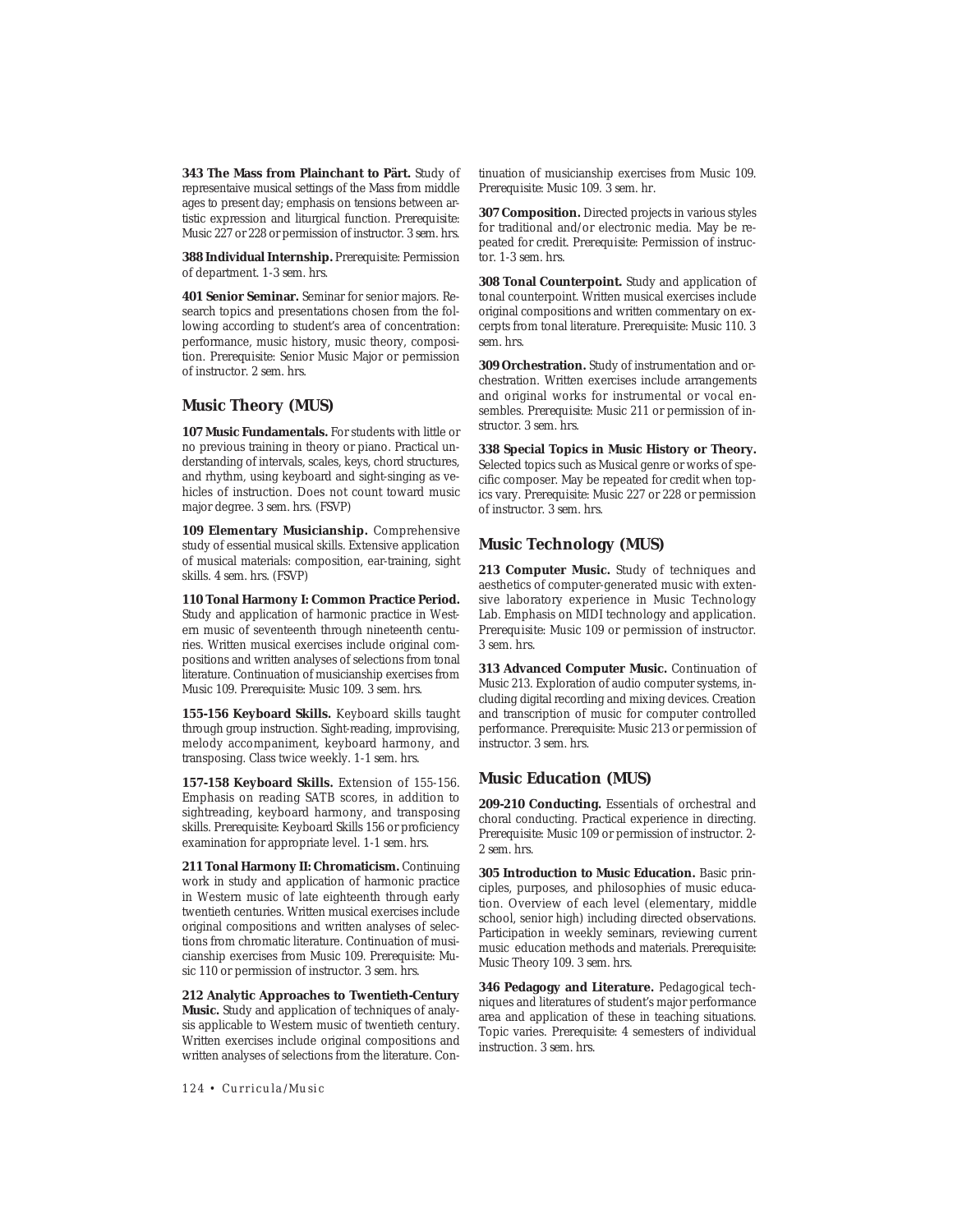**347 Teaching Woodwind Instruments.** Basic techniques of teaching and playing woodwind instruments. *Prerequisite:* Music 305. *1 sem. hr.*

**348 Teaching Brass Instruments.** Basic techniques of teaching and playing brass instruments. *Prerequisite:* Music 305. *1 sem. hr.*

**349 Teaching Percussion Instruments.** Basic techniques of teaching and playing percussion instruments. *Prerequisite:* Music 305. *1 sem. hr.*

**350 Teaching String Instruments.** Basic techniques of teaching and playing string instruments. *Prerequisite:* Music 305. *1 sem. hr.*

### **Honors and Independent Study Courses**

**391-392-393-394 Honors Course.** *3 sem. hrs. each.*

**395 Independent Study.** Directed research by selected students. *Prerequisite*: Invitation of department. *1-3 sem. hrs.*

*Prerequisite for All Ensembles:* Audition with ensemble's director. Auditions are open to all students.

#### **Large Performing Ensembles (MSEN)**

191 University Orchestra. Study and performance of works for symphony orchestra. One three-hour rehearsal weekly, plus additional sectionals. Regular performances on and off campus. May be repeated. *1 sem. hr.*

192 Jazz Ensemble. Study and performance of Big Band repertoire from swing era to present. Two one and one-half hour rehearsals weekly, with two or more concerts each year. May be repeated. *1 sem. hr.*

193 University Band. Study and performance of wind band literature. Wind Ensemble of 50-60 members and Pep Band of selected players. Two on-campus concerts and brief tour by the Wind Ensemble and performances at home football and basketball games by Pep Band. Two one and one-half hour rehearsals weekly. May be repeated. *1 sem. hr.*

**194 University Choir.** Mixed chorus. Study and perform *a cappella* and accompanied choral literature appropriate to the group from variety of style periods and origins. Regular performances on and off campus, biannual tour. May be repeated. *1 sem. hr.*

### **Small Performing Ensembles (MSEN)**

**195 Jazz Combo.** Small jazz ensemble. Regular performances on and off campus. May be repeated. *Prerequisites*: Permission of instructor. *1 sem. hr.*

**196 Schola Cantorum.** Small mixed chorus; study and perform choral literature appropriate to the group from variety of style periods and origins; emphasis on *a cappella* repertoire. Regular performances on and off campus; biannual tour. May be repeated. *Prerequisite*: Permission of instructor. *1 sem. hr.*

197 Woodwind Ensemble. Study and performance of woodwind trio, quartet, quintet, or woodwind choir literature. Two rehearsals weekly. May be repeated. *1 sem. hr.*

**198 Brass Ensemble.** Study and performance of brass trio, quartet, quintet, or brass choir literature. Two rehearsals weekly. May be repeated. *1 sem. hr.*

199 Percussion Ensemble. Study and performance of percussion literature. May be repeated. *1 sem. hr.*

**200 String Ensemble.** Study and performance of string ensemble literature. May be repeated. *1 sem. hr.*

201 Chamber Music. Study and performance of chamber music. Coaching by various members of the Department of Music including members of the Shanghai Quartet. May be repeated. *1 sem. hr.*

**202 Guitar Ensemble.** Study and performance of guitar ensemble literature. May be repeated. *1 sem. hr.*

#### **Applied Music**

*Prerequisite for Applied Courses:* Placement at the discretion of department.

#### *CLASS INSTRUCTION (MUS)*

130 Class Guitar. Introduction to the guitar through folk music. *1 sem. hr.*

131 Class Piano. For beginning piano student. Introduction to elements of music via the keyboard. *1 sem. hr.*

### *INDIVIDUAL INSTRUCTION (MSAP)*

One credit courses are for the first four semesters of study. Semesters 5-8 may be taken for two credits. Three credit courses are for Music Majors or with departmental permission.

#### **Offered without credit. May be repeated.**

**060 Voice.** *0 sem. hrs.* **061 Piano.** *0 sem. hrs.* **062 Organ.** *0 sem. hrs.* **063 Guitar.** *0 sem. hrs.* **064 Flute.** *0 sem. hrs.* **065 Oboe.** *0 sem. hrs*.

*Curricula/Music • 125*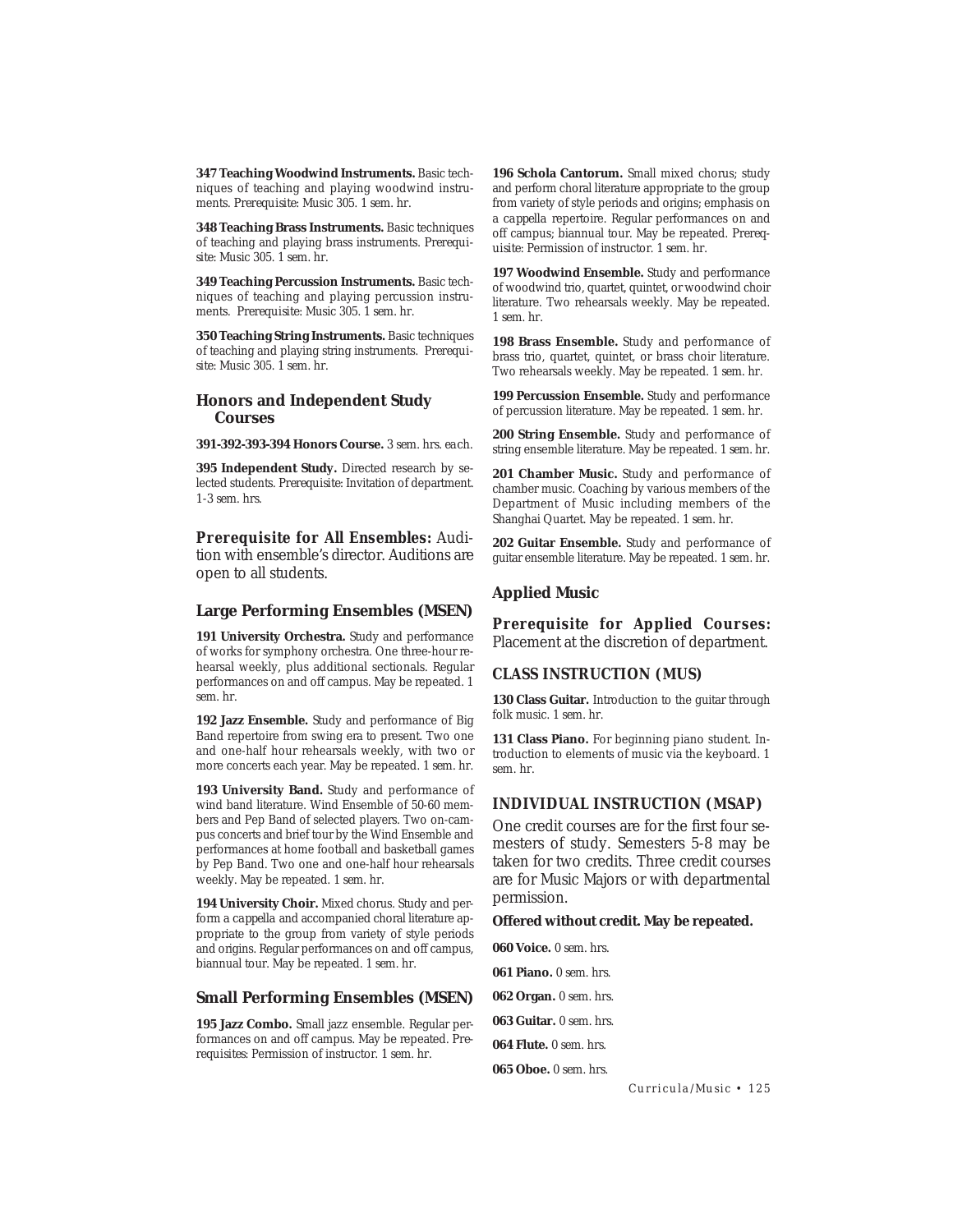#### **May be taken for semesters 5-8 of study.**

**067 Saxophone.** *0 sem. hrs.* **068 Bassoon.** *0 sem. hrs.* **069 French Horn.** *0 sem. hrs.* **070 Trumpet.** *0 sem. hrs.* **071 Trombone/Baritone.** *0 sem. hrs.* **072 Tuba.** *0 sem. hrs.* **073 Percussion.** *0 sem. hrs.* **074 Violin.** *0 sem. hrs.* **075 Viola.** *0 sem. hrs.* **076 Cello.** *0 sem. hrs.* **077 String Bass/Electric Bass.** *0 sem. hrs.* **078 Harp.** *0 sem. hrs.* **079 Miscellaneous Instruments.** *0 sem. hrs.*

**066 Clarinet.** *0 sem. hrs.*

#### **For first 4 semesters of study.**

**160 Voice.** *1 sem. hr.* **161 Piano.** *1 sem. hr.* **162 Organ.** *1 sem. hr.* **163 Guitar.** *1 sem. hr.* **164 Flute.** *1 sem. hr.* **165 Oboe.** *1 sem. hr.* **166 Clarinet.** *1 sem. hr.* **167 Saxophone.** *1 sem. hr.* **168 Bassoon.** *1 sem. hr.* **169 French Horn.** *1 sem. hr.* **170 Trumpet.** *1 sem. hr.* **171 Trombone/Baritone.** *1 sem. hr.* **172 Tuba.** *1 sem. hr.* **173 Percussion.** *1 sem. hr.* **174 Violin.** *1 sem. hr.* **175 Viola.** *1 sem. hr.* **176 Cello.** *1 sem. hr.* **177 String Bass/Electric Bass.** *1 sem. hr.* **178 Harp.** *1 sem. hr.* **179 Miscellaneous Instruments.** *1 sem. hr.*

**260 Voice**. 2 sem. hrs. **261 Piano.** *2 sem. hrs*. **262 Organ.** *2 sem. hrs.* **263 Guitar.** *2 sem. hrs*. **264 Flute.** *2 sem. hrs*. **265 Oboe.** *2 sem. hrs.* **266 Clarinet.** *2 sem. hrs.* **267 Saxophone.** *2 sem. hrs.* **268 Bassoon.** *2 sem. hrs.* **269 French Horn.** *2 sem. hrs*. **270 Trumpet.** *2 sem. hrs.* **271 Trombone/Baritone.** *2 sem. hrs.* **272 Tuba.** *2 sem. hrs.* **273 Percussion.** *2 sem. hrs.* **274 Violin.** *2 sem. hrs.* **275 Viola.** *2 sem. hrs.* **276 Cello.** 2 sem. hrs. **277 String Bass/Electric Bass.** *2 sem. hrs.* **278 Harp.** *2 sem. hrs*. **279 Miscellaneous Instruments.** *2 sem. hrs*.

## **For Music Majors or with departmental permission.**

**360 Voice.** *3 sem. hrs.* **361 Piano.** *3 sem. hrs.* **362 Organ.** *3 sem. hrs.* **363 Guitar.** *3 sem. hrs.* **364 Flute.** *3 sem. hrs.* **365 Oboe.** *3 sem. hrs.* **366 Clarinet.** *3 sem. hrs.* **367 Saxophone.** *3 sem. hrs.* **368 Bassoon.** *3 sem. hrs.* **369 French Horn.** *3 sem. hrs.* **370 Trumpet.** *3 sem. hrs.* **371 Trombone/Baritone.** *3 sem. hrs.* **372 Tuba**. *3 sem. hrs.* **373 Percussion.** *3 sem. hrs.*

*126 • Curricula/Music*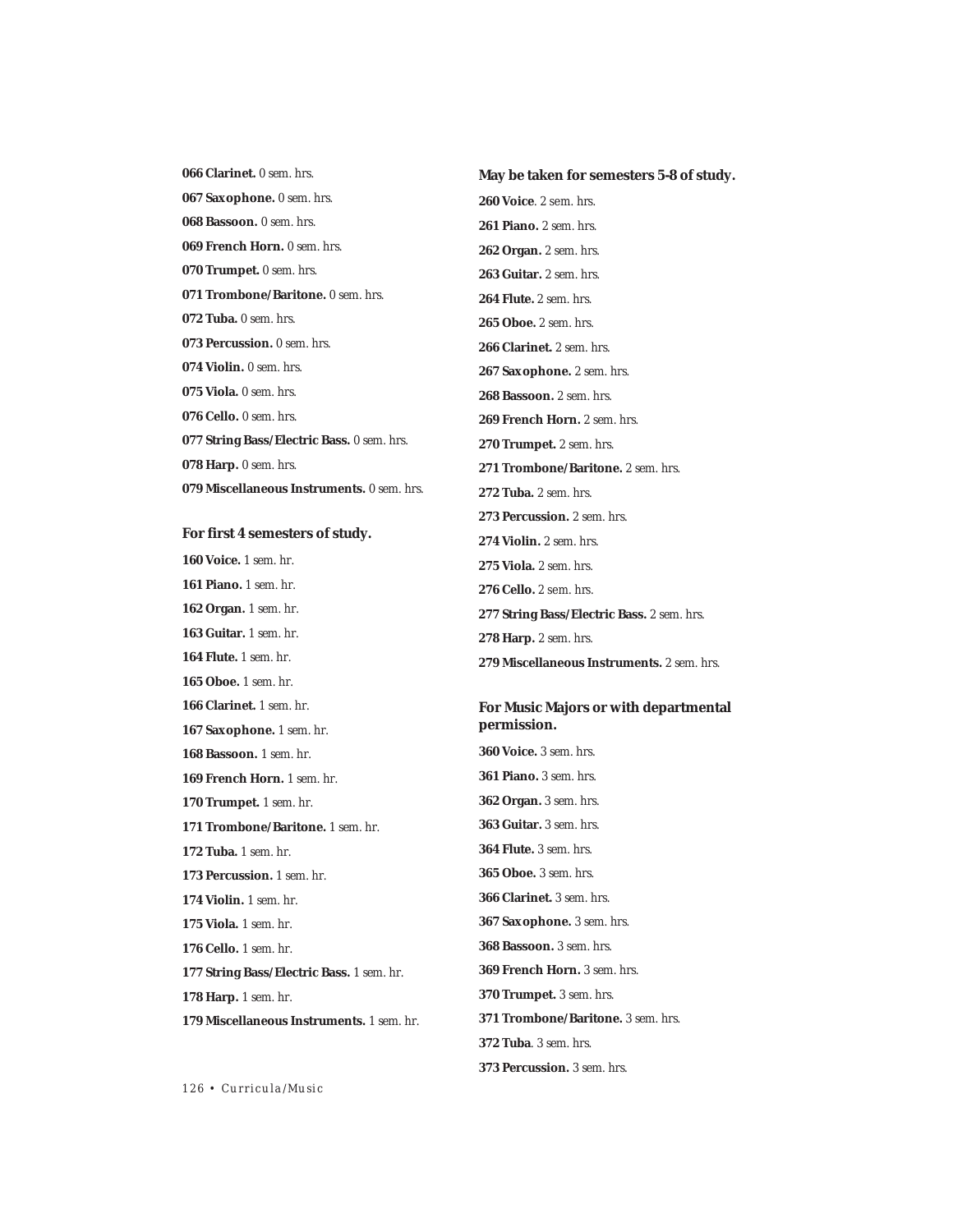**374 Violin.** *3 sem. hrs.*

**375 Viola.** *3 sem. hrs.*

**376 Cello.** *3 sem. hrs.*

**377 String Bass/Electric Bass.** 3 sem. hrs.

**378 Harp.** *3 sem. hrs.*

**379 Miscellaneous Instruments.** *3 sem. hrs.*

## **Philosophy (PHIL)**

Ladelle McWhorter, *Chair Professors* Hall, Shapiro *Associate Professor* McWhorter *Assistant Professor* Schauber

## **The Philosophy Major**

Thirty-three semester hours in philosophy, composed of:

- A. Philosophy (PHIL)
	- 251 Symbolic Logic
	- 271 Ancient Greek Philosophy
	- 272 Modern Western Philosophy
	- 343 20th-Century Analytic Philosophy
	- 343 20th-Century Continental Philosophy
	- 351-2 Majors' Seminar
- B. One 300-level course in value theory and its applications, such as:
	- 360 Ethics
	- 364 Philosophy of Law,

or another specific course such as may be approved by the department from year to year.

C. Three philosophy electives, no more than one of which may be at the 200 level; and 15 approved semester hours in related fields. No more than one grade below *C* (2.0) will be counted toward the major.

#### **The Philosophy Minor**

Fifteen semester hours in philosophy, composed of:

- A. Philosophy (PHIL)
	- 271 Ancient Greek Philosophy
	- 272 Modern Western Philosophy

B. Three philosophy electives, no more than one of which may be at the 200 level. A grade of not less than *C-* (1.7) is required in each course comprising the minor.

All 200-level courses are open to first-year students. All 300-level courses presume some previous expsoure to philosophy or a related area of study.

#### **Introductory Courses**

**200 Introduction to Philosophical Problems and Arguments.** Introduction to philosophy as working discipline, with emphasis on analysis of conceptual problems and proposed solutions to them. Sample topics: Is there a thing which can be called the self? What is the meaning of life? What is the relationship between knowledge and opinion? Can individuals be held responsible for their actions? *3 sem. hrs.*

#### *Restriction*: Credit is not allowed for both 200 and 220.

**220 Contemporary Moral Issues.** Philosophical introduction to ethics. Aims to clarify, organize and sharpen our ideas about moral concerns of everyday life, and to examine and critique prominent moral theories. Topics may include: abortion, euthanasia, capital punishment, animal rights. *3sem. hrs.*

**251 Elementary Symbolic Logic.** Introduction to modern logic beginning with truth-functions and covering formal proofs (propositional and predicate) through level of multiply-general and relational statements. No mathematical applications. Recommended for pre-law and pre-computer studies. *3 sem. hrs.* (FSSR)

**252 Philosophy of the Sciences.** Introductory survey of issues with emphasis on relationship between natural and social sciences, and relationship between science and values. *3 sem. hrs.*

**258 Introduction to Feminist Theories.** Introductory survey of social, political and philosophical theories espoused, developed, and used by feminist thinkers. *3 sem. hrs.*

**260 Philosophical Problems in Law and Society.** Examination of purpose and justification for legal limits on individual liberty, with special attention to problems of liability and punishment. *3 sem. hrs.*

#### **Historically Oriented Courses**

**271 Ancient Greek Philosophy.** Introduction to ancient Western philosophy, with emphasis on Plato and Aristotle. Discussion of both the development of philosophical thought and topics such as: What is

*Curricula/Philosophy• 127*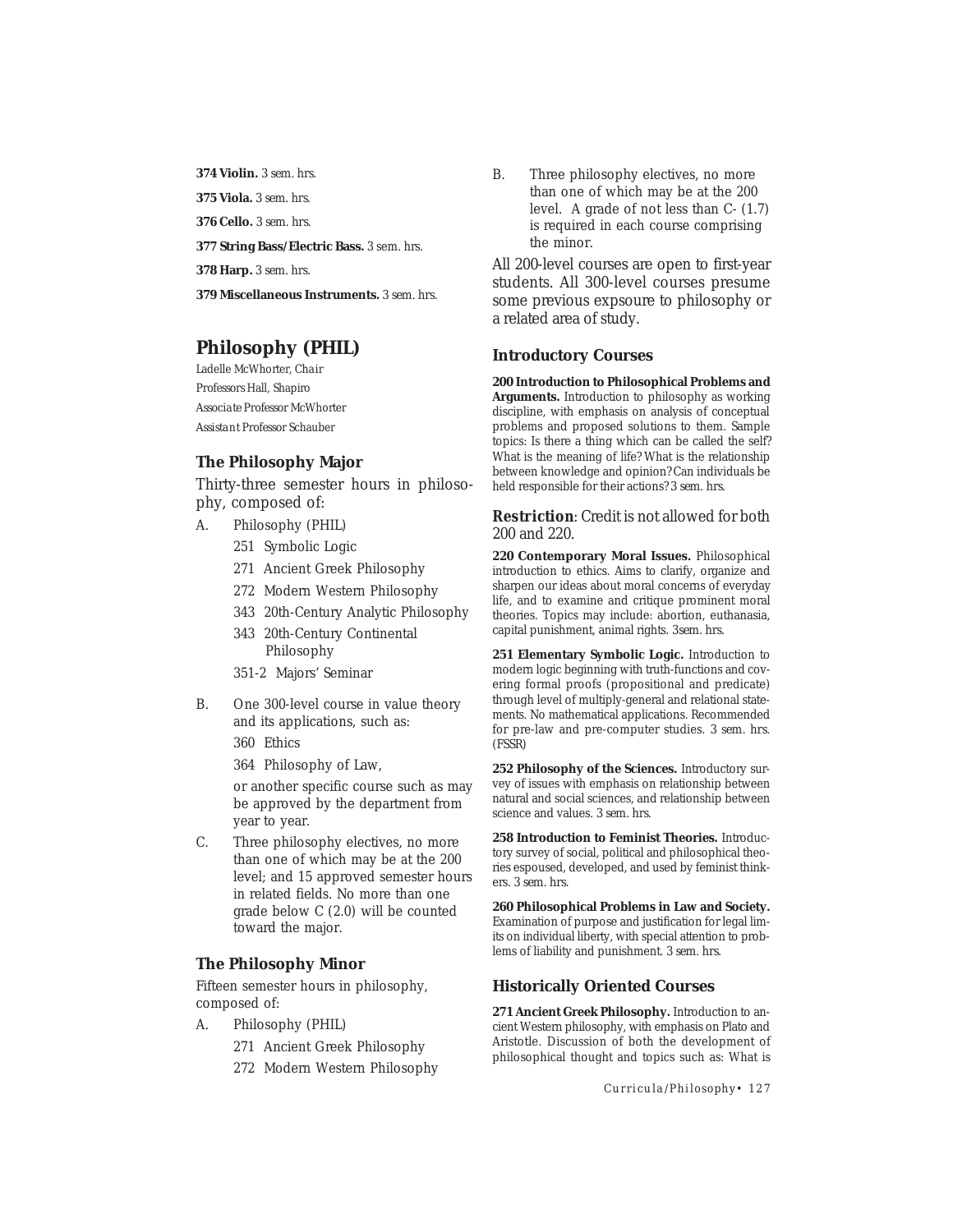knowledge? Why should I be moral? What is the good life? *3 sem. hrs.* (FSHT)

**272 Modern Western Philosophy.** Study of development of modern philosophy from Descartes to Kant. Readings from Descartes, Hume, and Kant; some attention may be given to other modern philosophers such as Leibniz, Spinoza, Locke, and Berkeley. Readings drawn from primary texts. *3 sem. hrs.* (FSHT)

**275 African Philosophy.** Examination of systems of thought of selected African cultures with emphasis on reflective comparison between African and Western philosophical categories and practices. *3 sem. hrs.*

**336 Nineteenth-Century European Philosophy.** Examination of movements and individuals; emphasis on Kierkegaard's and Marx' response to Hegel. Previous work in philosophy or good background in history and/or literature is presumed. *3 sem. hrs.*

**337 Twentieth-Century European Social Philosophy.** Examination of movements and individuals; emphasis on Lukacs, Frankfurt school, and Habermas. Previous work in philosophy or good background in history and/or literature is presumed. *3 sem. hrs.*

**339 Existentialism.** Systematic study of conditions of human experience to develop and justify descriptive categories for understanding of persons and their world. Readings from Kierkegaard, Nietzsche, Heidegger, and Sartre. *3 sem. hrs.*

**343 Twentieth-Century Analytic Philosophy.** Critical examination of 20th-century topics and thinkers in the Analytic tradition. *3 sem. hrs.*

**344 Twentieth-Century Continental Philosophy.** Critical examination of 20th-century topics and thinkers in the French and German traditions. *3 sem. hrs.*

**350 Topics Seminar: Historical.** Selected topics in philosophy arranged historically. Recent topics: Kant, Hegel, Critical Theory, Nietzsche, Heidegger. May be repeated for credit when topic differs. *3 sem. hrs.*

#### **Issues Oriented Courses**

**358 Topics in Feminist Philosophy.** Examination of recent and contemporary feminist theory. *3 sem. hrs.*

**360 Ethics.** Critical examination of main types of ethical theory. Discussion of current topics and controversies, as well as fundamental questions about the object of morality and the objectivity and justification of moral evaluations. *3 sem. hrs.*

**361 Philosophy of Art/Aesthetics.** Conceptual problems about art, the artist, and aesthetic judgment. Role of intention, intellect, and inspiration in both creation and craft. Is objective judgment and criticism possible? *Prerequisite*: One previous philosophy course or, for art history majors, permission of department. (Same as Art 361.) *3 sem. hrs.*

*128 • Curricula/Philosophy*

**362 Philosophy of Religion.** Is there such a thing as religious knowledge? Can a rational individual believe in God(s)? Alternative conceptions of use and meaning of theological language (description, ritual, belief formation, moral persuasion). Transcendence. Mysticism and logic. *Prerequisite*: One previous philosophy course or, for religion majors, permission of department. *3 sem. hrs.*

**363 Philosophy of Science.** General introduction to philosophy of science dealing with structure of scientific theories, nature of scientific activity, and scientific world picture. Note: No prerequisite for junior and senior science majors. *3 sem. hrs.*

**364 Philosophy of Law.** Alternative ways of conceiving of law. Such legal concepts as right and strict liability. Such problems as nature of judicial decisionmaking process, tension between crime control and due process, rationale of legal punishment, insanity defense. *Prerequisite*: One previous philosophy course. *3 sem. hrs.*

**380 Topics Seminar: Issues.** Selected topics in philosophy arranged by issues. Recent topics: Science, Pseudoscience and the Paranormal; The Emotions: Rationality, Ideology and Difference; Action and Free Will; Philosophy and the Visual Arts. May be repeated for credit when topic differs. *3 sem. hrs.*

**386 Honors Seminar.** Seminar for honors students on topic selected mutually by instructor and those enrolled. *Prerequisite:* Permission of department. *3 sem. hrs.*

#### **Courses for Majors Only**

**351-352 Majors' Seminar.** Reading, writing, critiquing, presenting, and defending philosophical essays. Techniques of analysis and hermeneutics. Preparation of proposal, bibliography and partial draft of a senior project, including extensive presentation and critique of work in progress Ordinarily taken in junior year. *3-3 sem. hrs.*

**390 Independent Study.** Faculty member directs student's reading and study. *1-3 sem. hrs.*

**395 Honors Thesis.** Supervised completion of research thesis begun and approved in Majors' Seminar. *3 sem. hrs.*

## **Physical Education (SPSC)**

(See Health and Sport Science)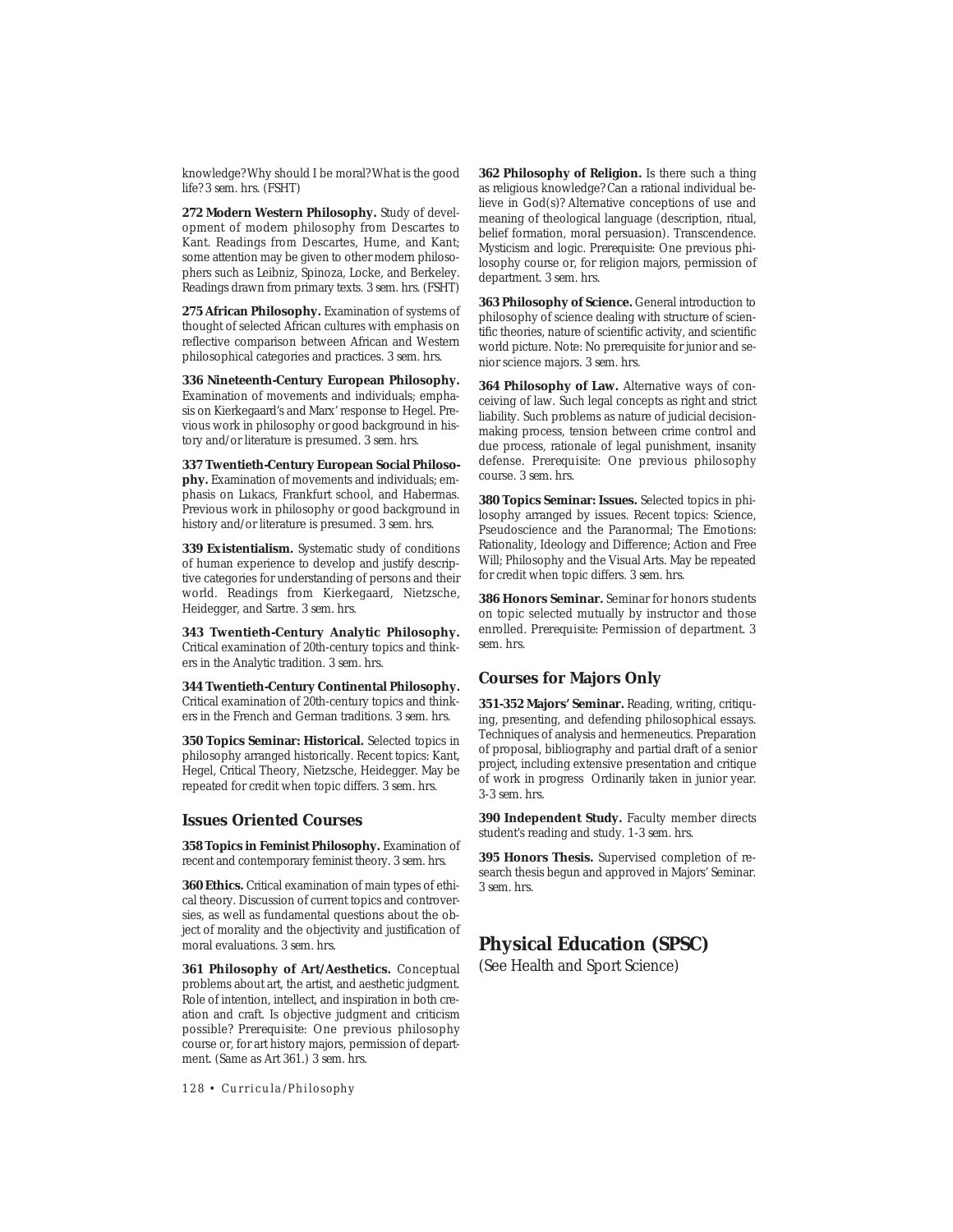# **Physics (PHYS)**

James B. Seaborn, *Chair Professors* Major, Seaborn *Associate Professors* Gilfoyle, Vineyard *Assistant Professor* Rubin

## **The Physics Major**

**Note:** A grade of not less than *C* (2.0) is required in each physics course included in the major.

*For the Bachelor of Arts degree:*

28 semester hours in physics courses approved by the department including:

Physics 101-102 or 131-132

Physics 205, 221, 397-398, 497-498

Mathematics 212

15 semester hours in courses outside of physics approved by the department

This degree is offered primarily for students who wish to prepare for interdisciplinary or medical sciences studies, secondary school teaching, or to earn a cultural degree.

#### *For the Bachelor of Science degree:*

Physics 205, 301, 303, 305, 308, 397 398, 401, 402, 497-498

3 semester hours of experimental work including Physics 221

Chemistry 103-104

Mathematics 245

7 semester hours in courses outside physics approved by the department

## **The Physics Minor**

Seventeen semester hours in physics courses, including at least nine semester hours in courses numbered above 200, excluding 397-398 and 497-498. A grade of not less than *C-* (1.7) is required in each physics course included in the minor.

#### **Notes**

The beginning courses in Physics (101, 102, 121, 123, 125, 131, and 132) offer different approaches to the subject matter depending on the student's intended major. Any of these courses may be used for partial fulfillment of the natural science fields-ofstudy requirement for general education.

Physics 121, 123, and 125 are general courses for students whose intended major is in other than the natural and mathematical sciences.

For students intending to major in the natural or mathematical sciences, Physics 131-132 is the recommended option; however, Physics 101-102 is also acceptable for these majors. Students should consult with the department of their intended major for more information concerning this option.

**101-102 General Physics.** Basic course without calculus. Mechanics, heat, sound, magnetism, electricity, light, and modern physics. Includes laboratory. Note: Physics 101 not prerequisite to 102. *Prerequisites*: Algebra and trigonometry. A student may not receive credit for both Physics 101 and 131; nor for Physics 102 and 132. *4-4 sem. hrs.* (101 or 102, FSNP)

**121 Astrophysics.** Celestial motions, stellar structure, cosmology, and related problems including appropriate concepts of elementary physics. For nonscience majors. Includes laboratory. *4 sem. hrs.* (FSNP)

123 Waves. Sources and properties of waves in matter and fields and related elements of mechanics, electricity, and optics. For nonscience majors. Includes laboratory. *4 sem. hrs.* (FSNP)

125 Elements of Physics. Principles and applications of physics. Topics selected from mechanics, sound, light, electricity, magnetism, heat, and modern physics. For nonscience majors. Includes laboratory. *4 sem. hrs.* (FSNP)

**131-132 General Physics with Calculus.** Calculusbased introductory course. Mechanics, heat, sound, magnetism, electricity, and light. Includes laboratory. *Prerequisites*: Math 211 (or 111)-212 (may be taken concurrently). Physics 131 is prerequisite to 132. A student may not receive credit for both Physics 131 and 101, nor for 132 and 102. *4-4 sem. hrs.* (131 or 132, FSNP)

**205 Introduction to Modern Physics.** Quantization of matter and energy, waves vs. particles, atomic spectra, atomic structure, Schroedinger equation. *Prerequisite*: Physics 132 or permission of department. *3 sem. hrs.*

**215 Computational Methods in Physics.** Projectoriented: applying computers to solution of problems in physical sciences. *Prerequisites*: Physics 132 and

*Curricula/Physics • 129*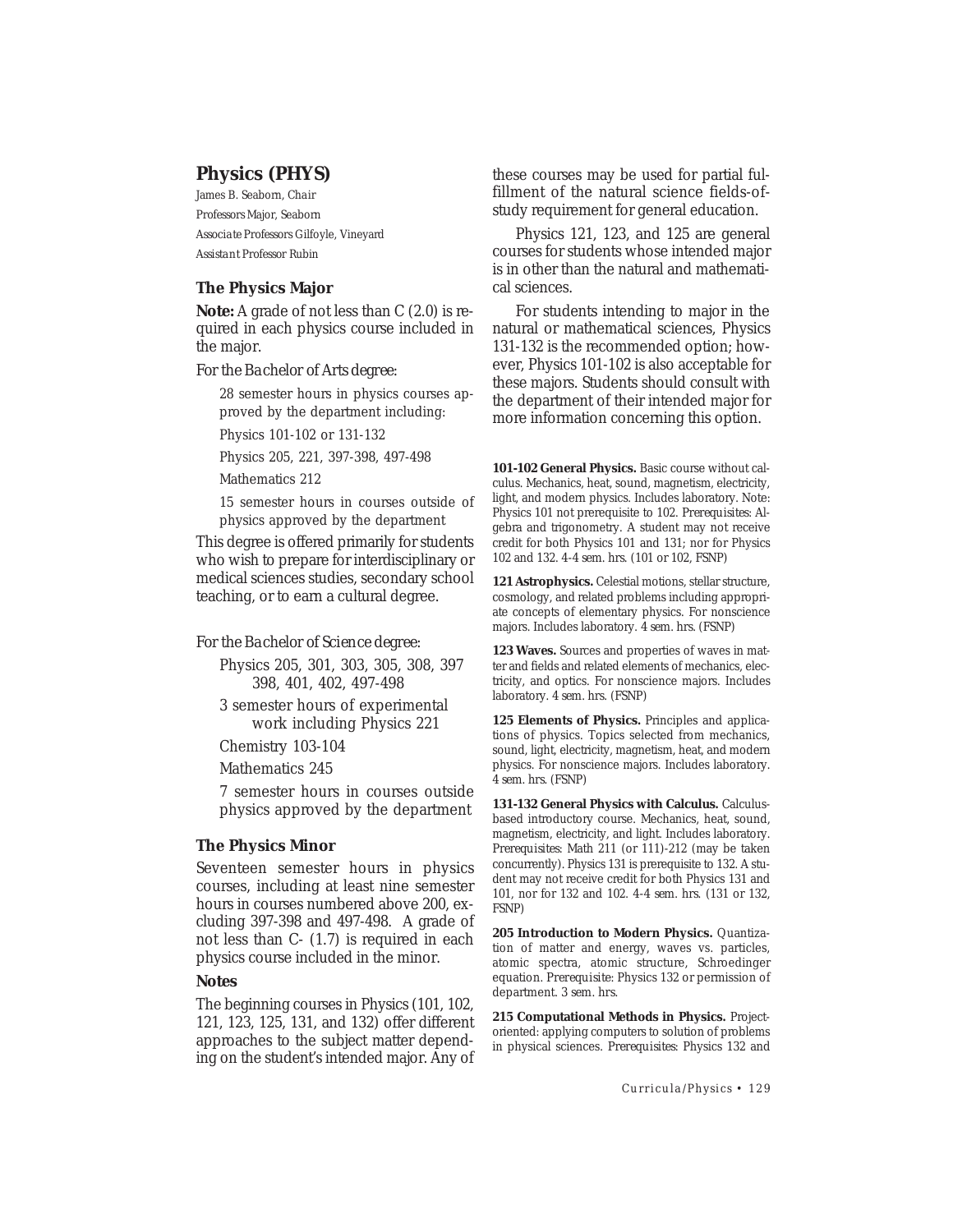some familiarity with at least one higher-level computer language. *3 sem. hrs.*

**216-217 Electronics.** Basic electronics and instrumentation for science majors. Study of dc and ac circuits, diodes, rectifiers, operational amplifiers, binary logic, Boolean algebra, digital circuits, analog-digital conversion, transducers, and computer interfacing. Includes laboratory. *Prerequisites*: Physics 101-102 or 132. *4-4 sem. hrs.*

**221-222 Intermediate Laboratory.** Experiments in classical and modern physics emphasizing independent work. Six laboratory hours a week. *Prerequisite*: Physics 101-102 or 132. *2-2 sem. hrs.*

**301 Mathematical Methods in Physics.** Selected mathematical topics needed for upper level work in physics. Topics taken from vector calculus, matrices, calculus of variations, orthogonal functions, and complex analysis. *Prerequisite*: Physics 132 or permission of department. *3 sem. hrs.*

**303 Mechanics.** Mathematical analysis of physical laws pertaining to dynamics of particles and rigid bodies. Introduction to moving coordinate systems and Lagrange's and Hamilton's methods. *Prerequisite*: Physics 301 or permission of department. *3 sem. hrs.*

**305-306 Electricity and Magnetism.** Electrostatic fields and potentials, dielectrics,magnetic fields and potentials. Maxwell's equations, electromagnetic waves. *Prerequisite*: Physics 301 or permission of department. Physics 305 is prerequisite to 306. *3-3 sem. hrs.*

**308 Statistical Mechanics.** Statistical methods applied to description of physical systems. Statistical calculation of thermodynamic quantities, laws of thermodynamics, statistical distributions, and classical and quantum statistics of ideal gases. *Prerequisite*: Physics 301 or permission of department. (Same as Chemistry 308.) *3 sem. hrs.*

**381-382 Research.** Six hours a week of laboratory or independent study. *Prerequisite*: Permission of department. *2-2 sem. hrs.*

**397-398 Junior Seminar.** Required of all third year physics majors. Does not count in hours required for minor. *1-1 sem. hrs.*

**401-402 Quantum Mechanics.** Wave mechanics and quantization, Schroedinger equation for variety of potentials, hydrogen atom in detail, perturbation methods. *Prerequisites*: Chemistry 310 or Physics 205, 303, and Mathematics 245 or permission of department. Physics 401 is prerequisite to 402. (Same as Chemistry 401-402.) *3-3 sem. hrs.*

**404 Theoretical Physics.** Application of mathematics to selected topics in physics. *Prerequisite*: Physics 301 or permission of department. *3 sem. hrs.*

**479 Special Topics.** Topics include Particle and Nuclear Physics, Solid State, Modern Optics, Relativity, Field Theory. *Prerequisite*: Permission of department. *3 sem. hrs.*

**497-498 Senior Seminar.** Required of all senior physics majors. Does not count in hours required for minor. *1-1 sem. hrs.*

## **Political Science (PLSC)**

Sheila Carapico, *Chair Professors* Gunlicks, Outland, E. West, Whelan *Associate Professors* Carapico, Palazzolo

*Assistant Professors* Kandeh, Patterson, Swinford, Wang

### **The Political Science Major**

**Note:** The grade point average of the coursework in political science comprising the major, including required courses, must be 2.00 or above with no course grade below *C-* (1.7).

Thirty semester hours in political science, at least 21 of which must be at the 300 level or above, including:

Political Science 220, 371, 400

Two of the following: 221, 240, 250

One of the following: 311, 312, 315

In addition to the 30 hours in political science, Mathematics 119 (preferred) or 129 or equivalent is required as a prerequisite for Political Science 371.

The major must include a minimum of 18 semester hours of University of Richmond political science courses. No more than six hours credit toward the major can be given for courses offered by other departments or schools at the University of Richmond.

The department recommends that additional coursework in political science and related fields be elected beyond that specified for the major. Study abroad is also encouraged. Students who have an interest in attending law or graduate school should consult with the department chair about undergraduate courses that they should consider taking.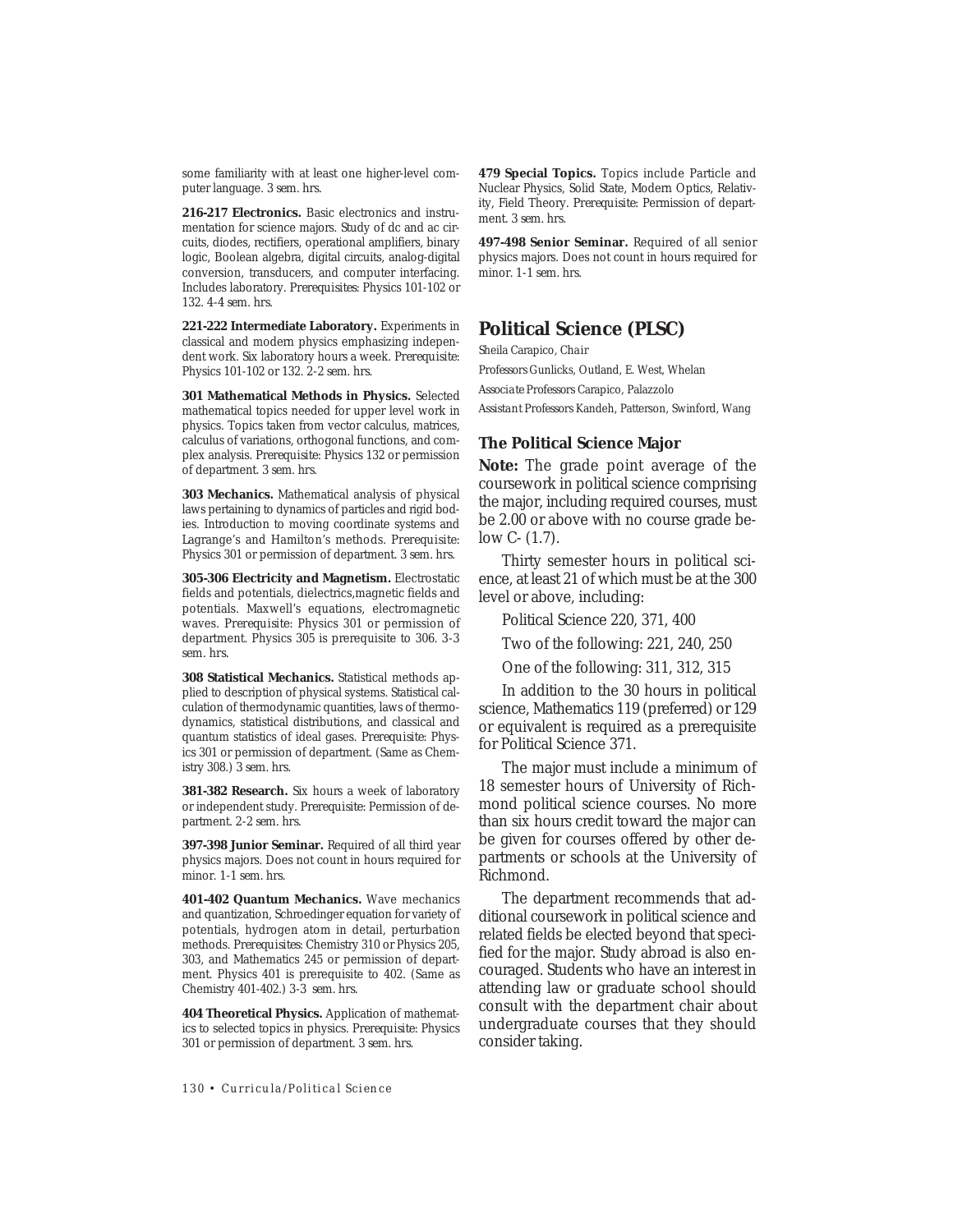## **The Political Science Minor**

**Note:** The grade point average of the coursework comprising the minor, including required courses, must be 2.00 or above with no course grade below *C-* (1.7).

Eighteen semester hours in political science, at least 12 of which must be at the 300 level or above, including:

Political Science 220, 371 (prerequisite Math 119)

One of the following: 221, 240, 250

**220 Introduction to American Government.** Basic roles, structures, and functions of American political institutions and introduction to American political process. *3 sem. hrs.*

221 Introduction to Public Policy. Contemporary social and economic problems in America, public policies adopted or proposed to deal with them, and ways of analyzing those problems and policies. *3 sem. hrs.* (FSSA)

**240 Introduction to Comparative Politics.** Concepts, approaches, classifications, and models useful in comparative political research. Political systems characteristic of countries with different cultures and levels of economic development. *3 sem. hrs.* (FSSA)

**250 Introduction to International Relations.** Framework for analyzing contemporary international system: goals of nation-states and other actors; how such actors attempt to achieve their goals; and some forces which help or hinder attainment of goals. *3 sem. hrs.* (FSSA)

**300 Bureaucracy and Public Policy.** Examination of nature of bureaucracy and power of public sector bureaucrats and agencies to shape, create, implement, resolve disputes about, and evaluate public policies. *Prerequisite*: Political Science 220, 221 or permission of instructor. *3 sem. hrs.*

**303 Metropolitan Problems and Politics.** Analysis of and practical involvement with major issues affecting metropolitan governments. *Prerequisite*: Political Science 220 or permission of instructor. *3 sem. hrs.*

**304 Virginia Government and Politics.** Virginia government at state, county, municipal, and special district levels. Emphasis on legislative, executive, and judicial organization; state politics and intergovernmental relations. *Prerequisite*: Political Science 220 or permission of instructor. *3 sem. hrs.*

**307 Public Management.** Comparative analysis of management in public and private sectors. Focuses on the managerial position and public administraion as a profession. *Prerequisite*: Political Science 220 or permission of instructor. *3 sem. hrs.*

**311 Political Theory: Plato to Locke.** Enduring basic issues in political theory studied through writings of Western civilization's great philosophers. *3 sem. hrs.*

**312 Modern Political Theory.** Ideas of major political philosophers of late eighteenth, nineteenth, and twentieth centuries, such as Rousseau, Burke, Hegel, Marx, J. S. Mill, and Nietzsche. *3 sem. hrs.*

**315 American Political Theory.** Political thought in America from colonial times to present, emphasizing themes of liberty, individualism, community, and national purpose. *3 sem. hrs.*

**321 Women and Power in American Politics.** Examines women's access to and exercise of power in the U.S., and effects of government power on women's lives. Takes conscious account of differences with respect to race, ethnicity, class, and sexuality. *Prerequisite*: Political Science 220 or Women's Studies 220 or permission of instructor. *3 sem. hrs.* (FSSA)

**322 Public Opinion and Public Policy.** Examines relationship between public opinion and public policy by identifying democratic values, public preferences, and interactions between elected officials and people they govern. *Prerequisite*: Political Science 220 or permission of instructor. *3 sem. hrs.*

**324 The Politics of Social Welfare.** Development and adequacy of programs addressing needs of "the deserving poor" in the U.S. Insights into why some programs fail and others succeed. Course is usually offered in conjunction with Virginia Union University. *Prerequisite*: Political Science 220 or permission of instructor. *3 sem. hrs.*

**325 Minority Politics.** Comparative examination of the history, problems, and political role of minority groups in the U. S. *Prerequisite*: Political Science 220. *3 sem. hrs.*

**326 Legislative Process.** Organization and functions of American Congress. *Prerequisite*: Political Science 220 or permission of instructor. *3 sem. hrs.*

**327 The American Presidency.** Political leadership in American political system from perspective of Chief Executive. Particular attention to expansion and use of presidential power. *Prerequisite*: Political Science 220 or permission of instructor. *3 sem. hrs.*

**328 American National Government.** Research seminar on national policy-making process. For advanced political science students. *Prerequisite*: Political Science 220 or permission of instructor. *3 sem. hrs.*

**329 Campaigns and Elections.** Analysis of institutions and process of American electoral system and behavior of American electorate. *Prerequisite*: Political Science 220 or permission of instructor. *3 sem. hrs.*

*Curricula/Political Science• 131*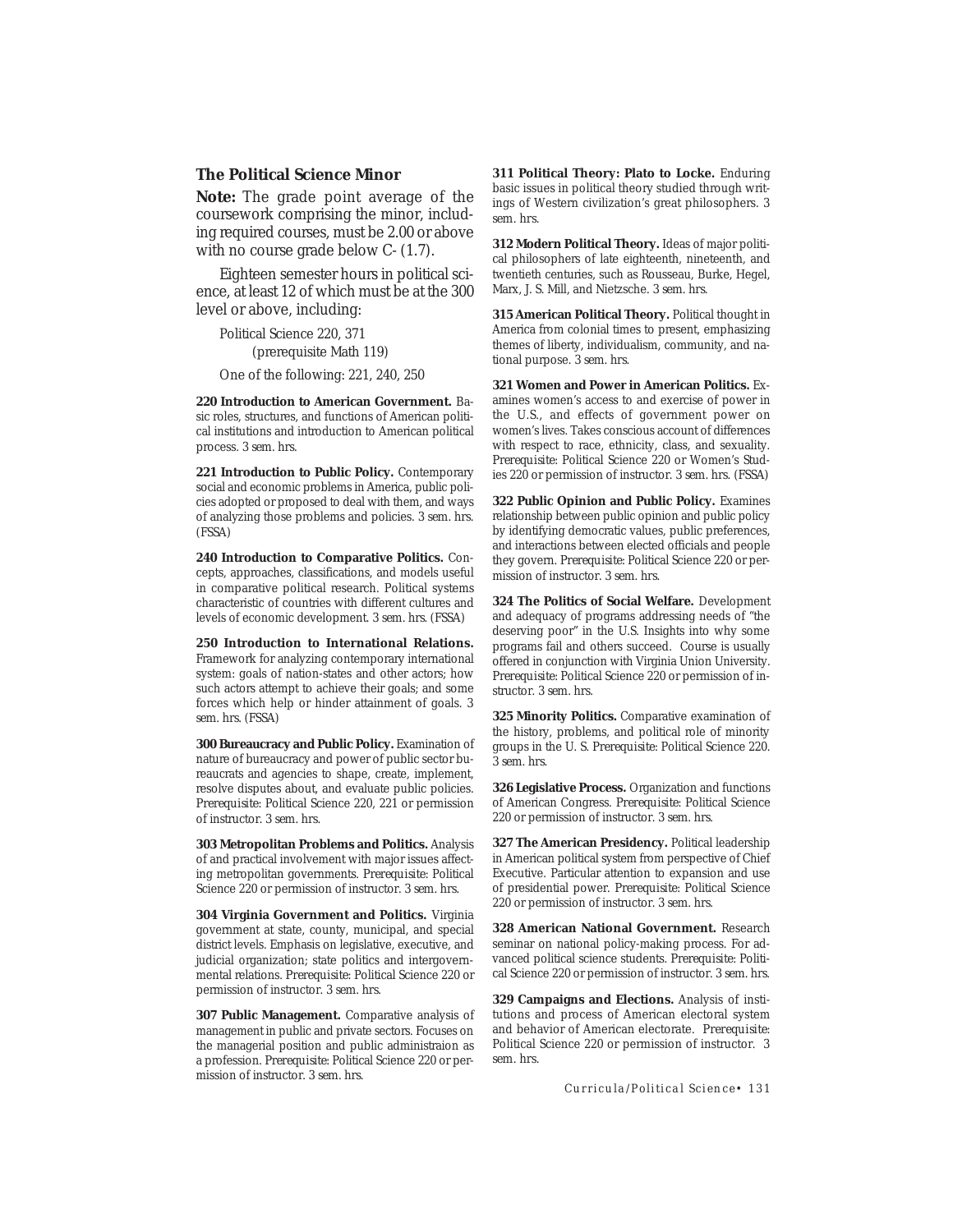**331 Constitutional Law.** Role of United States Supreme Court in American politics studied through examination of landmark constitutional decisions pertaining to functional and territorial distribution of governmental powers. *Prerequisite*: Political Science 220 or permission of instructor. *3 sem. hrs.*

**333 Civil Rights/Liberties.** Analysis of contemporary legal status and interpretation of constitutional rights and liberties. Emphasis on landmark Supreme Court decisions involving various provisions of the Bill of Rights and the Fourteenth Amendment. *Prerequisite*: Political Science 220 or permission of instructor. *3 sem. hrs.*

**336 American Constitutional History.** Background, adoption, and development of the Constitution, with emphasis on role of Supreme Court and judicial review in American history and on changing interpretations of key provisions in the Constitution. *3 sem. hrs.*

**337 Politics and the Legal System.** Analysis of structure, processes, and personnel ofAmerican legal system. Emphasis on decision making of private parties, judges, juries and attorneys in context of civil litigation and criminal prosecution. *Prerequisite*: Political Science 220 or permission of instructor. *3 sem. hrs.*

**341 Great Britain, France, and Germany.** Geographical and historical settings, political cultures, political parties and elections, executives, legislatures, bureaucracies, and legal systems in three major Western European countries. Comparisons of public policies and responses to challenges of welfare state. *Prerequisites*: Political Science 220 and 240 or permission of instructor. *3 sem. hrs.*

**342 Russia and the Newly Independent States.** Recent developments in the former Soviet Union. Ethnic, cultural, religious, and economic diversity; political institutions, parties, and elections; and current leaders. *Prerequisite*: Political Science 240 or permission of instructor. *3 sem. hrs.*

**343 Comparative Party Systems.** Political parties and party systems from comparative perspective, with emphasis on American and European parties. *Prerequisites*: Political Science 220 and 240 or permission of instructor. *3 sem. hrs.*

**344 Europe Today.** Political, social, ethnic, and economic developments in Western Europe since WWII. Formation of European institutions such as European Union, Council of Europe, and NATO. Cooperation and conflict among European states, parties, and interest groups. *Prerequisite*: Political Science 240 or 250 or permission of instructor. *3 sem. hrs.*

**345 Politics of China, Hong Kong, and Taiwan.** Study of contemporary political history of China; analysis of political systems of the People's Republic

*132 • Curricula/Political Science*

of China, the Hong Kong Special Administrative Region, and the Republic of China on Taiwan; and discussion of key political, economic, and military issues. *3 sem. hrs.*

**346 Politics of Cultural Pluralism.** Comparative examination of politicization of race, ethnicity, religion, and caste in contemporary world. *Prerequisite*: Political Science 220, 240, 250, or International Studies 201 or permission of instructor. *3 sem. hrs.*

**347 Politics of Developing Nations.** Comparative analysis of political, social, and economic development or modernization of nations in Africa, Asia, and Latin America. Topics include influence of ideology, revolution and reform, national integration, neo-imperialism and dependency, and economic growth and equality. *Prerequisite*: Political Science 240 or 250 or permission of instructor. *3 sem. hrs.*

**348 Politics of Africa.** Comparative study of state formation, nation-building, political economy, social structure/movements, selected regions and countries in Africa. *Prerequisite*: Political Science 250 or 240 or permission of instructor. *3 sem. hrs.*

**349 Politics of Latin America and the Caribbean.** Influence of historical, social, and cultural forces on contemporary politics of Latin America and the Caribbean. Effects of social structure and underdevelopment on processes of democratization, institution building, national integration, and economic development. Case studies of selected countries illustrate major themes and issues explored. *Prerequisite*: Political Science 240 or 250 or permission of instructor. *3 sem. hrs.*

**350 American Foreign Policy.** Sources, substance, and purposes of U.S. foreign and defense policy. *Prerequisite*: Political Science 220 or 250 or permission of instructor. *3 sem. hrs.*

**352 International Law and Organization.** Development, processes, and functions of contemporary international law and organization. Emphasis on conflict management, promotion of economic and social welfare, and development of community. *Prerequisite*: Political Science 250 or permission of instructor. *3 sem. hrs.*

**355 Foreign Aid and Development Policy.** Assistance policies of wealthy nations and multilateral organizations, development policies and problems of poor or underdeveloped nations, and dynamics of economic, political, environmental, and cultural transactions. *Prerequisite*: Political Science 250 or permission of intructor. *3 sem. hrs.*

**356 International Political Economy.** Politics, processes, and institutions underlying contemporary global economic interdependence, with special focus on international trade, finance, and assistance; alternative theoretical models for understanding these events, processes, and institutions. *Prerequisite*: Political Sci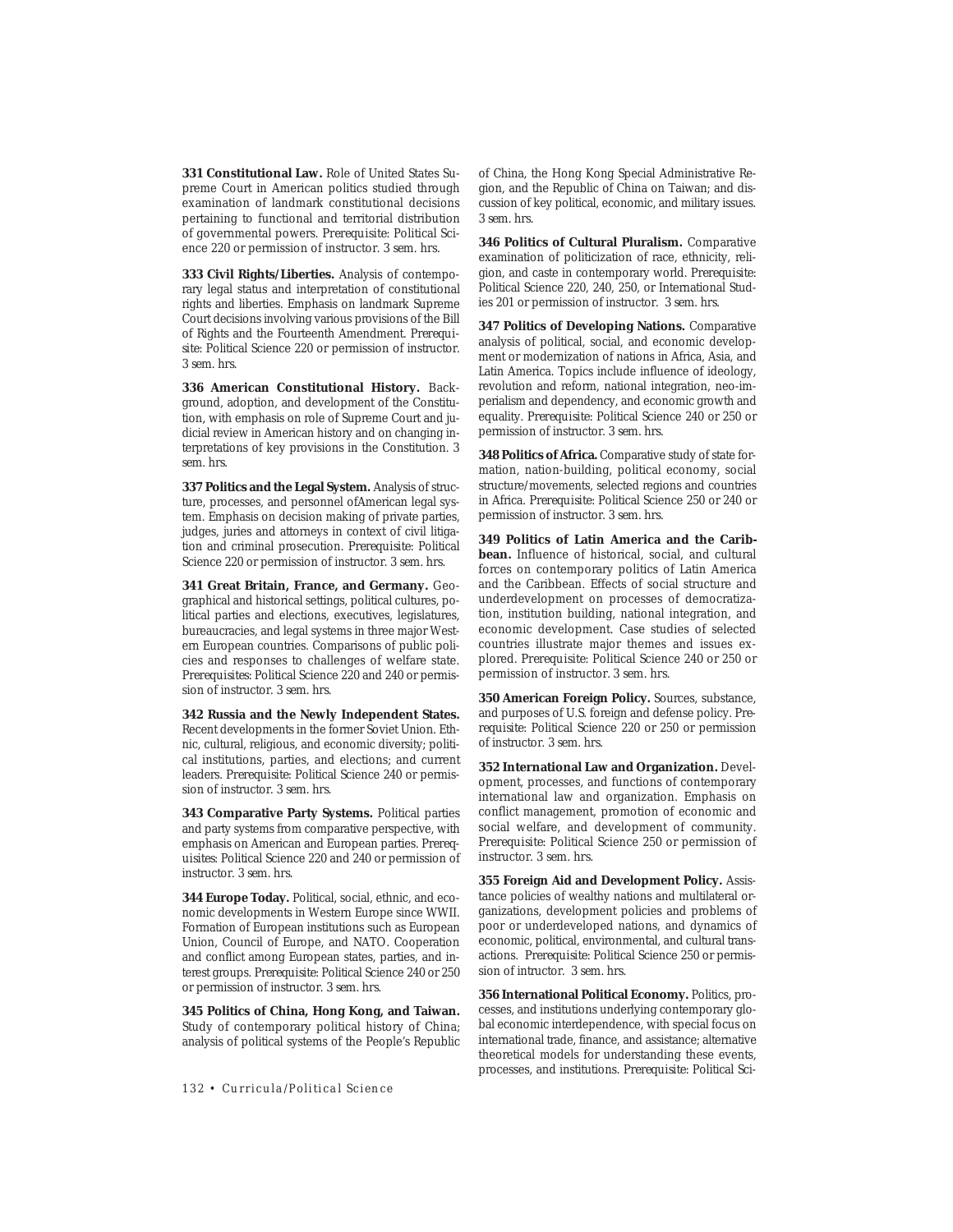ence 250 or permission of instructor. *3 sem. hrs.*

**358 The United States and the Pacific Rim.** Study of changing U.S. role in the Asia-Pacific region, U.S. relations with the major powers in the region, and salient regional and bilateral political, security, and economic issues. *3 sem. hrs.*

**371 Introduction to Political Research and Analysis.** Approaches, orientations, theories, scope, and methods used in study of politics, exemplified primarily through practical exercises and readings. *Prerequisites*: Political Science 220 and Mathematics 119 or 129, or permission of instructor. *3 sem. hrs.*

**372 Applied Research.** Application of advanced research techniques in such areas as public opinion, voting, and policy evaluation. *Prerequisite*: Political Science 371 or permission of instructor. *3 sem. hrs.*

**379 Selected Topics.** Examples include Comparative Public Policy, Deficits and Public Interest, Political Terrorism, and Leadership and Women's Movements. *1-3 sem. hrs.*

**388 Individual Internship.** *Prerequisites*: Permission of department chair. *1-6 sem. hrs.*

**390 Independent Study.** *Prerequisite*: Permission of department chair. *1-3 sem. hrs.*

**393 Seminar.** Selected topics of special interest to advanced students. *3 sem. hrs.*

**395 Legislative Internship.** Combines weekly seminar on the state legislative process with work as assistant to a state legislator, government agency, interest group, or press during session of the Virginia General Assembly. *Prerequisites*: Political Science 220 and permission of instructor. *6 sem. hrs.*

**400 Senior Seminar.** Reading and research focusing on important topics in political science. Both topics and instructors change from semester to semester. *Prerequisites*: Senior status and completion of 21 hours in political science. *3 sem. hrs.*

# **Psychology (PSYC)**

Andrew F. Newcomb, *Chair Professors* Blick, Newcomb *Associate Professors* Allison, Berry, Hopkins, Kinsley, Kozub, Sholley *Assistant Professors* Li *Clinical Assistant Professors* Churchill, Stott

**Note**: The grade point average of the department specific and related area coursework comprising the major or minor must be no less than 2.00 with no course grade below *C-* (1.7).

## **The Psychology Major**

The Department of Psychology offers a rigorous, hierarchically organized curriculum which combines the highest expectations of achievement with a nurturing environment rich in opportunities for personal engagement and intellectual stimulation. Our central mission is to provide an academic setting for students to become skilled, adaptable, and highly capable of working collaboratively; to excel in the best graduate and professional schools or in the most competitive entry-level employment opportunities; and to lead productive lives characterized by a lifetime of learning, leadership, and service. We seek to offer our students a distinctive experience of engagement—a love of learning and involvement with the community—which is brought together by a unique interaction among the quality of our student experience and the dedication of our faculty to excellence in teaching and scholarship.

Our faculty share in the vision that education is as much of an activity as it is a body of knowledge. As professional educators, we embrace pedagogical strategies that place special emphasis on the scientific process, on intellectual challenge and complexity, on engagement in primary source readings, on interactive and collaborative learning, on critical and analytical thinking, on making full use of current technologies, on professional ethics, on effective oral and written expression, on recognizing multicultural perspectives, on appreciating psychology's unique position within the liberal arts, on involvement in the intellectual and cultural community, and on respect for individual differences. These emphases of our curriculum reflect our goals and aspirations as educators; they represent directions for both stimulating and challenging the intellectual curiosity of our students; moreover, they pervade all levels of our undergraduate curriculum, from our introductory course to our most advanced courses.

*Curricula/Psychology • 133*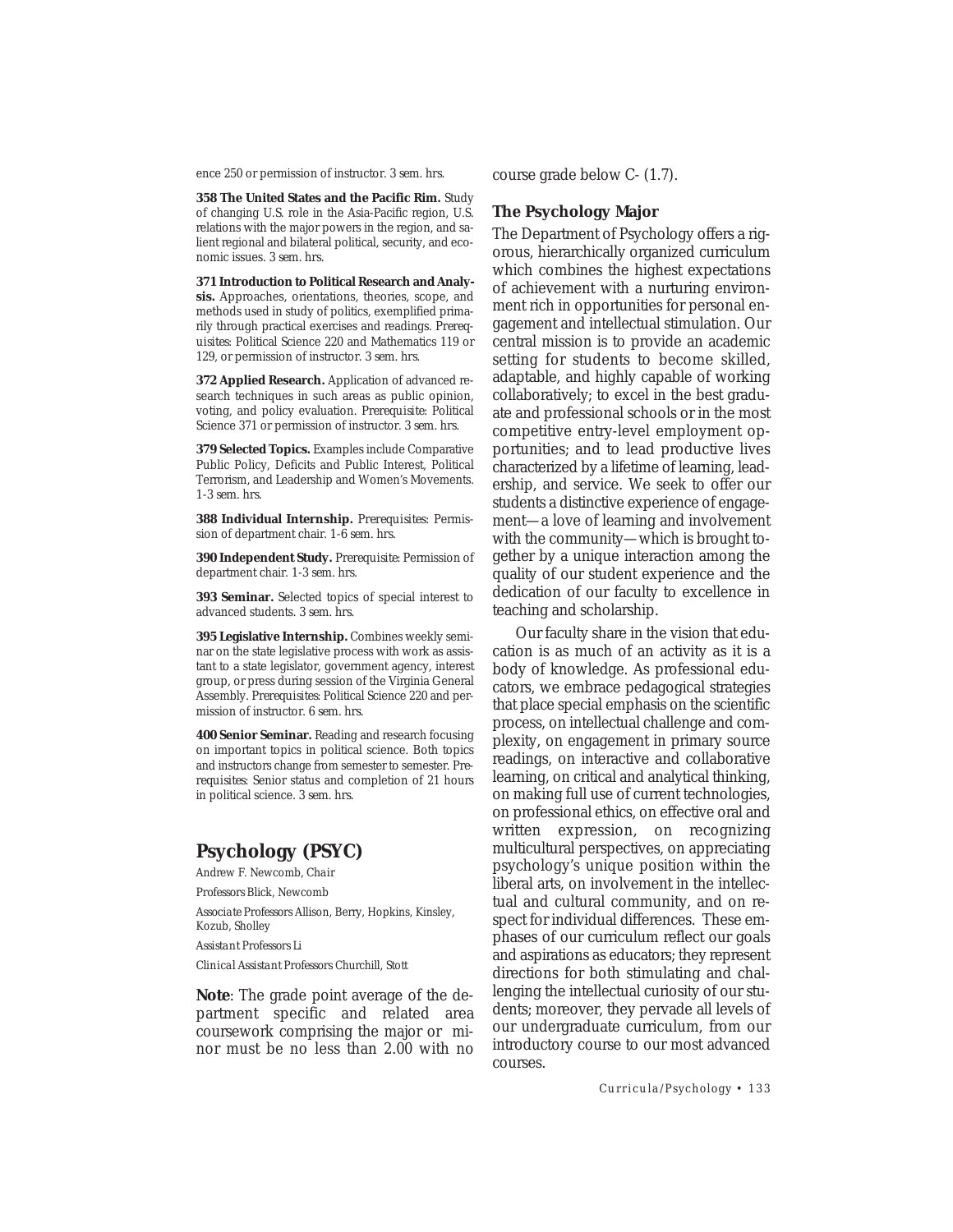## *For the Bachelor of Arts degree:*

36 semester hours in psychology including: Psychology 100

Psychology 200 and a passing grade on the Psychology 200 Competency Exam

One course in the 210-219 series

One course in the 220-229 series

One course in the 310-319 series

One course in the 320-329 series

One Methods & Analyses course in either the 310-319 or 320-329 series

One course in the 433-449 series

## *For the Bachelor of Science degree:*

36 semester hours in psychology, including:

Psychology 100

Psychology 200 and a passing grade on the Psychology 200 Competency Exam

One course in the 210-219 series

One course in the 220-229 series

One Methods & Analyses course and corequisite in the 310-319 series

One Methods & Analyses course and corequisite in the 320-329 series

Two courses in the 433-449 series

17 semester hours in related areas, consisting of:

Math 211-212

Either Mathematics 235, 240, 245, or Computer Science 150

Either Biology 211 and 212, Chemistry 103-104, Physics 101-102, or Physics 131-132

#### *And for either degree:*

No more than six semester hours selected from courses numbered 210-249, three semester hours from courses number 330- 349, six semester hours in independent research, or three semester hours of internship may be applied to the 36 semester hours required in psychology.

*134 • Curricula/Psychology*

### **The Senior Capstone Experience**

The Psychology Department's Senior Capstone Experience is intended to provide psychology majors with an intensive and integrative experience in psychology to culminate their undergraduate careers.

Students pursuing either the Bachelor of Arts or the Bachelor of Science degree must choose one of three Senior Capstone options:

**Option 1:** Advanced Seminar. One course in the Psychology 433-449 series to be taken during the fall or spring semester of the student's senior year.

**Option 2:** Senior Research and Advanced Seminar. One course in the Psychology 433-449 series to be taken during the fall or spring semester of the student's senior year, and collaboration with a faculty member on a year-long senior research project.

**Option 3:** Senior Honors Research and Two Advanced Seminars. One course in the Psychology 433-449 series to be taken during the fall semester of the student's senior year, a second course from this series to be taken during spring of the senior year, and collaboration with a faculty member on a year-long senior honors research project.

#### **The Psychology Minor**

25 semester hours in Psychology including:

Psychology 100

Psychology 200 and a passing grade on the Psychology 200 Competency Exam

One course in the 210-219 series

One course in the 220-229 series

One course in the 310-319 series

One course in the 320-329 series

One Methods & Analyses course in either the 310-319 or 320-329 series

## **Study Abroad**

Psychology majors are encouraged to take advantage of study abroad. The key to successful integration of a study abroad experience with a psychology major is early and careful planning with the student's advisor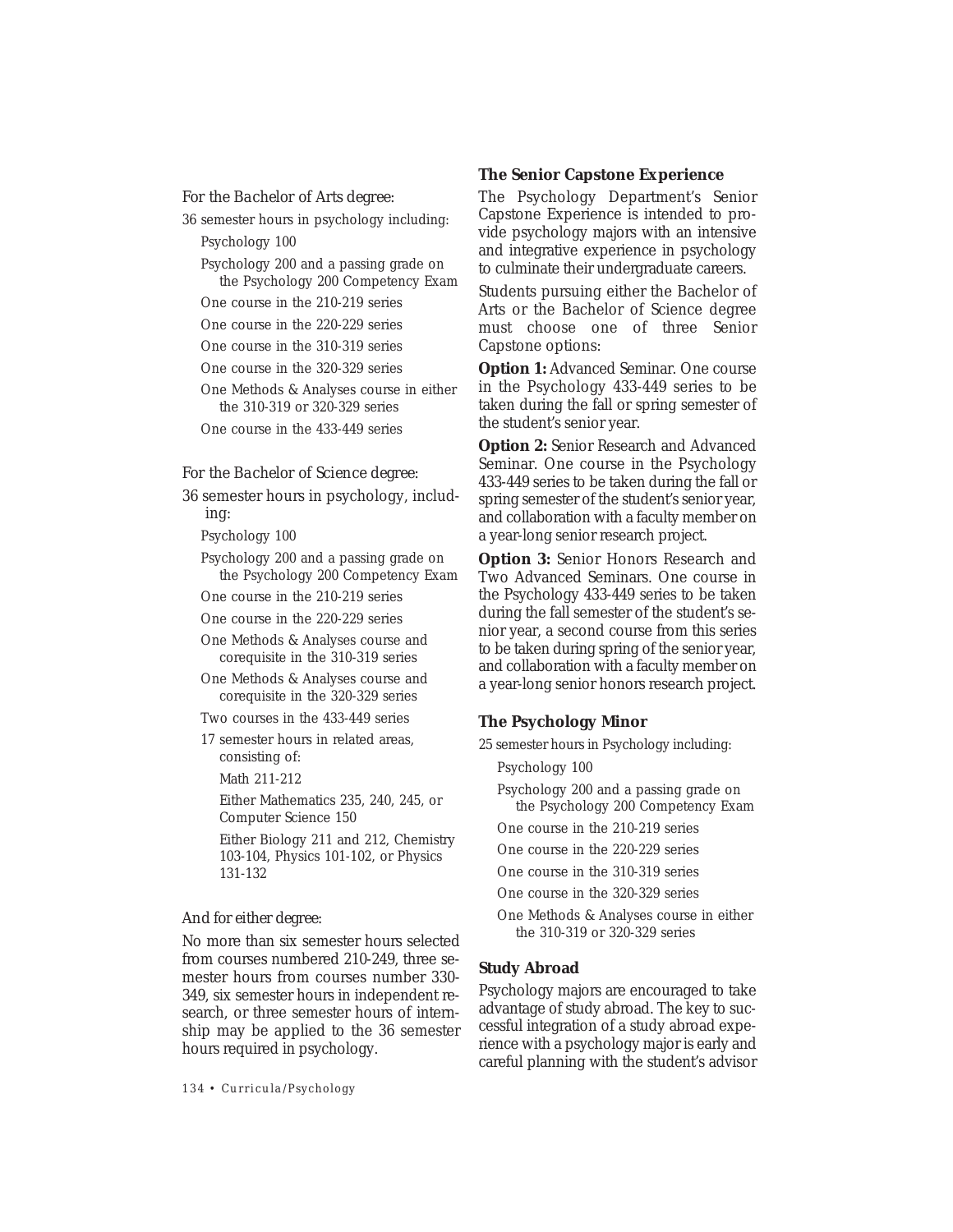and department chair. In most cases students will want to have their final three semesters on campus. Therefore, if a student antcipates participating in a study abroad program, the best times to be away are the sophomore year, the first semester of the junior year, or during a summer.

**100 Introduction to Psychological Science.** Scientific exploration of human behavior, with emphasis on scientific and technological skills involved in process of conducting psychological research. Three lecture and two laboratory hours a week. *4 sem. hrs.* (FSSA)

**190 Child Psychology.** Introduction to biological, social, cognitive, and emotional processes of development during prenatal to pre-adolescent developmental periods. Does not count toward hours required for psychology major. *Prerequisite*: Psychology 100 or equivalent. *3 sem. hrs.*

## *Prerequisite to all following psychology courses:* Psychology 100.

**200 Methods and Analyses.** Introduction to research methods and statistical procedures in psychological science. Emphasis on mastering fundamental scientific and technological skills associated with literature review, research design, experimental manipulation, data collection, data analysis, data graphics, data interpretation, and scientific writing. Five lecture and two laboratory hours a week. *6 sem. hrs.*

**Note**: To be eligible for enrollment in 300 level and 400-level psychology courses, students must pass the Psychology 200 Competency Exam at the conclusion of Psychology 200.

#### **Overview Course Series 210-229**

These courses represent the second curricular level within the major and minor. Emphasis is on critical analysis of psychological theories, issues, and research.

*Registration:* Permission of department chair is required for junior and senior psychology majors seeking to enroll in 210-249 series courses.

211 Abnormal Behavior. Survey of differing conceptualizations and measurements of mental disorders. Variability and determinants of abnormal behavior examined through theory, research, and case studies. *3 sem. hrs.*

**213 Personality.** Exploration of nature, origins, and functions of human personality. Includes critical examination of major personality theories and current personality research. *3 sem. hrs.*

**215 Human Diversity.** Psychological differences and similarities among groups of people within American culture. Emphasis on gender, social class, race, and ethnicity. Topics include language, communication, testing, achievement, and social misperception. *3 sem. hrs.*

**219 Core Topics: Behavioral and Social Processes.** Explores theories, issues, and research in subarea of psychology focused on behavioral and social processes. *3 sem. hrs.*

**222 Motivation and Emotion.** Scientific explanations for human and animal behaviors that involve processes ranging from basic biological events to higher psychological processes in cognition, learning, and performance. *3 sem. hrs.*

**224 Cognitive Processes.** Processes and structures underlying human information processing. Topics include attention, memory, knowledge representation, problem-solving, heuristics, language, and unconscious processes. *3 sem. hrs.*

**229 Core Topics: Biological and Cognitive Processes.** Explore theories, issues, and research in subarea of psychology focused on biological and cognitive processes. *3 sem. hrs.*

## **Overview Course Series 230-249**

Designed primarily for non-majors, these courses may not be taken for credit toward the major or the minor.

**230 Psychology of Women.** Analysis of gender as function of biological and environmental forces. Emphasis on traditional and modern roles, developmental patterns of women, and psychological problems unique to women. (Sociology 220 or Women's Studies 220 serve as alternative prerequisites to Psychology 100.) *3 sem. hrs.*

**249 Special Topics.** Special course offerings to explore specific direction within subdiscipline of psychology. *Prerequisite*: Stated when course is offered. *3 sem. hrs.*

#### **Overview Course Series 300-399**

Prerequisite for psychology courses in the 300-399 series is Psychology 200 and successful performance on the Psychology 200 Competency Exam.

### **Overview of Course 300**

Recommended for majors who are plan-

*Curricula/Psychology • 135*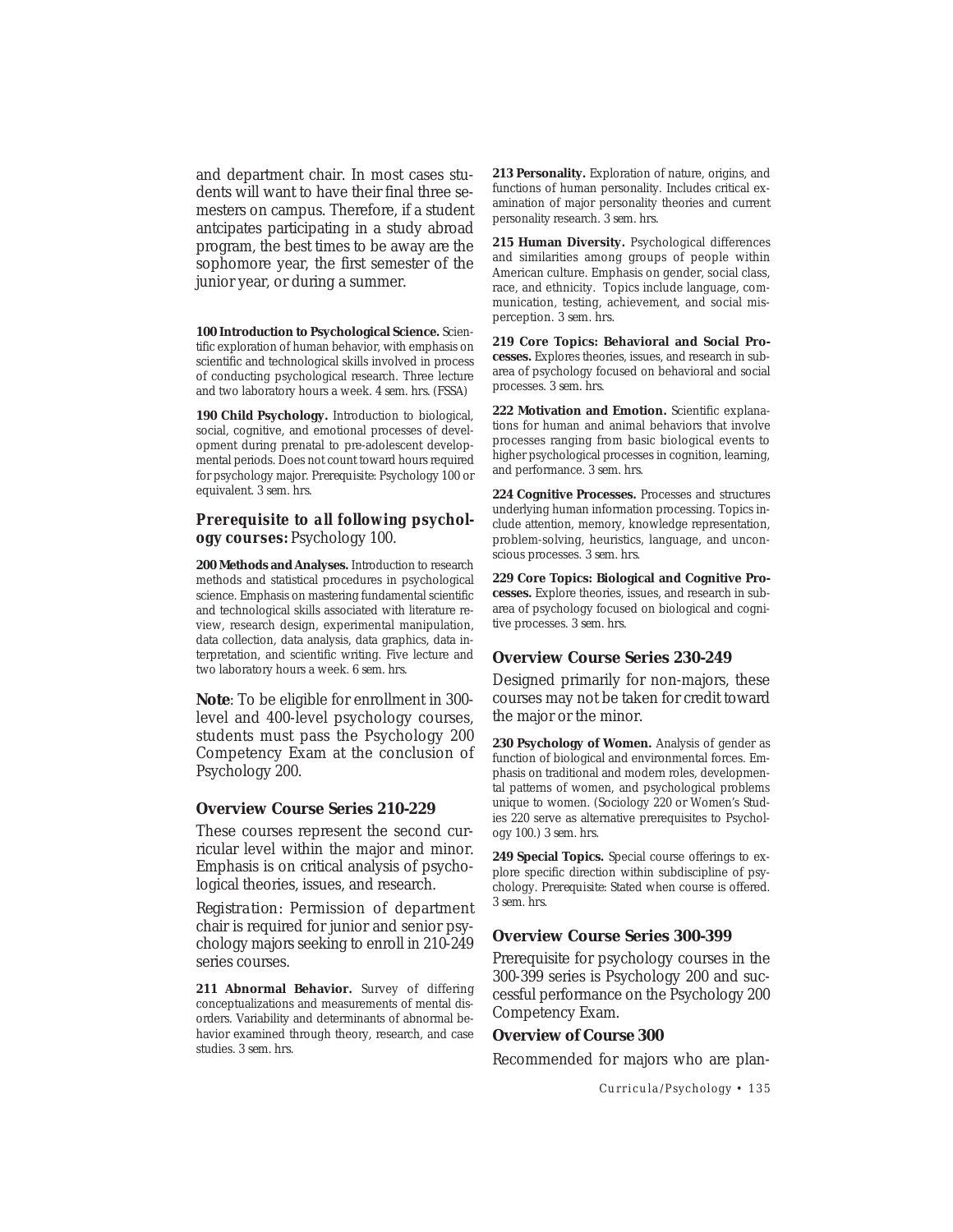ning to attend graduate school in psychology. Psychology 399 may be substituted for Psychology 300.

**300 History and Systems of Psychology.** History of psychology and of major schools of thought and their viewpoints. *Prerequisites*: Psychology 210-229 series requirements. *3 sem. hrs.*

## **Overview Course Series 311-329**

The odd-numbered courses focus on the critical analysis of theory and research within a subdisciplinary area of psychology. Students may enroll in an odd-numbered course without enrolling in its companion (even-numbered) methods and analyses course.

The even-numbered courses are laboratory-based offerings that focus on the application of specific methodologies and statistical analyses associated with a subdisciplinary area of psychology. Students may not enroll in even-numbered courses without also enrolling in its companion (odd-numbered) theory-based course.

**311 Child Development.** Critical examination of research and theory on developmental changes and processes from prenatal through preadolescent periods. Emphasis on theoretical and empirical work on historical foundations, behavior genetics, attachment, development of perception, cognition, language, and social contexts and relationships. *3 sem. hrs.*

**312 Child Development: Methods and Analyses.** Intensive laboratory experience focusing on conceptual, methodological, and analytical skills employed in investigation of child development. *Corequisite*: Psychology 311. *3 sem. hrs.*

**313 Social Psychology.** Critical overview of current theory and research in social psychology, with emphasis on conceptual and empirical work on social cognition, social influence, affective processes, attraction, altruism, aggression, and group dynamics. *3 sem. hrs.*

**314 Social Psychology: Methods and Analyses.** Intensive laboratory experience focusing on methodological, computing, and statistical skills indigenous to experimental social psychology. *Corequisite*: Psychology 313. *3 sem. hrs.*

**315 Adult Development.** Critical examination of research, theory, and methods of cognitive processes associated with adulthood and aging, including thinking, learning, intelligence, memory, problem solving, creativity, and wisdom. *3 sem. hrs.*

*136 • Curricula/Psychology*

**316 Adult Development: Methods and Analyses.** Intensive coverage of experimental and statistical methods used to study cognitive processes in adulthood. Extensive use of computers to design and analyze research pertinent to cognitive aging. *Corequisite*: Psychology 315. *3 sem. hrs.*

**317 Behavioral and Social Bases: Theory and Research.** Critical overview of theory and research in a behavioral or social subdiscipline of psychology. *3 sem. hrs.*

**318 Behavioral and Social Bases: Method and Analyses.** Methodology and analytic procedures used in psychological research with in-depth application to a behavioral or social subdiscipline of psychology. *Corequisite*: Psychology 317. *3 sem. hrs.*

**321 Behavioral Neuroscience.** Biological and physiological processes involved in central and peripheral regulation of animal and human behavior. *3 sem. hrs.*

**322 Behavioral Neuroscience: Methods and Analyses.** Intensive experience with techniques and approaches used in design, execution, and analysis of research in behavioral neuroscience. *Corequisite*: Psychology 321. *3 sem. hrs.*

**323 Cognitive Science.** Critical examination of interdisciplinary studies of knowledge representation, information processing, and learning with theories and methods drawn from psychology, computer science, linguistics, philosophy, and neuroscience. *3 sem. hrs.*

**324 Cognitive Science: Methods and Analyses.** Intensive experience with techniques used in computer simulation, experimental program design, and data processing and analysis in interdisciplinary study of cognition. *Corequisite*: Psychology 323. *3 sem. hrs.*

**325 Learning and Memory.** Topics include classical conditioning, instrumental learning, principles of reinforcement, punishment and avoidance condition, stimulus generalization and discrimination, retention and forgetting, nature and functioning of memory, and learning and performance of motor skills. *3 sem. hrs.*

**326 Learning and Memory: Methods and Analyses.** Intensive experience with implementing methodology and analytic approaches used in study of learning and memory. *Corequisite*: Psychology 325. *3 sem. hrs.*

**327 Biological and Cognitive Bases: Theory and Research.** Critical overview of theory and research in a biological or cognitive subdiscipline of psychology. *3 sem. hrs.*

**328 Biological and Cognitive Bases: Method and Analyses.** Methodology and analytic procedures used in psychological research with in-depth application to a biological or cognitive subdiscipline of psychology. *Corequisite*: Psychology 327. *3 sem. hrs.*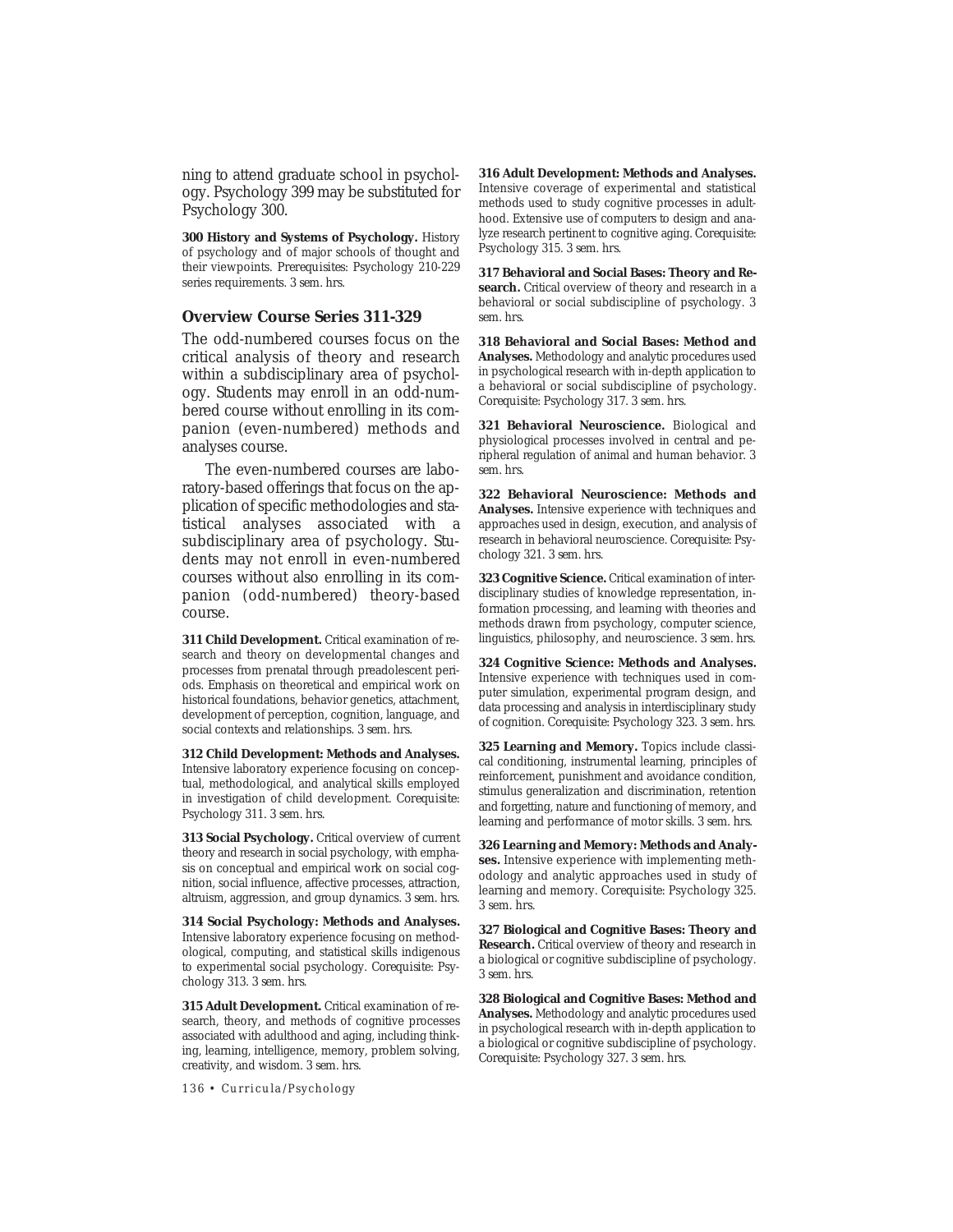## **Overview of Course Series 330-349**

Special opportunities for exploration of topics in depth after introduction to a subarea of psychology.

**330 Human Sexuality.** (See Health and Sport Science 330.) *Prerequisite*: One course from psychology series 210-219. *3 sem. hrs.*

**340 Health Psychology.** (See Health and Sport Science 340.) *Prerequisite*: One course from psychology series 210-219. *3 sem. hrs.*

**349 Special Topics.** Special course offerings to explore specific direction within subdisciplinary area of psychology. *Prerequisite*: Stated when course is offered. *3 sem. hrs.*

#### **Overview Course Series 361-399**

These courses provide intensive study with opportunity for individualized direction.

**361 Independent Research.** Individual research conducted in collaboration with faculty. Note: No more than 6 semester hours may count toward a psychology major. *Prerequisite*: Permission of supervising instructor. *1-3 sem. hrs.*

**388 Individual Internship.** Supervised independent work in field situation designed to give student applied experience after completion of appropriate coursework in subarea of psychology. *Prerequisite*: Course from the Psychology series 210-229 appropriate to the internship setting. *3 sem. hrs.*

**399 Junior Thesis.** Critical overview of major developments in history and philosophy of science, with specific focus on philosophy, history, and current status of psychological science. Emphasis placed on developing individual research proposals for senior honors research. *Prerequisites*: Minimum overall grade point average of 3.30 and permission of instructor. *4 sem. hrs.*

### **Overview of Course Series 433-499**

*Prerequisites:* Completion of all 200-level requirements and a passing grade in the Psychology 200 Competency Exam. Completion of a Methods and Analyses course in the Psychology 311-329 series is strongly recommended but not required.

**433 Multivariate Statistics.** Multiple variable research design and applied multivariate analyses, including multiple regression, factor analysis, and multivariate analysis of variance. *Prerequisites*: Psychology 200 and 211, 213, 219, 222, 224, 228, or 229. *4 sem. hrs.*

**434 Tests and Measurements.** Application of measurement theory to development and evaluation of educational and psychological tests. *4 sem. hrs.*

**435 Advanced Personality and Social Psychology.** Critical examination of theory and research associated with interface between personality and social psychology. *4 sem. hrs.*

**436 Developmental Psychopathology.** Intensive analysis of description, etiology, and development of individual patterns of behavioral maladaptation in childhood and adolescence with critical evaluation of child and family treatment approaches. *4 sem. hrs.*

**438 Group Processes.** In-depth analysis of psychology of group formation, group conflict, group decision-making, and intergroup relations. Emphasis on critical analysis of current theory and research on collective phenomena. *4 sem. hrs.*

**439 Psychoneuroendocrinology.** Important modulatory roles the brain and hormones play in display and control of various social behaviors and physiological phenomena in humans and other animals. *4 sem. hrs.*

**440 Advanced Neuroscience.** Advanced interdisciplinary examination of field of neuroscience, including biochemistry of the neuron, biology of the brain, and creation of pyschology out of nervous tissue. *4 sem. hrs.*

**441 Clinical Neuroscience**. Examination of ways in which brain function is modified to create symptomotology and syndromes that comprise clinical topics in psychology. The contrast between psychological and biological bases of disorder is considered. *4 sem. hrs.*

**442 The Neurobiology of Relationships.** Examination of complex array of behaviors that animals display toward each other from the perspective of evolutionary pressures that shaped extant neurobiology. Focus on inextricable link between human and animal origins. *4 sem. hrs.*

**449 Advanced Seminar.** Special intensive seminar offerings based on student demand and faculty availability. *Prerequisites*: Psychology 200 and 211, 213, 219, 222, 224, 228, or 229. *4 sem. hrs.*

**461-462 Senior Research.** Senior research project completed in collaboration with faculty mentor. *Prerequisite*: Completion of 300-level requirements. *3-3 sem. hrs.*

**491-492 Senior Honors.** Advanced research opportunity for selected students requiring completion and presentation of senior thesis. *Prerequisite*: Departmental invitation. *3-3 sem. hrs.*

*Curricula/Psychology • 137*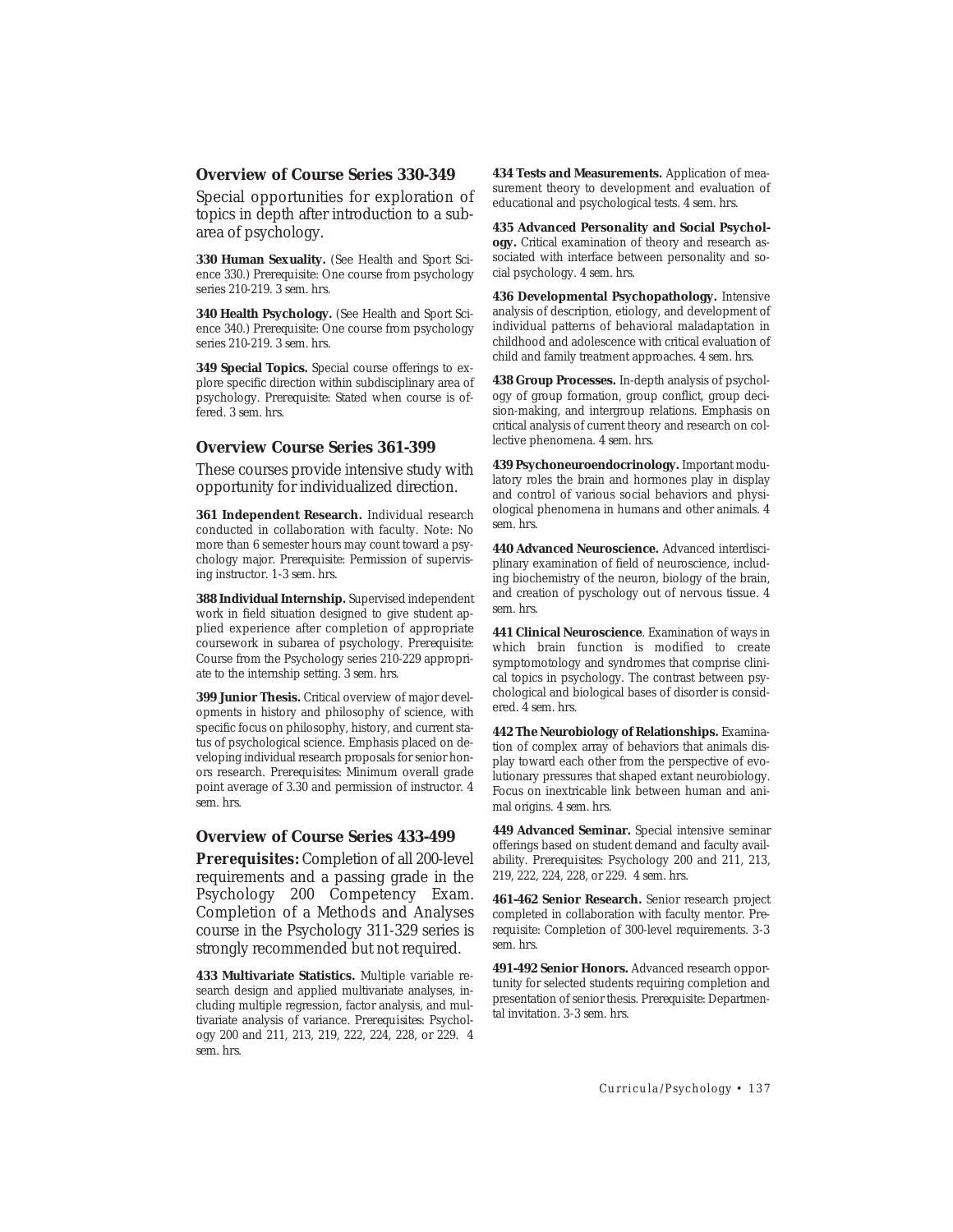# **Religion (RELG)**

Frank E. Eakin, Jr., *Chair Professors* Eakin, James *Associate Professors* Bergren, Davis, Shaw *Assistant Professor* Geaney

**Note**: The grade point average of the coursework comprising the major or the minor must be no less than 2.00 with no course grade below *C-* (1.7).

### **The Religion Major**

Thirty semester hours in religion, including six hours in Biblical Studies, (three hours each from 230s/330s and 240s/ 340s), three hours in Historical Studies (250s/350s), three hours in a study significantly oriented toward a non-western religion (250, 251, 252, 253, 352, 353, 354, 355, 360, or 366), three hours in Ethical-Theological Studies (260s/360s), Major Seminar (Religion 398), plus 18 semester hours in related fields. (A course used to satisfy the non-western requirement may not be used to satisfy any other requirement for the major). It is recommended that the religion major take at least three 300-level courses. Each student will develop the major program in consultation with the departmental chair.

The department encourages dual majors of religion with other disciplines in the humanities and social sciences, and special consideration will be given to students completing majors in two disciplines. Certain closely related courses in other departments may be included within the required 30 semester hours of religion, with departmental approval in each case.

## **The Religion Minor**

Eighteen semester hours in religion with at least three semester hours each in Biblical Studies (230s/330s, 240s/340s), Historical Studies (250s/350s), Ethical-Theological Studies (260s/360s), and in a course significantly oriented toward a non-western religion (see major requirements above). At least six semester hours must be 300-level coursework.

*138 • Curricula/Religion*

**200 Symbol, Myth, and Ritual.** Symbols, myths, and rituals as recurring expressions of religion in both individual and communal focus. *3 sem. hrs.* (FSSA)

**201 The Bible as Literature.** Literary analysis of selected Biblical passages, with text viewed as autonomous entity. Attention to both intention of author(s) and message understood by recipient(s). Emphasis to student's direct involvement in textual analysis. *3 sem. hrs.* (FSLT)

**230 The History of Israel.** Israel's historical development through collaborative study of Israel's ideas and institutions within context of Ancient Near East. *3 sem. hrs.* (FSHT)

**231 The Bible and Western Culture.** Different ways in which Biblical passages have been translated and interpreted. Special attention to passages which have had significant cultural impact or which are focus of current controversy. *3 sem. hrs.*

**232 Introduction to Biblical Hebrew.** Principles and structure of Biblical Hebrew with translation of selected Old Testament narratives. *3 sem. hrs.*

**240 Introduction to the New Testament.** Cultural milieu, development, and thought of New Testament. *3 sem. hrs.*

**241 Introduction to Early Christian Era.** Survey of history of early Christianity, beginning with Jesus and his religious background, to about 120 A.D. Focus on primary texts: New Testament and other early Christian literature. *3 sem. hrs.* (FSHT)

*Restriction*: Students may not take both Religion 240 and 241 for credit.

**242 Jesus and Christian Origins.** Investigates diversity of historical sources for Jesus. Detailed attention to selected ancient and modern documents. *3 sem. hrs.*

**243 The World of the New Testament.** Religious and philosophical movements, besides Christianity, that flourished in Mediterranean world 200 B.C. to 200 A.D. Focus on "Greco-Roman" religions, Judaism, and Gnosticism. *3 sem. hrs.*

**250 Introduction to World Religions.** Survey of major beliefs, practices, symbols, and sacred texts in selected religious traditions. *3 sem. hrs.*

**251 Sacred Arts of India.** Introduction to Indian religions focusing on artistic expressions, roles of yoga and meditation in creativity, and use of images to experience the divine. *3 sem. hrs.* (FSVP)

**252 East Asian Religions.** Survey of East Asian religious traditions presenting comprehensive overview of Daoist, Confucian, Buddhist, and Shinto traditions through analysis of selected texts. *3 sem. hrs.* (FSLT)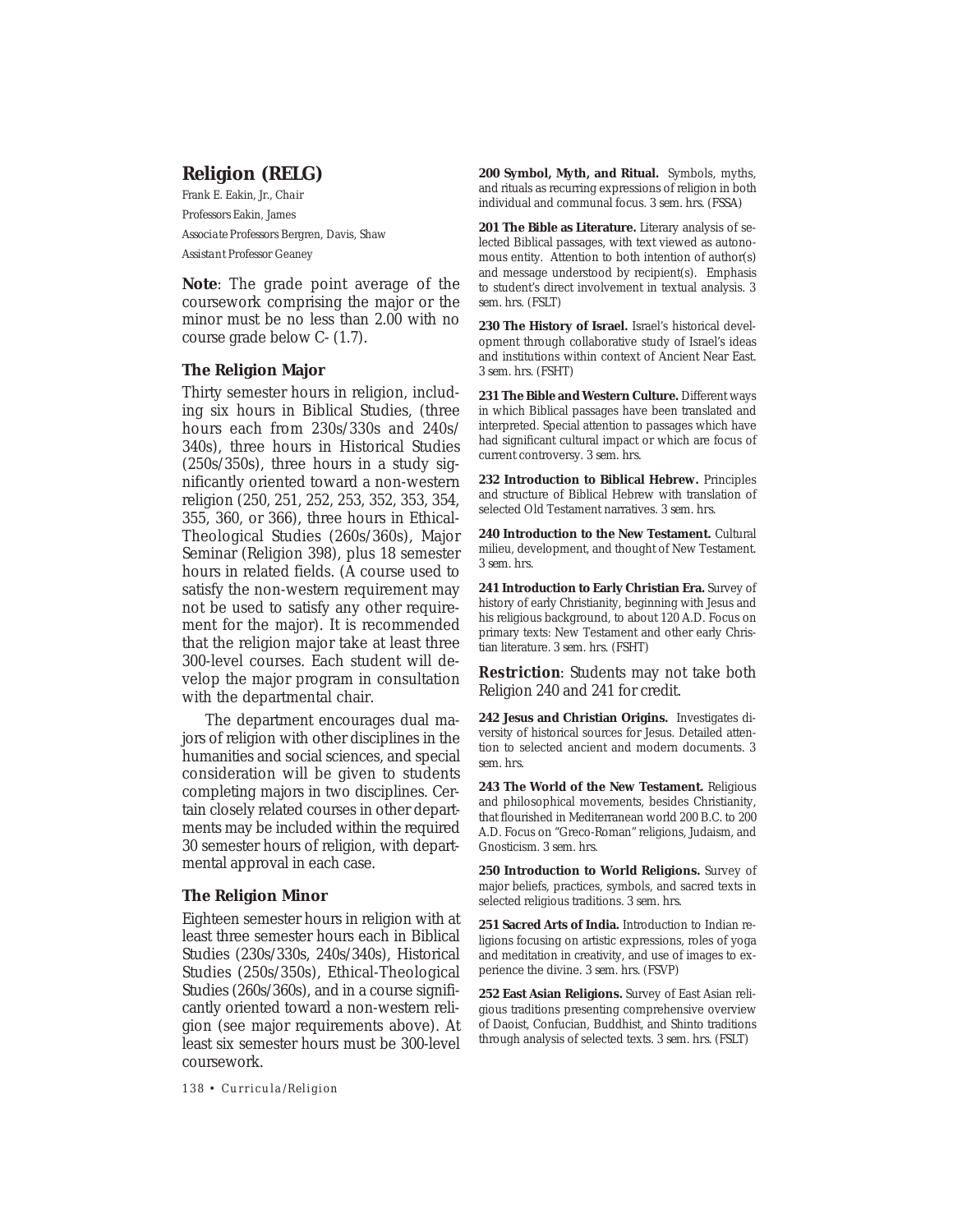**253 Body/Sex in World Religious Literature.** Exploration of theoretical ideas about body and sexuality in world religious literature focusing on connection between sexuality and construction of identity in various religious perspectives. *3 sem. hrs.* (FSLT)

**254 Interaction of Church and State in Contemporary America.** Relation between religion and state over past 50 years as reflected in decisions of U.S. Supreme Court. Special attention to issues such as school prayer, evolution, Bible reading, Sunday closing laws, and abortion. *3 sem. hrs.*

**255 Fundamentalism and Evangelicalism in America.** Historical perspective on rise of American fundamentalism since 1870, and course of broader evangelicalism of which it is part. Examines issues of Biblical authority, Christian exclusivism, and role of Biblical criticism in theological controversy. Analysis of current debates on such topics as creationism, humanism, school prayer, and abortion. *3 sem. hrs.* (FSHT)

**256 Introduction to the History of Christianity.** Survey of Christianity from beginnings to contemporary manifestations, with emphasis on topics such as early heresies, councils, interplay with political activity, impact of Protestant Reformation, challenge of Enlightenment, and variety of popular movements spawned by Christianity. *3 sem. hrs.*

**257 The Black Church in America.** Survey of historical development of the black church in America, from antebellum era to present. *3 sem. hrs.*

258 Medieval Religious Thought. History of European religious thought in the Middle Ages through reading and analysis of primary texts in translation, supplemented by interpretive materials drawn from secondary literature. *3 sem. hrs.* (FSHT)

**259 Black Religion in America.** Survey of black religious movements, including the black church, Black Jews, and the Nation of Islam. *3 sem. hrs.*

**260 History of Judaism.** Pre-exilic Yahwism to contemporary denominational Judaism. Attention to development of beliefs and practices. *3 sem. hrs.* (FSHT)

**261 Introduction to Christian Faith.** Christian convictions regarding Jesus and the Trinity, revelation and the Bible, creation and God, sin and salvation as interpreted and debated among contemporary thinkers. Also, Biblical basis and historical development of topics. *3 sem. hrs.*

*Restriction:* Students may not take both 261 and 361 for credit.

**262 Introduction to Religion and Personality**. How person is understood by religious thinkers East and West and relation of religious thought about person to psychological research. How religion fits into personality development. *3 sem. hrs.*

**263 Religion and the Arts.** Interactions of religious beliefs and practices with the visual and performing arts in selected traditions. *3 sem. hrs.* (FSVP)

264 From Jesus to Christ. Recent research in ongoing quest of historical Jesus. How views of Jesus' identity and aims developed within Christian circles until the Council of Chalcedon in 451 C.E. Emphasis on sources, methods, and principal types of results reached by differing historians. *3 sem. hrs.* (FSHT)

**265 Religion and Moral Decisions.** Role of religion in shaping individual and social moral practices and beliefs. Emphasis given to role of social scientific theories and methods in interpretation of beliefs and institutions. *3 sem.hrs.* (FSSA)

**266 Television: Ethics for Hire?** TV comedy and drama to determine ethical structures. To ask, does TV have a responsibility to say something and if so, who will decide about content? How is high culture related to popular culture in the area of ethical claims? Enrollment limited to specified number of students of given class standing and other criteria. *3 sem. hrs.*

**268 Religion and Literature.** Religious beliefs, practices, and institutions as expressed in literature of various traditions. Emphasis on modern and contemporary works. *3 sem. hrs.* (FSLT)

**293-294 Selected Topics.** Special course offered at introductory level when sufficient faculty or student interest exists in subject matter not covered in other religion courses. May be repeated for credit when topics vary.*1-3/1-3 sem. hrs.*

*General prerequisite for 300-level courses.* Applies to first-year and sophomore students only: a 200-level religion course or permission of instructor.

**331 The Hebrew Prophets.** Emergence of Israelite prophetic movement in its ancient Near Eastern context, with application to contemporary social, political, ethical, and religious problems. *3 sem. hrs.*

**332 Hebrew and Christian Wisdom Literature.** Development of Biblical wisdom literature. Pre-Biblical, Hebrew, and Christian wisdom selections. *3 sem. hrs.*

**340 Varieties of Early Christianity.** Major varieties of Christianity that flourished in first two centuries A.D.: their origins and interactions. Consideration of Pauline, Johannine, Marcionite strands; Jewish Christianity; Gnosticism; Montanism; etc. *3 sem.hrs.*

**341 Paul and Christian Origins.** Writings of Paul, with emphasis on earliest struggles of Christian Church, its theology and milieu. Reactions to Pauline thought. *3 sem. hrs.*

**342 John in Early Christian Literature.** Early Christian writings attributed to or associated with John.

*Curricula/Religion • 139*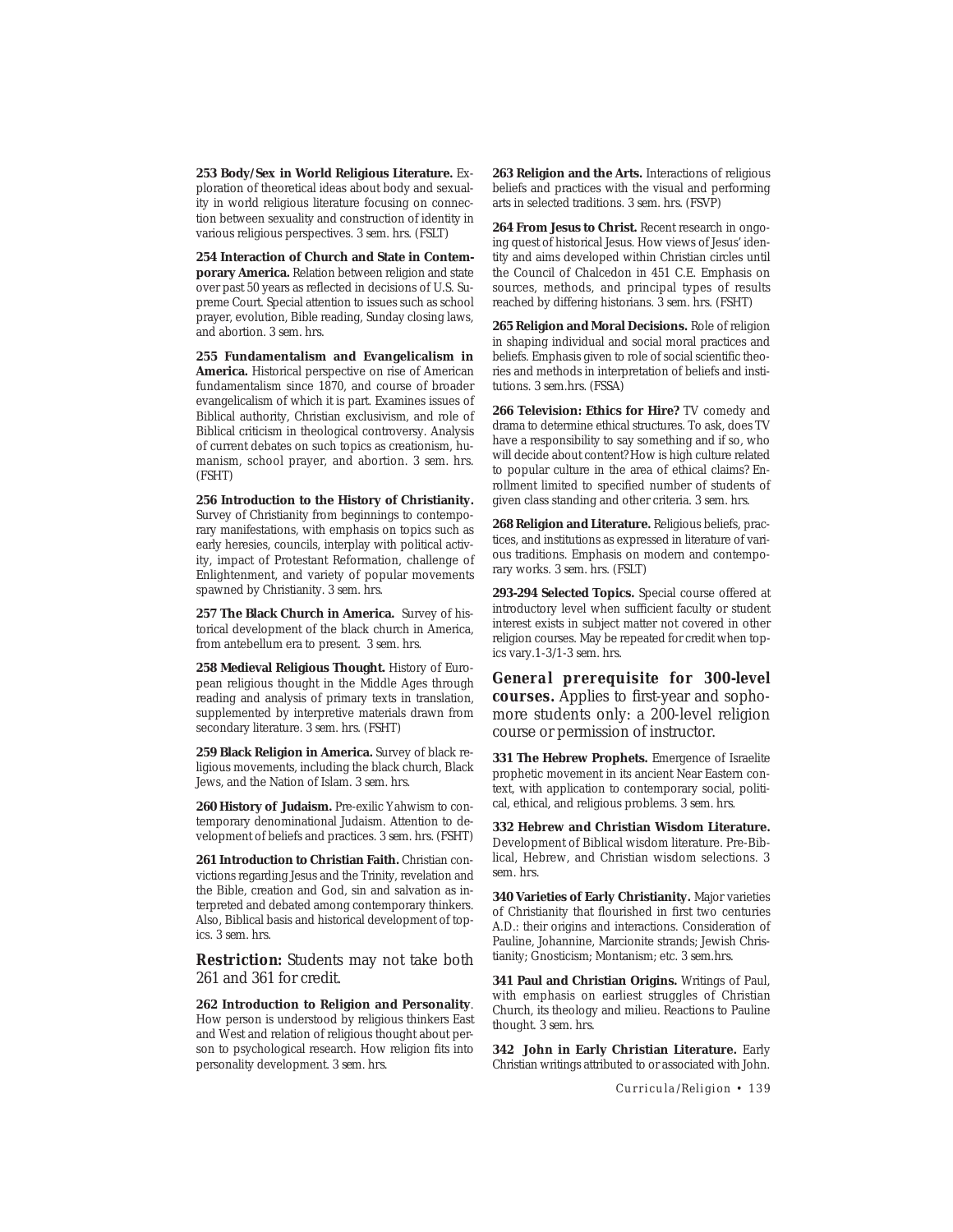Primary attention to Gospel of John; also, study of Letter, Acts, Apocalypse, and Apocryphon of John. *3 sem. hrs.* (FSLT)

**343 Apocalyptic Visions of the End.** Origin and development of views concerning imminent end of world. Focus on Jewish and Christian traditions. *3 sem. hrs.*

**352 Buddhism in India and Tibet.** Survey of major historical movements, philosophical developments, and cultural expressions in India and Tibet. *3 sem. hrs.*

**353 Buddhism in China and Japan.** Survey of major historical movements, philosophical developments, and cultural expressions in China and Japan. *3 sem. hrs.*

**354 The Hindu Tradition.** Major themes in Hindu belief and practice: mysticism, devotion, ritual, yoga, and renunciatory and ecstatic movements. *3 sem. hrs.*

**355 Selected Asian Religions.** Intensive study of one of the following religious traditions: Daoism, Confucianism, and Zen. *3 sem. hrs.*

**356 Religious Thought of the Renaissance and Reformation.** History of religious thought in Europe, 1400-1600. Topics may include Christian humanism, fate and free will, the authority of Scripture, and the conquest of the New World. *Prerequisite*: Religion 258 or permission of instructor. *3 sem. hrs.*

**357 Religion in the Development of American Society.** Relates religious thought to social, economic, and political developments to demonstrate major role of religion in shaping American culture. *3 sem. hrs.*

**359 American Judaism.** Emphasis on role of Jewish people beginning with their entrance into New Amsterdam in 1654; major immigration periods and precipitating factors; emergence of anti-Jewish reactions; and some contributions of Jews. *3 sem. hrs.*

**360 Goddess Traditions Ancient and Modern.** Survey of major prehistoric and historical goddesses and exploration of contemporary relevance of goddess spirituality. *3 sem. hrs.*

**361 Christian Beliefs.** Development and ongoing interpretation of central affirmations of Christian faith. For students with background in modern Biblical studies. *Prerequisite*: Religion 230 or 240 or 241 or permission of instructor. *3 sem. hrs.*

*Restriction*: Students may not take both 261 and 361 for credit.

**362 Modern Religious and Anti-Religious Thinkers.** Critical examination of selected proponents and opponents of religious faith. Emphasis varies term by term upon questions such as God, Christ, the Bible, or religious authority. *3 sem. hrs.*

**363 Contemporary Christian Thought.** Concentrated examination of seminal thinker such as Paul Tillich, or group or movement addressing one or more theological issues in common such as narrative theology. *3 sem. hrs.*

**364 Cross-Cultural Psychology of Religion.** Examination of relationship between psychology and religion from the perspective of a variety of cultural traditions. *3 sem. hrs.*

**365 Problems in Comparative Religious Thought.** Examination of philosophical problems in cross-cultural communication, particularly translation, rationality, and relativism. *3 sem. hrs.*

**366 Buddhist Philosophy.** Major Buddhist philosophical developments, beginning in India and culminating in contemporary Zen philosophy. *3 sem. hrs.*

**369 Problems in Social Ethics.** Selected issues of social concern as addressed by various religious traditions in contemporary context. Such topics as sexuality, war, abortion, euthanasia, and environmentalism. *3 sem. hrs.*

**372 Television As a Cultural Force.** (Summer only.) See English 372. *6 sem. hrs.*

**388 Individual Internship.** Application of academic skills and theories in placement supervised by Religion Department faculty member. Application must be presented to and approved by the Department prior to internship. *1-3 sem. hrs.*

**391-392 Honors Course.** *3-3 sem. hrs.*

**393-394 Selected Topics.** Special course offered when sufficient student interest exists in subject matter not covered in other religion courses. May be repeated for credit when topics vary. *Prerequisite*: Permission of instructor. *1-3/1-3 sem. hrs.*

**395-396 Independent Study.** Specialized study to provide maximum freedom in research and investigation. *Prerequisite*: Permission of instructor. *1-3/1-3 sem. hrs.*

**398 Major Seminar.** Examination of selected issues in study of religion. *3 sem. hrs.*

*140 • Curricula/Religion*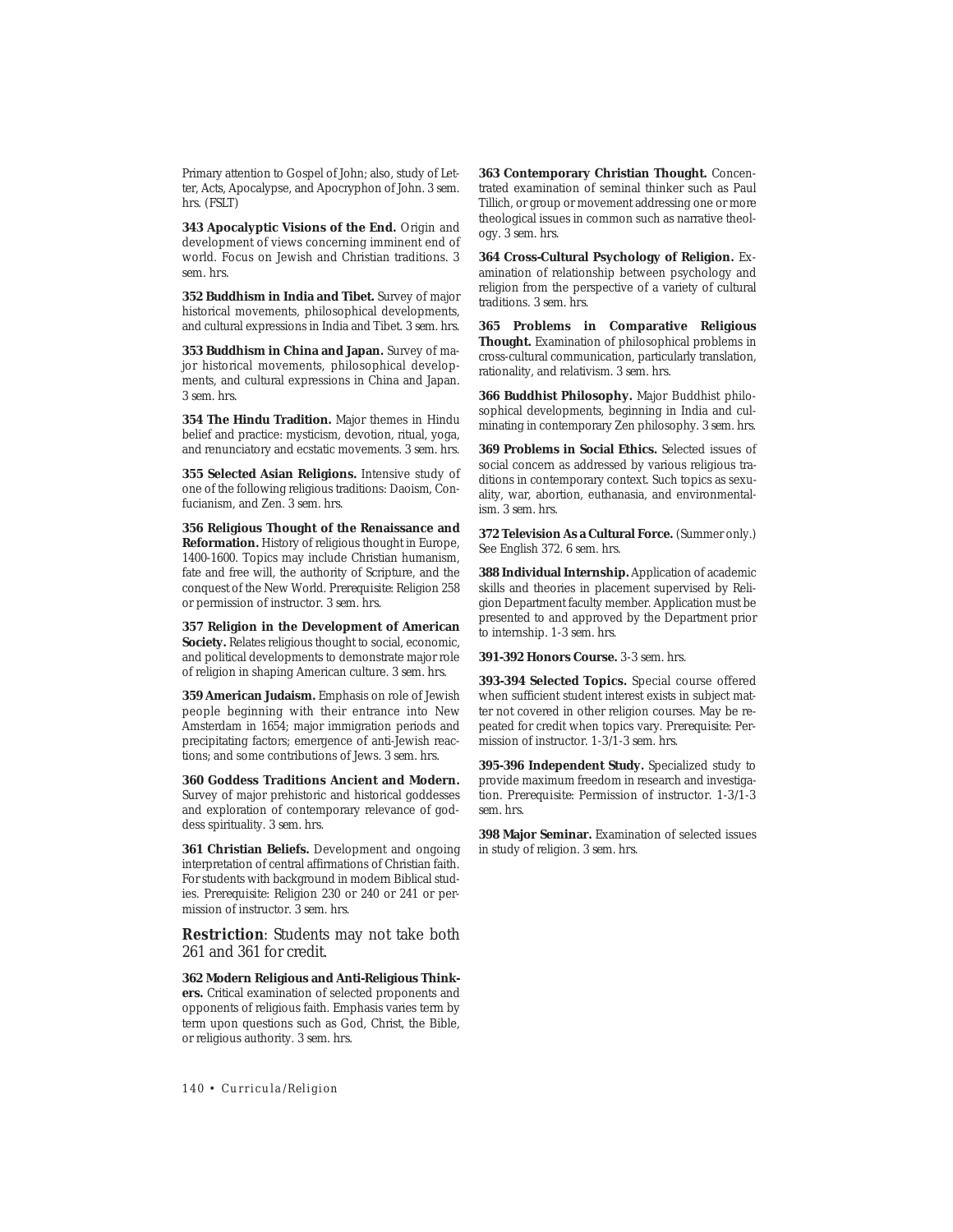## **Sociology and Anthropology (SOC, ANTH)**

Ted Lewellen, *Chair*

*Professors* Lewellen, Stewart, Wingrove *Associate Professors* Cavalcanti, Neff, Nourse, Obi, Wharton

### *ANTHROPOLOGY (ANTH)*

#### **The Anthropology Minor**

**Note:** The grade point average of the anthropology coursework comprising the minor must be no less than 2.00 with no course grade below *C-* (1.7).

Anthropology 205 and 15 additional semester hours of anthropology.

**205 Introduction to Cultural Anthropology.** The various ways in which people make cultural meaning out of their lives, expecially in non-Western cultures. Cross-cultural perspective on social structure, religion, economy, and politics. *3 sem. hrs.* (FSSA)

**300 Gender in Cross-Cultural Perspectives.** Crosscultural analysis of masculinity and femininity. Diversity and variation. *3 sem. hrs.*

**301 Dependency and Development: An Introduction to the Third World.** (See International Studies 301.) *3 sem. hrs.*

**304 Ritual, Witchcraft, & Divination.** Role of religion in tribal, peasant, and industrial cultures, including myth, ritual, symbolism, and relation of religion to social structure. *3 sem. hrs.*

**307 North American Indians.** Historical development, variability, and present problems of Native Americans north of the Rio Grande. *3 sem. hrs.*

**308 Peoples of Latin America.** Anthropological overview of Latin American cultures and subcultures, including close studies of particular pre-Columbian civilizations and contemporary tribal peoples, peasants and urbanites. *3 sem. hrs.*

**326-327 Directed Independent Study.** *Prerequisite:* Anthropology 205 with a grade of C- or above and permission of department chair. *1-3/1-3 sem. hrs.*

**336 Political Anthropology.** Power, authority, and conflict in cross-cultural perspective, especially in preindustrial societies. Development of theory in political anthropology; types of political systems; evolution of political systems; contemporary theory. *3 sem. hrs.*

**338 Peoples of Africa.** Anthropological approach to history, economics, kinship, religion, and gender in various African areas. *3 sem. hrs.*

**339 Peoples of the Pacific.** Melanesian, Polynesian, Micronesian. Anthropological approach to history, economy, kinship, religion, and gender relationships. *3 sem. hrs.*

**340 Peoples of Southeast Asia.** Broadly covers cultural diversity and continuities of mainland and island Southeast Asia. Religion, gender, colonialism, and economics will be discussed in general terms. *3 sem. hrs.*

**379 Selected Topics.** Examples include Marriage and Kinship, Peoples of India, and others arranged by the department. May be repeated for credit if topics differ. *1-3 sem. hrs.*

**388 Individual Internship.** Supervised independent field work. *Prerequisite:* Anthropology 205 with a grade of C- or above and 6 additional hours of Anthropology and permission of department chair. *3 sem. hrs.*

**389 Research Practicum.** For junior or senior level students. Work closely with professor on research project: design, data collection, data analysis. *Prerequisites*: Anthropology 205 with a grade of C- or above and 6 additional hours in anthropology or closely related field and permission of department chair. *1-3 hrs.*

## *SOCIOLOGY (SOC)*

**Note:** The grade point average of the sociology coursework comprising the major or the minor must be no less than 2.00 withno course grade below *C-* (1.7). A grade of *C*or above is required for all upper level sociaology courses, except as noted.

#### **The Sociology Major**

Thirty-three semester hours in sociology including 101, 210, and 334, and 24 additional hours in sociology. Mathematics 119 recommended in addition. One three-credit Anthropology course may be counted toward the Sociology major.

#### **The Sociology Minor**

Eighteen semester hours in sociology, including 101, 210, 334, and nine additional hours of sociology.

**101 Introduction to Sociology.** Fundamental concepts and principles of sociology. Culture, socialization, social structure, stratification, social control, institutions, population, and social change. *3 sem. hrs.* (FSSA)

*Curricula/Sociology and Anthropology • 141*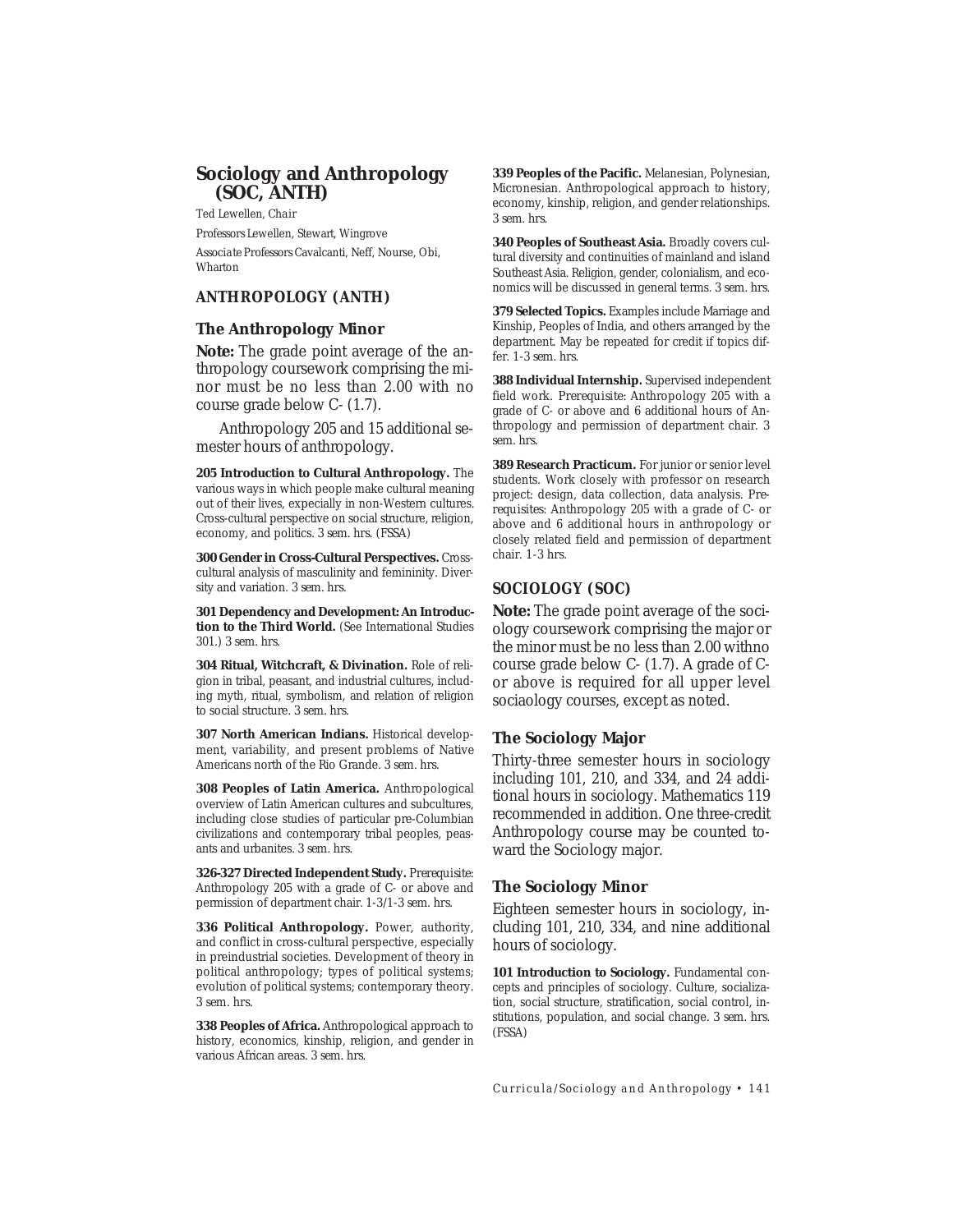**210 Fundamentals of Sociological Research.** Research design and methods; data analysis and presentation; interpretation of findings and relationship to sociological theory. *Prerequisite*: Sociology 101. *3 sem. hrs.*

**220 Introduction to Women's Studies: The Sociology of Women.** Personal and social development of women in American society. Conditions and events that shape women's lives and consciousness. Similarities and diversity across race, social class, and age. (See Women's Studies 220.) *3 sem. hrs.* (FSSA)

**230 Introduction to Africa: The Sociology of Africa.** (See International Studies 230.) *3 sem. hrs.*

**301 The City.** Development of urban society and metropolitan community. Historical, ecological, and social bases of change, stressing factors having demonstrable impacts on human social behavior. *Prerequisite*: Sociology 101. *3 sem. hrs.*

**302 Social Movements.** Examination of various types of social movements and theoretical perspectives that explain them. Includes movement origins, structure and organization, goals and strategies, how movements change, and how they affect the larger society. Analysis of social, economic, and political contexts in which movements develop. *Prerequisite*: Sociology 101. *3 sem. hrs.*

**303 Sociology of Families.** Family as social institution; historical, social class, ethnic, racial, economic contexts and variations. Intersection with religious, state, and educational institutions. *Prerequisite*: Sociology 101. *3 sem. hrs.*

**305 Deviance.** Varieties of social deviance; sociological explanations for and current methods of dealing with such behavior. Drug and alcohol abuse, sexual deviance, suicide, mental illness, and child and spouse abuse. *Prerequisite*: Sociology 101. *3 sem. hrs.*

**309 Social Problems.** Personal-social disorganization and maladjustment: physical and mental handicaps; economic inadequacies; programs and methods of social treatment and control. *Prerequisite*: Sociology 101. *3 sem. hrs.*

**310 Criminology.** Laws; prevalence and distribution of crime; theories of crime; varieties of criminal behavior; police actions; court actions; the penal system. *Prerequisite*: Sociology 101. *3 sem. hrs.*

**311 Juvenile Delinquency.** Meaning of juvenile delinquency; measurement, prevalence, and distribution of juvenile delinquency; theories of delinquency; police actions; court actions; juvenile institutions. *Prerequisite*: Sociology 101. *3 sem. hrs.*

**313 Field Investigation of the Juvenile and Adult Criminal Justice Systems.** (Summer only.) Steps in adult and juvenile criminal justice processes from arrest through court procedures, incarceration. Innova-

*142 • Curricula/Sociology and Anthropology*

tive rehabilitative treatments. Students participate in series of field experiences. Readings from sociological literature. *Prerequisite*: Sociology 101 or permission of instructor. *3 sem. hrs.*

**315 Population.** Distribution, composition, and growth of population; relation of quantity to resources; population trends and problems. *Prerequisite*: Sociology 101. *3 sem. hrs.*

**316 Race and Ethnicity in America.** Native peoples; immigration and settlement of U.S.; racial and ethnic groups; prejudice and discrimination; race relations in racially and culturally diverse society. *Prerequisite*: Sociology 101. *3 sem. hrs.*

**317 Medical Sociology.** Social factors contributing to physical and mental illness; demography of illness etiology and epidemiology; social factors in recognition and definition of health and illness; social and economic variation in health care; medicalization of deviance; drug and alcohol use and abuse. *Prerequisite*: Sociology 101 or permission of instructor. *3 sem. hrs.*

**318 Social Stratification.** Principal structural units of society; interrelationship of class and status; influence on social institutions, personality, and group behavior. *Prerequisite*: Sociology 101. *3 sem. hrs.*

**319 Sociology of Sex and Gender.** Social construction of gender and sexuality. Focus on U.S., some cross-cultural comparisons; negotiation of sex and gender in everyday settings, e.g., work and family. *Prerequisite*: Sociology 101 or 220. *3 sem. hrs.*

**320 Sociology of Religion.** Religion and society; social nature of religious phenomena; interaction of religious beliefs and practices with secular societies; interplay of religion and politics in American experience; social functions of mainstream religion; emergence of new religious movements. *Prerequisite*: Sociology 101. *3 sem. hrs.*

**321 The Sociology of Leisure.** Relationshp between work and leisure; conceptual development of leisure, leisure activities. Multidisciplinary approach. *Prerequisite*: Sociology 101. *3 sem. hrs.*

**322 Collective Behavior.** Social interaction in mass behavior; structure and functioning of crowds, audiences, publics, and mass movements. *Prerequisite*: Sociology 101. *3 sem. hrs.*

**323 The Black Community in Urban America.** Life as viewed by Black residents; family, economy, law, education, health, housing, welfare, recreation, politics, and religion. *Prerequisite*: Sociology 101. *3 sem. hrs.*

**324 Law and Society.** Variations within and between legal systems; social nature of the legal system; legal profession; gender, social class, ethnic, cultural background effects; sociological issues within civil and criminal law; organization and interaction within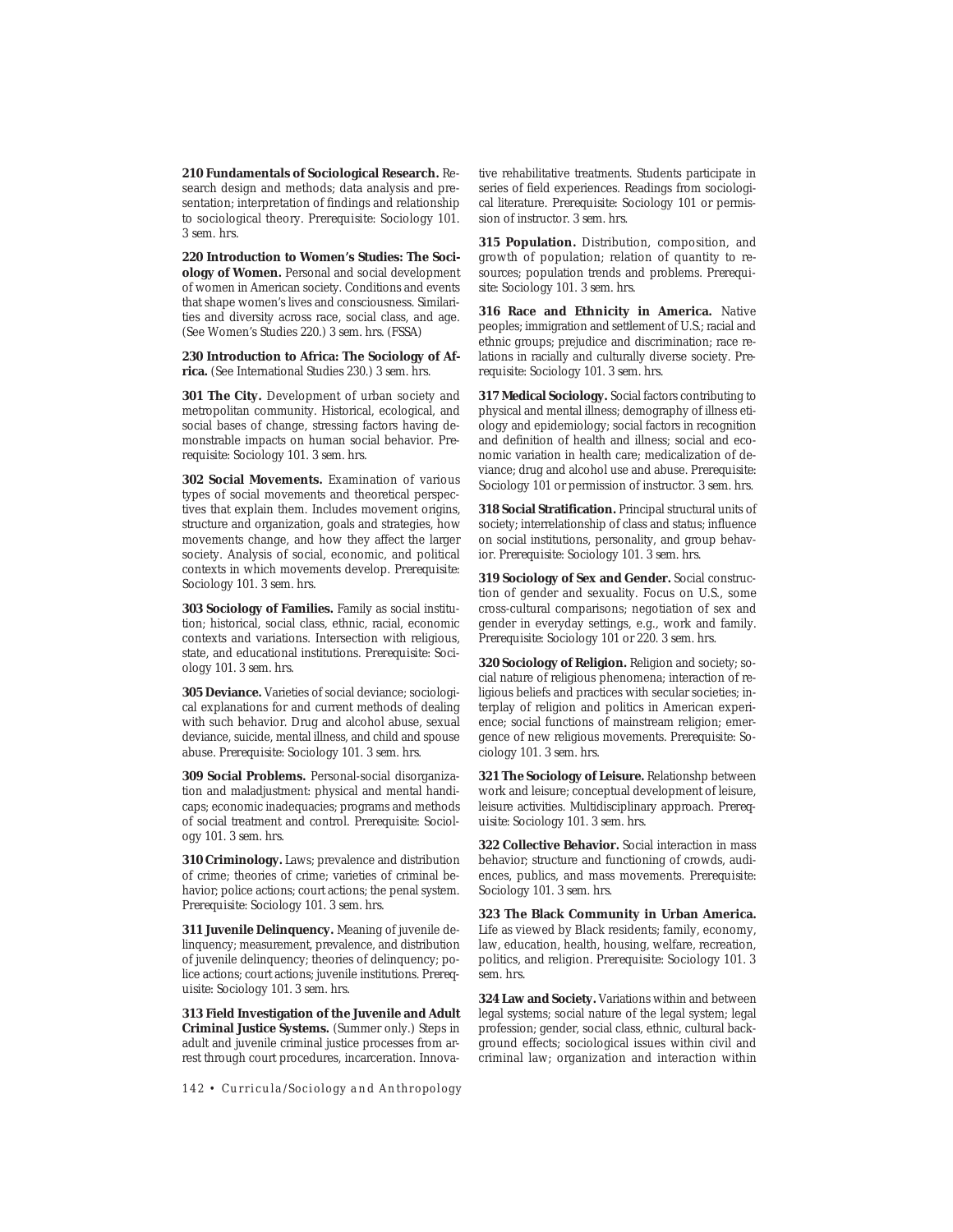American legal system. *Prerequisite*: Sociology 101. *3 sem. hrs.*

**326-327 Directed Independent Study.** *Prerequisites*: Sociology 101 and permission of department chair. *1-3/1-3 sem. hrs.*

**328 Social Gerontology.** Processes of aging and characteristics of the aged; social adjustment, retirement, mobility, living arrangements, public and private programs of finance and care. *Prerequisite*: Sociology 101. *3 sem. hrs.*

**329 Education and Society.** The school as system; changing organizational forms; public and private education; functions in society; key problem areas; gender, social class, ethnic, cultural background effects. *Prerequisite*: Sociology 101. *3 sem. hrs.*

**334 Sociological Theory.** History of sociological thought; major theoretical perspectives; contemporary issues. *Prerequisites*: Sociology 101 and 6 additional hours in sociology or in a closely related field. *3 sem. hrs.*

**342 Dying, Death, and Grief.** Analysis of current American attitudes toward death and dying. Social/ emotional responses of dying patient's relatives, friends, and various helping professionals. Meaning and function of grief. Cross-cultural data included where possible. (Same as Health and Sport Science 342.) *3 sem. hrs.*

**355 Sport in Society.** (See Health and Sport Science 355.) *3 sem. hrs.*

**379 Selected Topics.** Examples include Industrial Sociology, Minorities through Media, Changing Workers/Changing Families, Crisis in Central America, and others arranged by department. May be repeated for credit if topics differ. *Prerequisite*: Sociology 101. *1-3 sem. hrs.*

**388 Individual Internship.** Supervised independent field work. *Prerequisites*: Sociology 101, 12 additional hours of sociology, and permission of department chair. *3 sem. hrs.*

**389 Research Practicum.** For junior or senior level majors. Work closely with professor on research project; design, data collection, data analysis. *Prerequisites*: Sociology 101, 210, and 6 additional hours of sociology and permission of department chair. *1-3 sem. hrs.*

## **Speech Communication (SPCH)**

David Thomas, *Chair*

*Associate Professor* Thomas

*Assistant Professors* Johnson, Mifsud

*Director of Speech Center* Hobgood

Professionals from the field are also employed as adjunct faculty members. Upper-level courses are taught on a rotating basis.

### *SPEECH COMMUNICATION (SPCH)*

**Note:** The grade point average of the coursework comprising the major or the minor must be no less than 2.00 with no course grade below *C-* (1.7).

#### **The Speech Communication Major**

Thirty semester hours as follows:

| Speech 101                                               | 3 hours |
|----------------------------------------------------------|---------|
| Speech 105                                               | 3 hours |
| Any Theatre Course                                       | 3 hours |
| Selected courses from the following<br>curricular areas: |         |
| A. Rhetorical Performance:                               | 3 hours |
| Speech 201, 222, 311, 320                                |         |
| B. Rhetorical Theory:                                    | 3 hours |
| Speech 318, 321, 325                                     |         |
| C. Communication:                                        | 6 hours |
| Speech 206, 306, 330, 335, 340                           |         |
| D. Electives                                             | hours   |

#### *Limitations*

A particular course cannot be used to meet more than one curriculum area requirement of the major.

Speech 312, Seminar, may count as A, B, or C at the discretion of the instructor. A seminar's group designation will be assigned when the course is taught.

No more than three semester hours each of internship and independent study may count toward the major.

Internships are strongly recommended, and are graded pass/fail.

Practicum credit will not count toward the major.

Practica are graded pass/fail.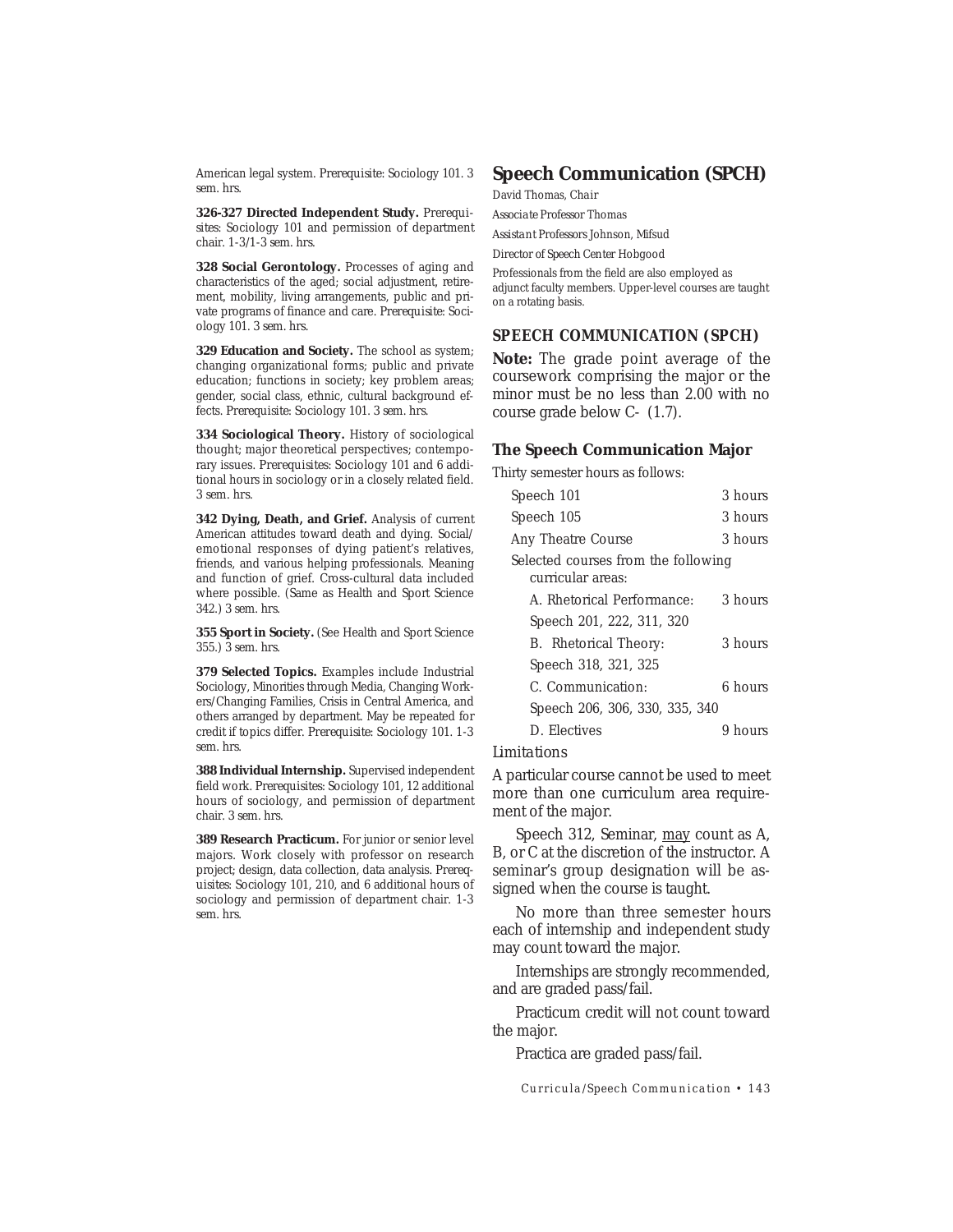### **The Speech Communication Minor**

Eighteen semester hours, including Speech 101, 105, six hours at the 300 level, and two electives. No credit toward the minor for internships, independent study, or practicum.

#### **Courses**

**101 Principles of Speech Communication.** Confidence in delivering public speeches. Logical structure of ideas, effective use of language, application of evidence to arguments. Classroom speeches and critiques. *3 sem. hrs.*

**105 Interpersonal Communication.** Understanding of communication as transactional process and ecological system as part of our environment and as instrument for social action. Orientation toward communication contributing to effective interpersonal communication. Competence in interpersonal communication transactions. *3 sem. hrs.* (FSSA)

**201 Argumentation and Debate.** In-depth introduction to principles of public advocacy. Skills-oriented course emphasizing casewriting, presentation, analysis, refutation, cross-examination. Classroom practice. *3 sem. hrs.*

**206 Group Communication.** Modern theory and methodology; participation in group discussion relating theory to specific communication problems. *3 sem. hrs.*

**222 Business and Professional Speech.** Making the business presentation and giving the corporate advocacy speech. Application to workplace of skills in listening, problem solving, interviewing, conducting meetings. *Prerequisite*: Speech 101. *3 sem. hrs.*

**306 Persuasion.** Examines theories of motivation, audience, and message creation to enhance abilities to understand, critique, and design persuasive discourse. Includes study of advertising, politics, workplace, and interpersonal relations. *Prerequisite*: Speech 101. *3 sem. hrs.*

**310 Managing Performing Arts Organizations.** (See Music 310.) Prerequisite: Speech Major. *3 sem. hrs.*

**311 Advanced Public Speaking.** Performance course for advanced students. Strategic planning for persuasive speaking, including audience analysis, subject matter expertise, and delivery techniques for greater effectiveness. *Prerequisite*: Speech 101. *3 sem. hrs.*

**312 Seminar in Speech Communication.** Representative topics: phonetics, analysis of selected speech genres, communication in leadership. *Prerequisite*: Permission of instructor. *3 sem. hrs.*

*144 • Curricula/Speech Communication*

**315 Independent Study.** *Prerequisite*: Permission of instructor. No more than 3 semester hours of independent study may count toward the major. *1-3 sem. hrs.*

**318 Rhetorical Criticism.** History and development of leading critical methodologies and theories. Studies in criticism of influential speeches in history. Criticism and analysis of contemporary speeches. *Prerequisite*: Speech 101. *3 sem. hrs.*

**320 Speech Writing.** History of professional speech writing from classical times to present. Attention to status and impact of modern political and business speech writers. Emphasis on writer/speaker relationship, audience analysis, speech structure, use of data, writing in an oral style. *Prerequisite*: Speech 101. *3 sem. hrs.*

**321 Classical Rhetoric.** Roots of modern rhetorical theory in writings of Greek and Roman teachers of rhetoric. *Prerequisite*: Speech 101. *3 sem. hrs.*

**325 American Public Address.** Colonial times to present. Critical study of resources of selected speakers, content of speeches, and effect on significant issues. *3 sem. hrs.*

**330 Communication Theory.** Survey of leading human communication theories put forward in varied areas of communication behavior, including interpersonal, group, and public communication. *Prerequisite*: Speech 101 or Speech 105. *3 sem. hrs.*

**332 Practicum.** Understanding speech communication through practical oral performance: debate, oral interpretation, public address. Fifty hours work for one hour of practicum credit. Includes research and written work appropriate to the speech activity involved. Eight hours maximum credit. Graded pass/fail only. *Prerequisite*: Permission of department. *1-3 sem. hrs.* Restriction: Does not count for Speech Communication, Theatre and Dance major or minor.

**333 Theory and Pedagogy.** Practicum for students who have successfully applied for positions as student consultants and speech fellows at the Speech Center. *3 sem. hrs.*

**335 Organizational Communication.** Presents fundamental principles of organizational communication theory, methods and practices, applied to concrete examples from organizational experiences. *Prerequisite*: Speech 105. *3 sem. hrs.*

**340 Cross-Cultural Communication.** Studies dynamics of cross-cultural communication. Emphasis on familiarizing students with issues relating to diversity and improving students' skills in communicating across cultural barriers. *Prerequisite*: Speech 105. *3 sem. hrs.*

**388 Individual Internship.** Practical application of speech communication principles and skills in a supervised, out-of-class environment. Graded pass/fail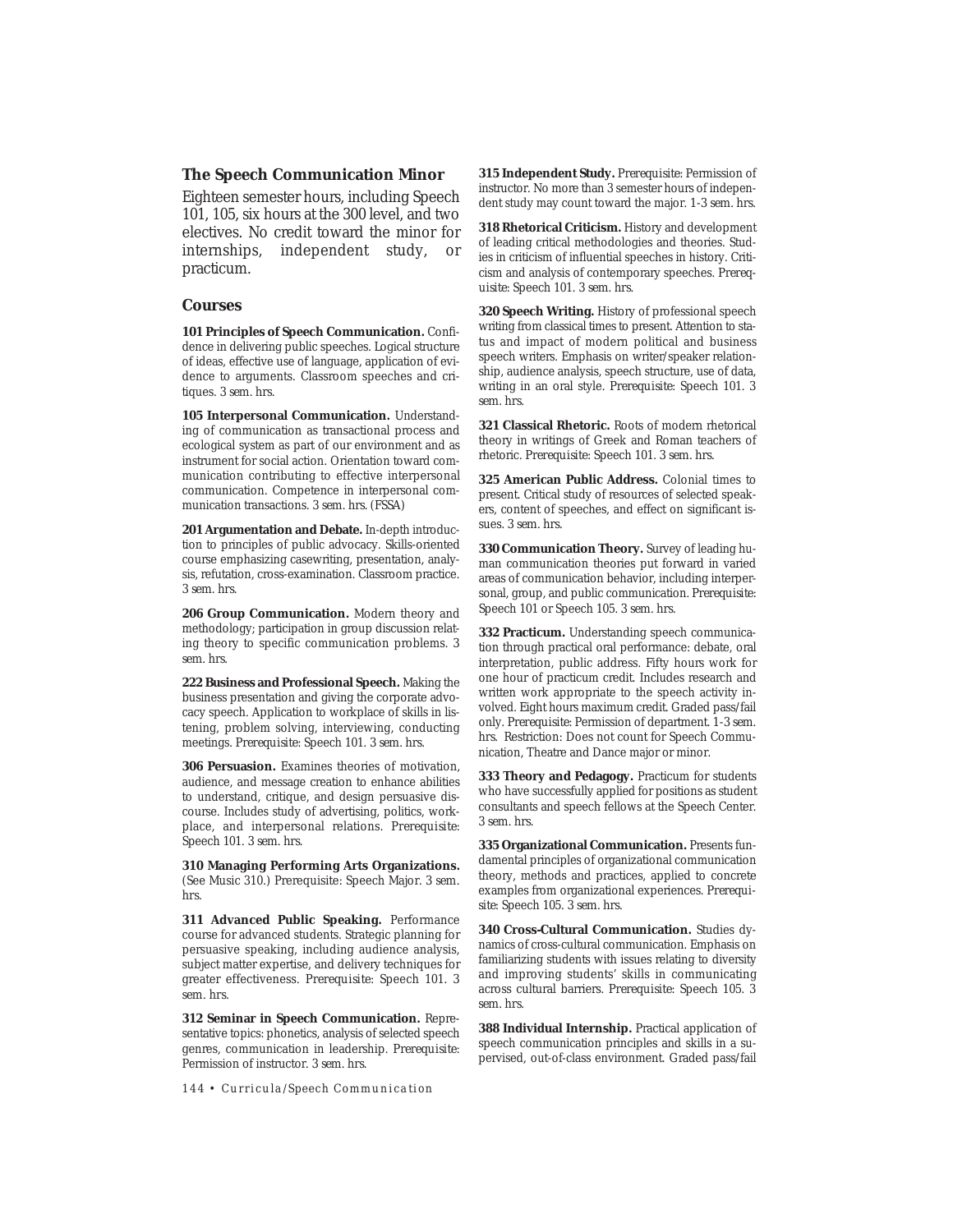only. *Prerequisites*: Majors only. Faculty approval before beginning work. *1-3 sem. hrs.* Restriction: No more than 3 semester hours of internship may count for speech communication major.

## **Theatre and Dance (THTR, DANC)**

W. Reed West, *Chair*

*Professor* Welsh

*Associate Professors* Schoen, West

*Director of Costume and Makeup* Allen

*Director of Dance* Daleng

Professionals from the field are also employed as adjunct faculty members. Upper-level courses are taught on a rotating basis.

## *DANCE (DANC)*

## **The Dance Minor**

Twenty-one semester hours to include the following:

| Theatre 115                                                                   | 3 hours |
|-------------------------------------------------------------------------------|---------|
| Dance History 250                                                             | 3 hours |
| Choreography 255                                                              | 3 hours |
| Performance Dance 256, 257,<br>259, 260, 261/361, 266/366,<br>267.306         | 6 hours |
| Technical Theatre/Design<br>Theatre Arts 201, 202, 204,<br>206, 213, 301, 302 | 3 hours |
| Elective in Dance or Theatre                                                  | 3 hours |
|                                                                               |         |

#### *Limitations*

With the exception of Theatre 115, no course credit hours can be counted toward both a major in Theatre and a minor in Dance.

#### **Courses**

**250 Dance History.** Study of development of dance from its primitive beginnings to present. Studio time includes improvisation and choreography. *3 sem. hrs.* (FSVP)

255 Choreography. Study of choreographic process covering fundamentals of movement composition. *3 sem. hrs.*

256 Beginning Jazz Dance. Introduction to jazz dance as eclectic form of artistic expression with emphasis on rhythm and technique. *2 sem. hrs.*

**257 Beginning Ballet.** Introductory course in Ballet as a theatrical art form. Study of basic ballet terminology, understanding of correct body placement and a general knowledge of performing elementary ballet technique. *2 sem. hrs.*

**259 Beginning Tap Dance.** Introduction to tap dance, a theatrical form of artistic expression with development of a movement vocabulary based on rhythms made with taps. *2 sem. hrs.*

**260 Beginning Modern Dance.** Introduction to modern dance as a diverse form of expression with development of language of movement. *2 sem. hrs.*

**261/361 Intermediate/Advanced Jazz Dance.** Continuation of Beginning Jazz, emphasizing advanced technique, vocabulary and style. *Prerequisite*: Previous jazz technique. *2 sem. hrs.*

**266/366 Intermediate/Advanced Ballet.** Continuation of Beginning Ballet, emphasizing advanced technique and vocabulary. *Prerequisite*: Previous ballet technique. *2 sem. hrs.*

**267 Movement for the Stage.** Study and exploration of movement for stage through improvisation and guided exercises. *2 sem. hrs.*

**306 University Dancers.** Technique, rehearsal, and performance of dance works choreographed by dance faculty, students and visiting choreographers. May be repeated. *Prerequisite*: Audition or invitation by director. *1 sem. hr.*

## *THEATRE (THTR)*

**Note:** The grade point average of the coursework comprising the major or the minor must be no less than 2.00 with no course grade below *C-* (1.7).

#### **The Theatre Major**

Thirty semester hours, including Speech 101, Theatre 115 and 309; and:

| History/Theory (Theatre 325<br>or Dance 250)                               | 3 hours |
|----------------------------------------------------------------------------|---------|
| Performance (Theatre 212,<br>308 or Dance 255)                             | 6 hours |
| Technical Theatre/Design<br>(Theatre 201, 202, 204,<br>206, 213, 301, 302) | 6 hours |
| Literature/Criticism<br>(Theatre 120, 121, 122)                            | 3 hours |
| Electives in Theatre or Dance 3 hours                                      |         |

#### *Limitations*

Theatre 330-341 (Practica) and 388 (Intern-

*Curricula/Theatre and Dance • 145*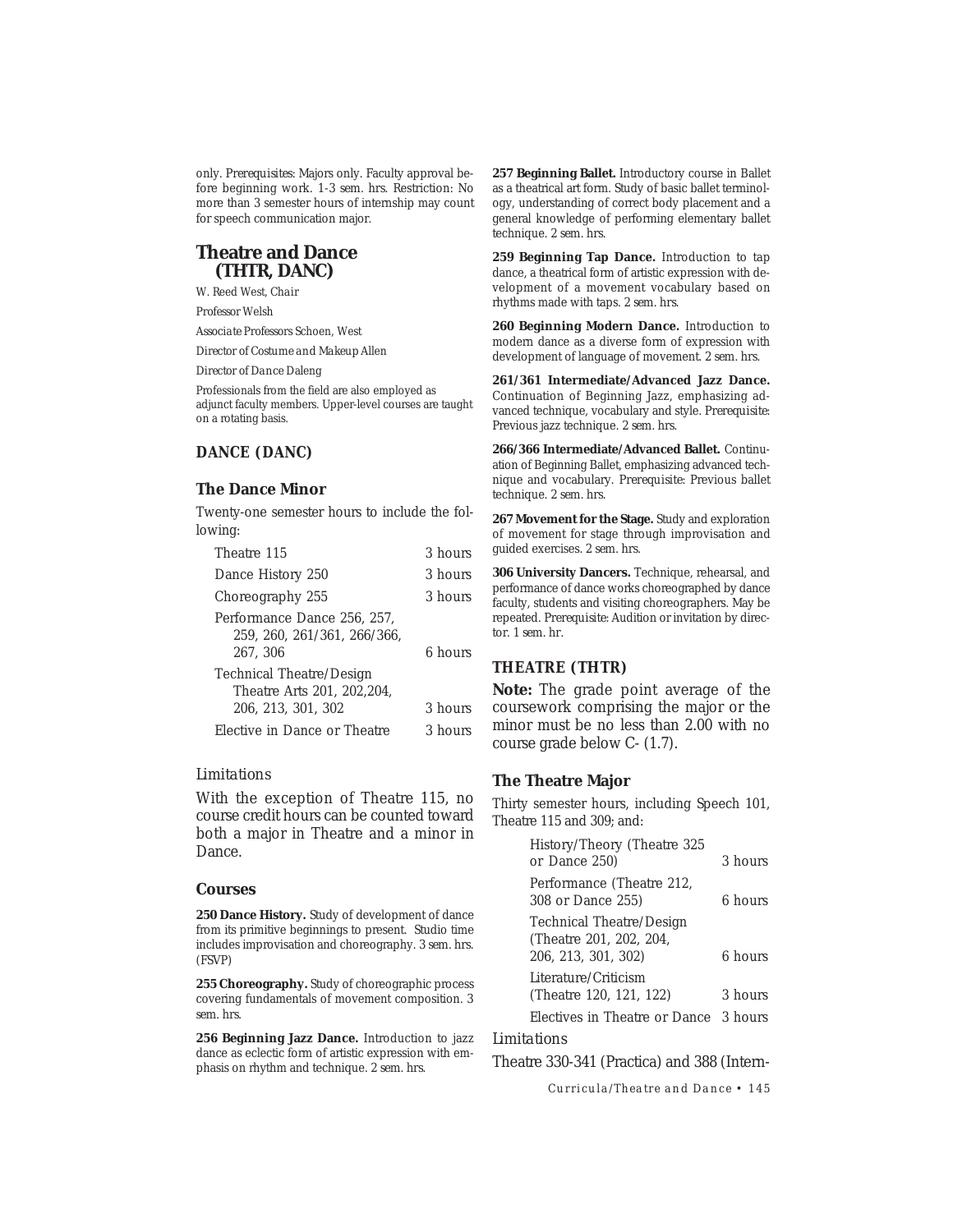ship) cannot be counted in the major.

With the exception of Theatre 115, no course credit hours can be counted toward both a major in Theatre and a minor in Dance.

#### **The Theatre Minor**

Twenty-one semester hours, including Speech 101 and Theatre 115; and:

| Theatre History/Theory (309, 325) 3 hours             |         |
|-------------------------------------------------------|---------|
| Performance (212, 308)                                | 3 hours |
| Technical Theatre/Design<br>(201, 202, 204, 206, 213, |         |
| 301, 302)                                             | 3 hours |
| Literature/Criticism (120,                            |         |
| 121, 122)                                             | 3 hours |
| Electives in Theatre or Dance 3 hours                 |         |

## *Limitations*

Theatre 315 (Independent Study), 330-341 (Practica) and 388 (Internship) cannot be counted in the minor.

## **Interdisciplinary Concentration in Dramatic Studies for English or Theatre Majors**

The Interdisciplinary Concentration in Dramatic Studies, approachable by English and by Theatre majors, structures the curriculum bridging the fields. Drama is both text and performance; both conceptions are valuable to the dramatist or to the student of drama. English classes analyze the structure and linguistic achievement of playscripts, surveying the canon of great and important plays through the centuries. Theatre classes emphasize the production principles and techniques required to transfer the playwright's conception from the page onto the stage. Majors who complete all requirements for this course of study will be granted a B.A. in English with an Interdisciplinary Concentration in Dramatic Studies or a B.A. in Theatre with an Interdisciplinary Concentration in Dramatic Studies.

#### **Concentration Requirements:**

A. Twelve credit hours chosen from designated courses to include one course from the student's major department and three from the student's nonmajor department (normal prerequisites can be modifed with the consent of the instructor). Students will choose from among the following:

#### **English (ENGL)**

- 327 Modern Drama (taught at least every two years)
- 328 Contemporary Drama (taught at least every two years)
- 369 Creative Writing: Poetry and Drama (taught every year)
- 399 Selected Topics, as appropriate
- 403 Shakespeare to1600
- 404 Shakespeare after 1600
- 406 Critical Approaches to Shakespeare
- 411-452 Topics Seminars, as appropriate

#### **Theatre (THTR)**

- 212 Basics of Acting (taught every semester)
- 308 Basics of Directing
- 309 Theatre History (taught on a twoyear rotation)
- 312 Special Topics, as appropriate (including Modern Theatre History and History of the Musical)
- 325 Script Analysis (taught on a two-year rotation)
- B. A final senior-level paper or project, taken as Independent Study (ENGL 374/THTR 315) within the major department, combining theoretical and practical approaches to an appropriately focused dramatic experience. Knowledge of theatrical tradition would be brought to bear on a contemporary challenge in playwriting, staging, acting, or criticism.

**Note:** Theatre majors must declare this concentration by March 15 of their third year to accomodate scheduling of production assignments.

*146 • Curricula/Theatre and Dance*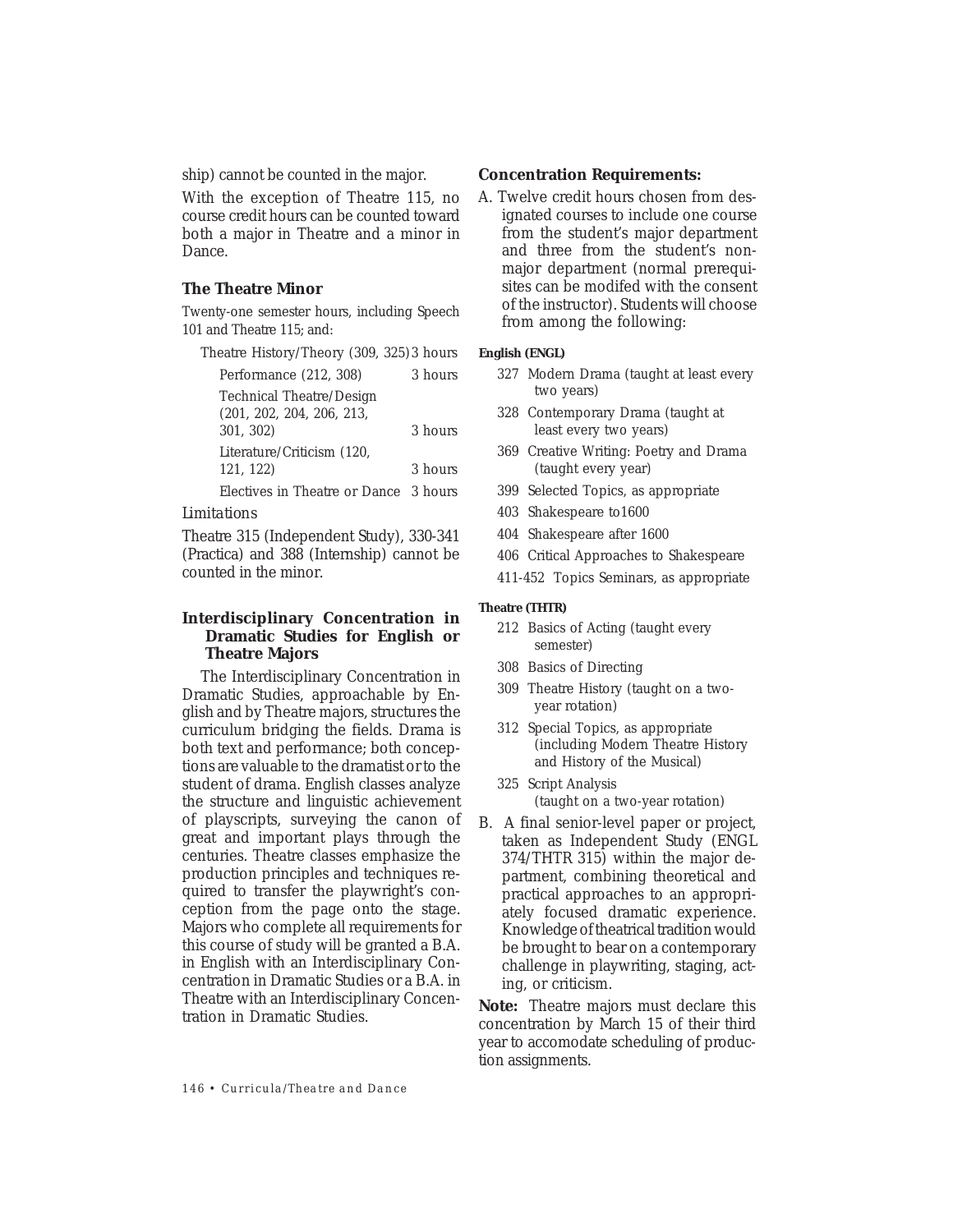#### **Courses**

**115 Theatre Appreciation.** Theatre as collaborative art from perspective of audience member as critic. Observation and evaluation of theatre work in progress and performance with accent on field study and interaction with theatre professionals. Lab component: 12 hours, to be arranged. *3 sem. hrs.* (FSVP)

201 Production I: Stagecraft. Technical aspects of scenery; theory and practical applications. Laboratory hours required. *3 sem. hrs.* (FSVP)

**202 Production II: Stage Lighting.** Mechanics and artistic aspects of stage lighting in theory and in practice; designing and executing light plots. Laboratory hours required. *3 sem. hrs.*

**204 Production Management.** Principles of stage management, equipment operation (sound and light), and property supervision. Practical application stressing efficient production. Laboratory hours required. *3 sem. hrs.*

**206 Introduction to Costume.** Introduction to role of costume designer as collaborative artist in theatre process. Survey of historical implications for design. Basic skills of costume construction. Laboratory assignments with mainstage productions. *3 sem. hrs.*

212 Basics of Acting. Work on the actor's self, to generate believable human behavior on stage. Study of roots (mind/body processes), not ends of acting (performance). Class exercises to develop and discipline actor's physical, vocal, and imaginative equipment. Laboratory assignments with major productions. *3 sem. hrs.* (FSVP)

**213 Fundamentals of Stage Makeup.** Art and application of theatrical makeup, realism to fantasy. Corrective makeup; specialty makeup (aging, scars, beards, animal faces). Laboratory assignments in conjunction with all major productions. *3 sem. hrs.*

**220 Readings in Classical Theatre.** Examination of classical plays as basis for production and performance. All plays in English. *Prerequisite*: Majors and minors only. *1 sem. hr.*

**221 Readings in Modern Theatre.** Examination of modern plays as basis for production and performance. All plays in English. *Prerequisite*: Majors and minors only. *1 sem. hr.*

**222 Readings in Contemporary Theater.** Examination of modern plays as basis for production and performance. All plays in English. *Prerequisite*: Majors and minors only. *1 sem. hr.*

**301 Scene Design.** Artistic aspects of stage setting in theory and in practice. Consideration of mechanical perspective, watercolor sketching, color schemes, and history of period design. Laboratory hours required. *Prerequisite*: Theatre 201 or permission of instructor. *3 sem. hrs.* (FSVP)

**302 Scene Painting.** Study of function of scenic artist in theory and practice. Hands-on approach to scene painting. *Prerequisite*: Theatre 201 or permission of instructor. *3 sem. hrs.* (FSVP)

**308 Basics of Directing.** Principles and techniques of directing the realistic modern play. Case studies and scene work. One-act play prepared for production by each student. Laboratory assignments with major productions. *Prerequisite*: Theatre 115 and either 212 or 325 (or permission of instructor). *3 sem. hrs.*

**309 Theatre History.** Survey of theatre history, primitive through modern. Accent on theatre practices established long ago but still present. Great plays (via performances on tape and film); performance sites, players, and theatre practitioners (slides and film strips). *3 sem. hrs.*

**310 Managing Performing Arts Organizations.** (See Music 310.) *Prerequisite*: Theatre Major or Dance Minor. *3 sem. hrs.*

**312 Special Topics.** Representative topics: Advanced Acting, Advanced Costume, Advanced Directing, Advanced Makeup, History of Apparel, Improvisation, Acting Shakespeare. *Prerequisite*: Permission of instructor. *3 sem. hrs.*

**315 Independent Study.** *Prerequisite*: Permission of instructor. *1-3 sem. hrs.* Restriction: Prospectus must be submitted and approved prior to the end of advance registration. Does not count for Theatre or Dance minor.

**325 Script Analysis.** Systematic approach to understanding and realizing full theatrical implications of playscript. Script study as if in preparation for mounting production. Laboratory hours required. *3 sem. hrs.* (FSLT)

#### **Practica:**

| <b>330 Stage Management</b> 5-1-1.5-2-3 sem. hrs.         |                              |
|-----------------------------------------------------------|------------------------------|
| <b>331 Theatre Administration.</b> 5-1-1. 5-2-3 sem. hrs. |                              |
| 332 Costume                                               | $.5 - 1.5 - 2 - 3$ sem. hrs. |
| 333 Lighting                                              | .5-1-1.5-2-3 sem. hrs.       |
| <b>334 Direction</b>                                      | .5-1.5-2-3 sem. hrs.         |
| 335 Scenic Design                                         | $1-2-3$ sem. hrs.            |
| 336 Choreography                                          | $1-2-3$ sem. hrs.            |
| 337 Acting                                                | $1-2-3$ sem hrs              |
| <b>338 Technical Theatre</b>                              | .5-1-2-3 sem. hrs.           |
| 339 Makeup                                                | $.5-1$ sem. $hr$ .           |
| <b>340 Theatre Dance</b>                                  | $.5 - 1 - 2$ sem. hrs.       |
| <b>341 Theatre Orchestra</b>                              | $1.5-3$ sem. hrs.            |

*Curricula/Theatre and Dance • 147*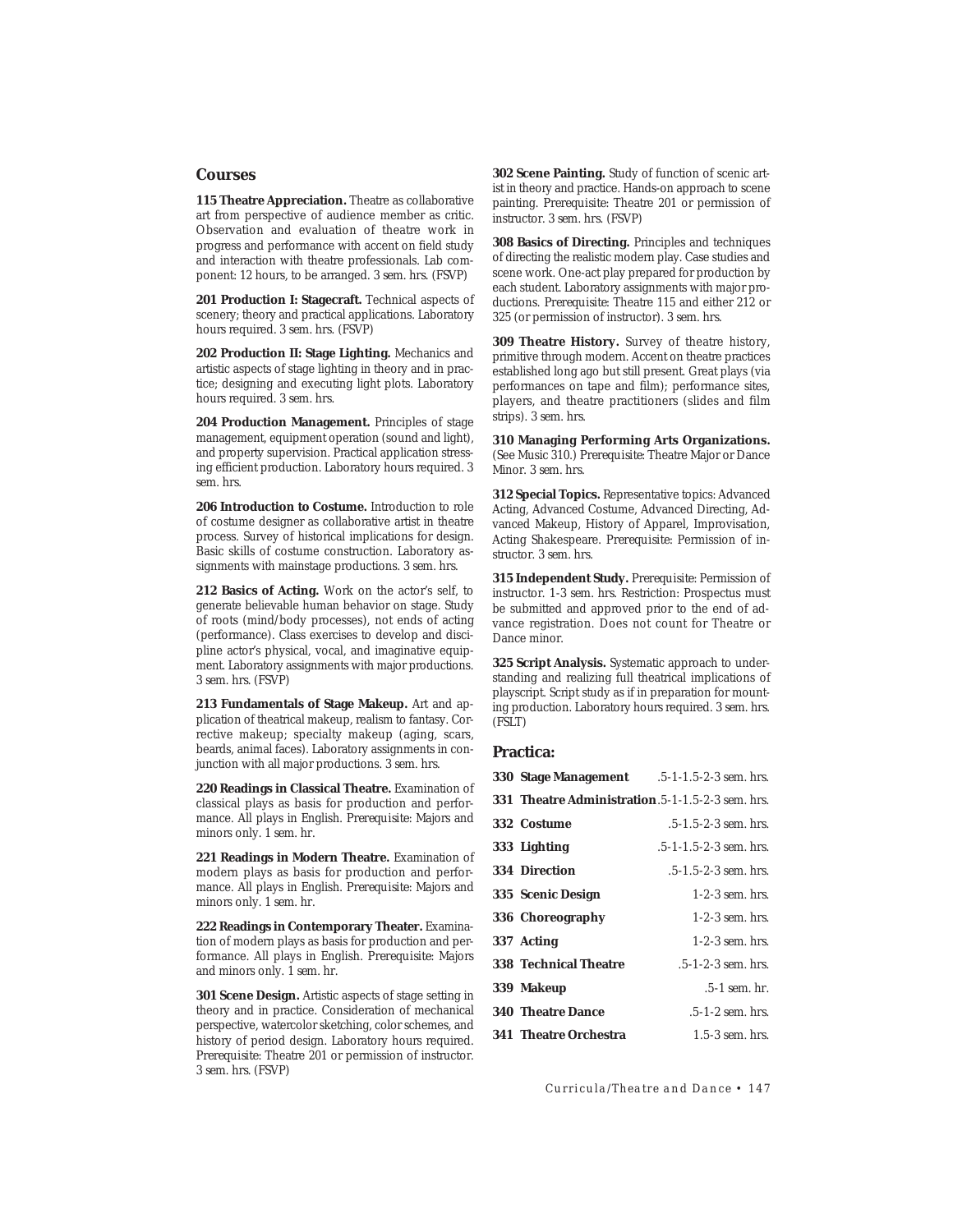Understanding theatre arts through analysis of and participation in creative theatrical efforts. Fifty hours work for one hour of practicum credit. Includes research and written work appropriate to the theatrical activity involved. Twelve hours maximum credit; six hours maximum per semester. *Prerequisite*: Permission of department. *Restriction*: Does not count for Theatre or Dance major or minor.

**388 Individual Internship.** Practical application of theatre principles and skills in supervised, out-of-class environment. Graded pass/fail only. *Prerequisites*: Majors and minors only. Faculty approval before beginning work. *1-3 sem. hrs. Restriction*: Does not count for theatre major or minor.

## **Sport Science (SPSC)**

(See Health and Sport Science)

## **Urban Studies**

Henry H. Stewart, Jr., Coordinator (Sociology)

#### **The Urban Studies Major**

**Note:** The grade point average of the coursework comprising the major must be no less than 2.00 with no course grade below *C-* (1.7).

Thirty-six semester hours selected from the courses listed below distributed as follows:

| Economics 201-202 and one<br>300-level economics course<br>from list below                                                                     | 9 hours |
|------------------------------------------------------------------------------------------------------------------------------------------------|---------|
| Mathematics 119 or 129 or<br>Biology 371                                                                                                       | 3 hours |
| Political Science 220, either<br>300, 303, 307 or 324, and one<br>other 300-level political science<br>or colloquium course from<br>list below | 9 hours |
| Sociology 101, 301 and one<br>sociology course or colloquium<br>from list below                                                                | 9 hours |
| Political Science 390 or<br>Sociology 326 or 327 followed<br>by Political Science 388 or<br>Sociology 388                                      | 6 hours |

The following list includes required courses as well as other courses support-

*148 • Curricula/Urban Studies*

ive of the major. Each course is described in the respective departmental listing.

## **Biology (BIOL)**

371 Urban Ecology

#### **Colloquium (COLQ)**

334 Historic Preservation

## **Economics (ECON)**

101-102 Principles of Economics

- 373 Law and Economics
- 377 Labor Economics
- 381 Public Finance
- 387 Selected Economic Topics (where appropriate)

#### **Finance (FIN)**

360 Principles of Financial Management

#### **Mathematics (MATH)**

- 119 Social Science Statistics OR
- 129 Applications of Statistics

#### **Political Science (PLSC)**

- 220 Introduction to American Government
- 300 Bureaucracy and Public Policy
- 303 Metropolitan Problems and Politics
- 307 Public Management
- 324 The Politics of Social Welfare
- 371 Introduction to Political Research andAnalysis
- 379 Selected Topics (where appropriate)
- 388 Individual Internship
- 390 Independent Study

#### **Sociology (SOC)**

- 101 Introduction to Sociology
- 210 Fundamentals of Sociological Research
- 301 The City
- 315 Population
- 323 The Black Community in Urban America
- 326, 327 Independent Study
- 388 Individual Internship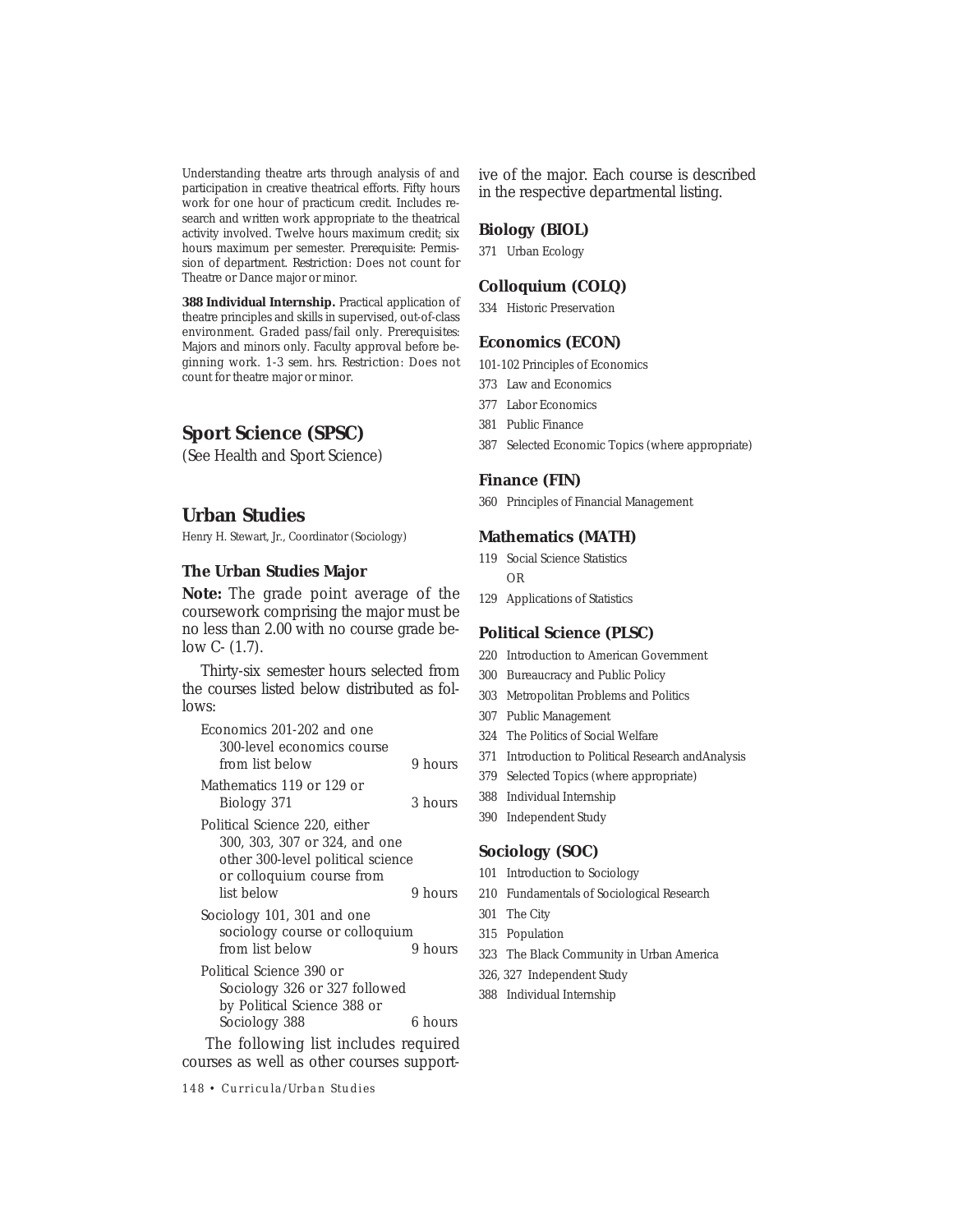## **Women's Studies (WMST)**

Patricia Patterson, Coordinator (Political Science)

**Note:** The grade point average of the coursework comprising the major or the minor must be no less than 2.00 with no course grade below *C* (2.0).

#### **The Women's Studies Major**

Thirty semester hours, including Women's Studies/Sociology 220 (Introduction to Women's Studies: the Sociology of Women), Women's Studies 221 (Introduction to Feminist Theories), and 24 additional hours to be distributed as follows:

- 6 hours from cross-listed courses in the humanities/arts (e.g., Art, Classical Studies, English, History, Modern Foreign Languages & Literatures, Music, Philosophy, Religion)
- 3 hours from cross-listed courses in social sciences (e.g., Anthropology, Economics, Political Science, Psychology, Sociology)
- 3 hours from cross-listed courses in the natural sciences or health and sport science (e.g., Biology, Chemistry, Health and Sport Science, Physics)
- 12 hours of additional cross-listed courses(electives)

In addition, 17 or more of the above hours must be taken above the 200-level, and no more than six hours of internship credit may be counted toward the major.

#### **The Women's Studies Minor**

Eighteen semester hours, including Women's Studies/Sociology 220 (Introduction to Women's Studies: the Sociology of Women), Women's Studies 221 (Introduction to Feminist Theories), and 12 additional hours, from at least three departments, including no more than three hours of internship credit.

**201 Will Colloquium.** Introductory course for the WILL program. *Prerequisite*: WILL Program. *1 sem. hr.*

**220 Introduction to Women's Studies: The Sociology of Women.** Examines personal and social development of women in American society. Conditions

and events that shape women's lives and consciousness: gender socialization, education, work, marriage, motherhood, sexuality, violence against women, new opportunities for growth and change. Includes women's similarities and diversities across race, social class, and age. (Same as Sociology 220.) *3 sem. hrs.* (FSSA)

**221 Introduction to Feminist Theories.** Overview of historical and contemporary feminist thought. Looks at theories central to the development of a variety of theoretical positions, including but not limited to liberal feminism, cultural feminism, Freudian feminism, materialist feminism, existentialist feminism, radical feminism, French feminism, and multicultural feminism. Also incorporates appraisals and critiques of these positions from within feminist thought. *3 sem. hrs.*

**301 WILL Senior Seminar:** Capstone Course for the WILL program. *Prerequisite:* WILL Program. *2 sem. hrs.*

**302 Women and the Law.** Traditional and contemporary relationship of women to the law. Includes study of legal history and of factors bearing on women's legal status. *3 sem. hrs.*

**303 Women in Television: Representations, Images, and Stereotypes.** Examination of female roles in television drama, comedy, and advertising. Content analysis of selected programs and ads reflecting television history to reveal patterns of representation of women against a background of social attitudes and political actions. *3 sem. hrs.*

**379 Selected Topics.** Varying issues of current relevance and importance to Women's Studies. May be repeated for credit if topics differ. *1-3 sem. hrs.*

**388 Individual Internship.** *Prerequisite*: Permission of department. *3-6 sem. hrs.*

**398 Independent Study.** Pass/fail grading may be designated by department for certain enrollments. *Prerequisite*: Permission of department. *1-3 sem. hrs.*

See the departmental listings for descriptions of the following courses offered for Women's Studies credit. Courses marked with an asterisk (\*) may or may not carry Women's Studies credit in any given semester. Check with the instructor and the Women's Studies Coordinator before enrolling in any course on this list. A comprehensive listing of courses is published each semester and should be taken as the final arbiter for Women's Studies credit.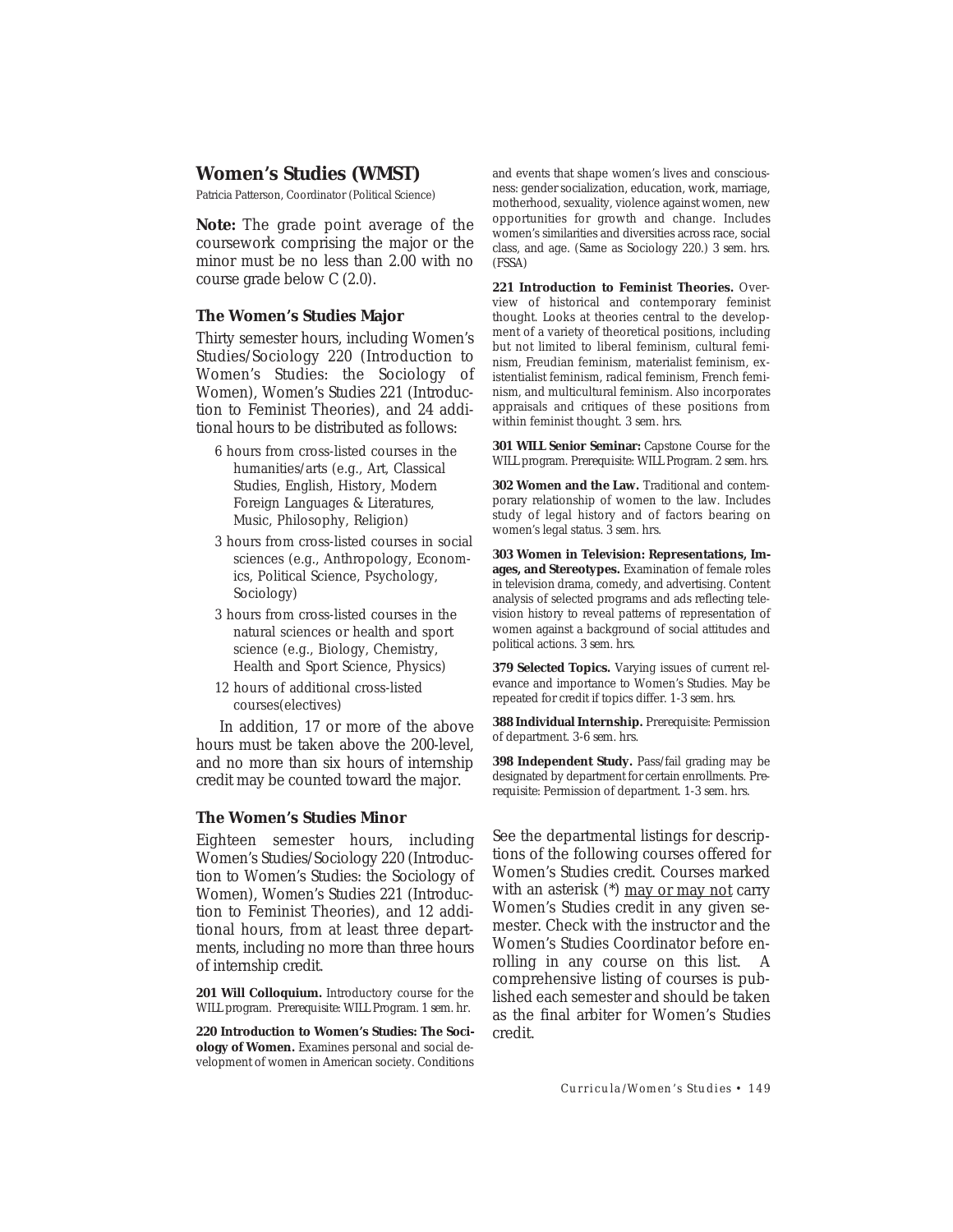## **Anthropology (ANTH)**

300 Gender in Cross-Cultural Perspective

**Biology (BIOL)** 370 Women in cience

#### **Classics (CLSC)**

304 The Feminine in Greco-Roman Literature 308 Women in Greece and Rome

#### **Economics (ECON)**

378 Women and Gender Issues in Economics

## **English (ENGL)**

- 203 Children's Literature
- \*224 Great Novels: Deceit, Desire, and the Novel
- 225 Selected Fiction by Women
- 226 Love and War in Medieval Literature
- 230 Women in Modern Literature
- 360 Women and Creativity
- 366 Black Women Writers

#### **French (FREN)**

- 452 From Romanticism to Decadence: Desire and Representation in the Nineteenth-Century French Novel
- 497 ST: Women Writers in French

#### **German (GERM)**

- 471 Gender and Performance in Twentieth-Century Literature and Film
- 472 Multiculturalism, Identity and Authorship in German Context (WMST 379/GERM 472 when taught in English)

## **Health and Sport Science (HSS)**

- 330 Human Sexuality
- 332 Eating Behavior and Health
- 338 Issues in Women's Health

#### **History (HIST)**

- 220 American Women from the Colonial Period to the Present
- 387 Women and Gender in African History

#### **Leadership (LDSP)**

\*390 Selected Topics

#### **Philosophy (PHIL)**

- 258 Introduction to Feminist Theories (same as Women's Studies 221)
- 358 Topics in Feminist Philosophy

#### **Psychology (PSYC)**

- 215 Human Diversity
- 230 Psychology of Women
- \*449 Advanced Seminar: Psychology of Gender

## **Religion (RELG)**

- 253 Body/Sex in World Religious Literature
- 360 Goddess Traditions Ancient and Modern
- \*394 Selected Topics: Women, Gender, Sexuality and World Religions

## **Sociology (SOC)**

- 220 Introduction to Women's Studies: The Sociology of Women (same as Women's Studies 220)
- 303 Sociology of Families
- 319 Sociology of Sex and Gender

## **Spanish (SPAN)**

475 Women and Writing in Latin America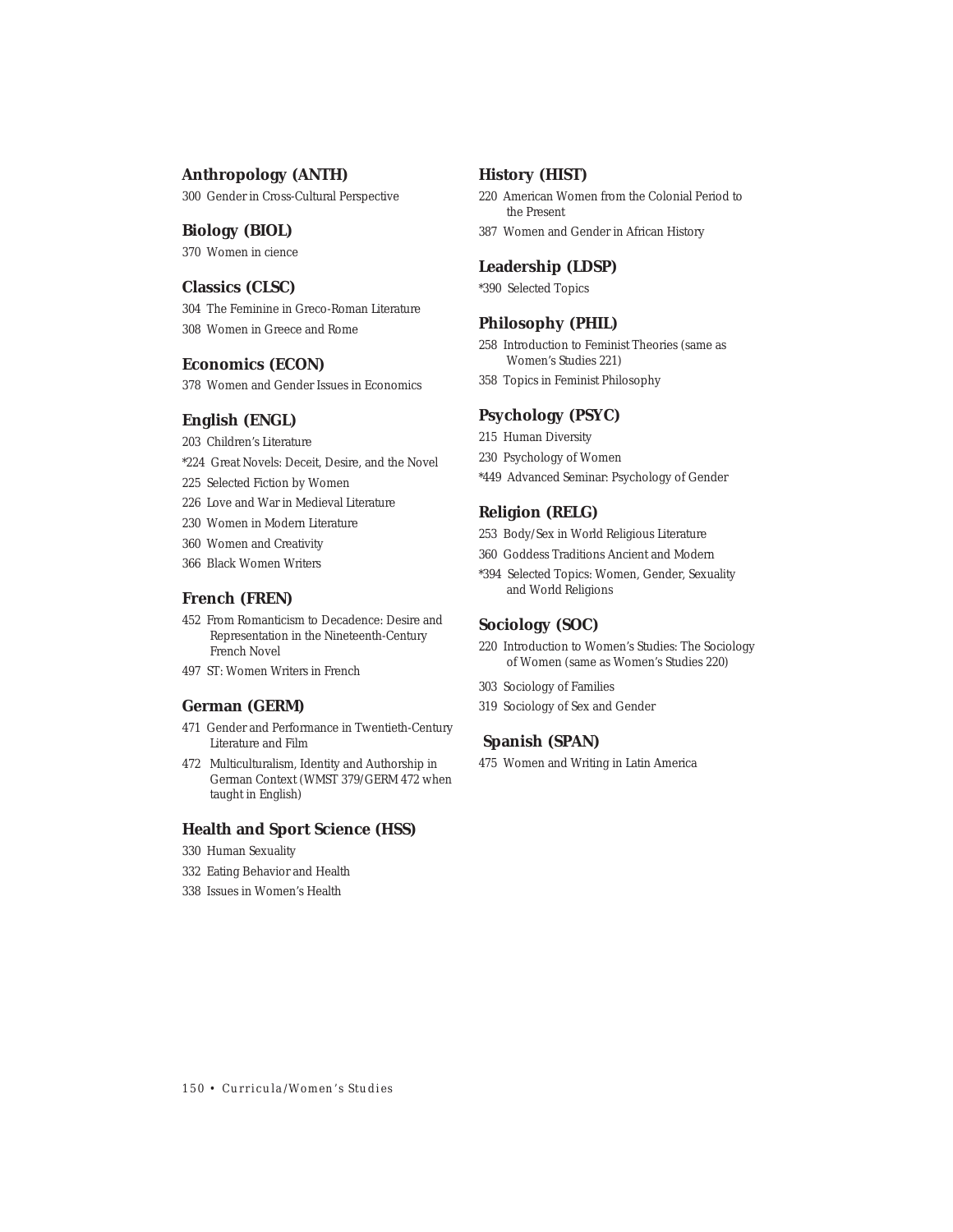# ACADEMIC PROGRAMS THE E. CLAIBORNE ROBINS SCHOOL OF BUSINESS

## **Mission—School of Business**

The mission of The E. Claiborne Robins School of Business is to provide business and economics education that meets the highest national standards at the undergraduate level and addresses regional needs at the graduate level. Teaching, intellectual contributions, and service are the components of our mission and are stressed in the following order:

## **Teaching**

Our faculty is highly aware and sensitive to the diverse educational needs of our students and is continuously engaged in improving its teaching skills and content.

- $\sim$  The faculty engages in activities that enhance the communication of knowledge and is actively involved in creating new instructional materials and presentation methodologies.
- $\sim$  Given the liberal arts focus of the University, the School is pursuing interdisciplinary opportunities with other schools or departments of the University, and with external constituencies in order to develop our students into capable leaders and effective citizens.
- ~ Our faculty is actively involved in educating leaders who can contribute to business in a continuously changing global environment.
- ~ Our programs are targeted to students at respective stages in the development of their careers.

## **Intellectual Contributions**

Discipline-oriented work that provides significant insights into business and economic theories, analysis, practices and policy, as well as interdisciplinary inquiry, are both valuable and consistent with our mission.

- ~ The faculty is encouraged to engage in interdisciplinary inquiry, drawing from the various disciplines of the University.
- ~ Scholarly work that is innovative and provides significant contribution to instruction in the various disciplines is encouraged.

## **Service**

The faculty of the School of Business is encouraged to play an active role in interacting with the various professional, University, and community constituencies in order to provide students and faculty opportunities to apply the knowledge acquired to real-world situations.

- ~ Business and govenment leaders and alumni are frequently called upon to add relevance to our mission.
- We actively encourage professional relationships between departments, with other schools in the University, and with other universities and professional organizations.
- The faculty is encouraged to share knowledge with the business community through work assignments, seminars, internships, research, and to become involved in community service organizations.
- $\sim$  The faculty of The E. Claiborne Robins School of Business also is encouraged to actively engage in activities that will shape the future of the School and the University.

*Programs/School of Business • 151*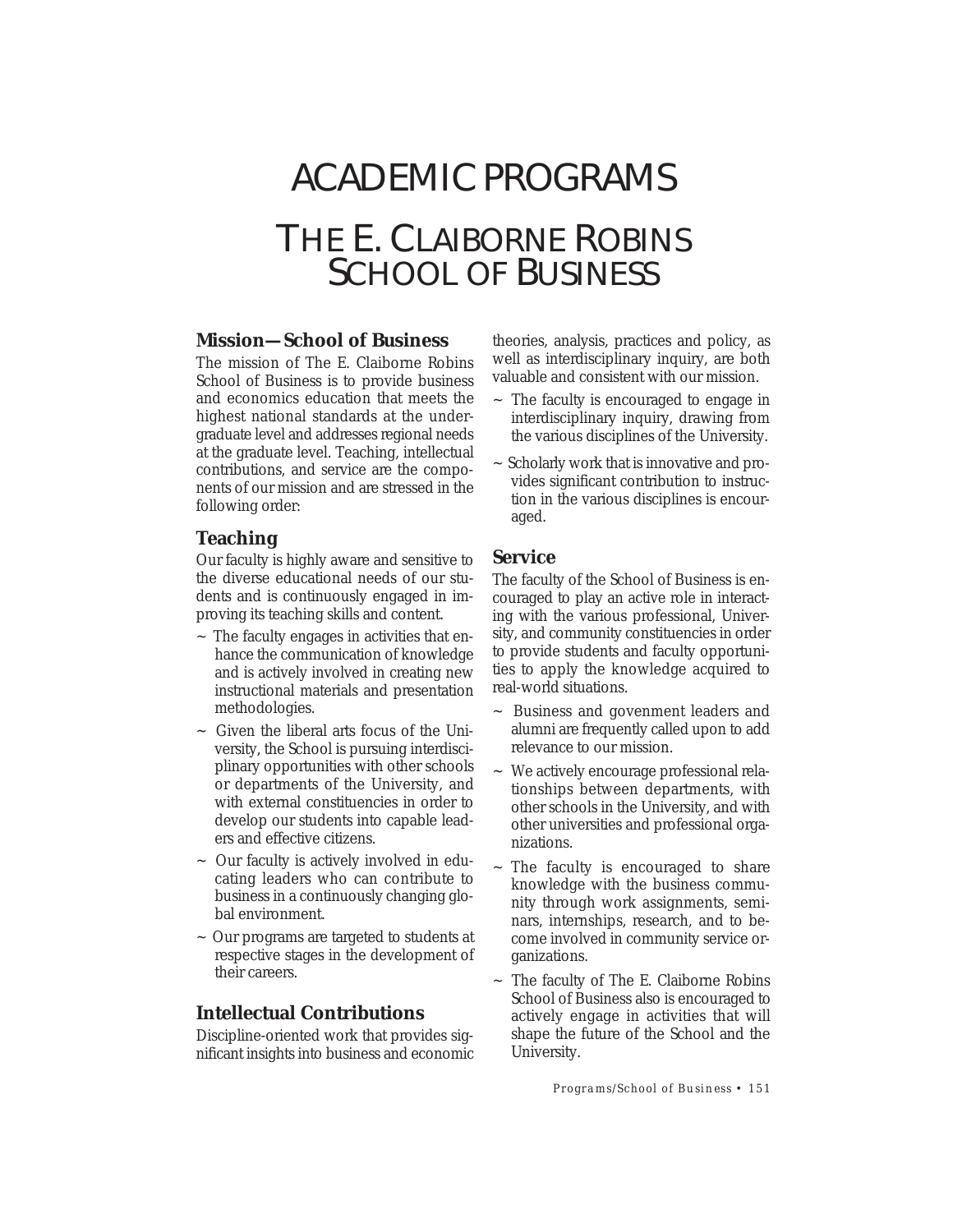## **CURRICULUM REQUIREMENTS**

The School of Business offers the degree of Bachelor of Science in Business Administration and a minor in Business Administration. In addition to satisfying the general degree requirements for graduation, candidates for a business degree must complete the curricular requirements outlined in the sections which follow and maintain at least a 2.00 grade point average on all School of Business coursework. Other degree requirements include: (1) the completion of an approved student managed personal portfolio (guidelines available from Dean's Office) containing examples of student work in the business school and (2) successful completion of two courses which emphasize speech and presentation skills. (The designation in the Business School is SPS. Courses may be available in Liberal Arts under a different designation.)

## **General Education Requirements**

## **I. Proficiency and Basic Knowledge Requirements**

Courses used to satisfy the First-Year Core Course, the Communication Skills, and the Health and Physical Activity requirements of the General Education Requirements may not be used to meet the fields-of-study requirements for the degree. The First-Year Core Course must be taken in the first year of matriculation, and the Communication Skills and the Health and Physical Activity requirements are normally met in the first year of university study, and should not be postponed beyond the second year.

## *A. First-Year Core Course*

A student may satisfy this requirement by passing CORE 101-102.

## *B. Communication Skills I - English 103*

A student may satisfy this requirement by meeting one of the following alternatives:

- (1)Passing English 101-102 (no longer offered at the University of Richmond), or completing English 103 with a grade of *C* (2.0) or higher, or presenting a score of 5 or 4 on either Advanced Placement test in English
- (2)Presenting a score on the CEEB English Achievement Test or the SAT-II Subject Test acceptable to the Department of English

Only alternative (1) carries semester hours credit toward a degree.

## *C. Communication Skills II - Foreign Language*

A student may satisfy this requirement in a modern foreign language or in an ancient language by meeting one of the following alternatives:

- (1)Passing the intermediate (122 or 202) level of one language, or presenting a score of 5 or 4 on a Modern Foreign Language or Latin Advanced Placement test
- (2)Presenting a score on the CEEB Language Achievement Test or the SAT-II Subject Test acceptable to the language faculty concerned, or a score of 3 on a Modern Foreign Language Advanced Placement test
- (3)Making an acceptable score on a departmental placement test

Only alternative (1) carries semester hours credit toward a degree.

#### *D. Health and Physical Activity*

A student may satisfy this degree requirement by passing Health and Sport Science 150, Dimensions of Wellness, and satisfactorily completing one non-academic sport science activity, excluding Intercollegiate Activity courses.

## *E. Fields of Study*

A student may satisfy the fields-of-study requirements by passing one approved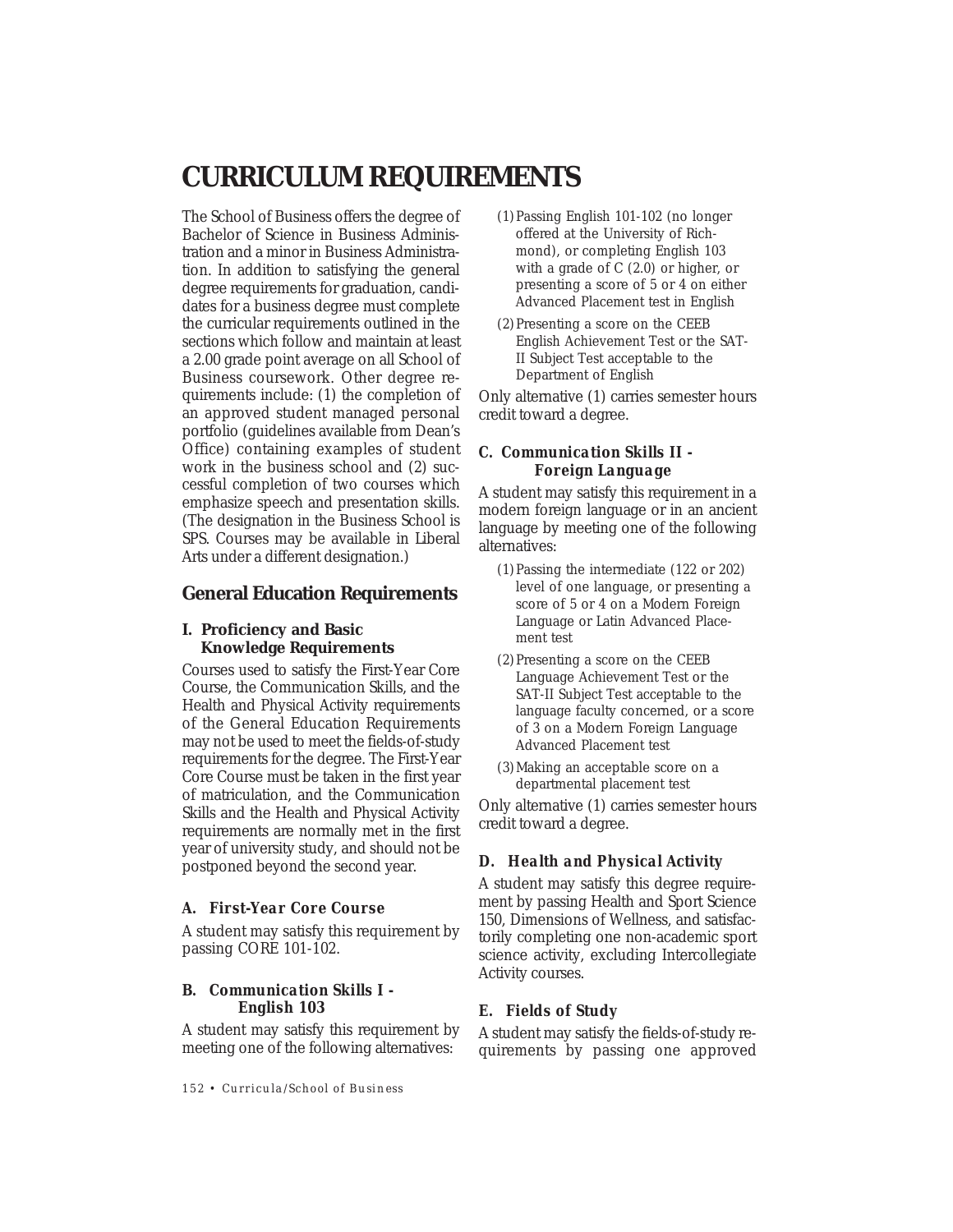course in each of the areas of historical studies, literary studies, social analysis, symbolic reasoning, and visual and performing arts, and two approved courses in natural sciences from two different subject areas. Such courses must have been approved by the Curriculum Committee and the Faculties of Arts and Sciences, Business, and Leadership Studies as meeting these requirements at the time of course completion. All courses used to meet general education requirements must be passed with a grade of *D-* (.7) or better, with the exception of English 103, which requires a *C* (2.0) or better. No general education courses may be taken Pass/Fail.

Courses meeting general education requirements are designated in this catalog following the course description, as well as in the Schedule of Classes.

## **Summary of General Education Requirements**

| Core Course                   | 6 credits                       |  |
|-------------------------------|---------------------------------|--|
| <i>Communication Skills:</i>  |                                 |  |
| <b>Expository Writing</b>     | 3 credits                       |  |
| Foreign Language              | up to $16$ credits <sup>a</sup> |  |
| Oral Communication            | 3 <sub>creditsb</sub>           |  |
| Health and Physical Activity: |                                 |  |
| Dimensions of Wellness        | 2 credits                       |  |
| <b>Activity class</b>         | non-credit                      |  |
| Fields of Study:              |                                 |  |
| <b>Historical Studies</b>     | 3 credits                       |  |
| Literary Studies              | 3 credits                       |  |
| Natural Science               | 8 credits                       |  |
| Social Analysis               | 3 credits                       |  |
| Symbolic Reasoning            | 3 credits                       |  |
| Visual and Performing Arts    | 3 credits                       |  |
| Total: up to 50 credits       |                                 |  |

a Variable credits; may be satisfied by a demonstration of proficiency upon entrance to the University.

bIncorporated into Core Course and as described above

#### **II. Pre-Business Courses**

The following courses are required of all students:

#### **Accounting (ACCT)**

201 Fundamentals of Financial Accounting 202 Fundamentals of Managerial Accounting

#### **Economics (ECON)**

101 Principles of Microeconomics

102 Principles of Macroeconomics

#### **Business Administration (BUAD)**

201 Business Statistics 203 Software Tools and Applications

#### **IV. Core Courses**

The following courses are required of all students except as noted.

#### **Marketing (MKT)**

320 Marketing Management

#### **Management Systems (MSYS)**

- 330 Organizational Behavior
- 340 Operations Management

#### **Finance (FIN)**

360 Principles of Financial Management

#### **Business Administration (BUAD)**

- 301 Quantitative Analysis for Business and Economics (must be completed during junior year)
- 391 Essentials of Information Technology (not required of accounting majors)
- 392 Ethical, Social and Legal Responsibilities of Business
- 397 Business Policy and Strategy

#### **V. Major Fields**

A student must complete a major field in addition to the core courses.

*Curricula/School of Business • 153*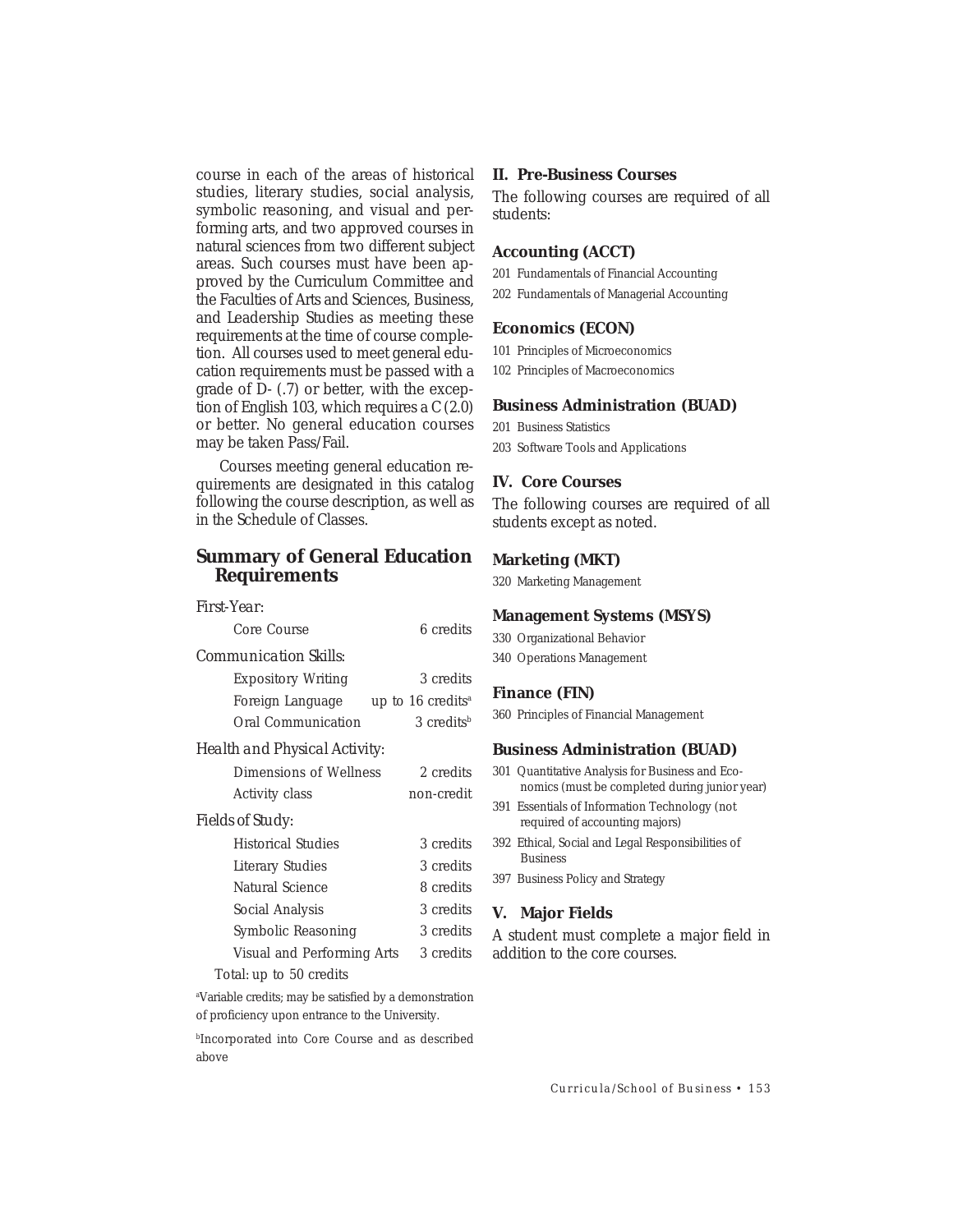## **The Accounting Major**

#### **Mission—Accounting Department**

The mission of the Accounting Department of the E. Claiborne Robins School of Business at the University of Richmond is to achieve and maintain a reputation for excellence in accounting education at the undergraduate level by combining superior instruction with relevant supporting intellectual inquiry and supportive practical experience, and to provide appropriate graduate experiences to enhance the goal of liberally educated professionals.

*Required Accounting courses:*

301-302 Intermediate Financial Accounting I, II

305 Cost and Managerial Accounting

307 Accounting Information Systems

312 Tax Accounting

317 Auditing

*Electives*: 21 hours of which three hours must be a capstone course in accounting as defined by the department, three hours must be in Economics and three hours in leadership studies or liberal arts. Economics 274 cannot be taken for elective credit.

*Requirement*: Of the total hours required for the degree, 90 must be in courses outside of the accounting discipline.

*Achievement*: The grade point average of the accounting coursework comprising the major must be no less than 2.00.

Substitutions in the accounting major are permitted if approved by the chair of the Department of Accounting.

#### **The Business Administration Major**

#### *Concentration area:*

Twelve hours minimum chosen from a single Business School department except the Department of Accounting. A maximum of 15 hours can be taken in any area of concentration. No more than six hours of the concentration may be required by a department.

Electives: 24 hours of which three hours must be in Economics and three hours in

*154 • Curricula/School of Business*

leadership studies or liberal arts. Economics 274 cannot be taken for elective credit.

Business Administration majors must choose a concentration from the following areas: Economics, Finanance, International Business, Marketing, or Management Systems.

#### **Economics Major**

Students who complete all of the requirements for the degree of Bachelor of Science in Business Administration can major in economics. Business Administration students may apply Economics/Business Administration 301 toward the 30 semester hours of economics required for the major.

Required courses for the major include: 101-102, 272, and 273; and 15 semester hours in closely related fields, of which 12 hours must be at the 300 level (degree requirements for the School of Business satisfy this requirement for the major).

A grade point average of *C* (2.00) is required in the major, with no course grade below a *C-* (1.7) in Economics 272 and 273.

Majors are strongly encouraged to take Economics 101 and 102 during their first year, and Economics 272, and 273 during the sophomore year.

#### **Finance Concentration Program Tracks (suggested courses and sequences)**

#### *Requirements:*

#### **Finance (FIN)**

- 360 Principles of Financial Management
- 461 Advanced Financial Management
- (1) CFA Track (Emphasis on Investments and Securities)

#### **Finance (FIN)**

- 366 Investments (Spring semester, Junior year)
- 467 Portfolio Management and Analysis (Fall semester, Senior year)
- 462 International Financial Management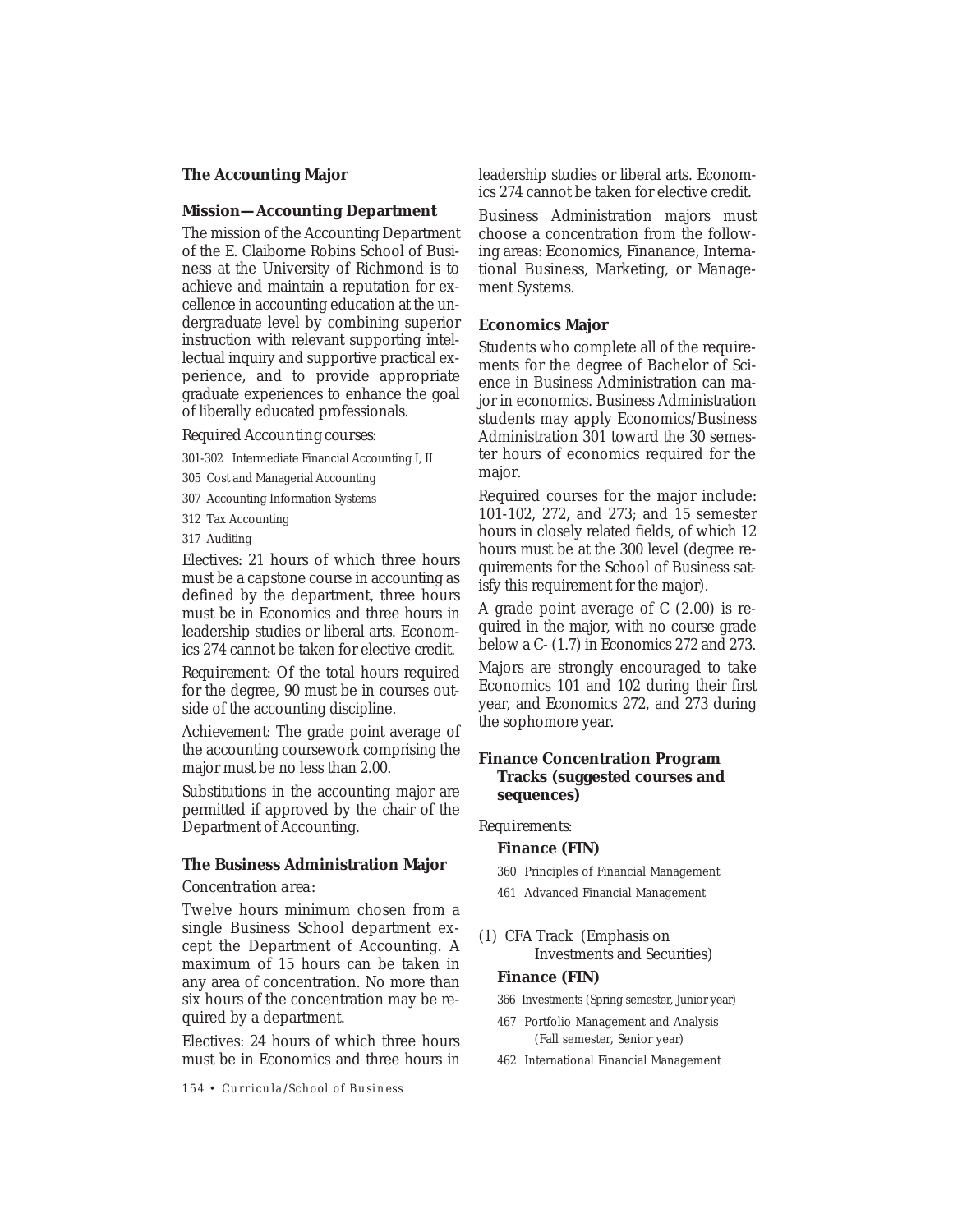- 468 Student Managed Investment Fund (Senior Year)
- *Suggested Supporting Courses:*

## **Accounting (ACCT)**

320 Financial Statement Analysis

## **Economics (ECON)**

371 Money and Banking and Public Policy

(2) CCM Track (Emphasis on Cash Management/Corporate Finance)

#### **Finance (FIN)**

- 366 Investments (Fall or Spring semester)
- 462 International Financial Management
- 464 Essentials of Cash Management (Senior Year)

#### *Suggested Supporting Courses:*

#### **Accounting (ACCT)**

320 Financial Statement Analysis

#### **Economics (ECON)**

371 Money and Banking and Public Policy

## (3) ChFC/CFP Track (Emphasis on Personal Financial Planning)

## **Finance (FIN)**

- 363 Risk Management and Insurance (Spring semester, Junior year)
- 366 Investments (Fall Semester, Senior year) Electives: 462, 464 or 467

*Suggested Supporting Courses:*

## **Accounting (ACCT)**

## 312 Tax Accounting

#### **Economics (ECON)**

371 Money and Banking and Public Policy

#### NOTES:

- 1) Program tracks do not affect the finance concentration requirements of the BSBA degree.
- 2) IB students taking Finance 462 need nine additional hours in finance courses, including Finance 461, to complete a finance concentration.

## **The International Business Concentration**

#### *Requirements:*

- (1) All International Business students must have a primary major or concentration in Accounting, Economics, Finance, Marketing or Management and complete the following international knowledge and experience requirements.
- (2) International Environment Knowledge Requirement:
	- (A) International Economics. One course from the following:

#### **Economics (ECON)**

- 375 International Trade and Finance
- 379 Economic Development in Asia, Africa and Latin America
- 380 Comparative Economic Systems
- (B) International Culture. One course with an international focus from any one of the following areas: art history, philosophy, foreign literature, classics, music, or religion.
- (C) International Social Science. One course with an international focus from any one of the following areas: anthropology, history, international studies, political science, or sociology.
- (D) International Physical Environment. One course with an international focus from any one of the following areas: biology, ecology, geography, or environmental studies.

NOTE: International focused courses taken to meet the University's General Education fields-of-study requirements can be used to satisfy the International Business concentration's international knowledge requirements.

- (3) International Business Knowledge Requirement:
	- (A) All students are required to take International Business 381, International Business Environment.

*Curricula/School of Business • 155*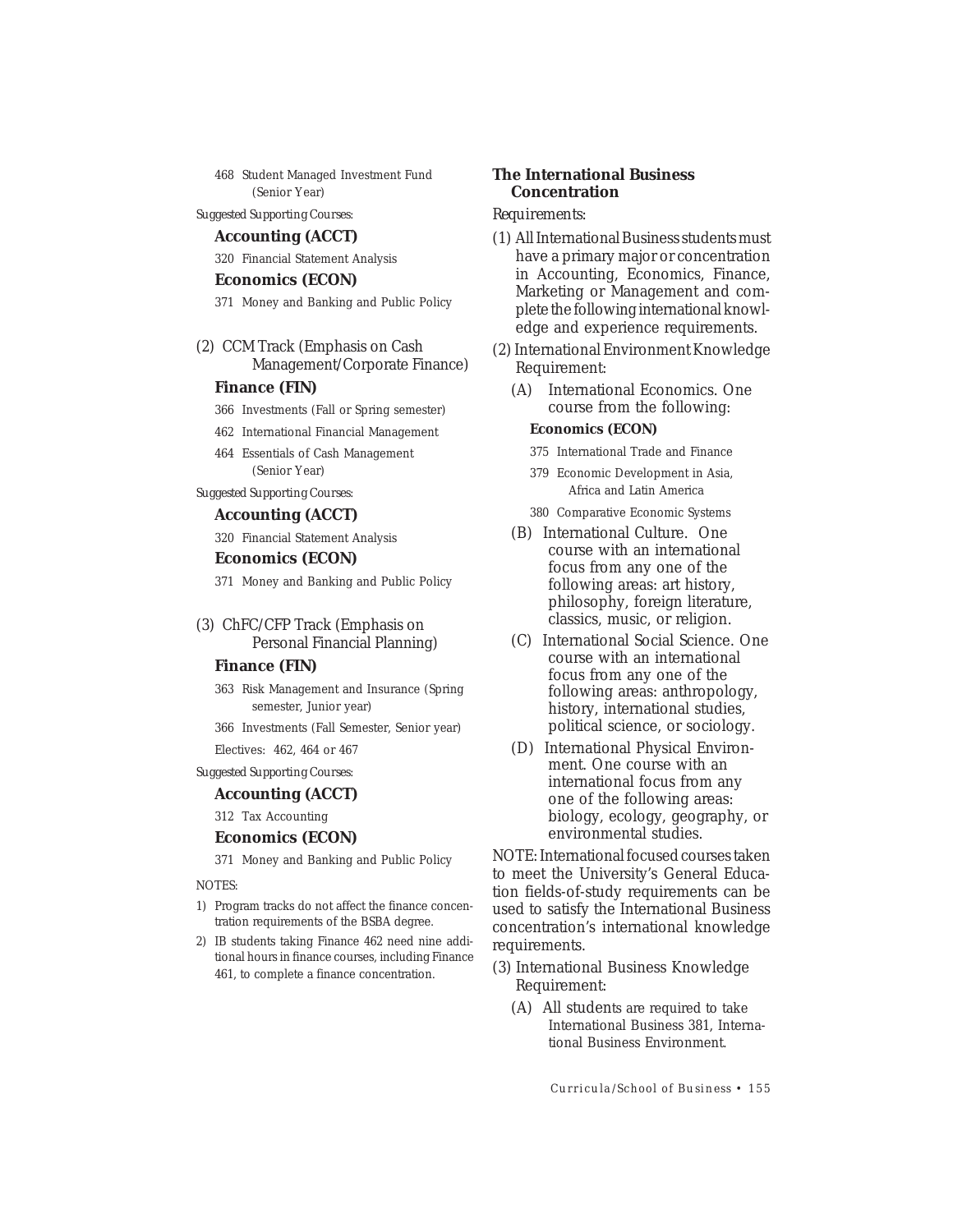(B) One course from the following:

#### **Accounting (ACCT)**

315 International Accounting Issues

or

#### **Finance (FIN)**

462 International Financial Management

(C) One course from the following: **Marketing (MKT)**

325 International Marketing

or

#### **Management Systems (MSYS)**

333 International Management

(D) All students are required to take International Business 390, Seminar in Selected International Business Topics. With prior approval of both the Director of International Business Studies and the Director of International Studies, an International Studies senior seminar course may be substituted.

NOTE: One course from the international business concentration may also be used toward another business/economics concentration or major if applicable to that concentration or major.

(4) International Experience Requirement:

- (A) Complete two of the following:
	- 1. Demonstrate proficiency in the business aspect of a foreign language.
	- 2. Successfully complete study at the university level in a foreign country.
	- 3. Work or live in a foreign country beyond a study abroad experience.
- (B) Complete an international work experience at a U.S. based or foreign firm. If this requirement is completed in a foreign country, it fulfills the above requirement to work or live in a foreign country.

NOTE: Courses taken at an approved foreign university may be transferred back to the University of Richmond to satisfy international business concentration requirements and business electives required by The E.

*156 • Curricula/School of Business*

Claiborne Robins School of Business. All such courses must be approved by the Director of International Business Studies. Approval by the respective Department Chairperson is required to meet concentration requirements. Coursework in subjects outside the Business School must also be approved by the appropriate Departmental Chairperson. Approval prior to enrollment guarantees fulfillment of requirements.

#### **The Business Administration Minor**

#### *Requirements:*

Completion of Economics 101-102 and 18 semester hours in business school coursework, including:

#### **Accounting (ACCT)**

201 Fundamentals of Financial Accounting

#### **Business Administration (BUAD)**

201 Business Statistics

#### **Marketing (MKT)**

320 Marketing Management

#### **Management Systems (MSYS)**

330 Organizational Behavior

340 Operations Management

## **Finance (FIN)**

360 Principles of Financial Management

The Business Minor student should complete the Accounting 201 and Economics 101-102 requirements prior to enrolling in any other business administration course.

#### **VI. Student Portfolio Requirement**

Beginning with the graduating class of the year 2000, students in the E. Claiborne Robins School of Business will be required to complete a student portfolio as a prerequisite of graduation.

The portfolio consists of students summarizing their achievements during their collegiate career. The portfolio must satisfy certain criteria including the achievement of technical/analytical communication, creativity, social and leadership skills in addi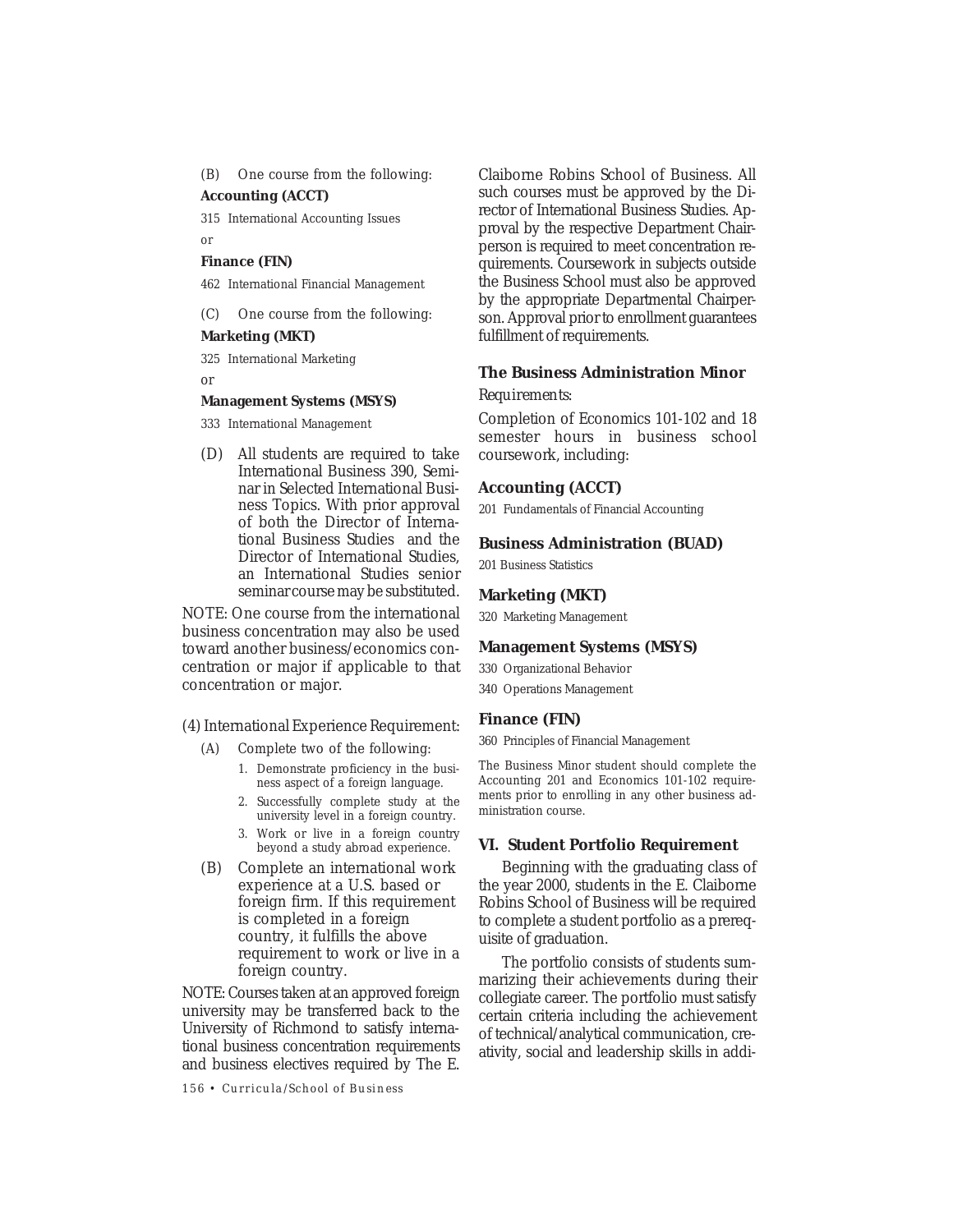tion to the student displaying academic achievement.

The student portfolio offers the following advantages to students:

- (1) Requires students to plan their educational and career paths during early college years.
- (2) Provides a means of compiling achievements on a year-by-year basis during their collegiate careers.
- (3) Provides graduating students with a competitive advantage in the employment marketplace. The portfolio is a powerful supplement to a resume.

## **CURRICULA**

Where the course numbers for a two-semester course are separated by a hyphen, generally, either half of the course may be taken independently for credit and in any order unless a prerequisite is stated. However, certain two-semester courses have a note in the description stating that both semesters of the course must be taken to receive credit toward graduation for either.

**Note**: Undergraduate courses at the University of Richmond long were numbered in the range 0-399, with 300-level being the most advanced. Beginning with the 1990 fall term, undergraduate course numbers may extend through the 400-level denoting senior level courses; however, not all departments have renumbered their courses. Therefore, it should not necessarily be concluded that a department with 400-level courses has more advanced offerings than a department having only 300 level courses as its highest.

*General Prerequisites:* Except by permission of the Dean, Accounting 201-202, Economics 101-102 and Business Administration 201 are prerequisites to all other courses in the School of Business. The business minor program requires a student to complete Accounting 201 and Economics 101-102 prior to taking any other business class.

## **Accounting (ACCT)**

Phillip A. Jones, Sr., Chair

*Professor* Jones

*Associate Professors* Hoyle, Lawrence, Sanborn, Schweikart, Slaughter,

*Assistant Professors* Bettenhausen, Clikeman, Walden

**201 Fundamentals of Financial Accounting.** Basic theory, concepts, and procedures necessary to develop and interpret financial (external) accounting data. *3 sem. hrs.*

**202 Fundamentals of Managerial Accounting.** Basic theory, concepts, and procedures necessary to develop and interpret managerial (internal) accounting data. *Prerequisite*: Accounting 201. *3 sem. hrs.*

**301-302 Intermediate Financial Accounting I, II.** Instruction on technical development on primary aspects of the income statement, balance sheet and statement of cash flows. Teaching methodologies include group work, class discussion, computer and written assignments, problem solving exercises and a community volunteer project as well as traditional lectures. *Prerequisite*: Accounting 301 is prerequisite to 302. *3-3 sem. hrs.*

**305 Cost and Managerial Accounting.** Study of effective product and service costing and use of accounting information for effective planning and control decisions, with emphasis on world-class organizations. *3 sem. hrs.*

**307 Accounting Information Systems.** Introduction to information systems with specific emphasis on accounting, users, business processes, and risk considerations. *3 sem. hrs.*

**311 Advanced Financial Accounting.** Specialized problem solving in accounting for partnerships, business combinations and consolidations, and not-forprofit units. *Prerequisite*: Accounting 302. *3 sem. hrs.*

**312 Federal Taxation.** Introduction to U.S. Federal taxation of business enterprises in the United States. Subjects covered include a determination of taxable income, exclusions, deductions, and credits. Will include a brief overview of individual taxation. *3 sem. hrs.*

**313 Advanced Federal Taxation.** Expanded study of Federal tax laws affecting the various corporate entities, partnerships, estates, and trusts. Will also cover additional topics involving individual taxation. *Prerequisite*: Accounting 305 and 312. *3 sem. hrs.*

**315 International Accounting Issues.** Survey of comparative accounting principles with major trading partners, problems in international performance evaluation, transfer pricing, and tax minimization issues for multinational corporations. Stresses decision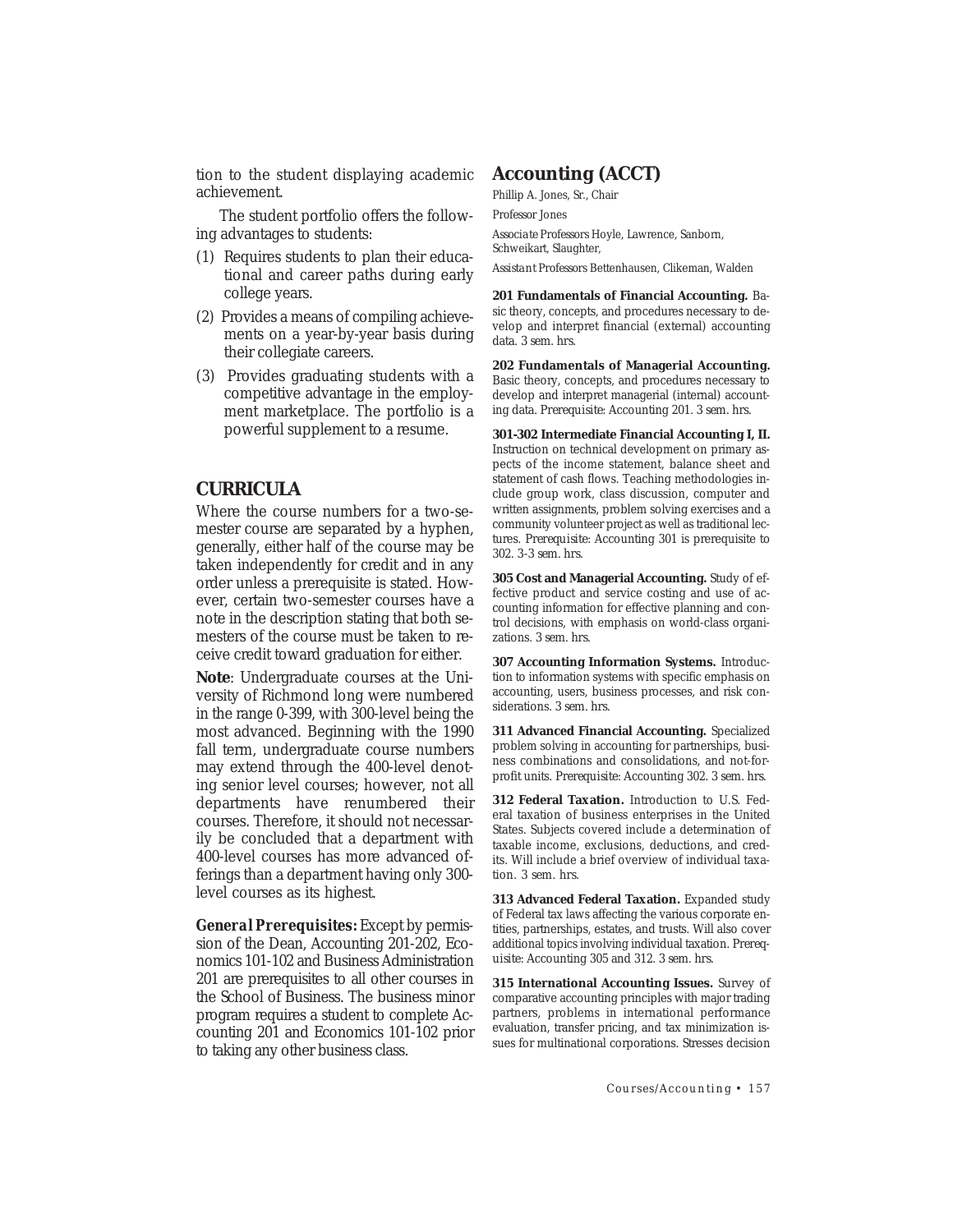making for multinational companies through the case approach. *Prerequisite*: Accounting 202. *3 sem. hrs.*

**317 Auditing.** Professional standards for evaluating and reporting on financial statements, and the ethical, legal, and competitive environment of auditing. *Prerequisite*: Accounting 302. *3 sem. hrs.*

**318 Advanced Auditing.** Specialized audit topics including operational and compliance audits, attestation engagements, statistical sampling, use of generalized audit software, audits of computer systems and workpaper preparation. *Prerequisite*: Accounting 317. *3 sem. hrs.*

**319 Financial Accounting Theory and Issues.** Contemporary accounting theory, issues, and developments within profession including international and ethical dimensions of accounting. Teaching methodologies include group work, class presentations and discussion and written assignments as well as traditional lectures. *Prerequisite*: Accounting 302. *3 sem. hrs.*

**320 Selected Topics.** Examination of major accounting or auditing area not covered in other courses. Uses case/seminar approach.*Prerequisite*: Permission of instructor. *3 sem. hrs.*

## **Economics (ECON)**

J. Patrick Raines, *Chair Professors* Dolan, Edwards

*Associate Professors* Cook, Dean, McGoldrick, Nicholson, Raines, Schmidt, Whitaker, Wight *Assistant Professors* Craft, Schuhmann

**Note**: Economics 274 cannot be used in a Business Economics concentration area.

**101-102 Principles of Economics.** Microeconomics (101) Provides students with the analytical perspective to think critically about market system and social objectives it may serve. Topics include supply and demand, market structure, production, market failure (e.g., pollution), and benefits and costs of government intervention. Macroeconomics (102) is the study of national income determinationwtihin a global economy. Topics include inflation, unemployment, money supply, balance of payments, currency markets, and role of fiscal and monetary policies. **Note**: Both Economics 101 and 102 must be taken to receive credit towards graduation for either. If students do not complete the sequence, they will need an additional three hours of credit toward graduation. *Prerequisite*: Economics 101 is prerequisite for 102. *3-3 sem. hrs.* (101 only, FSSA)

*Prerequisite:* Economics 101-102 is prerequisite to the following economics courses.

*158 • Courses/Economics*

**272 Microeconomic Theory.** Theory of price determination in both output and input markets; in-depth analysis of behavior of individual consumers, firms, and industries under various market structures; theories of exchange and distribution. *3 sem. hrs.*

**273 Macroeconomic Theory.** Theory of national income determination with emphasis on Keynesian and New Classical models. Development of monetary and fiscal policy issues. *3 sem. hrs.*

**274 Symbolic Reasoning for Economists.** Introduction to basic statistical methods most frequently encountered in economic analysis. Topics include descriptive statistics, probability theory, functions of one or more random variables, sampling theory, statistical inference, and simple linear regression. Prior knowledge of statistics not required. (Cannot be used in Business School concentration area.) *3 sem. hrs.* (FSSR)

**301 Quantitative Analysis for Business and Economics.** (See Business Administration 301). *3 sem. hrs.*

**370 Managerial Economics.** Fundamental, theoretical, analytical tools of economics as applied to decision making; illustrations from empirical studies and cases. *3 sem. hrs.*

**371 Money, Banking, and Public Policy.** Role and functions of money; operation of financial institutions; structure and influence of Federal Reserve System; effects of money and credit on economic activity. *3 sem. hrs.*

**372 Environmental Economics.** Development and application of economic principles to understand and evaluate causes and solutions to environmental problems such as pollution and conservation. Topics include the economics of biodiversity protection, global warming, natural resource damage assessment, measurement of environmental values, and alternative strategies for pollution control. Special attention is given to the optimal use of exhaustible and renewable natural resources. *3 sem. hrs.*

**373 Law and Economics.** Application of economic analysis to field of law. Using goals of efficiency and wealth maximization, shows how economic theory can unify property law, contract law, tort law, criminal law, and family law, as well as offer new insights to old problems. *3 sem. hrs.*

**375 International Trade and Finance.** Introduction to basic argument for free trade with emphasis on general equilibrium analysis; survey of trade restrictions including theory of tariffs, quotas, subsidies and preferential trade agreements. International monetary theory; determination of exchange rates in spot and forward markets; extension of national income model to international markets. *3 sem. hrs.*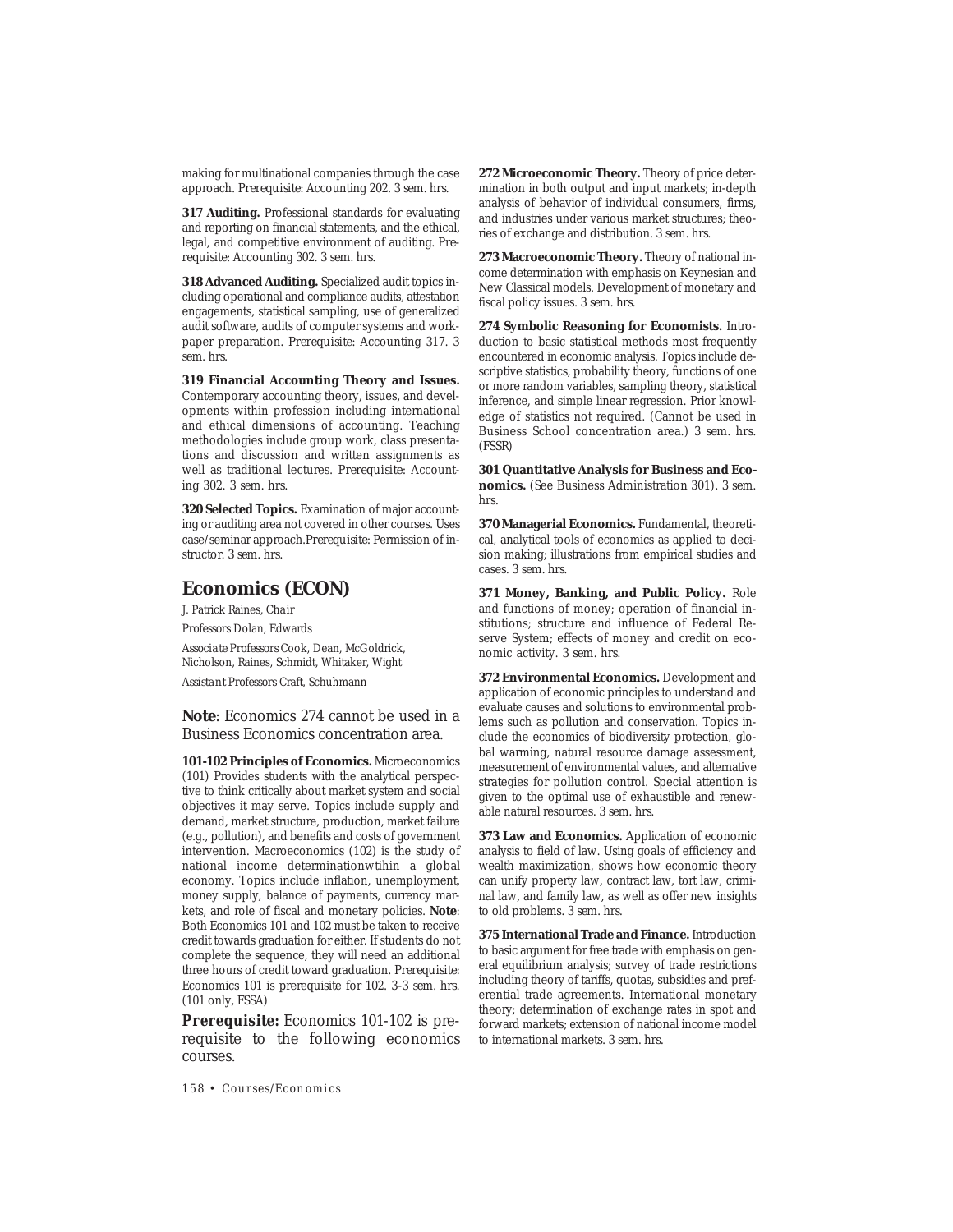**376 Industrial Organization and Public Policy.** Designed to identify features of industries with various degrees of competition. Issues to be explored include: identifying dominant firm, tight or loose oligopoly, competitive and monopoly industries; product vs. geographic markets; technological innovations; collision; product differentiation; mergers; advertising; efficiency; price discrimination; etc. In addition, antitrust policies will be reviewed as they pertain to these issues. *3 sem. hrs.*

**377 Labor Economics.** Economic analysis of labor markets including wage determination, labor supply, and investment in human capital. Policy issues include labor unions, discrimination, and analysis of government programs affecting labor markets. *3 sem. hrs.*

**378 Women and Gender Issues in Economics.** Designed to point out differences in economic circumstances of men and women. Topic discussions include child care, occupations, earnings, and poverty. Different theoretical explanations for differences presented and students evaluate rationale for each theory. *3 sem. hrs.*

**379 Economic Development in Asia, Africa, and Latin America.** Comparative analysis of economic growth, income and wealth distribution, trade and finance, population, agriculture, and industrialization in Latin America, Africa, and Asia. *3 sem. hrs.*

**380 Comparative Economic Systems.** Comparative analysis of economic systems operating in the world's major industrial nations. Economic institutions, banking system, labor-management relations, and public finance examined in U.S., Western Europe, Japan, and CIS (former Soviet Union). *3 sem. hrs.*

**381 Public Finance.** Expenditures, revenues, and debt management with emphasis on the federal government. *3 sem. hrs.*

**382 History of Economic Thought.** Survey of development of economic analysis with emphasis on contributions from Adam Smith through J. M. Keynes. *3 sem. hrs.*

**383 Econometrics.** Basic concepts in matrix algebra and statistical inference; classical linear regression model; problems of estimation in linear regression; applications to macro and microeconomics; simultaneous equation systems. *Prerequisite*: Economics 274 or equivalent statistics course. *3 sem. hrs.*

**384 Mathematical Economics.** Examines various economic concepts by means of mathematical analysis. *3 sem. hrs.*

**385 Economic Theory and Public Policy.** Examines current public policy issues from perspective of economic theory. Intent is to develop separate role of economic analysis in policy deliberations, while emphasizing institutional and normative considerations that ultimately influence substance of economic policies. Topics include federal tax policy; managing federal budget deficit; trade policy; and health care. *Prerequisite*: Economics 272-273 or permission of instructor. *3 sem. hrs.*

**387 Selected Economic Topics.** Major areas in economics, application of economic principles, and analysis of policy issues. *1-3 sem. hrs.*

**398-399 Honors in Economics.** Honors seminar and independent research project. *Prerequisite*: Departmental invitation. *3-3 sem. hrs.*

#### **Finance (FIN)**

M. Carol Lancaster, *Chair Professors* Phillips, Stevens *Associate Professors* Earl, Lancaster *Assistant Professor* Charlton

**Note**: Finance 461 is required in the Finance concentration area. Also, students planning to enroll in Finance 468 should complete Finance 366 during their junior year.

**360 Principles of Financial Management.**Analysis and examination of financing, investment and dividend decisions of business organizations. Financial management in the global environment. *Prerequisites*: Accounting 201, 202, Economics 101-102, and Business Administration 201. *3 sem. hrs.*

*Prerequisite:* Finance 360 is prerequisite to all the following finance courses.

**363 Risk Management and Insurance.** Risk management, principles and theory of insurance, personal and business needs served by insurance. *3 sem. hrs.*

**366 Investments.** Security markets, investment theory, security valuation and selection. Application of investment concepts. International, derivative and option markets. *3 sem. hrs.*

**369 Selected Topics in Finance.** Topics depend on mutual interests of instructor and students. Intended primarily as elective for finance and business administration students. *Prerequisite*: Permission of instructor. *3 sem. hrs.*

**461 Advanced Financial Management.** Case study analysis of financial policies and strategies of businesses. Asset and liability management, working capital policies, profit distribution, global competition, risk assessment and their contribution to market value. Financial market implications for financial management. *Prerequisite:* Senior Standing or permission of department. *3 sem. hrs.*

*Courses/Finance • 159*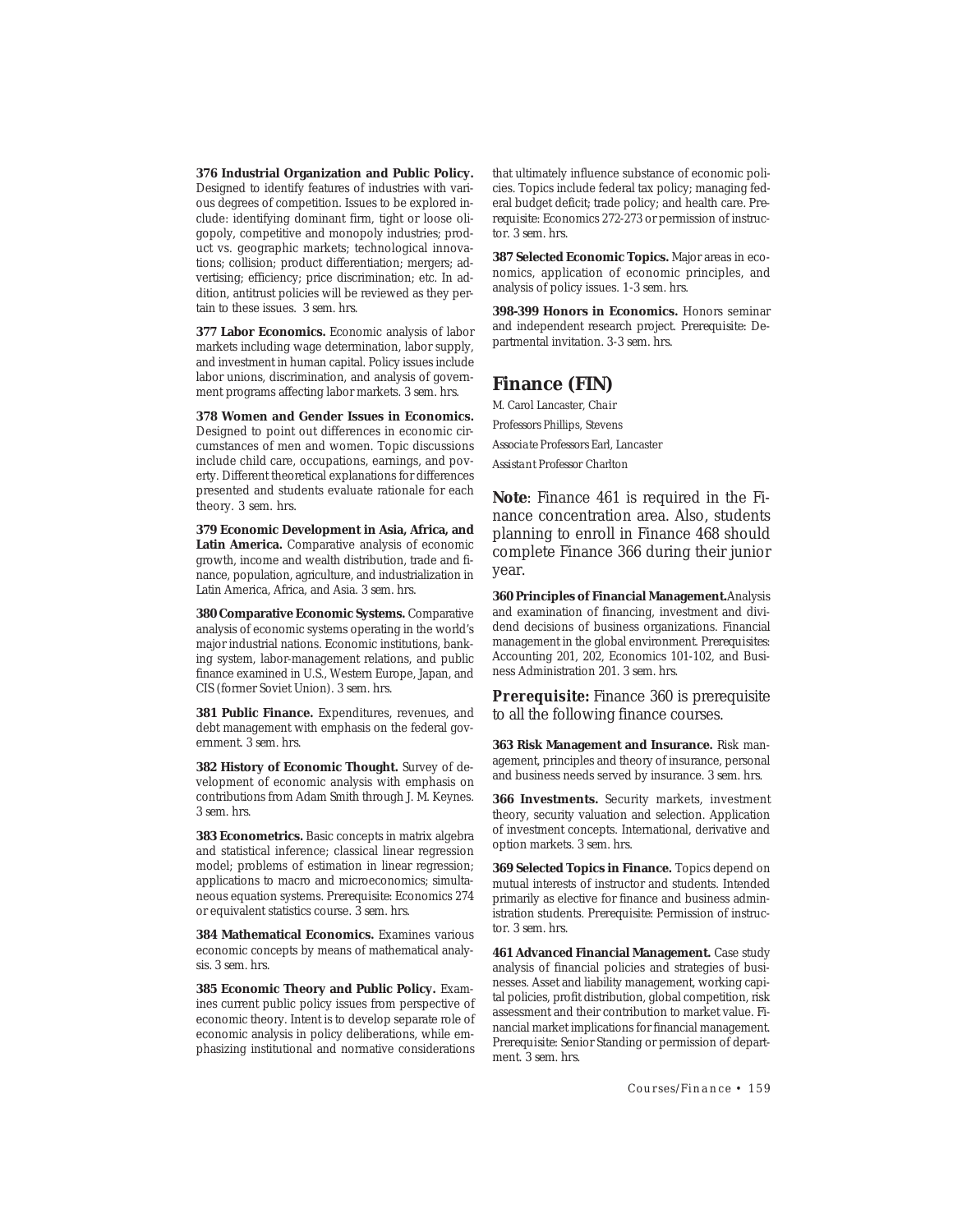**462 International Financial Management.** Focuses on study and analysis of financial markets confronting globally-oriented firms. Currency markets, international capital markets, risk exposure, risk management techniques and valuation principles in global economy. Emphasis on application of financial management principles for multinational firms. *Prerequisite:* Senior Standing or permission of department. *3 sem hrs.*

**464 Essentials of Cash Management.** Focuses on fundamental knowledge and skills required to be a cash manager in a modern business. Integrates coverage of 16 topical areas in the Certified Cash Management (CCM) curriculum with current event readings and cases. Designed to conform to requirements of the CCM Associate Program, allowing students to participate in the program's testing and certification process. *Prerequisites:* Accounting 201, 202, Business Administration 391, Finance 360, and senior standing or permission of department. *3 sem. hrs.*

**467 Portfolio Management and Analysis.** Analyzing financial data and analysis of securities. Selection of securities and portfolios to meet investment objectives and measure portfolio performance. International dimensions of portfolio management and risk/ return matrix. *Prerequisite*: Finance 366, senior standing or permission of department. *3 sem. hrs.*

**468 Student Managed Investment Fund.** Authority and attendant responsibilities of managing part of University of Richmond's endowment fund. Initial value of portfolio was \$200,000. Enrollment is open to seniors only and is limited. Students enroll in fall semester for two consecutive semesters with grade awarded at end of spring term. *Corequisite*: Finance 467. *Prerequisites*: Finance 366 and permission of department. *3 sem. hrs.*

## **International Business (IBUS)**

John F. Pfaff, *Director*

**381 International Business Environment.** Introduction to the fields of international business focusing on economic, cultural,political and legal environments in which business is conducted. *Prerequisite*: Economics 102 and junior standing in International Business concentration, or permission of instructor. 3 *sem. hrs.*

**390 Seminar in Selected International Business Topics.** Senior-level capstone seminar for students in International Business concentration. Students conduct research and present findings on topics that integrate and demonstrate their knowledge of international business operations and international environments. Past topics have included Doing Business in Asia and Doing Business in the New Europe. *Prerequisite*: Senior standing or permission of instructor. *3 sem. hrs.*

*160 • Courses/International Business*

## **Management Systems (MSYS)**

Lewis A. Litteral, *Chair Professors* Ashworth, Daniels, Goodwin, Rose *Associate Professors* Litteral *Assistant Professors* Brown, Coughlan, Eylon, Rondeau

**330 Organizational Behavior.** Behavioral science concepts and their application to analysis of individual and group behavior in an organizational setting. Conceptual areas include: personality, motivation, learning, perception, communications, attitudes, and small groups. *3 sem. hrs.*

**331 Personnel/Human Resource Management.** Human resources decisions made by managers in general, and personnel managers in particular. Steps in employment relationship including job design, human resources requirements, staffing, training, goal setting, performance assessment, rewards, and human resource planning and development. *Prerequisite*: Management Systems 330 or permission of instructor. *3 sem. hrs.*

**333 International Management.** Introduction to management challenges businesses face in international environment. Includes overview of cultural factors and their impact on issues such as motivation, communication, recruitment, selection, and training. *Prerequisite*: Management Systems 330. *3 sem. hrs.*

**340 Operations Management.** Variables and structure of business operations. Introduction to quantitative decision techniques in solving basic operating problems. *Prerequisite*: Business Administration 201 or equivalent. *3 sem. hrs.*

*Prerequisite:* Management Systems 340 is prerequisite to the following management systems courses.

**341 Problems in Management.** Case-oriented study of application of managerial functions to analysis and solution of problems in business organizations. *3 sem. hrs.*

**345 Management Science.** Application of quantitative methods. Typical business problem areas: scheduling, inventories, queues, allocation of resources, and market strategies. *3 sem. hrs.*

**346 Systems Analysis and Design.** Focuses on issues related to developing information systems using modern, desk-top tools. Will help students learn specific data and process modeling techniques, and experience design process, which will increase their chances of a *quality* end-user solution when they are in a real business situation. *3 sem. hrs.*

**347 Entrepreneurship.** Process of new venture formation from idea generation to startup. Emphasis on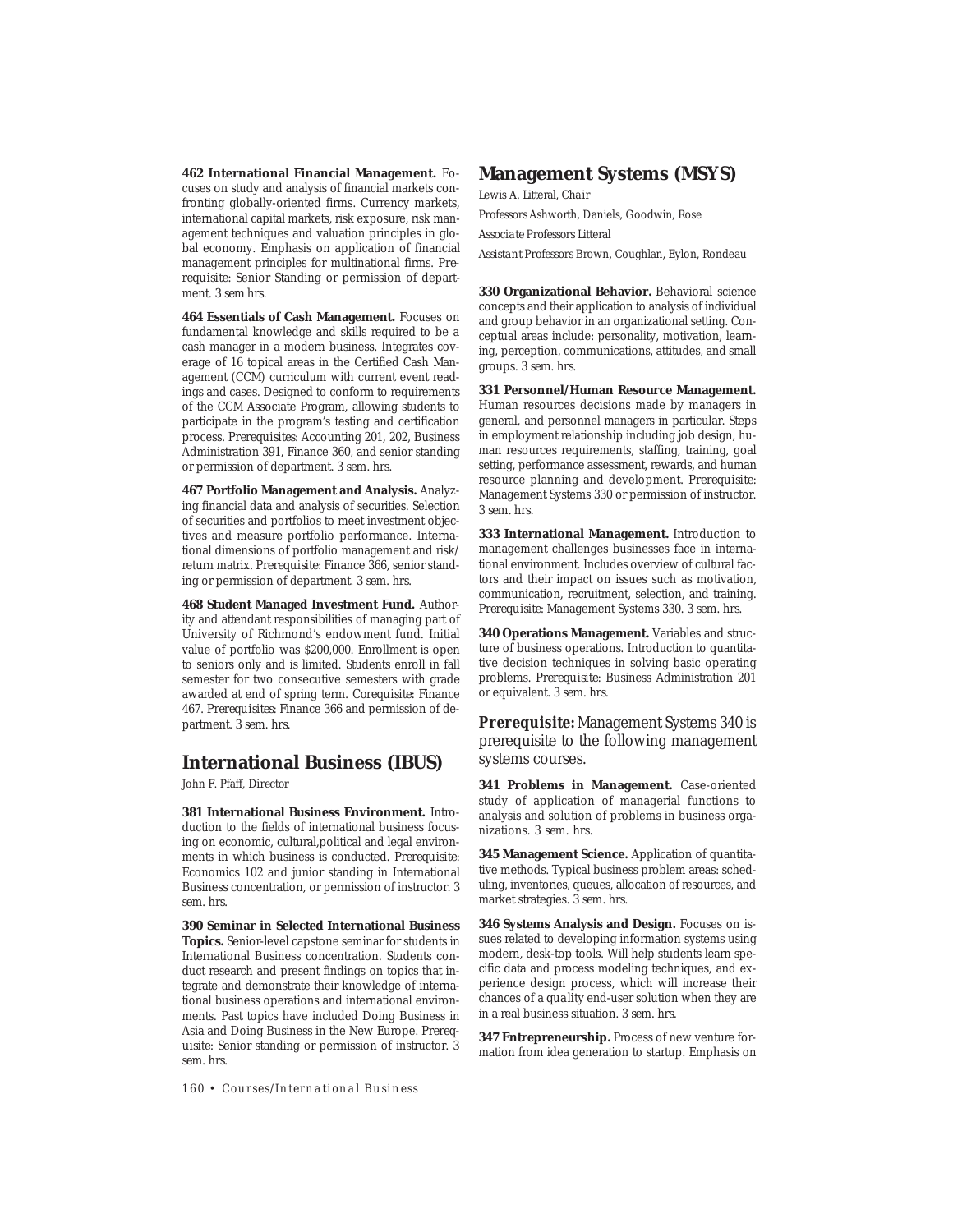small business strategies, business plan mechanics, venture capitalization, and role of the independent entrepreneur in today's society. *3 sem. hrs.*

**348 Environmental Management.** Study of various challenges being faced by today's organizations created by heightened concern for the protection of our natural environment. Topics studied include such issues as air and water pollution, waste management, and global warming. *3 sem. hrs.*

**349 Selected Topics in Management.** Intended primarily as elective for students in business administration or to provide introductions to branches of management not covered in other courses. *Prerequisite*: Permission of instructor. *3 sem. hrs.*

## **Marketing (MKT)**

Harold W. Babb, *Chair Professors* Babb, Cosse, Giese *Associate Professors* Lascu, Pfaff, Weisenberger

**Note**: Marketing 321 is required in the Marketing concentration area. Also as part of the requirements for the marketing concentration, each student will be directed in developing a personal portfolio which will depict learned skills and competencies.

**320 Marketing Management.** Activities by which the planning and exchange of ideas, goods, and services are explained from inception to final consumption. Analysis of markets and their environment, development of marketing strategy, evaluation and control of marketing programs. *Prerequisites*: Accounting 201, 202 and Economics 101-102. *3 sem. hrs.*

*Prerequisite*: Marketing 320 is prerequisite to the following marketing courses.

**321 Problems in Marketing.** Application of marketing concepts to analysis and formulation of marketing programs using case studies. *3 sem. hrs.*

**322 Product Management.** Decisions made by brand manager as product moves through its life cycle including new product development, product management, and product portfolio assessment. Uses case study and lecture. *3 sem. hrs.*

**323 Advertising.** Managerially-oriented course which focuses primarily on role of media in advertising plan. Consideration of underlying social, ethical, economic, and legal issues in advertising. *3 sem. hrs.*

**324 Sales Management.** Sales force management program, allocation of sales effort; recruiting; selection and training, motivation, supervision, compensation, evaluation, and control of the sales force. *3 sem. hrs.*

325 International Marketing. Global market and its influence on domestic as well as international marketing including cultural, political, and economic factors. Analysis includes screening of foreign markets for entry of U.S. products and subsequent development of market plans as well as strategic responses to effect of international trade on U.S. market. *3 sem. hrs.*

326 Marketing Research. Concepts, methodology, and techniques. Research design and statistical analysis. Validity and reliability of research information. *Prerequisite*: Business Administration 201. *3 sem. hrs.*

**327 Consumer Behavior.** Emphasis on understanding of individuals as consumers and organizational buyers; actions consumers engage in while selecting, purchasing, and using products or services in order to satisfy needs and desires. Focus on psychological, emotional, social, and physical processes that precede or follow these actions; how offerings can be targeted more efficiently and effectively to consumer. *3 sem. hrs.*

**329 Selected Topics in Marketing.** Major areas in marketing such as retailing, personal selling, industrial marketing, service marketing and advanced market research. Specific area varies by semester. *Prerequisite*: Permission of instructor. *3 sem. hrs.*

**428 Strategic Market Planning.** Senior level honors course. Students working in small teams act as "consultants" to local businesses in developing a strategic market plan for their assigned company. Formal written reports and presentations will be developed and presented. *Prerequisite*: Recommendation by faculty member and permission of instructor. *3 sem. hrs.*

## **Business Administration (BUAD)**

Faculty from all departments in the School of Business provide instruction in this area.

**Note**: There is no business administration concentration area.

101 Introduction to Business. Multidisciplinary course that exposes student to functional areas of business. Focus on acquiring understanding of language and structure of business through study of its functional components: accounting, economics, finance management, and marketing. (Open to firstand second-year students ONLY.) *3 sem. hrs.*

**201 Business Statistics.** Theory, methodology, and applications of statistics to contemporary business problems. Includes Bernoulli and Poisson processes, sampling distributions, statistical inference, analysis of variance, regression, and correlation. *3 sem. hrs.*

**203 Software Tools and Applications.** Laboratory course that provides introduction to software packages with applications for business decision making. Emphasis on understanding spreadsheet applications,

*Courses/Marketing • 161*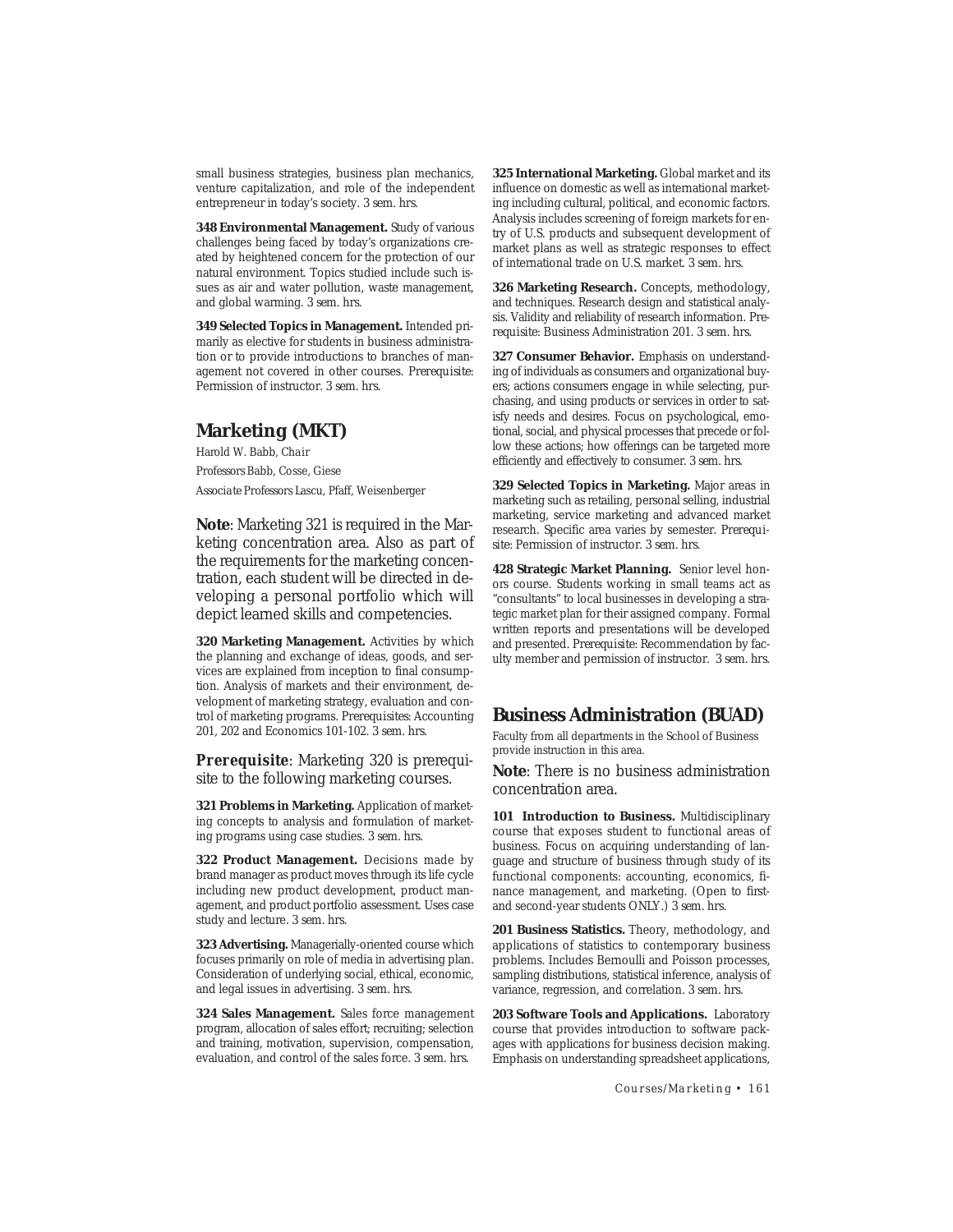but includes sessions on word processing and graphics software and database searches. Open to first and second-year students only *1 sem. hr.*

**301 Quantitative Analysis for Business and Economics.** Mathematical and statistical techniques and their applications to business decisions. Exposure to variety of useful quantitative techniques commonly used in various business disciplines. *Prerequisites*: Economics 101-102 and Business Administration 201 or Economics 274. *3 sem. hrs.*

**389 Directed Independent Study.** Specialized study or directed research in area of business or economics. *Prerequisite*: Permission of instructor. *1-3 sem. hrs.*

**391 Essentials of Information Technology.** Introduction to how computerized information technology supports today's businesses and various functional areas of business. Includes telecommunications, IT development approaches, management of technological changes, and ethical responsibilities of information management. Some use of microcomputerssystems software and e-mail, with specific assignments changing to reflect current trends and issues. *3 sem. hrs.*

**392 Ethical, Social, and Legal Responsibilities of Business.** Ethical and legal issues in business world are

discussed and analyzed from a philosophical, historical, legal, and behavioral approach. Current ethical and legal cases serve to highlight changing value choices and resulting consequences, as well as legal problems experienced by business people. *3 sem. hrs.*

**396 Advanced Business Law.** Principles of law relating to Uniform Commercial Code; emphasis on sales, commercial paper, secured transfers, banking laws, bailments and documents of title. Other areas covered include real and personal property laws, insurance law and trusts and estates. *Prerequisite*: Business Administration 392. *3 sem. hrs.*

**397 Business Policy and Strategy.** Analysis of strategic business problems. Case method to develop decision-making ability in policy formulation and administration. *Prerequisites*: Business Administration 301, Marketing 320, Management Systems 330 and 340, Finance 360. *3 sem. hrs.*

\*\*Students interested in earning more than one undergraduate degree should refer to "The Second Undergraduate Degree" on pages 44-45.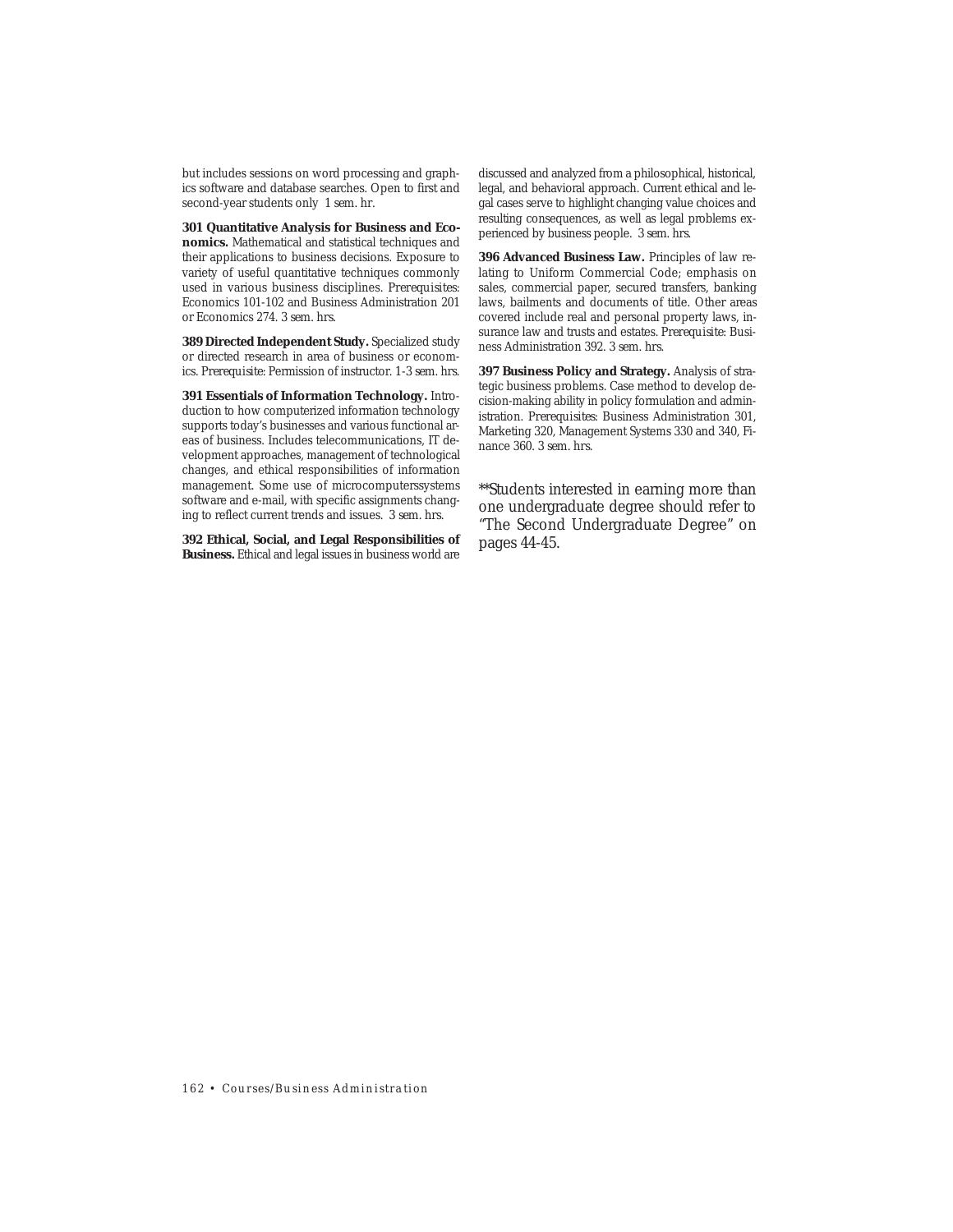# ACADEMIC PROGRAMS JEPSON SCHOOLOF LEADERSHIP STUDIES

## **CURRICULUM REQUIREMENTS**

The Jepson School of Leadership Studies offers the degree of Bachelor of Arts. To earn this degree a candidate must complete satisfactorily the curricular requirements outlined in the following sections and meet the general degree requirements previously stated under "Graduation" in the chapter "Academic Procedures."

## **General Education Requirements**

## **I. Proficiency and Basic Knowledge Requirements**

Courses used to satisfy the First-Year Core Course, the Communication Skills, and the Health and Physical Activity requirements of the General Education Requirements may not be used to meet the fields-of-study requirements for the degree. The First-Year Core Course must be taken in the first year of matriculation, and the Communication Skills and the Health and Physical Activity requirements are normally met in the first year of university study, and should not be postponed beyond the second year.

## *A. First-Year Core Course*

A student may satisfy this requirement by passing CORE 101-102.

## *B. Communication Skills I - English 103*

A student may satisfy this requirement by meeting one of the following alternatives:

- (1) Passing English 101-102 (no longer offered at the University of Richmond), or completing English 103 with a grade of *C* (2.0) or higher, or presenting a score of 5 or 4 on either Advanced Placement test in English
- (2) Presenting a score on the CEEB English Achievement Test or the SAT-II Subject Test acceptable to the Department of English

Only alternative (1) carries semester hours credit toward a degree.

## *C. Communication Skills II - Foreign Language*

A student may satisfy this requirement in a modern foreign language or in an ancient language by meeting one of the following alternatives:

- (1)Passing the intermediate (122 or 202) level of one language, or presenting a score of 5 or 4 on a Modern Foreign Language or Latin Advanced Placement test
- (2)Presenting a score on the CEEB Language Achievement Test or the SAT-II Subject Test acceptable to the language faculty concerned, or a score of 3 on a Modern Foreign Language Advanced Placement test
- (3)Making an acceptable score on a departmental placement test

Only alternative (1) carries semester hours credit toward a degree.

*Programs/School of Leadership • 163*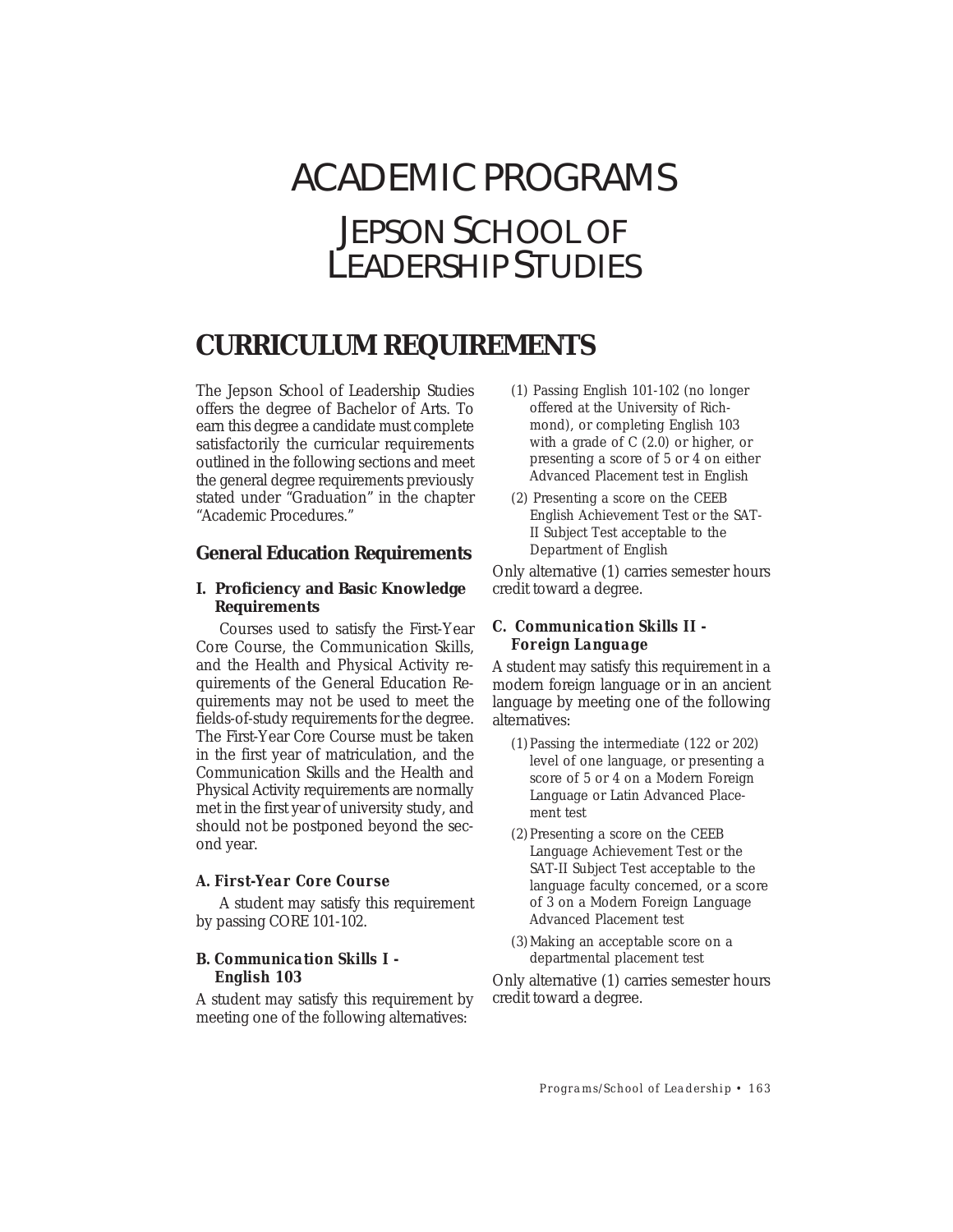#### *D. Health and Physical Activity*

A student may satisfy this degree requirement by passing Health and Sport Science 150, Dimensions of Wellness, and satisfactorily completing one non-academic sport science activity, excluding Intercollegiate Activity courses.

#### *E. Fields of Study*

A student may satisfy the fields-of-study requirements by passing one approved course in each of the areas of historical studies, literary studies, social analysis, symbolic reasoning, and visual and performing arts, and two approved courses in natural sciences from two different subject areas. Such courses must have been approved by the Curriculum Committee and the Faculty of Arts and Sciences, Business, and Leadership Studies as meeting these requirements at the time of course completion. All courses used to meet general education requirements must be passed with a grade of D- (.7) or better with the exception of English 103, which requires a C (2.0) or better. No general education courses may be taken Pass/Fail.

Courses meeting general education requirements are designated in this catalog following the course description, as well as in the Schedule of Classes.

## **Summary of General Education Requirements**

*First-Year:*

| тим-теат.                     |                                 |  |
|-------------------------------|---------------------------------|--|
| Core Course                   | 6 credits                       |  |
| <i>Communication Skills:</i>  |                                 |  |
| <b>Expository Writing</b>     | 3 credits                       |  |
| Foreign Language              | up to $16$ credits <sup>a</sup> |  |
| Oral Communication            | 3 <sub>creditsb</sub>           |  |
| Health and Physical Activity: |                                 |  |
| Dimensions of Wellness        | 2 credits                       |  |
| <b>Activity class</b>         | non-credit                      |  |
| <i>Fields of Study:</i>       |                                 |  |
| <b>Historical Studies</b>     | 3 credits                       |  |
| Literary Studies              | 3 credits                       |  |

*164 • Curricula/School of Leadership*

| Natural Science            | 8 credits |
|----------------------------|-----------|
| Social Analysis            | 3 credits |
| Symbolic Reasoning         | 3 credits |
| Visual and Performing Arts | 3 credits |
|                            |           |

Total: up to 50 credits

a Variable credits; may be satisfied by a demonstration of proficiency upon entrance to the University.

b Incorporated into Core Course and as described above.

## **II. The Leadership Studies Major**

Students wishing to major in leadership studies must apply for admission to the Jepson School during the fall semester of their second year.

They must also complete Leadership Studies 201, Foundations of Leadership Studies, before the spring of the second year or before taking any other leadership studies course. An approved research methods course is also required of all majors. A grade point average of *C+* (2.30) is required in all coursework comprising the major, with no course grade below a *C-* (1.7).

The leadership studies major consists of 40 semester hours of coursework including the following:

- A. Prerequisite: 201 3 hrs.
- B. Core courses 12 hrs. 300, 301, 350, 351 (all required)
- C. Competencies 6 hrs. 353, 354, 356, 357, 358 (choose two)
- D. Contexts 6 hrs. 302, 303, 304, 305, 306, 307 (choose two)
- E. Integrative/Experiential 10-13 hrs. 370, 488, 498 or 499
- F. Leadership Studies Elective 0-3 hrs. (choose one from C or D above or LDSP 390, 392, or 491)

Students who major in leadership studies must also satisfactorily complete an approved leadership concentration or a minor or a second major in another field in either the School of Arts and Sciences or The E. Claiborne Robins School of Business. Infor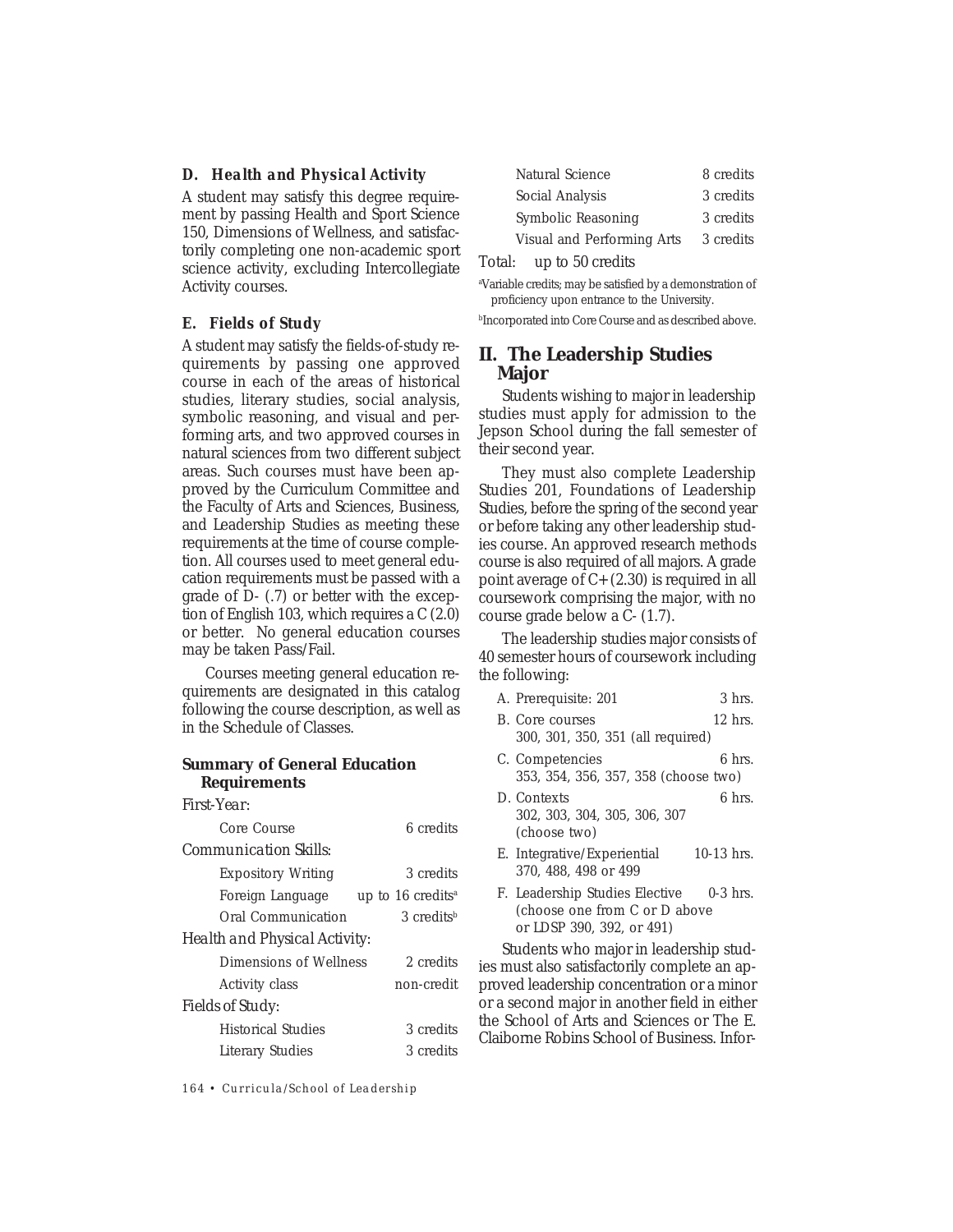mation on leadership concentration may be obtained from the Associate Dean.

## **The Leadership Studies Minor**

Beginning with the Class of 2001, students wishing to pursue the minor in leadership studies must apply for selection to the minor program during the fall semester of their second year.

The leadership studies minor consists of 22 semester hours in leadership studies as noted below. Leadership Studies 201 is a prerequisite to all other leadership studies courses and must be completed before the spring semester of the student's second year.

| A. Prerequisite: 201            | $3$ hrs.       |
|---------------------------------|----------------|
| B. Core Courses: 300, 301, 350, |                |
| 351 (all required)              | $12$ hrs.      |
| C. Service Learning: 370        | $1 \text{ hr}$ |

D. Leadership Studies Electives 6 hrs.

## **CURRICULA**

## **Leadership Studies (LDSP)**

*Professors* Couto, Hickman, Jablin *Associate Professors* Ciulla, Wren *Assistant Professors* Hicks, Keller, Price

#### **INTRODUCTORY**

**201 Foundations of Leadership Studies.** General introduction to and analysis of historical and current theories of leadership. Study of leadership as social process involving interaction of leaders and followers in different contexts; examination of critical thinking, ethics, and methods of inquiry as they pertain to process and study of leadership; general analysis of leadership competencies, such as leading groups and individuals. *3 sem. hrs.* (FSSA)

Leadership Studies 201 is a prerequisite to all other Leadership Studies courses.

#### **CORE**

**300 History and Theories of Leadership.** Analysis of historical concepts and contemporary theories of

leadership. Emphasis on application of theoretical concepts to actual leadership situations. *3 sem. hrs.*

**301 Critical Thinking and Methods of Inquiry.** Examination of knowledge and research as they pertain to leadership. Analysis of scientific methodology and logic, language and interpretation, and their influence on study and practice of leadership. *3 sem. hrs.*

**350 Ethics and Leadership.** Study of how moral values and assumptions shape concepts and practice of leadership. Includes role of values in determining moral obligations of leaders and followers, in shaping moral environments, and in policy making and vision. *3 sem. hrs.*

351 Leading Groups. Group theory, concepts, research, and principles of application. Understanding how groups function. Development of skills necessary to lead and work effectively in groups through group exercises, computer simulations and experiential learning. *3 sem. hrs.*

#### **COMPETENCIES**

**353 Leadership and Motivation.** Examination and evaluation of theories of human motivation as they apply to leadership. Application of motivation principles to leadership situations through case analysis, simulation and role play. Analysis of concepts of needs theory, reinforcement theory, and cognitive theory of motivation in specific contextual settings. *3 sem. hrs.*

**354 Conflict Resolution.** Understanding principles and dynamics of achieving workable unity. Discussion of negotiating techniques and ethical issues related to use of such techniques by leaders. Use of simulations and exercises to practice skills for resolving conflicts. *3 sem. hrs.*

**356 Leading Change.** Study of types of change including moral, cognitive/intellectual, social, cultural, and aesthetic. Focus on leader's ability to envision and implement change and on how different contexts shape that ability. *3 sem. hrs.*

**357 Analyzing and Making Policy.** Examination of leadership in analysis, making, and conduct of policy. Analysis of choices, roles, and moral dimensions involved in cycle of policy. Comparison of policy making and leadership in different contexts. *3 sem. hrs.*

**358 Communicating and Leading.** Explores characteristics of competent leadership communication (in terms of both knowldge and skills) in a variety of situations, including dyadic, group, organizational and extra-organizational contexts. Stresses interdependence of leader-follower communication, and roles and functions ofmessages and message activity (for example, message sending, interpreting, creating and storing) in the leadership process. *3 sem. hrs.*

*Courses/Leadership Studies • 165*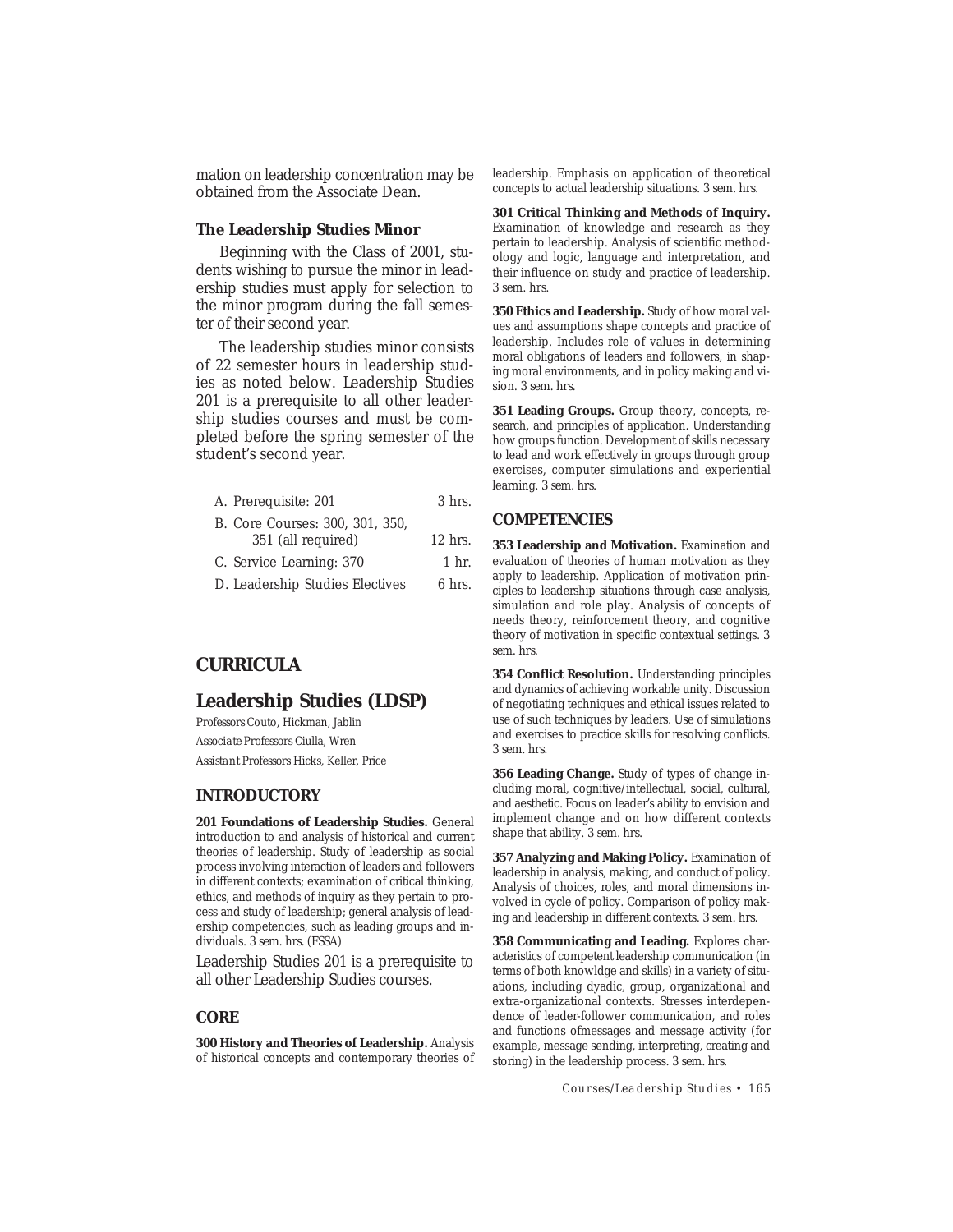#### **CONTEXTS**

**302 Leadership in Organizations.** Focus on leadership theory and research within and across formal organization settings such as public/private, profit/ non-profit, professional/non-professional, and unitary/multidivisional. Examination of rational, natural, and open systems and how leadership differs in each system. *3 sem. hrs.*

**303 Leadership in Political Contexts.** Informal and formal processes by which power and authority are exercised and leadership is selected within political systems in various settings. Examination of leadership in basic processes and institutions of government through case study of legislative issues. *3 sem. hrs.*

**304 Leadership in Social Movements.** Exploration of history of leadership in social movements. Comparison and contrast of forms, mechanisms, and practices of leadership in various stages of a social movement. Examination of values of leaders as expressed through stories of ordinary people involved in leadership in social movements. *3 sem. hrs.*

**305 Leadership in Community and Volunteer Organizations.** Examination of leadership in nonprofit sector organizations ranging from United Way to small neighborhood associations. Differentiation of leadership roles within organizations by structure, size, membership, and mission. Examination of responsibility for leadership as it pertains to voluntary organizations. *3 sem. hrs.*

**306 Leadership in Cultural and Historical Context.** Analysis of impact of larger contextual factors on the process of leadership. Exploration of role of longterm social, political, economic, and intellectual forces, as well as the influence of cultural norms and values. Emphasis on application to actual leadership situations. *3 sem. hrs.*

**307 Leadership in International Contexts.** Comparative study of leadership in other cultures and in cross-cultural organizations. Topics include cultural and ethical influences on leadership, the relationship between leaders and followers in other cultures and problems of cross-cultural leadership. *3 sem. hrs.*

#### **SELECTED ISSUES IN LEADERSHIP STUDIES**

**389 Research Methods in Leadership Studies.** Indepth examination of various research methods used in study of leadership. Consideration of issues associated with design of studies, collection of various kinds of data, writing research proposals and reports, and analysis of data. *Prerequisite*: Leadership 301 or permission of instructor. *3 sem. hrs.*

**390 Selected Topics.** Topics developed by Jepson School faculty, visiting faculty, or faculty in other schools of the University that address particular issues in leadership. Examples may include Legal Dimensions of Leadership, Sports Leadership, and Literature and Leadership. *3 sem. hrs.*

**392 Leadership Study Abroad.** Focus on leadership issues in global environment. *3 sem. hrs.*

**491 Independent Study.** Special projects pursued individually under supervision of faculty member. *Prerequisite*: Permission of school. *1-6 sem. hrs.*

## **INTEGRATIVE/EXPERIENTIAL**

The following courses are restricted to leadership studies majors only.

**370 Service Learning.** Exploration of leadership as service to society in variety of community service settings. Relating theories and principles of leadership to practice through concrete, specific tasks representing service to population in need. Accompanied by weekly seminar. *1 sem. hr.*

**488 Internship: Practicum.** Applied experience in field of leadership studies. Observations of leaders in governmental, corporate, or non-profit settings. Graded pass/fail only. *Corequisite*: Internship Seminar. *3 sem. hrs.*

**488 Internship: Seminar.** Weekly seminar which accompanies Internship Practicum. *Corequisite*: Internship Practicum. *3 sem. hrs.*

**497-498 Senior Project I and II.** Senior Project I: Design and development of research proposal, including identification of project, literature review, and selection of methodology. Senior Project II: Implementation of project design, including data collection and analysis and completion of final project paper. Senior capstone experience, recommended for leadership studies majors interested in pursuing a major project or graduate studies. *Prerequisite:* Leadership 497 and permission of project advisor are prerequisites to 498. *3-3 sem. hrs.*

**499 Senior Seminar.** Senior capstone experience intended to engage majors in an intensive and integrative study of one or more leadership issues. *3 sem. hrs.*

*166 • Courses/Leadership Studies*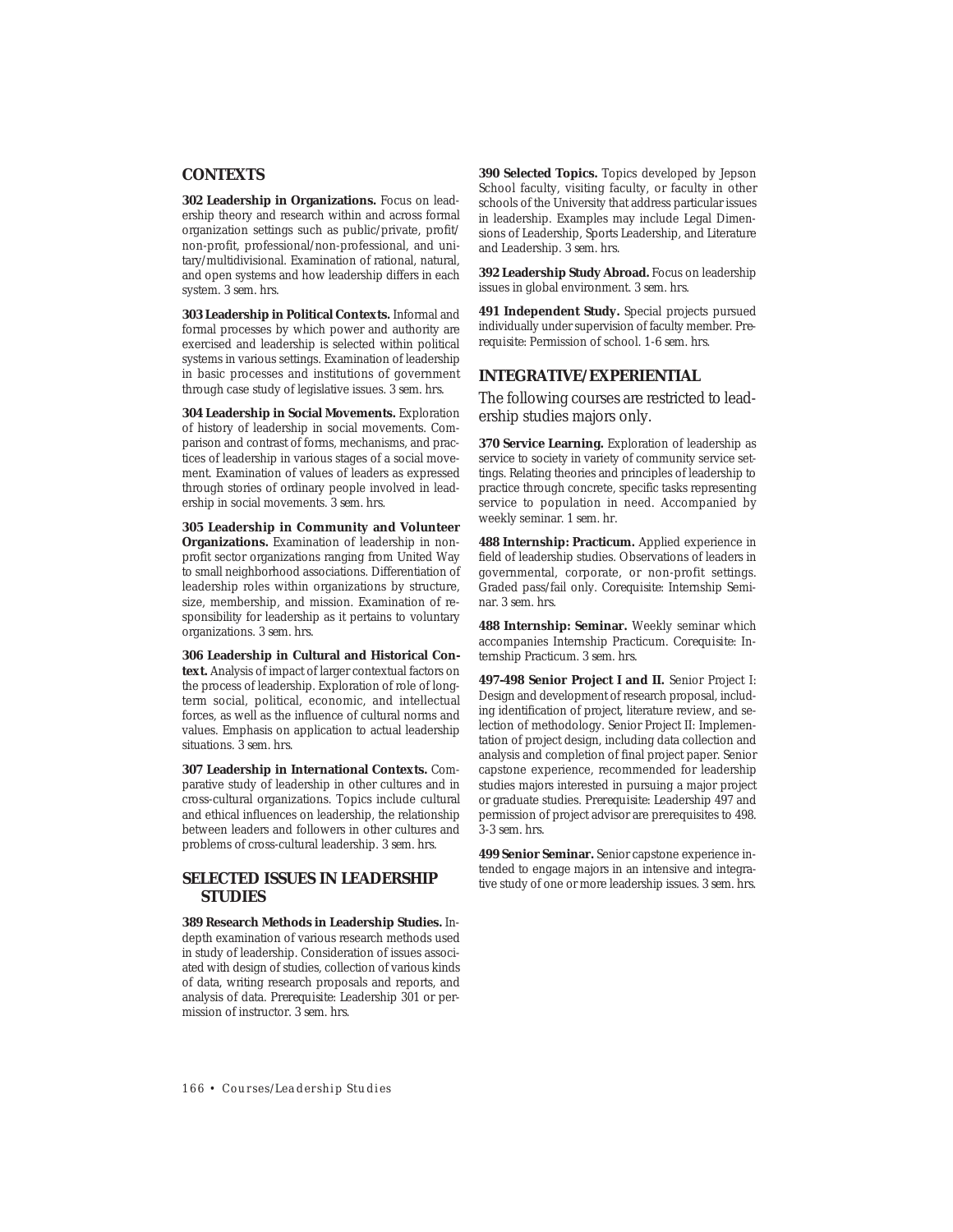# **DIRECTORY**

## **Board of Trustees**

#### **Officers**

**Austin Brockenbrough III**, *Rector* **Gilbert M. Rosenthal**, *Vice Rector* **William E. Cooper**, *President* **Carolyn R. Martin**, *Secretary* **Herbert C. Peterson**, *Assistant Secretary and Treasurer*

#### **Corporate Trustees**

*(excluding Emeritus Trustees)* **Term Expiring June 30, 1998**

**Lewis T. Booker, J.D., LL.D**, *Richmond, Va.* **Ann Carol Marchant**, *Richmond, Va.* **Lawrence E. Matthews**, *Vienna, Va.* **Richard L. Morrill, Ph.D., L.H.D.**, *Richmond,Va.* **Claire M. Rosenbaum, Ph.D.**, *Manakin-Sabot, Va.* **Gilbert M. Rosenthal**,*Richmond, Va.*

**Richard L. Sharp**, *Richmond, Va.* **Robert S. Ukrop**, *Richmond, Va.* **Sara R. Wilson**, *Richmond, Va.* **Marshall B. Wishnack**, *Richmond, Va.*

#### **Term Expiring June 30, 1999**

**Otis D. Coston Jr.**, *McLean, Va.* **John R. Davis Jr.**, *Richmond.Va.* **William H. Gray III, LL.D.**, *Fairfax, Va.* **R. Clint Hopkins**, *Chesapeake, Va.* **Thomas H. Neuhoff**, *Dallas, Tx.* **Robert D. Seabolt**, *Richmond, Va.* **Stanley F. Pauley**, *Richmond, Va.* **Elaine J. Yeatts**, *Richmond, Va.*

**Term Expiring June 30, 2000**

**Austin Brockenbrough III**, *Richmond, Va.* **Dale P. Brown**, *Cincinnati, Oh.*

**Martha A. Carpenter, M.D., D.Sc.**, *Charlottesville, Va.*

**Grace E. Harris, Ph.D.***, Richmond, Va.* **Walter A. Harrow Jr.**, *Deltaville, Va.* **Robert E. Rigsby**, *Richmond, Va.* **E. Claiborne Robins Jr., LL.D**, *Richmond, Va.* **Susan G. Quisenberry**, *Richmond, Va.*

#### **Term Expiring June 30, 2001**

**Robert F. Brooks Sr.**, *Richmond, Va.* **Robert L. Burruss Jr., J.D.**, *Richmond, Va.* **John B. Clarke**, *Richmond, Va.* **Edward Eskandarian**, *Boston, Mass.* **John D. Gottwald**, *Richmond, Va.* **J. Earlene Jessee**, *Richmond, Va.* **Thomas C. Leggett, D.C.S.**, *South Boston, Va.* **Dennis A. Pryor**, *Richmond, Va.* **Frederick P. Stamp Jr.**, *Wheeling, West Va.* **H. Norman Schwarzkopf, D.L.S.**, *Tampa, Fl.*

#### **Trustees Emeriti**

**Floyd D. Gottwald Jr., D.C.S.** *(1999), Richmond, Va* **William B. Graham** *(1998), Irvington, Va.* **Joseph A. Jennings, D.S.C.** (*1997*), *Richmond, Va.* **Robert C. King Sr.** *(1999), Richmond, Va.* **W. Dortch Oldham, LL.D.** *(2000), Nashville, Tenn.* **David P. Reynolds, D.C.S.** *(1999), Richmond, Va.* **Charles H. Ryland, LL.B., LL.D.** *(1998), Warsaw, Va.* **Frances A. Stallard, D. Hum.** *(1999), Richmond, Va.* **Henry F. Stern,** *(2000), Richmond.Va.* **F. Carlyle Tiller, D.C.S.** *(1999), Palm City, Fl.* **C. Porter Vaughan Jr., D.C.S.** *(1999), Richmond, Va.* **Clinton Webb, D.C.S.** *(2000), Richmond, Va.* **E. Carlton Wilton,** *(1998), Richmond, Va.*

#### † Term expires June 30 of year listed

*Directory/Board of Trustees • 167*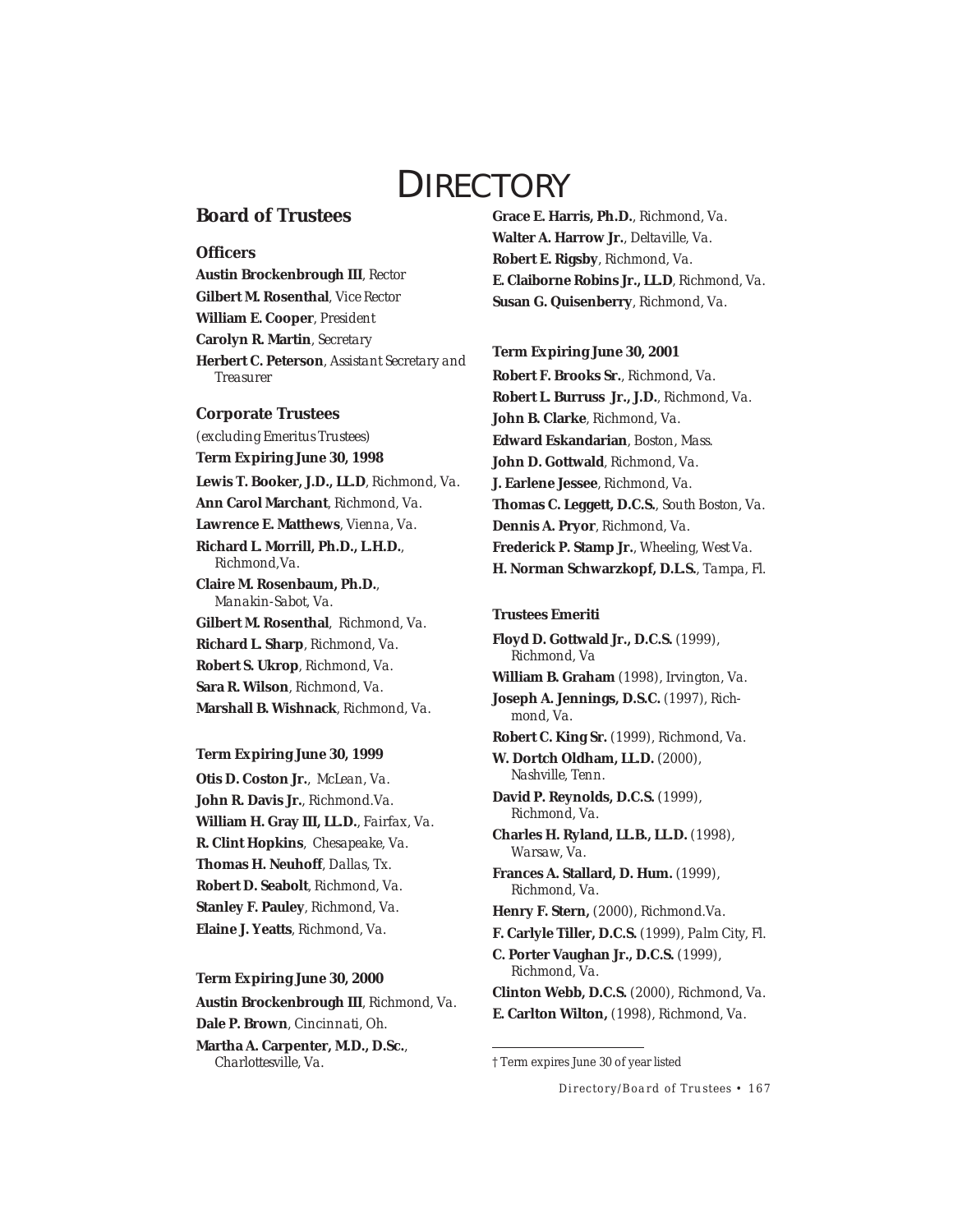## **Administration**

**The University**

**William E. Cooper**, *President* **Richard L. Morrill**, *Chancellor and University Professor* **E. Bruce Heilman**, *Chancellor* **George M. Modlin**, *Chancellor Emeritus* **Zeddie P. Bowen**, *Vice President and Provost* **Leonard S. Goldberg**, *Vice President, Student Affairs* **Herbert C. Peterson**, *Vice President, Business and Finance and Treasurer* **D. Chris Withers**, *Vice President, Development and University Relations* **Carolyn R. Martin**, *Executive Assistant to the President* **Charles S. Boone**, *Director of Athletics* **David D. Burhans**, *Chaplain to the University* **Carolyn S. Boggs**, *University Registrar* **James Rettig**, *University Librarian*

#### **University Deans**

**James L. Narduzzi**, *Dean, School of Continuing Studies* **John R. Pagan**, *Dean, The T. C. Williams School of Law* **Patricia C. Harwood**, *Dean, Westhampton College* **David E. Leary**, *Dean, School of Arts and Sciences* **Richard A. Mateer**, *Dean, Richmond College* **J. Randolph New**, *Dean, The E. Claiborne Robins School of Business* **John W. Rosenblum**, *Dean, Jepson School of Leadership Studies* **Pamela W. Spence**, *Dean of Admission*

#### **Undergraduate Academic Associates**

**Albert E. Bettenhausen**, *Associate Dean, The E. Claiborne Robins School of Business* **Uliana F. Gabara**, *Associate Provost for International Education* **Barbara J. Griffin**, *Associate Dean, School of Arts and Sciences* **Anne W. Perkins**, *Associate Dean, Jepson School of Leadership Studies* **John F. Pfaff**, *Director of International Business Studies* **Ellen Waite Franzen**, *Associate Provost for Information Services*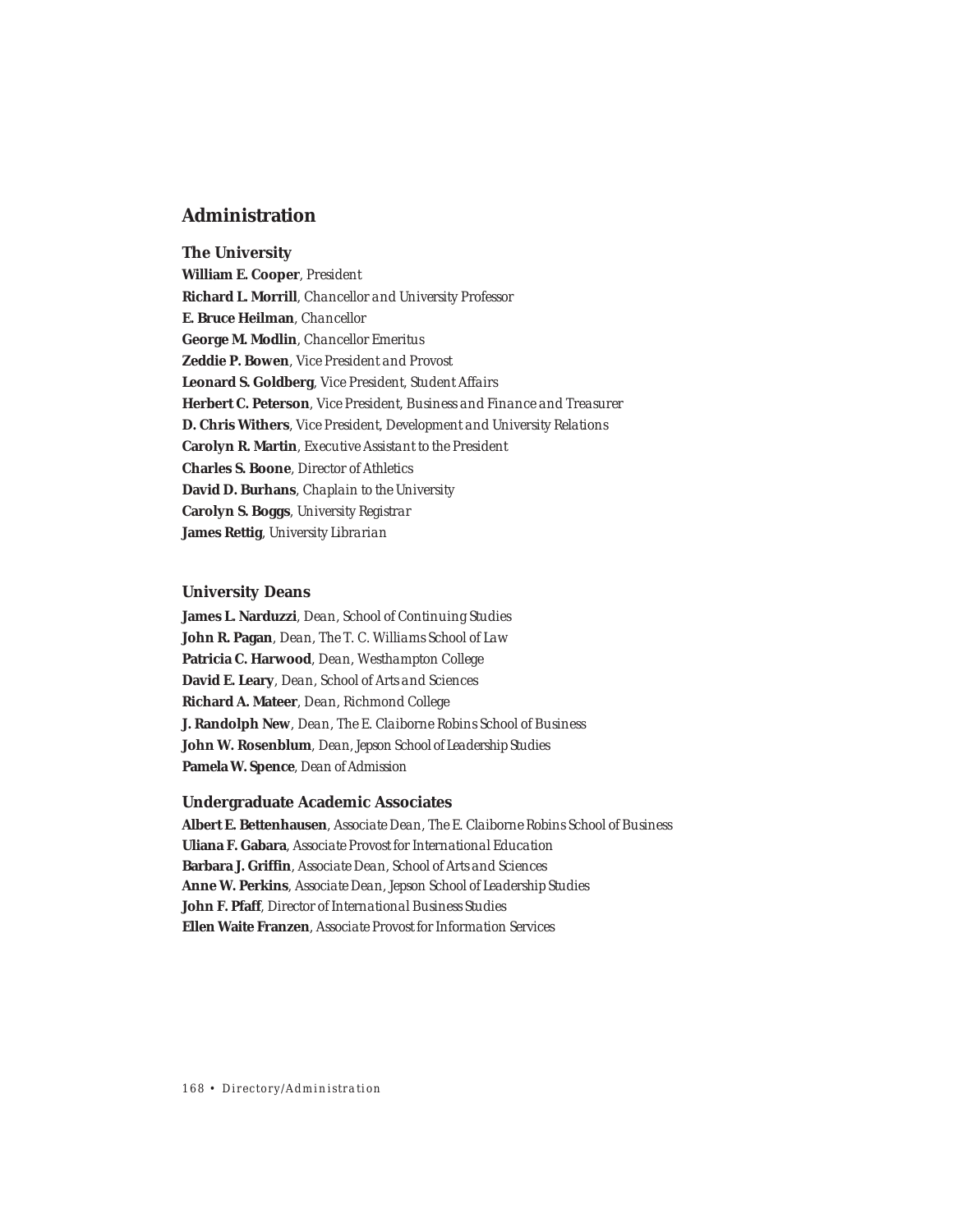## **Faculty of the School of Arts and Sciences**

The year given designates the year of appointment.

The year with ( ) is the year of first appointment.

**Abrash, Samuel A.,** *Associate Professor of Chemistry;* 1990 B.A. (University of Chicago), Ph.D. (University of California at Berkeley) **Addiss, Stephen,** *Professor of Art History, Tucker-Boatwright Professor in the Humanities;* 1992M.A. (Harvard University), M.A., Ph.D. (University of Michigan) **Allen, Nancy H.,** *Director of Costuming and Make-Up,* 1989 B.F.A., M.F.A. (Virginia Commonwealth University) **Allison, Scott T.,** *Associate Professor of Psychology;* 1987 B.A. (University of California at San Diego), Ph.D. (University of California at Santa Barbara) **Anderson, Gene H.,** *Professor of Music and Director of Band;* 1982 B.A. (Luther College), M.A., Ph.D. (University of Iowa) **Bak, Joan L.,** *Associate Professor of History and International Studies;* 1978 B.A. (Stanford University), M.Phil., Ph.D. (Yale University) **Barnett, B. Lewis, III,** *Associate Professor of Computer Science;* 1990 B.S. (Furman University), M.S.C.S., Ph.D. (University of Texas) **Baroody, Barbara A.,** *Director of the Intensive Language Program in French;* 1981 B.A. (The College of William and Mary), M.A. (University of Richmond) **Barza, Steven L.,** *Associate Professor of English;* 1978 B.A. (Cornell University), M.F.A., Ph.D. (University of Iowa) **Bax, Eric,** *Assistant Professor of Computer Science***;** 1998 B.S., M.S. (California Institute of Technology), Ph.D. (Furman University) **Becker, Richard,** *Associate Professor of Music;* 1975 B.M. (University of Rochester), M.M. (Boston University) **Bergren, Theodore A.,** *Associate Professor of Religion;* 1991 A.B. (Princeton University), M.T.S. (Harvard University Divinity School), Ph.D. (University of Pennsylvania) **Berry, Jane M.,** *Associate Professor of Psychology;* 1991 B.A., M.A., Ph.D. (Washington University) **Bishop, John W.,** *Professor of Biology;* 1966 B.A. (Rutgers University), M.S., Ph.D. (Cornell University) **Blake, Holly J.,** *Coordinator of the WILL Program and Lecturer in Women's Studies;* 1992 B.A. (College of Wooster), M.A., (State University of New York at Binghamton) **Blick, Kenneth A.,** *Professor of Psychology;* 1967 B.A., M.A. (University of Richmond), Ph.D. (Tulane University) **Bogle, Emory C.,** *Associate Professor of History;* 1967 B.A. (Dakota Wesleyan University), M.A., Ph.D. (University of Maryland) **Bolt, Ernest C., Jr.,** *Professor of History,The Samuel Chiles Mitchell-Jacob Billikopf Professor in History;* 1966 B.A. (Furman University), M.A., Ph.D. (University of Georgia) **Bonfiglio, Thomas P.,** *Associate Professor of German;* 1984 B.S. (University of Rochester), M.A. (University of Toronto), M.A. (University of Wisconsin), Ph.D. (Indiana University) **Bowen, J. Van, Jr.,** *Professor of Mathematics,* 1968 B.S. (University of Richmond), M.S., Ph.D. (Virginia Polytechnic Institute) **Bower, Kathrin M.,** *Assistant Professor of German;* 1995 B.A. (University of Vermont), M.A., Ph.D. (University of Wisconsin at Madison) **Bradley-Cromey, Nancy,** *Associate Professor of French;* 1992 B.A. (Wells College), M.A. (Middlebury College School of Italian), M.A., Ph.D. (University of Wisconsin) **Brown, Irby B.,** *Professor of English;* 1959 B.A. (University of Richmond), M.A., Ph.D. (University of Virginia) **Brown, Mavis H.,** *Associate Professor of Education;* 1978

B.S., M.S. (Radford College), Ph.D. (Texas Woman's University)

*Directory/Arts and Sciences Faculty • 169*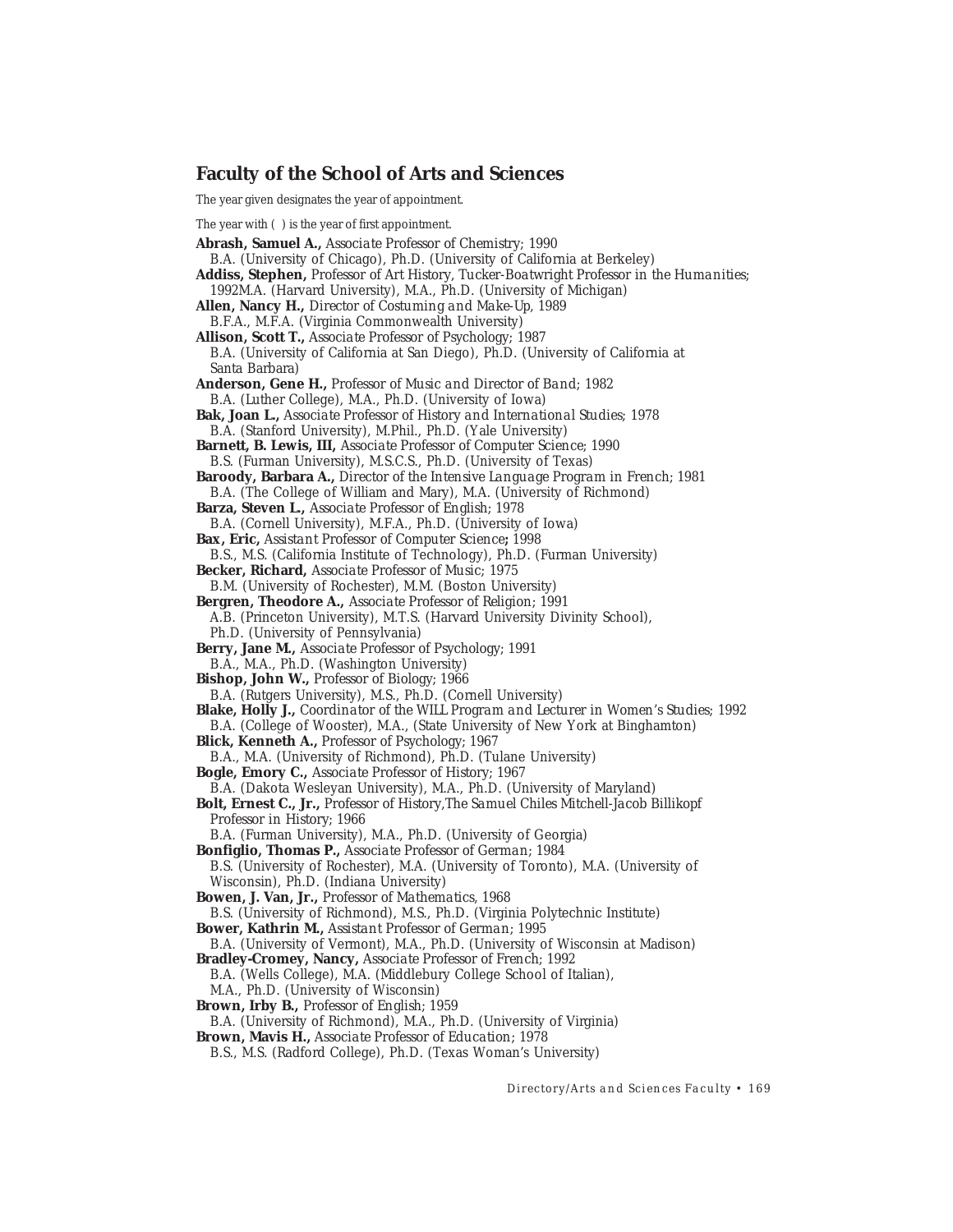**Bunting, Suzanne K.,** *Professor of Music;* 1961 B.A. (University of Richmond), M.M. (University of Michigan), Student of Hans Vollenweider (Zurich) in organ **Cable, Jennifer A.,** *Assistant Professor of Music;* 1993 B.M. (Oberlin College), M.M., D.M.A. (Eastman School of Music) **Carapico, Sheila,** *Associate Professor of Political Science;* 1985 B.A. (Alfred University), M.A., Ph.D. (State University of New York at Binghamton) **Caudill, Lester F., Jr.,** *Assistant Professor of Mathematics;* 1995 B.S., M.S., Ph.D., (Texas A&M University) **Cavalcanti, H.B.,** *Associate Professor of Sociology;* 1993 B.Th. (Seminário Teológico Batista de Norte), B.Law (Universidade Católica de Pernambuco), M.Div. (Southern Baptist Theological Seminary), M.A., Ph.D. (Vanderbilt University) **Charlesworth, Arthur T.,** *Professor of Mathematics and Computer Science;* 1976 B.S. (Stetson University), A.M., Ph.D. (Duke University), M.S., Computer Science (University of Virginia) **Churchill, Mary M.,** *Clinical Psychologist and Adjunct Assistant Professor of Psychology;* 1989 B.A., M.A., Ph.D. (University of Cincinnati) **Clark, Sean,** *Assistant Professor of Health and Sport Science***;** 1997 B.S. (Gordon College), M.S. (University of Massachusetts at Amherst), Ph.D. (Oregon State University) **Clough, Stuart C.,** *Associate Professor of Chemistry;* 1973 B.S. (University of Richmond), Ph.D. (University of Florida) **Cohen, Alfred S.,** *Associate Professor of Music;* 1986 B.A. (University of California at Santa Cruz), M.F.A., D.M.A. (Cornell University) **Cook, Robert Winston, Jr.,** *Associate Professor of Economics;* 1980 B.A. (University of Richmond), Ph.D. (Virginia Polytechnic Institute) **Craft, Erik D.,** *Assistant Professor of Economics;* 1994 B.A. (St. Lawrence University), M.S., Ph.D. (University of Chicago) **Daleng, Myra W.,** *Director of Dance;* 1981 B.A. (University of Maryland), M.S. (James Madison University) **Dance, Daryl Cumber,** *Professor of English;* 1992 A.B., M.A. (Virginia State College), Ph.D. (University of Virginia) **Davis, G. Scott,** *Associate Professor of Religion, The Lewis T. Booker Professorship of Religion and Ethics;* 1994A.B. (Bowdoin College), Ph.D. (Princeton University) **Davis, James A.,** *Associate Professor of Mathematics, The Roger Francis and Mary Saunders Richardson Chair in Mathematics;* 1988 B.S. (Lafayette College), M.S., Ph.D. (University of Virginia) **Davison, Michael A.,** *Associate Professor of Music;* 1986 B.M.E. (Eastman School of Music), M.S.T. (University of Wisconsin at Whitewater), D.M.A. (University of Wisconsin at Madison) **Dawson, Albert C.,** *Professor of Spanish;* 1966 B.A. (University of Richmond), M.A., Ph.D. (University of Wisconsin) **Dawson, Laila M.,** *Director of the Intensive Language Program in Spanish;* 1984 B.A. (Wilson College), M.A. (University of Wisconsin) **de Sá, Rafael O.,** *Associate Professor of Biology;* 1992 Licenciado en Ciencias Biologicas (Universidad Mayor de la Republica Oriental del Uruguay), M.A. (University of Kansas), Ph.D. (University of Texas at Austin) **Dean, David H.,** *Associate Professor of Economics;* 1987 B.A. (Hobart College), M.A., Ph.D. (Rutgers University) **Decker, Christopher M.,** *Instructor of Spanish;* 1997 B.A. (Trinity College at Oxford), M.S. (Tulane University) **Deguzman, Manuel T.,** *Assistant Professor of Military Science;* 1997 B.A. (University of Maryland) **Denton, Margaret Fields,** Associate Professor of Art History; 1990 B.A. (George Washington University), M.A. (Tulane University), Ph.D. (New York University-Institute of Fine Arts)

*170 • Directory/Arts and Sciences Faculty*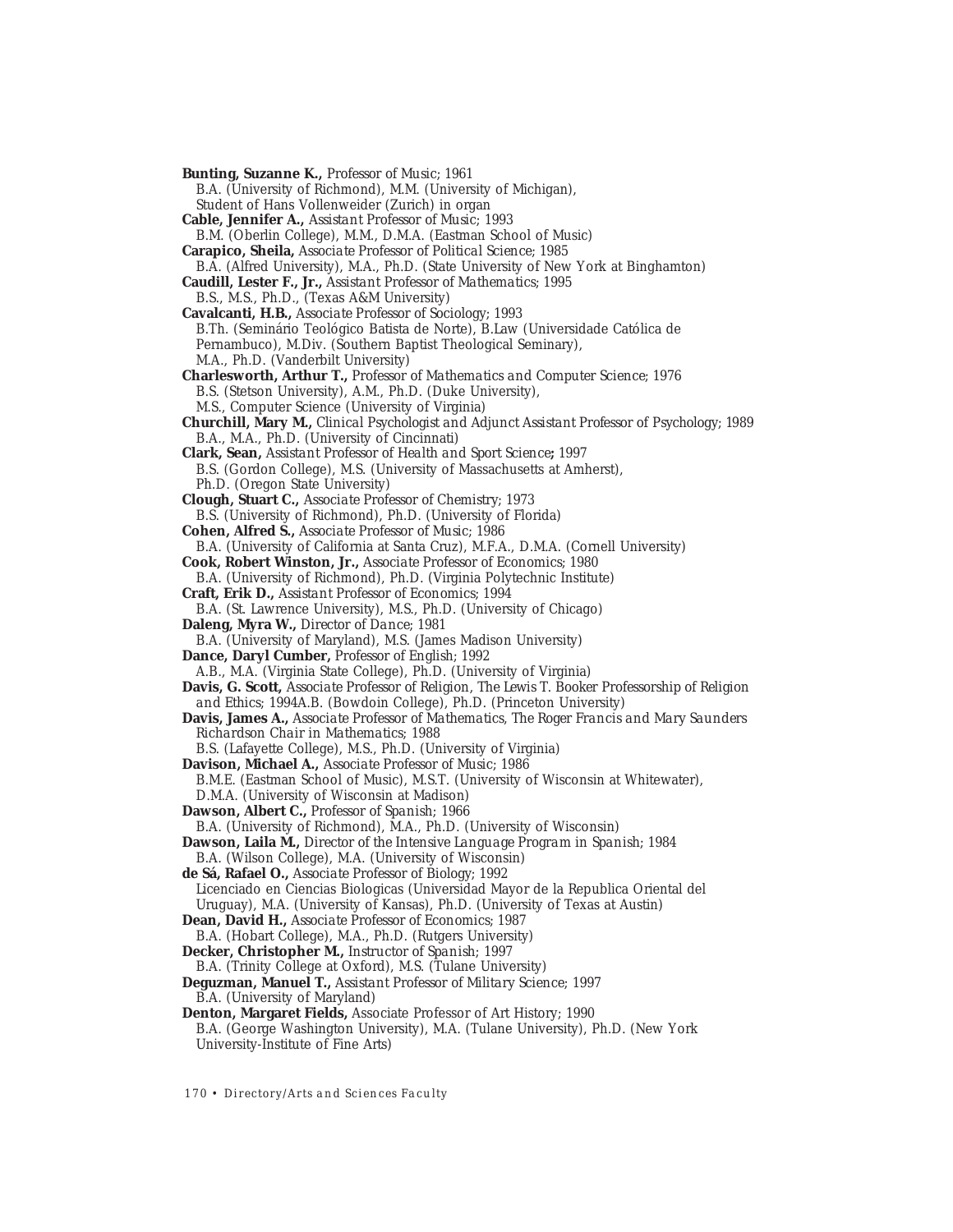**Dickerson, Lynn C., II,** *Professor of English;* 1970 B.A. (University ofRichmond), B.D., Th.M. (Southeastern Baptist Seminary), Ph.D. (Emory University) **Dolan, Robert C.,** *Professor of Economics;* 1980 B.A. (Hobart College), M.A., Ph.D. (Rutgers University) **Dominey, Raymond N.,** *Associate Professor of Chemistry;* 1986 A.A. (Pensacola Junior College), B.S. (University of West Florida), Ph.D. (Massachusetts Institute of Technology) **Eakin, Frank E., Jr.,** *Professor of Religion, The Marcus M. and Carole M. Weinstein, and Gilbert M. and Fannie S. Rosenthal Jewish and Christian Studies Chair;* 1966 B.A. (University of Richmond), B.D. (Southern Baptist Theological Seminary), Ph.D. (Duke University) **Edwards, N. Fayne,** *Professor of Economics;*1968 B.S. (Virginia Polytechnic Institute), Ph.D. (University of Kentucky) **Eicher, B. Keith,** *Professor of Education;* 1971 B.S., M.S. (Southern Illinois University), Ed.D. (Northern Illinois University) **Elhai, Jeffrey,** *Assistant Professor of Biology;* 1996 B.A. (Pomona College), M.A., Ph.D. (State University of New York at Stony Brook) **Essid, Joseph,** *Director of the Writing Center;* 1992 B.A. (University of Virginia), M.A., Ph.D. (Indiana University) **Evans, David C.,** *Associate Dean, School of Arts and Sciences, and Professor of History;* 1973 B.A., M.A., Ph.D. (Stanford University) **Fenster, Della D.,** *Assistant Professor of Mathematics;* 1994 B.A. (University of Mississippi), M.A. (BostonCollege), Ph.D. (University of Virginia) **Ferguson, Geraldine H.,** *Director of Chemistry Laboratories;* 1994 B.A. (Mount St. Agnes College), M.S. (The Catholic University of America) **Ferman, Claudia,** *Associate Professor of Spanish;* 1992 M.A. (Universidad Nacional de Buenos Aires), Ph.D. (Arizona State University) **Gabara, Uliana F.,** *Associate Provost of International Education and Coordinator of International Studies;* 1983 B.A. (Bennington College), M.A. (University of Warsaw), Ph.D. (University of Virginia) **Geaney, Jane M.,** *Assistant Professor of Religion;* 1997 B.A. (College of the Holy Cross), M.A., Ph.D. (University of Chicago) **Gilfoyle, Gerard P.,** *Associate Professor of Physics;* 1987 A.B. (Franklin and Marshall College), Ph.D. (University of Pennsylvania) **Givens, Terryl L.,** *Associate Professor of English;* 1988 B.A. (Brigham Young University), M.A., Ph.D. (University of North Carolina) **Goldman, Emma W.,** *Associate Professor of Chemistry;* 1984 B.A., M.A. (Vassar College), Ph.D. (Massachusetts Institute of Technology) **Goodner, Bradley W.,** *Assistant Professor of Biology;* 1994 B.S. (Texas A&M University), Ph.D. (Purdue University) **Gordon, John L., Jr.,** *Professor of History;* 1967 A.B. (Western Kentucky University), M.A., Ph.D. (Vanderbilt University) **Greenfield, Gary R.,** *Associate Professor of Mathematics and Computer Science;* 1981 B.A. (University of California at Los Angeles), Ph.D. (Oregon State University) **Griffin, Barbara J.,** *Director, Graduate School of Arts and Sciences, Associate Dean, School of Arts and Sciences, and Professor of English;* 1970 B.A. (Wichita State University), M.A. (Wayne State University), Ph.D. (Indiana University) **Gruner, Elisabeth R.,** *Assistant Professor of English and Women's Studies;* 1993 A.B. (Brown University), M.A., Ph.D. (University of California at Los Angeles) **Gunlicks, Arthur B.** *Professor of Political Science and International Studies;* (1968), 1980 B.A. (University of Denver), Ph.D. (Georgetown University), (University of Freiburg), (University of Gottingen) **Hall, James H., Jr.,** *Professor of Philosophy, The James Thomas Professorship in Philosophy;* 1965 A.B. (The Johns Hopkins University), Ph.D. (University of North Carolina at Chapel Hill) **Hammer, Warren L.,** *Aquatics Director and Instructor of Health and Sport Science;* 1982 B.S. (Lock Haven State College), M.S. (Kansas State University)

*Directory/Arts and Sciences Faculty • 171*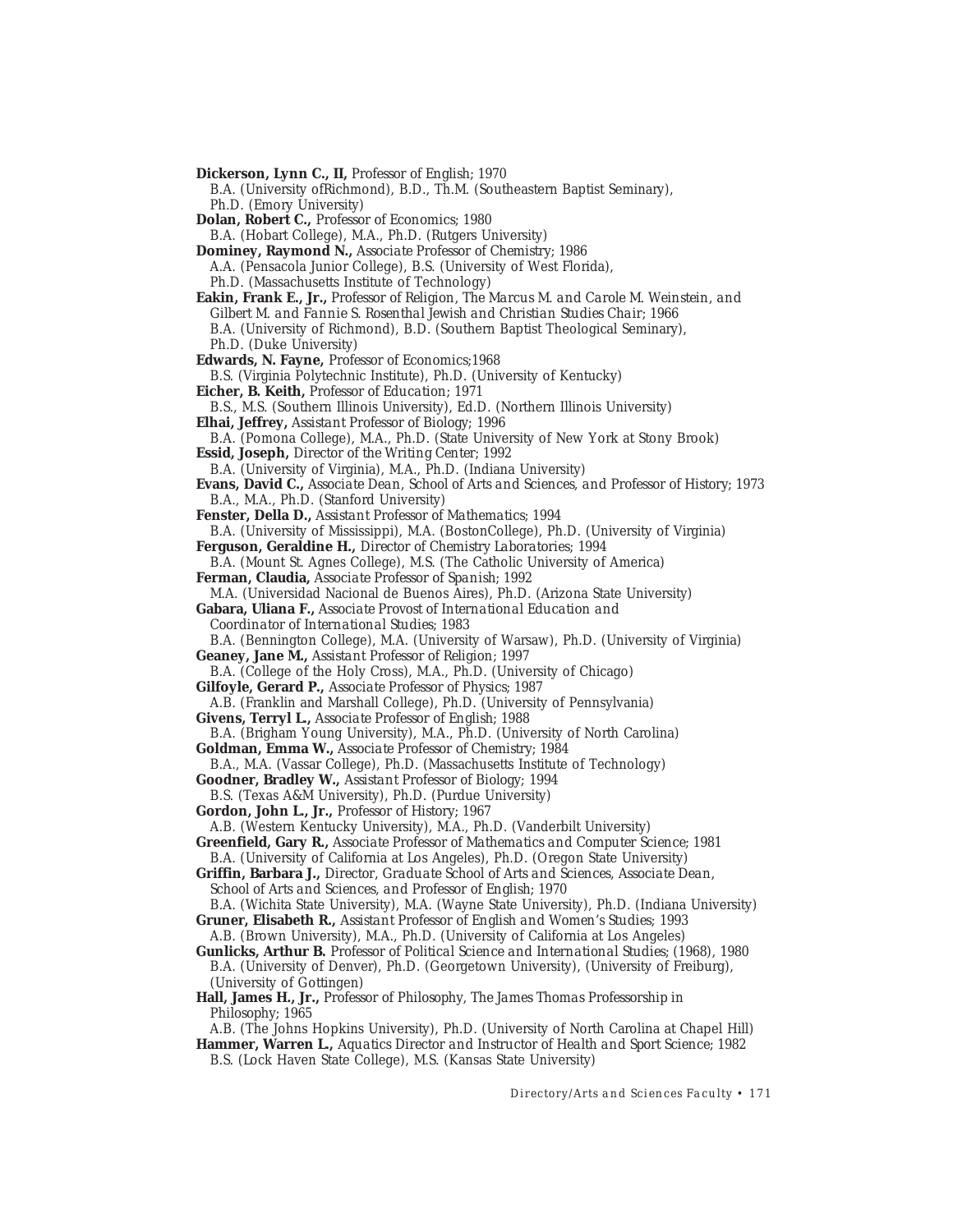*172 • Directory/Arts and Sciences Faculty* **Harwood, Patricia C.,** *Dean, Westhampton College, and Associate Dean, School of Arts and Sciences;* 1986 B.A. (Longwood College), M.A. (Middle Tennessee State University), Ed.D. (The College of William and Mary) **Hayden, W. John,** *Professor of Biology, The D.A. Kuyk Chair of Biology;* 1980 B.A. (University of Connecticut), M.S., Ph.D. (University of Maryland) **Hayes, Julie C.,** *Associate Professor of French;* 1982 B.A. (Austin College), M.A., Ph.D. (Northwestern University) **Heller, Lisa K.,** *Instructor of Speech;* 1995 B.A. (University of Vermont), M.A. (Syracuse University) **Hermida-Ruiz, Aurora,** *Instructor ofSpanish;* 1995 B.A. (Universidad de Sevilla), M.A. (University of Virginia) **Heslop, Jeffery L.,** *Professor of Military Science;* 1994 B.A. (Davidson College), M.B.A. (The College of William and Mary), Lieutenant Colonel (United States Army) **Hewett-Smith, Kathleen M.,** *Associate Professor of English;* 1991 B.A. (University of Colorado at Boulder), M.A., Ph.D. (University of California at Irvine) **Hickey, Dona J.,** *Associate Professor of English;* 1984 B.A., M.A., Ph.D. (University of Wisconsin at Milwaukee) **Hilliard, Raymond F.,** *Professor of English;* 1976 B.A. (University of Maryland), Ph.D. (University of Rochester) **Hobgood, Linda B.,** *Director of the Speech Center;* 1996 B.A., M.A. (University of Virginia) **Hogan, Margaret A.,** *Swim Coach and Instructor of Health and Sport Science;* 1977 B.S., M.A. (University of Maryland) **Hoke, Katherine W.,** *Associate Professor of Mathematics;* 1985 B.S. (College of Charleston), M.S., Ph.D. (University of North Carolina) **Hopkins, Warren P.,** *Director of Counseling and Psychological Services and Associate Professor of Psychology;* 1976 B.A. (Washington and Lee University), M.A. (Kent State University), Ph.D. (University of Tennessee) **Howell, Yvonne,** *Associate Professor of Russian;* 1991 B.A. (Dartmouth College), M.A., Ph.D. (University of Michigan) **Hubbard, Anita H.,** *Instructor of Mathematics and Computer Science;* 1983 B.S.(University of Tennessee), M.S. (University of North Carolina at Chapel Hill), M.S. (Pennsylvania State University) **Hubbard, John R.,** *Professor of Mathematics and Computer Science;* 1983 A.B. (University of Rochester), A.M., Ph.D. (University of Michigan), M.S. (Pennsylvania State University) **Ivey, George N., Sr.,** *Associate Director of Athletics and Associate Professor of Education;* (1976), 1982 B.Ed. (University of Omaha), B.S. (State University of New York at Albany), M.S. (Troy State University), Ed.S., Ed.D. (The College of William and Mary), Graduate (United States Army Command and General Staff College), Graduate (Naval War College) **James, Robison B.,** *Professor of Religion, The George and Sallie Cutchins Camp Professor of Bible and Solon B. Cousins Professor of Religion;* 1962 B.A. (University of Alabama), B.D. (Southern Baptist Theological Seminary), (University of Edinburgh), Ph.D (Duke University) **Jiang, Yi-Wen,** *Member of the Shanghai Quartet, the University's Quartet-in-Residence;* 1994 B.M. (The Central Conservatory of Music), M.M. (Rutgers University) **Johnson, Carol L.,** *Director of the Wellness Program;* 1995 B.A. (University of Kentucky), M.S. (Western Kentucky University) **Johnson, Charles W., Jr.,** *Professor of Art History;* 1967 B.M.Ed. (Westminster College), M.S.M. (Union Theological Seminary, New York City), Ph.D. (Ohio University) **Johnson, Scott D.,** *Assistant Professor of Speech Communication;* 1996 B.A. (University of Minnesota), M.A. (University of Wisconsin), Ph.D. (Bowling Green State University)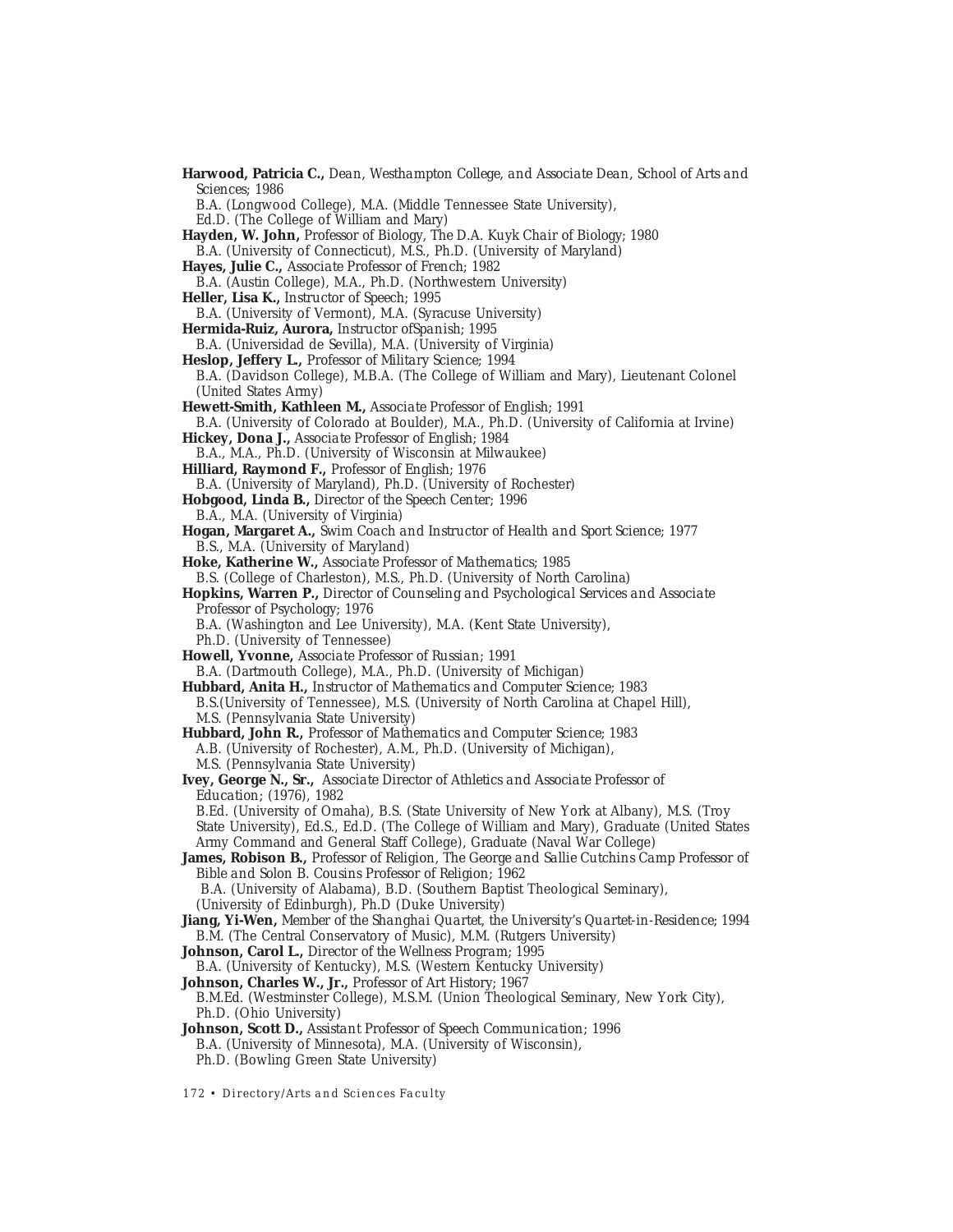**Jones, Suzanne W.,** *Associate Professor of English and Women's Studies;* 1984 B.A., M.A. (The College of William and Mary), Ph.D. (University of Virginia)

**Jordan, E. Williamson,** *Associate Professor of Health and Sport Science;* 1966 B.A. (University of Richmond), M.Ed. (University of North Carolina)

**Kandeh, Jimmy D.A.,** *Assistant Professor of Political Science;* 1992

B.A. (University of Sierra Leone), M.A., Ph.D. (University of Wisconsin at Madison) **Kasongo, Kapanga M.,** *Assocoate Professor of French;* 1992

Licence en Pédagogie Appliquée, Graduat en PédagogieAppliquée (Université Nationale du Zaïre), M.A. (University of Durham, England), Ph.D. (Vanderbilt University)

**Kent, Joseph F., III,** *Professor of Computer Science;* 1973

B.A., M.A., M.C.S., Ph.D. (University of Virginia)

**Kenzer, Robert C.,** *Associate Professor of History and American Studies;* 1993

B.A. (University of California at Santa Barbara); M.A., Ph.D. (Harvard University)

**Kerckhove, Michael G.,** *Associate Professor of Mathematics;* 1988

B.S. (University of Wisconsin), M.S., Ph.D. (Brown University) **Kingsley, Roni J.,** *Associate Professor of Biology;* 1988

B.S. (Queens College, City University of New York),

M.S., Ph.D. (University of South Carolina)

**Kinsley, Craig H.,** *Associate Professor of Psychology;* 1989 B.A. (State University of California, Sonoma), M.A. (Catholic University), Ph.D. (State University of New York at Albany)

**Kish, Valerie R.,** *Professor of Biology, The Clarence E. Denoon, Jr. Professorship of Science;* 1993

B.S. (University of Kentucky), M.A. (Indiana University), Ph.D. (University of Michigan) **Kozub, Frederick J.,** *Associate Professor of Psychology;* 1968

B.A. (State University of New York at Buffalo), M.A. (Hollins College), Ph.D. (University of Virginia)

**Laskaris, Julie,** *Instructor of Classical Studies;* 1996

B.A. (New York University), M.A. (University of California at Los Angeles)

**Lawrence, Dulce,** *Assistant Director of theIntensive Language Program in Spanish;* 1991 B.A., M.A. (University of Richmond)

**Leary, David E.,** *Dean, School of Arts and Sciences, and Professor of Psychology;* 1989 B.A. (San Luis Rey College), M.A. (San José State University), Ph.D. (University of Chicago)

**Lessem, Paula B.,** *Director of the Biology Laboratories;* 1996

B.S. (Pennsylvania State University), M.S., Ph.D. (Rutgers University) **Lewellen, Ted C.,** *Professor of Anthropology;* 1978

B.A. (Alaska Methodist University), M.A. (New York University),

Ph.D. (University of Colorado, Boulder)

**Li, Hong Gang,** *Member of the Shanghai Quartet, the University's Quartet-in-Residence;* 1990 **Li, Ping,** *Assistant Professor of Psychology;* 1996B

B.A., M.A. (Peking University), Ph.D (Leiden University)

- **Li, Wei Gang,** *Member of the Shanghai Quaret, the University's Quartet-in-Residence;* 1990 B.M. (Shanghai Conservatory of Music), M.M. (Northern Illinois University)
- **Loxterman, Alan S.,** *Professor of English;* 1970

A.B. (Kenyon College), M.A. (University of Chicago), Ph.D. (The Ohio State University) **MacAllister, Joyce B.,** *Associate Professor of English;* 1979

B.A., M.Ed. (University of Arizona), M.A. (University of Texas at El Paso), Ph.D.(University of Texas at Austin)

**Major, R. Wayne,** *Professor of Physics;* 1966

B.S. (Denison University), M.S. (Iowa State University), Ph.D. (Virginia Polytechnic Institute)

**Marcone, Rose Marie,** *Professor of Spanish;* 1964

B.A. (Mary Washington College), Ph.D. (The Johns Hopkins University)

**Mateer, Richard A.,** *Dean, Richmond College, Associate Dean, School of Arts and Sciences, and Associate Professor of Chemistry;* 1966

A.B. (Centre College), (University of Kentucky), Ph.D. (Tulane University)

**Mathis, Jeffrey A.,** *Assistant Professor of Military Science;* 1997

B.A. (United States Military Academy)

*Directory/Arts and Sciences Faculty • 173*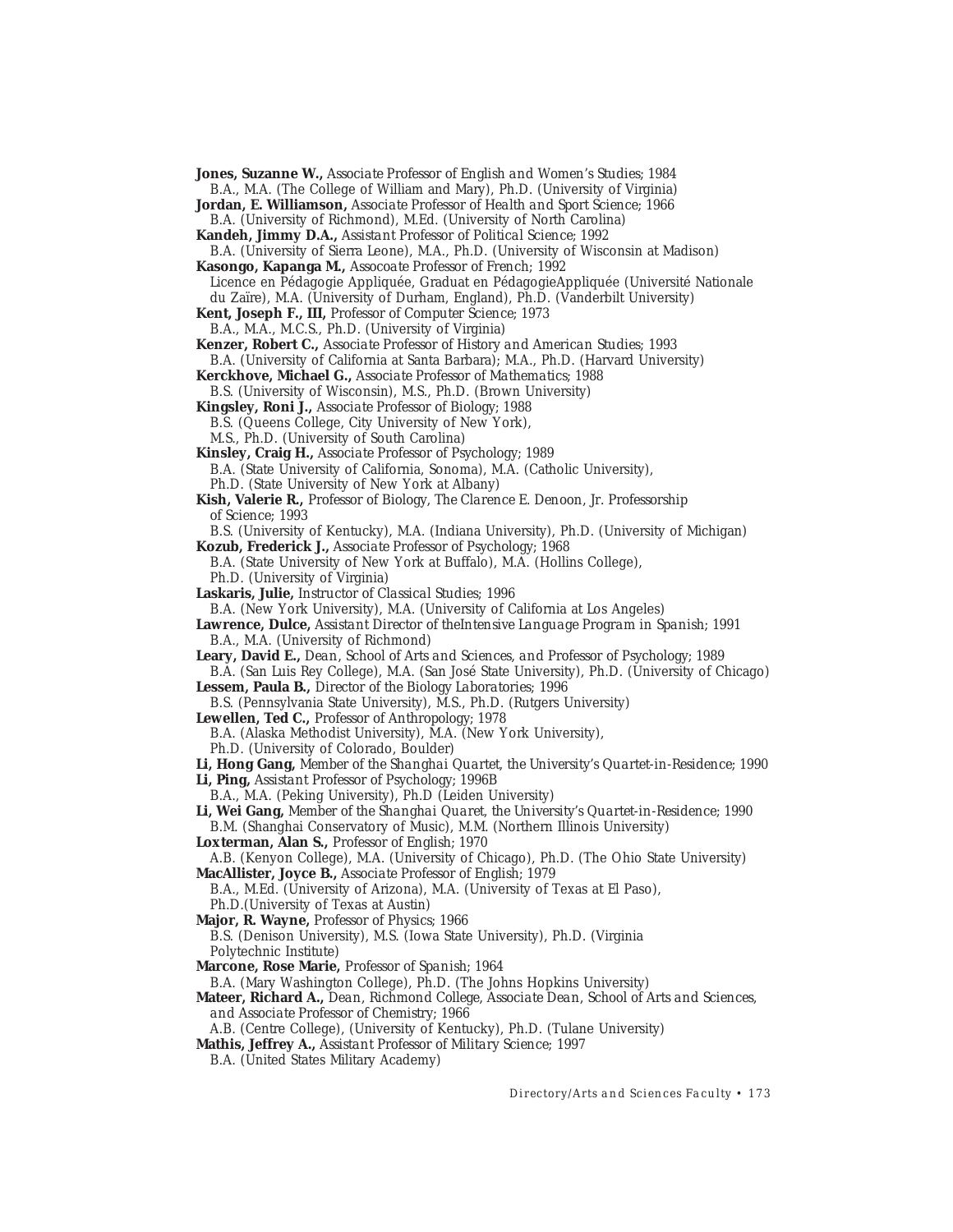**McGoldrick, KimMarie,** *Associate Professor of Economics;* 1992 B.S. (State University of New York at Oswego), M.A., Ph.D. (State University of New York at Binghamton) **McGowan, Robert W.,** *Associate Professor of Health and Sport Science;* 1990 B.S., M.S. (Brigham Young University), Ph.D. (University of Utah) **McMurtry, Josephine B.,** *Professor of English;* 1969 B.A. (Texas Woman's University), Ph.D. (Rice University) **McWhorter, Ladelle,** *Associate Professor of Philosophy and Women's Studies;* 1992 B.A. (Birmingham-Southern College), M.A., Ph.D. (Vanderbilt University) **Myers, William H.,** *Professor of Chemistry;* 1973 B.A. (Houston Baptist College), Ph.D. (University of Florida) **Nall, Van C.,** *Associate Professor of Mathematics;* 1984 B.A. (University of the South), Ph.D. (University of Houston) **Narduzzi, James L.,** *Dean, School of Continuing Studies, and Associate Professor of Political Science;* 1994 A.B. (Miami University), M.A., Ph.D. (The American University) **Nash, Stephen P.,** *Associate Professor of Journalism;* 1980 B.A., B.S. (San Francisco State University), M.J. (University of California at Berkeley) **Neff, Joan L.,** *Associate Professor of Sociology and Criminal Justice;* 1980 B.A. (University of Delaware), M.A., Ph.D. (The Ohio State University) **Nelson, Robert M.,** *Professor of English;* (1969), 1975 B.A. (University of Virginia), M.A., Ph.D. (Stanford University) **Newcomb, Andrew F.,** *Professor of Psychology;* 1984 A.B. (Occidental College), Ph.D. (University of Minnesota) **Nicholson, Robert H.,** *Associate Professor of Economics;* 1972 B.S. (University of Delaware), M.S., Ph.D. (North Carolina State University) **Nourse, Jennifer W.,** *Associate Professor of Anthropology;* 1990 B.A. (University of Tennessee), M.A., Ph.D. (University of Virginia) **Obi, Joseph E., Jr.,** *Associate Professor of Sociology and International Studies;* 1992 B.Sc. (University of Ibadan), M.S. (University of Illinois at Urbana-Champaign), M.A., Ph.D. (Brandeis University) **Outland, John W.,** *Professor of Political Science and International Studies;* 1969 B.A. (Whittier College), Ph.D. (Syracuse University) **Palazzolo, Daniel J.,** *Associate Professor of Political Science;* 1989 B.A. (Trinity College), M.A. (University of Houston),Ph.D. (University of Virginia) **Panoff, Kathleen,** *Director of the George M. Modlin Center for the Arts;* 1995 B.M., M.M. (University of Cincinnati) **Pate, Donald W.,** *Associate Professor of Health and Sport Science;* (1973), 1982 B.S., M.S. (Moorhead State College), Ph.D. (University of Utah) **Patterson, Patricia M.,** *Assistant Professor of Political Science and Women's Studies;* 1992 B.A. (LeMoyne College), M. Public Administration, M.A., Ph.D. (The American University) **Peebles, Edward M.,** *Instructor of Spanish;* 1997 B.A., M.A. (University of Virginia) **Perry, Katrina,** *Associate Professor of French;* 1990 B.A. (University of California at Santa Cruz), M.A., Ph.D. (Cornell University) **Pierce, Edgar F., Jr.,** *Associate Professor of Health and Sport Science;* 1988 B.A. (University of Richmond), M.Ed., Ph.D. (University of Virginia) **Radice, Gary P.,** *Associate Professor of Biology;* 1990 B.A. (Wittenberg University), Ph.D. (Yale University) **Raines, J. Patrick,** *Associate Professor of Economics, The F. Carlyle Tiller Chair in Business;* 1982 B.A., M.A., Ph.D. (University of Alabama) **Ravaux-Kirkpatrick, Françoise R.,** *Professor of French; The William Judson Gaines Chair of Modern Foreign Languages;* 1973 Baccalaureat en Philosophie, Centre National de Tele-Enseignement Vanves (Université de Paris), M.A., Ph.D. (Michigan State University)

*174 • Directory/Arts and Sciences Faculty*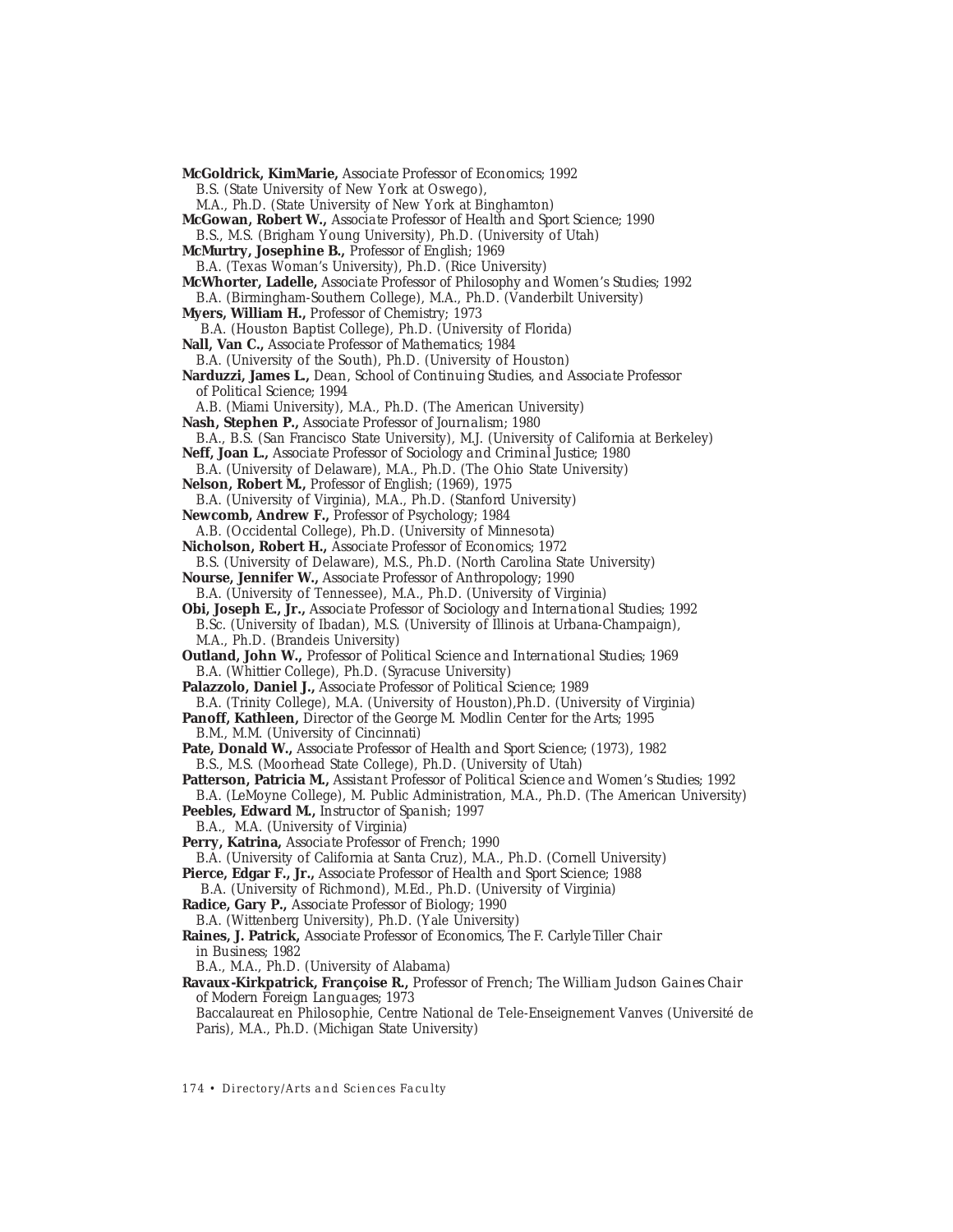**Reiner, Maren Bogen,** *Director of Biology Laboratories;* 1988 B.S. (MaryWashington College), M.S. (New York University) **Reynolds, Penny S.,** *Assistant Professor of Biology;* 1996 B.Sc., M.Sc., (University of Guelph), M.S. Ph.D. (University of Wisconsin at Madison) **Rhodes, D. Mark,** *Associate Professor of Art;* 1987 B.F.A. (Murray State University), M.F.A. (Southern Illinois University) **Riehl, Jeffrey S.,** *Instructor of Music;* 1995 B.S. (Lebanon Valley College), M.M. (Westminster Choir College) **Rilling, John R.,** *Professor of History;* 1959 B.A. (University of Minnesota), M.A., Ph.D. (Harvard University) **Rohaly, Kathleen A.,** *Professor of Health and Sport Science and Women's Studies;* 1971 B.S. (Lock Haven State College), M.S. (Pennsylvania State University), Ph.D. (The Ohio State University) **Ross, William T.,** *Associate Professor ofMathematics;* 1992 B.S. (Fordham University), M.S., Ph.D. (University of Virginia) **Rubin, Philip D.,** *Assistant Professor of Physics;* 1993A.B. (University of Pennsylvania), M.A., M.S., Ph.D. (University of California at Los Angeles) **Rudolf, Homer,** *Professor of Music;* 1976 B.A. (Jamestown College), M.A. (University of Southern California), Ph.D. (University of Illinois at Urbana-Champaign) **Russell, Anthony P.,** *Associate Professor of English;* 1992 B.A., M.Phil., Ph.D. (Yale University) **Ryle, J. Martin,** *Professor of History;* 1964 A.B. (Furman University), M.A., Ph.D. (Emory University) **Schauber, Nancy E.,** *Assistant Professor of Philosophy; 1993 A.B. (St. John's College), M.A. (University of Virginia), Ph.D. (Yale University)* **Schmidt, Robert M.,** *Associate Professor of Economics;* 1981 B.A. (University of Wisconsin at Madison), M.A., Ph.D. (Duke University) **Schoen, Walter L.,** *Associate Professor of Theatre;* 1991 B.A. (Pennsylvania State University), M.F.A. (University of California at San Diego) **Schuhmann, Peter W.,** *Assistant Professor of Economics;* 1996 B.S. (University of North Carolina at Wilmington), M.S., Ph.D. (North Carolina State University) **Schwalb, Carlos F.,** *Assistant Professor of Spanish;* 1993 B.A., Licentiature (Pontificia Universidad Católica del Perú), Ph.D. (Emory University) **Schwartz, Louis,** *Associate Professor of English;* 1989 B.A. (State University of New York at Albany), M.A., Ph.D. (Brandeis University) **Seaborn, James B.,** *Professor of Physics, The Robert Edward and Lena Frazer Loving Chair in Physics;* (1965), 1970 B.S., M.S. (The Florida State University), Ph.D. (University of Virginia) **Sella, Barbara,** *Assistant Professor of History;* 1992 B.A. (University of Minnesota at Minneapolis), M.A., Ph.D. (University of Toronto) **Shapiro, Gary,** *Professor of Philosophy, The Tucker-Boatwright Professorship in the Humanities;* 1991 B.A. (Columbia College), Ph.D. (Columbia University) **Shaw, Miranda E.,** *Associate Professor of Religion;* 1991 B.A. (The Ohio State University), M.T.S. (Harvard University Divinity School), M.A., Ph.D. (Harvard University) **Sholley, Barbara K.,** *Associate Professor of Psychology and Women's Studies;* 1972 A.A. (Hershey Junior College), A.B., M.S., Ph.D. (Ohio University) **Simpson, Dean W.,** *Associate Professor of Classical Studies;* 1982 B.A. (Dickinson College), M.Phil. (University College, Dublin), Ph.D. (National University of Ireland) **Smallwood, Peter D.,** *Assistant Professor of Biology;* 1997 B.S. (The Ohio State University), M.S. (University of North Carolina at Chapel Hill), Ph.D. (University of Arizona) **Spear, Michael M.,** *Associate Professor of Journalism;* 1983 B.A. (Guilford College), M.A. (University of North Carolina at Chapel Hill)

*Directory/Arts and Sciences Faculty • 175*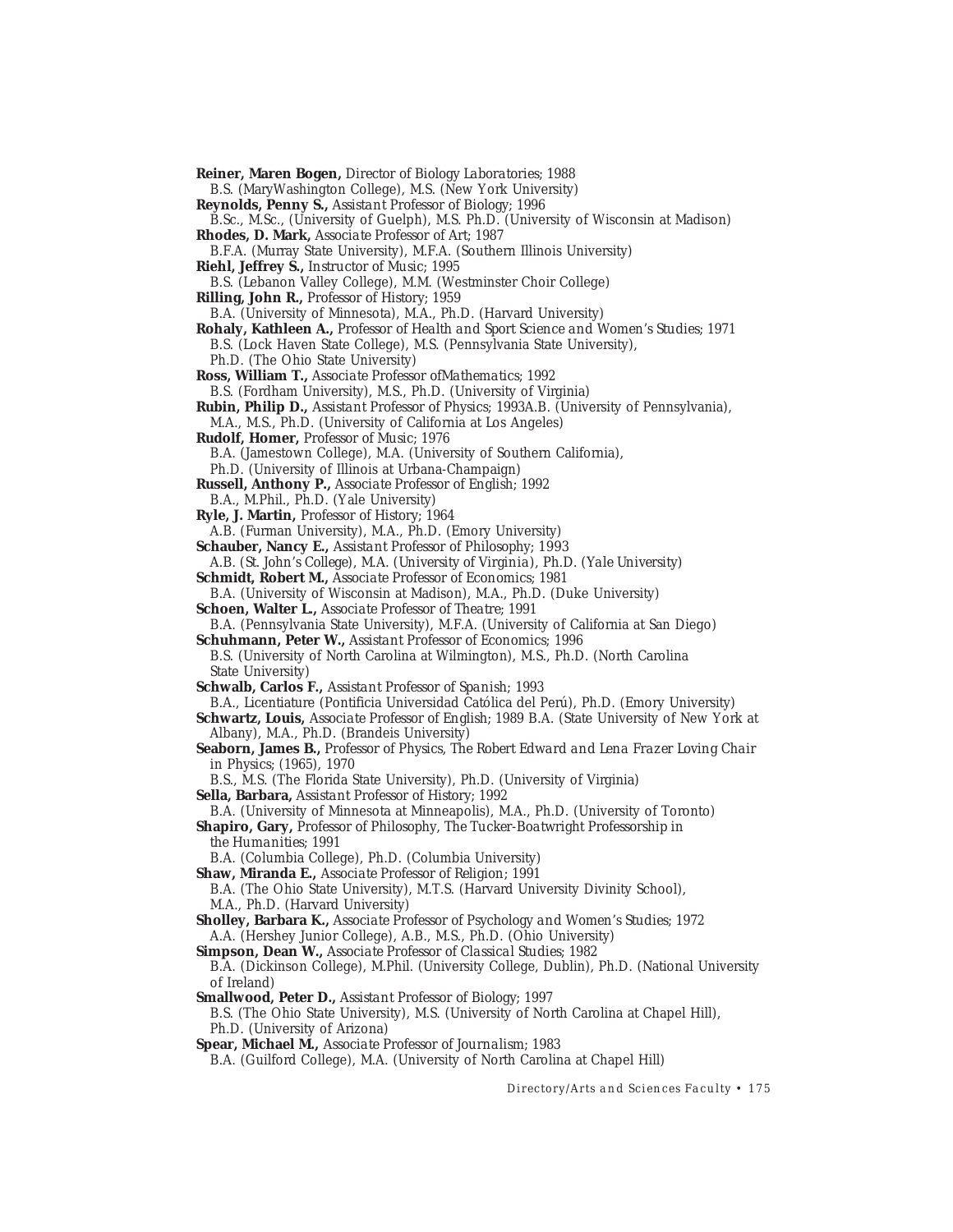**Spencer, Jon M.,** *Professor of Music, The Tyler and Alice Haynes Professorship in American Studies;* 1995 B.A. (Hampton University), M.T.S. (Duke University), M.A., Ph.D. (Washington University) **Stenger, Krista Jane,** *Assistant Professor of Biology;* 1994 B.A. (University of Virginia), M.S. (Virginia Commonwealth University), Ph.D. (Medical College of Virginia/Virginia Commonwealth University) **Stevenson, Christopher L.,** *Assistant Professor of Chemistry;* 1993 B.S. (University of North Carolina at Chapel Hill), Ph.D. (University of Florida) **Stevenson, Walter N.,** *Associate Professor of Classical Studies;* 1990 B.A. (Carleton College), Ph.D. (Brown University) **Stewart, Henry H., Jr.,** *Professor of Sociology and Urban Studies;* 1966 B.A. (Franklin and Marshall College), M.A. (Mississippi State University), Ph.D. (Florida State University) **Stohr-Hunt, Patricia M.,** *Assistant Professor of Education;* 1994 B.S. (State University of New York at Stony Brook), M.Ed., Ph.D. (State University of New York at Buffalo) **Summers, L. Carol,** *Associate Professor of History;* 1991 B.A. (Swarthmore College), M.A., Ph.D. (The Johns Hopkins University) **Suzuki, Akira,** *Director of the Japaese Language Program;* 1989 B.A. (Aoyama Gakuin University), M.A., Graduate Study (University of Pittsburgh), Graduate Study (Cornell University) **Swinford, William K.,** *Assistant Professor of Political Science;* 1993 B.A. (University of Kentucky), Ph.D. (The Ohio State University) **Taylor, Welford D.,** *Professor of English, The James A. Bostwick Chair of English;* 1964 B.A., M.A. (University of Richmond), Ph.D. (University of Maryland) **Terry, Robert M.,** *Professor of French;* 1968 B.A. (Randolph-Macon College), Ph.D. (Duke University) **Thomas, David Allen,** *Associate Professor of Speech Communication;* 1986 B.A., M.A. (Hardin-Simmons University), Ph.D. (Michigan State University) **Thorn, William H.,** *Professor of History;* 1962 B.A. (DePauw University), Ph.D. (University of Rochester) **Topham, Richard W.,** *Professor of Chemistry, The Floyd D. and Elisabeth S. Gottwald Chair in Chemistry;* 1971 B.S. (Hampden-Sydney College), Ph.D. (Cornell University) **Traynelis-Yurek, Elaine F.,** *Professor of Education;* 1980 B.A., M.A., Ed.D. (West Virginia University) **Treadway, John D.,** *Professor of History;* 1980 B.A. (Florida State University), Ph.D. (University of Virginia) **Tremaine, Louis E.,** *Associate Professor of English and International Studies;* 1981 A.B. (Occidental College), M.A., Ph.D. (Indiana University) **Troncale, Joseph C.,** *Associate Professor of Russian;* 1979 B.A. (Loyola University), M.A. (University of Arizona), Ph.D. (Cornell University) **Vineyard, Michael F.,** *Associate Professor of Physics;* 1986 B.S. (Stockton State College), M.S., Ph.D. (Florida State University) **VandenLangenberg, Gina M.,** *Assistant Professor of Health and Sport Science;* 1997 B.S. (University of Wisconsin at Madison), M.S. (University of Oklahoma), M.S., Ph.D. (University of Wisconsin at Madison) **Waller, Richard,** *Director of the Marsh Gallery;* 1990 B.A. (Mankato State University), M.A. (University of Wisconsin), M.F.A. (Yale University) **Wang, Vincent W.,** *Assistant Professor of Political Science;* 1996 B.A. (National Taiwan University), M.A. (JohnsHopkins University), Ph.D. (University of Chicago) **Ward, Harry M.,** *Professor of History, William Binford Vest Professor of History;* 1965 B.A. (William Jewell College), M.A., Ph.D. (Columbia University) **Welsh, John D.,** *Professor of Theatre;* 1965 B.A. (University of Richmond), M.A., Ph.D. (Tulane University)

*176 • Directory/Arts and Sciences Faculty*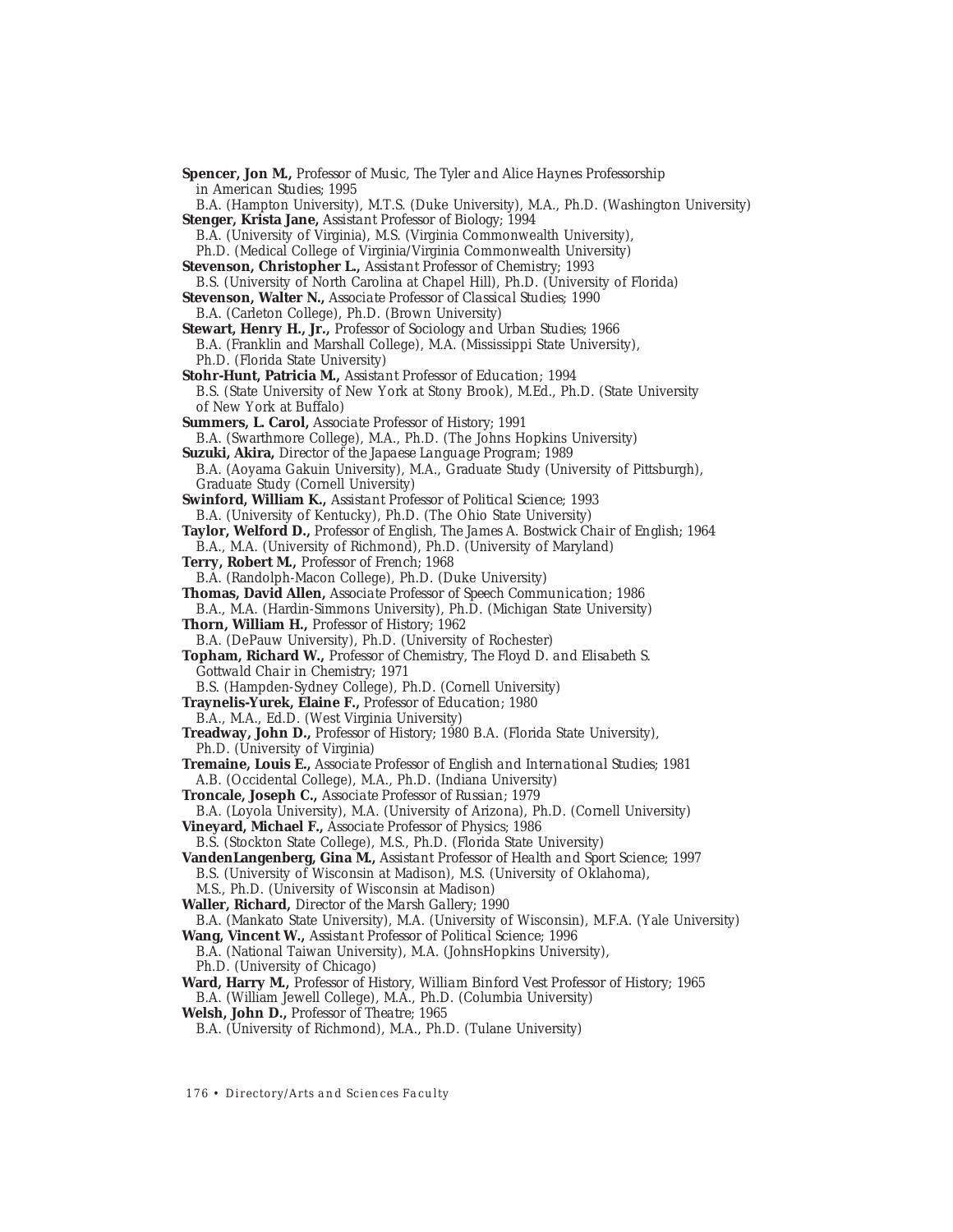**West, Ellis M.,** *Professor of Political Science;* 1968

B.A. (University of Richmond), (Yale Divinity School), (New York University School of Law); M.A., Ph.D. (Emory University)

**West, Hugh A.,** *Associate Professor of History and International Studies;* 1978 B.A., M.A., Ph.D. (Stanford University)

- **West, Warwick Reed, III,** *Associate Professor of Theatre;* 1985 B.A. (University of Richmond), M.F.A. (Wayne State University)
- **Westin, R. Barry,** *Professor of History;* 1961

B.A. (Grove City College), M.A., Ph.D. (Duke University) **Wharton, Carol S.,** *Associate Professor of Sociology and Women's Studies;* 1982 B.A. (Marshall University), M.S. (The Ohio State University), Ph.D. (Michigan State University)

- **Wheeler, Stuart L.,** *Associate Professor of Classical Studies;* 1967 B.A. (The College of William and Mary), M.A.T. (Vanderbilt University)
- **Whelan, John T.,** *Professor of Political Science;* 1970

B.S. (Canisius College), M.A., Ph.D. (University of Pittsburgh)

**Whitaker, David A.,** *Associate Professor of Economics;* 1969 B.S. (Virginia Commonwealth University), M.S. (Virginia Polytechnic Institue), Ph.D. (University of Florida)

**Wight, Jonathan B.,** *Associate Professor of Economics and International Studies;* 1982 B.A. (Duke University), M.A., Ph.D. (Vanderbilt University)

**Wilson, James H.,** *Member of the Shanghai Quartet, the University's Quartet-in-Residence,* 1990 B.M. (University of Michigan School of Music at Ann Arbor)

**Wingrove, C. Ray,** *Professor of Sociology, The Irving May Chair in Human Relations;* 1971 B.A. (University of Richmond), M.A., Ph.D. (University of North Carolina at Chapel Hill)

**Withers, Nathaniel R.,** *Associate Professor of Mathematics and Computer Science;* 1970 B.S., M.A. (The College of William and Mary), M.S., D.A. (Carnegie-Mellon University)

**Wolf, Michael A**., *Professor of Law and History*; 1988 B.A. (Emory University), J.D. (Georgetown University), A.M., Ph.D. (Harvard University)

## **Faculty Librarians**

**Gwin, James E.,** *Director of Technical Services and Special Collections Librarian;* 1975 A.B. (University of Chattanooga), M.Ln. (Emory University), M.P.A. (Virginia Commonwealth University) **Hall, Bonlyn G.,** *Director of Music Library/Cataloging Librarian;* 1971 B.S. (University of North Carolina), M.L.S. (State University of New York College at

Geneseo), M.M. (University of Maryland)

**Hillner, Melanie M.,** *Director of Science Library;* 1987 A.B. (Earlham College), M.S.L.S. (University of Kentucky)

**Lenville, Jean,** *Serials Librarian,* 1993

B.A. (Emerson College), M.S. (Simmons College)

**Maxwell, Littleton M.,** *Director of Business Information Center of The E. Claiborne Robins School of Business;* 1971

B.A. (Randolph-Macon College), M.L.S. (University of Kentucky), M.B.A. (University of Richmond)

**McCulley, G. Lucretia,** *Director of Public Services;* 1987

B.A. (Salem College), M.S.L.S. (University of Tennessee at Knoxville)

**McDonald, Leigh H.,** *Head of Cataloging;* 1987

B.A. (University of Richmond), M.S.L.S. (University of North Carolina)

**Porterfield, Paul C.,** *Director of Media Resource Center;* 1987

A.B. (Roanoke College), M.S.L.S. (Atlanta University), Ed.S. (Georgia State University) **Rettig, James,** *University Librarian;* 1998

B.A., M.A. (Marquette University), M.A. (University of Wisconsin at Madison)

*Directory/Faculty Librarians • 177*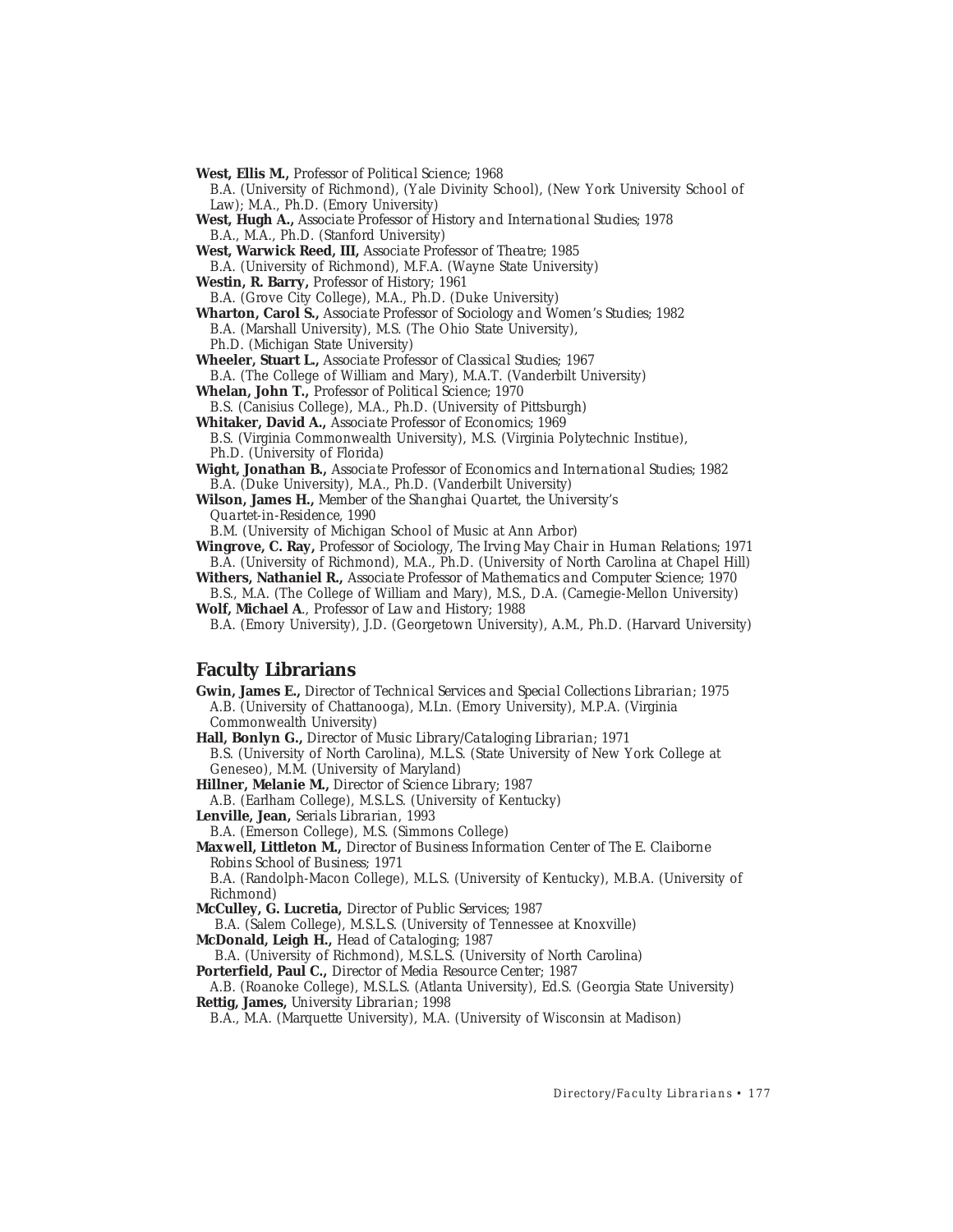**Stevens, Lee Katherine,** *Reference Librarian/Coordinator of Boatwright Library Reference Services and Collections;* 1991 B.A. (University of Richmond), M.A. (University of Virginia), M.S.L.S. (Catholic University of America)

**Sudduth, William E., III,** *Reference Librarian/Coordinator of Government Documents;* 1990 B.A. (Randolph-Macon College), M.S. (University of North Carolina at Chapel Hill)

- **Whitehead, Marcia E.,** *Reference Librarian/Coordinator of Library Instruction;* 1985 A.B. (Brown University), M.L.S. (University of Rhode Island),
- Ph.D. (University of Texas at Austin)

**Williams, Lila E.,** *Systems Administrator/Cataloging Librarian;* 1970 B.A. (Bridgewater College), M.L.S. (Uiversity of Pittsburgh)

**Woodall, Nancy K.,** *Reference Librarian/Coordinator of Electronic Reference;* 1992 B.A. (University of North Carolina), M.L.S. (University of South Carolina)

## **Retired Arts and Sciences Faculty**

**Alley, Robert S.,** *Professor of Humanities, Emeritus;* 1963 B.A. (University of Richmond), B.D. (Southern Baptist Theological Seminary), M.A., Ph.D. (Princeton University) **Atkins, H. Pearce,** *Professor of Mathematics, Emeritus;* 1958 A.B. (Cornell University), M.Sc. (Brown University), Ph.D. (University of Rochester) **Bell, Catherine,** *Registrar of Westhampton College, Emerita;* 1950 B.A. (University of Richmond), M.A. (Duke University) **Bell, Robert H.,** *Assistant Professor of Chemistry;* 1961 B.S. (Virginia Polytechnic Institute), B.S. Pharm., Graduate Study (Medical College of Virginia) **Berry, Thomas S.,** *Professor of Economics, Emeritus;* 1953 S.B., A.M., Ph.D. (Harvard University) **Boggs, John C., Jr.,** *Professor of English; Emeritus,* (1957), 1962 A.B. (Duke University), M.A., Ph.D. (Columbia University) **Campbell, Addison D.,** *Professor of Physics, Emeritus;* 1955 B.S. (Hampden-Sydney College), M.S. (University of Richmond), Ph.D. (University of North Carolina) **Campbell, Jeanne B.,** *Associate Professor of Art and Curator of the Marsh Gallery, Emerita;* (1944), 1959 Student (Richmond Professional Institute, Colorado Springs Fine Arts Center, Skowhegan School of Painting and Sculpture) **Cardounel, Humberto I.,** *Professor of Spanish, Emeritus;* 1963 Dr. en Dro., Dr. en C.S.P.E. (University of Havana, Havana, Cuba), M.A., Ph.D. (University of Maryland) **Chapman, Augusta S.,** *Associate Professor of Health and Sport Science, Emerita;* 1955 A.B. (Hollins College), M.S. (Smith College) **Cobbs, H. Bruce,** *Professor of Education, Emeritus;* 1974 B.A. (Mount Union College), M.Ed. (Texas Christian University), Ph.D. (The Ohio State University) **Daniel, W. Harrison,** *Professor of History, Emeritus, The William Binford Vest Chair of History, Emeritus;* 1956 B.A. (Lynchburg College), B.D., M.A. (Vanderbilt University), Ph.D. (Duke University) **Decker, R. Dean,** *Associate Professor of Biology;* 1966 B.S., M.S. (Purdue University), Ph.D. (North Carolina State University) **Dickinson, Jean Neasmith,** *Associate Professor of Psychology, Emerita;* (1943), 1963 B.A. (University of Richmond), M.S. (University of Rochester) **Dunham, R. Sheldon, Jr.,** *Assistant Professor of German;* 1968 A.B., Ph.D. (University of North Carolina at Chapel Hill) **Erb, James B.,** *Professor of Music, Emeritus;* 1954 B.A. (Colorado College), Teaching Certificate in Voice (Vienna State Academy of Music), M.M. (Indiana University), A.M., Ph.D. (Harvard University)

*178 • Directory/Arts and Sciences Faculty, Retired*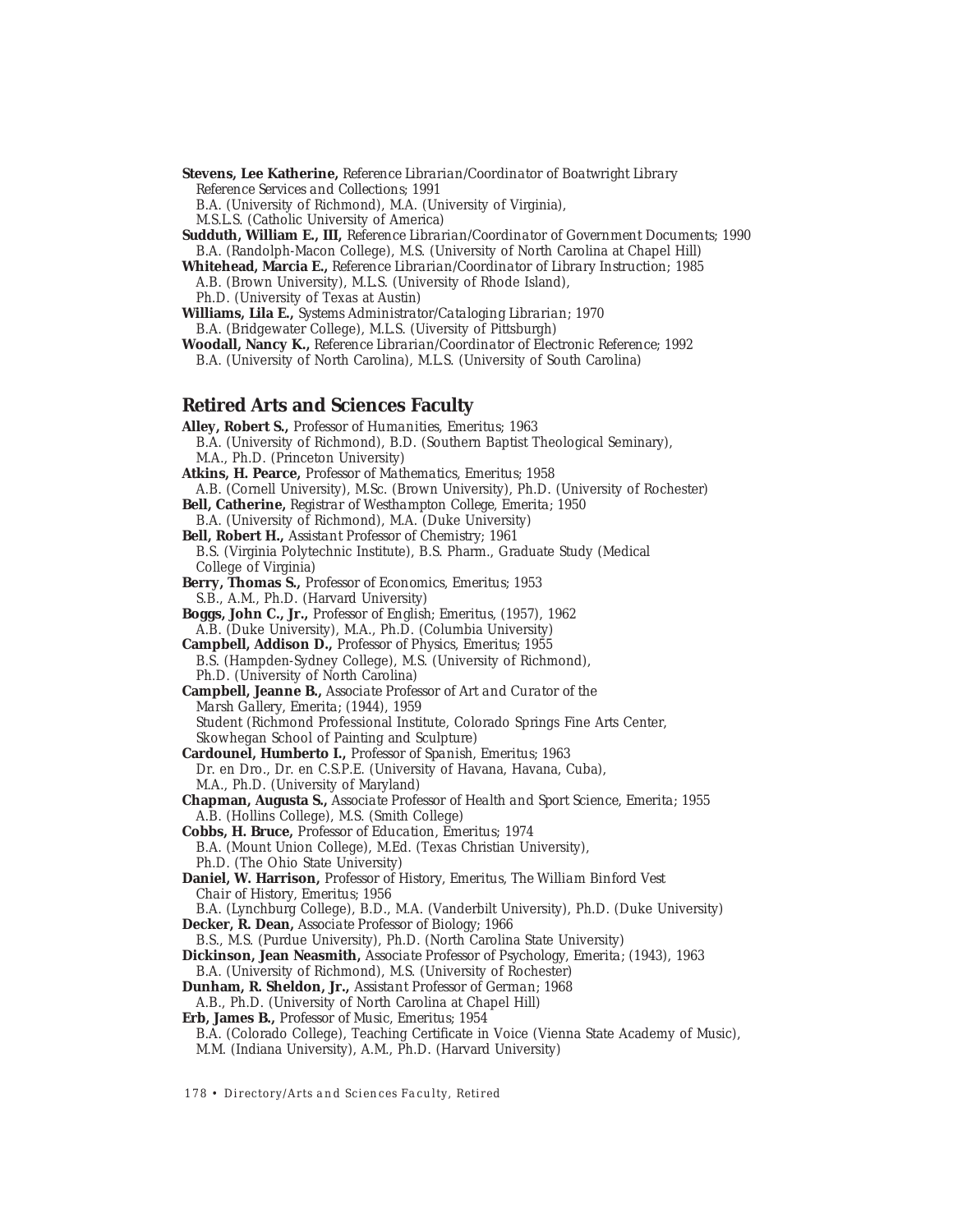**Graeber, Max C.,** *Professor of Speech Communication, Emeritus, and Dean of University College, Emeritus;* 1967 B.S. (Indiana University), M.A., Ph.D. (Bowling Green State University) **Gray, Clarence J.,** *Professor of Modern Foreign Languages, Emeritus, and Dean of Administration, Emeritus;* 1946 B.A. (University of Richmond), M.A. (Columbia University), Ed.D. (University of Virginia), Certificate (Centros de Estudios Historicos, Madrid, Spain) **Gurney, Georgie A.,** *Associate Professor of English, Emerita;* 1964 A.B. (Tufts University), M.A. (Longwood College), M.A. (University of North Carolina), Certificat et Diplome (University of Toulouse, France), Ph.D. (University of North Carolina) **Hart, Philip R., Sr.,** *Professor of Religion, Emeritus;* 1956 B.A. (University of Richmond), B.D. (Southern Baptist Theological Seminary), M.A. (Columbia University), Ph.D. (University of Edinburgh) **Horgan, Robert J.,** *Professor of Political Science, Emeritus;* 1967 A.B., M.A. (University of North Dakota), Ph.D. (University of Notre Dame) **Humbert, Richard E.,** *Professor of Health and Physical Education, Emeritus;* 1955 B.A., M.A. (University of Richmond), Ed.D. (Calvin Coolidge College) **Key, Francis,** *Assistant Professor of Mathematics, Emeritus;* 1941 B.S. (Washington and Lee University) M.A. (Duke University) **Leftwich, Francis B.,** *Professor of Biology;* 1964 | B.A., M.A. (University of Richmond), Ph.D. (University of Tennessee) **Lockey, William H., Jr.,** *Associate Professor of Speech Communication and Theatre Arts, Emeritus;* 1963 B.F.A. (Carnegie Institute of Technology), M.A. (Columbia University), Certificate (University of Birmingham, England) **MacDonald, Robert A.,** *Professor of Spanish, Emeritus;* 1955 B.A. (University of Buffalo), M.A., Ph.D. (University of Wisconsin) **McNeal, Leonard D.,** *Professor of Health and Sport Science, Emeritus;* 1953 B.S., M.A. (University of Richmond), Ed.D. (University of Virginia) **Monk, Clarence,** *Associate Professor of Mathematics, Emeritus;* 1959 B.A., B.S. (Emory and Henry College), M.S., Ph.D. (Columbia University) **Oberg, Charlotte H.,** *Associate Professor of English;* 1970 B.A., M.A. (University of Richmond), Ph.D. (University of Virginia) **Pendleton-Kirby, Catharine C.,** *Assistant Professor of Music, Emerita;* (1963), 1966 B.Mus. (Woman's College of the University of North Carolina) **Penninger, F. Elaine,** *Professor of English, Emerita;* 1963 A.B. (Woman's College of the University of North Carolina), M.A., Ph.D. (Duke University) **Peple, Edward C.,** *Professor of English, Emeritus;* 1937 B.A. (University of Richmond), A.M., Ph.D. (Harvard University) **Powell, W. Allan,** *Professor of Chemistry, Emeritus;* 1952 B.S. (Wake Forest College), (University of Pittsburgh), Ph.D. (Duke University) **Reams, Willie M., Jr.,** *Professor of Biology;* 1964 B.S. (University of Richmond); Ph.D. (The Johns Hopkins University) **Rhodenhiser, O. William,** *Professor of Religion, Emeritus, The George and Sallie Cutchin Camp Professor of Bible and The Solon B. Cousins Professor of Religion, Emeritus;* 1955 B.A. (University of Richmond), Th.M., Ph.D. (Southern Baptist Theological Seminary) **Robert, Joseph Clarke,** *Professor of History, Emeritus; 1961* A.B., LL.D. (Furman University), A.M., Ph.D. (Duke University), Litt.D (Washington and Lee University), L.H.D. (Medical College of Virginia) **Selby, Talbot R.,** *Professor of Classical Studies, Emeritus;* 1962 A.B., Ph.D. (University of North Carolina) **Stokes, Marion J.,** *Professor of Mathematics, Emerita;* (1950), 1953 B.A. (Randolph-Macon Woman's College), M.A. (University of Virginia) **Tarver, Jerry L.,** *Professor of Speech Communication;* 1963 B.A., M.A., Ph.D. (Louisiana State University) **Taylor, Elizabeth B.,** *Professor of Mathematics, Emerita;* (1952), 1957 B.A. (Winthrop College), M.A. (Duke University), Ph.D. (Columbia University)

*Directory/Arts and Sciences Faculty, Retired • 179*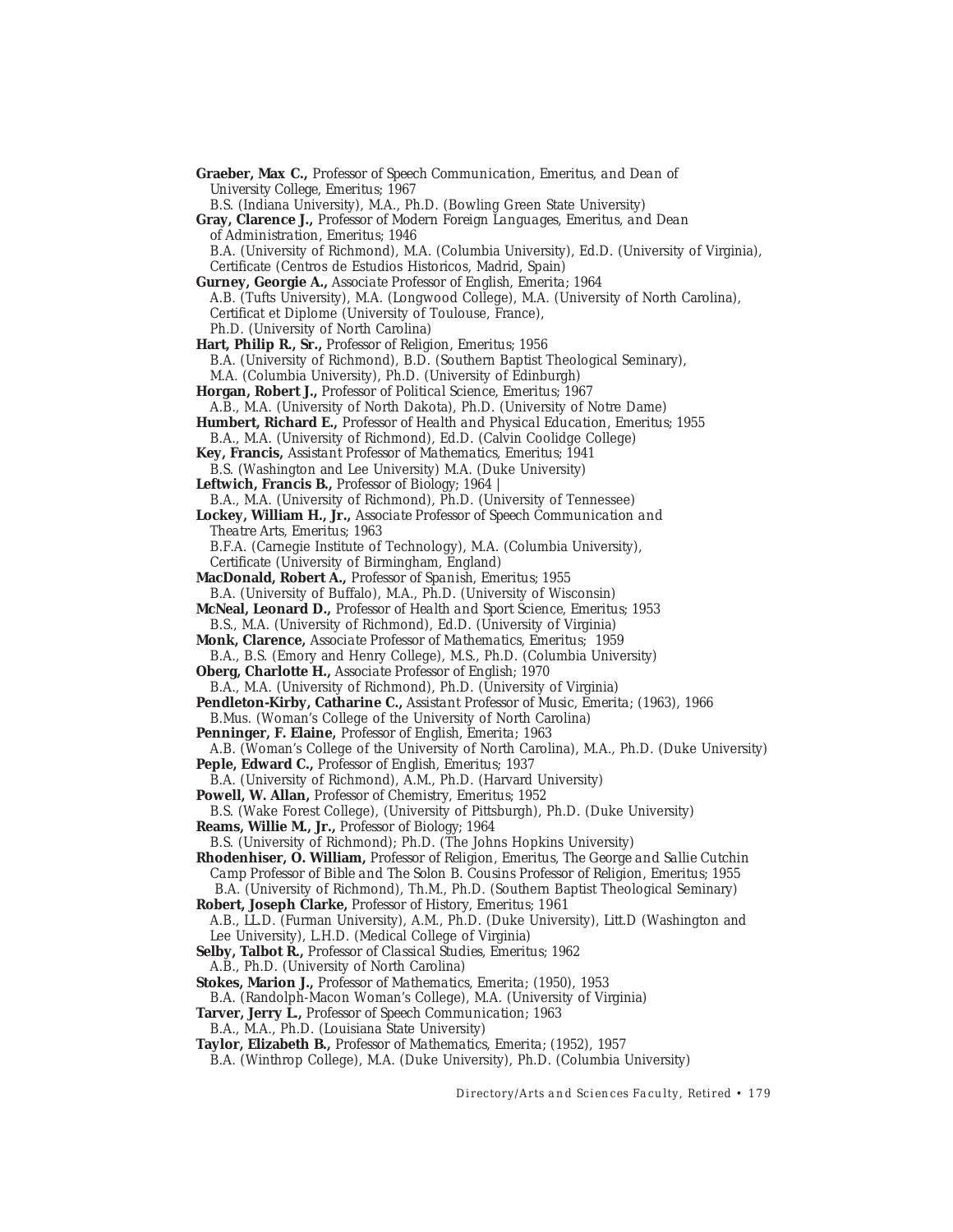**Taylor, Jackson J.,** *Professor of Physics, Emeritus;* 1948

B.S. (University of Richmond), M.S. (Cornell University)

**Tromater, L. James,** *Professor of Psychology;* 1966

B.A. (Bethany College), M.A. (University of Illinois), Ph.D. (Texas Christian University) **Underhill, Frances A.,** *Professor of History, Emerita;* 1964

- A.B., A.M. (University of Michigan), Ph.D. (Indiana University)
- **West, Warwick R., Jr.,** *Professor of Biology, Emeritus;* 1952 B.S. (Lynchburg College), Ph.D. (University of Virginia)
- **Wheeler, Charles H., III,** *Vice President for Financial and Business Affairs and Treasurer, Emeritus, and Professor of Mathematics, Emeritus;* 1928 S.B. (Washington and Jefferson College), Ph.D. (The Johns Hopkins University), D.Sc. (Washington and Jefferson College), LL.D. (University of Richmond)

**Willett, Doris L.,** *Assistant Professor of Mathematics, Emerita;* (1962), 1965 B.S., M.A. (Western Carolina College), Graduate Study (University of North Carolina), (North Carolina State University), (University of Virginia)

## **Faculty of the School of Business**

The year given designates the year of appointment. The year with ( ) is the year of first appointment. **Ashworth, D. Neil**, *Professor of Management Systems;* 1981 B.B.A. (University of Kentucky), M.Comm. (University of Richmond), M.B.A., Ph.D.(University of South Carolina) **Babb, Harold W.**, *Professor of Marketing;* 1977 B.S. (University of Richmond), M.S. (Virginia Commonwealth University), Ph.D.(Virginia Polytechnic Institue and State University) **Bettenhausen, Albert E.**, *Assistant Professor of Business Administration and Associate Dean, The E. Claiborne Robins School of Business;* 1971 B.S. in B.A. (University of Richmond), M.B.A. (University of Florida) **Brown, Michelle L.**, *Assistant Professor of Management Systems,* 1994 Fellow (Life Management Institute), M.B.A., Ph.D. (York University) **Charlton, William T. Jr.**, C.F.A., *Assistant Professor of Finance,* 1995 B.S. (Texas A&M University), M.B.A. (St. Mary's University), Ph.D. (The University of Texas-Austin) **Clikeman, Paul M.,** C.P.A., C.I.A., *Assistant Professor of Accounting,* 1995 B.S. (Valparaiso University), M.B.A. (University of Chicago), Ph.D. (University of Wisconsin) **Cook, Robert Winston, Jr.**, *Associate Professor of Economics;* 1980 B.A. (University of Richmond), M.A., Ph.D. (Virginia Polytechnic Institute and State University) **Cossé, Thomas J.**, *Professor of Marketing;* 1975 B.S. (University of Southwestern Louisiana), M.B.A., Ph.D. (University of Arkansas) **Craft, Erik D.**, *Assistant Professor of Economics,* 1995 B.A. (St. Lawrence University). M.A., Ph.D. (University of Chicago) **Daniels, John D.,** *Professor of International Business, The E. Claiborne Robins Distinguished University Chair, 1997* B.B.A. (University of Miami), MBA (University of the Americas), Ph.D. (University of Michigan) **Dean, David H.**, *Associate Professor of Economics;* 1987 B.A. (Hobart College), M.A., Ph.D. (Rutgers University) **Dolan, Robert C.**, *Professor of Economics;* 1980 B.A. (Hobart College), M.A., Ph.D. (Rutgers University) **Earl, John H., Jr.**, C.F.A., C.I.C., C.L.U., C.H.F.C., A.R.M., C.F.P., *Associate Professor of Finance;* 1981 B.B.A., M.S.B.A. (University of Massachusetts at Amherst), Ph.D. (Arizona State University), **Edwards, N. Fayne**, *Professor of Economics;* 1968 B.S. (Virginia Polytechnic Institute and State University), Ph.D. (University of Kentucky)

*180 • Directory/School of Business Faculty*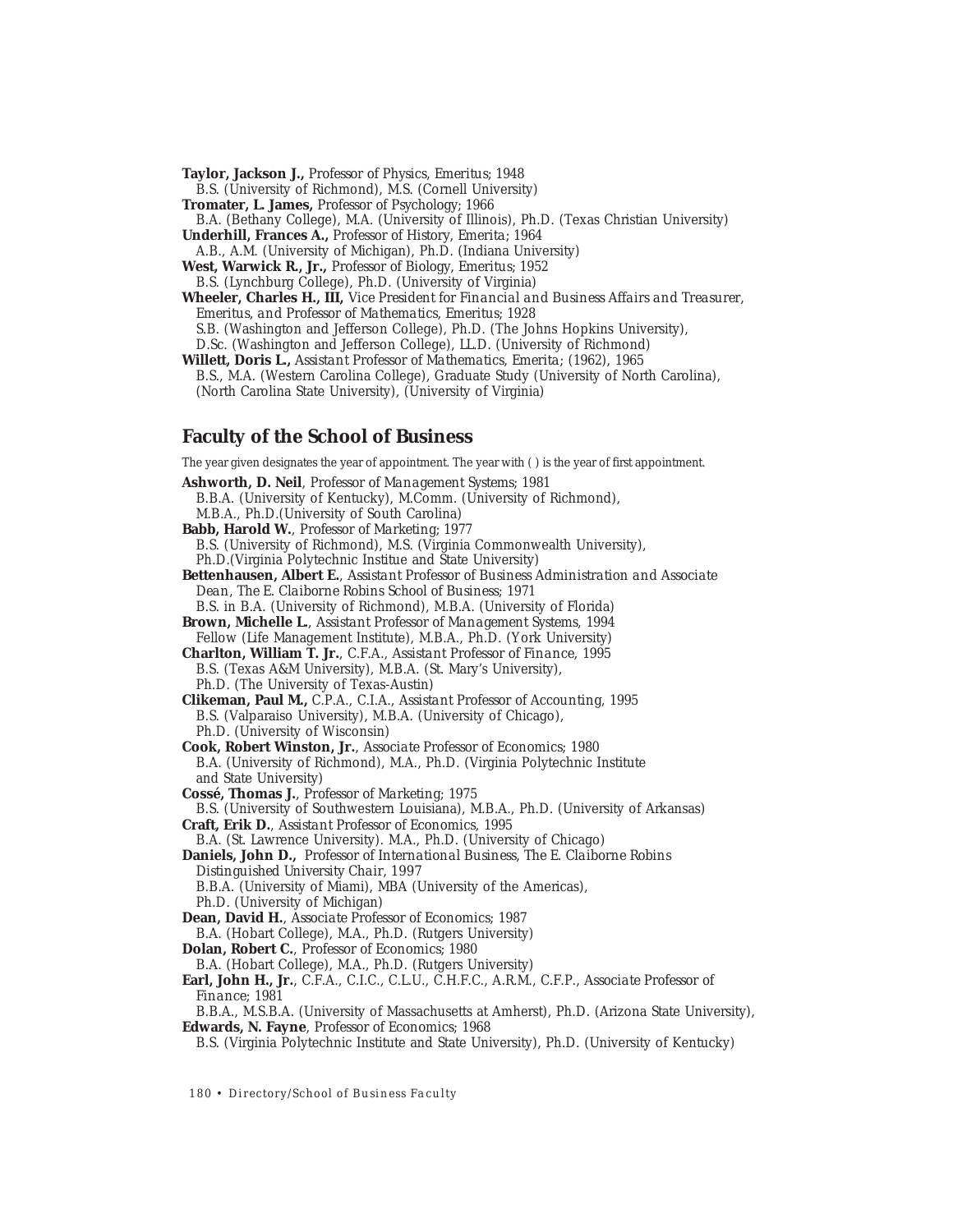**Eylon, Dafna**, *Assistant Professor of Management;* 1994 B.A. (Tel-Aviv University), Ph.D. (University of British Columbia) **Fagan, Marbury A. II,** C.P.A., *Instructor of Management Systems***,** 1994 B.S. (University of Richmond) **Giese, Thomas D.**, *Professor of Marketing;* 1978 B.S., M.S. (Southern IllinoisUniversity), Ph.D. (University of Mississippi) **Goodwin, James C., Jr.**, *Professor of Management;* 1976 B.S., M.B.A. (Louisiana State University), Ph.D. (University of North Carolina) **Hoyle, Joe Ben,** C.P.A.*, Associate Professor of Accounting;* 1979 B.A. (Duke University), M.A. (Appalachian State University) **Jones, Phillip A., Sr.**, *Professor of Accounting;* 1973 B.A. (Harpur College), M.A. (State University of New York at Binghamton), Ph.D. (Michigan State University) **Lancaster, M. Carol**, *Associate Professor of Finance;* 1989 B.S.E. (University of Arkansas), M.B.A., D.B.A. (Louisiana Tech University) **Lascu, Dana-Nicoleta**, *Assiociate Professor of Marketing;* 1991 B.A. (University of Arizona), M.I.M. (American Graduate School of International Management), Ph.D. (University of South Carolina) **Lawrence, Carol M.,** *Associate Professor of Accounting,* 1996 B.A. (Washington University), B.S. (Indiana University Southeast), M.B.A., Ph.D. (Indiana University) **Litteral, Lewis Andy**, *Associate Professor of Management Systems;* 1982 B.S. (Georgia Southern College), M.S., Ph.D. (Clemson University) **McGoldrick, KimMarie**, *Associate Professor of Economics;* 1992 B.S. (State University of New York at Oswego), M.A., Ph.D. (State University of New York at Binghamton) **New, J. Randolph**, *Professor of Management and Dean, the E. Claiborne Robins School of Business*; 1994 B.S., B.A. (University of Arkansas), M.B.A. (University of Arkansas), Ph.D. (Arizona State University) **Nicholson, Robert H.**, *Associate Professor of Economics;* 1972 B.S. (University of Delaware), M.S., Ph.D. (North Carolina State University) **Phaff, John F.,** *Director of International Business Studies*; 1997 A.B. (Brown University), M.B.A. (New York University), Ph.D. (University of Washington) **Phillips, Robert Wesley**, *Professor of Finance and Associate Dean, The E. Claiborne Robins School of Business; Director, The Richard S. Reynolds Graduate School;* 1974 B.A. (Denison University), M.B.A. (Ohio University), D.B.A. (Indiana University) **Raines, J. Patrick**, *Associate Professor of Economics, The F. Carlyle Tiller Chair in Business;* 1982 B.A., M.A., Ph.D. (University of Alabama) **Rondeau, Patrick, J.,** C.P.I.M.*, Assistant Professor of Management Systems,* 1997 B.S. (University of Wisconsin), M.B.A. (Mankato State University ), Ph.D. (University of Toledo) **Rose, John S.**, *Professor of Management Systems;* 1977 A.B., A.M. (University of Michigan), Ph.D. (Northwestern University) **Sanborn, Robert H.**, *Associate Professor of Accounting;* 1988 B.A. (The Johns Hopkins University), M.B.A. (Boston University), Ph.D. (University of Georgia) **Schmidt, Robert M.**, *Associate Professor of Economics, The CSX Chair in Management and Accounting,* 1981 B.A. (University of Wisconsin-Madison), M.A., Ph.D. (DukeUniversity) **Schnorbus, Roger,** *Visiting Instructor in Management Systems,* 1997 B.S. (St. Francis College), M.B.A. (Wharton School, University of Pennsylvania) **Schuhmann, Peter W.,** *Assistant Profesor of Economics,* 1996 B.S. (University of North Carolina at Wilmington), M.S., Ph.D. (North Carolina State University)

*Directory/School of Business Faculty • 181*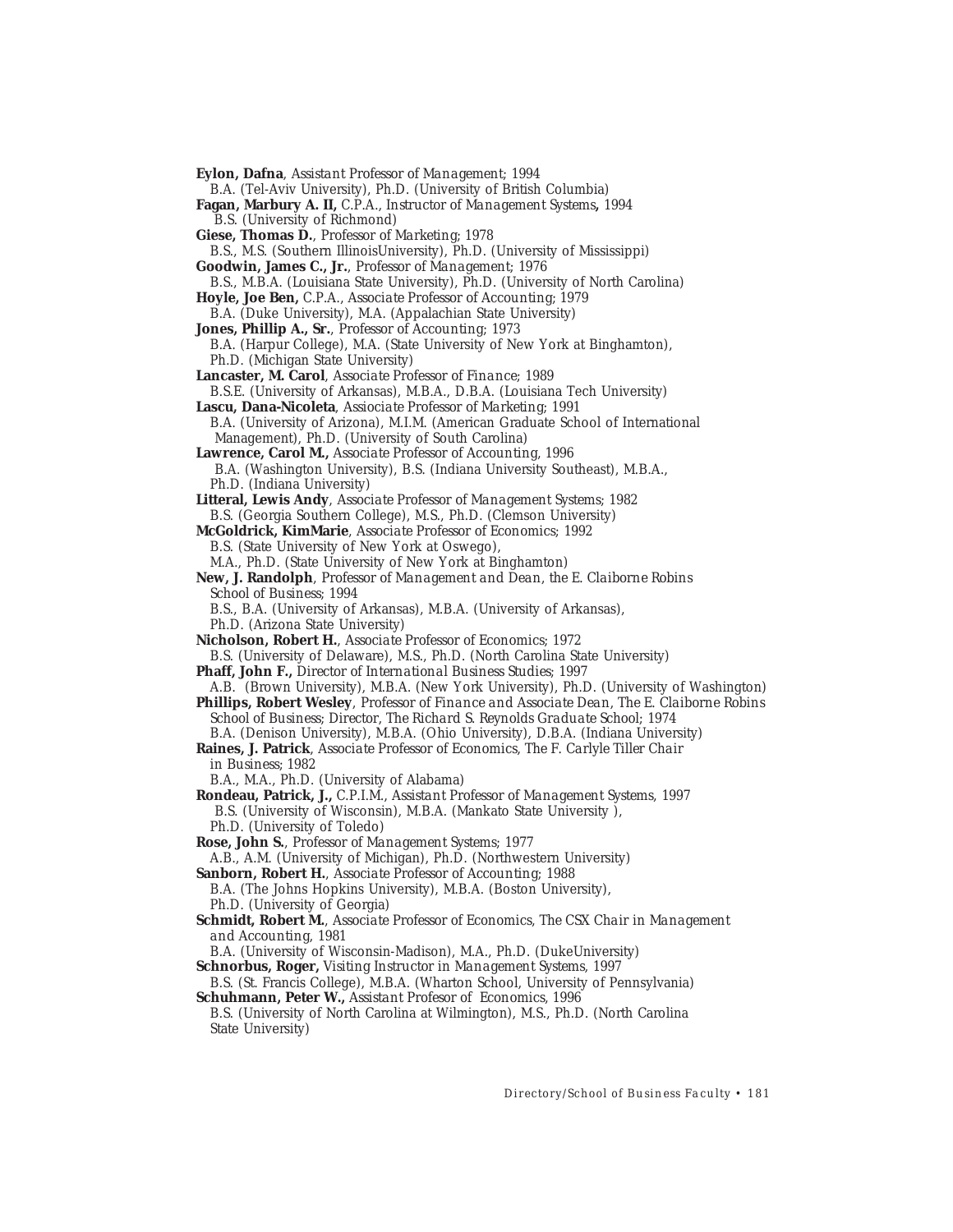- **Schweikart, James A.,** C.P.A., *Associate Professor of Accounting;* 1988 B.B.A. (University of Wisconsin), M.S. (University of Rhode Island), M.B.A., Ph.D. (Indiana University)
- **Slaughter, Raymond L,** C.P.A.*, Associate Professor of Accounting;* 1977 B.A. (Kentucky State University), M.B.A. (University of Pennsylvania), J.D. (Howard University), LL.M. (The College of William and Mary)
- **Stevens, Jerry L.**, C.C.M., *Professor of Finance, The Joseph A. Jennings Chair in Business;* 1987|

B.S. (Southwest Missouri State University), M.S., Ph.D. (University of Illinois)

- **Walden, W. Darrell,** C.P.A., *Assistant Professor of Accounting*, 1995 (1994) B.S. (Virginia Union University), M.S. (Syracuse University), Ph.D. (Virginia Commonwealth University)
- **Weisenberger, Terry M.**, *Associate Professor of Marketing;* 1977 B.S., M.B.A., Ph.D. (Michigan State University)

**Whitaker, David A.**, *Associate Professor of Economics;* 1969 B.S. (Virginia Commonwealth University), M.S. (Virginia Polytechnic Institute and State University), Ph.D. (University of Florida)

**Wight, Jonathan B.**, *Associate Professor of Economics;* 1982 B.A. (Duke University), M.A., Ph.D. (Vanderbilt University)

#### **Retired Faculty**

- **Bird, Francis A.,** C.P.A., *Professor of Accounting, Emeritus;* 1972 B.S. (Drexel University), M.S., Ph.D. (The Pennsylvania State University),
- **Jung, Clarence R., Jr.**, *Professor of Economics, Emeritus;* 1966

B.A. (DePauw University), M.A., Ph.D. (The Ohio State University)

**King, Robert L.**, *Professor of Marketing and Director of International Business Studies;* 1990

B.B.A. (University of Georgia), M.A., Ph.D. (Michigan State University), Doctor Honoris Causa (Oskar Lange Academy of Economics, Wroclaw, Poland)

**Partain, Robert T.**, *Professor of Business Administration, Emeritus;* 1963 B.B.A., M.B.A. (North Texas State University), Ph.D. (University of Texas)

**Robbins, W. David**, *Professor of Business Policy, Emeritus; Dean Emeritus of The E. Claiborne Robins School of Business; The W. David Robbins Chair of Business Policy;* 1959 B.A. (North Texas State University), M.B.A. (Northwestern University), Ph.D. (The Ohio State University)

## **The Management Institute**

**Dunsing, Richard J.**, *Associate Professor of Organization Development, The Management Institute;* 1967

B.A. (Knox College), M.B.A. (Northwestern University)

**Goodwin, Jack S.,** *Director, The Management Institute,* 1995

B.S. (University of Louisiana), M.B.A. (University of North Carolina), Ph.D. (University of South Carolina)

**Meluch, Jeanette M.**, *Assistant Professor of Management Development;* 1988 B.A. (The Ohio State University), M.A. (George Washington University)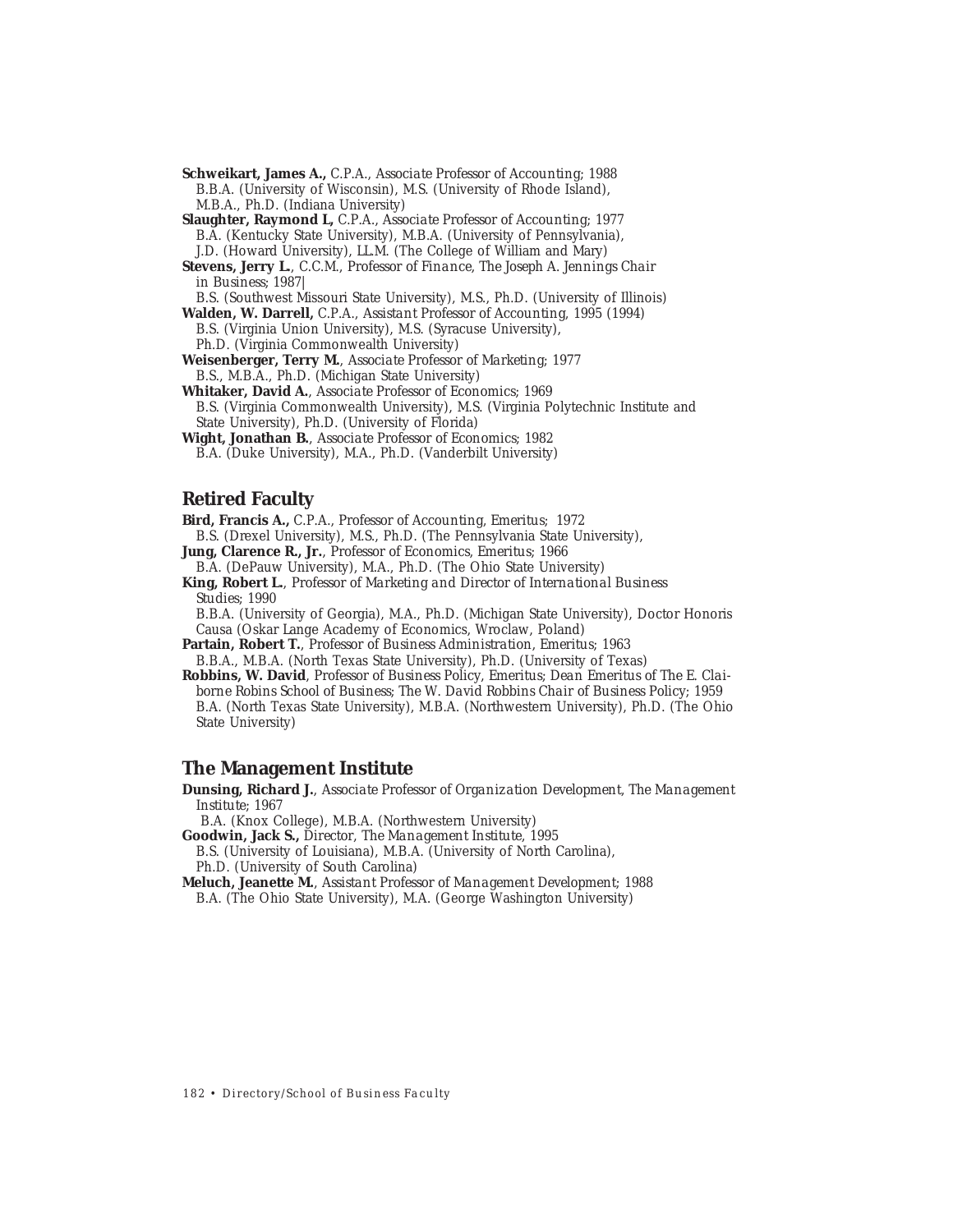### **Faculty of the School of Leadership Studies**

The year given designates the year of appointment.

- **Ciulla, Joanne B.,** *Associate Professor of Leadership Studies, The Coston Family Chair in Leadership and Ethics;* 1991
- B.A. (University of Maryland), M.A. (University of Delaware), Ph.D. (Temple University) **Couto, Richard A.,** *Professor of Leadership Studies;* 1991
- B.A. (Marist College), M.A. (Boston College), Ph.D. (University of Kentucky) **Hickman, Gill R.,** *Professor of Leadership Studies;* 1992
- B.A. (University of Denver), M.P.A. (University of California at Los Angeles), Ph.D. (University of Southern California)

**Hicks, Douglas A.,** *Assistant Professor of Leadership Studies and Religion,* 1998 A.B. (Davidson College), M.Div., (Duke University), Ph.D. (Harvard University)

- **Jablin, Fredric M.,** *Professor of Leadership Studies, The E. Claiborne Robins Distinguished Professorship of Leadership Studies;* 1994
- B.A. (State University of New York at Buffalo), M.A. (University of Michigan), Ph.D. (Purdue University)
- **Keller, Tiffany,** *Assistant Professor of Leadership Studies;* 1997 B.A. (University of Iowa), Ph.D. (State Unversity of New York at Buffalo)
- **Price, Terry L.,** *Assistant Professor of Leadership Studies,* 1998 B.A. (University of North Carolina-Chapel Hill), M.A. (University of Arizona), M.Litt. (University of Oxford), Ph.D. (University of Arizona)
- **Rosenblum, John W.,** *Dean, Jepson School of Leadership Studies; Professor of Leadership Studies;* 1996
- A.B. (Brown University), M.B.A., D.B.A. (Harvard University)
- **Swatez, Marc J.,** *Assistant Professor of Leadership Studies;* 1993
- B.A. (Drake University), M.A., Ph.D. (Northwestern University)
- **Wren, Thomas,** *Associate Professor of Leadership Studies;* 1992 B.A. (Denison University), J.D. (University of Virginia), M.A. (George Washington University), M.A., Ph.D. (The College of William and Mary)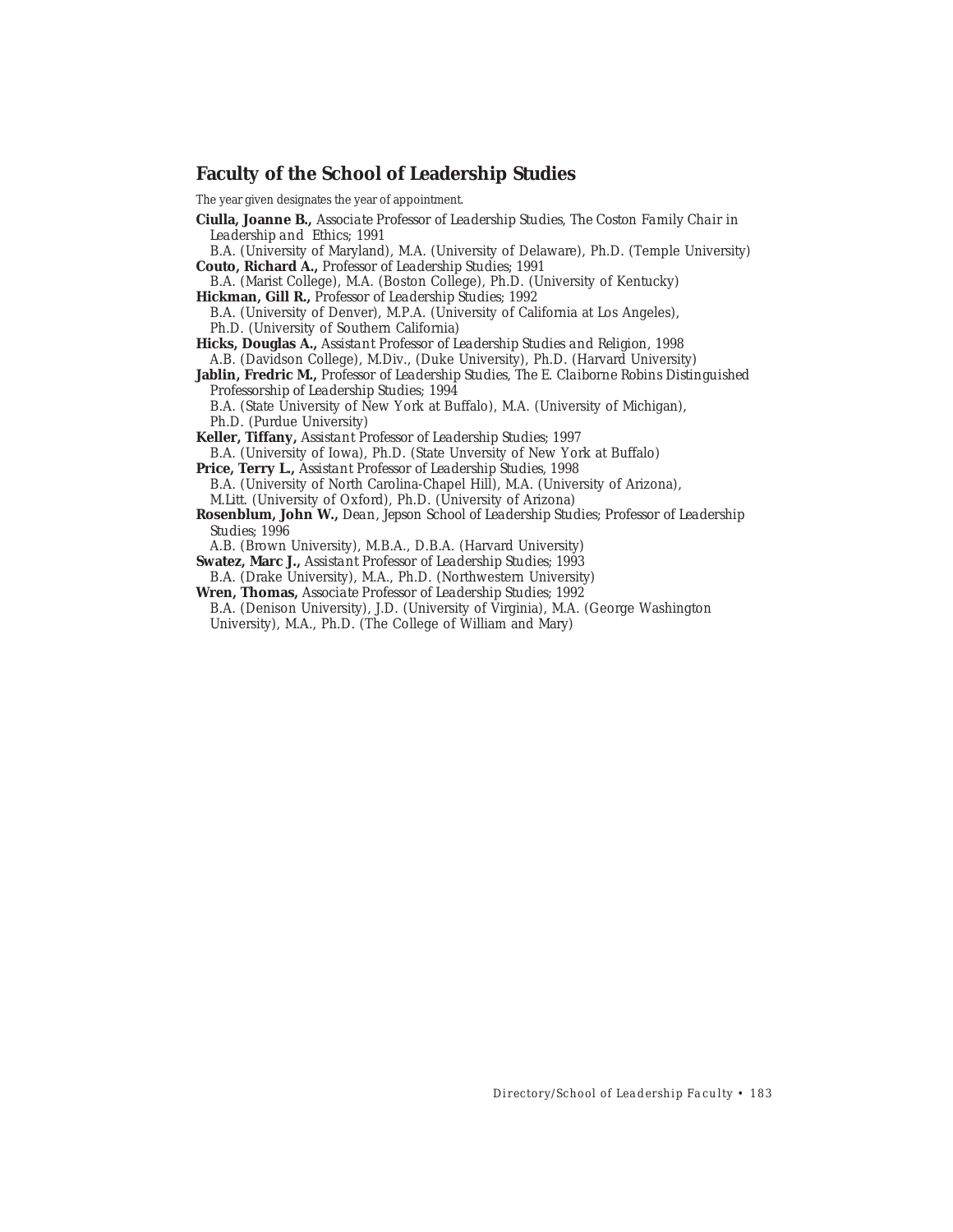## **Awards and Prizes**

**The Tanner Award,** founded in 1882 by Colonel William E. Tanner of Richmond, in honor of his parents, John F. and Harriet L. Tanner, is given to the graduate most proficient in Greek.

**The James D. Crump Prize,** founded in 1893 by Mr. Crump, is given annually to a senior inRichmond College or Westhampton College for excellence in mathematics.

**The J. Taylor Ellyson Award in History,** established in 1912 by Lieutenant Governor J. Taylor Ellyson of Richmond, is given to the student in the Department of History who presents the best piece of original investigation on Virginia or Southern history.

**The Charles T. Norman Awards,** endowed by Mr. Norman in 1922, are given annually to the best graduate in English in Richmond College, and to the best graduate in Business Administration in The E. Claiborne Robins School of Business, as determined by the appropriate faculty in each case.

**The McAdams Prize** was established in 1930 by Colonel Thomas Branch McAdams of Baltimore, for the student in the junior class of Richmond College who has rendered the most outstanding service to the University and to his fellow students. It is awarded by vote of a committee of officials and student representatives.

**The Samuel Chiles Mitchell Award,** an annual cash prize in memory of Dr. Mitchell, is given to the best graduate in history in Richmond College. The award was established by Dr. Jacob Billikopf in 1948 and endowed in 1968 by Mrs. Billikopf.

**The Clara Becker Epps and Lily Becker Epps Award,** an annual cash prize, was established by the Alumnae of Richmond Female Institute - Woman's College of Richmond in honor of Clara Becker Epps and Lily Becker Epps, to be given to the senior, preferably a descendant of an alumna of the R.F.I. - W.C.R. or of Westhampton College, for the outstanding fouryear academic record at Westhampton College.

**The Garnett Ryland Award in Chemistry,** established in 1951 by friends, former students, and family of Dr. Ryland, is a cash prize given annually to the outstanding graduating student in Richmond College or Westhampton College majoring in chemistry.

**The Robert Edward Loving Award in Physics,** established in 1954 by the University of Richmond Chapter of Sigma Pi Sigma, is given each year to a senior in Richmond College or Westhampton College on the basis of general academic achievement and promise for advanced study in physics.

**The Modern Foreign Languages Award,** established in 1957 by the University of Richmond Foreign Film Society and frends, is a prize given annually to the outstanding seniors majoring in the Department of Modern Foreign Languages and Literatures (not more than one award in each language major).

**The Willie M. Reams Award in Biology,** established in 1969 by Dr. Willie M. Reams, Jr. of Richmond, in honor of his father, is given annually by vote of the Department of Biology faculty to the senior who shows outstanding achievement in biology and promise for advanced study.

**The Spencer D. Albright Book Award,** established in 1971 by friends and former students of Dr. Albright, under the sponsorship of Pi Sigma Alpha, is given annually to the outstanding graduate in the Department of Political Science.

**The George Matthews Modlin Award for Student Book Collections,** established in 1971 by the University faculty in honor of Dr. Modlin upon his retirement as president of the University, is given annually to the senior with the best personal library acquired while at theUniversity.

**The J. Stanton Pierce Award,** established in 1971 by friends and former students of Dr. Pierce, is a cash prize given to a junior chemistry major who, in the opinion of the Department of Chemistry faculty, will most likely reflect credit on the University and the Department.

**The Clarence J. Gray Achievement Awards for Excellence in Scholarship and Leadership** were established in 1973 by members of the Class of 1933, Richmond College, in honor and recognition of their classmate and his efforts over the years to encourage outstanding achievement in these fields. These awards, one each in Richmond College, Westhampton College, and The E. Claiborne Robins School of Business, are given annually to the graduating senior in each division who is a member of both Phi Beta Kappa (or Beta Gamma Sigma) and Omicron Delta Kappa (or Mortar Board), as applicable, and who is adjudged to have the outstanding four-year record in scholarship and leadership at the University of Richmond. Recipients are selected by a committee of designated officials and student representatives.

**The Clarence E. Denoon Scholarship Award in the Natural Sciences,** established in 1974 by Dr. Clarence E. Denoon, Jr. in memory of his father, is given annually to a senior for excellence in the natural sciences, as determined by the faculty of the science departments.

**The Roy Jesson Music Prize,** established in 1974 by the friends of Dr. Jesson, is a cash prize given annually to a student of music who excels in performing, conducting, or composing.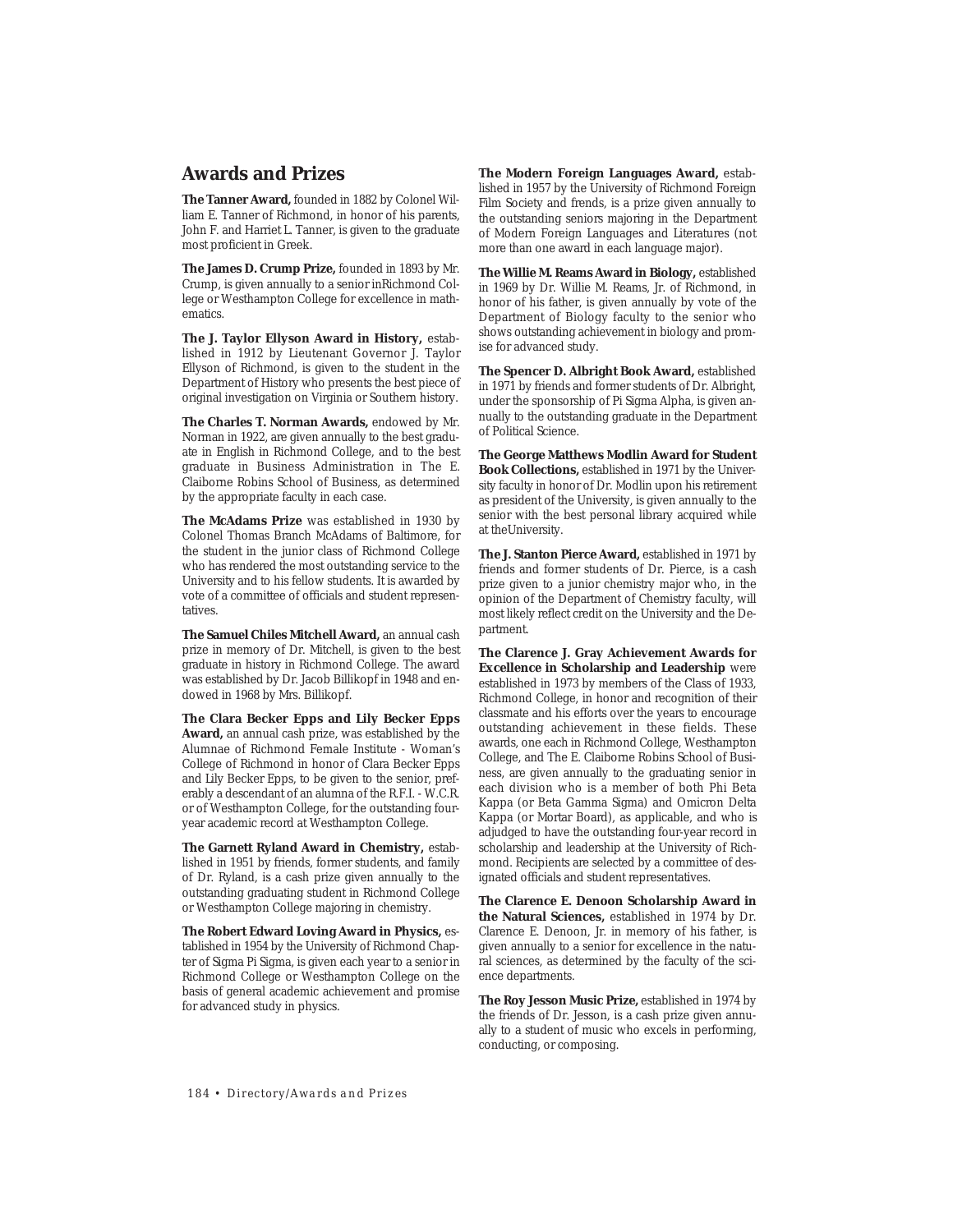**The John Neasmith Dickinson Research Awards for Undergraduates,** established in 1977 in memory of John Neasmith Dickinson by his family and friends, are awarded annually to a biology major and a psychology major to aid in carrying out research projects during the recipients' senior year.

**The Helen Reba Humbert Senior Award,** established in 1977 in memory of Helen Reba Humbert by her family and friends, is given annually to a graduating senior man or woman on the basis of athletic, leadership, and scholastic attributes.

**The Philip Frederick, Jr., Memorial Award in Art,** established in 1981 by Ann P. Frederick, is awarded to a student in studio art or art history on the basis of character, ability, and academic excellence as determined by the departmental chair and faculty of the Department of Art.

**The Margaret L. Ross Award,** established in 1982 by a Westhampton College alumna in memory of Professor Margaret L. Ross, is awarded to the best all-around graduating senior in English in Westhampton College.

**The James W. Jackson Award,** established in 1983 in honor of James W. Jackson, Social Science and Documents Librarian, 1974-1983, is awarded annually to the junior or senior student enrolled in an upperdivision course who has completed the most outstanding research paper in education, health and sport science, history, political science, psychology, or sociology.

**The Mary Madison Bowen Award,** established in 1985 by Dr. J. Van Bowen in memory of his mother, a Westhampton College alumna, is given annually to the graduate most proficient in Latin.

**The Priscilla Poteat Humbert Awrd,** established in 1985 in memory of Priscilla PoteatHumbert by the Department of Health and Sport Science and friends, is awarded annually to a graduating student who exemplifies qualities of humanitarianism, leadership, and scholarship.

**The E. Bruce Heilman Leadership Award,** established in 1986 by the undergraduate student government associations, is awarded annually to a graduating senior who has demonstrated outstanding character and leadership in service to the University.

**The James A. Sartain Award,** established in 1986 by the Department of Sociology in memory of Dr. James A. Sartain, Professor of Sociology, 1963-1986, is awarded to the sociology student who best exemplifies the qualities personified by Dr. Sartain: scholarship, humanitarianism, integrity, and commitment to the ideals of the University.

**The Frances W. Gregory Award,** established in 1987 in honor of Dr. Frances W. Gregory, Professor of History, 1950-1980, is a cash prize awarded to the best graduating senior in history in Westhampton College. Nominations for the award are initiated by the faculty of the Department of History.

**The Joseph C. Robert Award for Achievement in Scholarship and Leadership,** established in 1987 by the Department of History in honor of Dr. Joseph C. Robert, Professor of History, 1961-1971, is awarded to a graduating history major for outstanding scholarship and leadership in the department and University. Nominations for the award are initiated by the faculty of the Department of History.

**The Lynn C. Dickerson Award,** established in 1988 by Dr. Lynn C. Dickerson, is awarded to the outstanding graduating senior in the Department of Religion as determined by the faculty of the Department of Religion.

**The Robert F. Smart Award in Biology,** established in 1988 by Dr. Robert F. Smart, is awarded by the Department of Biology faculty to the Richmond College or Westhampton College junior or senior biology major for the most outstanding research proposal for summer research.

**The Jackson J. Taylor Best Senior Seminar in Physics Award,** established in 1989 in honor of Professor Jackson Johnson Taylor, Professor of Physics, 1948-1986, by the Taylor and Hesch children to recognize the student judged by the faculty of the Department of Physics to have presented the best senior seminar.

**The Bobby Chandler Awards in Art and Music,** established in 1989 by Mr. Homer H. "Kip" Kephart in memory of Mr. Bobby Chandler, are cash prizes awarded each to an outstanding art major and to an outstanding music major as selected respectively by the faculty of the Department of Art and by the faculty of the Department of Music.

**The Computer Science Prize,** established in 1990 by Mary Church Kent and Joseph F. Kent, is a cash prize awarded annually to the outstanding graduate in computer science as determined by the faculty of the Department of Mathematics and Computer Science.

**The Philip R. Hart Prize,** established in 1991 by friends and former students of Dr. Hart, awarded by the Department of Religion to an undergraduate student whose scholarly attainment in the study of religion and achievement in student leadership stand in the tradition of those contributions and commitments of Professor Hart.

*Directory/Awards and Prizes • 185*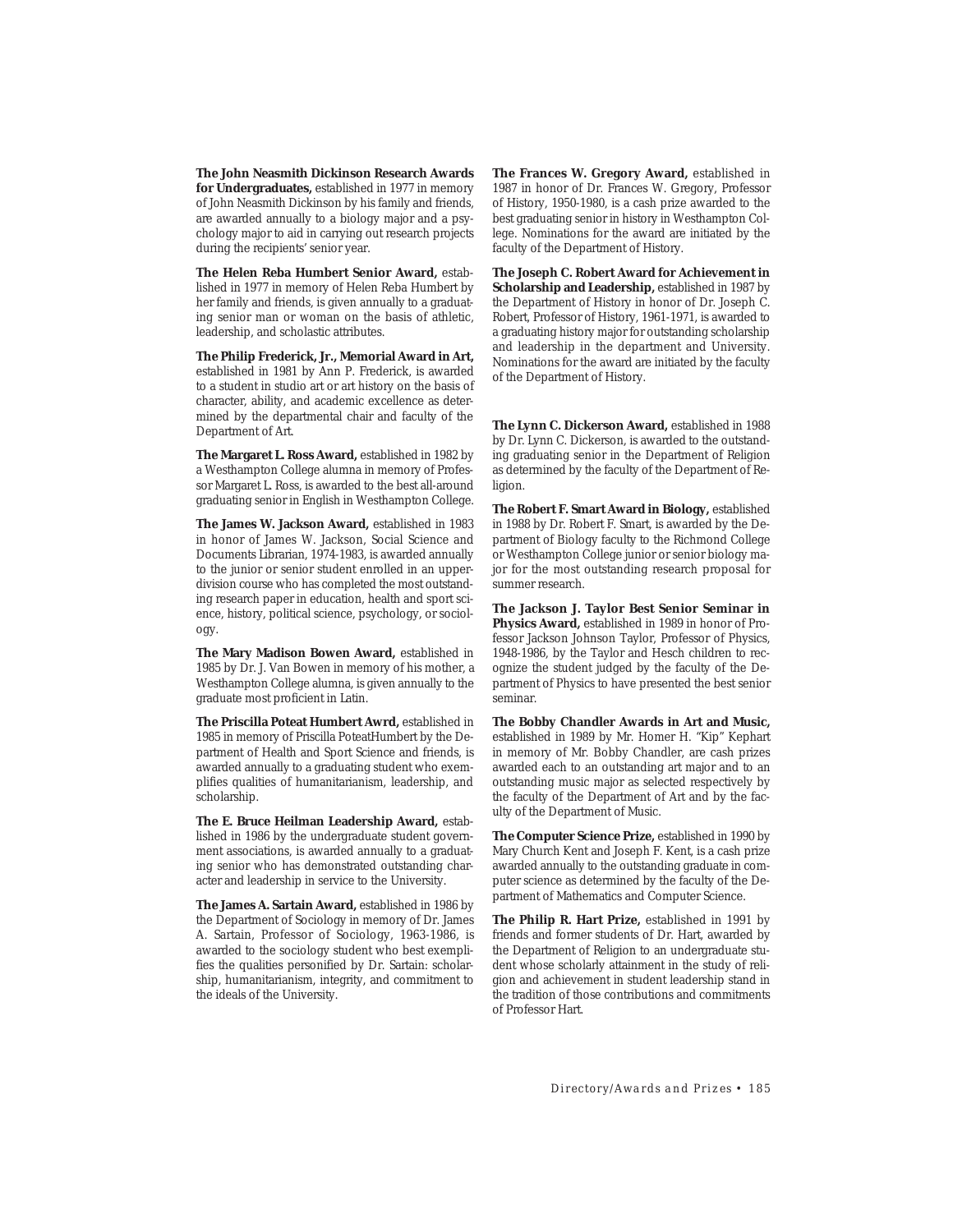**The Renée Elmore Memorial Scholarship,** established in 1993 in memory of Miss Renée Elmore by the Class of '93 and her parents and friends, supports current and future UR students in their progress toward graduation. This scholarship is unique in that students wrote the criteria, raised the money, and select the recipient each year. Miss Elmore would have graduated with the Class of 1993.

**The James MacGregor Burns Award**, established in 1994 by Mr. and Mrs. Robert S. Jepson, Jr. is given to a graduating senior in recognition of his or her accomplishments as a student in the Jepson School of Leadership Studies. The winner of the award has demonstrated an outstanding grasp of knowledge associated with leadership studies, exclled in his or her studies at the University generally, been actively involved in service to the school, University, and community, shown an ability to generalize and apply leadership theory and research in unique and imaginative ways, and has displayed the capacity to both lead others and help others lead themselves.

**The Hesch Award**, established in 1995 by the family of Dr. C. J. Hesch, is awarded annually to an outstanding student who has made significant contributions to the music department through participation in ensembles, applied lessons, and/or classes.

**The R. E. Loving Book Awards,** granted annually by the Epsilon Chapter of Virginia of Phi Beta Kappa, are presented to the student from Richmond College and the student from Westhampton College with the best academic records based upon the first four semesters of work.

**The Alpha Kappa Psi Scholarship Key** is awarded annually by the Delta Zeta Chapter of Alpha Kappa Psi to the senior student pursuing a degree in The E. Claiborne Robins School of Business who has attained the highest average for the two years of collegiate work.

**The Ernst & Young Awards** are given to the outstanding junior and senior in accounting.

**The Virginia Society of Certified Public Accountants Award** is given to the outstanding graduate in accounting.

**The Wall Street Journal Award** is presented annually by the Finance Department of The E. Claiborne Robins School of Business to a graduating senior in recognition of sustained interest and scholarly achievement in business.

**The Robert L. Taylor Award for Excellence in Economics**, established in 1997 in memory of Robert L. Taylor by Dr. and Mrs. Robert L. Taylor, Jr. and their children, Rachel and Rebecca, awarded to a graduating senior who demonstrates academic excellence through the highest overall grade point average in Economics.

**The Austin E. Grigg and Helen W. Grigg Award for Excellence in Psychology**, established in 1998 in memory of Austin E. Grigg and Helen W. Grigg by their son and friends, awarded to the graduate who best combines academic excellence, leadership, and outstanding promise in the field psychology.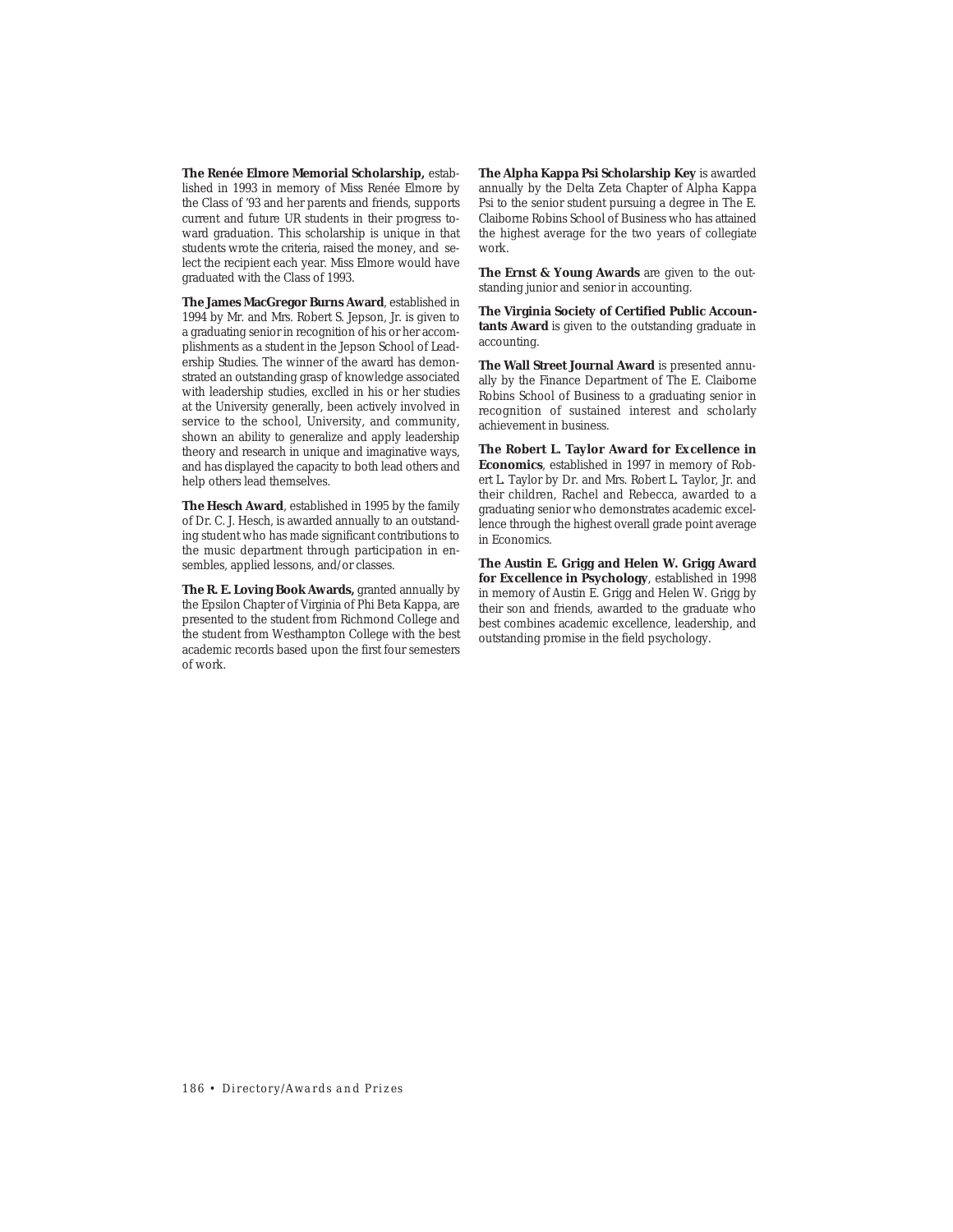# INDEX

Academic Standing, 40-42 Academic Honor Statute, 23-24 Academic Probation, 41 Academic Procedures, 34-45 Academic Reports, 39 Academic Skills Improvement, 30 Academic Warning, 41 Accounting, 157-158 Accreditation, 7 Activities, 26-27 Administration, 168 Admission, 12-15 Advanced Credit for Veterans, 35-36 Advanced Placement, 34-35 Advising, Academic, 30 Alcoholic Beverages, 25 American Studies, 57-59 Anthropology, 141-143 Applied Music, 125-127 Art, 60-63 Art History, 60-61 Art, Studio, 61-63 Astronomy, 63 Athletics: Health and Sport Science, Academic, 92-96 Intercollegiate, 27 Intramural and Club, 27 Attendance, Class, 38 Auditing Courses, 37 Automobiles, 24 Awards and Prizes, 184-186 Bachelor of Arts, Requirements, 50-52 Bachelor of Music, Requirements, 53 Bachelor of Science, Requirements, 52 Bachelor of Science in Business Administration, 152-153 Biology, 63-66 Board of Trustees, 167 Bookstore, 28 Botany (see Biology) Business Administration, 154-157 Business School of (see School of Business, The E. Claiborne Robins) Campus Visit, 12 Calendars, Academic (1998-2000), 4-5 Career Development Center, 21-22 Change of Registration, Course or Section, 36-37 Chaplaincy, 22 Charges, 16-20 Chemistry, 66-68 Class Standing of Students, 40-41

Classical Civilization, 68-70 Classical Studies, 70-73 Classics in English, 71-72 Classwork, Limits of, 36 Clubs and Organizations, 25-26 College Level Examination Program (CLEP), 35 Colloquium for First-year Students, 72-73 Commencement Attendance, 44 Computer Science, 109-110 Computing, University, 9 Conduct, Standards of, 24 Confidentiality, 29 Coordinate Education, 10-11 Correspondence Directory, 2 Costs, Tuition, Room and Board, 16 Counseling and Psychological Services (CAPS), 22 Course Administration, 38-40 Courses of Instruction: School of Arts and Sciences, 50-150 School of Business, 151-162 School of Leadership Studies, 163-166 Creative Writing Program, 54 Credit by Examination, 34-35 Credit System, Academic, 34-35 Criminal Justice, 73-74 Dance (see Theatre and Dance) Dean's List, 41 Deferred Payments, 17 Degrees and Requirements: School of Arts and Sciences, 50-53 School of Business, 152-157 School of Leadership Studies, 163-165 Degree with Honors, 41 Deposit Upon Acceptance, 17 Dining Hall, 27 Drugs, 24 Early Admission, 13 Early Decision Plan, 13 Economics: School of Arts and Sciences, 74-76 School of Business, 158-159 Education, 76-84 English, 85-92 Evaluation in Courses, 38 Examinations, 38 Faculty, Listing of: Arts and Sciences, active, 169-178 retired, 178-180 School of Business, active, 180-182 retired, 182 School of Leadership Studies, 183

Film (see American Studies, Art, English, Religion) Finance, 159-160 Financial Affairs, 16-20 Financial Aid, 19-20 First Year Core Course, 57 Food Service, 27-28 Foreign Languages: Classical, 70-72 Modern, 114-121 Foreign Student Advising, 34 Foreign Study, 31-34 Fraternities, Social, 26 French, 115-117 Full Time Status, 36 Geography, 92 General Education Curriculum, 46-49 German, 117-118 Grade Points, 39 Grading Policies, 38-39 Grade Reports, 39 Graduate School of Business, 10 Graduate School of Arts and Sciences, 9 Graduation Requirements: Application, 43-44 Attendance at Commencement, 44 Curriculum and Achievement, 42 Financial and Administrative Responsibility, 43 Honors, 44 Time Limits, 42 Work at the University, 43 Grants, 20 Greek, 70 Greek Social Organizations, 26 Health and Sport Science, 992-96 Health Services, 23 Health Center, Student, 23 History, 96-100 Honor Societies and Organizations, 24 Honor System, Richmond College, 24 Honor System, Westhampton College, 24 Honors, Degree, 44 Honors, Intermediate, 41 Honors Program, 54 Housing, Student, 25 Identification Card, 28 Interdisciplinary Studies, 54-55, 100-101 Intermediate Honors, 41 International Education, 31-34 International Student Advising, 34 International Studies, 101-108